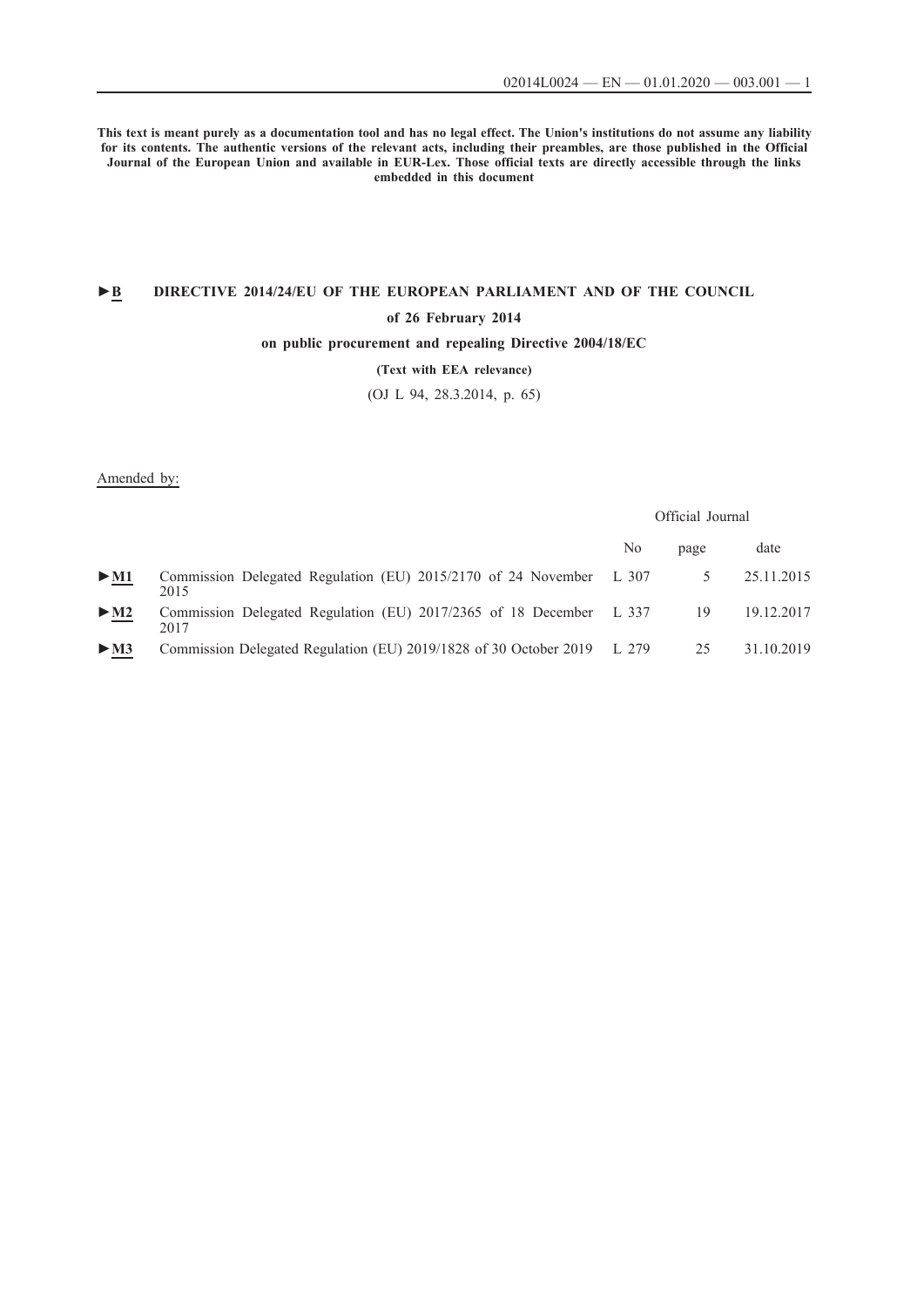## **DIRECTIVE 2014/24/EU OF THE EUROPEAN PARLIAMENT AND OF THE COUNCIL**

# **of 26 February 2014**

# **on public procurement and repealing Directive 2004/18/EC**

# **(Text with EEA relevance)**

| TITLE I:          | SCOPE, DEFINITIONS AND GENERAL PRIN-<br><b>CIPLES</b>                                     |
|-------------------|-------------------------------------------------------------------------------------------|
| <b>CHAPTER I:</b> | Scope and definitions                                                                     |
| <b>SECTION 1:</b> | SUBJECT-MATTER AND DEFINITIONS                                                            |
| Article 1:        | Subject-matter and scope                                                                  |
| Article 2:        | Definitions                                                                               |
| Article 3:        | Mixed procurement                                                                         |
| <b>SECTION 2:</b> | <b>THRESHOLDS</b>                                                                         |
| Article 4:        | Threshold amounts                                                                         |
| Article 5:        | Methods for calculating the estimated value of<br>procurement                             |
| Article 6:        | Revision of the thresholds and of the list of central<br>government authorities           |
| <b>SECTION 3:</b> | <b>EXCLUSIONS</b>                                                                         |
| Article 7:        | Contracts in the water, energy, transport and postal<br>services sectors                  |
| Article 8:        | Specific exclusions in the field of electronic communi-<br>cations                        |
| Article 9:        | Public contracts awarded and design contests<br>organised pursuant to international rules |
| Article 10:       | Specific exclusions for service contracts                                                 |
| Article 11:       | Service contracts awarded on the basis of an exclusive<br>right                           |
| Article 12:       | Public contracts between entities within the public<br>sector                             |
| <b>SECTION 4:</b> | SPECIFIC SITUATIONS                                                                       |
| Subsection 1:     | Subsidised contracts and research and development<br>services                             |
| Article 13:       | Contracts subsidised by contracting authorities                                           |
| Article 14:       | Research and development services                                                         |
| Subsection 2:     | Procurement involving defence and security aspects                                        |
| Article 15:       | Defence and security                                                                      |
| Article 16:       | Mixed procurement involving defence or security<br>aspects                                |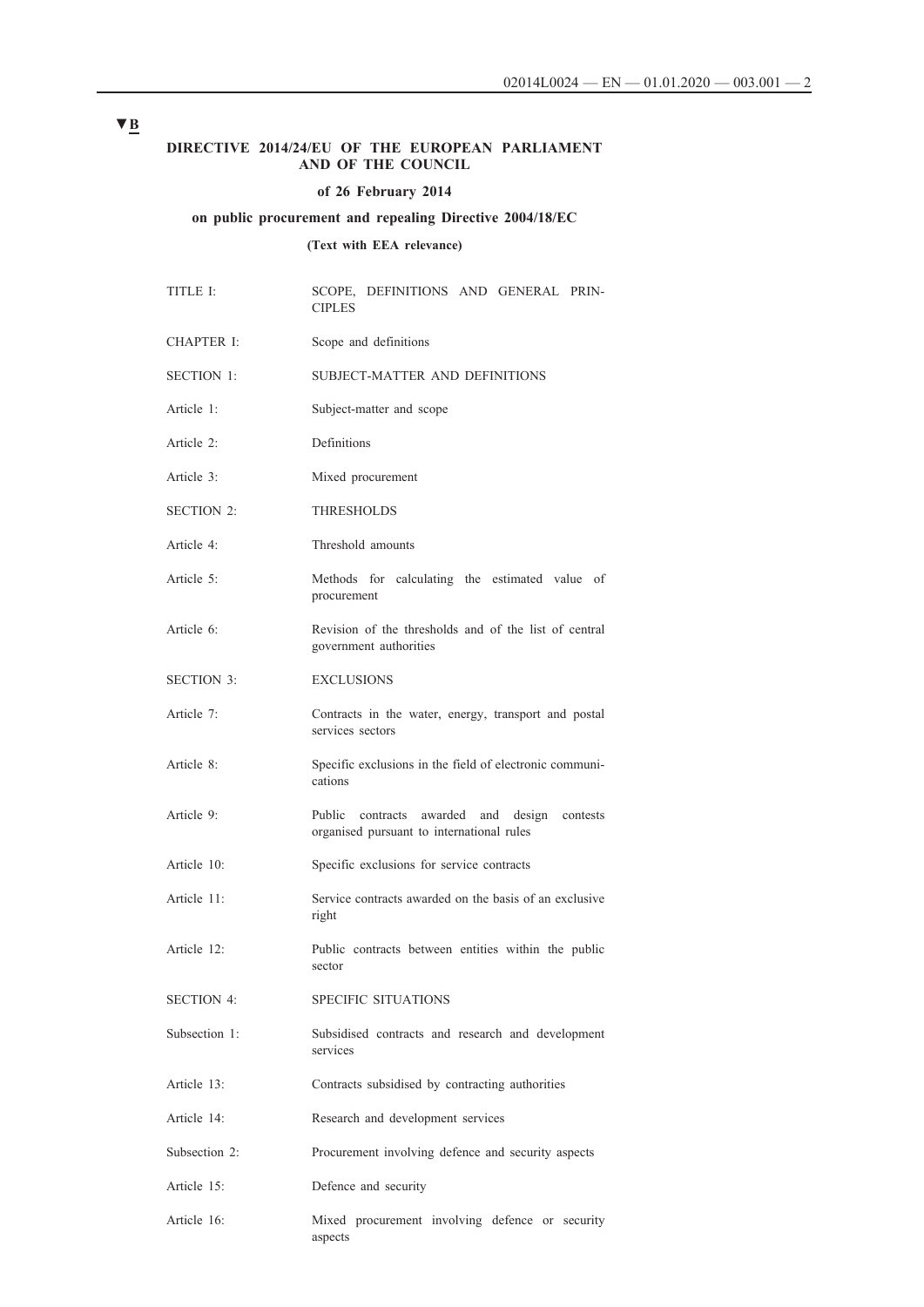| Article 17:        | Public contracts and design contests involving defence<br>or security aspects which are awarded or organised<br>pursuant to international rules |
|--------------------|-------------------------------------------------------------------------------------------------------------------------------------------------|
| CHAPTER II:        | General rules                                                                                                                                   |
| Article 18:        | Principles of procurement                                                                                                                       |
| Article 19:        | Economic operators                                                                                                                              |
| Article 20:        | Reserved contracts                                                                                                                              |
| Article 21:        | Confidentiality                                                                                                                                 |
| Article 22:        | Rules applicable to communication                                                                                                               |
| Article 23:        | Nomenclatures                                                                                                                                   |
| Article 24:        | Conflicts of interests                                                                                                                          |
| TITLE II:          | RULES ON PUBLIC CONTRACTS                                                                                                                       |
| <b>CHAPTER I:</b>  | Procedures                                                                                                                                      |
| Article 25:        | Conditions relating to the GPA and other international<br>agreements                                                                            |
| Article 26:        | Choice of procedures                                                                                                                            |
| Article 27:        | Open procedure                                                                                                                                  |
| Article 28:        | Restricted procedure                                                                                                                            |
| Article 29:        | Competitive procedure with negotiation                                                                                                          |
| Article 30:        | Competitive dialogue                                                                                                                            |
| Article 31:        | Innovation Partnership                                                                                                                          |
| Article 32:        | Use of the negotiated procedure without prior<br>publication                                                                                    |
| <b>CHAPTER II:</b> | Techniques<br>for<br>electronic<br>and<br>instruments<br>and<br>aggregated procurement                                                          |
| Article 33:        | Framework agreements                                                                                                                            |
| Article 34:        | Dynamic purchasing systems                                                                                                                      |
| Article 35:        | Electronic auctions                                                                                                                             |
| Article 36:        | Electronic catalogues                                                                                                                           |
| Article 37:        | Centralised<br>purchasing activities<br>and<br>central<br>purchasing bodies                                                                     |
| Article 38:        | Occasional joint procurement                                                                                                                    |
| Article 39:        | Procurement involving contracting authorities from<br>different Member States                                                                   |
| CHAPTER III:       | Conduct of the procedure                                                                                                                        |
| <b>SECTION 1:</b>  | <b>PREPARATION</b>                                                                                                                              |
| Article 40:        | Preliminary market consultations                                                                                                                |
| Article 41:        | Prior involvement of candidates or tenderers                                                                                                    |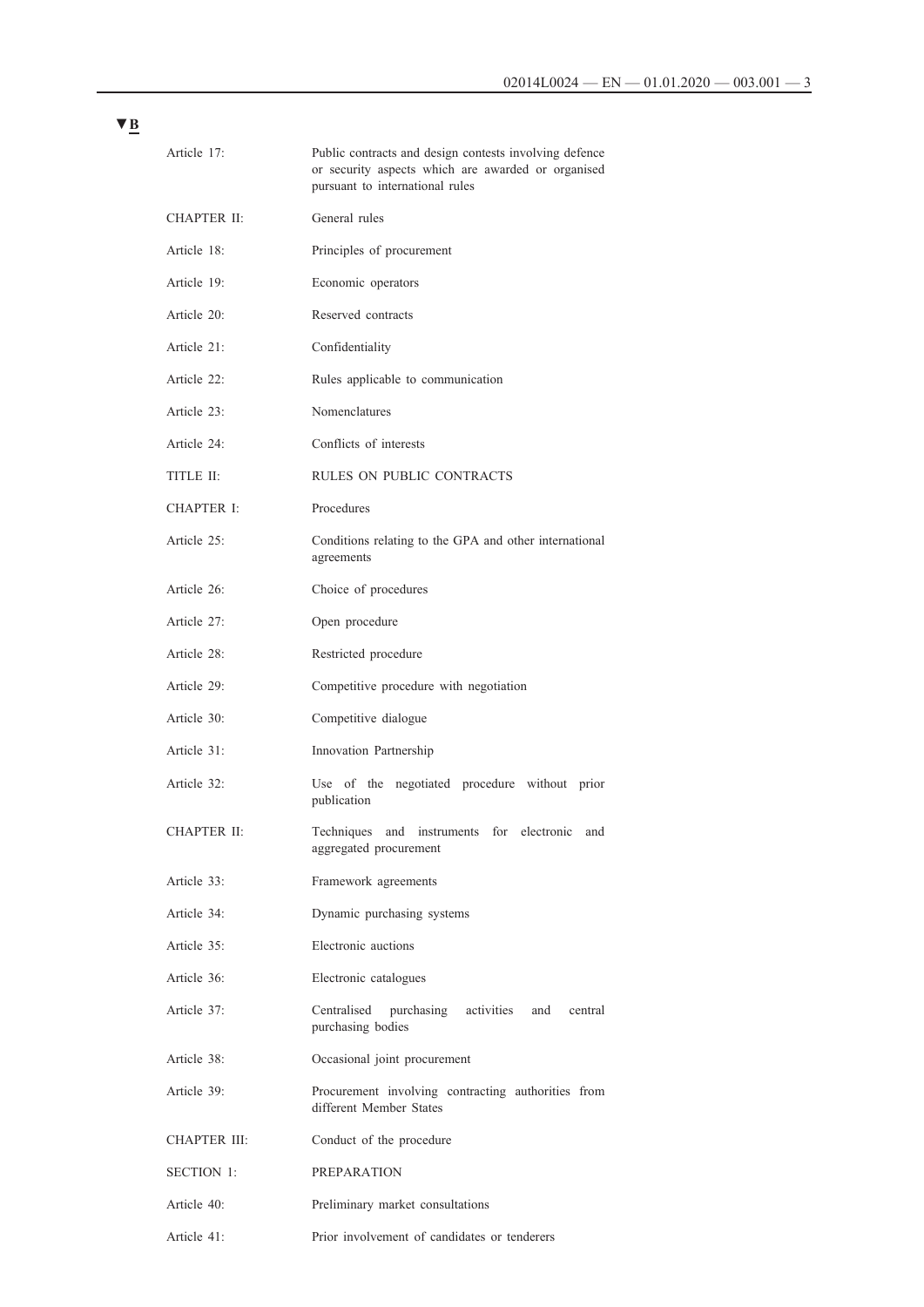| Article 42:   | Technical specifications                                                                                                |
|---------------|-------------------------------------------------------------------------------------------------------------------------|
| Article 43:   | Labels                                                                                                                  |
| Article 44:   | Test reports, certification and other means of proof                                                                    |
| Article 45:   | Variants                                                                                                                |
| Article 46:   | Division of contracts into lots                                                                                         |
| Article 47:   | Setting time limits                                                                                                     |
| SECTION 2:    | PUBLICATION AND TRANSPARENCY                                                                                            |
| Article 48:   | Prior information notices                                                                                               |
| Article 49:   | Contract notices                                                                                                        |
| Article 50:   | Contract award notices                                                                                                  |
| Article 51:   | Form and manner of publication of notices                                                                               |
| Article 52:   | Publication at national level                                                                                           |
| Article 53:   | Electronic availability of procurement documents                                                                        |
| Article 54:   | Invitations to candidates                                                                                               |
| Article 55:   | Informing candidates and tenderers                                                                                      |
| SECTION 3:    | CHOICE OF PARTICIPANTS AND AWARD OF<br><b>CONTRACTS</b>                                                                 |
| Article 56:   | General principles                                                                                                      |
| Subsection 1: | Criteria for qualitative selection                                                                                      |
| Article 57:   | Exclusion grounds                                                                                                       |
| Article 58:   | Selection criteria                                                                                                      |
| Article 59:   | European Single Procurement Document                                                                                    |
| Article 60:   | Means of proof                                                                                                          |
| Article 61:   | Online repository of certificates (e-Certis)                                                                            |
| Article 62:   | Quality assurance standards and environmental<br>management standards                                                   |
| Article 63:   | Reliance on the capacities of other entities                                                                            |
| Article 64:   | Official lists of approved economic operators and<br>certification by bodies established under public or<br>private law |
| Subsection 2: | Reduction of Numbers of Candidates, Tenders and<br>Solutions                                                            |
| Article 65:   | Reduction of the number of otherwise qualified<br>candidates to be invited to participate                               |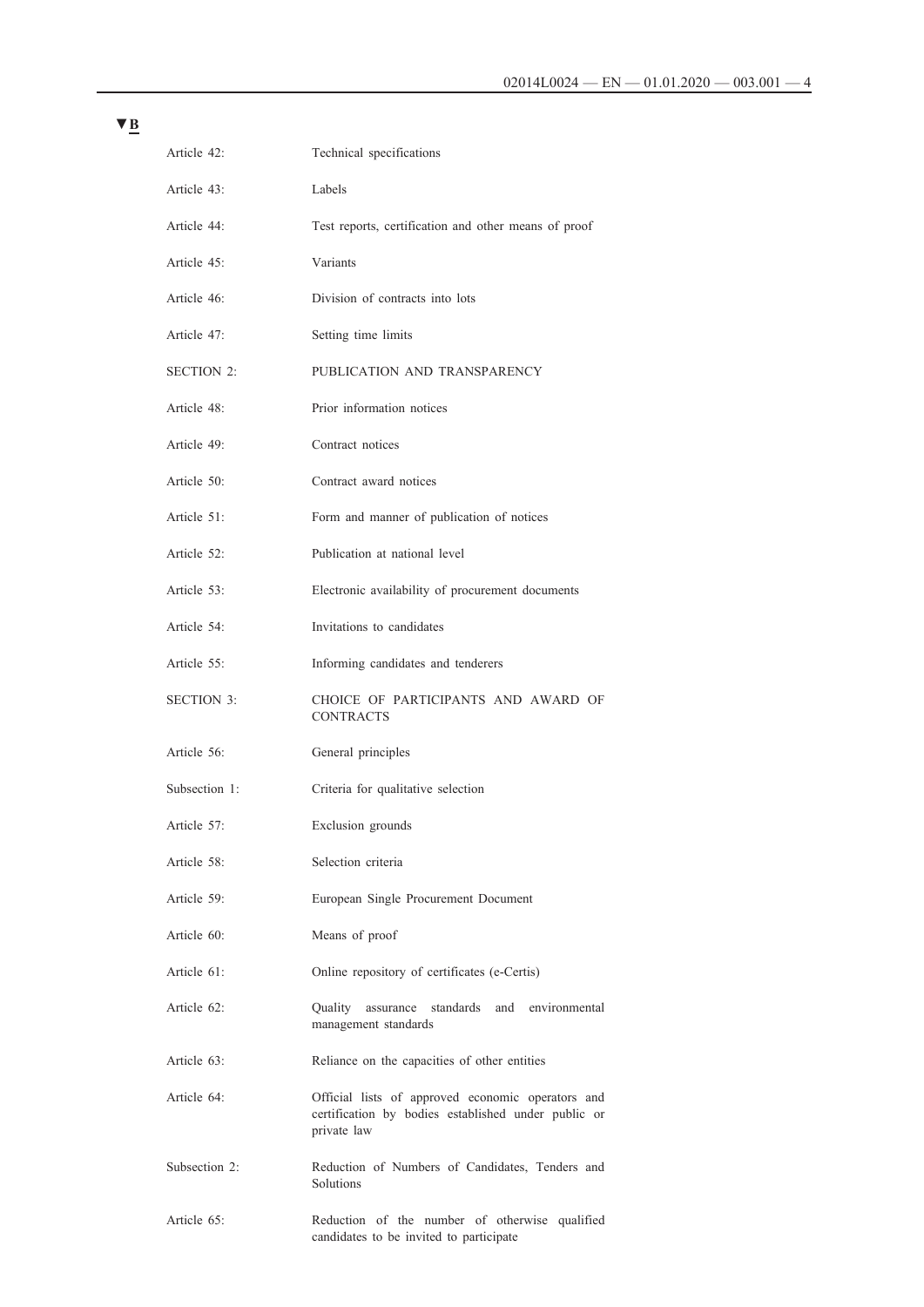| Article 66:   | Reduction of the number of tenders and solutions                                  |
|---------------|-----------------------------------------------------------------------------------|
| Subsection 3: | Award of the Contract                                                             |
| Article 67:   | Contract award criteria                                                           |
| Article 68:   | Life-cycle costing                                                                |
| Article 69:   | Abnormally low tenders                                                            |
| CHAPTER IV:   | Contract performance                                                              |
| Article 70:   | Conditions for performance of contracts                                           |
| Article 71:   | Subcontracting                                                                    |
| Article 72:   | Modification of contracts during their term                                       |
| Article 73:   | Termination of contracts                                                          |
| TITLE III:    | PARTICULAR PROCUREMENT REGIMES                                                    |
| CHAPTER I:    | Social and other specific services                                                |
| Article 74:   | Award of contracts for social and other specific<br>services                      |
| Article 75:   | Publication of notices                                                            |
| Article 76:   | Principles of awarding contracts                                                  |
| Article 77:   | Reserved contracts for certain services                                           |
| CHAPTER II:   | Rules governing design contests                                                   |
| Article 78:   | Scope                                                                             |
| Article 79:   | Notices                                                                           |
| Article 80:   | Rules on the organisation of design contests and the<br>selection of participants |
| Article 81:   | Composition of the jury                                                           |
| Article 82:   | Decisions of the jury                                                             |
| TITLE IV:     | <b>GOVERNANCE</b>                                                                 |
| Article 83:   | Enforcement                                                                       |
| Article 84:   | Individual reports on procedures for the award of<br>contracts                    |
| Article 85:   | National reporting and statistical information                                    |
| Article 86:   | Administrative cooperation                                                        |
| TITLE V:      | DELEGATED<br>POWERS,<br>IMPLEMENTING<br>POWERS AND FINAL PROVISIONS               |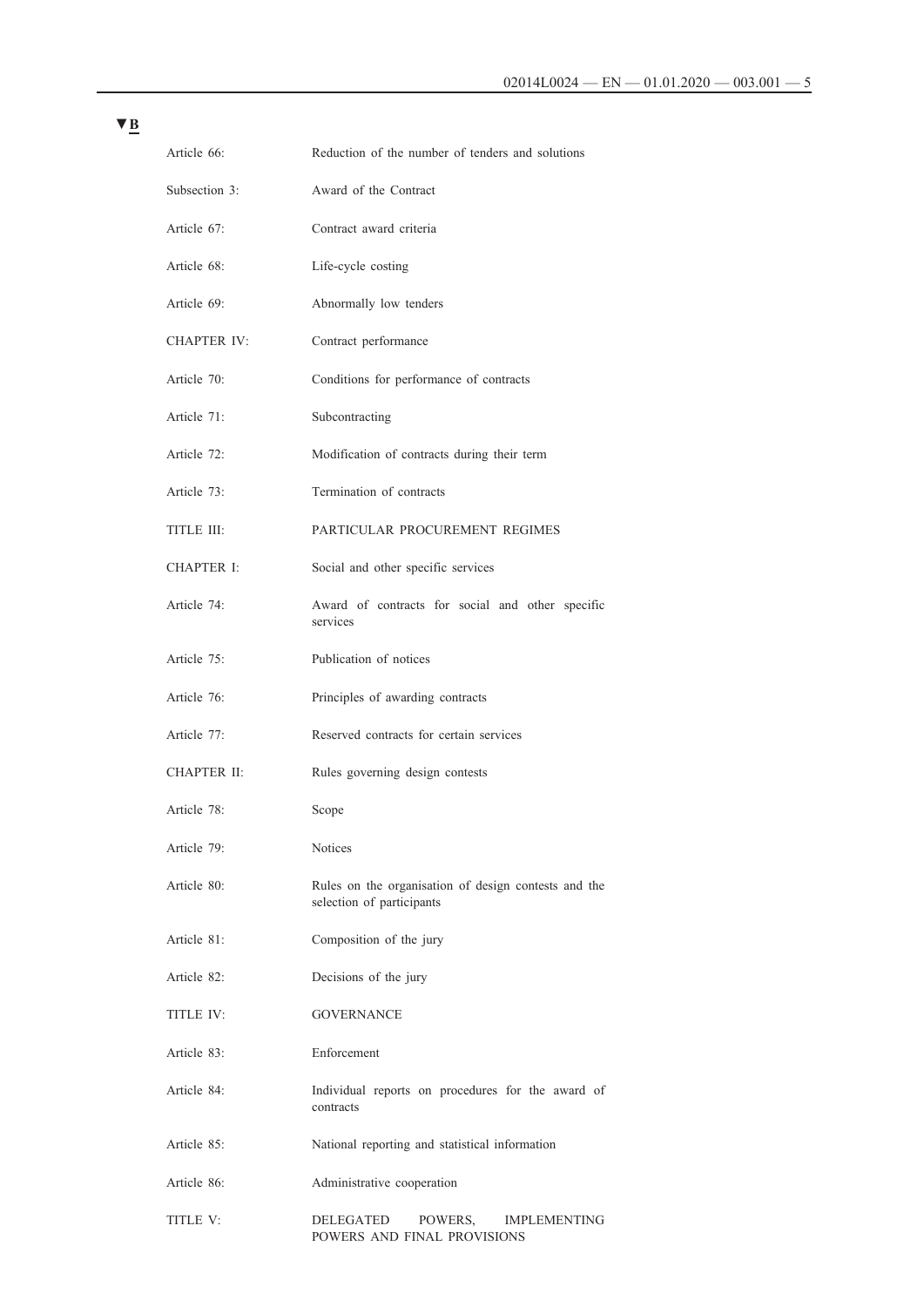| Article 87:      | Exercise of the delegation of powers                                                                                                                            |
|------------------|-----------------------------------------------------------------------------------------------------------------------------------------------------------------|
| Article 88:      | Urgency procedure                                                                                                                                               |
| Article 89.      | Committee procedure                                                                                                                                             |
| Article 90:      | Transposition and transitional provisions                                                                                                                       |
| Article 91:      | Repeals                                                                                                                                                         |
| Article 92:      | Review                                                                                                                                                          |
| Article 93:      | Entry into force                                                                                                                                                |
| Article 94:      | Addressees                                                                                                                                                      |
|                  |                                                                                                                                                                 |
| <b>ANNEXES:</b>  |                                                                                                                                                                 |
| ANNEX I:         | CENTRAL GOVERNMENT AUTHORITIES                                                                                                                                  |
| ANNEX II:        | LIST OF THE ACTIVITIES REFERRED TO IN<br>POINT (6)(a) OF ARTICLE 2(1)                                                                                           |
| ANNEX III:       | LIST OF PRODUCTS REFERRED TO<br>IN<br>ARTICLE 4(b) WITH REGARD TO CONTRACTS<br>AWARDED BY CONTRACTING AUTHORITIES<br>IN THE FIELD OF DEFENCE                    |
| <b>ANNEX IV:</b> | REQUIREMENTS RELATING TO TOOLS AND<br>DEVICES FOR THE ELECTRONIC RECEIPT OF<br>TENDERS, REQUESTS FOR PARTICIPATION AS<br>WELL AS PLANS AND PROJECTS IN CONTESTS |
| <b>ANNEX V:</b>  | INFORMATION TO BE INCLUDED IN NOTICES                                                                                                                           |
| Part A:          | INFORMATION TO BE INCLUDED IN NOTICES<br>PUBLICATION<br>OF<br>OF<br>THE<br>A<br><b>PRIOR</b><br>INFORMATION NOTICE ON A BUYER PROFILE                           |
| Part B:          | INFORMATION TO BE INCLUDED IN PRIOR<br>INFORMATION NOTICES (as<br>referred<br>to<br>in<br>Article 48)                                                           |
| Part C:          | INFORMATION<br>TO T<br>BE INCLUDED<br>IN<br>CONTRACT NOTICES (as referred to in Article 49)                                                                     |
| Part D:          | INFORMATION TO BE<br>INCLUDED<br>IN<br>CONTRACT AWARD NOTICES (as referred to in<br>Article 50)                                                                 |
| Part E:          | INFORMATION TO BE INCLUDED IN DESIGN                                                                                                                            |

CONTEST NOTICES (as referred to in Article 79(1))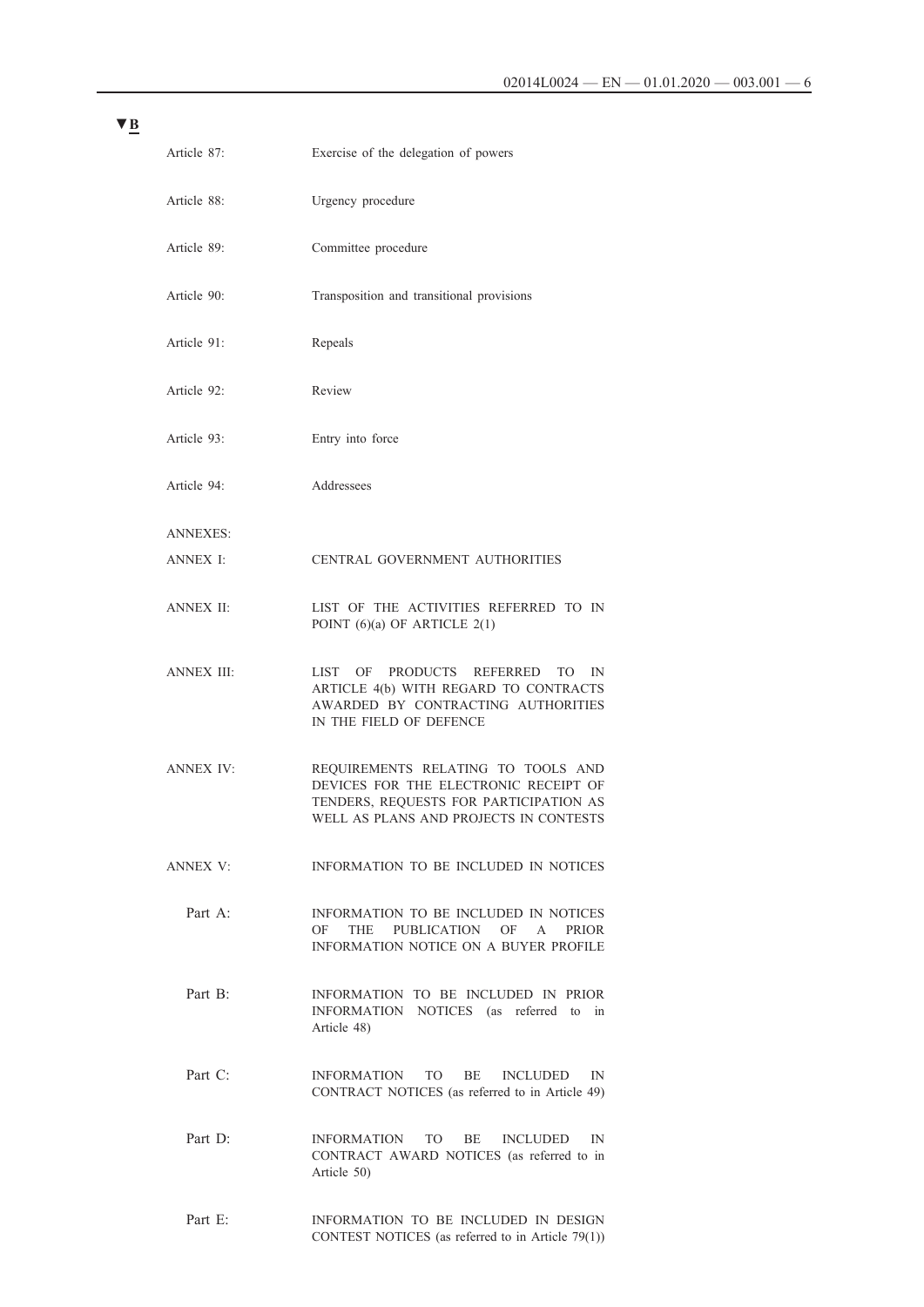- Part F: **INFORMATION TO BE INCLUDED IN NOTICES** OF THE RESULTS OF A CONTEST (as referred to in Article 79(2))
- Part G: **INFORMATION TO BE INCLUDED IN NOTICES** OF MODIFICATIONS OF A CONTRACT DURING ITS TERM (as referred to in Article 72(1))
- Part H: **INFORMATION** TO BE INCLUDED IN CONTRACT NOTICES CONCERNING CONTRACTS FOR SOCIAL AND OTHER SPECIFIC SERVICES (as referred to in Article 75(1))
- Part I: **INFORMATION TO BE INCLUDED IN PRIOR** INFORMATION NOTICES FOR SOCIAL AND OTHER SPECIFIC SERVICES (as referred to in Article 75(1))
- Part J: **INFORMATION** TO BE INCLUDED IN CONTRACT AWARD NOTICES CONCERNING CONTRACTS FOR SOCIAL AND OTHER SPECIFIC SERVICES (as referred to in Article 75(2))
- ANNEX VI: **INFORMATION TO BE INCLUDED IN THE** PROCUREMENT DOCUMENTS RELATING TO ELECTRONIC AUCTIONS (ARTICLE 35(4))
- ANNEX VII: DEFINITION OF CERTAIN TECHNICAL SPECIFI-CATIONS
- ANNEX VIII: FEATURES CONCERNING PUBLICATION
- ANNEX IX: CONTENTS OF THE INVITATIONS TO SUBMIT A TENDER, TO PARTICIPATE IN THE DIALOGUE OR TO CONFIRM INTEREST PROVIDED FOR UNDER ARTICLE 54
- ANNEX X: LIST OF INTERNATIONAL SOCIAL AND ENVI-RONMENTAL CONVENTIONS REFERRED TO IN ARTICLE 18(2)
- ANNEX XI: REGISTERS
- ANNEX XII: MEANS OF PROOF OF SELECTION CRITERIA
- ANNEX XIII: LIST OF EU LEGISLATION REFERRED TO IN ARTICLE 68(3)
- ANNEX XIV: SERVICES REFERRED TO IN ARTICLE 74
- ANNEX XV: CORRELATION TABLE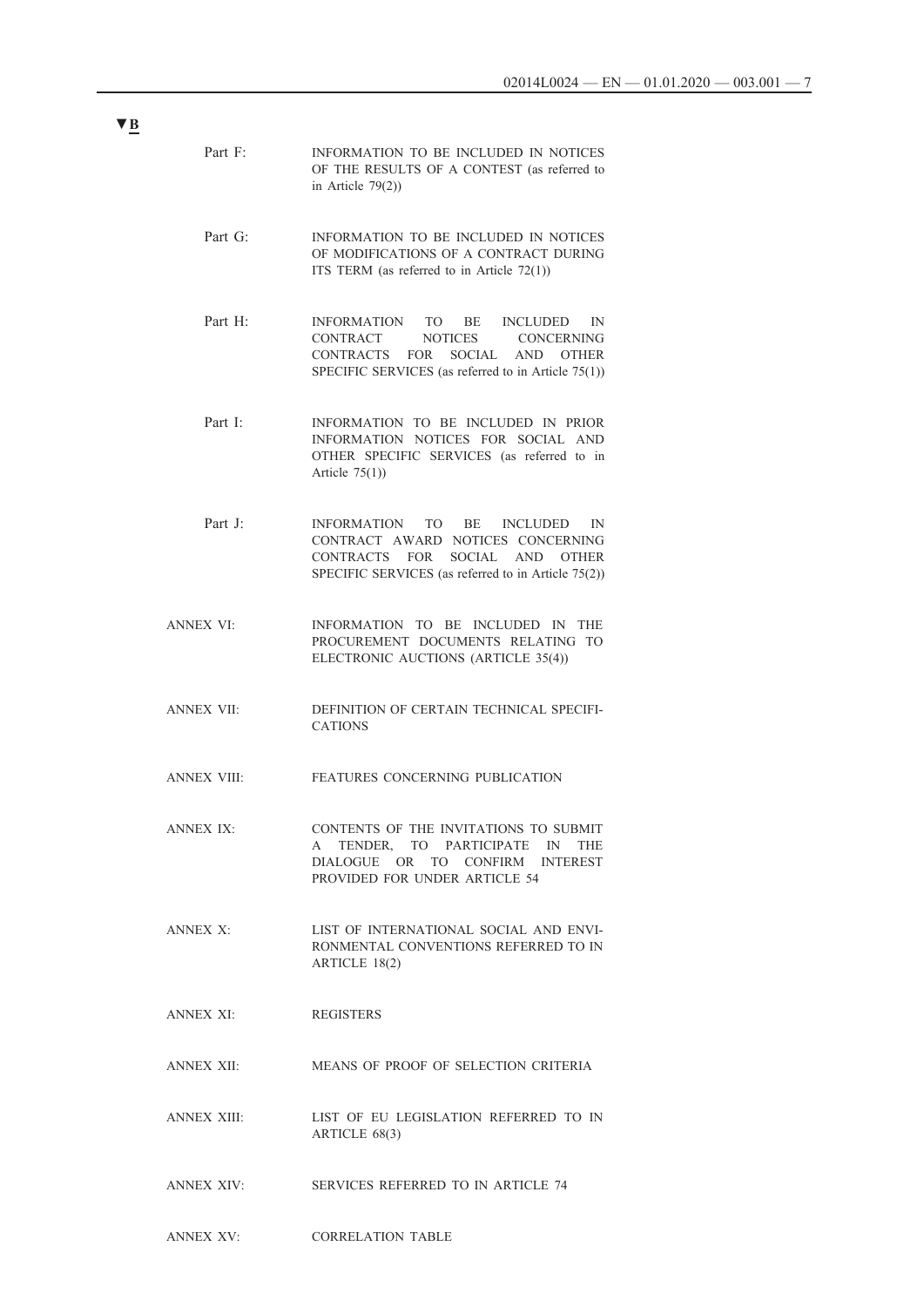### TITLE I

## **SCOPE, DEFINITIONS AND GENERAL PRINCIPLES**

#### *CHAPTER I*

### *Scope and definitions*

### Section 1

### Subject-matter and definitions

### *Article 1*

### **Subject-matter and scope**

1. This Directive establishes rules on the procedures for procurement by contracting authorities with respect to public contracts as well as design contests, whose value is estimated to be not less than the thresholds laid down in Article 4.

2. Procurement within the meaning of this Directive is the acquisition by means of a public contract of works, supplies or services by one or more contracting authorities from economic operators chosen by those contracting authorities, whether or not the works, supplies or services are intended for a public purpose.

3. The application of this Directive is subject to Article 346 TFEU.

4. This Directive does not affect the freedom of Member States to define, in conformity with Union law, what they consider to be services of general economic interest, how those services should be organised and financed, in compliance with the State aid rules, and what specific obligations they should be subject to. Equally, this Directive does not affect the decision of public authorities whether, how and to what extent they wish to perform public functions themselves pursuant to Article 14 TFEU and Protocol No 26.

5. This Directive does not affect the way in which the Member States organise their social security systems.

6. Agreements, decisions or other legal instruments that organise the transfer of powers and responsibilities for the performance of public tasks between contracting authorities or groupings of contracting authorities and do not provide for remuneration to be given for contractual performance, are considered to be a matter of internal organisation of the Member State concerned and, as such, are not affected in any way by this Directive.

### *Article 2*

#### **Definitions**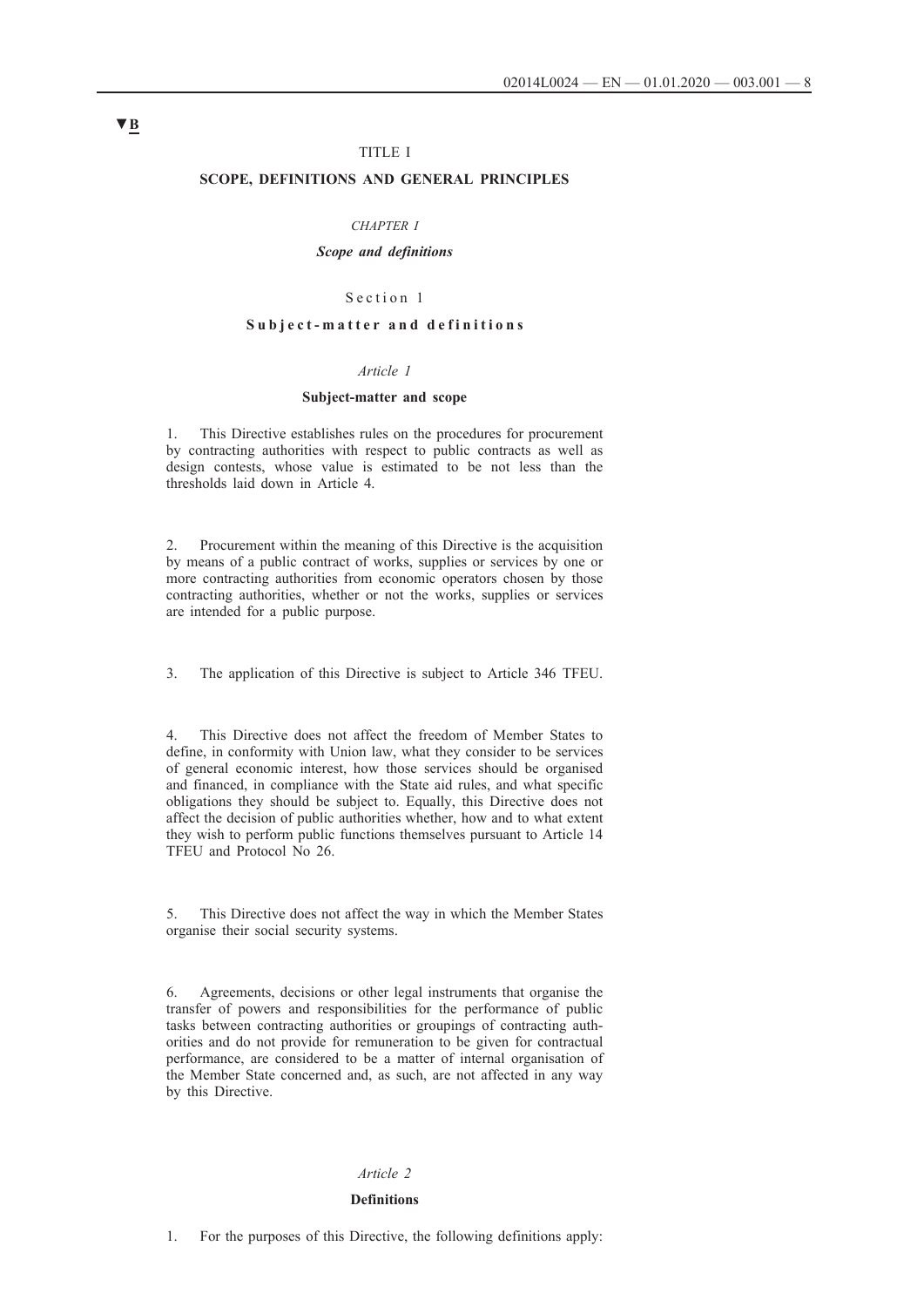- (1) 'contracting authorities' means the State, regional or local authorities, bodies governed by public law or associations formed by one or more such authorities or one or more such bodies governed by public law;
- (2) 'central government authorities' means the contracting authorities listed in Annex I and, in so far as corrections or amendments have been made at national level, their successor entities;
- (3) 'sub-central contracting authorities' means all contracting authorities which are not central government authorities;
- (4) 'bodies governed by public law' means bodies that have all of the following characteristics:
	- (a) they are established for the specific purpose of meeting needs in the general interest, not having an industrial or commercial character;
	- (b) they have legal personality; and
	- (c) they are financed, for the most part, by the State, regional or local authorities, or by other bodies governed by public law; or are subject to management supervision by those authorities or bodies; or have an administrative, managerial or supervisory board, more than half of whose members are appointed by the State, regional or local authorities, or by other bodies governed by public law;
- (5) 'public contracts' means contracts for pecuniary interest concluded in writing between one or more economic operators and one or more contracting authorities and having as their object the execution of works, the supply of products or the provision of services;
- (6) 'public works contracts' means public contracts having as their object one of the following:
	- (a) the execution, or both the design and execution, of works related to one of the activities within the meaning of Annex II;
	- (b) the execution, or both the design and execution, of a work;
	- (c) the realisation, by whatever means, of a work corresponding to the requirements specified by the contracting authority exercising a decisive influence on the type or design of the work;
- (7) 'a work' means the outcome of building or civil engineering works taken as a whole which is sufficient in itself to fulfil an economic or technical function;
- (8) 'public supply contracts' means public contracts having as their object the purchase, lease, rental or hire-purchase, with or without an option to buy, of products. A public supply contract may include, as an incidental matter, siting and installation operations;
- (9) 'public service contracts' means public contracts having as their object the provision of services other than those referred to in point 6;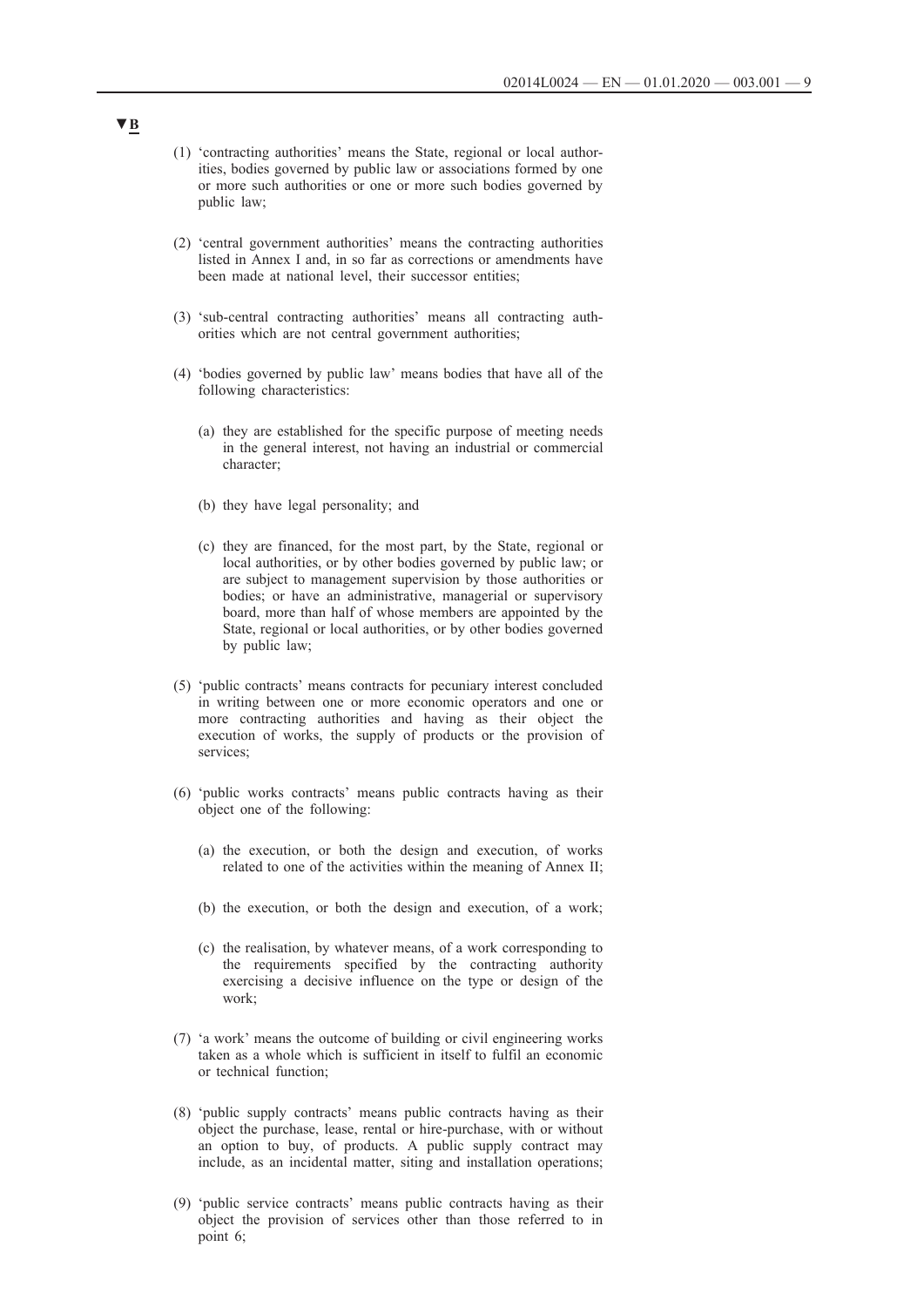- (10) 'economic operator' means any natural or legal person or public entity or group of such persons and/or entities, including any temporary association of undertakings, which offers the execution of works and/or a work, the supply of products or the provision of services on the market;
- (11) 'tenderer' means an economic operator that has submitted a tender;
- (12) 'candidate' means an economic operator that has sought an invitation or has been invited to take part in a restricted procedure, in a competitive procedure with negotiation, in a negotiated procedure without prior publication, in a competitive dialogue or in an innovation partnership;
- (13) 'procurement document' means any document produced or referred to by the contracting authority to describe or determine elements of the procurement or the procedure, including the contract notice, the prior information notice where it is used as a means of calling for competition, the technical specifications, the descriptive document, proposed conditions of contract, formats for the presentation of documents by candidates and tenderers, information on generally applicable obligations and any additional documents;
- (14) 'centralised purchasing activities' means activities conducted on a permanent basis, in one of the following forms:
	- (a) the acquisition of supplies and/or services intended for contracting authorities,
	- (b) the award of public contracts or the conclusion of framework agreements for works, supplies or services intended for contracting authorities;
- (15) 'ancillary purchasing activities' means activities consisting in the provision of support to purchasing activities, in particular in the following forms:
	- (a) technical infrastructure enabling contracting authorities to award public contracts or to conclude framework agreements for works, supplies or services;
	- (b) advice on the conduct or design of public procurement procedures;
	- (c) preparation and management of procurement procedures on behalf and for the account of the contracting authority concerned;
- (16) 'central purchasing body' means a contracting authority providing centralised purchasing activities and, possibly, ancillary purchasing activities;
- (17) 'procurement service provider' means a public or private body which offers ancillary purchasing activities on the market;
- (18) 'written' or 'in writing' means any expression consisting of words or figures which can be read, reproduced and subsequently communicated, including information transmitted and stored by electronic means;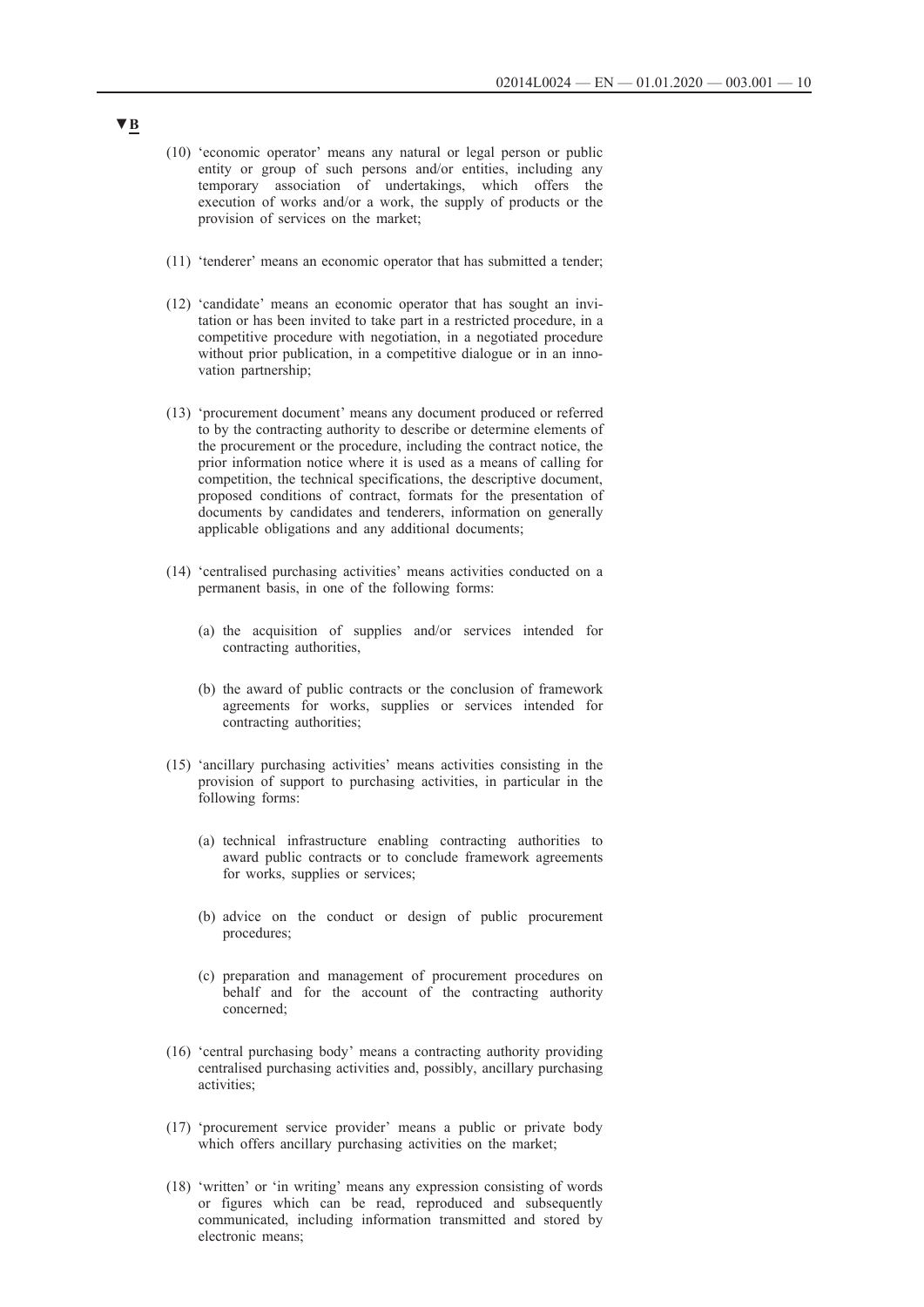- (19) 'electronic means' means electronic equipment for the processing (including digital compression) and storage of data which is transmitted, conveyed and received by wire, by radio, by optical means or by other electromagnetic means;
- (20) 'life cycle' means all consecutive and/or interlinked stages, including research and development to be carried out, production, trading and its conditions, transport, use and maintenance, throughout the existence of the product or the works or the provision of the service, from raw material acquisition or generation of resources to disposal, clearance and end of service or utilisation;
- (21) 'design contests' means those procedures which enable the contracting authority to acquire, mainly in the fields of town and country planning, architecture and engineering or data processing, a plan or design selected by a jury after being put out to competition with or without the award of prizes;
- (22) 'innovation' means the implementation of a new or significantly improved product, service or process, including but not limited to production, building or construction processes, a new marketing method, or a new organisational method in business practices, workplace organisation or external relations inter alia with the purpose of helping to solve societal challenges or to support the Europe 2020 strategy for smart, sustainable and inclusive growth;
- (23) 'label' means any document, certificate or attestation confirming that the works, products, services, processes or procedures in question meet certain requirements;
- (24) 'label requirements' means the requirements to be met by the works, products, services, processes or procedures in question in order to obtain the label concerned.

2. For the purpose of this Article 'regional authorities' includes authorities listed non-exhaustively in NUTS 1 and 2, as referred to in Regulation (EC) No 1059/2003 of the European Parliament and of the Council  $(1)$ , while 'local authorities' includes all authorities of the administrative units falling under NUTS 3 and smaller administrative units, as referred to in Regulation (EC) No 1059/2003.

# *Article 3*

#### **Mixed procurement**

1. Paragraph 2 shall apply to mixed contracts which have as their subject-matter different types of procurement all of which are covered by this Directive.

Paragraphs 3 to 5 shall apply to mixed contracts which have as their subject-matter procurement covered by this Directive and procurement covered by other legal regimes.

<sup>(1)</sup> Regulation (EC) No 1059/2003 of the European Parliament and of the Council of 26 May 2003 on the establishment of a common classification of territorial units for statistics (NUTS) (OJ L 154, 21.6.2003, p. 1).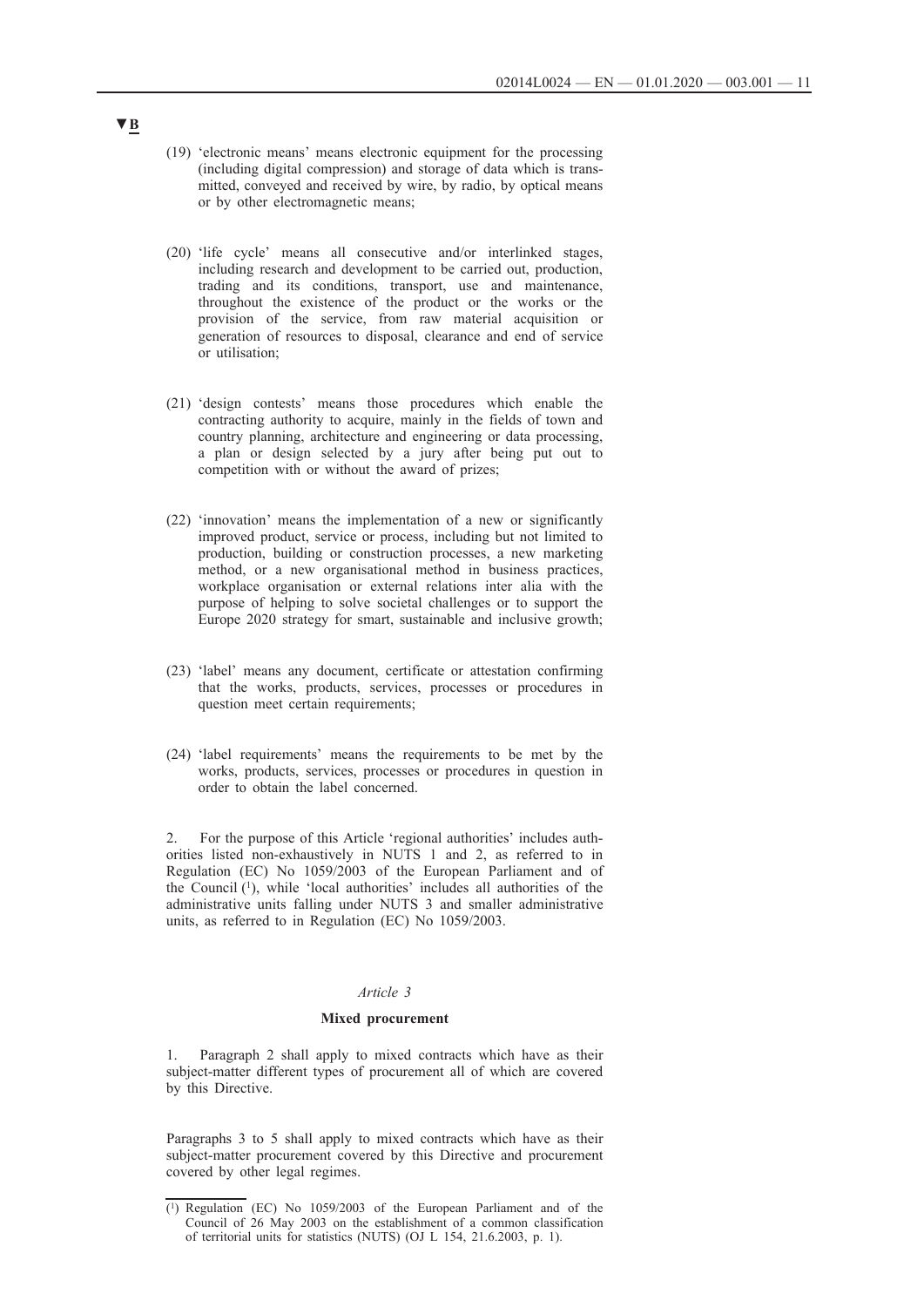2. Contracts which have as their subject two or more types of procurement (works, services or supplies) shall be awarded in accordance with the provisions applicable to the type of procurement that characterises the main subject of the contract in question.

In the case of mixed contracts consisting partly of services within the meaning of Chapter I of Title III and partly of other services or of mixed contracts consisting partly of services and partly of supplies, the main subject shall be determined in accordance with which of the estimated values of the respective services or supplies is the highest.

3. Where the different parts of a given contract are objectively separable, paragraph 4 shall apply. Where the different parts of a given contract are objectively not separable, paragraph 6 shall apply.

Where part of a given contract is covered by Article 346 TFEU or Directive 2009/81/EC, Article 16 of this Directive shall apply.

4. In the case of contracts which have as their subject-matter procurement covered by this Directive as well as procurement not covered by this Directive, contracting authorities may choose to award separate contracts for the separate parts or to award a single contract. Where contracting authorities choose to award separate contracts for separate parts, the decision as to which legal regime applies to any one of such separate contracts shall be taken on the basis of the characteristics of the separate part concerned.

Where contracting authorities choose to award a single contract, this Directive shall, unless otherwise provided in Article 16, apply to the ensuing mixed contract, irrespective of the value of the parts that would otherwise fall under a different legal regime and irrespective of which legal regime those parts would otherwise have been subject to.

In the case of mixed contracts containing elements of supply, works and service contracts and of concessions, the mixed contract shall be awarded in accordance with this Directive, provided that the estimated value of the part of the contract which constitutes a contract covered by this Directive, calculated in accordance with Article 5, is equal to or greater than the relevant threshold set out in Article 4.

5. In the case of contracts which have as their subject both procurement covered by this Directive and procurement for the pursuit of an activity which is subject to Directive 2014/25/EU, the applicable rules shall, notwithstanding paragraph 4 of this Article, be determined pursuant to Articles 5 and 6 of Directive 2014/25/EU.

6. Where the different parts of a given contract are objectively not separable, the applicable legal regime shall be determined on the basis of the main subject-matter of that contract.

# Section 2 **T h r e s h o l d s**

#### *Article 4*

### **Threshold amounts**

This Directive shall apply to procurements with a value net of valueadded tax (VAT) estimated to be equal to or greater than the following thresholds: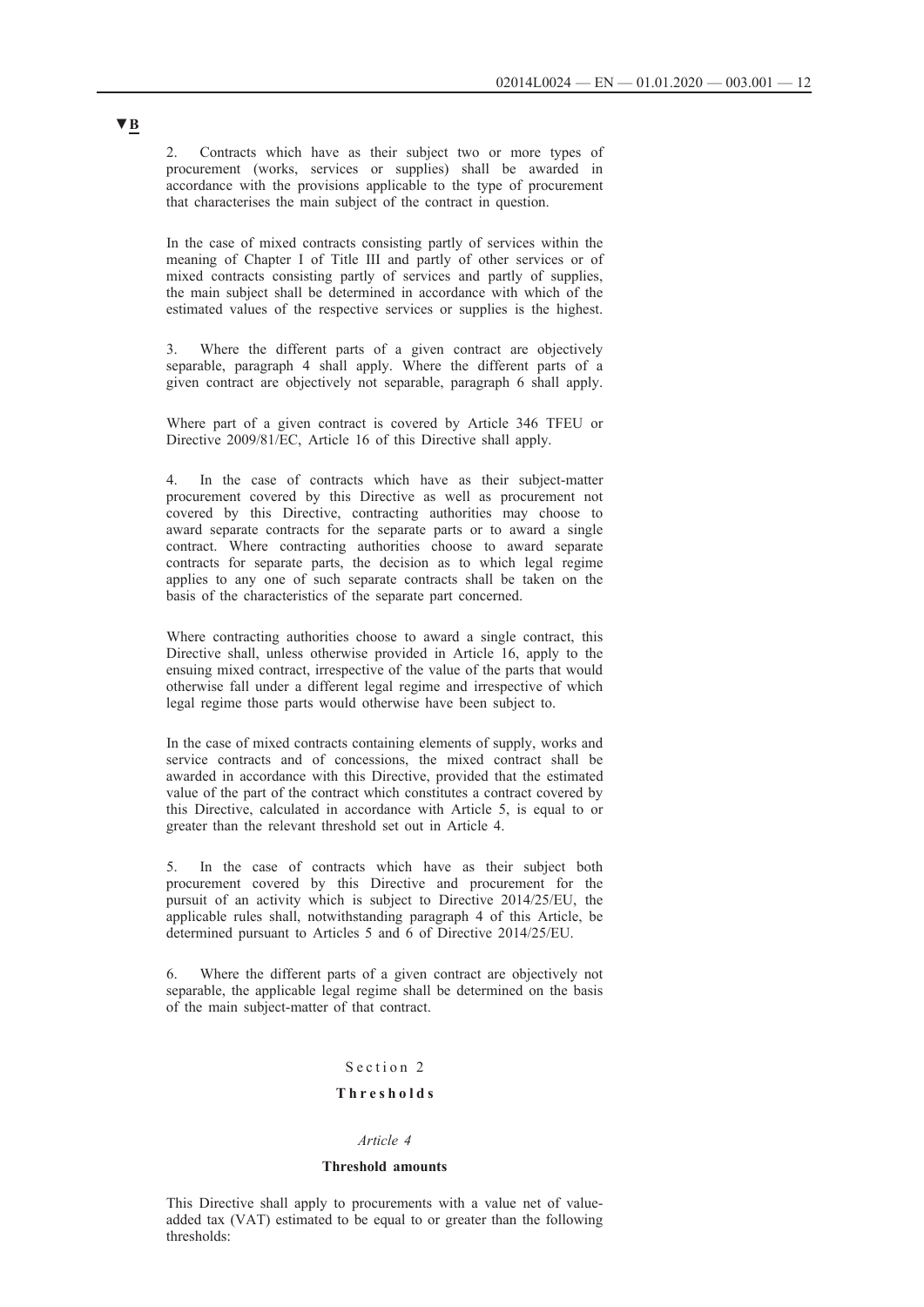- (a) **►M3** EUR 5 350 000 ◄ for public works contracts;
- (b) **►M3** EUR 139 000 ◄ for public supply and service contracts awarded by central government authorities and design contests organised by such authorities; where public supply contracts are awarded by contracting authorities operating in the field of defence, that threshold shall apply only to contracts concerning products covered by Annex III;
- (c) **►M3** EUR 214 000 ◄ for public supply and service contracts awarded by sub-central contracting authorities and design contests organised by such authorities; that threshold shall also apply to public supply contracts awarded by central government authorities that operate in the field of defence, where those contracts involve products not covered by Annex III;
- (d) EUR 750 000 for public service contracts for social and other specific services listed in Annex XIV.

### **Methods for calculating the estimated value of procurement**

The calculation of the estimated value of a procurement shall be based on the total amount payable, net of VAT, as estimated by the contracting authority, including any form of option and any renewals of the contracts as explicitly set out in the procurement documents.

Where the contracting authority provides for prizes or payments to candidates or tenderers it shall take them into account when calculating the estimated value of the procurement.

2. Where a contracting authority is comprised of separate operational units, account shall be taken of the total estimated value for all the individual operational units.

Notwithstanding the first subparagraph, where a separate operational unit is independently responsible for its procurement or certain categories thereof, the values may be estimated at the level of the unit in question.

3. The choice of the method used to calculate the estimated value of a procurement shall not be made with the intention of excluding it from the scope of this Directive. A procurement shall not be subdivided with the effect of preventing it from falling within the scope of this Directive, unless justified by objective reasons.

4. That estimated value shall be valid at the moment at which the call for competition is sent, or, in cases where a call for competition is not foreseen, at the moment at which the contracting authority commences the procurement procedure, for instance, where appropriate, by contacting economic operators in relation to the procurement.

5. With regard to framework agreements and dynamic purchasing systems, the value to be taken into consideration shall be the maximum estimated value net of VAT of all the contracts envisaged for the total term of the framework agreement or the dynamic purchasing system.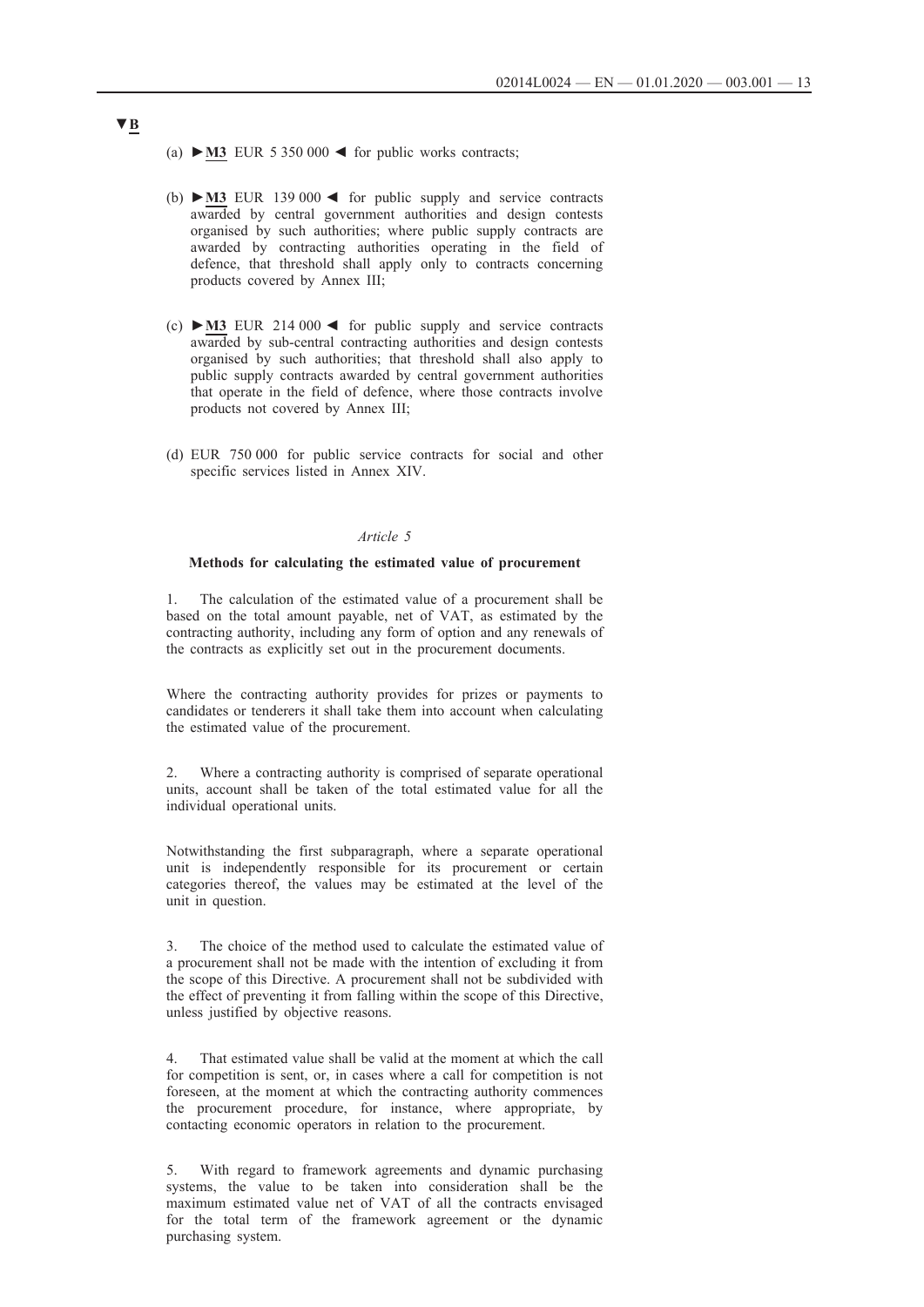6. In the case of innovation partnerships, the value to be taken into consideration shall be the maximum estimated value net of VAT of the research and development activities to take place during all stages of the envisaged partnership as well as of the supplies, services or works to be developed and procured at the end of the envisaged partnership.

7. With regard to public works contracts, the calculation of the estimated value shall take account of both the cost of the works and the total estimated value of the supplies and services that are made available to the contractor by the contracting authority provided that they are necessary for executing the works.

8. Where a proposed work or a proposed provision of services may result in contracts being awarded in the form of separate lots, account shall be taken of the total estimated value of all such lots.

Where the aggregate value of the lots is equal to or exceeds the threshold laid down in Article 4, this Directive shall apply to the awarding of each lot.

9. Where a proposal for the acquisition of similar supplies may result in contracts being awarded in the form of separate lots, account shall be taken of the total estimated value of all such lots when applying points (b) and (c) of Article 4.

Where the aggregate value of the lots is equal to or exceeds the threshold laid down in Article 4, this Directive shall apply to the awarding of each lot.

10. Notwithstanding paragraphs 8 and 9, contracting authorities may award contracts for individual lots without applying the procedures provided for under this Directive, provided that the estimated value net of VAT of the lot concerned is less than EUR 80 000 for supplies or services or EUR 1 million for works. However, the aggregate value of the lots thus awarded without applying this Directive shall not exceed 20 % of the aggregate value of all the lots into which the proposed work, the proposed acquisition of similar supplies or the proposed provision of services has been divided.

11. In the case of public supply or service contracts which are regular in nature or which are intended to be renewed within a given period, the calculation of the estimated contract value shall be based on the following:

- (a) either the total actual value of the successive contracts of the same type awarded during the preceding 12 months or financial year adjusted, where possible, to take account of the changes in quantity or value which would occur in the course of the 12 months following the initial contract;
- (b) or the total estimated value of the successive contracts awarded during the 12 months following the first delivery, or during the financial year where that is longer than 12 months.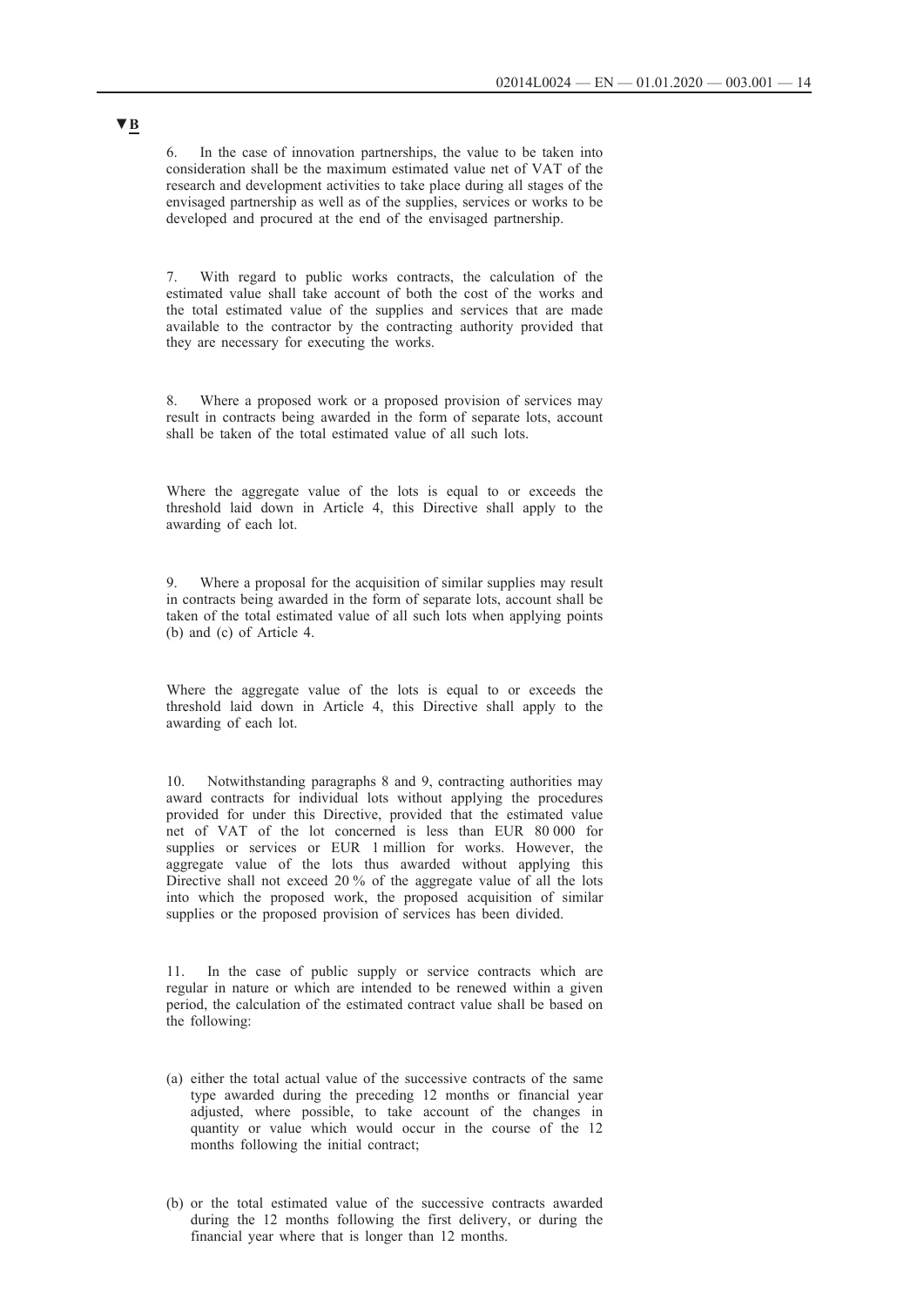12. With regard to public supply contracts relating to the leasing, hire, rental or hire purchase of products, the value to be taken as a basis for calculating the estimated contract value shall be as follows:

- (a) in the case of fixed-term public contracts, where that term is less than or equal to 12 months, the total estimated value for the term of the contract or, where the term of the contract is greater than 12 months, the total value including the estimated residual value;
- (b) in the case of public contracts without a fixed term or the term of which cannot be defined, the monthly value multiplied by 48.

13. With regard to public service contracts, the basis for calculating the estimated contract value shall, where appropriate, be the following:

- (a) insurance services: the premium payable and other forms of remuneration;
- (b) banking and other financial services: the fees, commissions payable, interest and other forms of remuneration;
- (c) design contracts: fees, commissions payable and other forms of remuneration.

14. With regard to public service contracts which do not indicate a total price, the basis for calculating the estimated contract value shall be the following:

- (a) in the case of fixed-term contracts, where that term is less than or equal to 48 months: the total value for their full term;
- (b) in the case of contracts without a fixed term or with a term greater than 48 months: the monthly value multiplied by 48.

#### *Article 6*

### **Revision of the thresholds and of the list of central government authorities**

1. Every two years from 30 June 2013, the Commission shall verify that the thresholds set out in points (a), (b) and (c) of Article 4 correspond to the thresholds established in the World Trade Organisation Agreement on Government Procurement (GPA) and shall, where necessary, revise them in accordance with this Article.

In accordance with the calculation method set out in the GPA, the Commission shall calculate the value of these thresholds on the basis of the average daily value of the euro in terms of the special drawing rights (SDRs), over a period of 24 months terminating on 31 August preceding the revision with effect from 1 January. The value of the thresholds thus revised shall, where necessary, be rounded down to the nearest thousand euros so as to ensure that the thresholds in force provided for by the GPA, expressed in SDRs, are observed.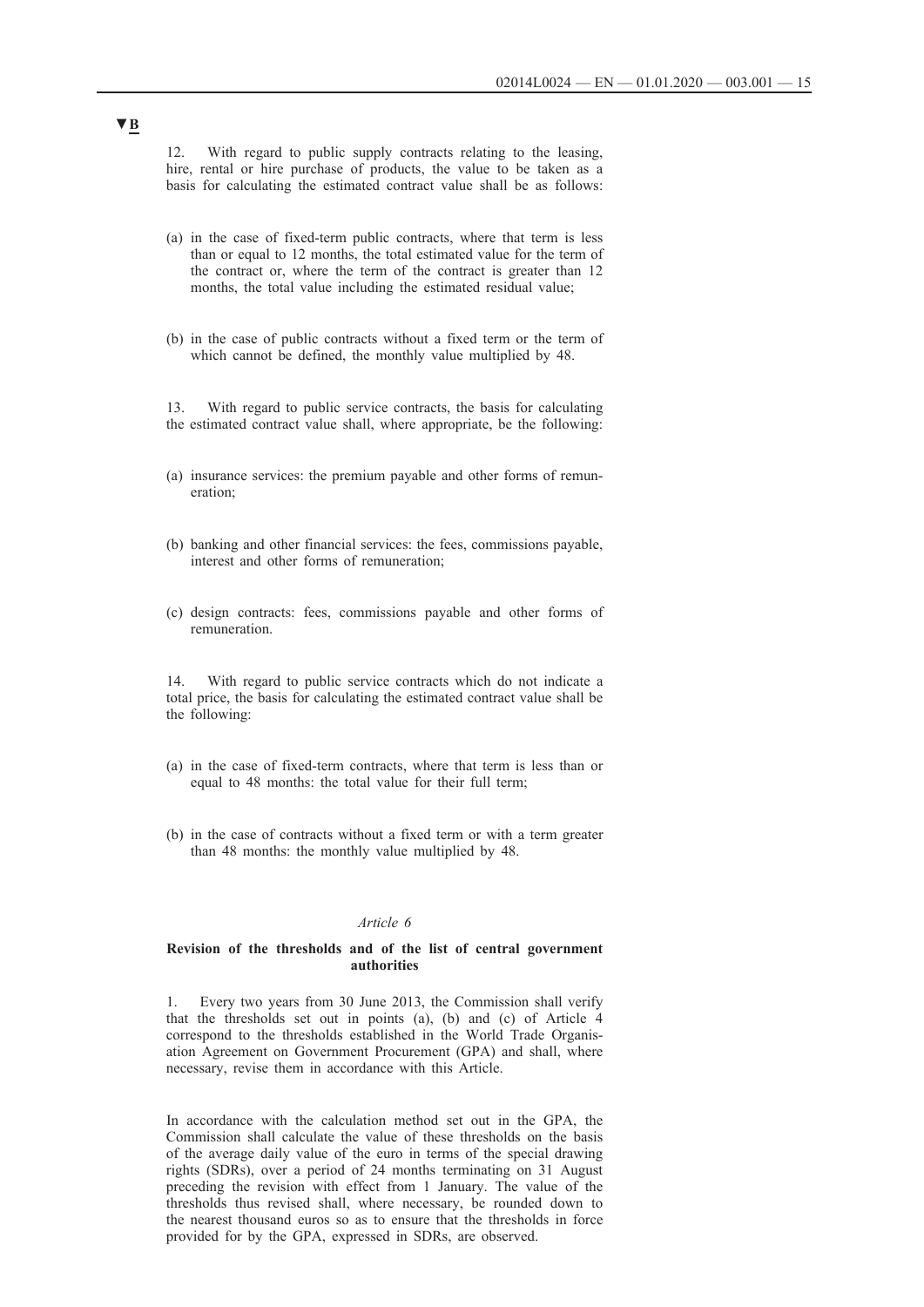2. When carrying out the revision pursuant to paragraph 1 of this Article, the Commission shall, in addition, revise:

- (a) the threshold established in point (a) of the first paragraph of Article 13 by aligning it with the revised threshold applying to public works contracts;
- (b) the threshold established in point (b) of the first paragraph of Article 13 by aligning it with the revised threshold applying to public service contracts awarded by sub-central contracting authorities.

3. Every two years from 1 January 2014, the Commission shall determine the values, in the national currencies of the Member States, whose currency is not the euro, of the thresholds referred to in points (a), (b) and (c) of Article 4, revised pursuant to paragraph 1 of this Article.

At the same time, the Commission shall determine the value, in the national currencies of the Member States, whose currency is not the euro, of the threshold referred to in point (d) of Article 4.

In accordance with the calculation method set out in the GPA, the determination of such values shall be based on the average daily values of those currencies corresponding to the applicable threshold expressed in euros over the 24 months terminating on 31 August preceding the revision with effect from 1 January.

4. The Commission shall publish the revised thresholds referred to in paragraph 1, their corresponding values in the national currencies referred to in the first subparagraph of paragraph 3, and the value determined in accordance with the second subparagraph of paragraph 3 in the *Official Journal of the European Union* at the beginning of the month of November following their revision.

5. The Commission shall be empowered to adopt delegated acts in accordance with Article 87 to adapt the methodology set out in the second subparagraph of paragraph 1 of this Article to any change in the methodology provided in the GPA for the revision of the thresholds referred to in points (a), (b) and (c) of Article 4 and for the determination of the corresponding values in the national currencies of the Member States, whose currency is not the euro, as referred to in paragraph 3 of this Article.

The Commission shall be empowered to adopt delegated acts in accordance with Article 87 to revise the thresholds referred to in points (a), (b) and (c) of Article 4 pursuant to paragraph 1 of this Article and to revise the thresholds referred to in points (a) and (b) of the first paragraph of Article 13 pursuant to paragraph 2 of this Article.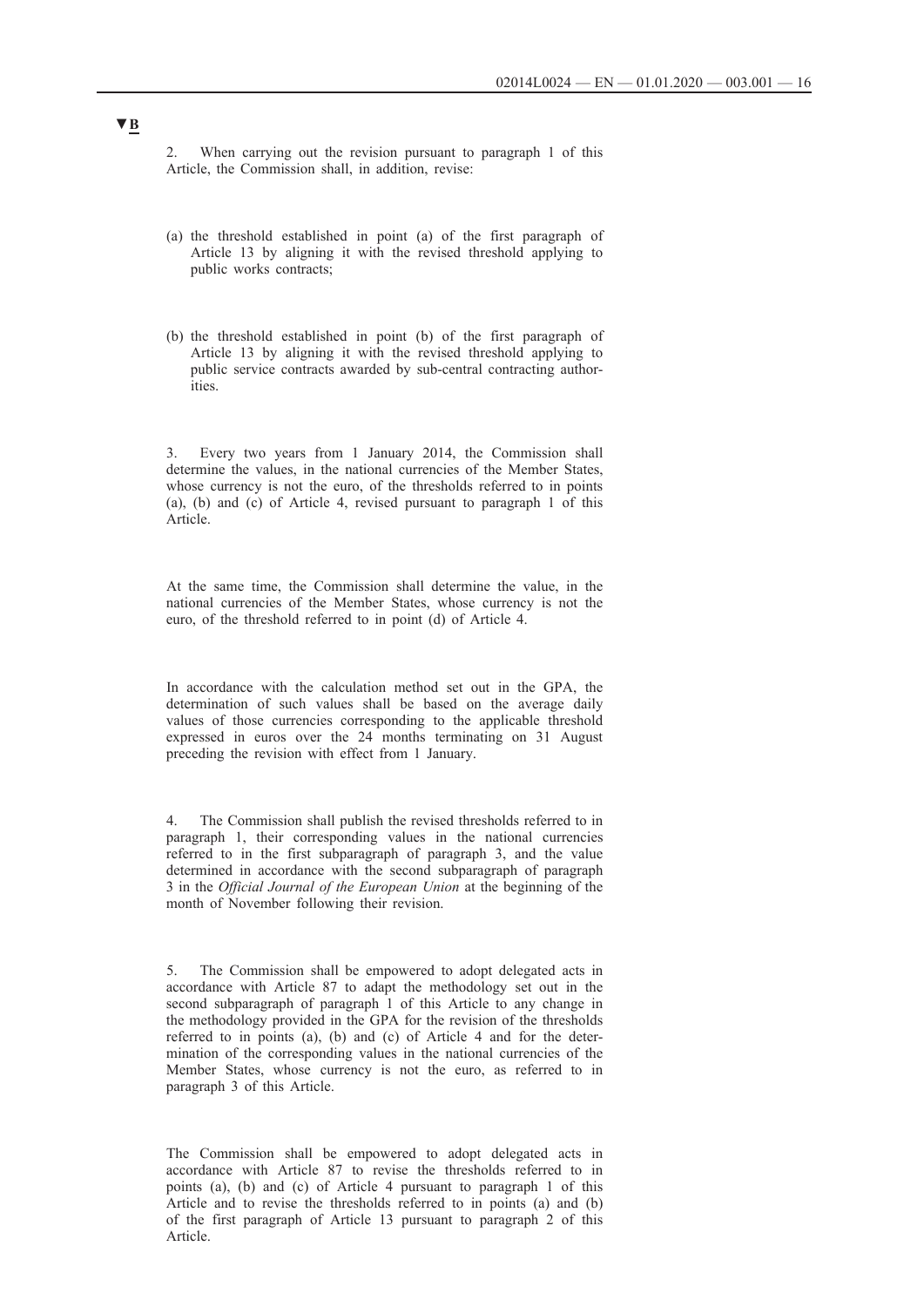6. Where it is necessary to revise the thresholds referred to in points (a), (b) and (c) of Article 4 and the thresholds referred to in points (a) and (b) of the first paragraph of Article 13 and time constraints prevent the use of the procedure set in Article 87 and therefore imperative grounds of urgency so require, the procedure provided for in Article 88 shall apply to delegated acts adopted pursuant to the second subparagraph of paragraph 5 of this Article.

7. The Commission shall be empowered to adopt delegated acts in accordance with Article 87 to amend Annex I, in order to update the list of contracting authorities following notifications from Member States, where such amendments prove necessary to correctly identify contracting authorities.

#### Section 3

### **E x c l u s i o n s**

### *Article 7*

#### **Contracts in the water, energy, transport and postal services sectors**

This Directive shall not apply to public contracts and design contests which, under Directive 2014/25/EU, are awarded or organised by contracting authorities exercising one or more of the activities referred to in Articles 8 to 14 of that Directive and are awarded for the pursuit of those activities, to public contracts excluded from the scope of that Directive under Articles 18, 23 and 34 thereof or, when awarded by a contracting authority which provides postal services within the meaning of point (b) of Article 13(2) of that Directive, to contracts awarded for the pursuit of the following activities:

- (a) added value services linked to and provided entirely by electronic means (including the secure transmission of coded documents by electronic means, address management services and transmission of registered electronic mail);
- (b) financial services which are covered by CPV codes 66100000-1 to 66720000-3 and by point (d) of Article 21 of Directive 2014/25/EU and including in particular postal money orders and postal giro transfers;

(c) philatelic services; or

(d) logistics services (services combining physical delivery and/or warehousing with other non-postal functions).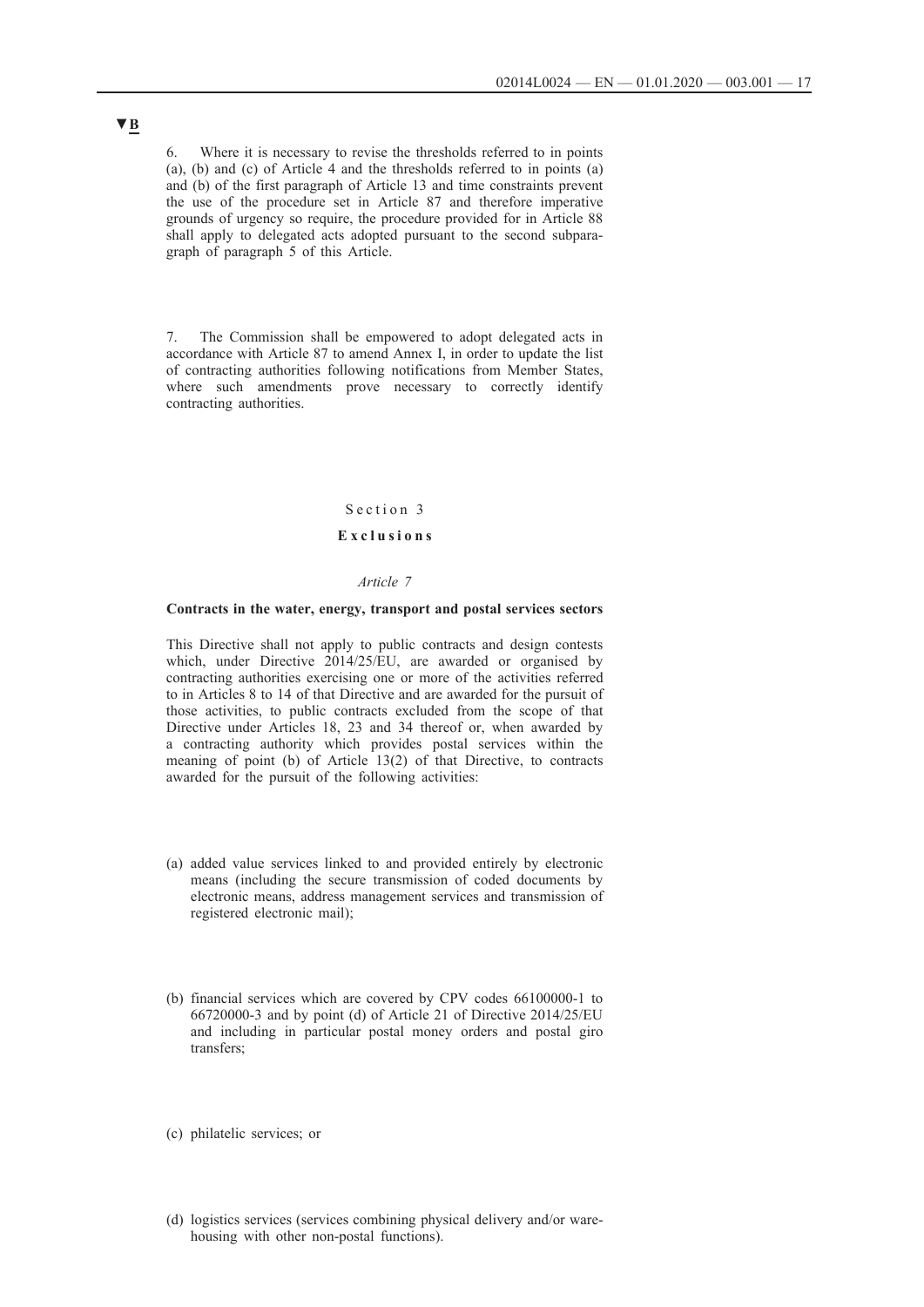## **Specific exclusions in the field of electronic communications**

This Directive shall not apply to public contracts and design contests for the principal purpose of permitting the contracting authorities to provide or exploit public communications networks or to provide to the public one or more electronic communications services.

For the purposes of this Article, 'public communications network' and 'electronic communications service' shall have the same meaning as in Directive 2002/21/EC of the European Parliament and of the Council  $(1)$ .

#### *Article 9*

### **Public contracts awarded and design contests organised pursuant to international rules**

1. This Directive shall not apply to public contracts and design contests which the contracting authority is obliged to award or organise in accordance with procurement procedures different from those laid down in this Directive established by any of the following:

- (a) a legal instrument creating international law obligations, such as an international agreement, concluded in conformity with the Treaties, between a Member State and one or more third countries or subdivisions thereof and covering works, supplies or services intended for the joint implementation or exploitation of a project by their signatories;
- (b) an international organisation.

The Member States shall communicate all legal instruments referred to in point (a) of the first subparagraph of this paragraph to the Commission, which may consult the Advisory Committee on Public Procurement referred to in Article 89.

2. This Directive shall not apply to public contracts and design contests which the contracting authority awards or organises in accordance with procurement rules provided by an international organisation or international financing institution, where the public contracts and design contests concerned are fully financed by that organisation or institution; in the case of public contracts and design contests cofinanced for the most part by an international organisation or international financing institution the parties shall agree on applicable procurement procedures.

3. Article 17 shall apply to contracts and design contests involving defence or security aspects which are awarded or organised pursuant to international rules. Paragraphs 1 and 2 of this Article shall not apply to those contracts and design contests.

<sup>(1)</sup> Directive 2002/21/EC of the European Parliament and of the Council of 7 March 2002 on a common regulatory framework for electronic communications networks and services (Framework Directive) (OJ L 108, 24.4.2002, p. 33).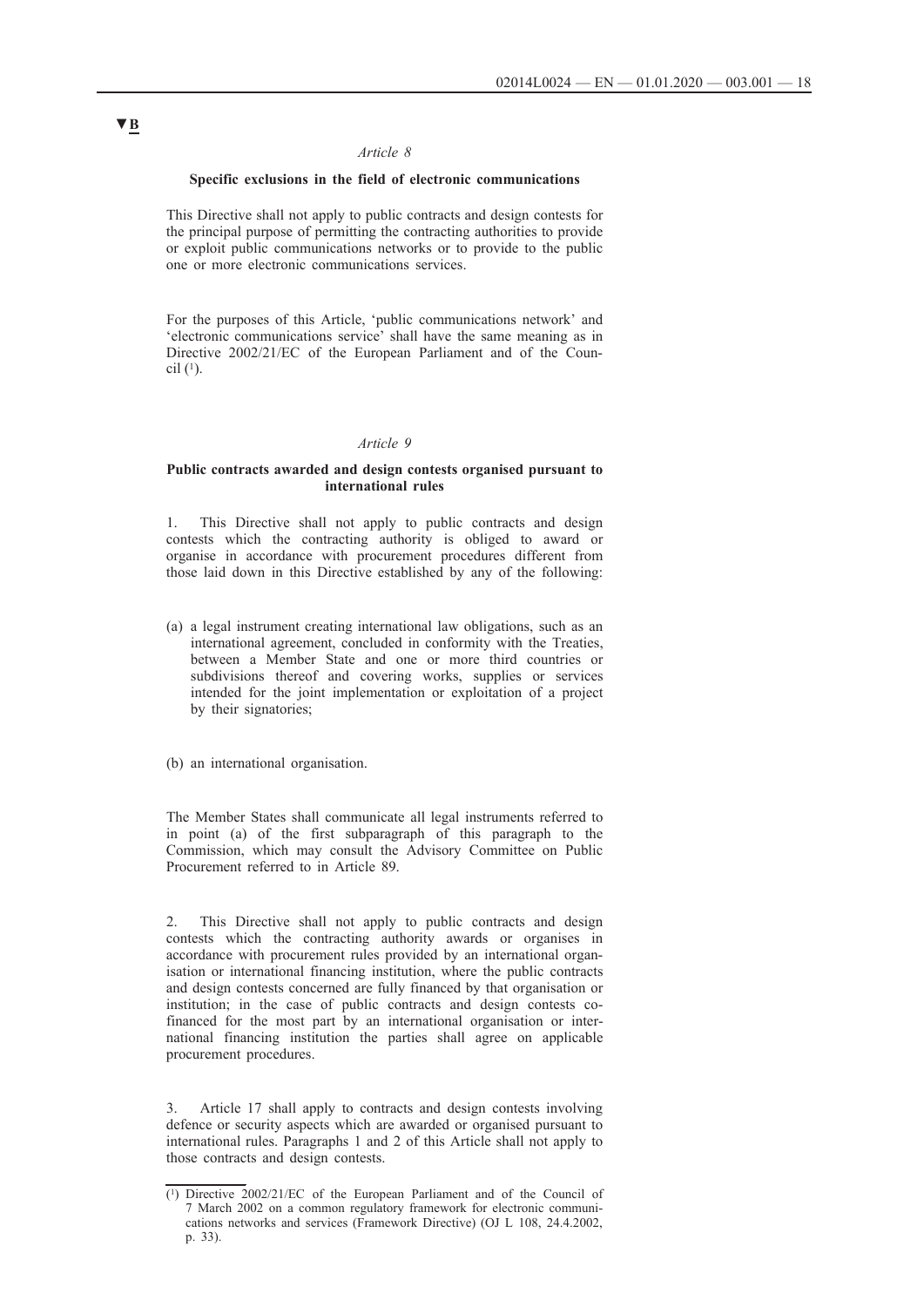## **Specific exclusions for service contracts**

This Directive shall not apply to public service contracts for:

- (a) the acquisition or rental, by whatever financial means, of land, existing buildings or other immovable property or concerning rights thereon;
- (b) the acquisition, development, production or co-production of programme material intended for audiovisual media services or radio media services, that are awarded by audiovisual or radio media service providers, or contracts for broadcasting time or programme provision that are awarded to audiovisual or radio media service providers. For the purposes of this point, 'audiovisual media services' and 'media service providers' shall, respectively, have the same meaning as pursuant to points (a) and (d) of Article 1(1) of Directive 2010/13/EU of the European Parliament and of the Council (1). 'Programme' shall have the same meaning as pursuant to point (b) of Article 1(1) of that Directive, but shall also include radio programmes and radio programme materials. Furthermore, for the purposes of this provision, 'programme material' shall have the same meaning as 'programme';
- (c) arbitration and conciliation services;
- (d) any of the following legal services:
	- (i) legal representation of a client by a lawyer within the meaning of Article 1 of Council Directive 77/249/EEC (2) in:
		- an arbitration or conciliation held in a Member State, a third country or before an international arbitration or conciliation instance; or
		- judicial proceedings before the courts, tribunals or public authorities of a Member State or a third country or before international courts, tribunals or institutions;
	- (ii) legal advice given in preparation of any of the proceedings referred to in point (i) of this point or where there is a tangible indication and high probability that the matter to which the advice relates will become the subject of such proceedings, provided that the advice is given by a lawyer within the meaning of Article 1 of Directive 77/249/EEC;
	- (iii) document certification and authentication services which must be provided by notaries;

<sup>(1)</sup> Directive 2010/13/EU of the European Parliament and of the Council of 10 March 2010 on the coordination of certain provisions laid down by law, regulation or administrative action in Member States concerning the provision of audiovisual media services (Audiovisual Media Services Directive) (OJ L 95, 15.4.2010, p. 1).

<sup>(2)</sup> Council Directive 77/249/EEC of 22 March 1977 to facilitate the effective exercise by lawyers of freedom to provide services (OJ L 78, 26.3.1977, p. 17).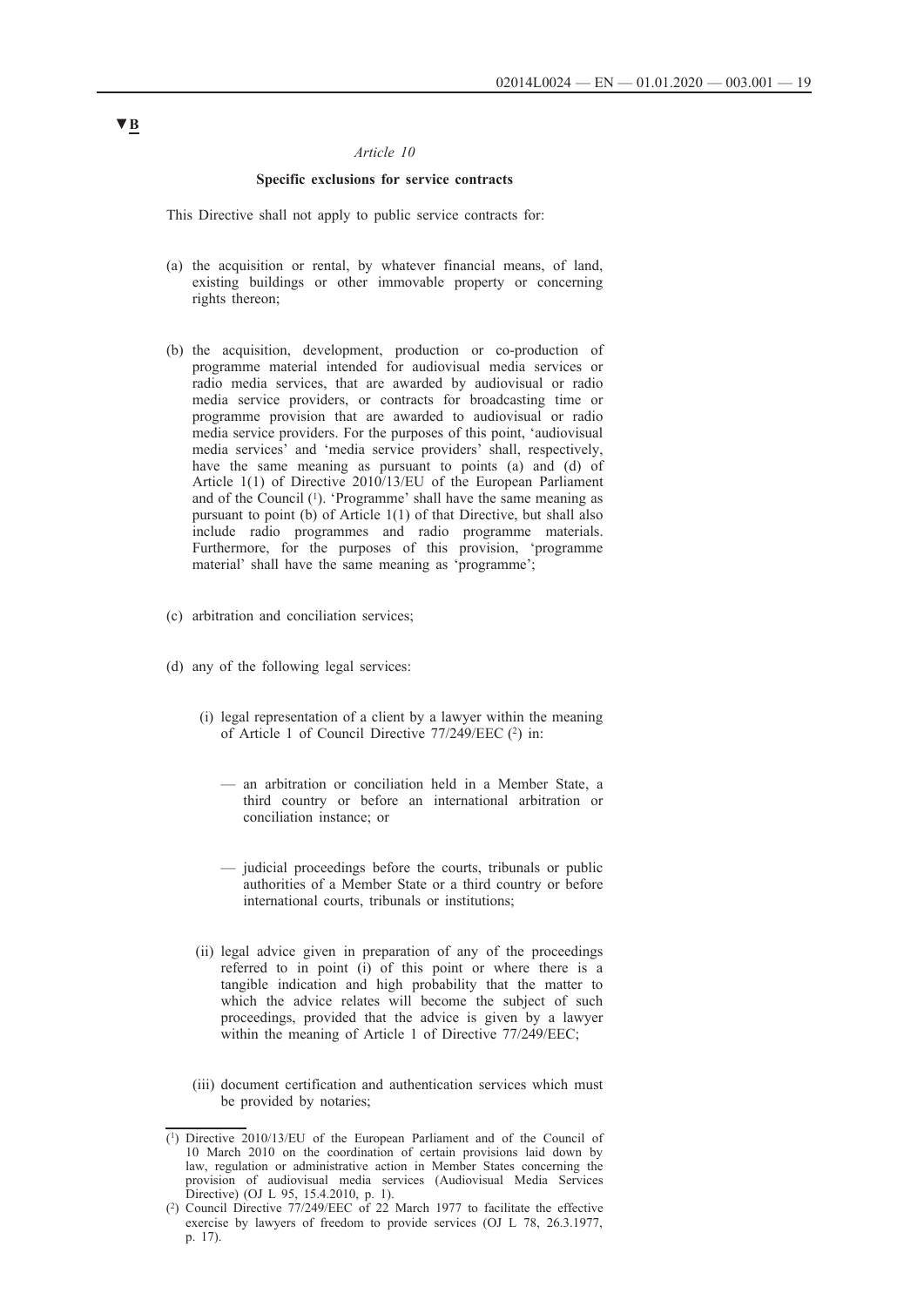- (iv) legal services provided by trustees or appointed guardians or other legal services the providers of which are designated by a court or tribunal in the Member State concerned or are designated by law to carry out specific tasks under the supervision of such tribunals or courts;
- (v) other legal services which in the Member State concerned are connected, even occasionally, with the exercise of official authority;
- (e) financial services in connection with the issue, sale, purchase or transfer of securities or other financial instruments within the meaning of Directive 2004/39/EC of the European Parliament and of the Council (1), central bank services and operations conducted with the European Financial Stability Facility and the European Stability Mechanism;
- (f) loans, whether or not in connection with the issue, sale, purchase or transfer of securities or other financial instruments;
- (g) employment contracts;
- (h) civil defence, civil protection, and danger prevention services that are provided by non-profit organisations or associations, and which are covered by CPV codes 75250000-3, 75251000-0, 75251100-1, 75251110-4, 75251120-7, 75252000-7, 75222000-8, 98113100-9 and 85143000-3 except patient transport ambulance services;
- (i) public passenger transport services by rail or metro;
- (j) political campaign services covered by CPV codes 79341400-0, 92111230-3 and 92111240-6, when awarded by a political party in the context of an election campaign.

#### **Service contracts awarded on the basis of an exclusive right**

This Directive shall not apply to public service contracts awarded by a contracting authority to another contracting authority or to an association of contracting authorities on the basis of an exclusive right which they enjoy pursuant to a law, regulation or published administrative provision which is compatible with the TFEU.

# *Article 12*

#### **Public contracts between entities within the public sector**

1. A public contract awarded by a contracting authority to a legal person governed by private or public law shall fall outside the scope of this Directive where all of the following conditions are fulfilled:

<sup>(1)</sup> Directive 2004/39/EC of the European Parliament and of the Council of 21 April 2004 on markets in financial instruments amending Council Directives 85/611/EEC and 93/6/EEC and Directive 2000/12/EC of the European Parliament and of the Council and repealing Council Directive 93/22/EEC (OJ L 145, 30.4.2004, p. 1).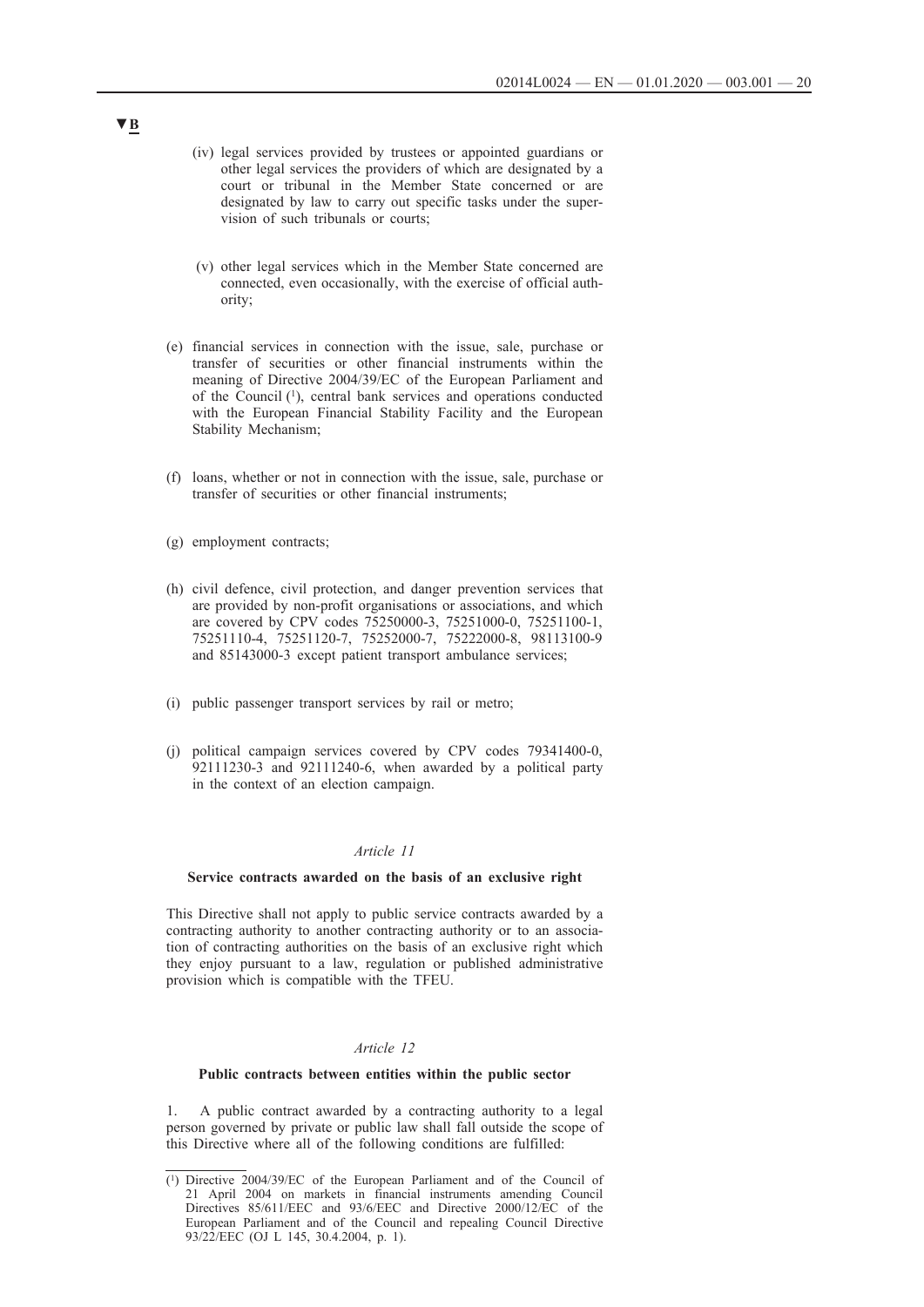- (a) the contracting authority exercises over the legal person concerned a control which is similar to that which it exercises over its own departments;
- (b) more than 80 % of the activities of the controlled legal person are carried out in the performance of tasks entrusted to it by the controlling contracting authority or by other legal persons controlled by that contracting authority; and
- (c) there is no direct private capital participation in the controlled legal person with the exception of non-controlling and non-blocking forms of private capital participation required by national legislative provisions, in conformity with the Treaties, which do not exert a decisive influence on the controlled legal person.

A contracting authority shall be deemed to exercise over a legal person a control similar to that which it exercises over its own departments within the meaning of point (a) of the first subparagraph where it exercises a decisive influence over both strategic objectives and significant decisions of the controlled legal person. Such control may also be exercised by another legal person, which is itself controlled in the same way by the contracting authority.

2. Paragraph 1 also applies where a controlled legal person which is a contracting authority awards a contract to its controlling contracting authority, or to another legal person controlled by the same contracting authority, provided that there is no direct private capital participation in the legal person being awarded the public contract with the exception of non-controlling and non-blocking forms of private capital participation required by national legislative provisions, in conformity with the Treaties, which do not exert a decisive influence on the controlled legal person.

3. A contracting authority, which does not exercise over a legal person governed by private or public law control within the meaning of paragraph 1, may nevertheless award a public contract to that legal person without applying this Directive where all of the following conditions are fulfilled.

- (a) the contracting authority exercises jointly with other contracting authorities a control over that legal person which is similar to that which they exercise over their own departments;
- (b) more than 80 % of the activities of that legal person are carried out in the performance of tasks entrusted to it by the controlling contracting authorities or by other legal persons controlled by the same contracting authorities; and
- (c) there is no direct private capital participation in the controlled legal person with the exception of non-controlling and non-blocking forms of private capital participation required by national legislative provisions, in conformity with the Treaties, which do not exert a decisive influence on the controlled legal person.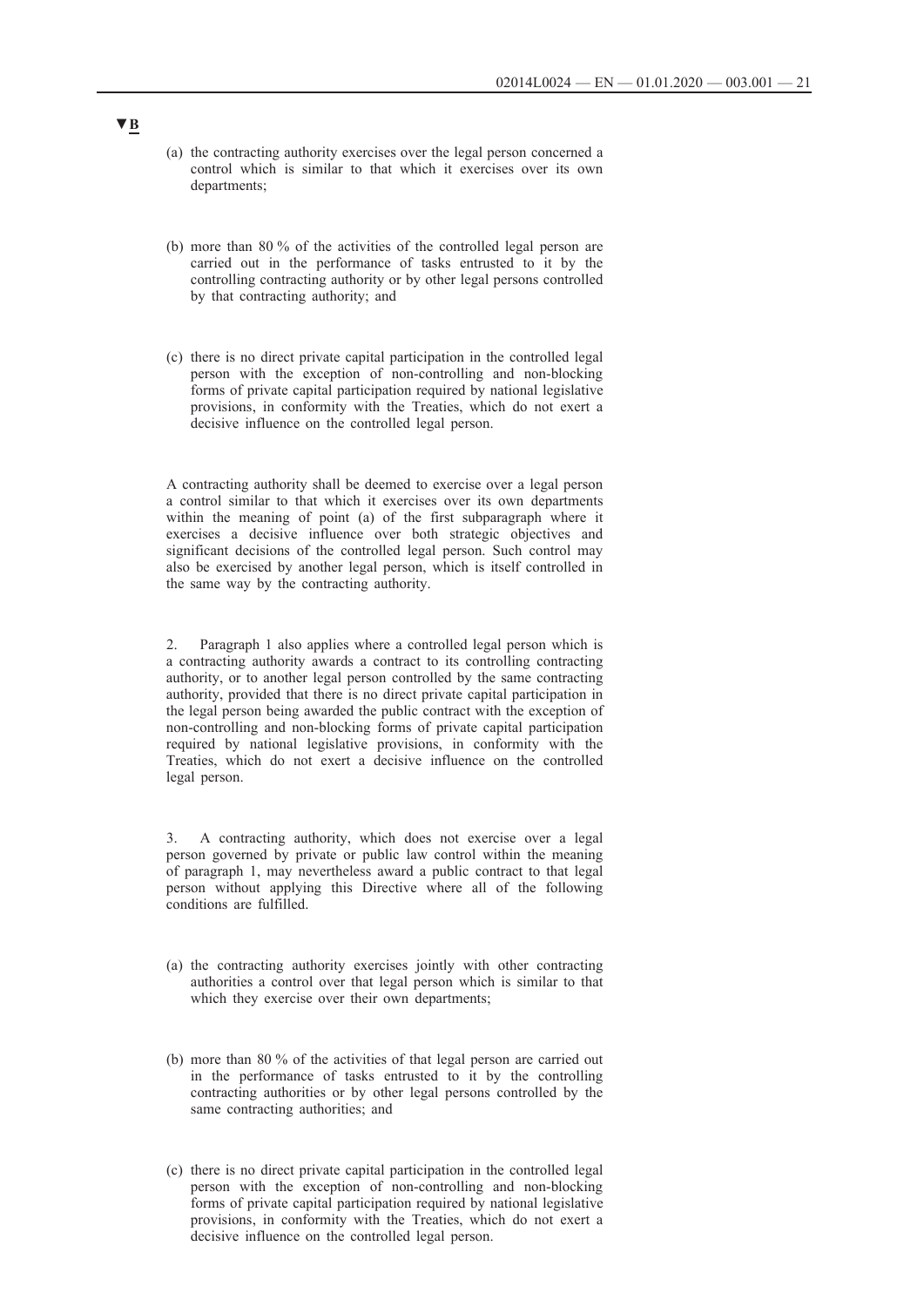For the purposes of point (a) of the first subparagraph, contracting authorities exercise joint control over a legal person where all of the following conditions are fulfilled:

- (i) the decision-making bodies of the controlled legal person are composed of representatives of all participating contracting authorities. Individual representatives may represent several or all of the participating contracting authorities;
- (ii) those contracting authorities are able to jointly exert decisive influence over the strategic objectives and significant decisions of the controlled legal person; and
- (iii) the controlled legal person does not pursue any interests which are contrary to those of the controlling contracting authorities.

4. A contract concluded exclusively between two or more contracting authorities shall fall outside the scope of this Directive where all of the following conditions are fulfilled:

- (a) the contract establishes or implements a cooperation between the participating contracting authorities with the aim of ensuring that public services they have to perform are provided with a view to achieving objectives they have in common;
- (b) the implementation of that cooperation is governed solely by considerations relating to the public interest; and
- (c) the participating contracting authorities perform on the open market less than 20 % of the activities concerned by the cooperation.

5. For the determination of the percentage of activities referred to in point (b) of the first subparagraph of paragraph 1, point (b) of the first subparagraph of paragraph 3 and point (c) of paragraph 4, the average total turnover, or an appropriate alternative activity-based measure such as costs incurred by the relevant legal person or contracting authority with respect to services, supplies and works for the three years preceding the contract award shall be taken into consideration.

Where, because of the date on which the relevant legal person or contracting authority was created or commenced activities or because of a reorganisation of its activities, the turnover, or alternative activity based measure such as costs, are either not available for the preceding three years or no longer relevant, it shall be sufficient to show that the measurement of activity is credible, particularly by means of business projections.

## Section 4

# Specific situations

#### Subsection 1

### Subsidised contracts and research and development **s e r v i c e s**

#### *Article 13*

#### **Contracts subsidised by contracting authorities**

This Directive shall apply to the awarding of the following contracts: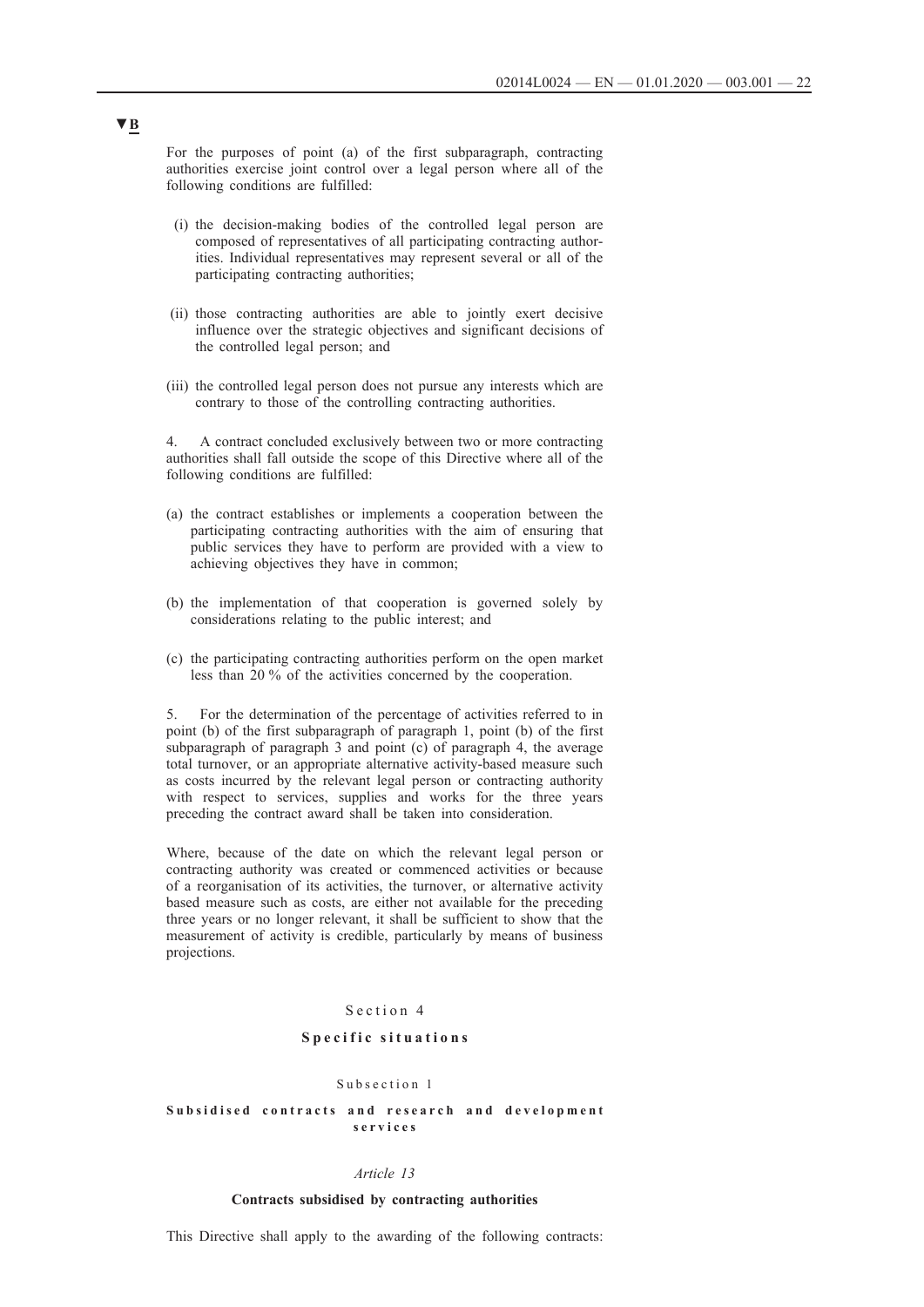- (a) works contracts which are subsidised directly by contracting authorities by more than 50 % and the estimated value of which, net of VAT, is equal to or greater than **►M3** EUR 5 350 000 ◄, where those contracts involve one of the following activities:
	- (i) civil engineering activities as listed in Annex II,
	- (ii) building work for hospitals, facilities intended for sports, recreation and leisure, school and university buildings and buildings used for administrative purposes;
- (b) service contracts which are subsidised directly by contracting authorities by more than 50 % and the estimated value of which, net of VAT, is equal to or greater than **►M3** EUR 214 000 ◄ and which are connected to a works contract as referred to in point (a).

The contracting authorities providing the subsidies referred to in points (a) and (b) of the first subparagraph shall ensure compliance with this Directive where they do not themselves award the subsidised contract or where they award that contract for and on behalf of other entities.

## *Article 14*

#### **Research and development services**

This Directive shall only apply to public service contracts for research and development services which are covered by CPV codes 73000000-2 to 73120000-9, 73300000-5, 73420000-2 and 73430000-5 provided that both of the following conditions are fulfilled:

- (a) the benefits accrue exclusively to the contracting authority for its use in the conduct of its own affairs, and
- (b) the service provided is wholly remunerated by the contracting authority.

#### Subsection 2

### P ro curement involving defence or security aspects

### *Article 15*

### **Defence and security**

1. This Directive shall apply to the awarding of public contracts and to design contests organised in the fields of defence and security, with the exception of the following contracts:

- (a) contracts falling within the scope of Directive 2009/81/EC;
- (b) contracts to which Directive 2009/81/EC does not apply pursuant to Articles 8, 12 and 13 thereof.

2. This Directive shall not apply to public contracts and design contests not otherwise exempted under paragraph 1, to the extent that the protection of the essential security interests of a Member State cannot be guaranteed by less intrusive measures, for instance by imposing requirements aimed at protecting the confidential nature of information which the contracting authority makes available in a contract award procedure as provided for in this Directive.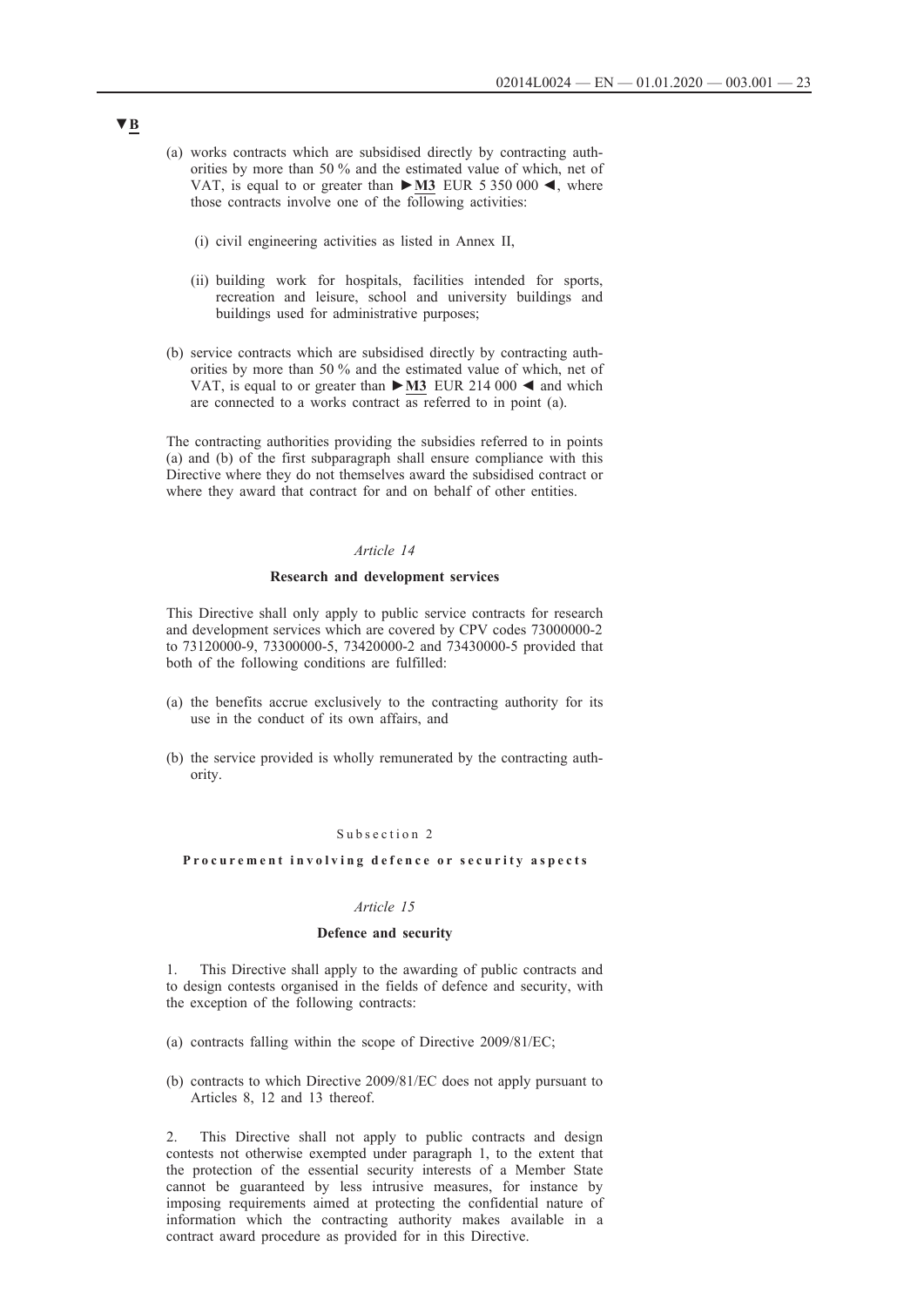Furthermore, and in conformity with point (a) of Article 346(1) TFEU, this Directive shall not apply to public contracts and design contests not otherwise exempted under paragraph 1 of this Article to the extent that the application of this Directive would oblige a Member State to supply information the disclosure of which it considers contrary to the essential interests of its security.

3. Where the procurement and performance of the public contract or design contest are declared to be secret or must be accompanied by special security measures in accordance with the laws, regulations or administrative provisions in force in a Member State, this Directive shall not apply provided that the Member State has determined that the essential interests concerned cannot be guaranteed by less intrusive measures, such as those referred to in the first subparagraph of paragraph 2.

### *Article 16*

## **Mixed procurement involving defence or security aspects**

1. In the case of mixed contracts which have as their subject-matter procurement covered by this Directive as well as procurement covered by Article 346 TFEU or Directive 2009/81/EC, this Article shall apply.

Where the different parts of a given public contract are objectively separable, contracting authorities may choose to award separate contracts for the separate parts or to award a single contract.

Where contracting authorities choose to award separate contracts for separate parts, the decision of which legal regime applies to any one of such separate contracts shall be taken on the basis of the characteristics of the separate part concerned.

Where contracting authorities choose to award a single contract, the following criteria shall apply to determine the applicable legal regime:

- (a) where part of a given contract is covered by Article 346 TFEU, the contract may be awarded without applying this Directive, provided that the award of a single contract is justified for objective reasons;
- (b) where part of a given contract is covered by Directive 2009/81/EC, the contract may be awarded in accordance with that Directive, provided that the award of a single contract is justified for objective reasons. This point shall be without prejudice to the thresholds and exclusions for which that Directive provides.

The decision to award a single contract shall not, however, be taken for the purpose of excluding contracts from the application of either this Directive or Directive 2009/81/EC.

3. Point (a) of the third subparagraph of paragraph 2 shall apply to mixed contracts to which both point (a) and point (b) of that subparagraph could otherwise apply.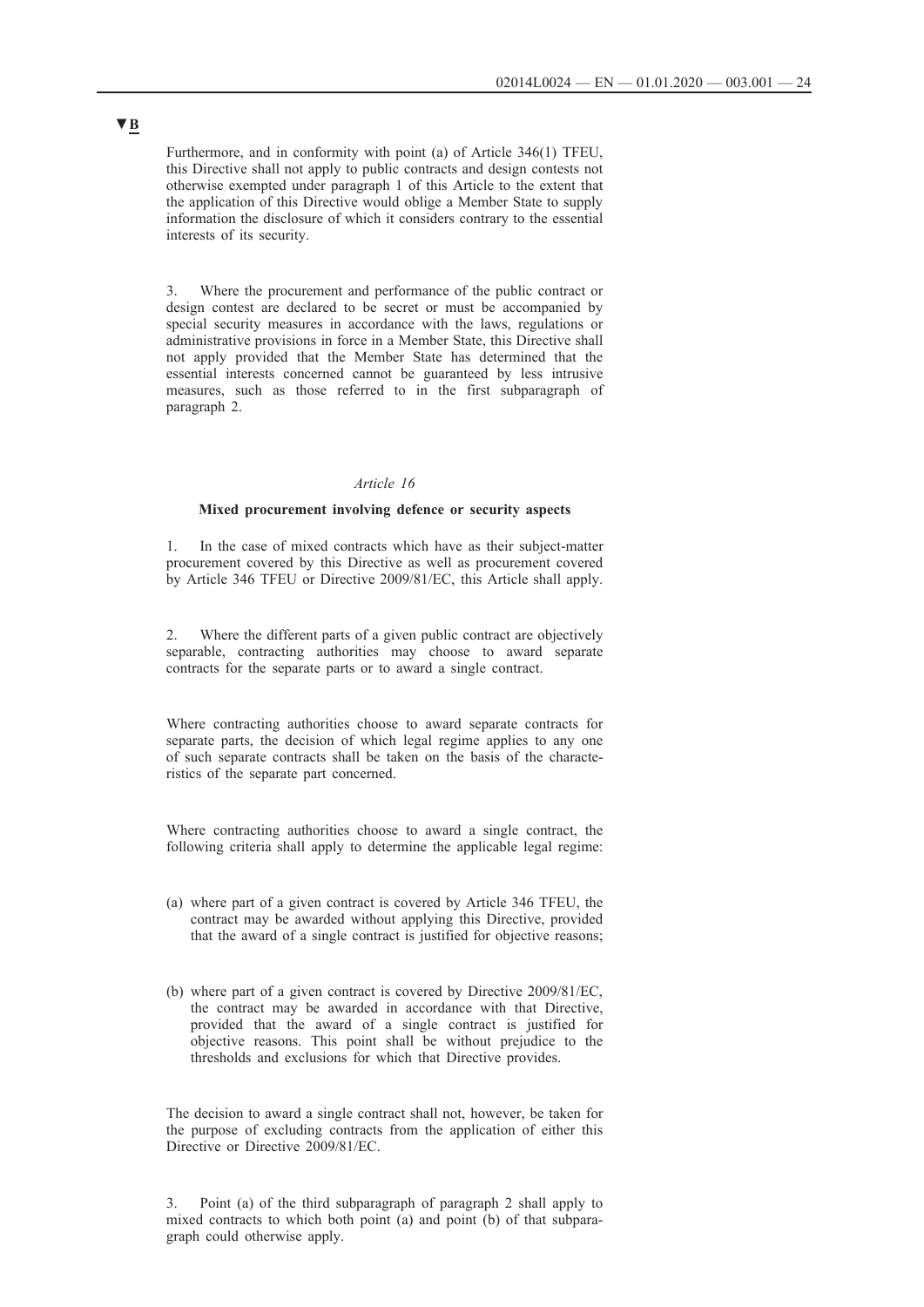4. Where the different parts of a given contract are objectively not separable, the contract may be awarded without applying this Directive where it includes elements to which Article 346 TFEU applies; otherwise it may be awarded in accordance with Directive 2009/81/EC.

#### *Article 17*

#### **Public contracts and design contests involving defence or security aspects which are awarded or organised pursuant to international rules**

1. This Directive shall not apply to public contracts and design contests involving defence or security aspects which the contracting authority is obliged to award or organise in accordance with procurement procedures different from those laid down in this Directive established by any of the following:

- (a) an international agreement or arrangement, concluded in conformity with the Treaties, between a Member State and one or more third countries or subdivisions thereof and covering works, supplies or services intended for the joint implementation or exploitation of a project by their signatories;
- (b) an international agreement or arrangement relating to the stationing of troops and concerning the undertakings of a Member State or a third country;
- (c) an international organisation.

All agreements or arrangements referred to in point (a) of the first subparagraph of this paragraph shall be communicated to the Commission, which may consult the Advisory Committee on Public Procurement referred to in Article 89.

2. This Directive shall not apply to public contracts and design contests involving defence or security aspects which the contracting authority awards in accordance with procurement rules provided by an international organisation or international financing institution, where the public contracts and design contests concerned are fully financed by this organisation or institution. In the case of public contracts and design contests co-financed for the most part by an international organisation or international financing institution the parties shall agree on applicable procurement procedures.

# *CHAPTER II*

# *General rules*

### *Article 18*

### **Principles of procurement**

1. Contracting authorities shall treat economic operators equally and without discrimination and shall act in a transparent and proportionate manner.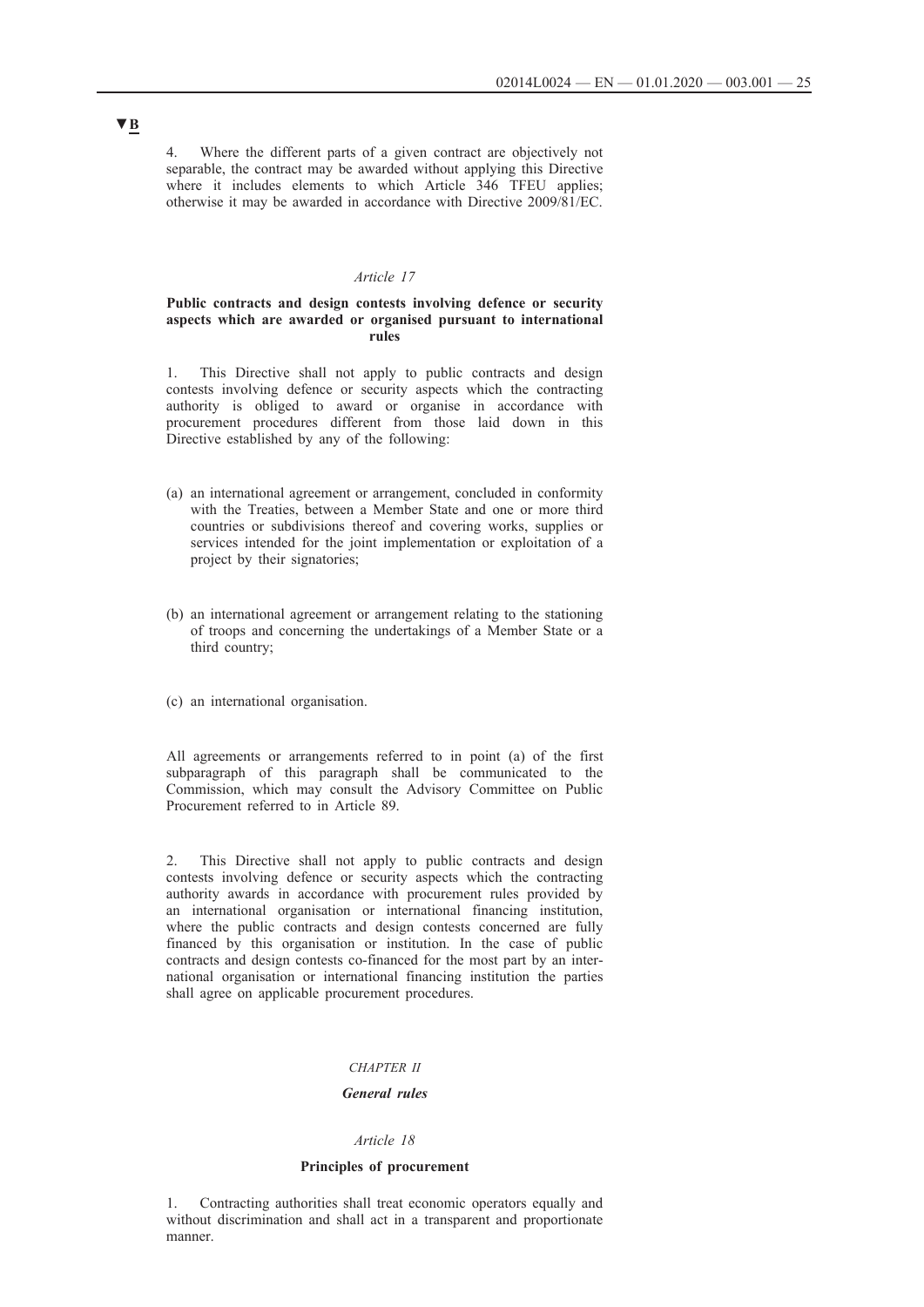The design of the procurement shall not be made with the intention of excluding it from the scope of this Directive or of artificially narrowing competition. Competition shall be considered to be artificially narrowed where the design of the procurement is made with the intention of unduly favouring or disadvantaging certain economic operators.

2. Member States shall take appropriate measures to ensure that in the performance of public contracts economic operators comply with applicable obligations in the fields of environmental, social and labour law established by Union law, national law, collective agreements or by the international environmental, social and labour law provisions listed in Annex X.

### *Article 19*

# **Economic operators**

1. Economic operators that, under the law of the Member State in which they are established, are entitled to provide the relevant service, shall not be rejected solely on the ground that, under the law of the Member State in which the contract is awarded, they would be required to be either natural or legal persons.

However, in the case of public service and public works contracts as well as public supply contracts covering in addition services or siting and installation operations, legal persons may be required to indicate, in the tender or the request to participate, the names and relevant professional qualifications of the staff to be responsible for the performance of the contract in question.

2. Groups of economic operators, including temporary associations, may participate in procurement procedures. They shall not be required by contracting authorities to have a specific legal form in order to submit a tender or a request to participate.

Where necessary, contracting authorities may clarify in the procurement documents how groups of economic operators are to meet the requirements as to economic and financial standing or technical and professional ability referred to in Article 58 provided that this is justified by objective reasons and is proportionate. Member States may establish standard terms for how groups of economic operators are to meet those requirements.

Any conditions for the performance of a contract by such groups of economic operators, which are different from those imposed on individual participants, shall also be justified by objective reasons and shall be proportionate.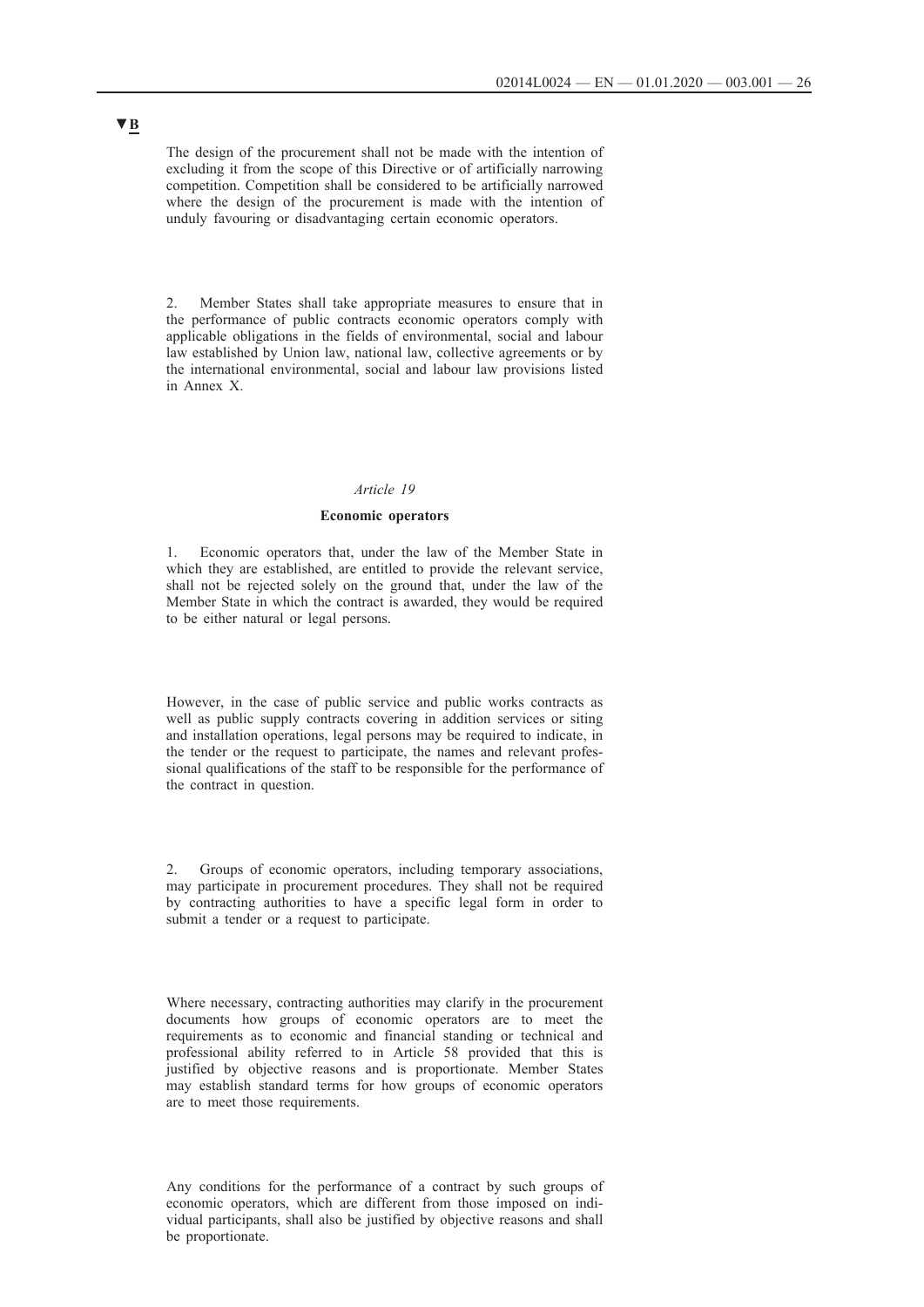3. Notwithstanding paragraph 2, contracting authorities may require groups of economic operators to assume a specific legal form once they have been awarded the contract, to the extent that such a change is necessary for the satisfactory performance of the contract.

#### *Article 20*

# **Reserved contracts**

1. Member States may reserve the right to participate in public procurement procedures to sheltered workshops and economic operators whose main aim is the social and professional integration of disabled or disadvantaged persons or may provide for such contracts to be performed in the context of sheltered employment programmes, provided that at least 30 % of the employees of those workshops, economic operators or programmes are disabled or disadvantaged workers.

2. The call for competition shall make reference to this Article.

## *Article 21*

### **Confidentiality**

1. Unless otherwise provided in this Directive or in the national law to which the contracting authority is subject, in particular legislation concerning access to information, and without prejudice to the obligations relating to the advertising of awarded contracts and to the information to candidates and tenderers set out in Articles 50 and 55, the contracting authority shall not disclose information forwarded to it by economic operators which they have designated as confidential, including, but not limited to, technical or trade secrets and the confidential aspects of tenders.

2. Contracting authorities may impose on economic operators requirements aimed at protecting the confidential nature of information which the contracting authorities make available throughout the procurement procedure.

#### *Article 22*

#### **Rules applicable to communication**

1. Member States shall ensure that all communication and information exchange under this Directive, in particular electronic submission, are performed using electronic means of communication in accordance with the requirements of this Article. The tools and devices to be used for communicating by electronic means, as well as their technical characteristics, shall be non-discriminatory, generally available and interoperable with the ICT products in general use and shall not restrict economic operators' access to the procurement procedure.

Notwithstanding the first subparagraph, contracting authorities shall not be obliged to require electronic means of communication in the submission process in the following situations: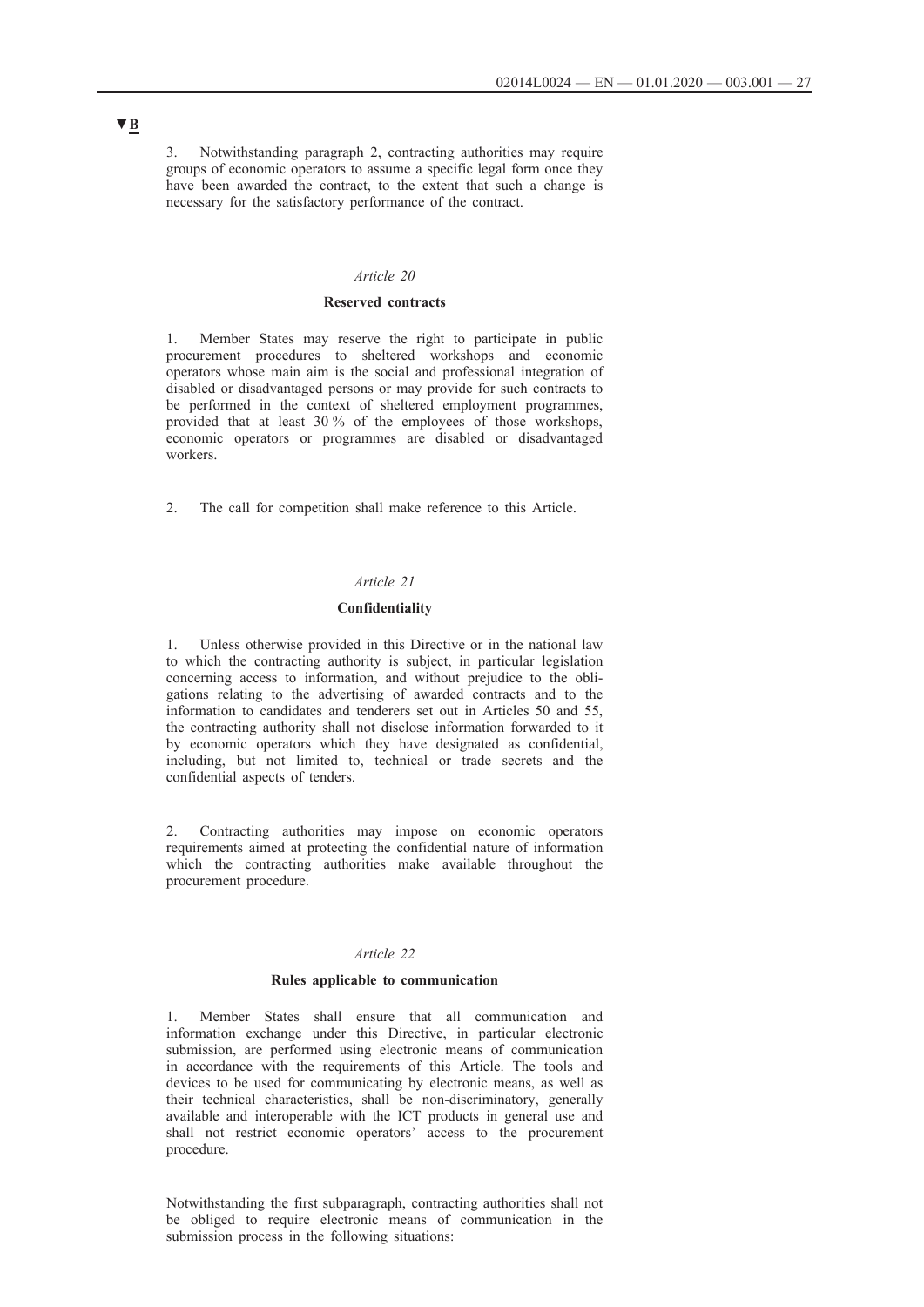- (a) due to the specialised nature of the procurement, the use of electronic means of communication would require specific tools, devices or file formats that are not generally available or supported by generally available applications;
- (b) the applications supporting file formats that are suitable for the description of the tenders use file formats that cannot be handled by any other open or generally available applications or are under a proprietary licensing scheme and cannot be made available for downloading or remote use by the contracting authority;
- (c) the use of electronic means of communication would require specialised office equipment that is not generally available to contracting authorities;
- (d) the procurement documents require the submission of physical or scale models which cannot be transmitted using electronic means.

In respect of communications for which electronic means of communication are not used pursuant to the second subparagraph, communication shall be carried out by post or other suitable carrier or by a combination of post or other suitable carrier and electronic means.

Notwithstanding the first subparagraph of this paragraph, contracting authorities are not obliged to require electronic means of communication in the submission process to the extent that the use of means of communication other than electronic means is necessary either because of a breach of security of the electronic means of communications or for the protection of the particularly sensitive nature of information requiring such a high level of protection that it cannot be properly ensured by using electronic tools and devices that are either generally available to economic operators or can be made available to them by alternative means of access within the meaning of paragraph 5.

It shall be the responsibility of the contracting authorities requiring, in accordance with the second subparagraph of this paragraph, means of communication other than electronic means in the submission process to indicate in the individual report referred to in Article 84 the reasons for this requirement. Where applicable, contracting authorities shall indicate in the individual report the reasons why use of means of communication other than electronic means has been considered necessary in application of the fourth subparagraph of this paragraph.

2. Notwithstanding paragraph 1, oral communication may be used in respect of communications other than those concerning the essential elements of a procurement procedure, provided that the content of the oral communication is documented to a sufficient degree. For this purpose, the essential elements of a procurement procedure include the procurement documents, requests for participation, confirmations of interest and tenders. In particular, oral communications with tenderers which could have a substantial impact on the content and assessment of the tenders shall be documented to a sufficient extent and by appropriate means, such as written or audio records or summaries of the main elements of the communication.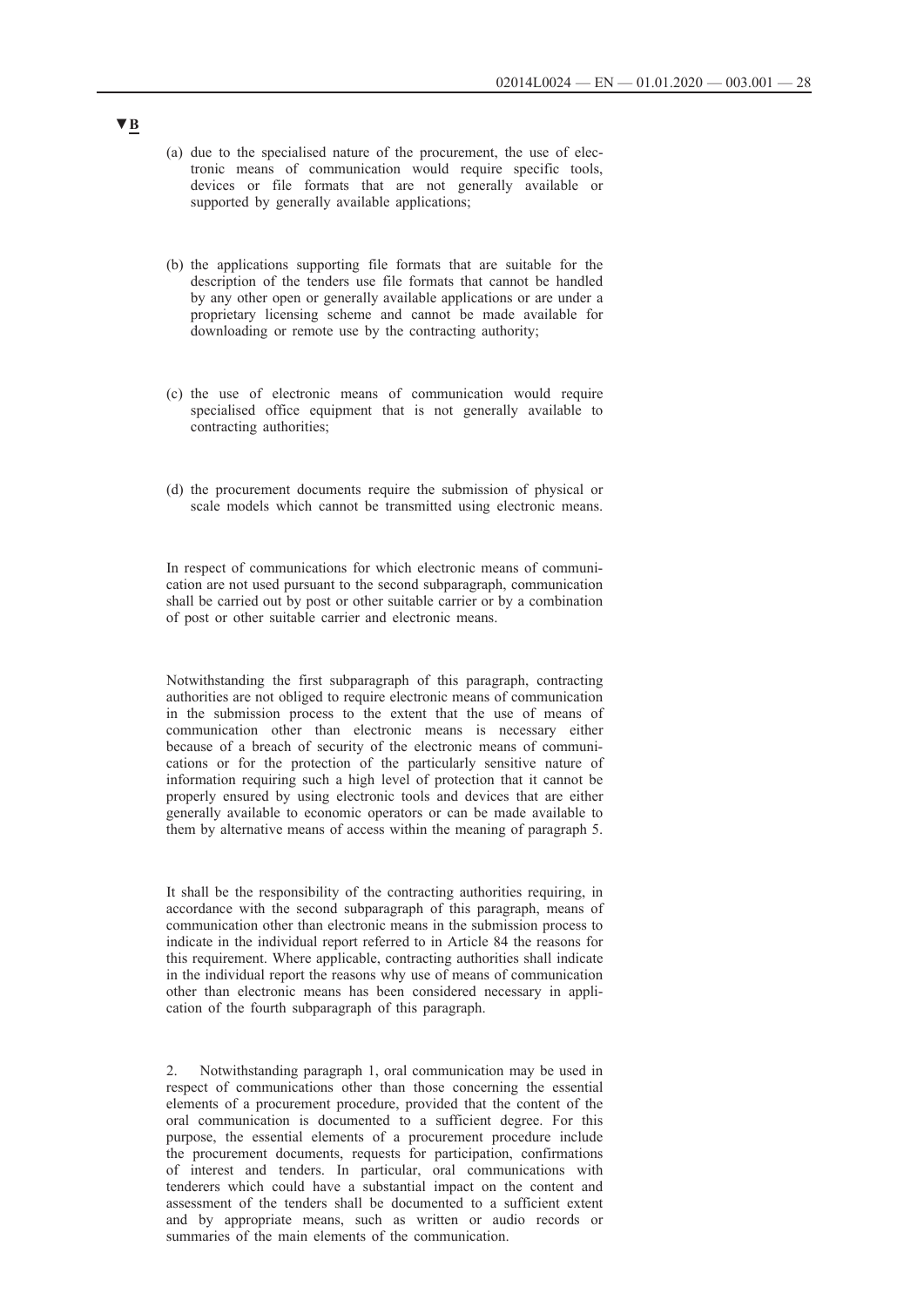3. In all communication, exchange and storage of information, contracting authorities shall ensure that the integrity of data and the confidentiality of tenders and requests to participate are preserved. They shall examine the content of tenders and requests to participate only after the time limit set for submitting them has expired.

4. For public works contracts and design contests, Member States may require the use of specific electronic tools, such as of building information electronic modelling tools or similar. In such cases the contracting authorities shall offer alternative means of access, as provided for in paragraph 5, until such time as those tools become generally available within the meaning of the second sentence of the first subparagraph of paragraph 1.

5. Contracting authorities may, where necessary, require the use of tools and devices which are not generally available, provided that the contracting authorities offer alternative means of access.

Contracting authorities shall be deemed to offer suitable alternative means of access in any of the following situations, where they:

- (a) offer unrestricted and full direct access free of charge by electronic means to those tools and devices from the date of publication of the notice in accordance with Annex VIII or from the date when the invitation to confirm interest is sent. The text of the notice or the invitation to confirm interest shall specify the internet address at which those tools and devices are accessible;
- (b) ensure that tenderers having no access to the tools and devices concerned, or no possibility of obtaining them within the relevant time limits, provided that the lack of access is not attributable to the tenderer concerned, may access the procurement procedure through the use of provisional tokens made available free of charge online; or

(c) support an alternative channel for electronic submission of tenders.

6. In addition to the requirements set out in Annex IV, the following rules shall apply to tools and devices for the electronic transmission and receipt of tenders and for the electronic receipt of requests to participate:

- (a) information on specifications for the electronic submission of tenders and requests to participate, including encryption and timestamping, shall be available to interested parties;
- (b) Member States, or contracting authorities acting within an overall framework established by the Member State concerned, shall specify the level of security required for the electronic means of communication in the various stages of the specific procurement procedure; that level shall be proportionate to the risks attached;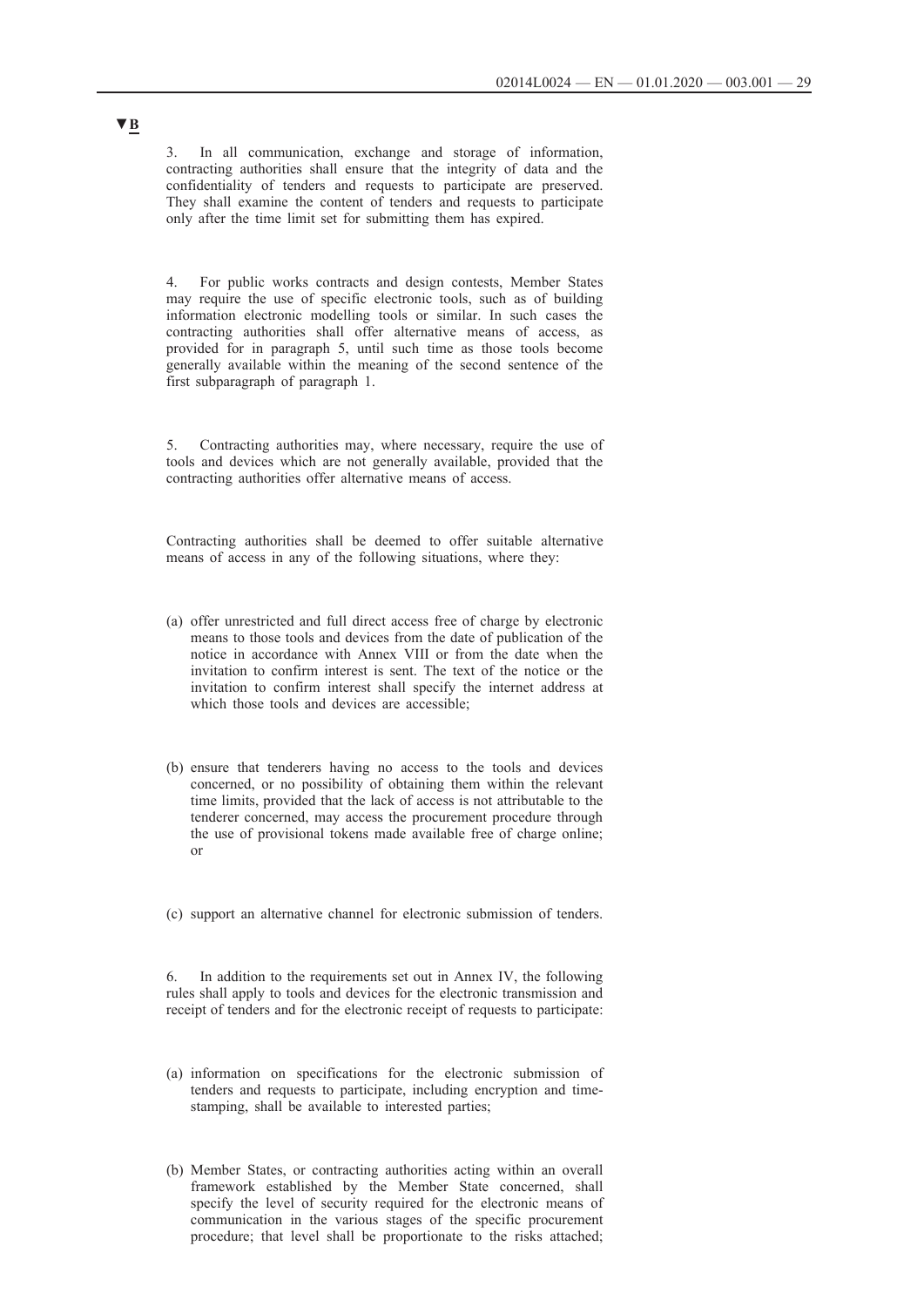- (c) where Member States, or contracting authorities acting within an overall framework established by the Member State concerned, conclude that the level of risks, assessed under point (b) of this paragraph, is such that advanced electronic signatures as defined by Directive 1999/93/EC of the European Parliament and of the Council (1) are required, contracting authorities shall accept advanced electronic signatures supported by a qualified certificate, taking into account whether those certificates are provided by a certificate services provider, which is on a trusted list provided for in Commission Decision 2009/767/EC (2), created with or without a secure signature creation device, subject to compliance with the following conditions:
	- (i) the contracting authorities shall establish the required advanced signature format on the basis of formats established in Commission Decision  $2011/130/EU$  (3) and shall put in place necessary measures to be able to process these formats technically; in case a different format of electronic signature is used, the electronic signature or the electronic document carrier shall include information on existing validation possibilities, which shall be under the responsibility of the Member State. The validation possibilities shall allow the contracting authority to validate online, free of charge and in a way that is understandable for non-native speakers, the received electronic signature as an advanced electronic signature supported by a qualified certificate.

Member States shall notify information on the provider of validation services to the Commission, which shall make the information received from the Member States available to the public on the Internet;

(ii) where a tender is signed with the support of a qualified certificate that is included on a trusted list, the contracting authorities shall not apply additional requirements that may hinder the use of those signatures by tenderers.

In respect of documents used in the context of a procurement procedure that are signed by a competent authority of a Member State or by another issuing entity, the competent issuing authority or entity may establish the required advanced signature format in accordance with

<sup>(1)</sup> Directive 1999/93/EC of the European Parliament and of the Council of 13 December 1999 on a Community framework for electronic signatures (OJ L 13, 19.1.2000, p. 12).

<sup>(2)</sup> Commission Decision 2009/767/EC of 16 October 2009 setting out measures facilitating the use of procedures by electronic means through the points of single contact under Directive 2006/123/EC of the European Parliament and of the Council on services in the internal market (OJ L 274, 20.10.2009, p. 36).

 $(3)$  Commission Decision 2011/130/EU of 25 February 2011 establishing minimum requirements for the cross-border processing of documents signed electronically by competent authorities under Directive 2006/123/EC of the European Parliament and of the Council on services in the internal market (OJ L 53, 26.2.2011, p. 66).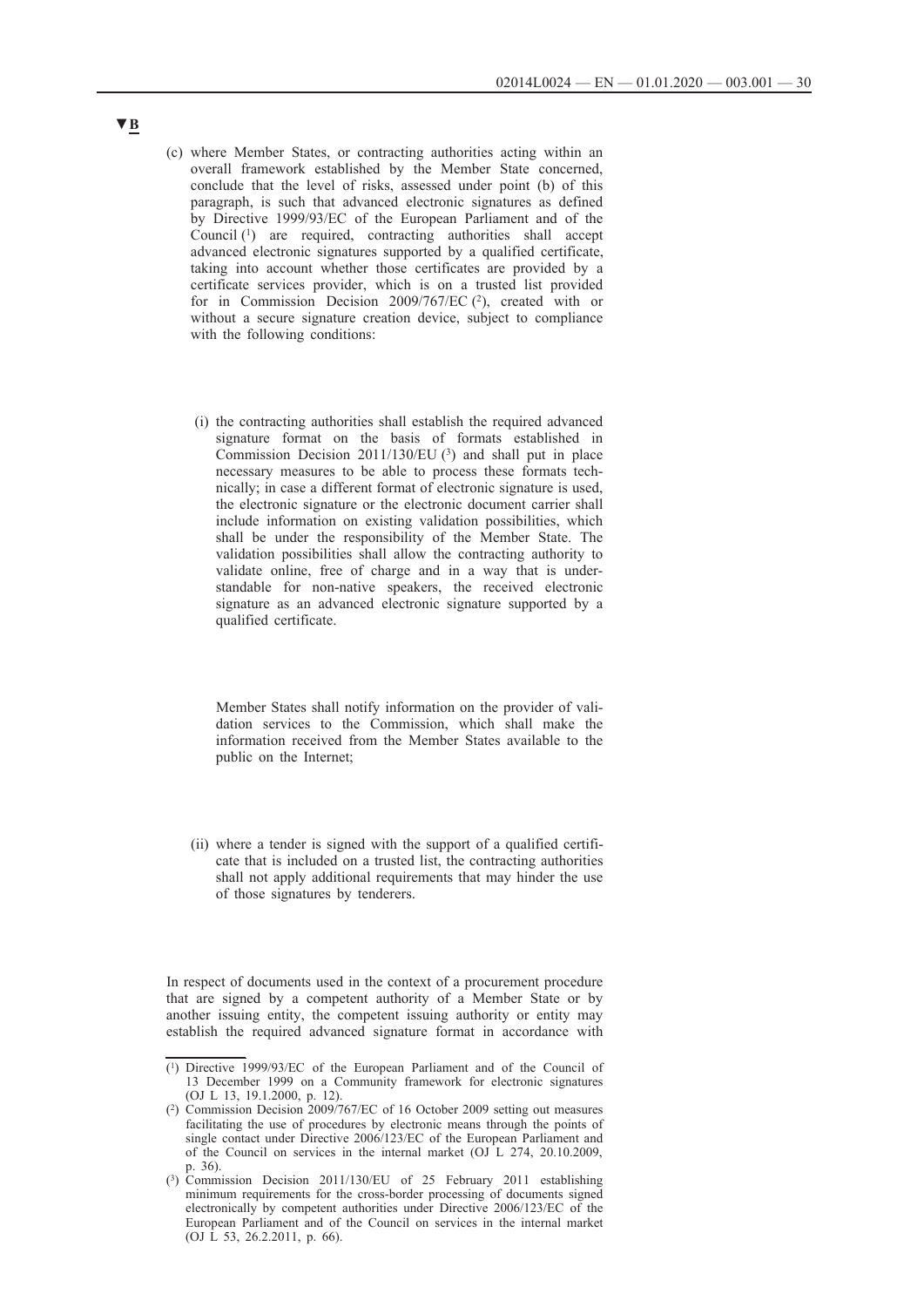the requirements set out in Article 1(2) of Decision 2011/130/EU. They shall put in place the necessary measures to be able to process that format technically by including the information required for the purpose of processing the signature in the document concerned. Such documents shall contain in the electronic signature or in the electronic document carrier information on existing validation possibilities that allow the validation of the received electronic signature online, free of charge and in a way that is understandable for non-native speakers.

7. The Commission shall be empowered to adopt delegated acts in accordance with Article 87 to amend the technical details and characteristics set out in Annex IV to take account of technical developments.

The Commission shall be empowered to adopt delegated acts in accordance with Article 87 to amend the list set out in points (a) to (d) of the second subparagraph of paragraph 1 of this Article where technological developments render continued exceptions from the use of electronic means of communication inappropriate or, exceptionally, where new exceptions must be provided for because of technological developments.

To ensure the interoperability of technical formats as well as of process and messaging standards, especially in a cross-border context, the Commission shall be empowered to adopt delegated acts in accordance with Article 87 to establish the mandatory use of such specific technical standards, in particular with regard to the use of electronic submission, electronic catalogues and means for electronic authentication, only where technical standards have been thoroughly tested and proved their usefulness in practice. Before making the use of any technical standard mandatory, the Commission shall also carefully consider the costs that this may entail, in particular in terms of adaptations to existing e-procurement solutions, including infrastructure, processes or software.

### *Article 23*

#### **Nomenclatures**

1. Any references to nomenclatures in the context of public procurement shall be made using the Common Procurement Vocabulary (CPV) as adopted by Regulation (EC) No 2195/2002.

2. The Commission shall be empowered to adopt delegated acts in accordance with Article 87 to adapt the CPV codes referred to in this Directive, whenever changes in the CPV nomenclature must be reflected in this Directive and they do not imply a modification of the scope of this Directive.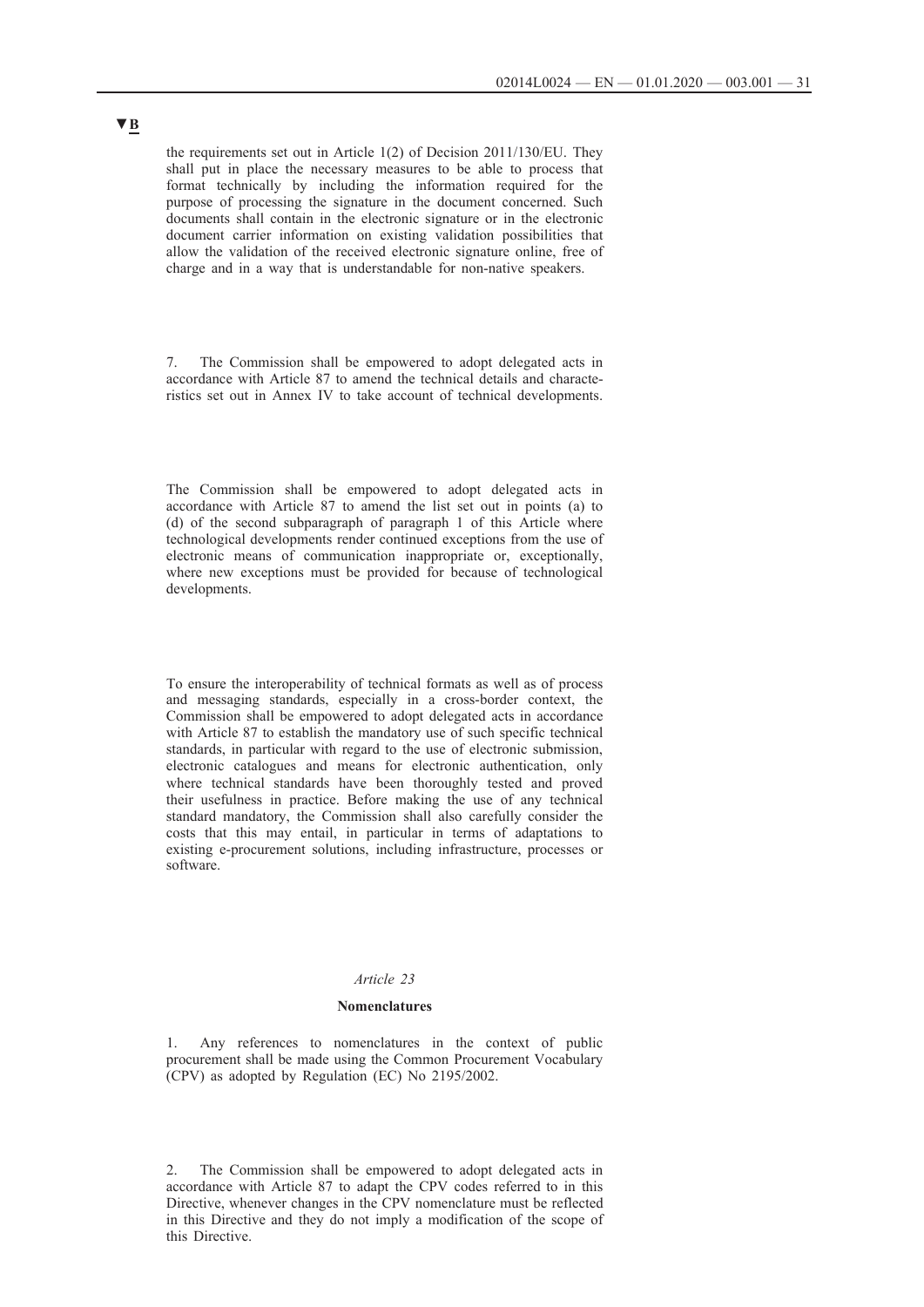## **Conflicts of interest**

Member States shall ensure that contracting authorities take appropriate measures to effectively prevent, identify and remedy conflicts of interest arising in the conduct of procurement procedures so as to avoid any distortion of competition and to ensure equal treatment of all economic operators.

The concept of conflicts of interest shall at least cover any situation where staff members of the contracting authority or of a procurement service provider acting on behalf of the contracting authority who are involved in the conduct of the procurement procedure or may influence the outcome of that procedure have, directly or indirectly, a financial, economic or other personal interest which might be perceived to compromise their impartiality and independence in the context of the procurement procedure.

# TITLE II

# **RULES ON PUBLIC CONTRACTS**

### *CHAPTER I*

### *Procedures*

#### *Article 25*

#### **Conditions relating to the GPA and other international agreements**

In so far as they are covered by Annexes 1, 2, 4 and 5 and the General Notes to the European Union's Appendix I to the GPA and by the other international agreements by which the Union is bound, contracting authorities shall accord to the works, supplies, services and economic operators of the signatories to those agreements treatment no less favourable than the treatment accorded to the works, supplies, services and economic operators of the Union.

### *Article 26*

### **Choice of procedures**

1. When awarding public contracts, contracting authorities shall apply the national procedures adjusted to be in conformity with this Directive, provided that, without prejudice to Article 32, a call for competition has been published in accordance with this Directive.

2. Member States shall provide that contracting authorities may apply open or restricted procedures as regulated in this Directive.

3. Member States shall provide that contracting authorities may apply innovation partnerships as regulated in this Directive.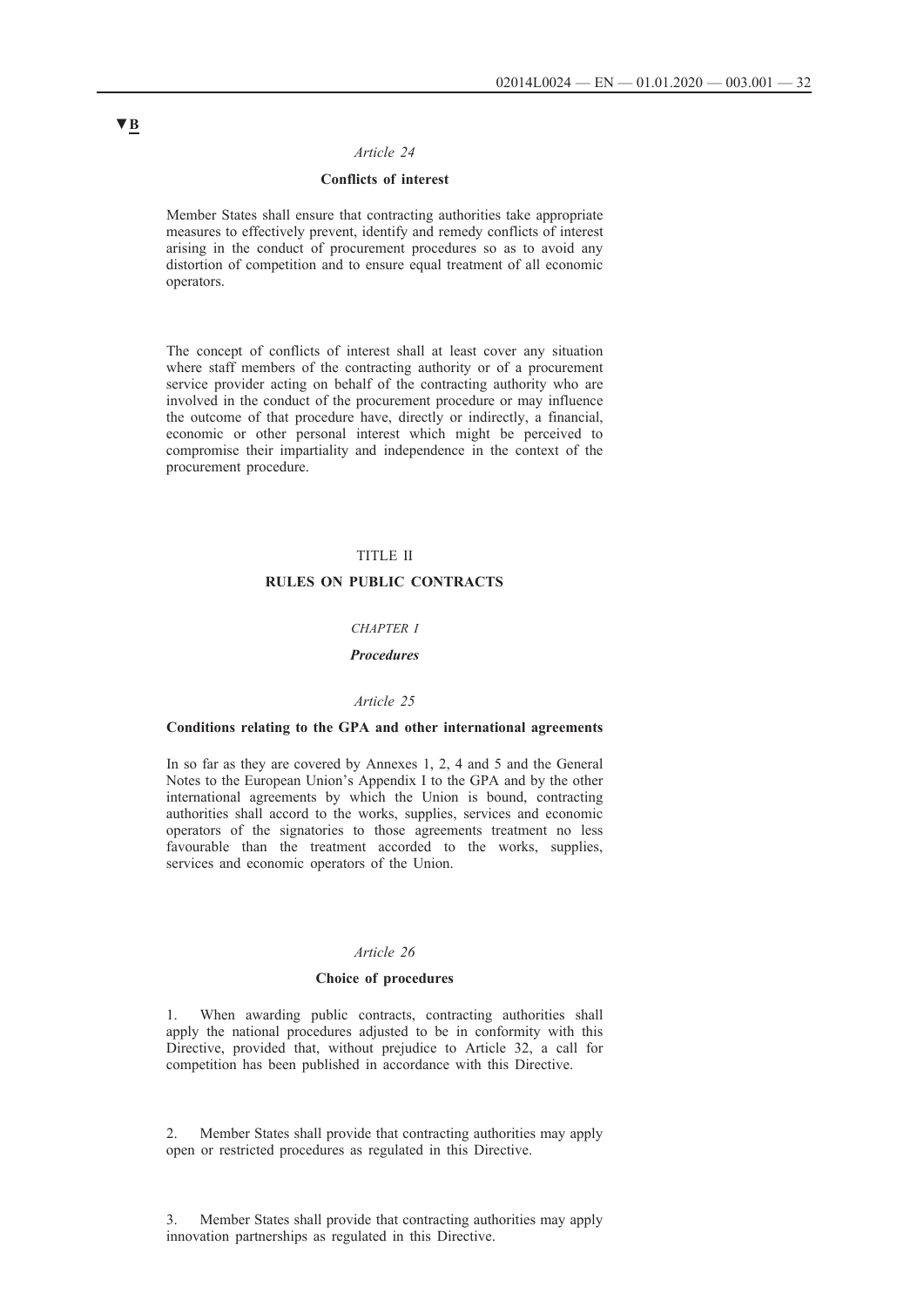4. Member States shall provide that contracting authorities may apply a competitive procedure with negotiation or a competitive dialogue in the following situations:

- (a) with regard to works, supplies or services fulfilling one or more of the following criteria:
	- (i) the needs of the contracting authority cannot be met without adaptation of readily available solutions;
	- (ii) they include design or innovative solutions;
	- (iii) the contract cannot be awarded without prior negotiations because of specific circumstances related to the nature, the complexity or the legal and financial make-up or because of the risks attaching to them;
	- (iv) the technical specifications cannot be established with sufficient precision by the contracting authority with reference to a standard, European Technical Assessment, common technical specification or technical reference within the meaning of points 2 to 5 of Annex VII;
- (b) with regard to works, supplies or services where, in response to an open or a restricted procedure, only irregular or unacceptable tenders are submitted. In such situations contracting authorities shall not be required to publish a contract notice where they include in the procedure all of, and only, the tenderers which satisfy the criteria set out in Articles 57 to 64 and which, during the prior open or restricted procedure, submitted tenders in accordance with the formal requirements of the procurement procedure.

In particular, tenders which do not comply with the procurement documents, which were received late, where there is evidence of collusion or corruption, or which have been found by the contracting authority to be abnormally low, shall be considered as being irregular. In particular tenders submitted by tenderers that do not have the required qualifications, and tenders whose price exceeds the contracting authority's budget as determined and documented prior to the launching of the procurement procedure shall be considered as unacceptable.

5. The call for competition shall be made by means of a contract notice pursuant to Article 49.

Where the contract is awarded by restricted procedure or competitive procedure with negotiation, Member States may provide, notwithstanding the first subparagraph of this paragraph, that sub-central contracting authorities or specific categories thereof may make the call for competition by means of a prior information notice pursuant to Article 48(2).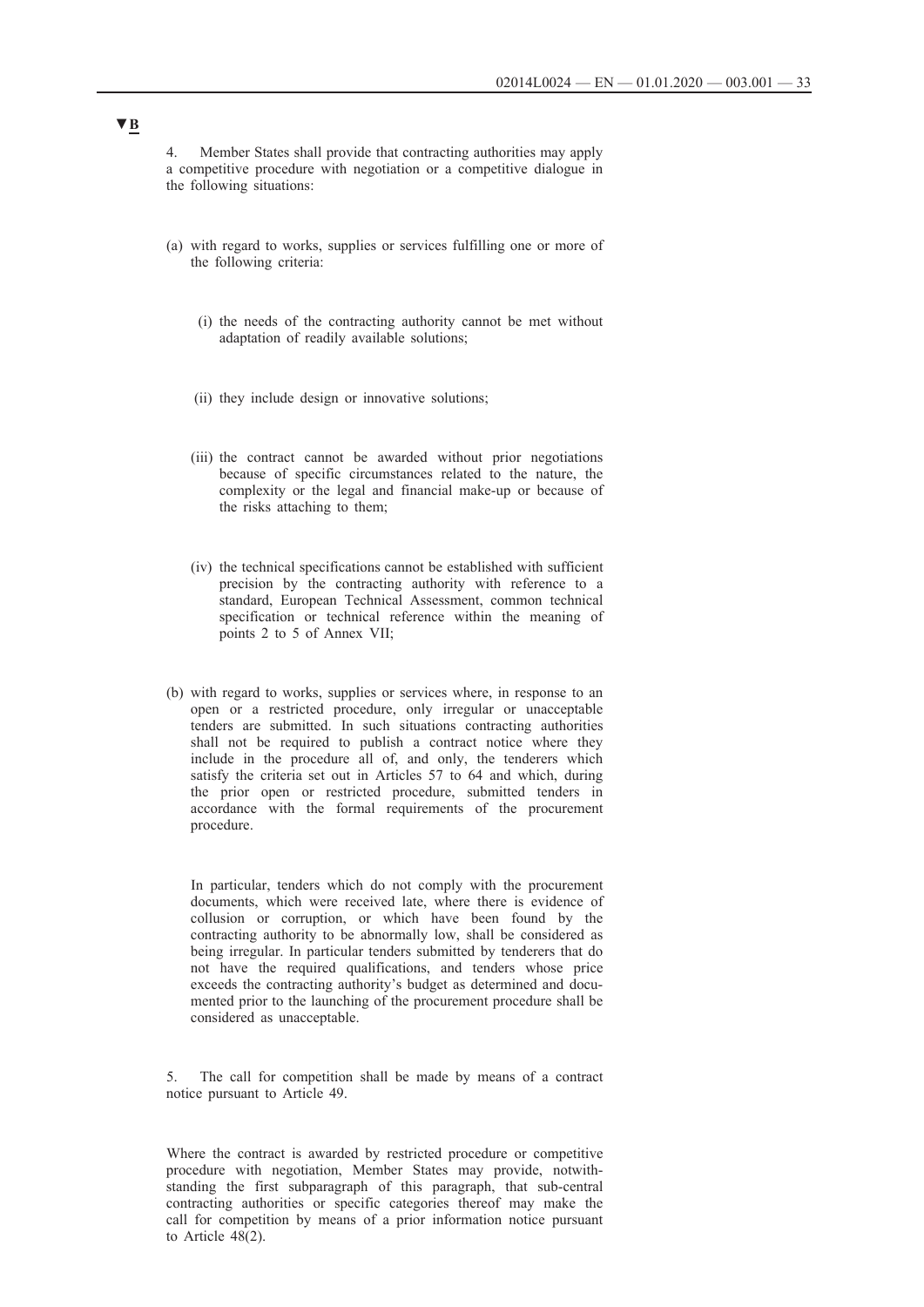Where the call for competition is made by means of a prior information notice pursuant to Article 48(2), economic operators having expressed their interest following the publication of the prior information notice shall subsequently be invited to confirm their interest in writing by means of an invitation to confirm interest in conformity with Article 54.

6. In the specific cases and circumstances referred to expressly in Article 32, Member States may provide that contracting authorities may apply a negotiated procedure without prior publication of a call for competition. Member States shall not allow the application of that procedure in any other cases than those referred to in Article 32.

### *Article 27*

### **Open procedure**

1. In open procedures, any interested economic operator may submit a tender in response to a call for competition.

The minimum time limit for the receipt of tenders shall be 35 days from the date on which the contract notice was sent.

The tender shall be accompanied by the information for qualitative selection that is requested by the contracting authority.

2. Where contracting authorities have published a prior information notice which was not itself used as a means of calling for competition, the minimum time limit for the receipt of tenders, as laid down in the second subparagraph of paragraph 1 of this Article, may be shortened to 15 days, provided that all of the following conditions are fulfilled:

- (a) the prior information notice included all the information required for the contract notice in section I of part B of Annex V, in so far as that information was available at the time the prior information notice was published;
- (b) the prior information notice was sent for publication between 35 days and 12 months before the date on which the contract notice was sent.

3. Where a state of urgency duly substantiated by the contracting authority renders impracticable the time limit laid down in the second subparagraph of paragraph 1, it may fix a time limit which shall be not less than 15 days from the date on which the contract notice was sent.

4. The contracting authority may reduce by five days the time limit for receipt of tenders set out in the second subparagraph of paragraph 1 of this Article where it accepts that tenders may be submitted by electronic means in accordance with the first subparagraph of Article 22(1), and Article  $22(5)$  and  $(6)$ .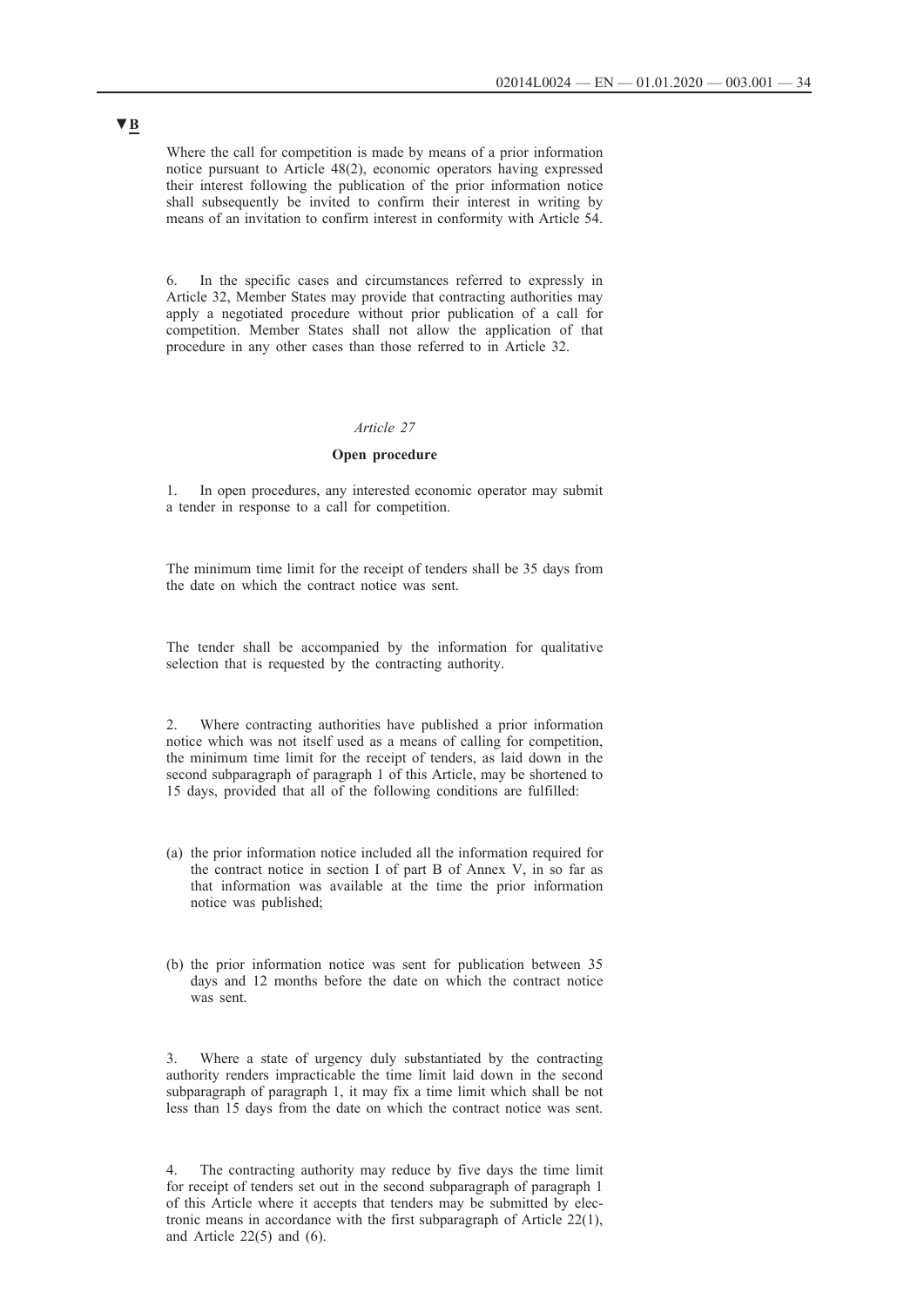# **Restricted procedure**

1. In restricted procedures, any economic operator may submit a request to participate in response to a call for competition containing the information set out in Annex V parts B or C as the case may be by providing the information for qualitative selection that is requested by the contracting authority.

The minimum time limit for receipt of requests to participate shall be 30 days from the date on which the contract notice or, where a prior information notice is used as a means of calling for competition, the invitation to confirm interest was sent.

2. Only those economic operators invited to do so by the contracting authority following its assessment of the information provided may submit a tender. Contracting authorities may limit the number of suitable candidates to be invited to participate in the procedure in accordance with Article 65.

The minimum time limit for the receipt of tenders shall be 30 days from the date on which the invitation to tender was sent.

3. Where contracting authorities have published a prior information notice which was not itself used as a means of calling for competition, the minimum time limit for the receipt of tenders as laid down in the second subparagraph of paragraph 2 of this Article may be shortened to 10 days, provided that all of the following conditions are fulfilled:

- (a) the prior information notice included all the information required in section I of part B of Annex V, in so far as that information was available at the time the prior information notice was published;
- (b) the prior information notice was sent for publication between 35 days and 12 months before the date on which the contract notice was sent.

Member States may provide that all or specific categories of subcentral contracting authorities may set the time limit for the receipt of tenders by mutual agreement between the contracting authority and the selected candidates, provided that all selected candidates have the same time to prepare and submit their tenders. In the absence of agreement on the time limit for the receipt of tenders, the time limit shall be at least 10 days from the date on which the invitation to tender was sent.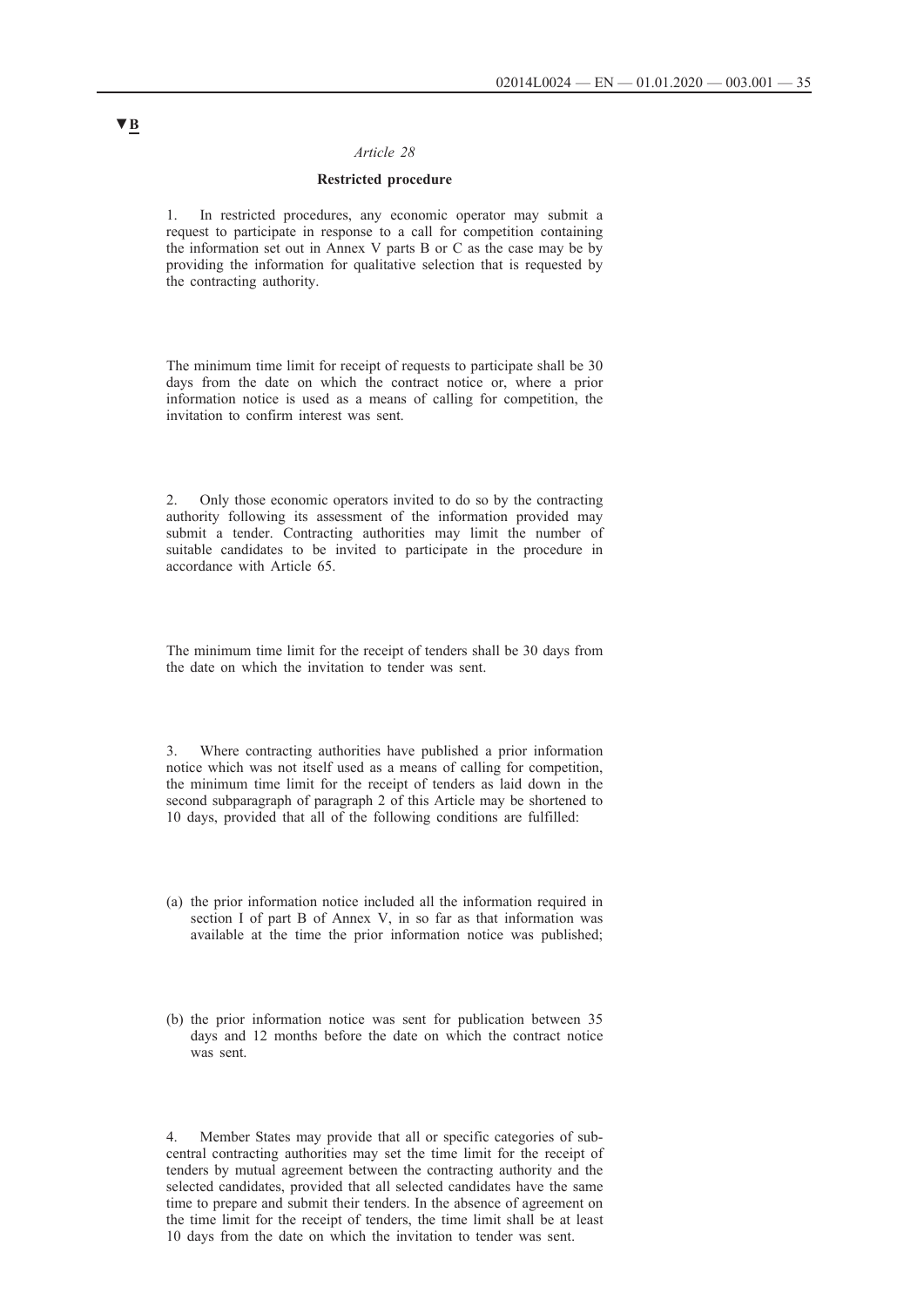5. The time limit for receipt of tenders provided for in paragraph 2 of this Article may be reduced by five days where the contracting authority accepts that tenders may be submitted by electronic means in conformity with Article  $22(1)$ ,  $(5)$  and  $(6)$ .

6. Where a state of urgency duly substantiated by the contracting authorities renders impracticable the time limits laid down in this Article, they may fix:

- (a) a time limit for the receipt of requests to participate which shall not be less than 15 days from the date on which the contract notice was sent;
- (b) a time limit for the receipt of tenders which shall not be less than 10 days from the date on which the invitation to tender was sent.

### *Article 29*

#### **Competitive procedure with negotiation**

1. In competitive procedures with negotiation, any economic operator may submit a request to participate in response to a call for competition containing the information set out in Annex V parts B and C by providing the information for qualitative selection that is requested by the contracting authority.

In the procurement documents, contracting authorities shall identify the subject-matter of the procurement by providing a description of their needs and the characteristics required of the supplies, works or services to be procured and specify the contract award criteria. They shall also indicate which elements of the description define the minimum requirements to be met by all tenders.

The information provided shall be sufficiently precise to enable economic operators to identify the nature and scope of the procurement and decide whether to request to participate in the procedure.

The minimum time limit for receipt of requests to participate shall be 30 days from the date on which the contract notice or, where a prior information notice is used as a means of calling for competition, the invitation to confirm interest was sent. The minimum time limit for the receipt of initial tenders shall be 30 days from the date on which the invitation was sent. Article 28(3) to (6) shall apply.

2. Only those economic operators invited by the contracting authority following its assessment of the information provided may submit an initial tender which shall be the basis for the subsequent negotiations. Contracting authorities may limit the number of suitable candidates to be invited to participate in the procedure in accordance with Article 65.

3. Unless otherwise provided for in paragraph 4, contracting authorities shall negotiate with tenderers the initial and all subsequent tenders submitted by them, except for the final tenders within the meaning of paragraph 7, to improve the content thereof.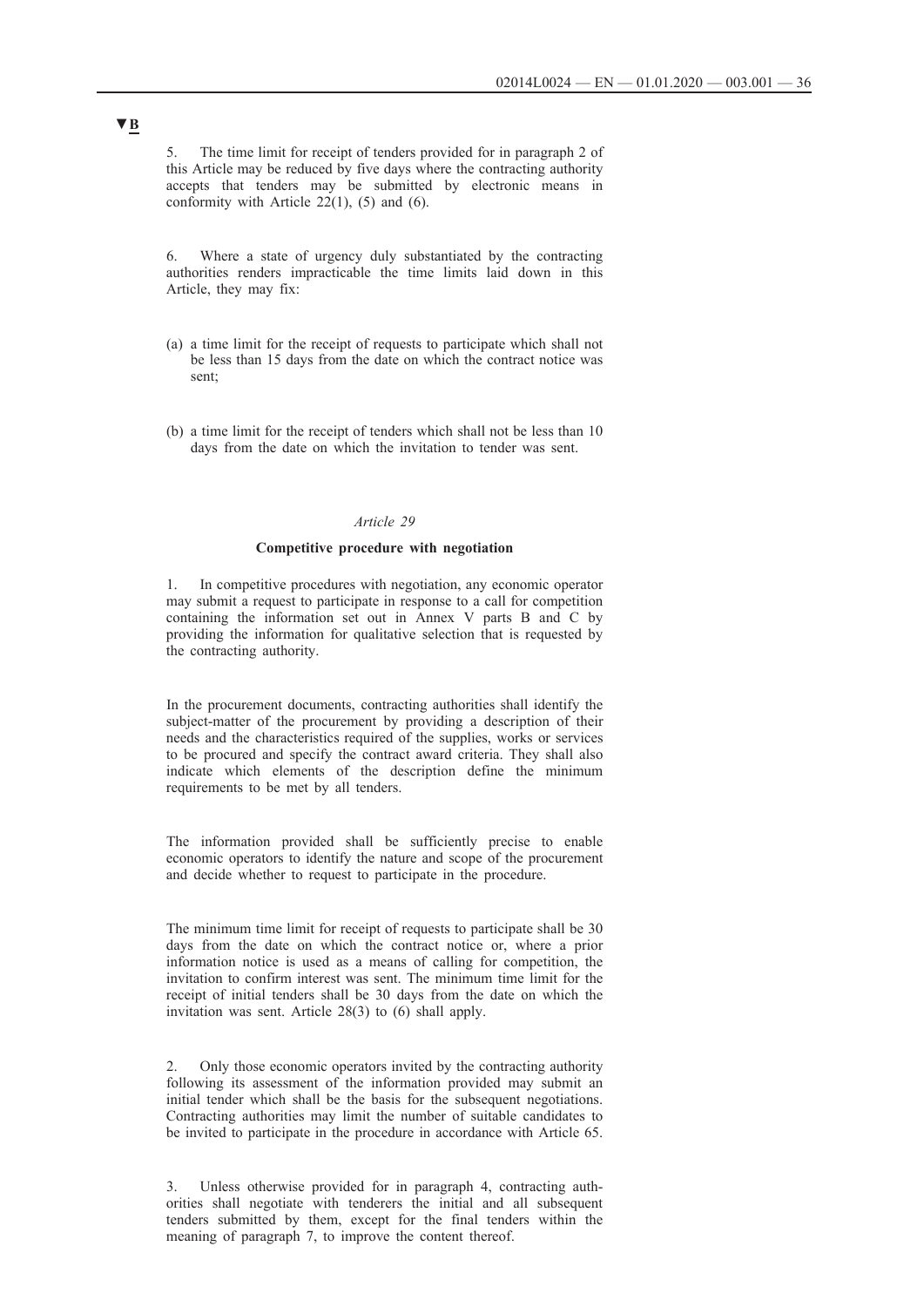The minimum requirements and the award criteria shall not be subject to negotiations.

4. Contracting authorities may award contracts on the basis of the initial tenders without negotiation where they have indicated, in the contract notice or in the invitation to confirm interest, that they reserve the possibility of doing so.

5. During the negotiations, contracting authorities shall ensure the equal treatment of all tenderers. To that end, they shall not provide information in a discriminatory manner which may give some tenderers an advantage over others. They shall inform all tenderers, whose tenders have not been eliminated pursuant to paragraph 6, in writing of any changes to the technical specifications or other procurement documents, other than those setting out the minimum requirements. Following these changes, contracting authorities shall provide sufficient time for tenderers to modify and re-submit amended tenders, as appropriate.

In accordance with Article 21, contracting authorities shall not reveal to the other participants confidential information communicated by a candidate or a tenderer participating in the negotiations without its agreement. Such agreement shall not take the form of a general waiver but shall be given with reference to the intended communication of specific information.

6. Competitive procedures with negotiation may take place in successive stages in order to reduce the number of tenders to be negotiated by applying the award criteria specified in the contract notice, in the invitation to confirm interest or in another procurement document. In the contract notice, the invitation to confirm interest or in another procurement document, the contracting authority shall indicate whether it will use that option.

7. Where the contracting authority intends to conclude the negotiations, it shall inform the remaining tenderers and set a common deadline to submit any new or revised tenders. It shall verify that the final tenders are in conformity with the minimum requirements and comply with Article 56(1), assess the final tenders on the basis of the award criteria and award the contract in accordance with Articles 66 to 69.

#### *Article 30*

## **Competitive dialogue**

1. In competitive dialogues, any economic operator may submit a request to participate in response to a contract notice by providing the information for qualitative selection that is requested by the contracting authority.

The minimum time limit for receipt of requests to participate shall be 30 days from the date on which the contract notice was sent.

Only those economic operators invited by the contracting authority following the assessment of the information provided may participate in the dialogue. Contracting authorities may limit the number of suitable candidates to be invited to participate in the procedure in accordance with Article 65. The contract shall be awarded on the sole basis of the award criterion of the best price-quality ratio in accordance with Article 67(2).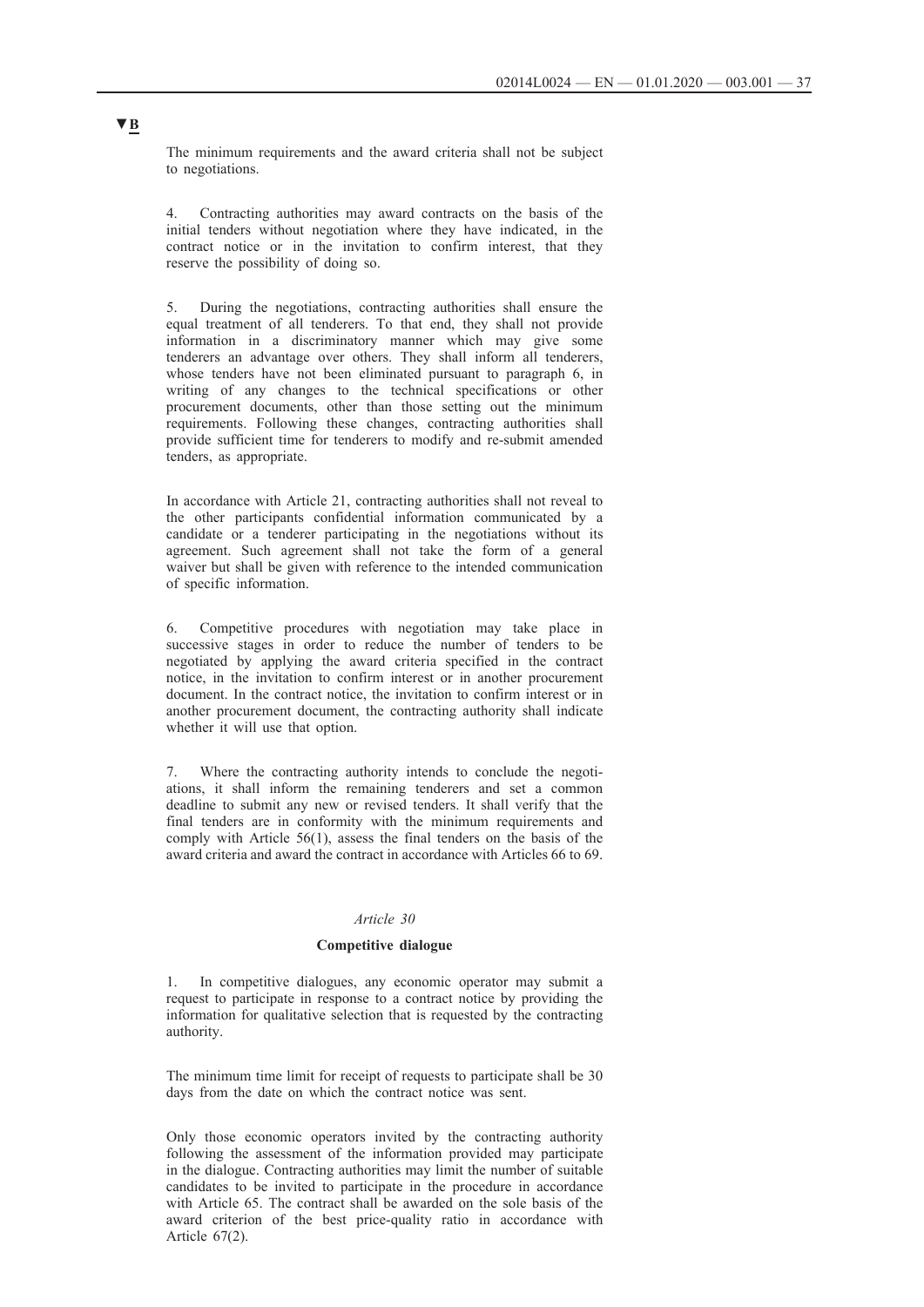2. Contracting authorities shall set out their needs and requirements in the contract notice and they shall define these needs and requirements in that notice and/or in a descriptive document. At the same time and in the same documents, they shall also set out and define the chosen award criteria and set out an indicative timeframe.

3. Contracting authorities shall open, with the participants selected in accordance with the relevant provisions of Articles 56 to 66, a dialogue the aim of which shall be to identify and define the means best suited to satisfying their needs. They may discuss all aspects of the procurement with the chosen participants during this dialogue.

During the dialogue, contracting authorities shall ensure equality of treatment among all participants. To that end, they shall not provide information in a discriminatory manner which may give some participants an advantage over others.

In accordance with Article 21, contracting authorities shall not reveal to the other participants solutions proposed or other confidential information communicated by a candidate or tenderer participating in the dialogue without its agreement. Such agreement shall not take the form of a general waiver but shall be given with reference to the intended communication of specific information.

4. Competitive dialogues may take place in successive stages in order to reduce the number of solutions to be discussed during the dialogue stage by applying the award criteria laid down in the contract notice or in the descriptive document. In the contract notice or the descriptive document, the contracting authority shall indicate whether it will use that option.

The contracting authority shall continue the dialogue until it can identify the solution or solutions which are capable of meeting its needs.

6. Having declared that the dialogue is concluded and having so informed the remaining participants, contracting authorities shall ask each of them to submit their final tenders on the basis of the solution or solutions presented and specified during the dialogue. Those tenders shall contain all the elements required and necessary for the performance of the project.

Those tenders may be clarified, specified and optimised at the request of the contracting authority. However, such clarification, specification, optimisation or additional information may not involve changes to the essential aspects of the tender or of the public procurement, including the needs and requirements set out in the contract notice or in the descriptive document, where variations to those aspects, needs and requirements are likely to distort competition or have a discriminatory effect.

7. Contracting authorities shall assess the tenders received on the basis of the award criteria laid down in the contract notice or in the descriptive document.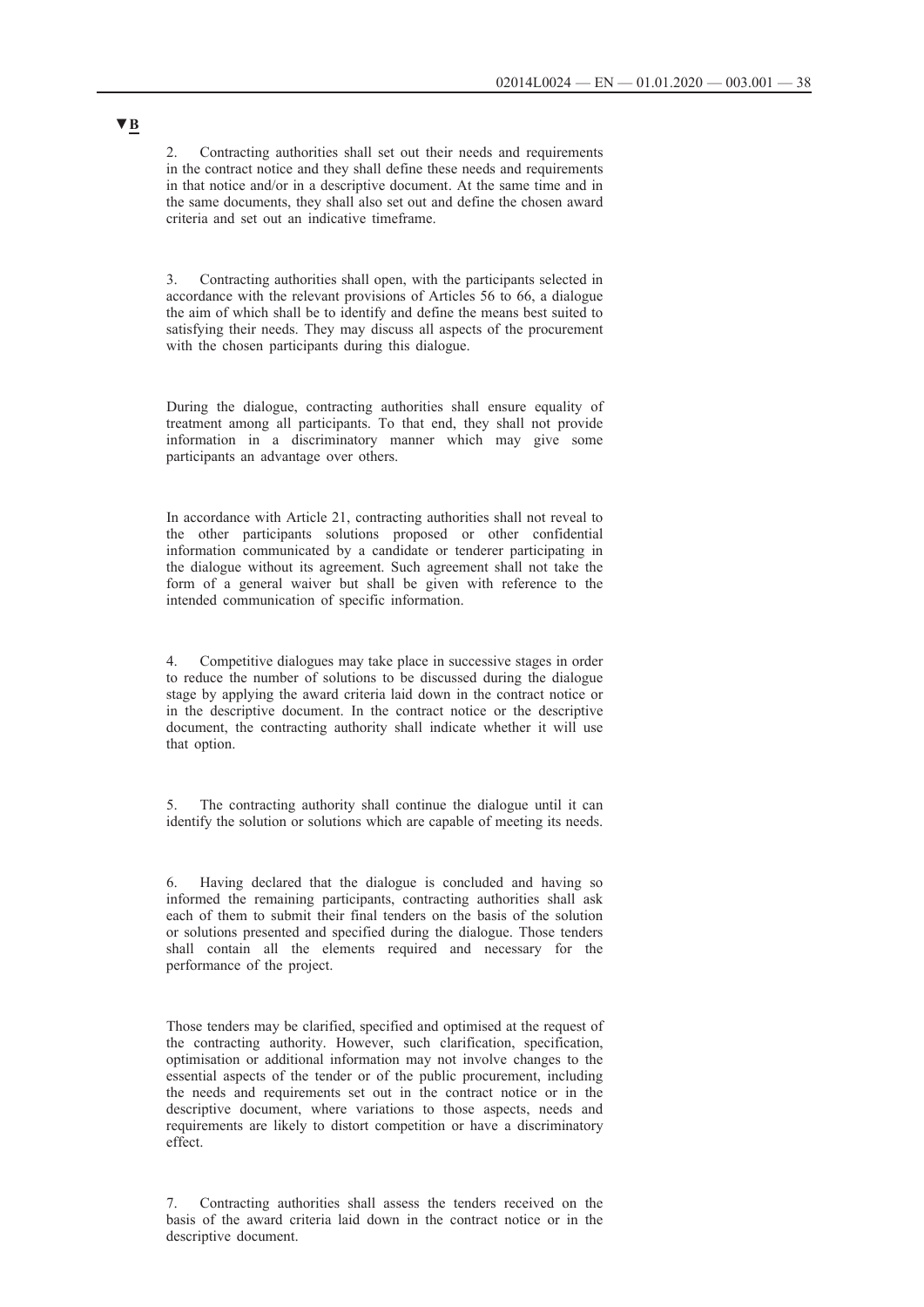At the request of the contracting authority, negotiations with the tenderer identified as having submitted the tender presenting the best price-quality ratio in accordance with Article 67 may be carried out to confirm financial commitments or other terms contained in the tender by finalising the terms of the contract provided this does not have the effect of materially modifying essential aspects of the tender or of the public procurement, including the needs and requirements set out in the contract notice or in the descriptive document and does not risk distorting competition or causing discrimination.

8. Contracting authorities may specify prizes or payments to the participants in the dialogue.

### *Article 31*

## **Innovation partnership**

1. In innovation partnerships, any economic operator may submit a request to participate in response to a contract notice by providing the information for qualitative selection that is requested by the contracting authority.

In the procurement documents, the contracting authority shall identify the need for an innovative product, service or works that cannot be met by purchasing products, services or works already available on the market. It shall indicate which elements of this description define the minimum requirements to be met by all tenders. The information provided shall be sufficiently precise to enable economic operators to identify the nature and scope of the required solution and decide whether to request to participate in the procedure.

The contracting authority may decide to set up the innovation partnership with one partner or with several partners conducting separate research and development activities.

The minimum time limit for receipt of requests to participate shall be 30 days from the date on which the contract notice is sent. Only those economic operators invited by the contracting authority following the assessment of the information provided may participate in the procedure. Contracting authorities may limit the number of suitable candidates to be invited to participate in the procedure in accordance with Article 65. The contracts shall be awarded on the sole basis of the award criterion of the best price-quality ratio in accordance with Article 67.

2. The innovation partnership shall aim at the development of an innovative product, service or works and the subsequent purchase of the resulting supplies, services or works, provided that they correspond to the performance levels and maximum costs agreed between the contracting authorities and the participants.

The innovation partnership shall be structured in successive phases following the sequence of steps in the research and innovation process, which may include the manufacturing of the products, the provision of the services or the completion of the works. The innovation partnership shall set intermediate targets to be attained by the partners and provide for payment of the remuneration in appropriate instalments.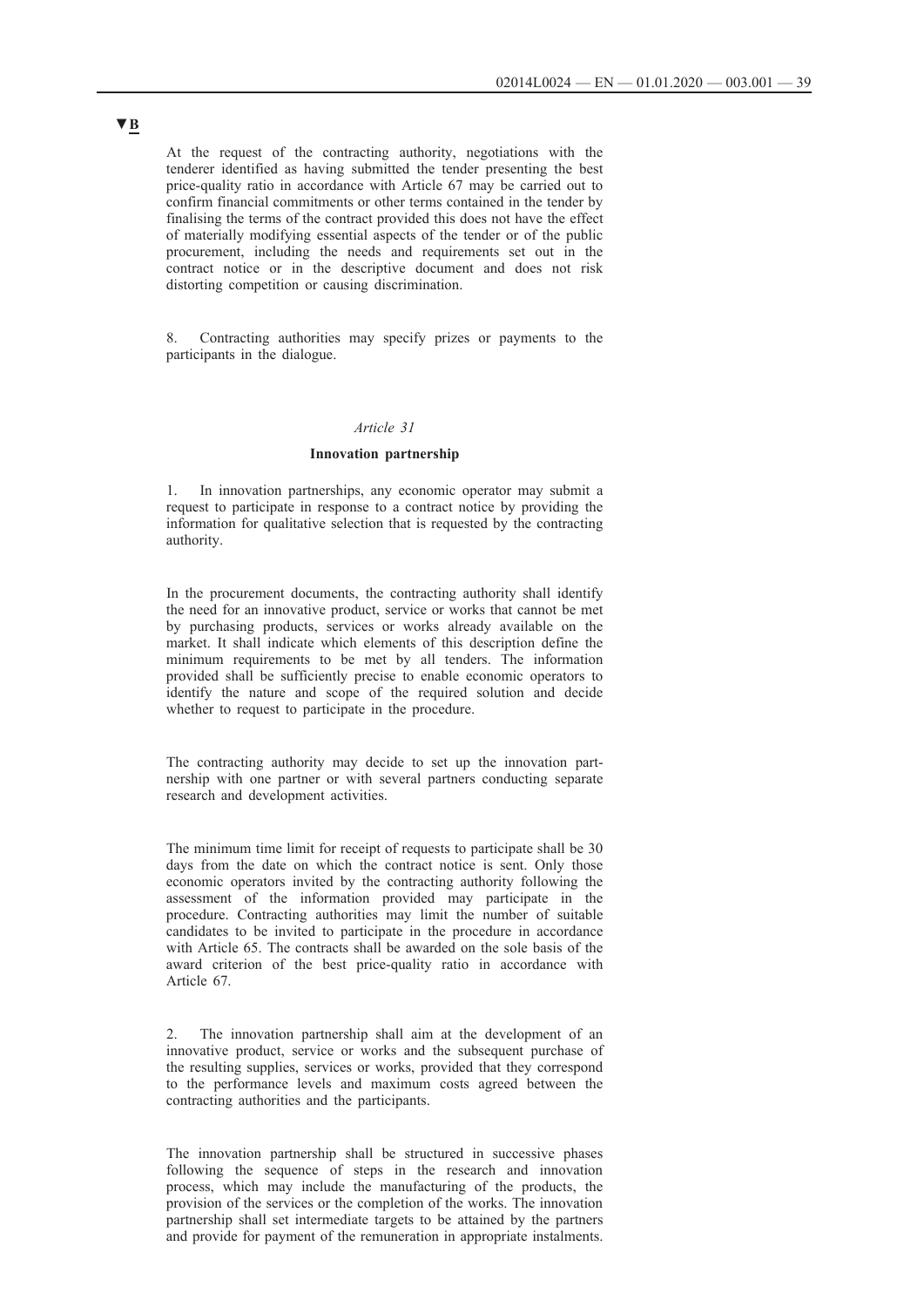Based on those targets, the contracting authority may decide after each phase to terminate the innovation partnership or, in the case of an innovation partnership with several partners, to reduce the number of partners by terminating individual contracts, provided that the contracting authority has indicated in the procurement documents those possibilities and the conditions for their use.

3. Unless otherwise provided for in this Article, contracting authorities shall negotiate with tenderers the initial and all subsequent tenders submitted by them, except for the final tender, to improve the content thereof.

The minimum requirements and the award criteria shall not be subject to negotiations.

4. During the negotiations, contracting authorities shall ensure the equal treatment of all tenderers. To that end, they shall not provide information in a discriminatory manner which may give some tenderers an advantage over others. They shall inform all tenderers whose tenders have not been eliminated, pursuant to paragraph 5, in writing of any changes to the technical specifications or other procurement documents other than those setting out the minimum requirements. Following those changes, contracting authorities shall provide sufficient time for tenderers to modify and re-submit amended tenders, as appropriate.

In accordance with Article 21, contracting authorities shall not reveal to the other participants confidential information communicated by a candidate or tenderer participating in the negotiations without its agreement. Such agreement shall not take the form of a general waiver but shall be given with reference to the intended communication of specific information.

5. Negotiations during innovation partnership procedures may take place in successive stages in order to reduce the number of tenders to be negotiated by applying the award criteria specified in the contract notice, in the invitation to confirm interest or in the procurement documents. In the contract notice, the invitation to confirm interest or in the procurement documents, the contracting authority shall indicate whether it will use that option.

6. In selecting candidates, contracting authorities shall in particular apply criteria concerning the candidates' capacity in the field of research and development and of developing and implementing innovative solutions.

Only those economic operators invited by the contracting authority following its assessment of the requested information may submit research and innovation projects aimed at meeting the needs identified by the contracting authority that cannot be met by existing solutions.

In the procurement documents, the contracting authority shall define the arrangements applicable to intellectual property rights. In the case of an innovation partnership with several partners, the contracting authority shall not, in accordance with Article 21, reveal to the other partners solutions proposed or other confidential information communicated by a partner in the framework of the partnership without that partner's agreement. Such agreement shall not take the form of a general waiver but shall be given with reference to the intended communication of specific information.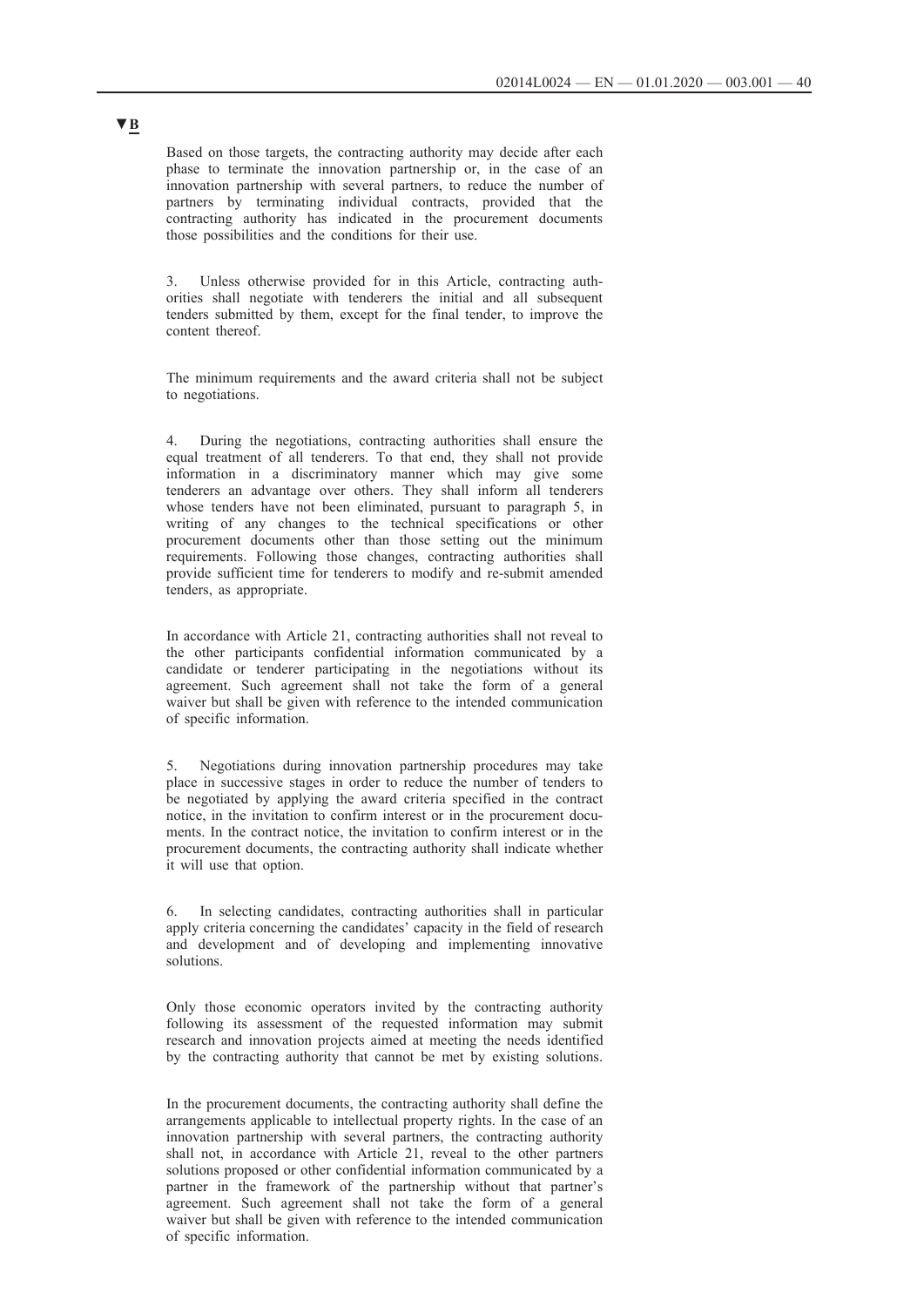7. The contracting authority shall ensure that the structure of the partnership and, in particular, the duration and value of the different phases reflect the degree of innovation of the proposed solution and the sequence of the research and innovation activities required for the development of an innovative solution not yet available on the market. The estimated value of supplies, services or works shall not be disproportionate in relation to the investment required for their development.

## *Article 32*

## **Use of the negotiated procedure without prior publication**

In the specific cases and circumstances laid down in paragraphs 2 to 5, Member States may provide that contracting authorities may award public contracts by a negotiated procedure without prior publication.

2. The negotiated procedure without prior publication may be used for public works contracts, public supply contracts and public service contracts in any of the following cases:

(a) where no tenders or no suitable tenders or no requests to participate or no suitable requests to participate have been submitted in response to an open procedure or a restricted procedure, provided that the initial conditions of the contract are not substantially altered and that a report is sent to the Commission where it so requests.

A tender shall be considered not to be suitable where it is irrelevant to the contract, being manifestly incapable, without substantial changes, of meeting the contracting authority's needs and requirements as specified in the procurement documents. A request for participation shall be considered not to be suitable where the economic operator concerned is to be or may be excluded pursuant to Article 57 or does not meet the selection criteria set out by the contracting authority pursuant to Article 58;

- (b) where the works, supplies or services can be supplied only by a particular economic operator for any of the following reasons:
	- (i) the aim of the procurement is the creation or acquisition of a unique work of art or artistic performance;
	- (ii) competition is absent for technical reasons;
	- (iii) the protection of exclusive rights, including intellectual property rights;

The exceptions set out in points (ii) and (iii) shall only apply when no reasonable alternative or substitute exists and the absence of competition is not the result of an artificial narrowing down of the parameters of the procurement;

(c) in so far as is strictly necessary where, for reasons of extreme urgency brought about by events unforeseeable by the contracting authority, the time limits for the open or restricted procedures or competitive procedures with negotiation cannot be complied with. The circumstances invoked to justify extreme urgency shall not in any event be attributable to the contracting authority.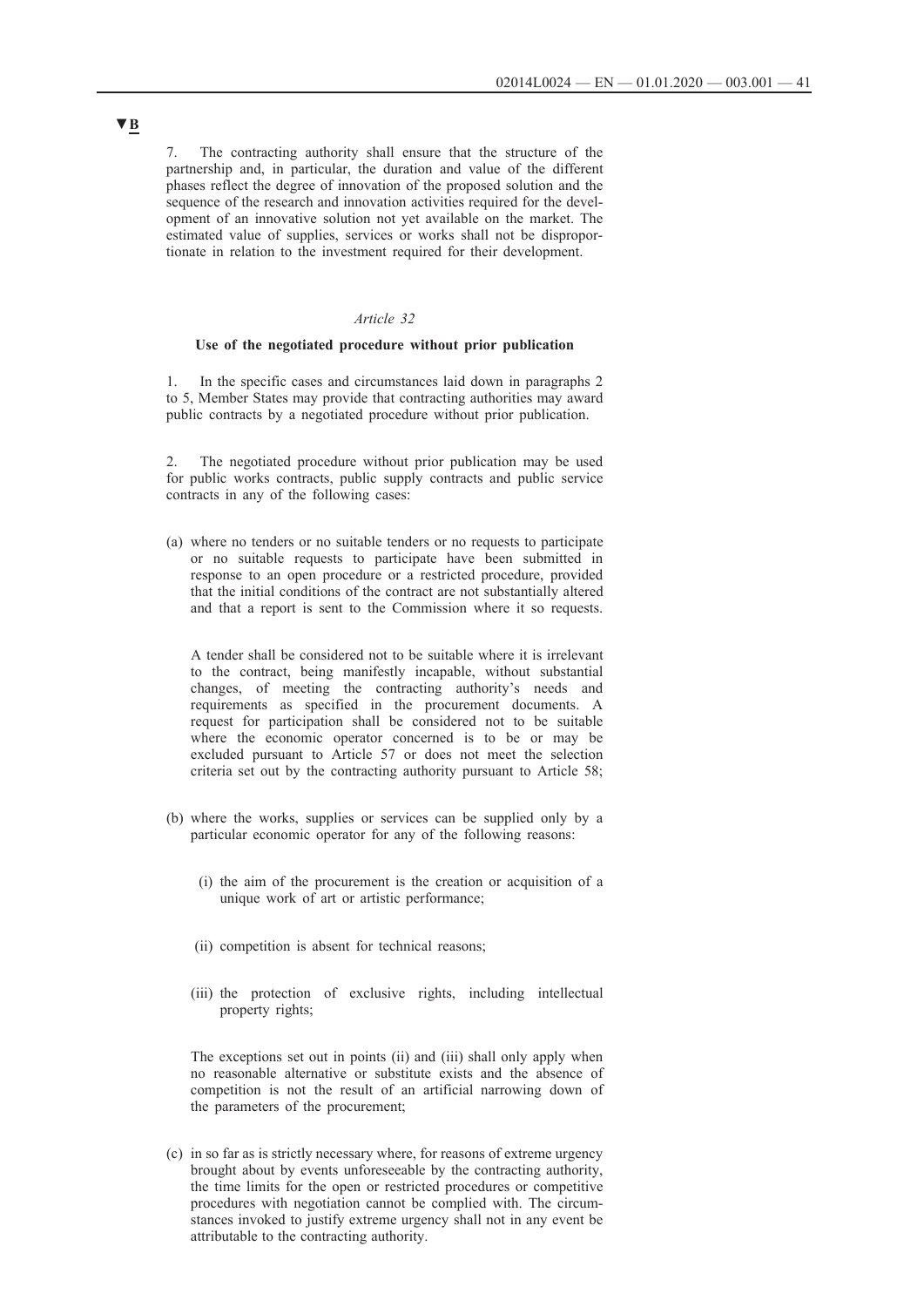3. The negotiated procedure without prior publication may be used for public supply contracts:

- (a) where the products involved are manufactured purely for the purpose of research, experimentation, study or development; however, contracts awarded pursuant to this point shall not include quantity production to establish commercial viability or to recover research and development costs;
- (b) for additional deliveries by the original supplier which are intended either as a partial replacement of supplies or installations or as the extension of existing supplies or installations where a change of supplier would oblige the contracting authority to acquire supplies having different technical characteristics which would result in incompatibility or disproportionate technical difficulties in operation and maintenance; the duration of such contracts as well as that of recurrent contracts shall not, as a general rule, exceed three years;
- (c) for supplies quoted and purchased on a commodity market;
- (d) for the purchase of supplies or services on particularly advantageous terms, from either a supplier which is definitively winding up its business activities, or the liquidator in an insolvency procedure, an arrangement with creditors, or a similar procedure under national laws or regulations.

4. The negotiated procedure without prior publication may be used for public service contracts, where the contract concerned follows a design contest organised in accordance with this Directive and is to be awarded, under the rules provided for in the design contest, to the winner or one of the winners of the design contest; in the latter case, all winners must be invited to participate in the negotiations.

5. The negotiated procedure without prior publication may be used for new works or services consisting in the repetition of similar works or services entrusted to the economic operator to which the same contracting authorities awarded an original contract, provided that such works or services are in conformity with a basic project for which the original contract was awarded pursuant to a procedure in accordance with Article 26(1). The basic project shall indicate the extent of possible additional works or services and the conditions under which they will be awarded.

As soon as the first project is put up for tender, the possible use of this procedure shall be disclosed and the total estimated cost of subsequent works or services shall be taken into consideration by the contracting authorities when they apply Article 4.

This procedure may be used only during the three years following the conclusion of the original contract.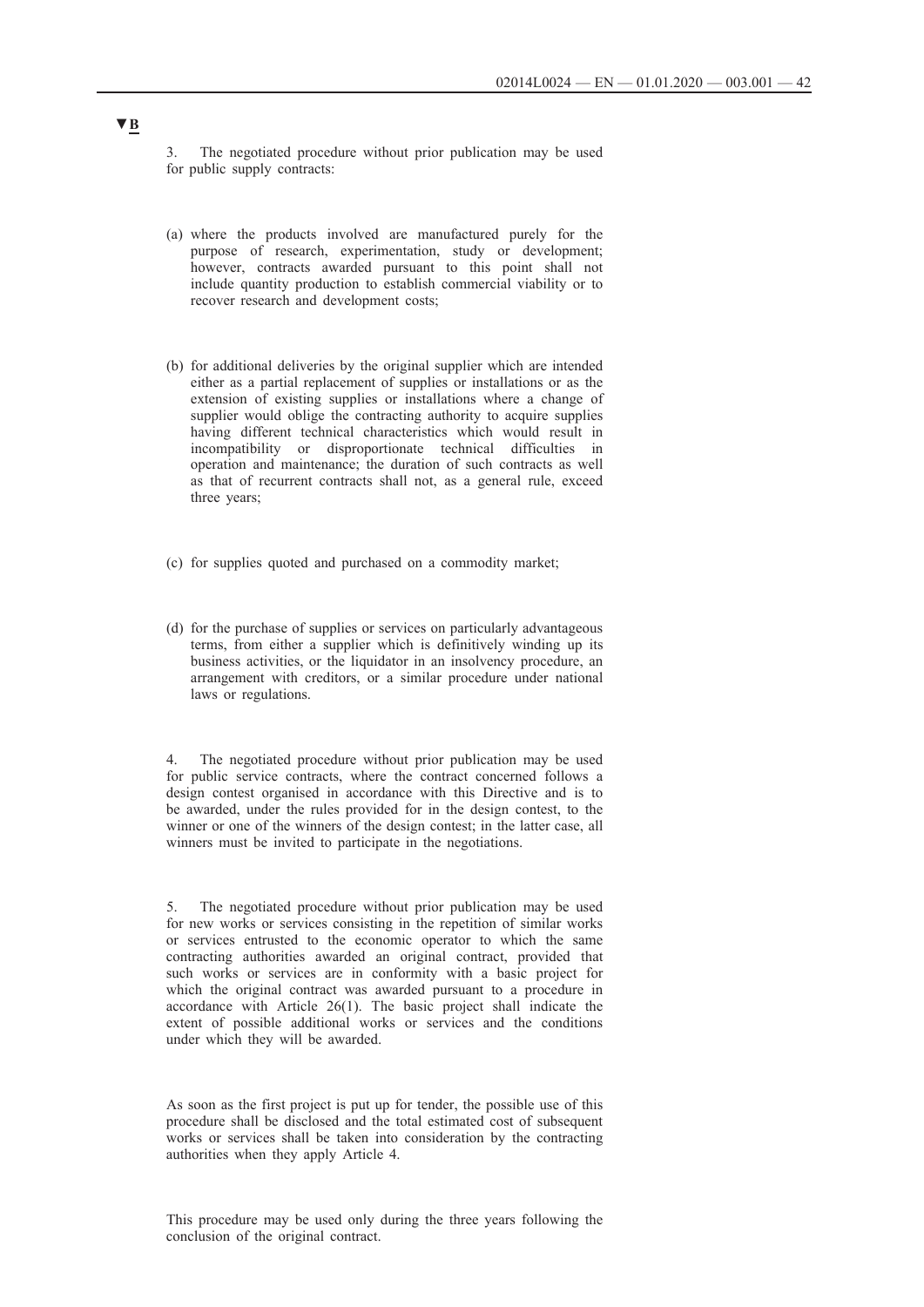#### *CHAPTER II*

## *Techniques and instruments for electronic and aggregated procurement*

#### *Article 33*

## **Framework agreements**

1. Contracting authorities may conclude framework agreements, provided that they apply the procedures provided for in this Directive.

A framework agreement means an agreement between one or more contracting authorities and one or more economic operators, the purpose of which is to establish the terms governing contracts to be awarded during a given period, in particular with regard to price and, where appropriate, the quantity envisaged.

The term of a framework agreement shall not exceed four years, save in exceptional cases duly justified, in particular by the subject of the framework agreement.

2. Contracts based on a framework agreement shall be awarded in accordance with the procedures laid down in this paragraph and in paragraphs 3 and 4.

Those procedures may be applied only between those contracting authorities clearly identified for this purpose in the call for competition or the invitation to confirm interest and those economic operators party to the framework agreement as concluded.

Contracts based on a framework agreement may under no circumstances entail substantial modifications to the terms laid down in that framework agreement, in particular in the case referred to in paragraph 3.

3. Where a framework agreement is concluded with a single economic operator, contracts based on that agreement shall be awarded within the limits of the terms laid down in the framework agreement.

For the award of those contracts, contracting authorities may consult the economic operator party to the framework agreement in writing, requesting it to supplement its tender as necessary.

4. Where a framework agreement is concluded with more than one economic operator, that framework agreement shall be performed in one of the following ways:

(a) following the terms and conditions of the framework agreement, without reopening competition, where it sets out all the terms governing the provision of the works, services and supplies concerned and the objective conditions for determining which of the economic operators, party to the framework agreement, shall perform them; the latter conditions shall be indicated in the procurement documents for the framework agreement;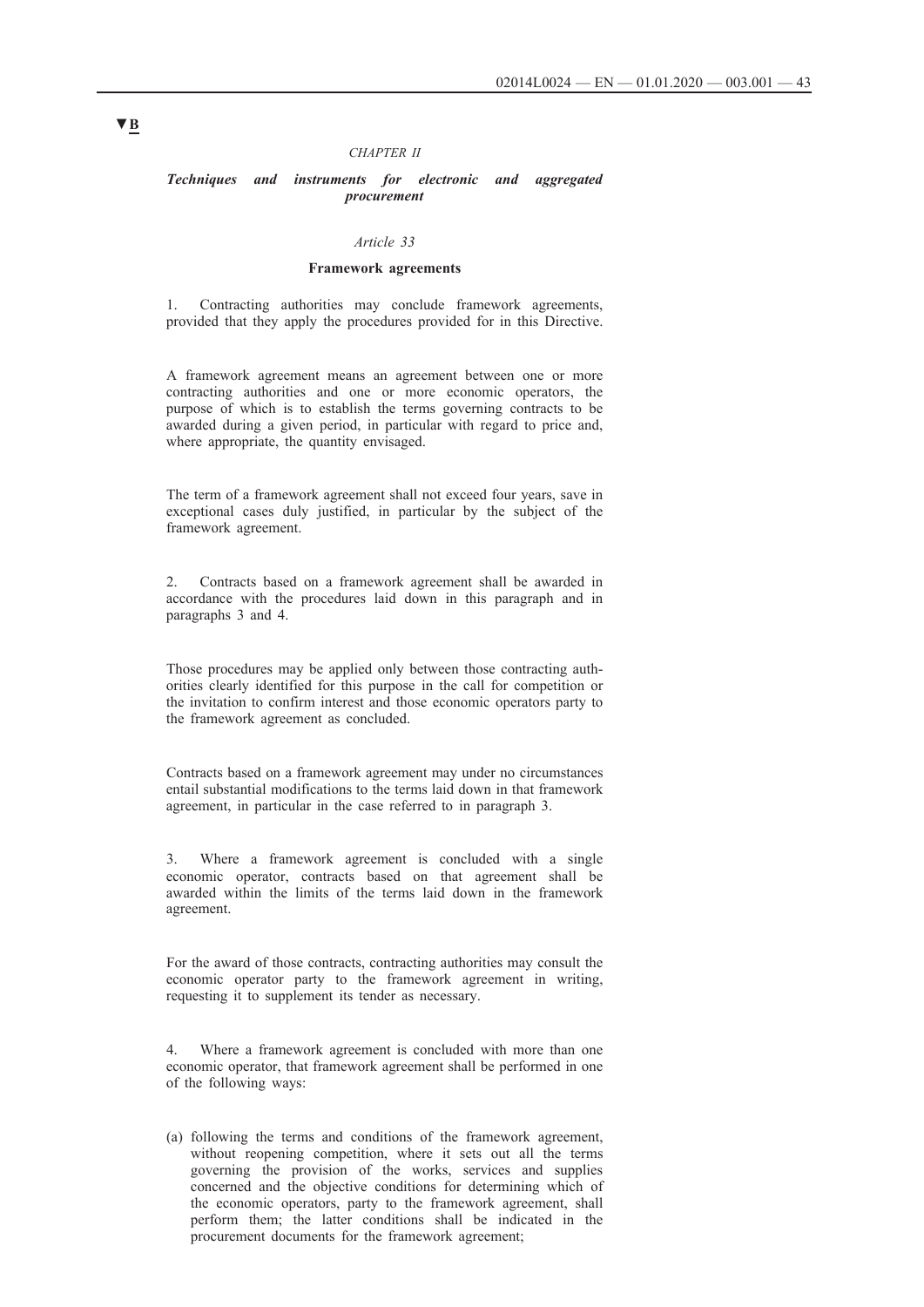(b) where the framework agreement sets out all the terms governing the provision of the works, services and supplies concerned, partly without reopening of competition in accordance with point (a) and partly with reopening of competition amongst the economic operators parties to the framework agreement in accordance with point (c), where this possibility has been stipulated by the contracting authorities in the procurement documents for the framework agreement. The choice of whether specific works, supplies or services shall be acquired following a reopening of competition or directly on the terms set out in the framework agreement shall be made pursuant to objective criteria, which shall be set out in the procurement documents for the framework agreement. These procurement documents shall also specify which terms may be subject to reopening of competition.

The possibilities provided for under the first paragraph of this point shall also apply to any lot of a framework agreement for which all the terms governing the provision of the works, services and supplies concerned are set out in the framework agreement, regardless of whether all the terms governing the provision of the works, services and supplies concerned under other lots have been set out.

(c) where not all the terms governing the provision of the works, services and supplies are laid down in the framework agreement, through reopening competition amongst the economic operators parties to the framework agreement.

5. The competitions referred to in points (b) and (c) of paragraph 4 shall be based on the same terms as applied for the award of the framework agreement and, where necessary, more precisely formulated terms, and, where appropriate, other terms referred to in the procurement documents for the framework agreement, in accordance with the following procedure:

- (a) for every contract to be awarded, contracting authorities shall consult in writing the economic operators capable of performing the contract;
- (b) contracting authorities shall fix a time limit which is sufficiently long to allow tenders for each specific contract to be submitted, taking into account factors such as the complexity of the subjectmatter of the contract and the time needed to send in tenders;
- (c) tenders shall be submitted in writing, and their content shall not be opened until the stipulated time limit for reply has expired;
- (d) contracting authorities shall award each contract to the tenderer that has submitted the best tender on the basis of the award criteria set out in the procurement documents for the framework agreement.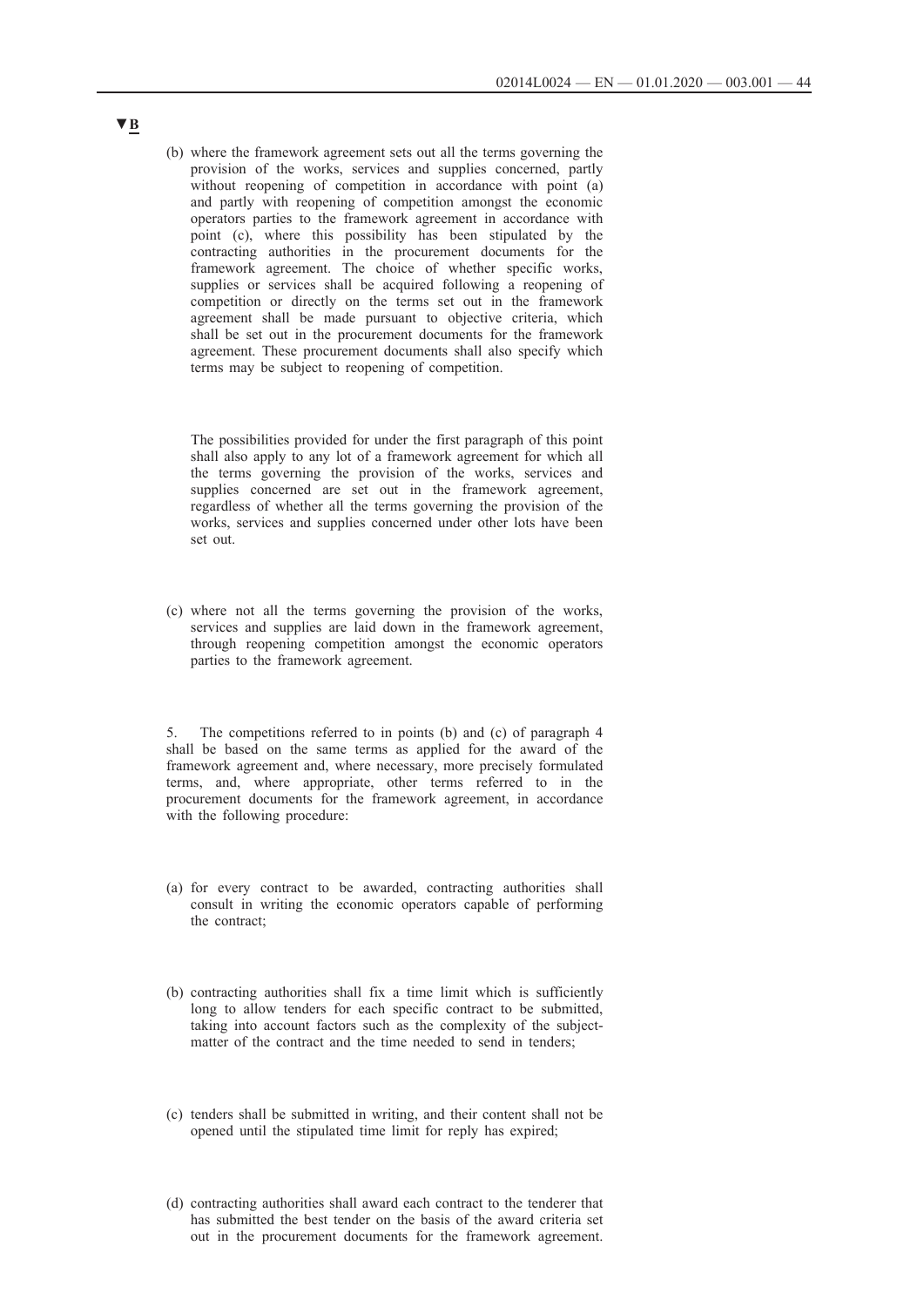## *Article 34*

## **Dynamic purchasing systems**

1. For commonly used purchases the characteristics of which, as generally available on the market, meet the requirements of the contracting authorities, contracting authorities may use a dynamic purchasing system. The dynamic purchasing system shall be operated as a completely electronic process, and shall be open throughout the period of validity of the purchasing system to any economic operator that satisfies the selection criteria. It may be divided into categories of products, works or services that are objectively defined on the basis of characteristics of the procurement to be undertaken under the category concerned. Such characteristics may include reference to the maximum allowable size of the subsequent specific contracts or to a specific geographic area in which subsequent specific contracts will be performed.

2. In order to procure under a dynamic purchasing system, contracting authorities shall follow the rules of the restricted procedure. All the candidates satisfying the selection criteria shall be admitted to the system, and the number of candidates to be admitted to the system shall not be limited in accordance with Article 65. Where contracting authorities have divided the system into categories of products, works or services in accordance with paragraph 1 of this Article, they shall specify the applicable selection criteria for each category.

Notwithstanding Article 28, the following time limits shall apply:

- (a) the minimum time limit for receipt of requests to participate shall be 30 days from the date on which the contract notice or, where a prior information notice is used as a means of calling for competition, the invitation to confirm interest is sent. No further time limits for receipt of requests to participate shall apply once the invitation to tender for the first specific procurement under the dynamic purchasing system has been sent;
- (b) the minimum time limit for receipt of tenders shall be at least 10 days from the date on which the invitation to tender is sent. Where appropriate, Article 28(4) shall apply. Article 28(3) and (5) shall not apply.

3. All communications in the context of a dynamic purchasing system shall only be made by electronic means in accordance with Article 22(1),  $(3)$ ,  $(5)$  and  $(6)$ .

4. For the purposes of awarding contracts under a dynamic purchasing system, contracting authorities shall:

- (a) publish a call for competition making it clear that a dynamic purchasing system is involved;
- (b) indicate in the procurement documents at least the nature and estimated quantity of the purchases envisaged, as well as all the necessary information concerning the dynamic purchasing system, including how the dynamic purchasing system operates, the electronic equipment used and the technical connection arrangements and specifications;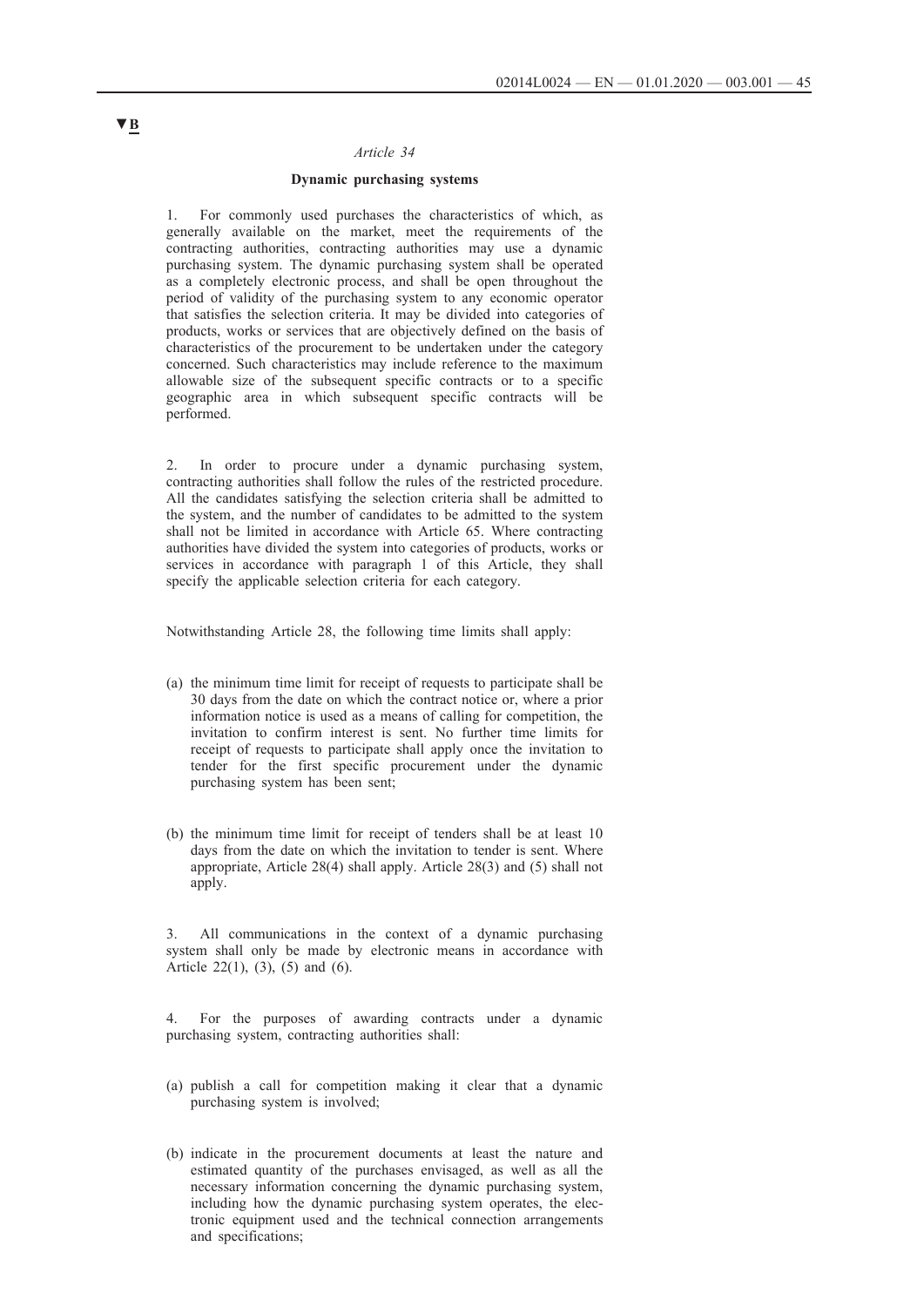- (c) indicate any division into categories of products, works or services and the characteristics defining them;
- (d) offer unrestricted and full direct access, as long as the system is valid, to the procurement documents in conformity with Article 53.

5. Contracting authorities shall give any economic operator, throughout the entire period of validity of the dynamic purchasing system, the possibility of requesting to participate in the system under the conditions referred to in paragraph 2. Contracting authorities shall finalise their assessment of such requests in accordance with the selection criteria within 10 working days following their receipt. That deadline may be prolonged to 15 working days in individual cases where justified, in particular because of the need to examine additional documentation or to otherwise verify whether the selection criteria are met.

Notwithstanding the first subparagraph, as long as the invitation to tender for the first specific procurement under the dynamic purchasing system has not been sent, contracting authorities may extend the evaluation period provided that no invitation to tender is issued during the extended evaluation period. Contracting authorities shall indicate in the procurement documents the length of the extended period that they intend to apply.

Contracting authorities shall inform the economic operator concerned at the earliest possible opportunity of whether or not it has been admitted to the dynamic purchasing system.

6. Contracting authorities shall invite all admitted participants to submit a tender for each specific procurement under the dynamic purchasing system, in accordance with Article 54. Where the dynamic purchasing system has been divided into categories of works, products or services, contracting authorities shall invite all participants having been admitted to the category corresponding to the specific procurement concerned to submit a tender.

They shall award the contract to the tenderer that submitted the best tender on the basis of the award criteria set out in the contract notice for the dynamic purchasing system or, where a prior information notice is used as a means of calling for competition, in the invitation to confirm interest. Those criteria may, where appropriate, be formulated more precisely in the invitation to tender.

7. Contracting authorities may, at any time during the period of validity of the dynamic purchasing system, require admitted participants to submit a renewed and updated self-declaration as provided for in Article 59(1), within five working days from the date on which that request is transmitted.

Article 59(4) to (6) shall apply throughout the entire period of validity of the dynamic purchasing system.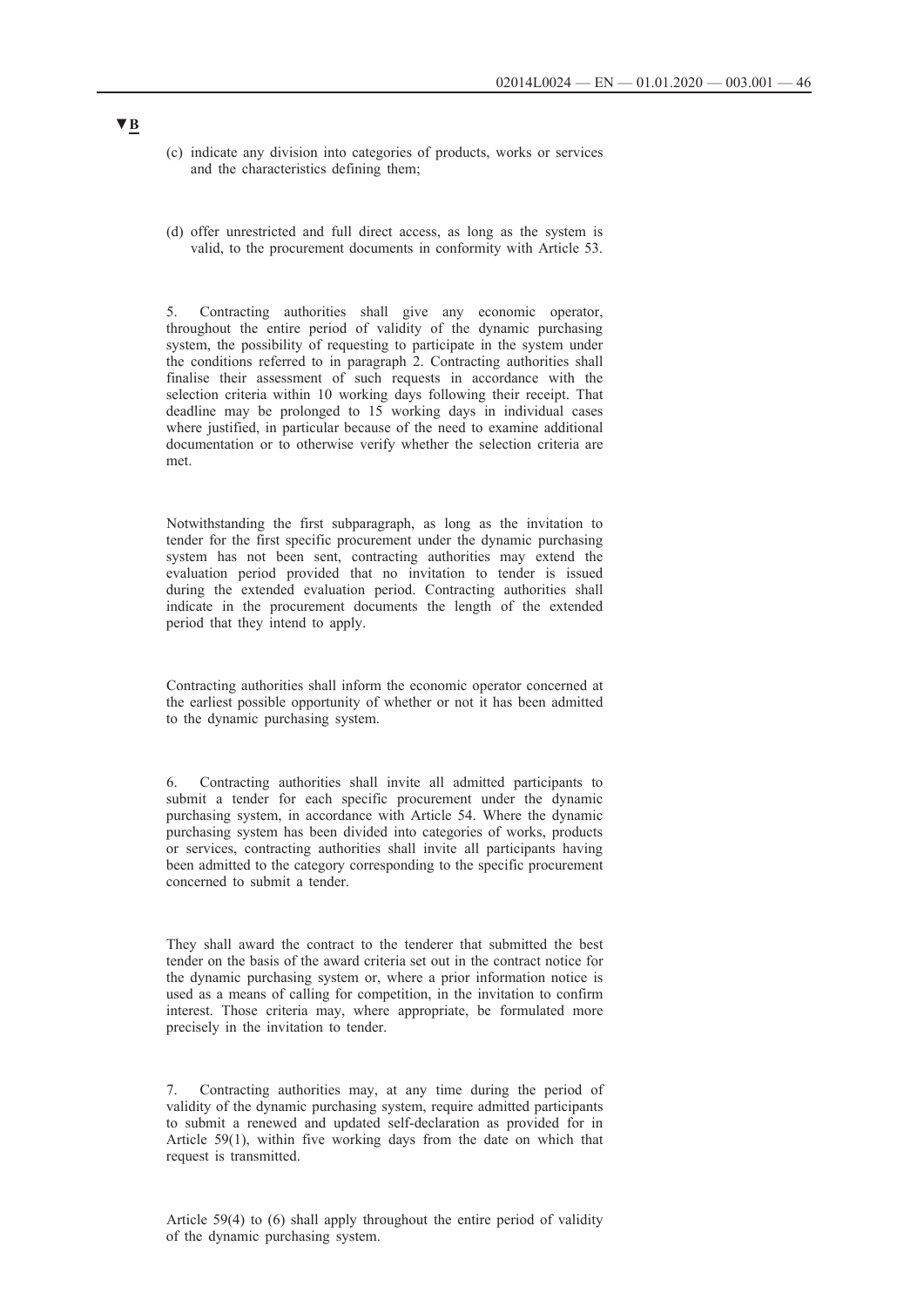8. Contracting authorities shall indicate the period of validity of the dynamic purchasing system in the call for competition. They shall notify the Commission of any change in the period of validity, using the following standard forms:

- (a) where the period of validity is changed without terminating the system, the form used initially for the call for competition for the dynamic purchasing system;
- (b) where the system is terminated, a contract award notice referred to in Article 50.

9. No charges may be billed prior to or during the period of validity of the dynamic purchasing system to the economic operators interested in or party to the dynamic purchasing system.

## *Article 35*

## **Electronic auctions**

1. Contracting authorities may use electronic auctions, in which new prices, revised downwards, and/or new values concerning certain elements of tenders are presented.

For this purpose, contracting authorities shall structure the electronic auction as a repetitive electronic process, which occurs after an initial full evaluation of the tenders, enabling them to be ranked using automatic evaluation methods.

Certain public service contracts and certain public works contracts having as their subject-matter intellectual performances, such as the design of works, which cannot be ranked using automatic evaluation methods, shall not be the object of electronic auctions.

2. In open or restricted procedures or competitive procedures with negotiation, the contracting authorities may decide that the award of a public contract shall be preceded by an electronic auction when the content of the procurement documents, in particular the technical specifications, can be established with precision.

In the same circumstances, an electronic auction may be held on the reopening of competition among the parties to a framework agreement as provided for in points (b) or (c) of Article 33(4) and on the opening for competition of contracts to be awarded under the dynamic purchasing system referred to in Article 34.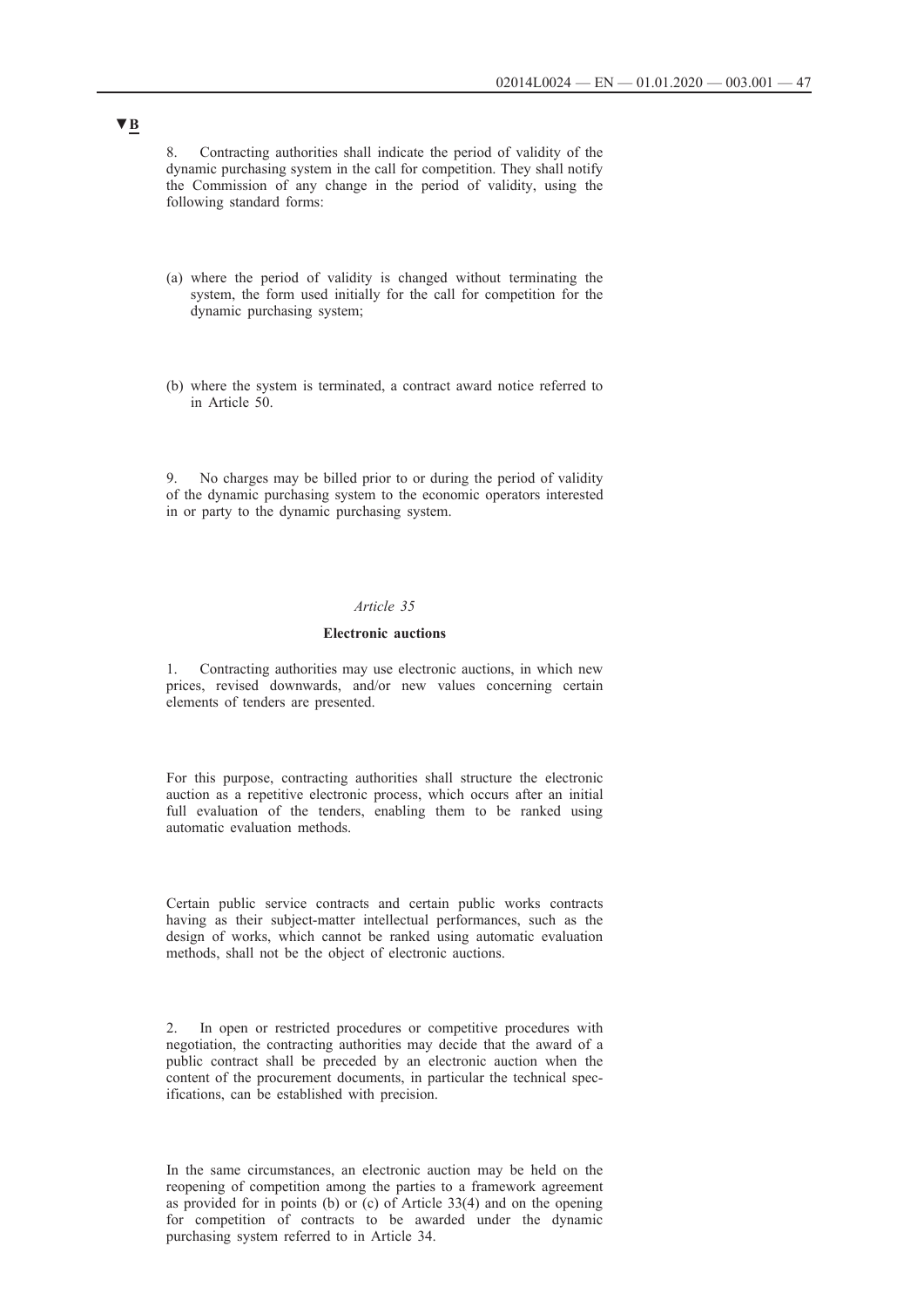3. The electronic auction shall be based on one of the following elements of the tenders:

- (a) solely on prices where the contract is awarded on the basis of price only;
- (b) on prices and/or on the new values of the features of the tenders indicated in the procurement documents where the contract is awarded on the basis of the best price-quality ratio or to the tender with the lowest cost using a cost-effectiveness approach.

4. Contracting authorities which decide to hold an electronic auction shall state that fact in the contract notice or in the invitation to confirm interest. The procurement documents shall include at least the information set out in Annex VI.

5. Before proceeding with an electronic auction, contracting authorities shall make a full initial evaluation of the tenders in accordance with the award criterion or criteria and with the weighting fixed for them.

A tender shall be considered admissible where it has been submitted by a tenderer, who has not been excluded pursuant to Article 57 and who meets the selection criteria, and whose tender is in conformity with the technical specifications without being irregular or unacceptable or unsuitable.

In particular, tenders which do not comply with the procurement documents, which were received late, where there is evidence of collusion or corruption, or which have been found by the contracting authority to be abnormally low, shall be considered as being irregular. In particular tenders submitted by tenderers that do not have the required qualifications, and tenders whose price exceeds the contracting authority's budget as determined and documented prior to the launching of the procurement procedure shall be considered as unacceptable.

A tender shall be considered not to be suitable where it is irrelevant to the contract, being manifestly incapable, without substantial changes, of meeting the contracting authority's needs and requirements as specified in the procurement documents. A request for participation shall be considered not to be suitable where the economic operator concerned is to be or may be excluded pursuant to Article 57 or does not meet the selection criteria set out by the contracting authority pursuant to Article 58

All tenderers that have submitted admissible tenders shall be invited simultaneously to participate in the electronic auction using, as of the specified date and time, the connections in accordance with the instructions set out in the invitation. The electronic auction may take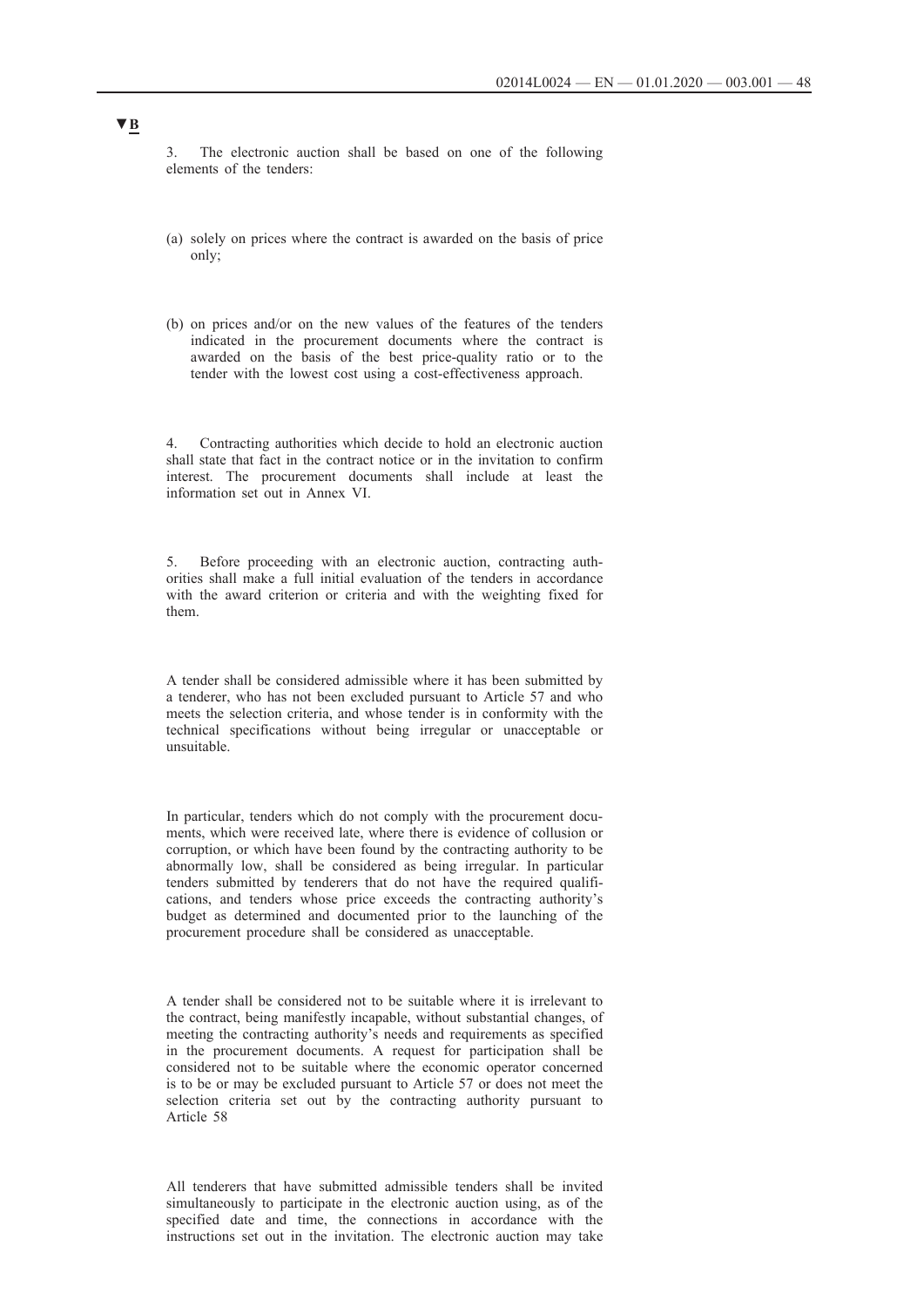place in a number of successive phases. The electronic auction shall not start sooner than two working days after the date on which invitations are sent out.

6. The invitation shall be accompanied by the outcome of a full evaluation of the relevant tender, carried out in accordance with the weighting provided for in the first subparagraph of Article 67(5).

The invitation shall also state the mathematical formula to be used in the electronic auction to determine the automatic re-rankings on the basis of the new prices and/or new values submitted. Except where the most economically advantageous offer is identified on the basis of price alone, that formula shall incorporate the weighting of all the criteria established to determine the most economically advantageous tender, as indicated in the notice used as a means of calling for competition or in other procurement documents. For that purpose, any ranges shall, however, be reduced beforehand to a specified value.

Where variants are authorised, a separate formula shall be provided for each variant.

7. Throughout each phase of an electronic auction the contracting authorities shall instantaneously communicate to all tenderers at least sufficient information to enable them to ascertain their relative rankings at any moment. They may, where this has been previously indicated, communicate other information concerning other prices or values submitted. They may also at any time announce the number of participants in that phase of the auction. In no case, however, may they disclose the identities of the tenderers during any phase of an electronic auction.

8. Contracting authorities shall close an electronic auction in one or more of the following manners:

- (a) at the previously indicated date and time;
- (b) when they receive no more new prices or new values which meet the requirements concerning minimum differences, provided that they have previously stated the time which they will allow to elapse after receiving the last submission before they close the electronic auction; or
- (c) when the previously indicated number of phases in the auction has been completed.

Where the contracting authorities intend to close an electronic auction in accordance with point (c) of the first subparagraph, possibly in combination with the arrangements laid down in point (b) thereof, the invitation to take part in the auction shall indicate the timetable for each phase of the auction.

9. After closing an electronic auction contracting authorities shall award the contract in accordance with Article 67 on the basis of the results of the electronic auction.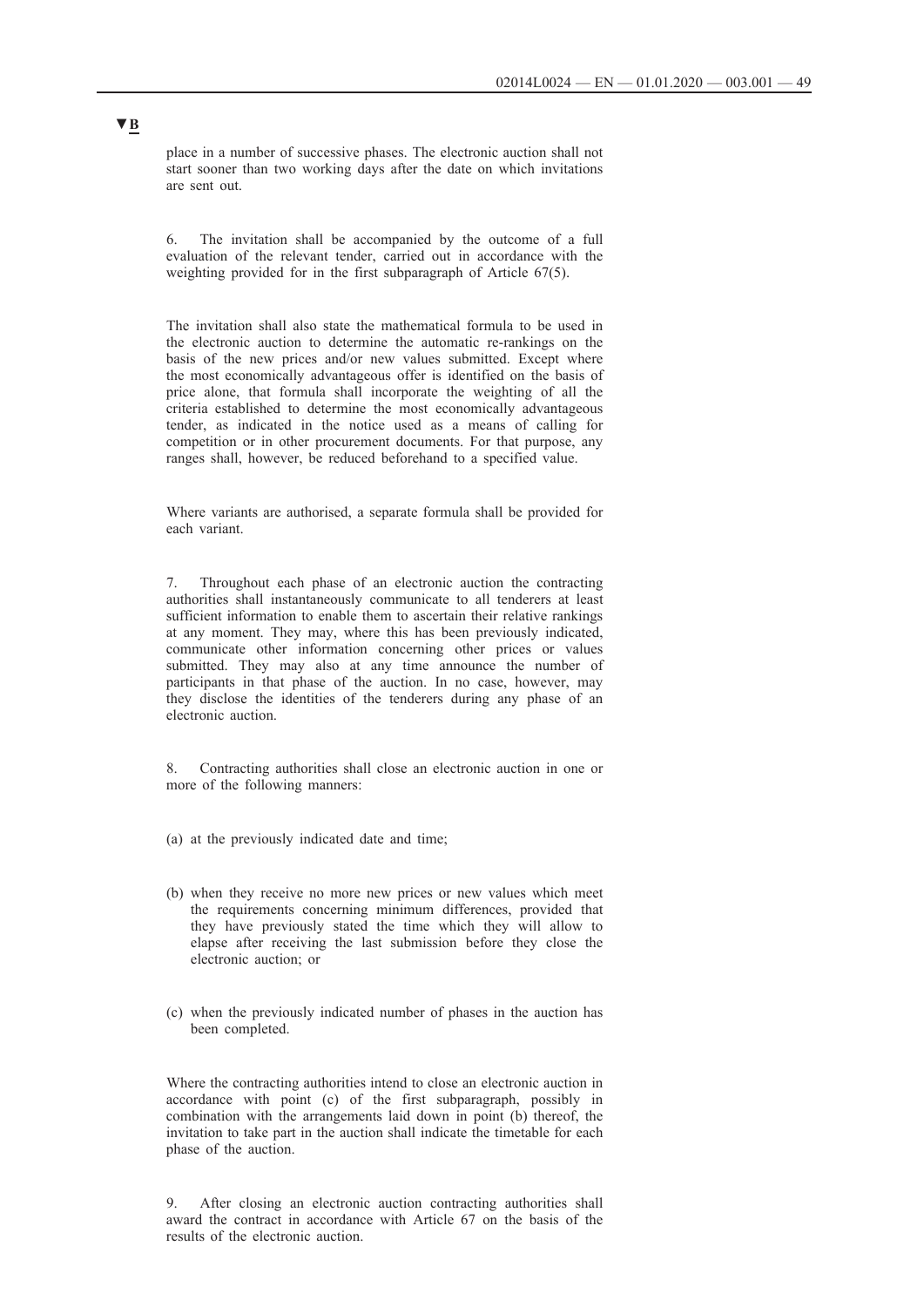## *Article 36*

## **Electronic catalogues**

1. Where the use of electronic means of communication is required, contracting authorities may require tenders to be presented in the format of an electronic catalogue or to include an electronic catalogue.

Member States may render the use of electronic catalogues mandatory in connection with certain types of procurement.

Tenders presented in the form of an electronic catalogue may be accompanied by other documents, completing the tender.

2. Electronic catalogues shall be established by the candidates or tenderers with a view to participating in a given procurement procedure in accordance with the technical specifications and format established by the contracting authority.

Furthermore, electronic catalogues shall comply with the requirements for electronic communication tools as well as with any additional requirements set by the contracting authority in accordance with Article 22.

3. Where the presentation of tenders in the form of electronic catalogues is accepted or required, contracting authorities shall:

- (a) state so in the contract notice or in the invitation to confirm interest where a prior information notice is used as a means of calling for competition;
- (b) indicate in the procurement documents all the necessary information pursuant to Article 22(6) concerning the format, the electronic equipment used and the technical connection arrangements and specifications for the catalogue.

4. Where a framework agreement has been concluded with more than one economic operator following the submission of tenders in the form of electronic catalogues, contracting authorities may provide that the reopening of competition for specific contracts takes place on the basis of updated catalogues. In such a case, contracting authorities shall use one of the following methods:

- (a) invite tenderers to resubmit their electronic catalogues, adapted to the requirements of the contract in question; or
- (b) notify tenderers that they intend to collect from the electronic catalogues which have already been submitted the information needed to constitute tenders adapted to the requirements of the contract in question; provided that the use of that method has been announced in the procurement documents for the framework agreement.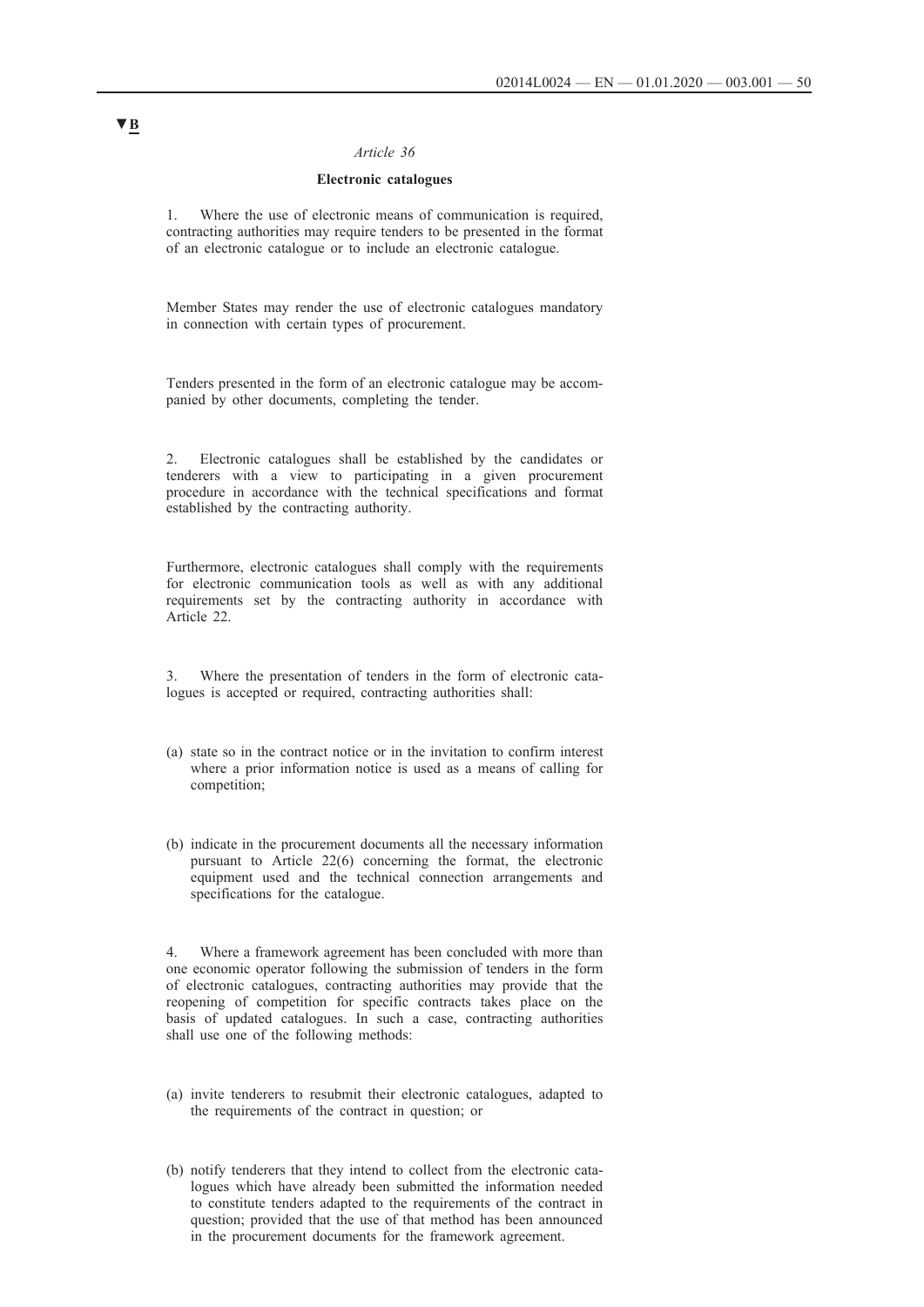5. Where contracting authorities reopen competition for specific contracts in accordance with point (b) of paragraph 4, they shall notify tenderers of the date and time at which they intend to collect the information needed to constitute tenders adapted to the requirements of the specific contract in question and shall give tenderers the possibility to refuse such collection of information.

Contracting authorities shall allow for an adequate period between the notification and the actual collection of information.

Before awarding the contract, contracting authorities shall present the collected information to the tenderer concerned so as to give it the opportunity to contest or confirm that the tender thus constituted does not contain any material errors.

6. Contracting authorities may award contracts based on a dynamic purchasing system by requiring that offers for a specific contract are to be presented in the format of an electronic catalogue.

Contracting authorities may also award contracts based on a dynamic purchasing system in accordance with point (b) of paragraph 4 and paragraph 5 provided that the request for participation in the dynamic purchasing system is accompanied by an electronic catalogue in accordance with the technical specifications and format established by the contracting authority. That catalogue shall be completed subsequently by the candidates, when they are informed of the contracting authority's intention to constitute tenders by means of the procedure set out in point (b) of paragraph 4.

### *Article 37*

## **Centralised purchasing activities and central purchasing bodies**

1. Member States may provide that contracting authorities may acquire supplies and/or services from a central purchasing body offering the centralised purchasing activity referred to in point (a) of point (14) of Article 2(1).

Member States may also provide that contracting authorities may acquire works, supplies and services by using contracts awarded by a central purchasing body, by using dynamic purchasing systems operated by a central purchasing body or, to the extent set out in the second subparagraph of Article 33(2), by using a framework agreement concluded by a central purchasing body offering the centralised purchasing activity referred to in point (b) of point  $(14)$  of Article 2(1). Where a dynamic purchasing system which is operated by a central purchasing body may be used by other contracting authorities, this shall be mentioned in the call for competition setting up that dynamic purchasing system.

In relation to the first and second subparagraphs, Member States may provide that certain procurements are to be made by having recourse to central purchasing bodies or to one or more specific central purchasing **bodies**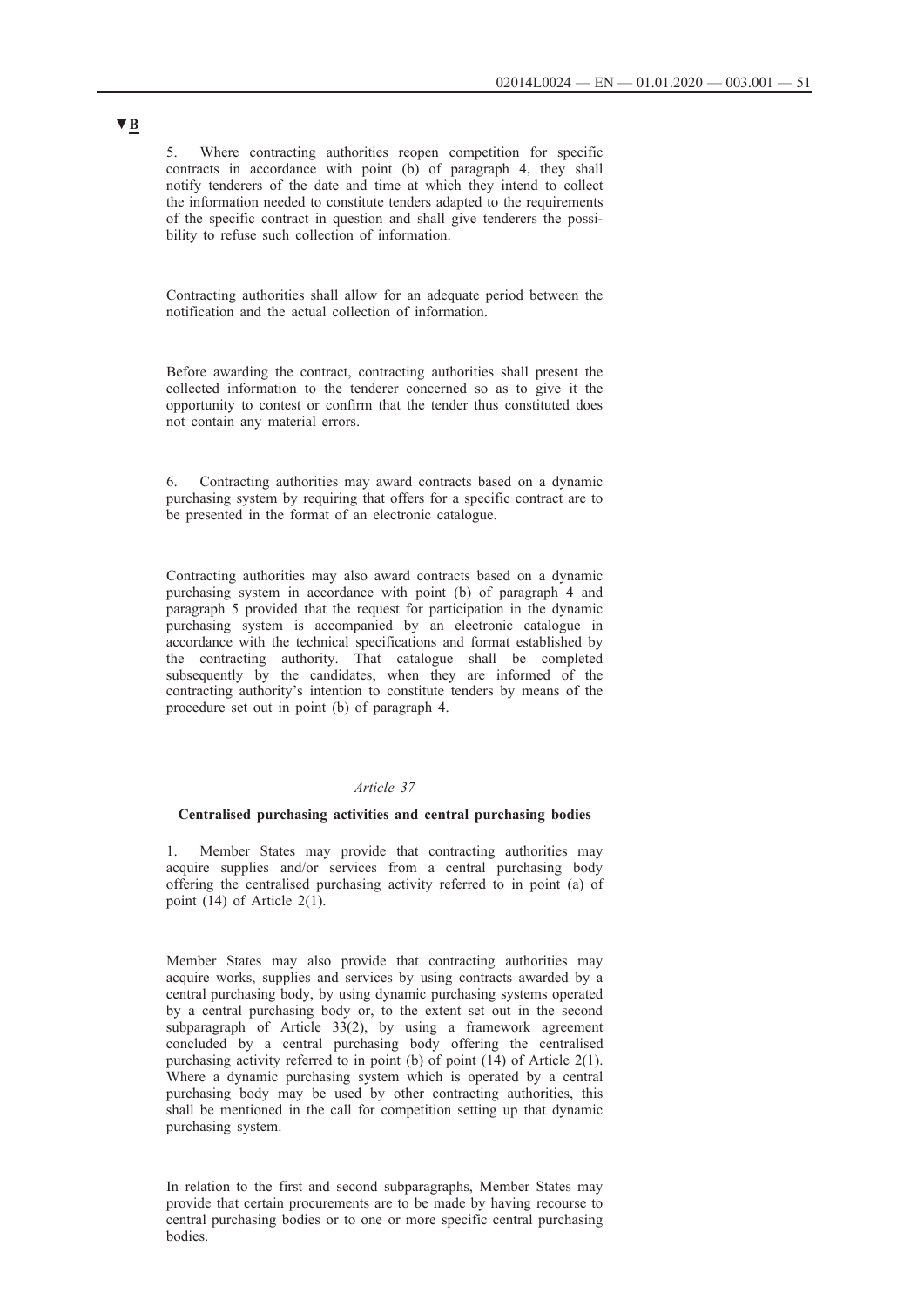2. A contracting authority fulfils its obligations pursuant to this Directive when it acquires supplies or services from a central purchasing body offering the centralised purchasing activity referred to in point (a) of point (14) of Article 2(1).

Furthermore, a contracting authority also fulfils its obligations pursuant to this Directive where it acquires works, supplies or services by using contracts awarded by the central purchasing body, by using dynamic purchasing systems operated by the central purchasing body or, to the extent set out in the second subparagraph of Article 33(2), by using a framework agreement concluded by the central purchasing body offering the centralised purchasing activity referred to in point (b) of point  $(14)$  of Article  $2(1)$ .

However, the contracting authority concerned shall be responsible for fulfilling the obligations pursuant to this Directive in respect of the parts it conducts itself, such as:

- (a) awarding a contract under a dynamic purchasing system, which is operated by a central purchasing body;
- (b) conducting a reopening of competition under a framework agreement that has been concluded by a central purchasing body;
- (c) pursuant to points (a) or (b) of Article 33(4), determining which of the economic operators, party to the framework agreement, shall perform a given task under a framework agreement that has been concluded by a central purchasing body.

All procurement procedures conducted by a central purchasing body shall be performed using electronic means of communication, in accordance with the requirements set out in Article 22.

4. Contracting authorities may, without applying the procedures provided for in this Directive, award a public service contract for the provision of centralised purchasing activities to a central purchasing body.

Such public service contracts may also include the provision of ancillary purchasing activities.

#### *Article 38*

## **Occasional joint procurement**

1. Two or more contracting authorities may agree to perform certain specific procurements jointly.

2. Where the conduct of a procurement procedure in its entirety is carried out jointly in the name and on behalf of all the contracting authorities concerned, they shall be jointly responsible for fulfilling their obligations pursuant to this Directive. This applies also in cases where one contracting authority manages the procedure, acting on its own behalf and on the behalf of the other contracting authorities concerned.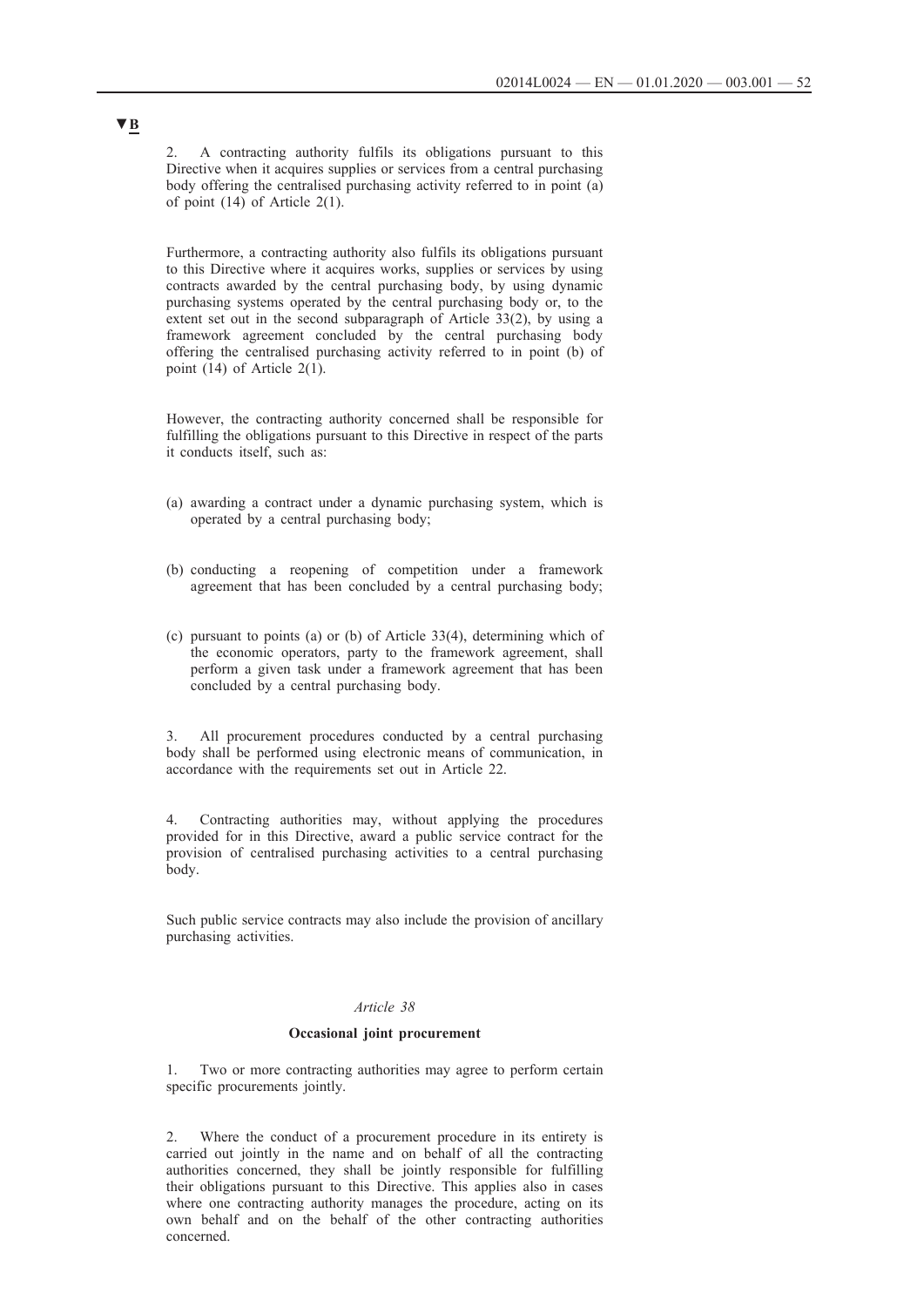Where the conduct of a procurement procedure is not in its entirety carried out in the name and on behalf of the contracting authorities concerned, they shall be jointly responsible only for those parts carried out jointly. Each contracting authority shall have sole responsibility for fulfilling its obligations pursuant to this Directive in respect of the parts it conducts in its own name and on its own behalf.

## *Article 39*

## **Procurement involving contracting authorities from different Member States**

Without prejudice to Article 12, contracting authorities from different Member States may act jointly in the award of public contracts by using one of the means provided for in this Article.

Contracting authorities shall not use the means provided in this Article for the purpose of avoiding the application of mandatory public law provisions in conformity with Union law to which they are subject in their Member State.

2. A Member State shall not prohibit its contracting authorities from using centralised purchasing activities offered by central purchasing bodies located in another Member State.

In respect of centralised purchasing activities offered by a central purchasing body located in another Member State than the contracting authority, Member States may, however, choose to specify that their contracting authorities may only use the centralised purchasing activities as defined in either point (a) or in point (b) of point  $(14)$  of Article 2(1).

3. The provision of centralised purchasing activities by a central purchasing body located in another Member State shall be conducted in accordance with the national provisions of the Member State where the central purchasing body is located.

The national provisions of the Member State where the central purchasing body is located shall also apply to the following:

- (a) the award of a contract under a dynamic purchasing system;
- (b) the conduct of a reopening of competition under a framework agreement;
- (c) the determination pursuant to points (a) or (b) of Article 33(4) of which of the economic operators, party to the framework agreement, shall perform a given task.

Several contracting authorities from different Member States may jointly award a public contract, conclude a framework agreement or operate a dynamic purchasing system. They may also, to the extent set out in the second subparagraph of Article 33(2), award contracts based on the framework agreement or on the dynamic purchasing system. Unless the necessary elements have been regulated by an international agreement concluded between the Member States concerned, the participating contracting authorities shall conclude an agreement that determines: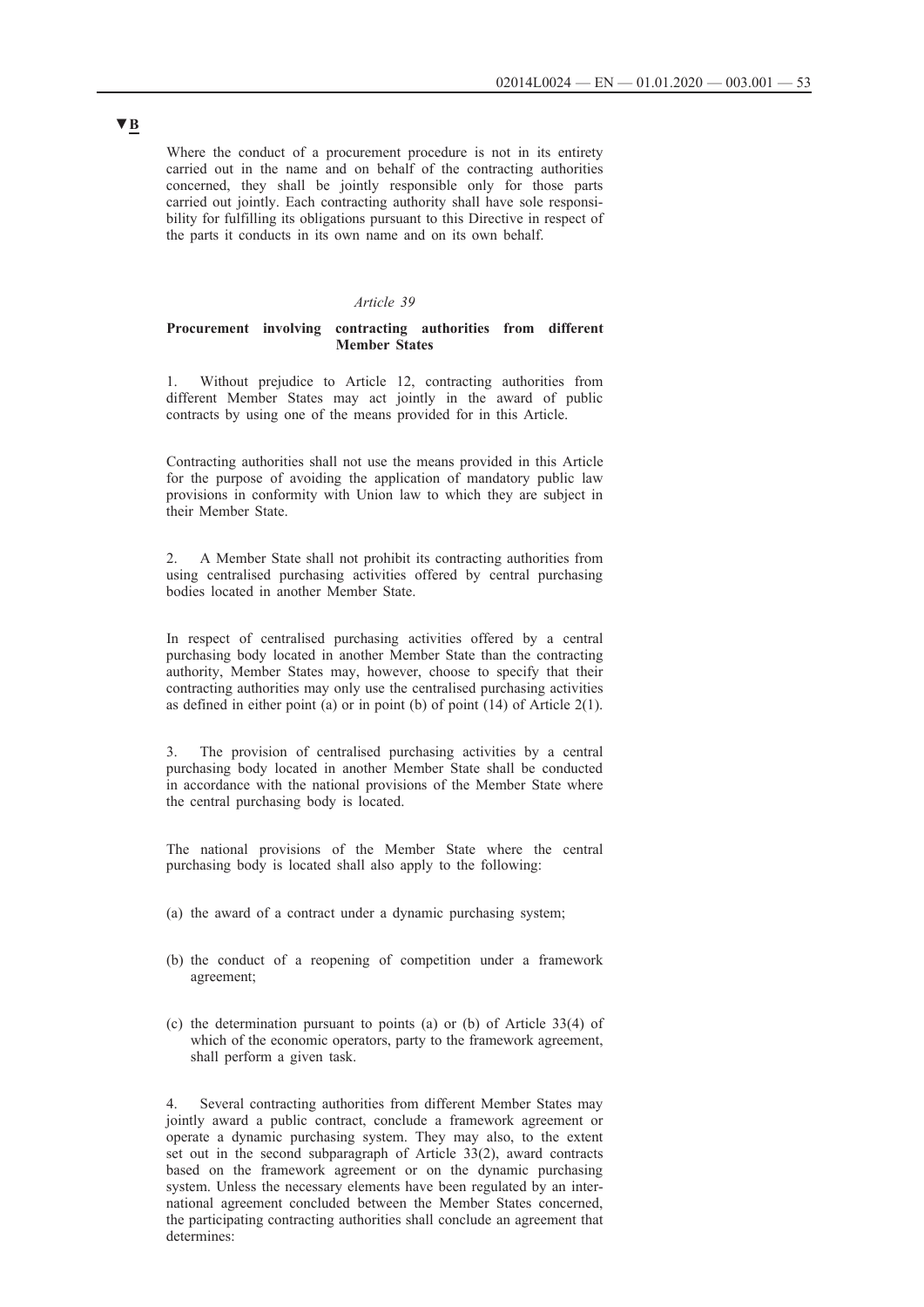- (a) the responsibilities of the parties and the relevant applicable national provisions;
- (b) the internal organisation of the procurement procedure, including the management of the procedure, the distribution of the works, supplies or services to be procured, and the conclusion of contracts.

A participating contracting authority fulfils its obligations pursuant to this Directive when it purchases works, supplies or services from a contracting authority which is responsible for the procurement procedure. When determining responsibilities and the applicable national law as referred to in point (a), the participating contracting authorities may allocate specific responsibilities among them and determine the applicable provisions of the national laws of any of their respective Member States. The allocation of responsibilities and the applicable national law shall be referred to in the procurement documents for jointly awarded public contracts.

5. Where several contracting authorities from different Member States have set up a joint entity, including European Groupings of territorial cooperation under Regulation (EC) No 1082/2006 of the European Parliament and of the Council  $(1)$  or other entities established under Union law, the participating contracting authorities shall, by a decision of the competent body of the joint entity, agree on the applicable national procurement rules of one of the following Member States:

- (a) the national provisions of the Member State where the joint entity has its registered office;
- (b) the national provisions of the Member State where the joint entity is carrying out its activities.

The agreement referred to in the first subparagraph may either apply for an undetermined period, when fixed in the constitutive act of the joint entity, or may be limited to a certain period of time, certain types of contracts or to one or more individual contract awards.

## *CHAPTER III*

## *Conduct of the procedure*

## Section 1

## **P r e p a r a t i o n**

### *Article 40*

## **Preliminary market consultations**

Before launching a procurement procedure, contracting authorities may conduct market consultations with a view to preparing the procurement and informing economic operators of their procurement plans and requirements.

<sup>(1)</sup> Regulation (EC) No 1082/2006 of the European Parliament and of the Council of 5 July 2006 on a European grouping of territorial cooperation (EGTC) (OJ L 210, 31.7.2006, p. 19).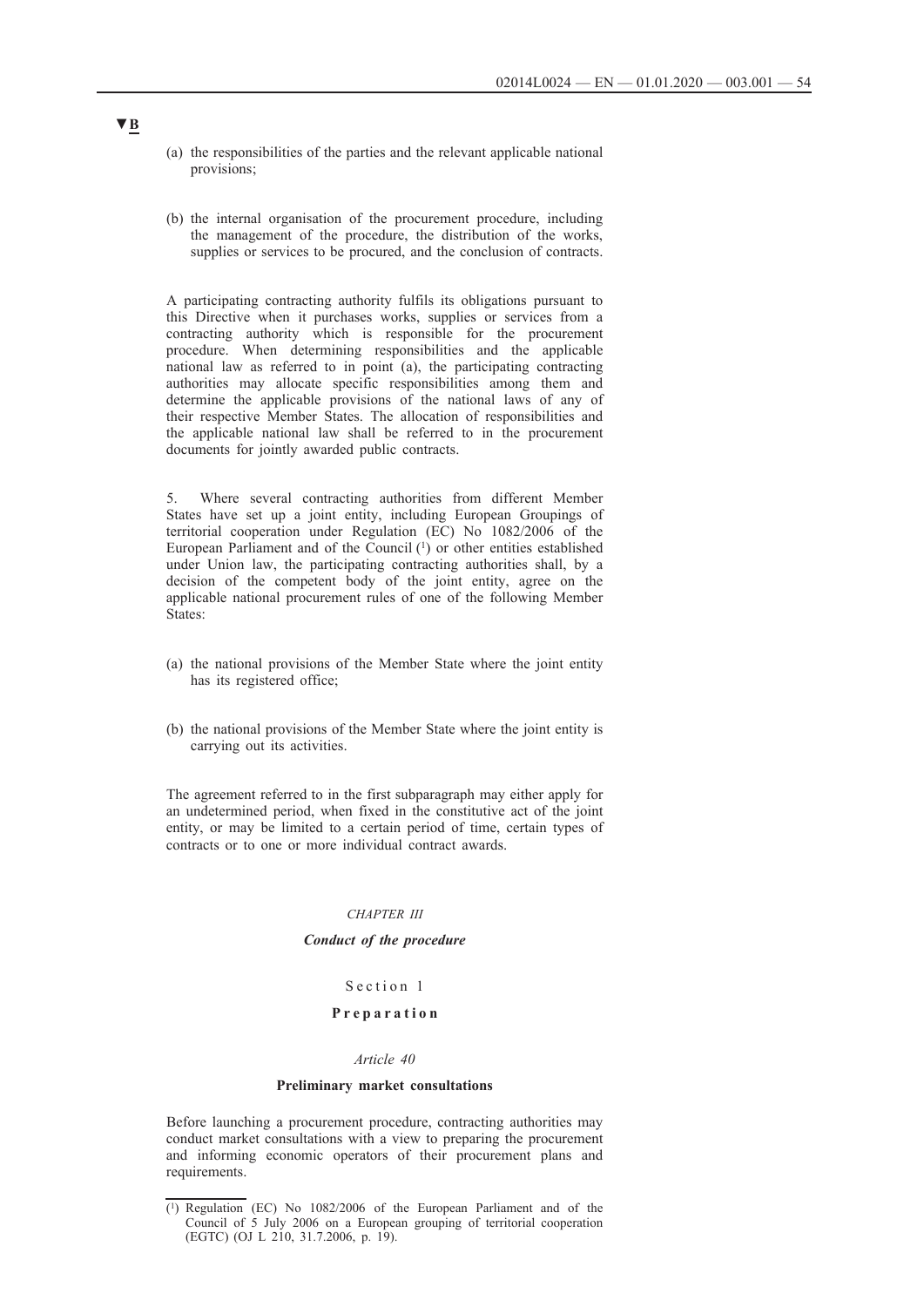For this purpose, contracting authorities may for example seek or accept advice from independent experts or authorities or from market participants. That advice may be used in the planning and conduct of the procurement procedure, provided that such advice does not have the effect of distorting competition and does not result in a violation of the principles of non-discrimination and transparency.

## *Article 41*

## **Prior involvement of candidates or tenderers**

Where a candidate or tenderer or an undertaking related to a candidate or tenderer has advised the contracting authority, whether in the context of Article 40 or not, or has otherwise been involved in the preparation of the procurement procedure, the contracting authority shall take appropriate measures to ensure that competition is not distorted by the participation of that candidate or tenderer.

Such measures shall include the communication to the other candidates and tenderers of relevant information exchanged in the context of or resulting from the involvement of the candidate or tenderer in the preparation of the procurement procedure and the fixing of adequate time limits for the receipt of tenders. The candidate or tenderer concerned shall only be excluded from the procedure where there are no other means to ensure compliance with the duty to observe the principle of equal treatment.

Prior to any such exclusion, candidates or tenderers shall be given the opportunity to prove that their involvement in preparing the procurement procedure is not capable of distorting competition. The measures taken shall be documented in the individual report required by Article 84.

## *Article 42*

## **Technical specifications**

1. The technical specifications as defined in point 1 of Annex VII shall be set out in the procurement documents. The technical specification shall lay down the characteristics required of a works, service or supply.

Those characteristics may also refer to the specific process or method of production or provision of the requested works, supplies or services or to a specific process for another stage of its life cycle even where such factors do not form part of their material substance provided that they are linked to the subject-matter of the contract and proportionate to its value and its objectives.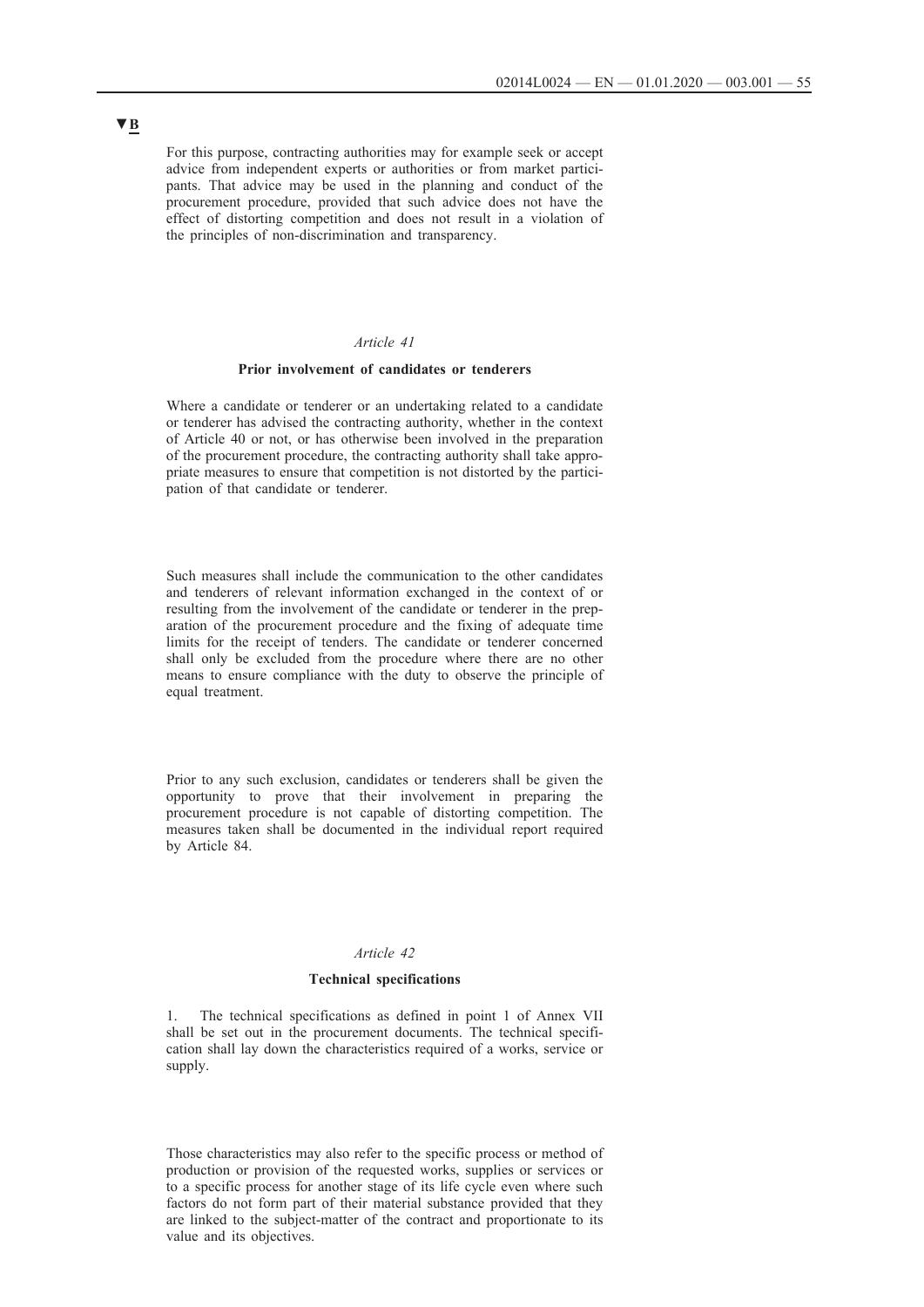The technical specifications may also specify whether the transfer of intellectual property rights will be required.

For all procurement which is intended for use by natural persons, whether general public or staff of the contracting authority, the technical specifications shall, except in duly justified cases, be drawn up so as to take into account accessibility criteria for persons with disabilities or design for all users.

Where mandatory accessibility requirements are adopted by a legal act of the Union, technical specifications shall, as far as accessibility criteria for persons with disabilities or design for all users are concerned, be defined by reference thereto.

2. Technical specifications shall afford equal access of economic operators to the procurement procedure and shall not have the effect of creating unjustified obstacles to the opening up of public procurement to competition.

3. Without prejudice to mandatory national technical rules, to the extent that they are compatible with Union law, the technical specifications shall be formulated in one of the following ways:

- (a) in terms of performance or functional requirements, including environmental characteristics, provided that the parameters are sufficiently precise to allow tenderers to determine the subject-matter of the contract and to allow contracting authorities to award the contract;
- (b) by reference to technical specifications and, in order of preference, to national standards transposing European standards, European Technical Assessments, common technical specifications, international standards, other technical reference systems established by the European standardisation bodies or - when any of those do not exist - national standards, national technical approvals or national technical specifications relating to the design, calculation and execution of the works and use of the supplies; each reference shall be accompanied by the words 'or equivalent';
- (c) in terms of performance or functional requirements as referred to in point (a), with reference to the technical specifications referred to in point (b) as a means of presuming conformity with such performance or functional requirements;
- (d) by reference to the technical specifications referred to in point (b) for certain characteristics, and by reference to the performance or functional requirements referred to in point (a) for other characteristics.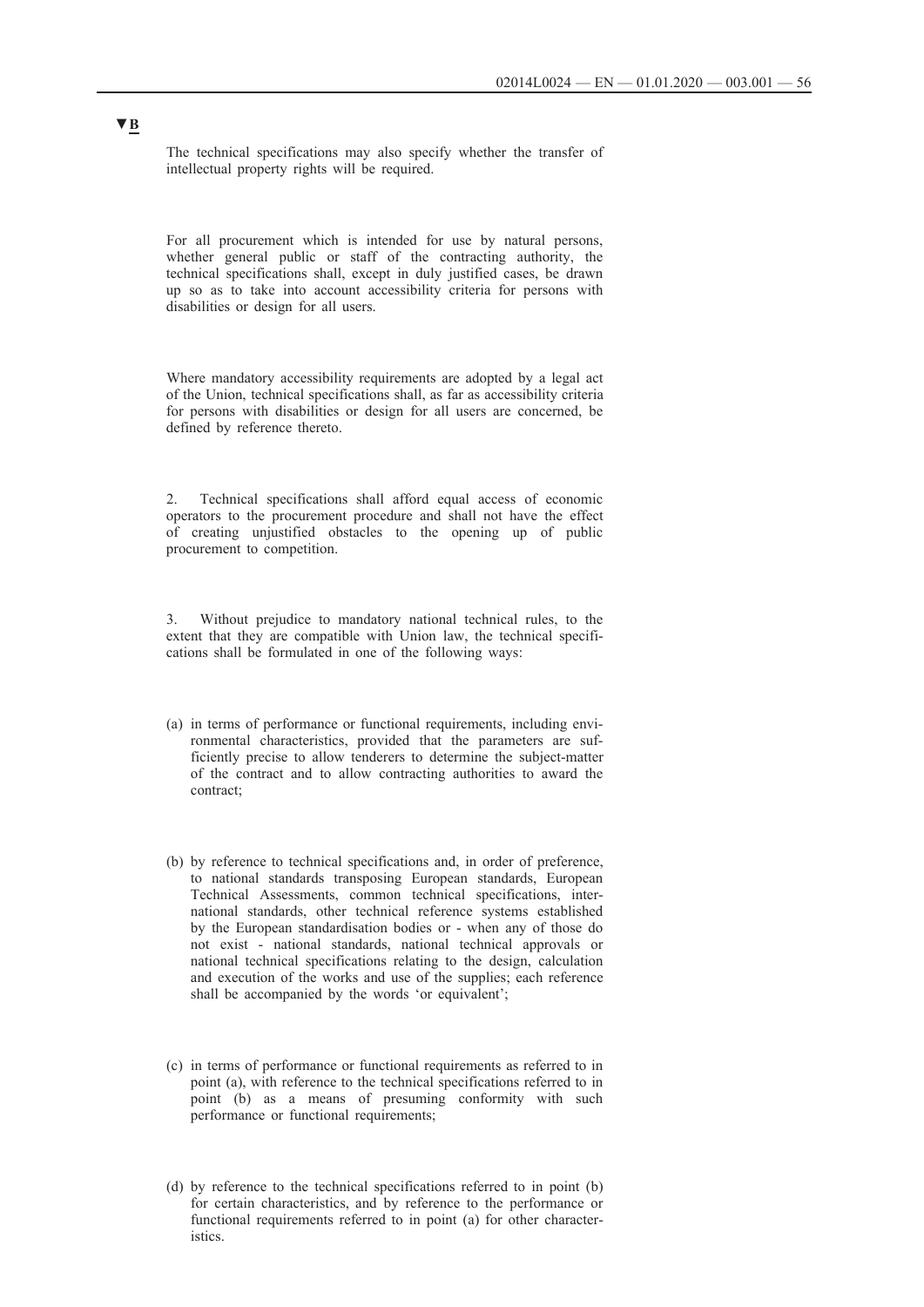4. Unless justified by the subject-matter of the contract, technical specifications shall not refer to a specific make or source, or a particular process which characterises the products or services provided by a specific economic operator, or to trade marks, patents, types or a specific origin or production with the effect of favouring or eliminating certain undertakings or certain products. Such reference shall be permitted on an exceptional basis, where a sufficiently precise and intelligible description of the subject-matter of the contract pursuant to paragraph 3 is not possible. Such reference shall be accompanied by the words 'or equivalent'.

5. Where a contracting authority uses the option of referring to the technical specifications referred to in point (b) of paragraph 3, it shall not reject a tender on the grounds that the works, supplies or services tendered for do not comply with the technical specifications to which it has referred, once the tenderer proves in its tender by any appropriate means, including the means of proof referred to in Article 44, that the solutions proposed satisfy in an equivalent manner the requirements defined by the technical specifications.

6. Where a contracting authority uses the option laid down in point (a) of paragraph 3 to formulate technical specifications in terms of performance or functional requirements, it shall not reject a tender for works, supplies or services which comply with a national standard transposing a European standard, a European technical approval, a common technical specification, an international standard or a technical reference system established by a European standardisation body, where those specifications address the performance or functional requirements which it has laid down.

In its tender, the tenderer shall prove by any appropriate means, including those referred to in Article 44, that the work, supply or service in compliance with the standard meets the performance or functional requirements of the contracting authority.

#### *Article 43*

## **Labels**

1. Where contracting authorities intend to purchase works, supplies or services with specific environmental, social or other characteristics they may, in the technical specifications, the award criteria or the contract performance conditions, require a specific label as means of proof that the works, services or supplies correspond to the required characteristics, provided that all of the following conditions are fulfilled:

- (a) the label requirements only concern criteria which are linked to the subject-matter of the contract and are appropriate to define characteristics of the works, supplies or services that are the subject-matter of the contract;
- (b) the label requirements are based on objectively verifiable and nondiscriminatory criteria;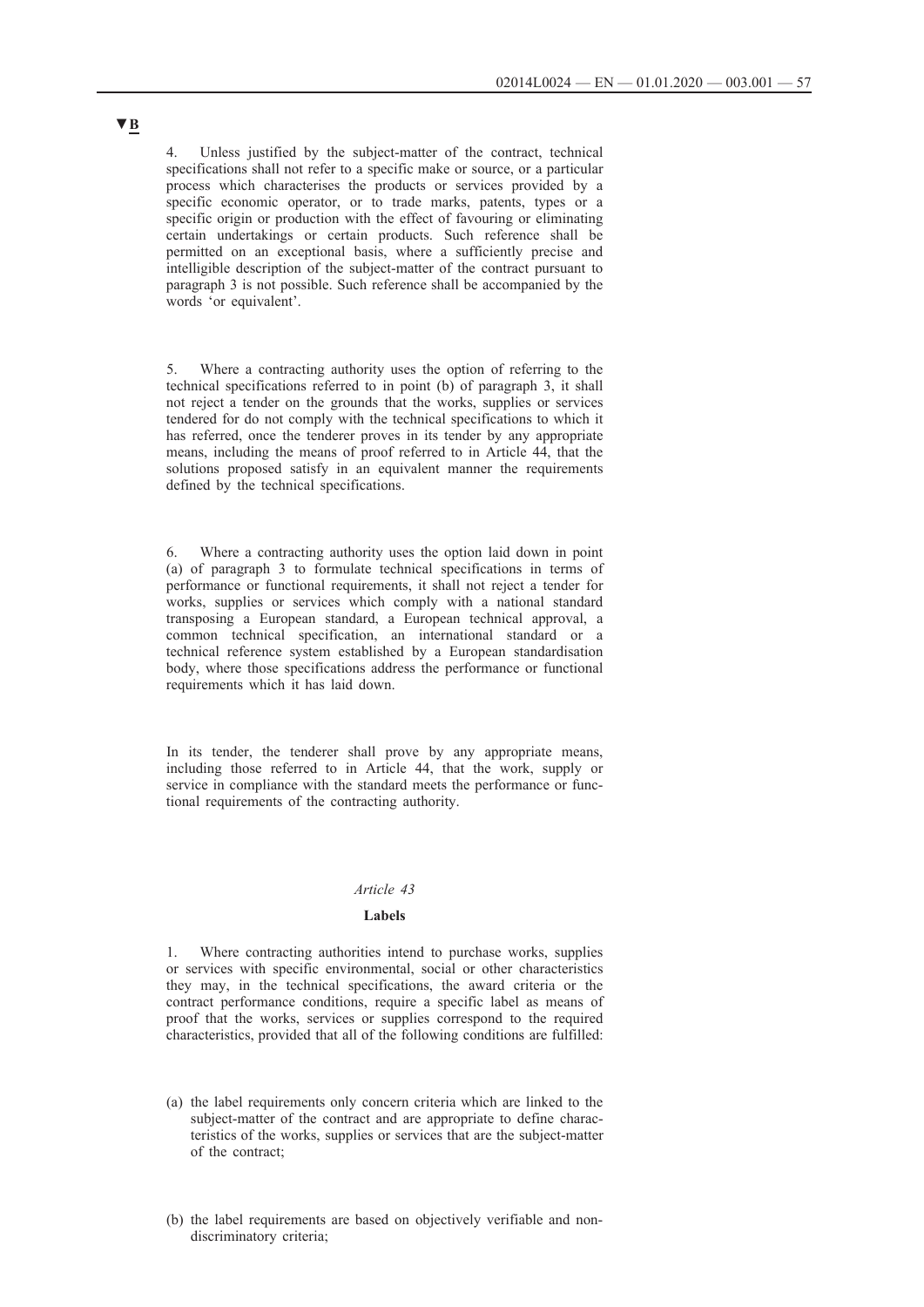- (c) the labels are established in an open and transparent procedure in which all relevant stakeholders, including government bodies, consumers, social partners, manufacturers, distributors and nongovernmental organisations, may participate;
- (d) the labels are accessible to all interested parties;
- (e) the label requirements are set by a third party over which the economic operator applying for the label cannot exercise a decisive influence.

Where contracting authorities do not require the works, supplies or services to meet all of the label requirements, they shall indicate which label requirements are referred to.

Contracting authorities requiring a specific label shall accept all labels that confirm that the works, supplies or services meet equivalent label requirements.

Where an economic operator had demonstrably no possibility of obtaining the specific label indicated by the contracting authority or an equivalent label within the relevant time limits for reasons that are not attributable to that economic operator, the contracting authority shall accept other appropriate means of proof, which may include a technical dossier from the manufacturer, provided that the economic operator concerned proves that the works, supplies or services to be provided by it fulfil the requirements of the specific label or the specific requirements indicated by the contracting authority.

2. Where a label fulfils the conditions provided in points (b), (c), (d) and (e) of paragraph 1 but also sets out requirements not linked to the subject-matter of the contract, contracting authorities shall not require the label as such but may define the technical specification by reference to those of the detailed specifications of that label, or, where necessary, parts thereof, that are linked to the subject-matter of the contract and are appropriate to define characteristics of this subject-matter.

## *Article 44*

## **Test reports, certification and other means of proof**

1. Contracting authorities may require that economic operators provide a test report from a conformity assessment body or a certificate issued by such a body as means of proof of conformity with requirements or criteria set out in the technical specifications, the award criteria or the contract performance conditions.

Where contracting authorities require the submission of certificates drawn up by a specific conformity assessment body, certificates from equivalent other conformity assessment bodies shall also be accepted by the contracting authorities.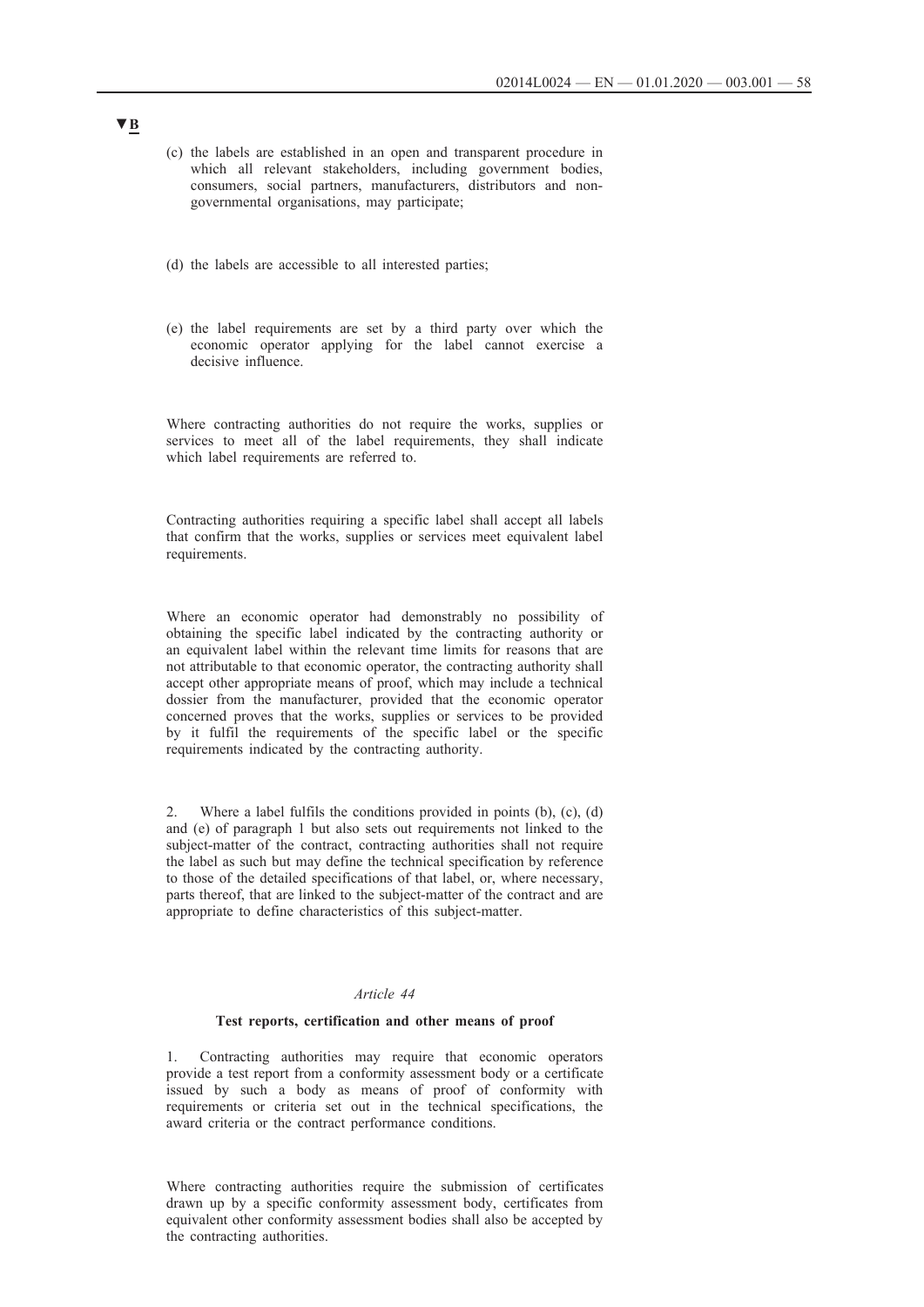For the purpose of this paragraph, a conformity assessment body shall be a body that performs conformity assessment activities including calibration, testing, certification and inspection accredited in accordance with Regulation (EC) No 765/2008 of the European Parliament and of the Council (1).

2. Contracting authorities shall accept other appropriate means of proof than those referred to in paragraph 1, such as a technical dossier of the manufacturer where the economic operator concerned had no access to the certificates or test reports referred to in paragraph 1, or no possibility of obtaining them within the relevant time limits, provided that the lack of access is not attributable to the economic operator concerned and provided that the economic operator concerned thereby proves that the works, supplies or services provided by it meet the requirements or criteria set out in the technical specifications, the award criteria or the contract performance conditions.

3. Member States shall make available to other Member States, upon request, any information related to the evidence and documents submitted in accordance with Article 42(6), Article 43 and paragraphs 1 and 2 of this Article. The competent authorities of the Member State of establishment of the economic operator shall provide this information in accordance with Article 86.

#### *Article 45*

### **Variants**

1. Contracting authorities may authorise or require tenderers to submit variants. They shall indicate in the contract notice or, where a prior information notice is used as a means of calling for competition, in the invitation to confirm interest whether or not they authorise or require variants. Variants shall not be authorised without such indication. Variants shall be linked to the subject-matter of the contract.

2. Contracting authorities authorising or requiring variants shall state in the procurement documents the minimum requirements to be met by the variants and any specific requirements for their presentation, in particular whether variants may be submitted only where a tender, which is not a variant, has also been submitted. They shall also ensure that the chosen award criteria can be applied to variants meeting those minimum requirements as well as to conforming tenders which are not variants.

3. Only variants meeting the minimum requirements laid down by the contracting authorities shall be taken into consideration.

<sup>(1)</sup> Regulation (EC) No 765/2008 of the European Parliament and of the Council of 9 July 2008 setting out the requirements for accreditation and market surveillance relating to the marketing of products and repealing Regulation (EEC) No 339/93 (OJ L 218, 13.8.2008, p. 30).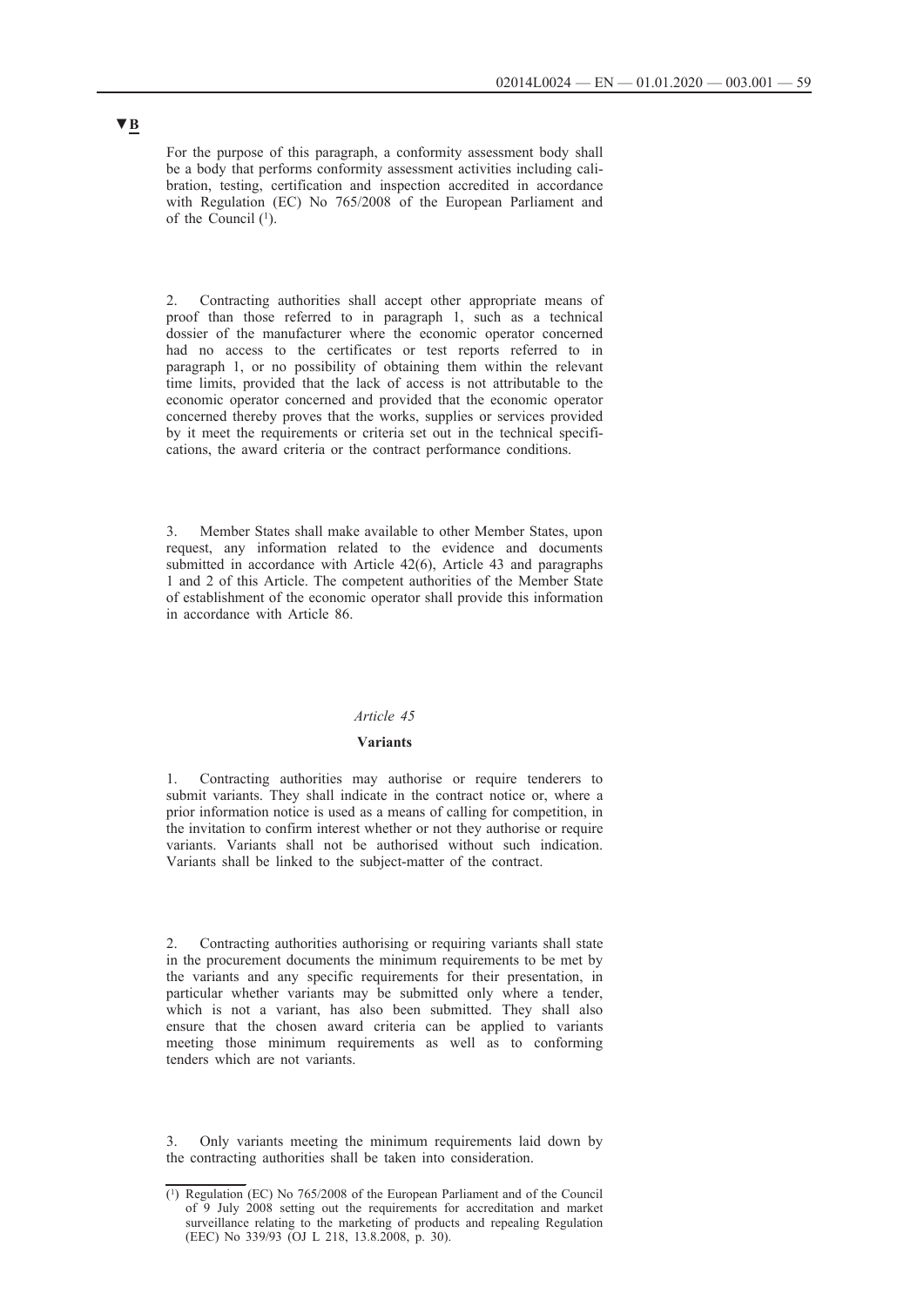In procedures for awarding public supply or service contracts, contracting authorities that have authorised or required variants shall not reject a variant on the sole ground that it would, where successful, lead to either a service contract rather than a public supply contract or a supply contract rather than a public service contract.

## *Article 46*

### **Division of contracts into lots**

1. Contracting authorities may decide to award a contract in the form of separate lots and may determine the size and subject-matter of such lots.

Contracting authorities shall, except in respect of contracts whose division has been made mandatory pursuant to paragraph 4 of this Article, provide an indication of the main reasons for their decision not to subdivide into lots, which shall be included in the procurement documents or the individual report referred to in Article 84.

2. Contracting authorities shall indicate, in the contract notice or in the invitation to confirm interest, whether tenders may be submitted for one, for several or for all of the lots.

Contracting authorities may, even where tenders may be submitted for several or all lots, limit the number of lots that may be awarded to one tenderer, provided that the maximum number of lots per tenderer is stated in the contract notice or in the invitation to confirm interest. Contracting authorities shall indicate in the procurement documents the objective and non-discriminatory criteria or rules they intend to apply for determining which lots will be awarded where the application of the award criteria would result in one tenderer being awarded more lots than the maximum number.

3. Member States may provide that, where more than one lot may be awarded to the same tenderer, contracting authorities may award contracts combining several or all lots where they have specified in the contract notice or in the invitation to confirm interest that they reserve the possibility of doing so and indicate the lots or groups of lots that may be combined.

4. Member States may implement the second subparagraph of paragraph 1 by rendering it obligatory to award contracts in the form of separate lots under conditions to be specified in accordance with their national law and having regard for Union law. In such circumstances the first subparagraph of paragraph 2 and, where appropriate, paragraph 3 shall apply.

#### *Article 47*

### **Setting time limits**

1. When fixing the time limits for the receipt of tenders and requests to participate, contracting authorities shall take account of the complexity of the contract and the time required for drawing up tenders, without prejudice to the minimum time limits set out in Articles 27 to 31.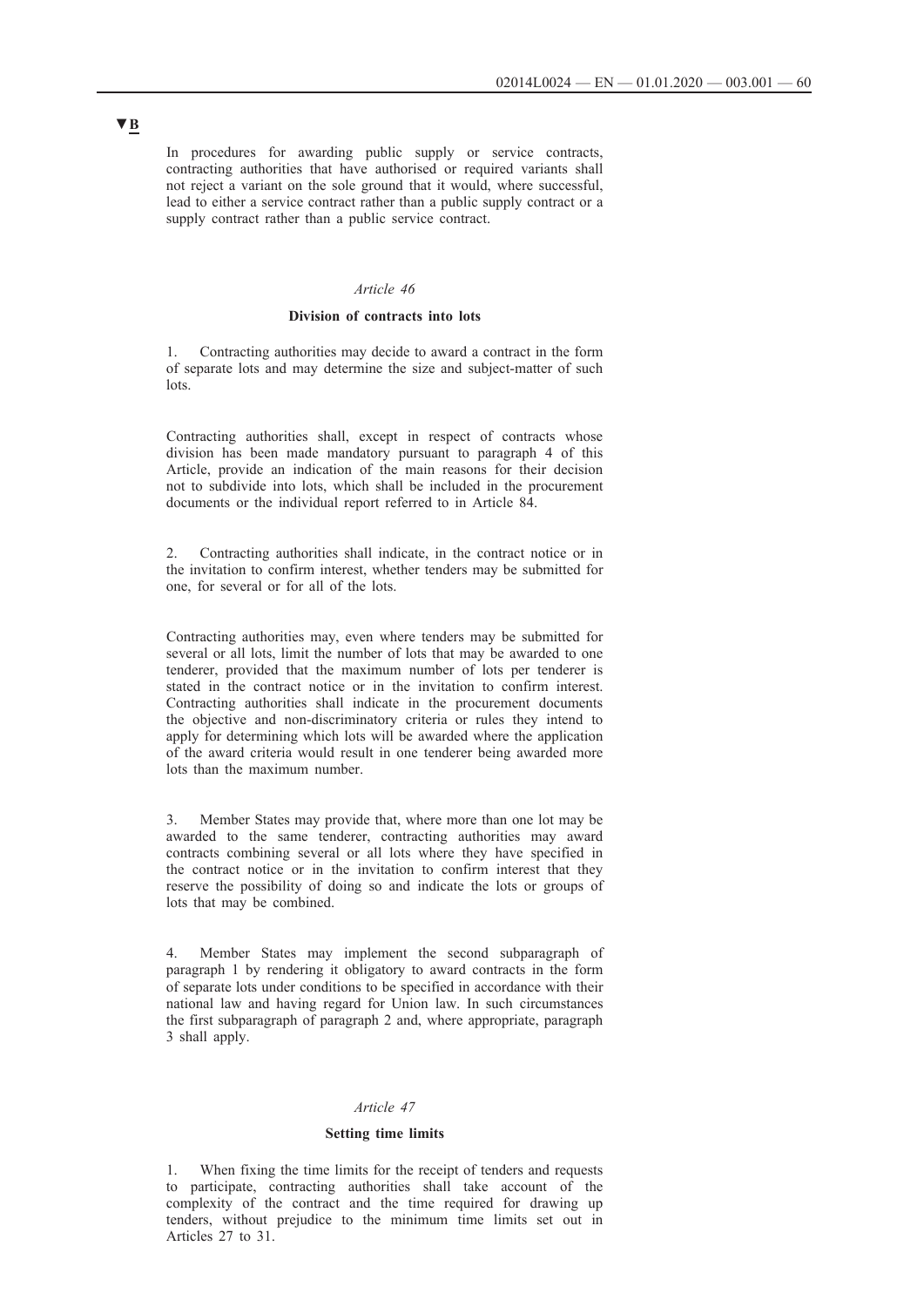2. Where tenders can be made only after a visit to the site or after on-the-spot inspection of the documents supporting the procurement documents, the time limits for the receipt of tenders, which shall be longer than the minimum time limits set out in Articles 27 to 31, shall be fixed so that all economic operators concerned may be aware of all the information needed to produce tenders.

3. Contracting authorities shall extend the time limits for the receipt of tenders so that all economic operators concerned may be aware of all the information needed to produce tenders in the following cases:

(a) where, for whatever reason, additional information, although requested by the economic operator in good time, is not supplied at the latest six days before the time limit fixed for the receipt of tenders. In the event of an accelerated procedure as referred to in Article 27(3) and Article 28(6), that period shall be four days;

(b) where significant changes are made to the procurement documents.

The length of the extension shall be proportionate to the importance of the information or change.

Where the additional information has either not been requested in good time or its importance with a view to preparing responsive tenders is insignificant, contracting authorities shall not be required to extend the time limits.

### Section 2

## **P u b l i c a t i o n a n d t r a n s p a r e n c y**

### *Article 48*

## **Prior information notices**

1. Contracting authorities may make known their intentions of planned procurements through the publication of a prior information notice. Those notices shall contain the information set out in Annex V part B section I. They shall be published either by the Publications Office of the European Union or by the contracting authorities on their buyer profiles in accordance with point 2(b) of Annex VIII. Where the prior information notice is published by the contracting authorities on their buyer profile, they shall send a notice of the publication on their buyer profile to the Publications Office of the European Union in accordance with Annex VIII. Those notices shall contain the information set out in Annex V part A.

2. For restricted procedures and competitive procedures with negotiation, sub-central contracting authorities may use a prior information notice as a call for competition pursuant to Article 26(5), provided that the notice fulfils all of the following conditions: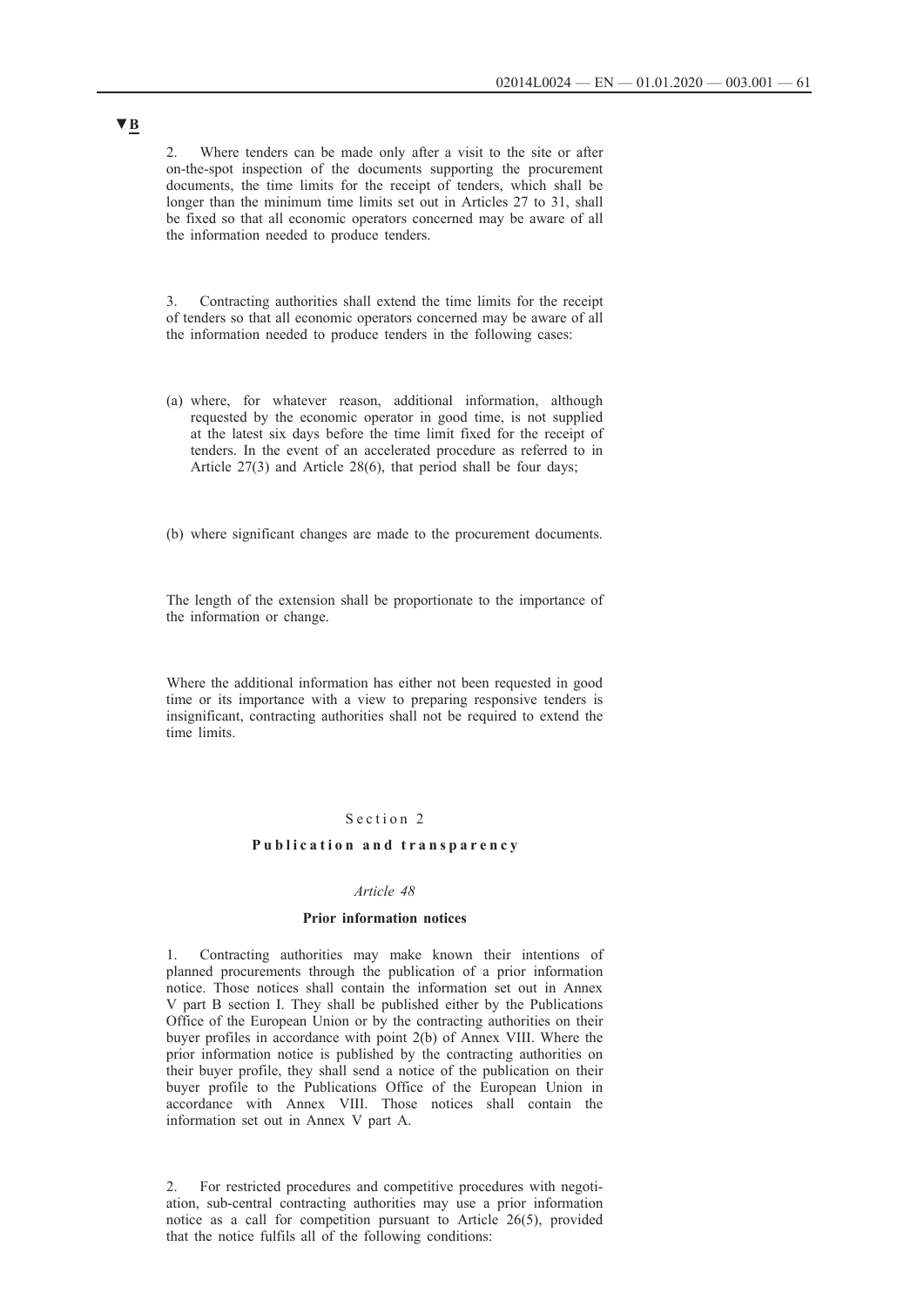- (a) it refers specifically to the supplies, works or services that will be the subject of the contract to be awarded;
- (b) it indicates that the contract will be awarded by restricted procedure or competitive procedure with negotiation without further publication of a call for competition and invites interested economic operators to express their interest;
- (c) it contains, in addition to the information set out in Annex V part B section I, the information set out in Annex V part B section II;
- (d) it has been sent for publication between 35 days and 12 months prior to the date on which the invitation referred to in Article 54(1) is sent.

Such notices shall not be published on a buyer profile. However, the additional publication at national level pursuant to Article 52, if any, may be made on a buyer profile.

The period covered by the prior information notice shall be a maximum of 12 months from the date the notice is transmitted for publication. However, in the case of public contracts for social and other specific services, the prior information notice referred to in point (b) of Article 75(1) may cover a period which is longer than 12 months.

## *Article 49*

## **Contract notices**

Contract notices shall be used as a means of calling for competition in respect of all procedures, without prejudice to the second subparagraph of Article 26(5) and Article 32. Contract notices shall contain the information set out in Annex V part C and shall be published in accordance with Article 51.

## *Article 50*

## **Contract award notices**

1. Not later than 30 days after the conclusion of a contract or of a framework agreement, following the decision to award or conclude it, contracting authorities shall send a contract award notice on the results of the procurement procedure.

Such notices shall contain the information set out in Annex V part D and shall be published in accordance with Article 51.

2. Where the call for competition for the contract concerned has been made in the form of a prior information notice and the contracting authority has decided that it will not award further contracts during the period covered by the prior information notice, the contract award notice shall contain a specific indication to that effect.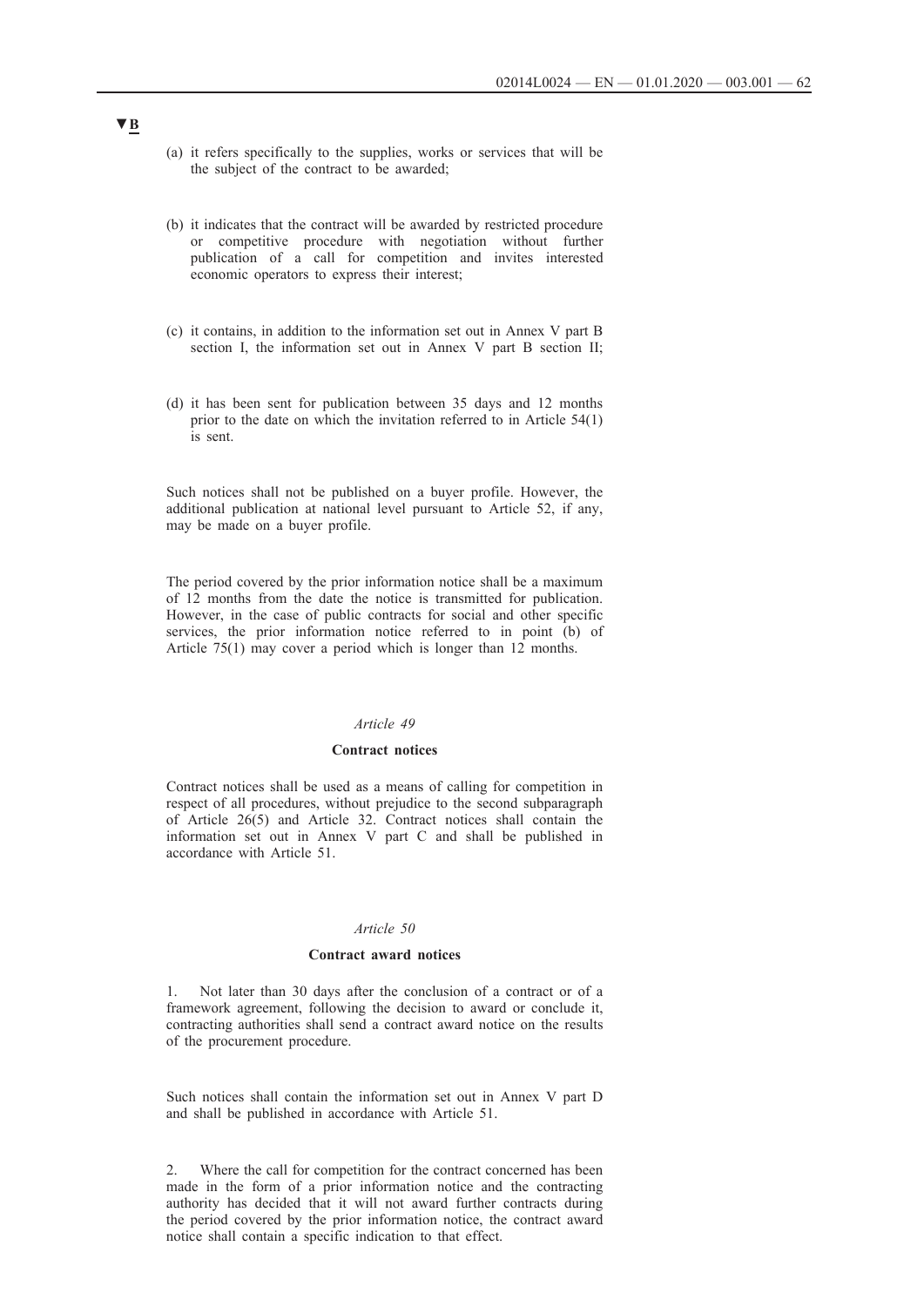In the case of framework agreements concluded in accordance with Article 33, contracting authorities shall not be bound to send a notice of the results of the procurement procedure for each contract based on that agreement. Member States may provide that contracting authorities shall group notices of the results of the procurement procedure for contracts based on the framework agreement on a quarterly basis. In that case, contracting authorities shall send the grouped notices within 30 days of the end of each quarter.

3. Contracting authorities shall send a contract award notice within 30 days after the award of each contract based on a dynamic purchasing system. They may, however, group such notices on a quarterly basis. In that case, they shall send the grouped notices within 30 days of the end of each quarter.

4. Certain information on the contract award or the conclusion of the framework agreement may be withheld from publication where its release would impede law enforcement or otherwise be contrary to the public interest, would harm the legitimate commercial interests of a particular economic operator, public or private, or might prejudice fair competition between economic operators.

## *Article 51*

## **Form and manner of publication of notices**

1. Notices referred to in Articles 48, 49 and 50 shall include the information set out in Annex V in the format of standard forms, including standard forms for corrigenda.

The Commission shall establish those standard forms by means of implementing acts. Those implementing acts shall be adopted in accordance with the advisory procedure referred to in Article 89(2).

2. Notices referred to in Articles 48, 49 and 50 shall be drawn up, transmitted by electronic means to the Publications Office of the European Union and published in accordance with Annex VIII. Notices shall be published not later than five days after they are sent. The costs of publication of the notices by the Publications Office of the European Union shall be borne by the Union.

3. Notices referred to in Articles 48, 49 and 50 shall be published in full in the official language $(s)$  of the institutions of the Union chosen by the contracting authority. That language version or those language versions shall constitute the sole authentic text(s). A summary of the important elements of each notice shall be published in the other official languages of the institutions of the Union.

4. The Publications Office of the European Union shall ensure that the full text and the summary of prior information notices referred to in Article 48(2) and calls for competition setting up a dynamic purchasing system, as referred to in point (a) of Article 34(4) continue to be published: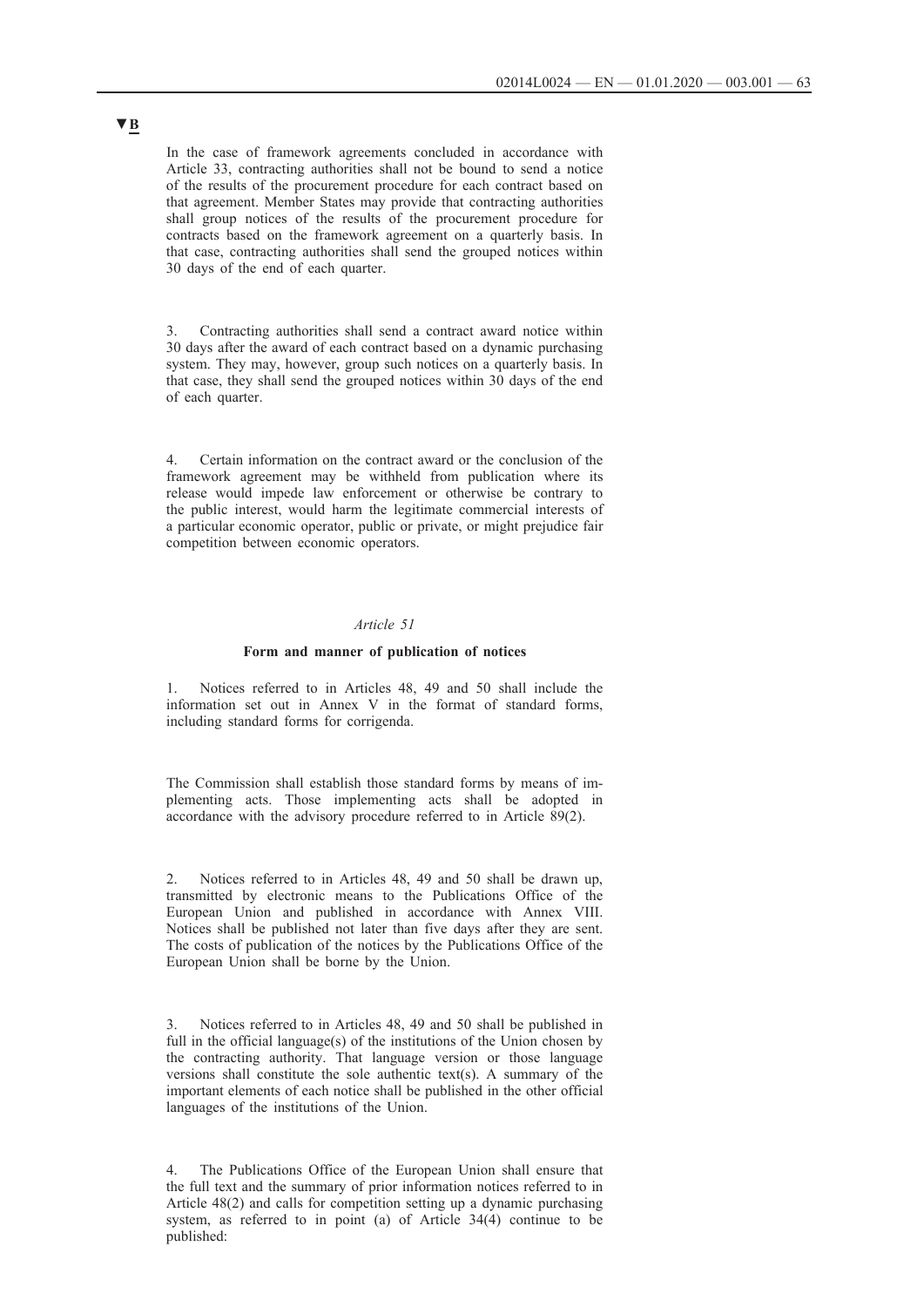- (a) in the case of prior information notices, for 12 months or until receipt of a contract award notice as provided for in Article 50 indicating that no further contracts will be awarded during the 12 month period covered by the call for competition. However, in the case of public contracts for social and other specific services, the prior information notice referred to in point (b) of Article 75(1) shall continue to be published until the end of its originally indicated period of validity or until receipt of a contract award notice as provided for in Article 50 indicating that no further contracts will be awarded during the period covered by the call for competition;
- (b) in the case of calls for competition setting up a dynamic purchasing system, for the period of validity of the dynamic purchasing system.

5. Contracting authorities shall be able to supply proof of the dates on which notices are dispatched.

The Publications Office of the European Union shall give the contracting authority confirmation of the receipt of the notice and of the publication of the information sent, indicating the date of that publication. Such confirmation shall constitute proof of publication.

6. Contracting authorities may publish notices for public contracts that are not subject to the publication requirement laid down in this Directive provided that those notices are sent to the Publications Office of the European Union by electronic means in accordance with the format and procedures for transmission indicated in Annex VIII.

### *Article 52*

### **Publication at national level**

1. Notices referred to in Articles 48, 49 and 50 and the information contained therein shall not be published at national level before the publication pursuant to Article 51. However, publication may in any event take place at the national level where contracting authorities have not been notified of the publication within 48 hours after confirmation of the receipt of the notice in accordance with Article 51.

2. Notices published at national level shall not contain information other than that contained in the notices dispatched to the Publications Office of the European Union or published on a buyer profile, but shall indicate the date of dispatch of the notice to the Publications Office of the European Union or its publication on the buyer profile.

3. Prior information notices shall not be published on a buyer profile before the dispatch to the Publications Office of the European Union of the notice of their publication in that form. They shall indicate the date of that dispatch.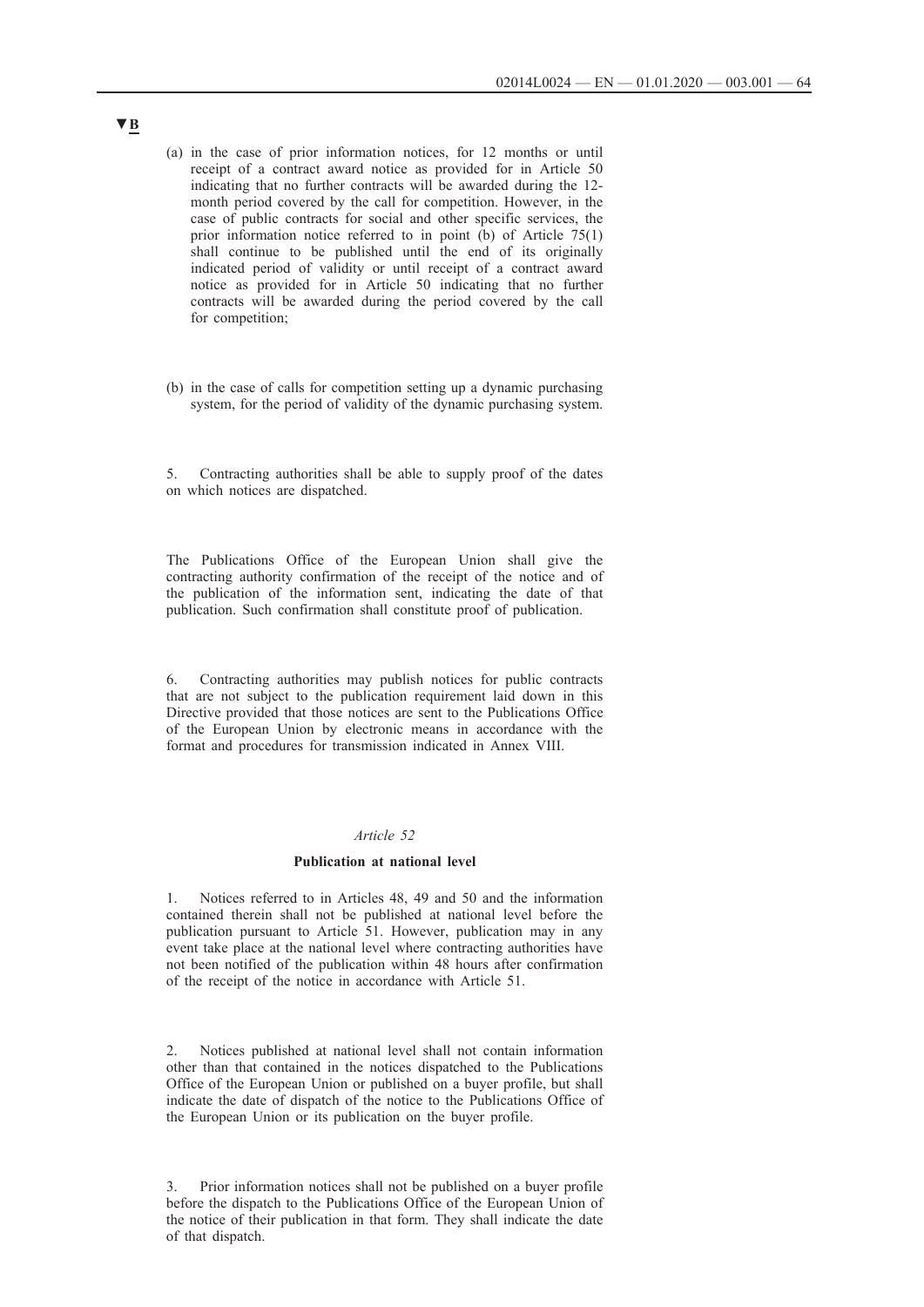## *Article 53*

### **Electronic availability of procurement documents**

1. Contracting authorities shall by electronic means offer unrestricted and full direct access free of charge to the procurement documents from the date of publication of a notice in accordance with Article 51 or the date on which an invitation to confirm interest was sent. The text of the notice or the invitation to confirm interest shall specify the internet address at which the procurement documents are accessible.

Where unrestricted and full direct access free of charge by electronic means to certain procurement documents cannot be offered for one of the reasons set out in the second subparagraph of Article 22(1), contracting authorities may indicate in the notice or the invitation to confirm interest that the procurement documents concerned will be transmitted by other means than electronic means in accordance with paragraph 2 of this Article. In such a case, the time limit for the submission of tenders shall be prolonged by five days, except in the cases of duly substantiated urgency referred to in Article 27(3), Article 28(6) and in the fourth subparagraph of Article 29(1).

Where unrestricted and full direct access free of charge by electronic means to certain procurement documents cannot be offered because contracting authorities intend to apply Article 21(2) of this Directive, they shall indicate in the notice or the invitation to confirm interest which measures aimed at protecting the confidential nature of the information they require and how access can be obtained to the documents concerned. In such case, the time limit for the submission of tenders shall be prolonged by five days, except in the cases of duly substantiated urgency referred to in Article 27(3), Article 28(6) and in the fourth subparagraph of Article 29(1).

2. Provided that it has been requested in good time, the contracting authorities shall supply to all tenderers taking part in the procurement procedure additional information relating to the specifications and any supporting documents not later than six days before the time limit fixed for the receipt of tenders. In the event of an accelerated procedure as referred to in Article 27(3) and Article 28(6), that period shall be four days.

#### *Article 54*

### **Invitations to candidates**

1. In restricted procedures, competitive dialogue procedures, innovation partnerships and competitive procedures with negotiation, contracting authorities shall simultaneously and in writing invite the selected candidates to submit their tenders or, in the case of a competitive dialogue, to take part in the dialogue.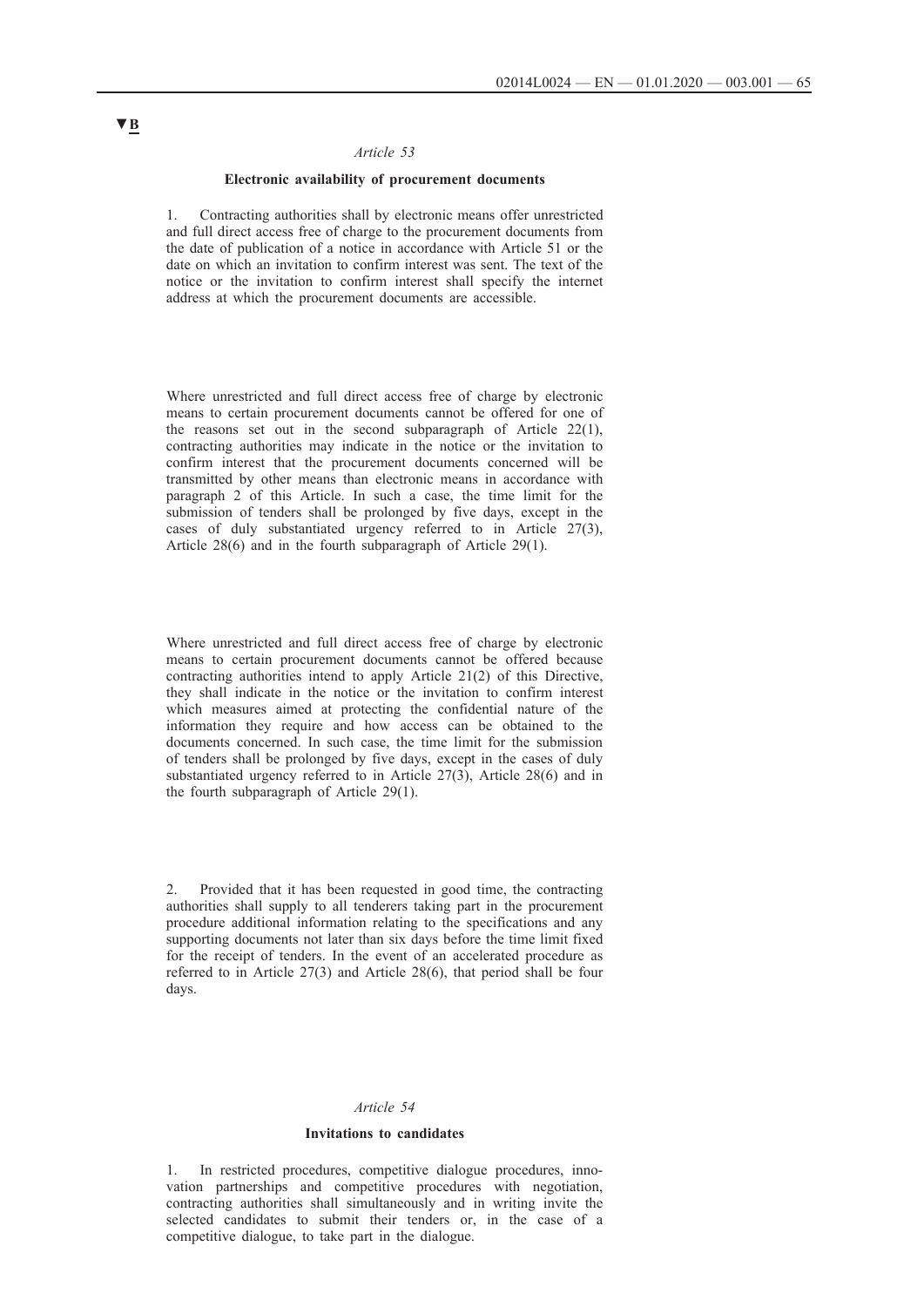Where a prior information notice is used as a call for competition pursuant to Article 48(2), contracting authorities shall simultaneously and in writing invite the economic operators which have expressed their interest to confirm their continuing interest.

2. The invitations referred to in paragraph 1 of this Article shall include a reference to the electronic address on which the procurement documents have been made directly available by electronic means. The invitations shall be accompanied by the procurement documents, where those documents have not been the subject of unrestricted and full direct access, free of charge, for the reasons set out in the second or third subparagraph of Article 53(1) and have not already been made otherwise available. In addition, the invitations referred to in paragraph 1 of this Article shall include the information set out in Annex IX.

## *Article 55*

## **Informing candidates and tenderers**

1. Contracting authorities shall as soon as possible inform each candidate and tenderer of decisions reached concerning the conclusion of a framework agreement, the award of the contract or admittance to a dynamic purchasing system, including the grounds for any decision not to conclude a framework agreement, not to award a contract for which there has been a call for competition, to recommence the procedure or not to implement a dynamic purchasing system.

2. On request from the candidate or tenderer concerned, the contracting authority shall as quickly as possible, and in any event within 15 days from receipt of a written request, inform:

- (a) any unsuccessful candidate of the reasons for the rejection of its request to participate,
- (b) any unsuccessful tenderer of the reasons for the rejection of its tender, including, for the cases referred to in Article 42(5) and (6), the reasons for its decision of non-equivalence or its decision that the works, supplies or services do not meet the performance or functional requirements,
- (c) any tenderer that has made an admissible tender of the characteristics and relative advantages of the tender selected as well as the name of the successful tenderer or the parties to the framework agreement,
- (d) any tenderer that has made an admissible tender of the conduct and progress of negotiations and dialogue with tenderers.

3. Contracting authorities may decide to withhold certain information referred to in paragraphs 1 and 2, regarding the contract award, the conclusion of framework agreements or admittance to a dynamic purchasing system, where the release of such information would impede law enforcement or would otherwise be contrary to the public interest, would prejudice the legitimate commercial interests of a particular economic operator, whether public or private, or might prejudice fair competition between economic operators.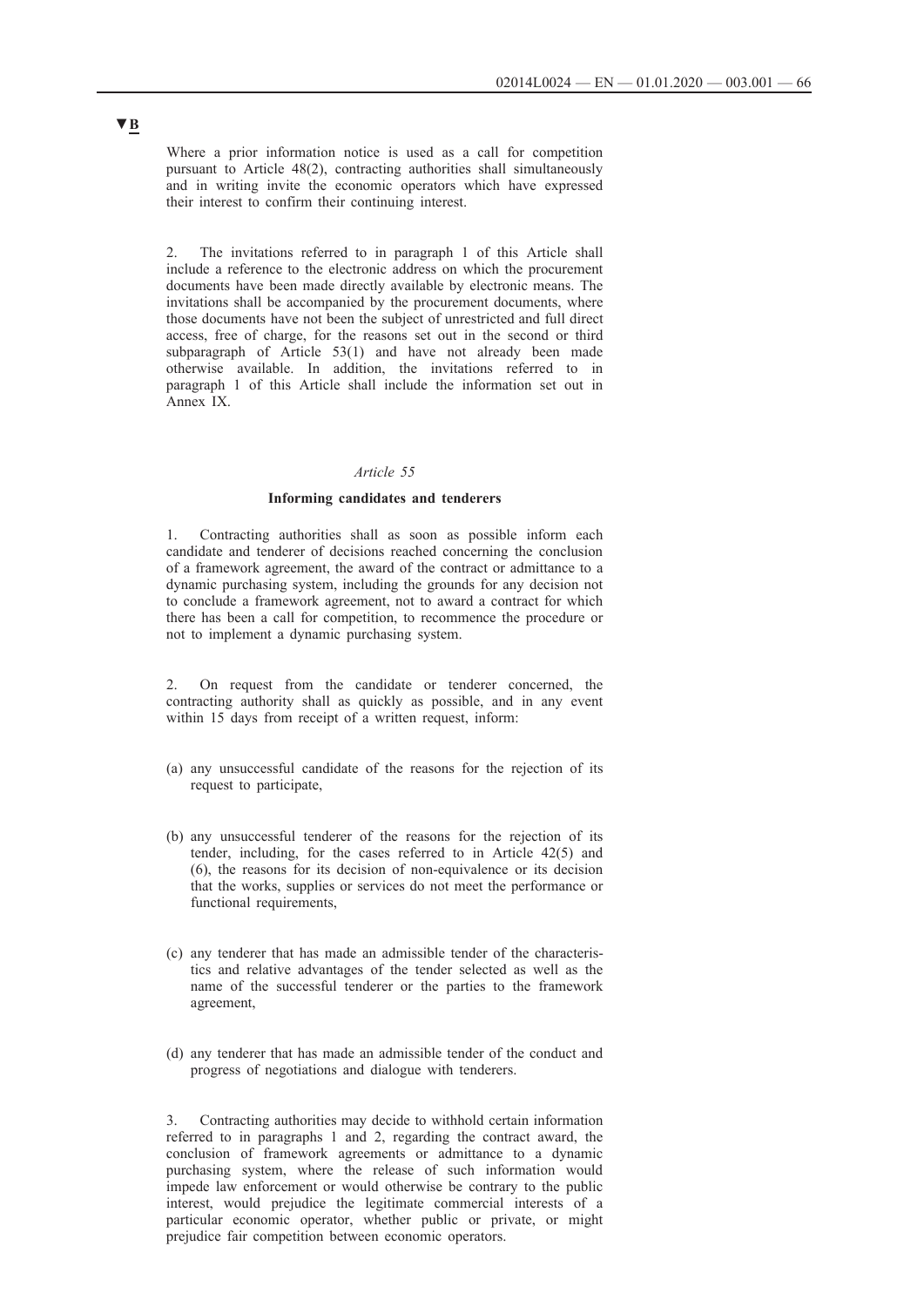#### Section 3

## **Choice of participants and award of contracts**

#### *Article 56*

## **General principles**

1. Contracts shall be awarded on the basis of criteria laid down in accordance with Articles 67 to 69, provided that the contracting authority has verified in accordance with Articles 59 to 61 that all of the following conditions are fulfilled:

- (a) the tender complies with the requirements, conditions and criteria set out in the contract notice or the invitation to confirm interest and in the procurement documents, taking into account, where applicable, Article 45;
- (b) the tender comes from a tenderer that is not excluded in accordance with Article 57 and that meets the selection criteria set out by the contracting authority in accordance with Article 58 and, where applicable, the non-discriminatory rules and criteria referred to in Article 65.

Contracting authorities may decide not to award a contract to the tenderer submitting the most economically advantageous tender where they have established that the tender does not comply with the applicable obligations referred to in Article 18(2).

2. In open procedures, contracting authorities may decide to examine tenders before verifying the absence of grounds for exclusion and the fulfilment of the selection criteria in accordance with Articles 57 to 64. Where they make use of that possibility, they shall ensure that the verification of absence of grounds for exclusion and of fulfilment of the selection criteria is carried out in an impartial and transparent manner so that no contract is awarded to a tenderer that should have been excluded pursuant to Article 57 or that does not meet the selection criteria set out by the contracting authority.

Member States may exclude the use of the procedure in the first subparagraph for, or restrict it to, certain types of procurement or specific circumstances.

3. Where information or documentation to be submitted by economic operators is or appears to be incomplete or erroneous or where specific documents are missing, contracting authorities may, unless otherwise provided by the national law implementing this Directive, request the economic operators concerned to submit, supplement, clarify or complete the relevant information or documentation within an appropriate time limit, provided that such requests are made in full compliance with the principles of equal treatment and transparency.

4. The Commission shall be empowered to adopt delegated acts in accordance with Article 87 to amend the list in Annex X, where necessary, to add new international agreements that have been ratified by all Member States or where the existing international agreements referred to are no longer ratified by all Member States or they are otherwise changed, for instance in respect of their scope, content or denomination.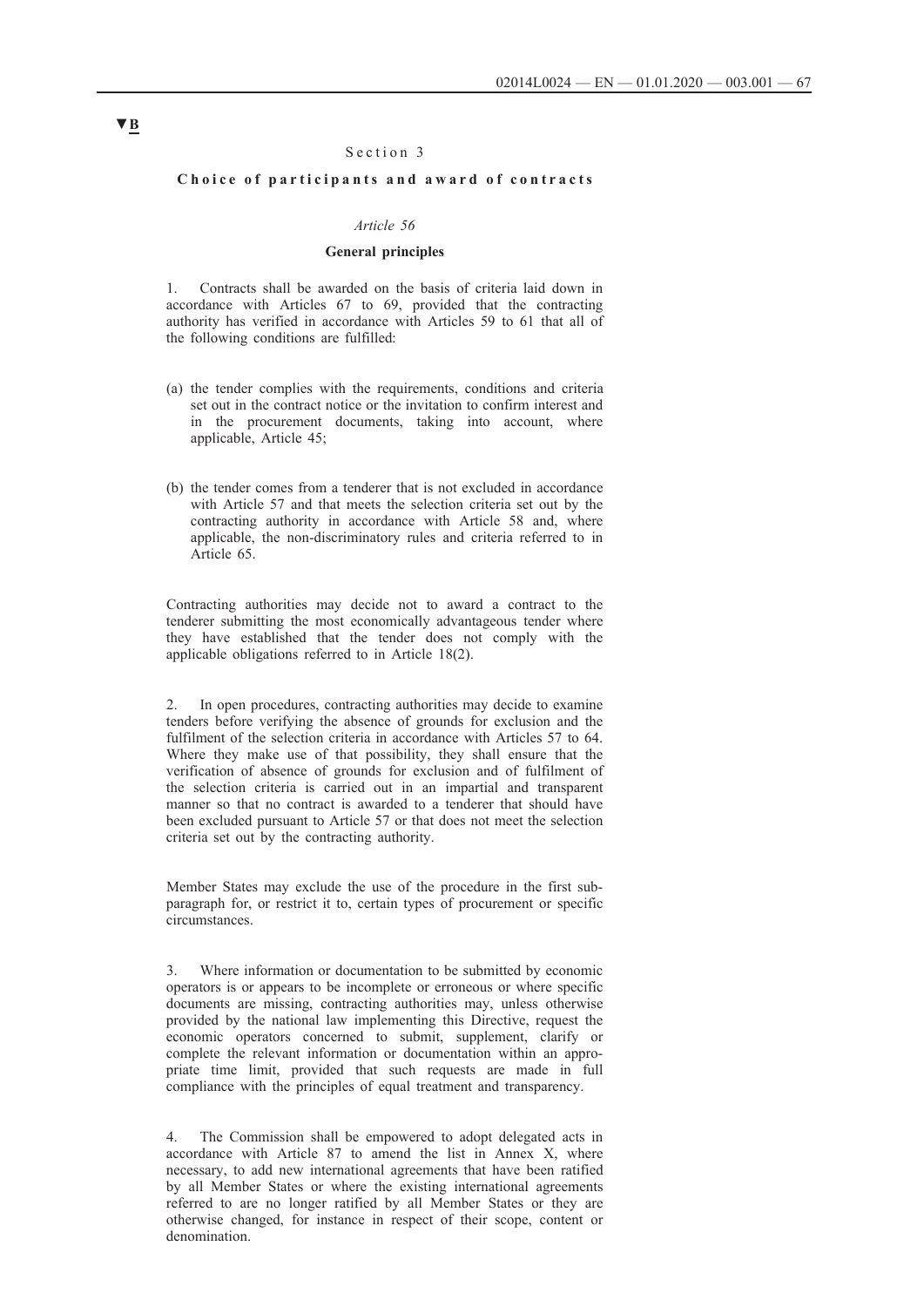#### Subsection 1

## **Criteria for qualitative selection**

#### *Article 57*

## **Exclusion grounds**

1. Contracting authorities shall exclude an economic operator from participation in a procurement procedure where they have established, by verifying in accordance with Articles 59, 60 and 61, or are otherwise aware that that economic operator has been the subject of a conviction by final judgment for one of the following reasons:

- (a) participation in a criminal organisation, as defined in Article 2 of Council Framework Decision 2008/841/JHA (1);
- (b) corruption, as defined in Article 3 of the Convention on the fight against corruption involving officials of the European Communities or officials of Member States of the European Union (2) and Article 2(1) of Council Framework Decision 2003/568/JHA (3) as well as corruption as defined in the national law of the contracting authority or the economic operator;
- (c) fraud within the meaning of Article 1 of the Convention on the protection of the European Communities' financial interests (4);
- (d) terrorist offences or offences linked to terrorist activities, as defined in Articles 1 and 3 of Council Framework Decision  $2002/475/JHA$  (<sup>5</sup>) respectively, or inciting or aiding or abetting or attempting to commit an offence, as referred to in Article 4 of that Framework Decision;
- (e) money laundering or terrorist financing, as defined in Article 1 of Directive 2005/60/EC of the European Parliament and of the Council  $(6)$ ;
- (f) child labour and other forms of trafficking in human beings as defined in Article 2 of Directive 2011/36/EU of the European Parliament and of the Council  $(7)$ .

<sup>(1)</sup> Council Framework Decision 2008/841/JHA of 24 October 2008 on the fight against organised crime (OJ L 300, 11.11.2008, p. 42).

<sup>(2)</sup> OJ C 195, 25.6.1997, p. 1.

 $(3)$  Council Framework Decision 2003/568/JHA of 22 July 2003 on combating corruption in the private sector (OJ L 192, 31.7.2003, p. 54).

<sup>(4)</sup> OJ C 316, 27.11.1995, p. 48.

 $(5)$  Council Framework Decision of 13 June 2002 on combating terrorism (OJ L 164, 22.6.2002, p. 3).

<sup>(6)</sup> Directive 2005/60/EC of the European Parliament and of the Council of 26 October 2005 on the prevention of the use of the financial system for the purpose of money laundering and terrorist financing (OJ L 309,  $25.1\overline{1}$ .2005, p. 15).

<sup>(7)</sup> Directive 2011/36/EU of the European Parliament and of the Council of 5 April 2011 on preventing and combating trafficking in human beings and protecting its victims, and replacing Council Framework Decision 2002/629/JHA (OJ L 101, 15.4.2011, p. 1).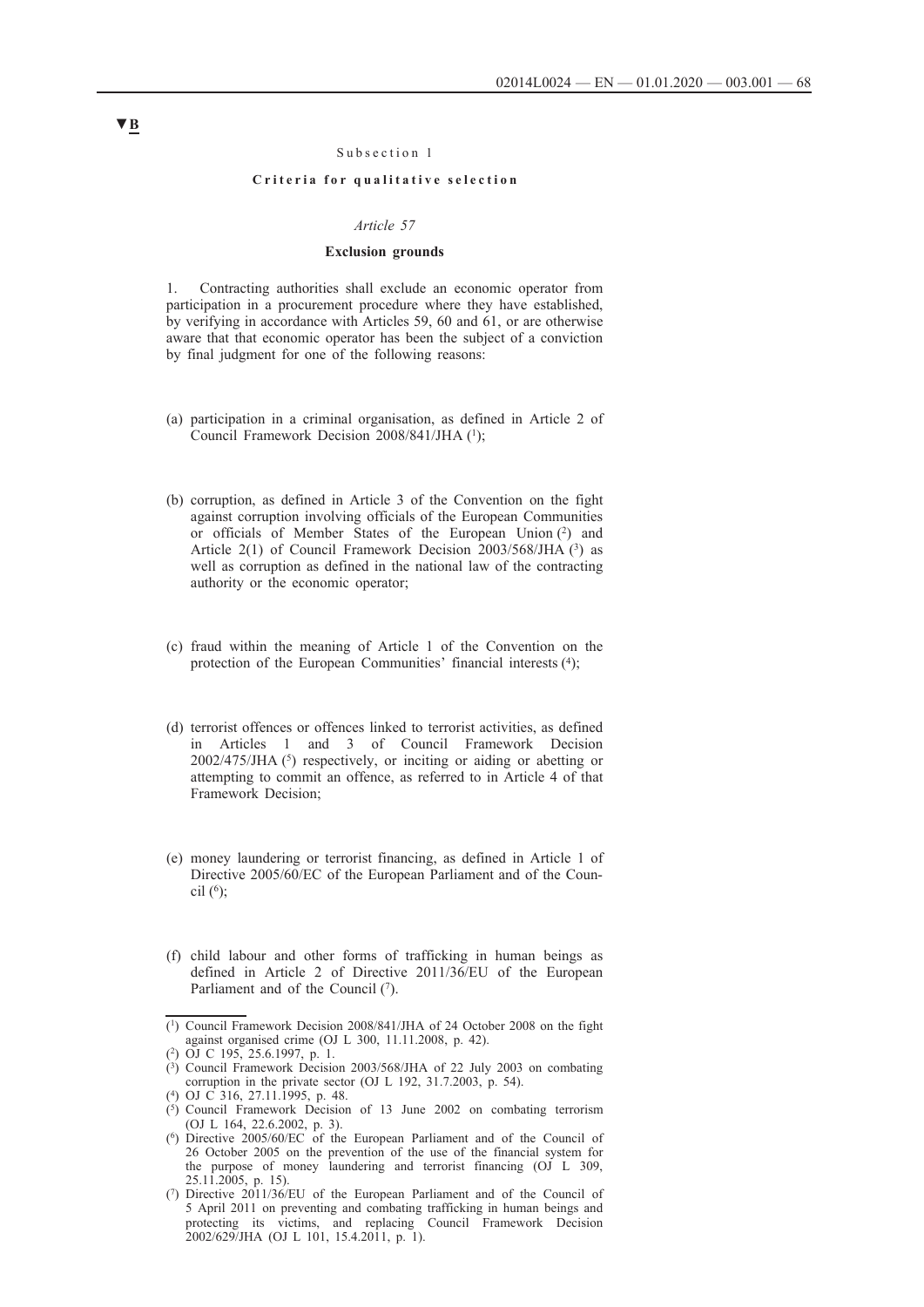The obligation to exclude an economic operator shall also apply where the person convicted by final judgment is a member of the administrative, management or supervisory body of that economic operator or has powers of representation, decision or control therein.

2. An economic operator shall be excluded from participation in a procurement procedure where the contracting authority is aware that the economic operator is in breach of its obligations relating to the payment of taxes or social security contributions and where this has been established by a judicial or administrative decision having final and binding effect in accordance with the legal provisions of the country in which it is established or with those of the Member State of the contracting authority.

Furthermore, contracting authorities may exclude or may be required by Member States to exclude from participation in a procurement procedure an economic operator where the contracting authority can demonstrate by any appropriate means that the economic operator is in breach of its obligations relating to the payment of taxes or social security contributions.

This paragraph shall no longer apply when the economic operator has fulfilled its obligations by paying or entering into a binding arrangement with a view to paying the taxes or social security contributions due, including, where applicable, any interest accrued or fines.

3. Member States may provide for a derogation from the mandatory exclusion provided for in paragraphs 1 and 2, on an exceptional basis, for overriding reasons relating to the public interest such as public health or protection of the environment.

Member States may also provide for a derogation from the mandatory exclusion provided in paragraph 2, where an exclusion would be clearly disproportionate, in particular where only minor amounts of taxes or social security contributions are unpaid or where the economic operator was informed of the exact amount due following its breach of its obligations relating to the payment of taxes or social security contributions at such time that it did not have the possibility of taking measures as provided for in the third subparagraph of paragraph 2 before expiration of the deadline for requesting participation or, in open procedures, the deadline for submitting its tender.

4. Contracting authorities may exclude or may be required by Member States to exclude from participation in a procurement procedure any economic operator in any of the following situations:

(a) where the contracting authority can demonstrate by any appropriate means a violation of applicable obligations referred to in Article 18(2);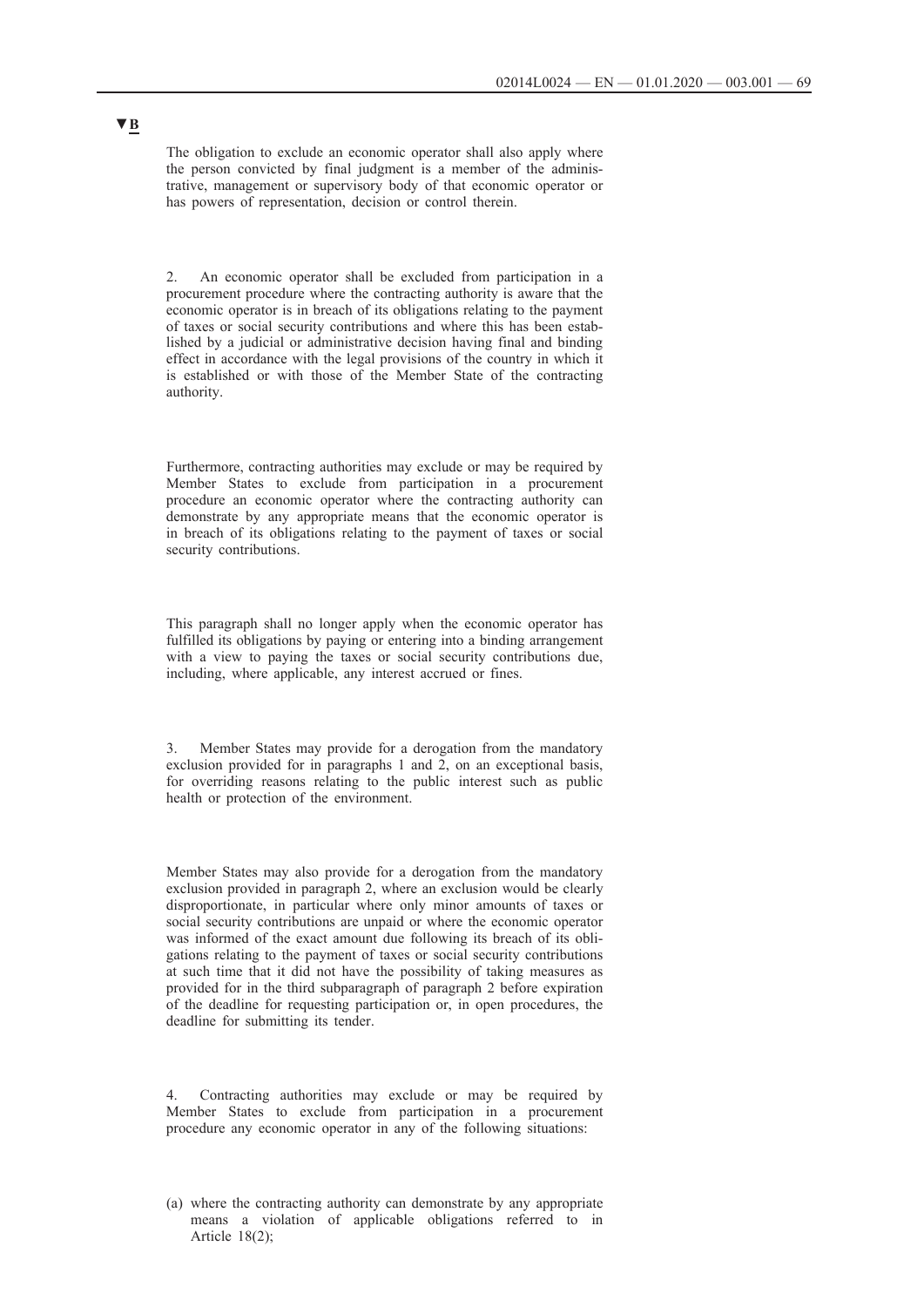- (b) where the economic operator is bankrupt or is the subject of insolvency or winding-up proceedings, where its assets are being administered by a liquidator or by the court, where it is in an arrangement with creditors, where its business activities are suspended or it is in any analogous situation arising from a similar procedure under national laws and regulations;
- (c) where the contracting authority can demonstrate by appropriate means that the economic operator is guilty of grave professional misconduct, which renders its integrity questionable;
- (d) where the contracting authority has sufficiently plausible indications to conclude that the economic operator has entered into agreements with other economic operators aimed at distorting competition;
- (e) where a conflict of interest within the meaning of Article 24 cannot be effectively remedied by other less intrusive measures;
- (f) where a distortion of competition from the prior involvement of the economic operators in the preparation of the procurement procedure, as referred to in Article 41, cannot be remedied by other, less intrusive measures;
- (g) where the economic operator has shown significant or persistent deficiencies in the performance of a substantive requirement under a prior public contract, a prior contract with a contracting entity or a prior concession contract which led to early termination of that prior contract, damages or other comparable sanctions;
- (h) where the economic operator has been guilty of serious misrepresentation in supplying the information required for the verification of the absence of grounds for exclusion or the fulfilment of the selection criteria, has withheld such information or is not able to submit the supporting documents required pursuant to Article 59; or
- (i) where the economic operator has undertaken to unduly influence the decision-making process of the contracting authority, to obtain confidential information that may confer upon it undue advantages in the procurement procedure or to negligently provide misleading information that may have a material influence on decisions concerning exclusion, selection or award.

Notwithstanding point (b) of the first subparagraph, Member States may require or may provide for the possibility that the contracting authority does not exclude an economic operator which is in one of the situations referred to in that point, where the contracting authority has established that the economic operator in question will be able to perform the contract, taking into account the applicable national rules and measures on the continuation of business in the case of the situations referred to in point (b).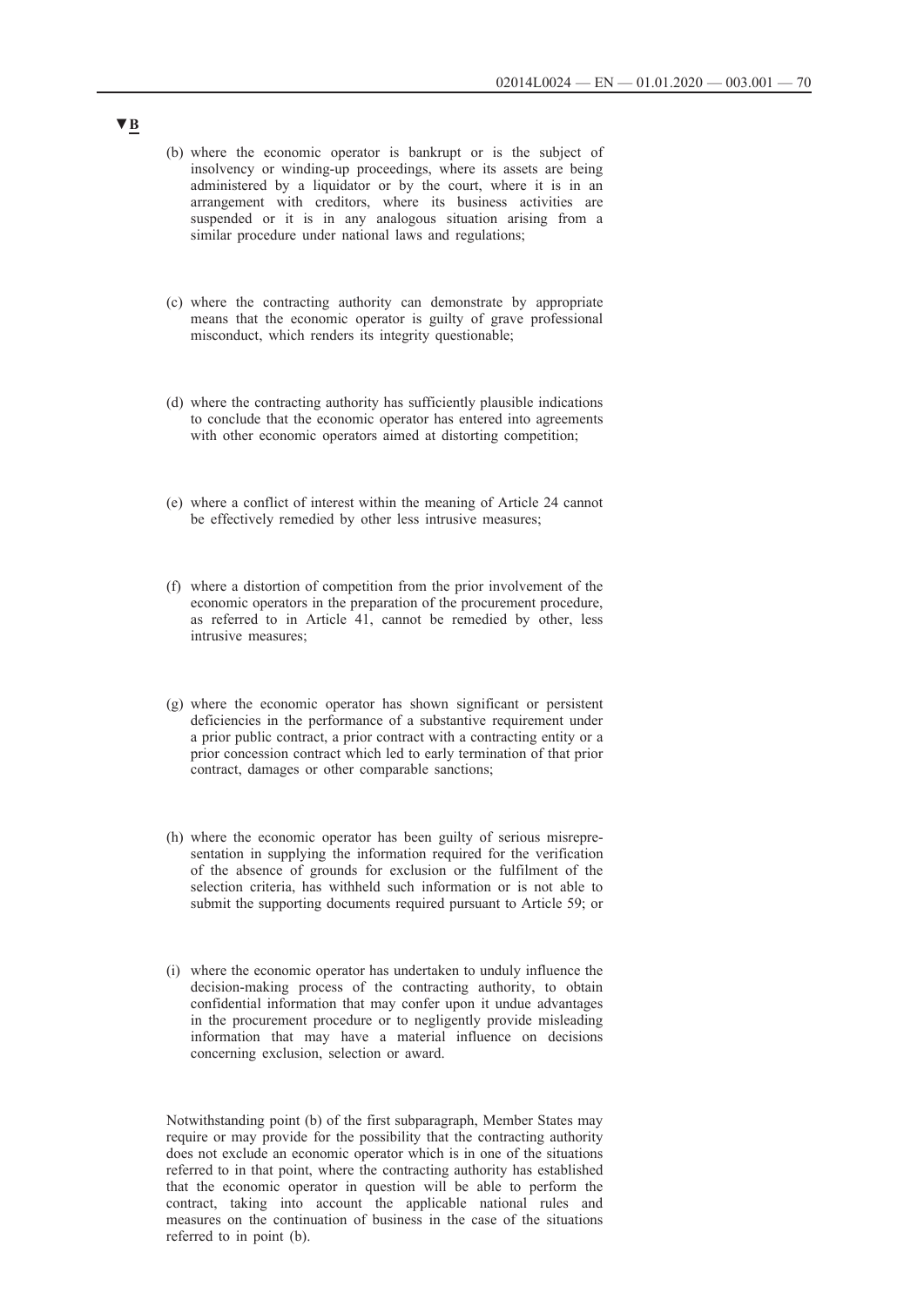5. Contracting authorities shall at any time during the procedure exclude an economic operator where it turns out that the economic operator is, in view of acts committed or omitted either before or during the procedure, in one of the situations referred to in paragraphs 1 and 2.

At any time during the procedure, contracting authorities may exclude or may be required by Member States to exclude an economic operator where it turns out that the economic operator is, in view of acts committed or omitted either before or during the procedure, in one of the situations referred to in paragraph 4.

6. Any economic operator that is in one of the situations referred to in paragraphs 1 and 4 may provide evidence to the effect that measures taken by the economic operator are sufficient to demonstrate its reliability despite the existence of a relevant ground for exclusion. If such evidence is considered as sufficient, the economic operator concerned shall not be excluded from the procurement procedure.

For this purpose, the economic operator shall prove that it has paid or undertaken to pay compensation in respect of any damage caused by the criminal offence or misconduct, clarified the facts and circumstances in a comprehensive manner by actively collaborating with the investigating authorities and taken concrete technical, organisational and personnel measures that are appropriate to prevent further criminal offences or misconduct.

The measures taken by the economic operators shall be evaluated taking into account the gravity and particular circumstances of the criminal offence or misconduct. Where the measures are considered to be insufficient, the economic operator shall receive a statement of the reasons for that decision.

An economic operator which has been excluded by final judgment from participating in procurement or concession award procedures shall not be entitled to make use of the possibility provided for under this paragraph during the period of exclusion resulting from that judgment in the Member States where the judgment is effective.

7. By law, regulation or administrative provision and having regard to Union law, Member States shall specify the implementing conditions for this Article. They shall, in particular, determine the maximum period of exclusion if no measures as specified in paragraph 6 are taken by the economic operator to demonstrate its reliability. Where the period of exclusion has not been set by final judgment, that period shall not exceed five years from the date of the conviction by final judgment in the cases referred to in paragraph 1 and three years from the date of the relevant event in the cases referred to in paragraph 4.

#### *Article 58*

### **Selection criteria**

- 1. Selection criteria may relate to:
- (a) suitability to pursue the professional activity;
- (b) economic and financial standing;
- (c) technical and professional ability.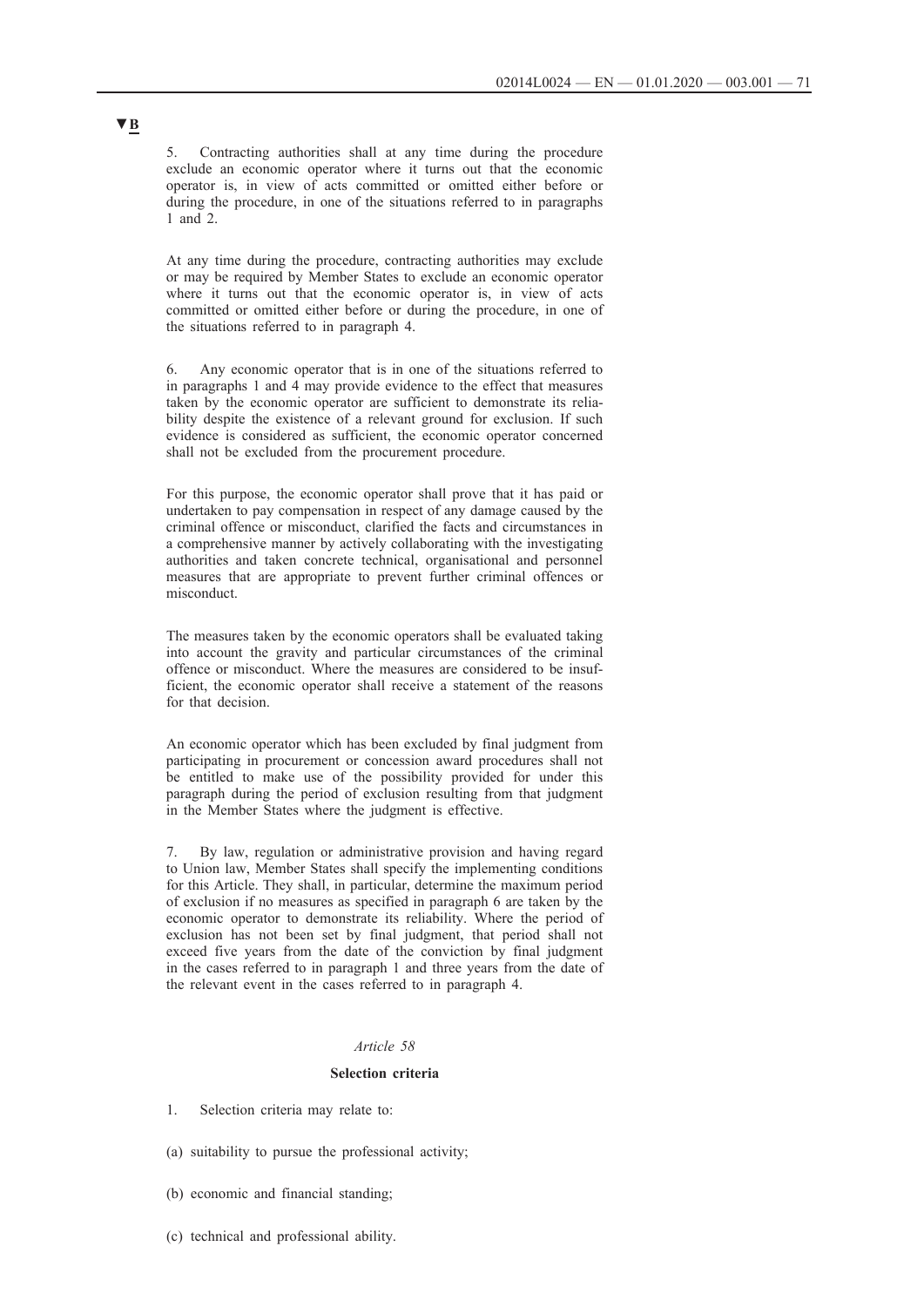Contracting authorities may only impose criteria referred to in paragraphs 2, 3 and 4 on economic operators as requirements for participation. They shall limit any requirements to those that are appropriate to ensure that a candidate or tenderer has the legal and financial capacities and the technical and professional abilities to perform the contract to be awarded. All requirements shall be related and proportionate to the subject-matter of the contract.

2. With regard to suitability to pursue the professional activity, contracting authorities may require economic operators to be enrolled in one of the professional or trade registers kept in their Member State of establishment, as described in Annex XI, or to comply with any other request set out in that Annex.

In procurement procedures for services, in so far as economic operators have to possess a particular authorisation or to be members of a particular organisation in order to be able to perform in their country of origin the service concerned, the contracting authority may require them to prove that they hold such authorisation or membership.

3. With regard to economic and financial standing, contracting authorities may impose requirements ensuring that economic operators possess the necessary economic and financial capacity to perform the contract. For that purpose, contracting authorities may require, in particular, that economic operators have a certain minimum yearly turnover, including a certain minimum turnover in the area covered by the contract. In addition, contracting authorities may require that economic operators provide information on their annual accounts showing the ratios, for instance, between assets and liabilities. They may also require an appropriate level of professional risk indemnity insurance.

The minimum yearly turnover that economic operators are required to have shall not exceed two times the estimated contract value, except in duly justified cases such as relating to the special risks attached to the nature of the works, services or supplies. The contracting authority shall indicate the main reasons for such a requirement in the procurement documents or the individual report referred to in Article 84.

The ratio, for instance, between assets and liabilities may be taken into consideration where the contracting authority specifies the methods and criteria for such consideration in the procurement documents. Such methods and criteria shall be transparent, objective and non-discriminatory.

Where a contract is divided into lots this Article shall apply in relation to each individual lot. However, the contracting authority may set the minimum yearly turnover that economic operators are required to have by reference to groups of lots in the event that the successful tenderer is awarded several lots to be executed at the same time.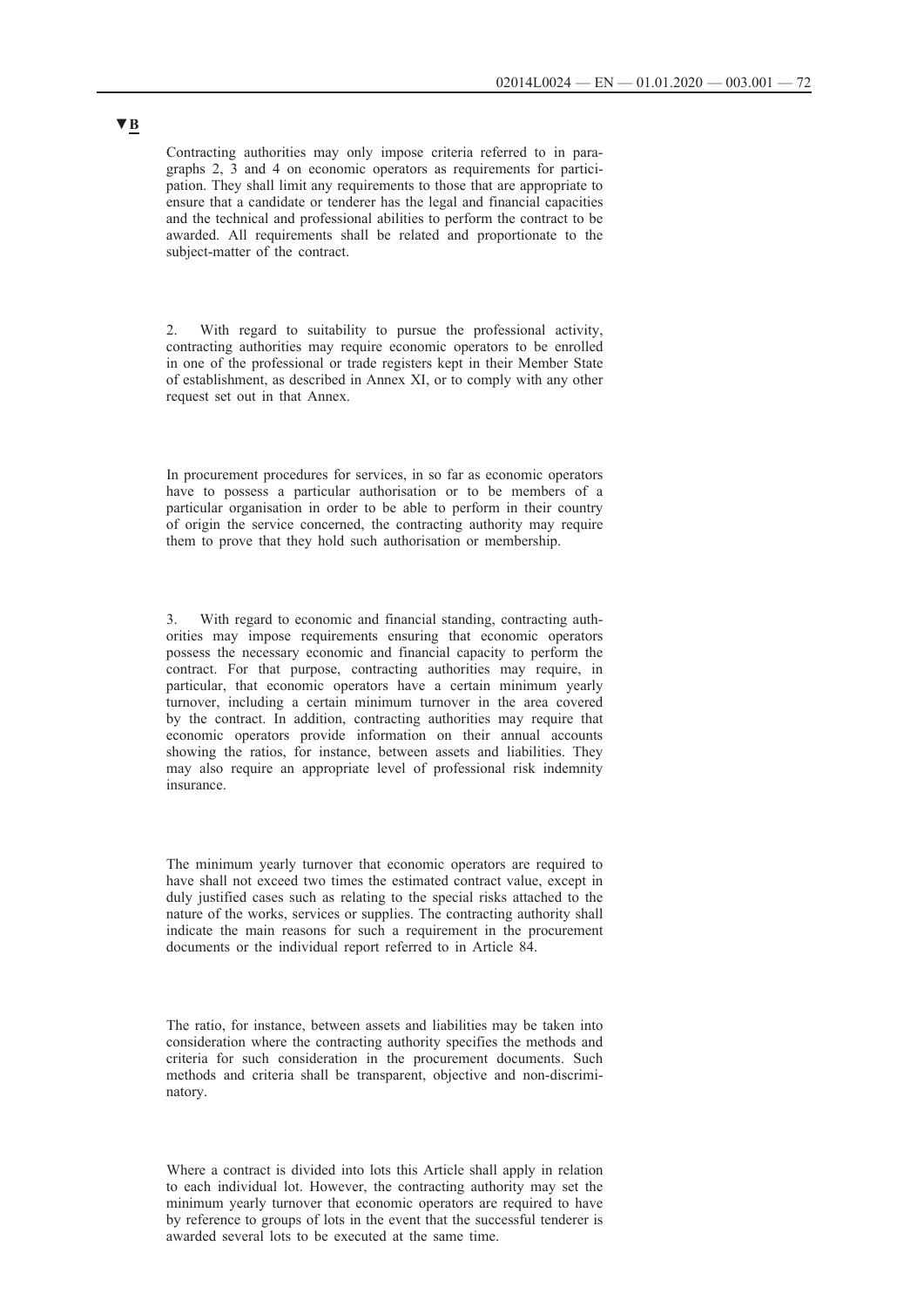Where contracts based on a framework agreement are to be awarded following a reopening of competition, the maximum yearly turnover requirement referred to in the second subparagraph of this paragraph shall be calculated on the basis of the expected maximum size of specific contracts that will be performed at the same time, or, where it is not known, on the basis of the estimated value of the framework agreement. In the case of dynamic purchasing systems, the maximum yearly turnover requirement referred to in the second subparagraph shall be calculated on the basis of the expected maximum size of specific contracts to be awarded under that system.

4. With regard to technical and professional ability, contracting authorities may impose requirements ensuring that economic operators possess the necessary human and technical resources and experience to perform the contract to an appropriate quality standard.

Contracting authorities may require, in particular, that economic operators have a sufficient level of experience demonstrated by suitable references from contracts performed in the past. A contracting authority may assume that an economic operator does not possess the required professional abilities where the contracting authority has established that the economic operator has conflicting interests which may negatively affect the performance of the contract.

In procurement procedures for supplies requiring siting or installation work, services or works, the professional ability of economic operators to provide the service or to execute the installation or the work may be evaluated with regard to their skills, efficiency, experience and reliability.

5. Contracting authorities shall indicate the required conditions of participation which may be expressed as minimum levels of ability, together with the appropriate means of proof, in the contract notice or in the invitation to confirm interest.

#### *Article 59*

#### **European Single Procurement Document**

1. At the time of submission of requests to participate or of tenders, contracting authorities shall accept the European Single Procurement Document (ESPD), consisting of an updated self-declaration as preliminary evidence in replacement of certificates issued by public authorities or third parties confirming that the relevant economic operator fulfils the following conditions:

- (a) it is not in one of the situations referred to in Article 57 in which economic operators shall or may be excluded;
- (b) it meets the relevant selection criteria that have been set out pursuant to Article 58;
- (c) where applicable, it fulfils the objective rules and criteria that have been set out pursuant to Article 65.

Where the economic operator relies on the capacities of other entities pursuant to Article 63, the ESPD shall also contain the information referred to in the first subparagraph of this paragraph in respect of such entities.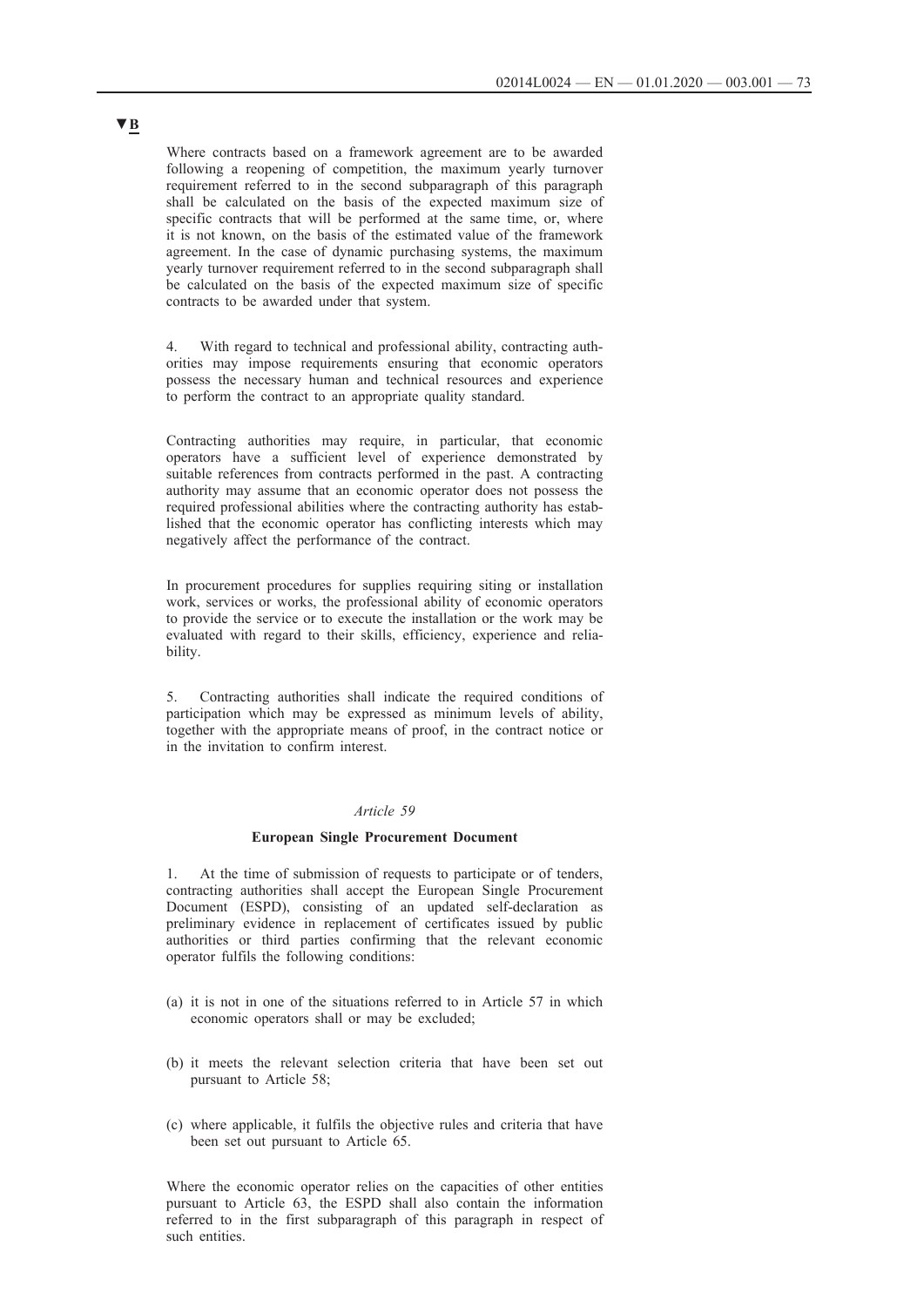The ESPD shall consist of a formal statement by the economic operator that the relevant ground for exclusion does not apply and/or that the relevant selection criterion is fulfilled and shall provide the relevant information as required by the contracting authority. The ESPD shall further identify the public authority or third party responsible for establishing the supporting documents and contain a formal statement to the effect that the economic operator will be able, upon request and without delay, to provide those supporting documents.

Where the contracting authority can obtain the supporting documents directly by accessing a database pursuant to paragraph 5, the EPSD shall also contain the information required for this purpose, such as the internet address of the database, any identification data and, where applicable, the necessary declaration of consent.

Economic operators may reuse an ESPD which has already been used in a previous procurement procedure, provided that they confirm that the information contained therein continues to be correct.

2. The ESPD shall be drawn up on the basis of a standard form. The Commission shall establish that standard form, by means of implementing acts. Those implementing acts shall be adopted in accordance with the examination procedure referred to in Article 89(3).

The ESPD shall be provided exclusively in electronic form.

3. Notwithstanding Article 92, the Commission shall review the practical application of the ESPD taking into account the technical development of databases in the Member States and report thereon to the European Parliament and the Council by 18 April 2017.

Where appropriate, the Commission shall make proposals for solutions optimising the cross-border access to such databases and the use of certificates and attestations in the internal market.

4. A contracting authority may ask tenderers and candidates at any moment during the procedure to submit all or part of the supporting documents where this is necessary to ensure the proper conduct of the procedure.

Before awarding the contract, the contracting authority shall, except in respect of contracts based on framework agreements where such contracts are concluded in accordance with Article 33(3) or point (a) of Article 33(4), require the tenderer to which it has decided to award the contract to submit up-to-date supporting documents in accordance with Article 60 and, where appropriate, Article 62. The contracting authority may invite economic operators to supplement or clarify the certificates received pursuant to Articles 60 and 62.

5. Notwithstanding paragraph 4, economic operators shall not be required to submit supporting documents or other documentary evidence where and in so far as the contracting authority has the possibility of obtaining the certificates or the relevant information directly by accessing a national database in any Member State that is available free of charge, such as a national procurement register, a virtual company dossier, an electronic document storage system or a prequalification system.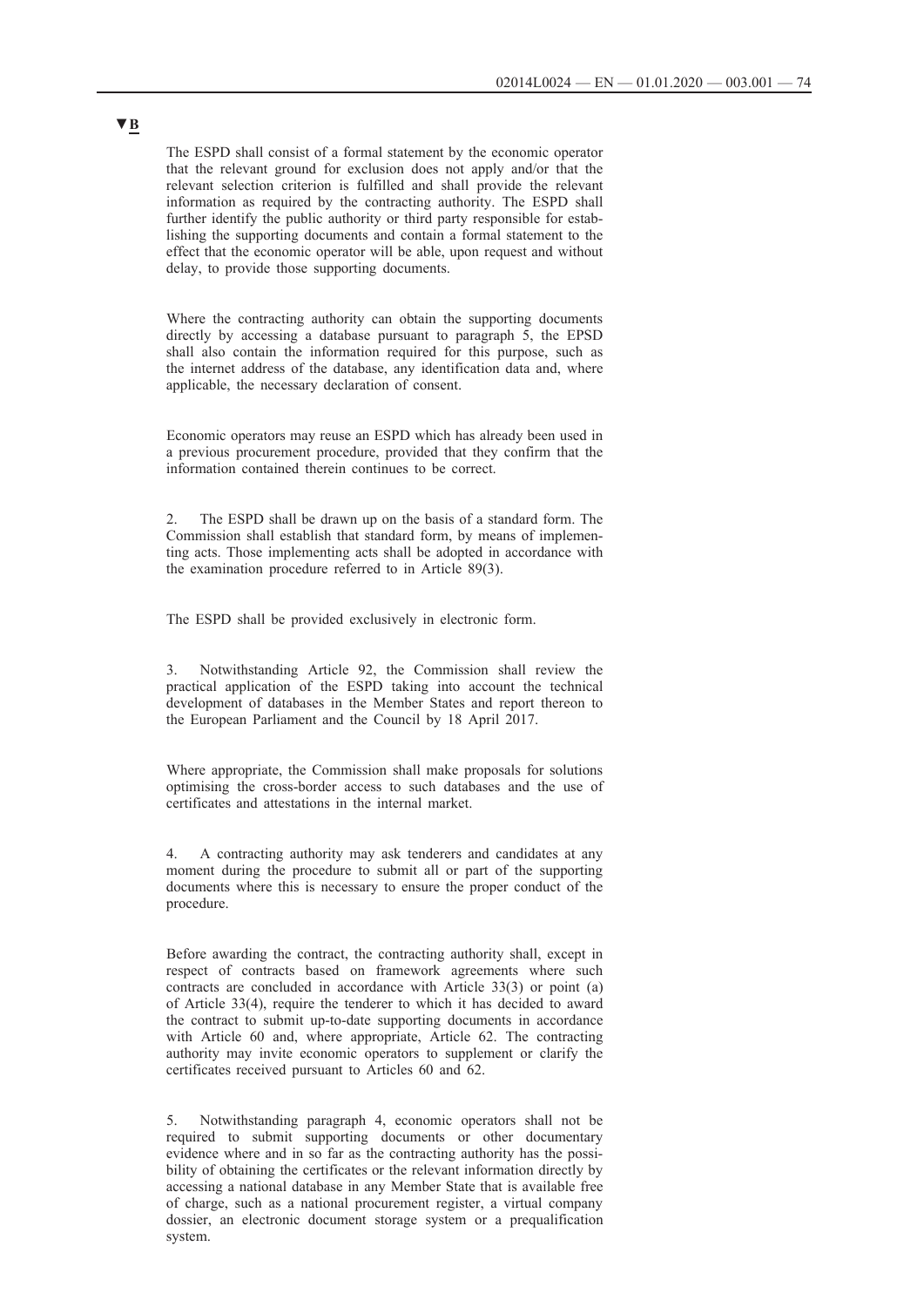Notwithstanding paragraph 4, economic operators shall not be required to submit supporting documents where the contracting authority having awarded the contract or concluded the framework agreement already possesses these documents.

For the purpose of the first subparagraph, Member States shall ensure that databases which contain relevant information on economic operators and which may be consulted by their contracting authorities may also be consulted, under the same conditions, by contracting authorities of other Member States.

6. Member States shall make available and up-to-date in e-Certis a complete list of databases containing relevant information on economic operators which can be consulted by contracting authorities from other Member States. Upon request, Member States shall communicate to other Member States any information related to the databases referred to in this Article.

#### *Article 60*

### **Means of proof**

1. Contracting authorities may require the certificates, statements and other means of proof referred to in paragraphs 2, 3 and 4 of this Article and Annex XII as evidence for the absence of grounds for exclusion as referred to in Article 57 and for the fulfilment of the selection criteria in accordance with Article 58.

Contracting authorities shall not require means of proof other than those referred to in this Article and in Article 62. In respect of Article 63, economic operators may rely on any appropriate means to prove to the contracting authority that they will have the necessary resources at their disposal.

2. Contracting authorities shall accept the following as sufficient evidence that none of the cases specified in Article 57 apply to the economic operator:

- (a) as regards paragraph 1 of that Article, the production of an extract from the relevant register, such as judicial records or, failing that, of an equivalent document issued by a competent judicial or administrative authority in the Member State or country of origin or the country where the economic operator is established showing that those requirements have been met;
- (b) as regards paragraph 2 and point (b) of paragraph 4 of that Article, a certificate issued by the competent authority in the Member State or country concerned.

Where the Member State or country in question does not issue such documents or certificates, or where these do not cover all the cases specified in paragraphs 1 and 2 and point (b) of paragraph 4 of Article 57, they may be replaced by a declaration on oath or, in Member States or countries where there is no provision for declarations on oath, by a solemn declaration made by the person concerned before a competent judicial or administrative authority, a notary or a competent professional or trade body, in the Member State or country of origin or in the Member State or country where the economic operator is estab**lished**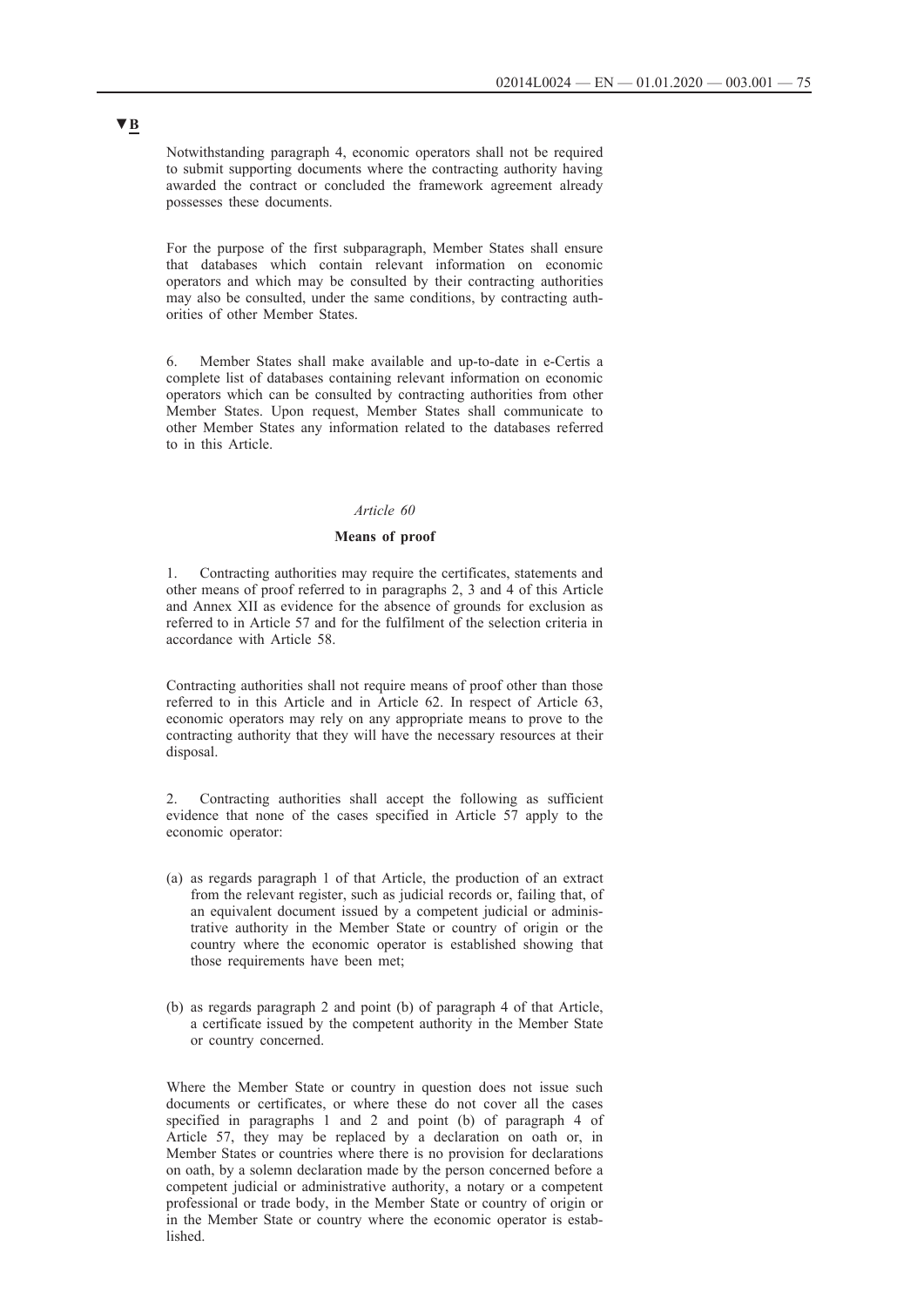A Member State shall, where relevant, provide an official declaration stating that the documents or certificates referred to in this paragraph are not issued or that they do not cover all the cases specified in paragraphs 1 and 2 and point (b) of paragraph 4 of Article 57. Such official declarations shall be made available through the online repository of certificates (e-Certis) referred to in Article 61.

3. Proof of the economic operator's economic and financial standing may, as a general rule, be provided by one or more of the references listed in Annex XII Part I.

Where, for any valid reason, the economic operator is unable to provide the references requested by the contracting authority, it may prove its economic and financial standing by any other document which the contracting authority considers appropriate.

4. Evidence of the economic operators' technical abilities may be provided by one or more of the means listed in Annex XII Part II, in accordance with the nature, quantity or importance, and use of the works, supplies or services.

5. Upon request, Member States shall make available to other Member States any information relating to the grounds for exclusion listed in Article 57, the suitability to pursue the professional activity, and the financial and technical capacities of tenderers referred to in Article 58, and any information relating to the means of proof referred to in this Article.

#### *Article 61*

#### **Online repository of certificates (e-Certis)**

With a view to facilitating cross-border tendering, Member States shall ensure that the information concerning certificates and other forms of documentary evidence introduced in e-Certis established by the Commission is constantly kept up-to-date.

2. Contracting authorities shall have recourse to e-Certis and shall require primarily such types of certificates or forms of documentary evidence that are covered by e-Certis.

The Commission shall make available all language versions of the ESPD in e-Certis.

#### *Article 62*

### **Quality assurance standards and environmental management standards**

1. Contracting authorities shall, where they require the production of certificates drawn up by independent bodies attesting that the economic operator complies with certain quality assurance standards, including on accessibility for disabled persons, refer to quality assurance systems based on the relevant European standards series certified by accredited bodies. They shall recognise equivalent certificates from bodies established in other Member States. They shall also accept other evidence of equivalent quality assurance measures where the economic operator concerned had no possibility of obtaining such certificates within the relevant time limits for reasons that are not attributable to that economic operator provided that the economic operator proves that the proposed quality assurance measures comply with the required quality assurance standards.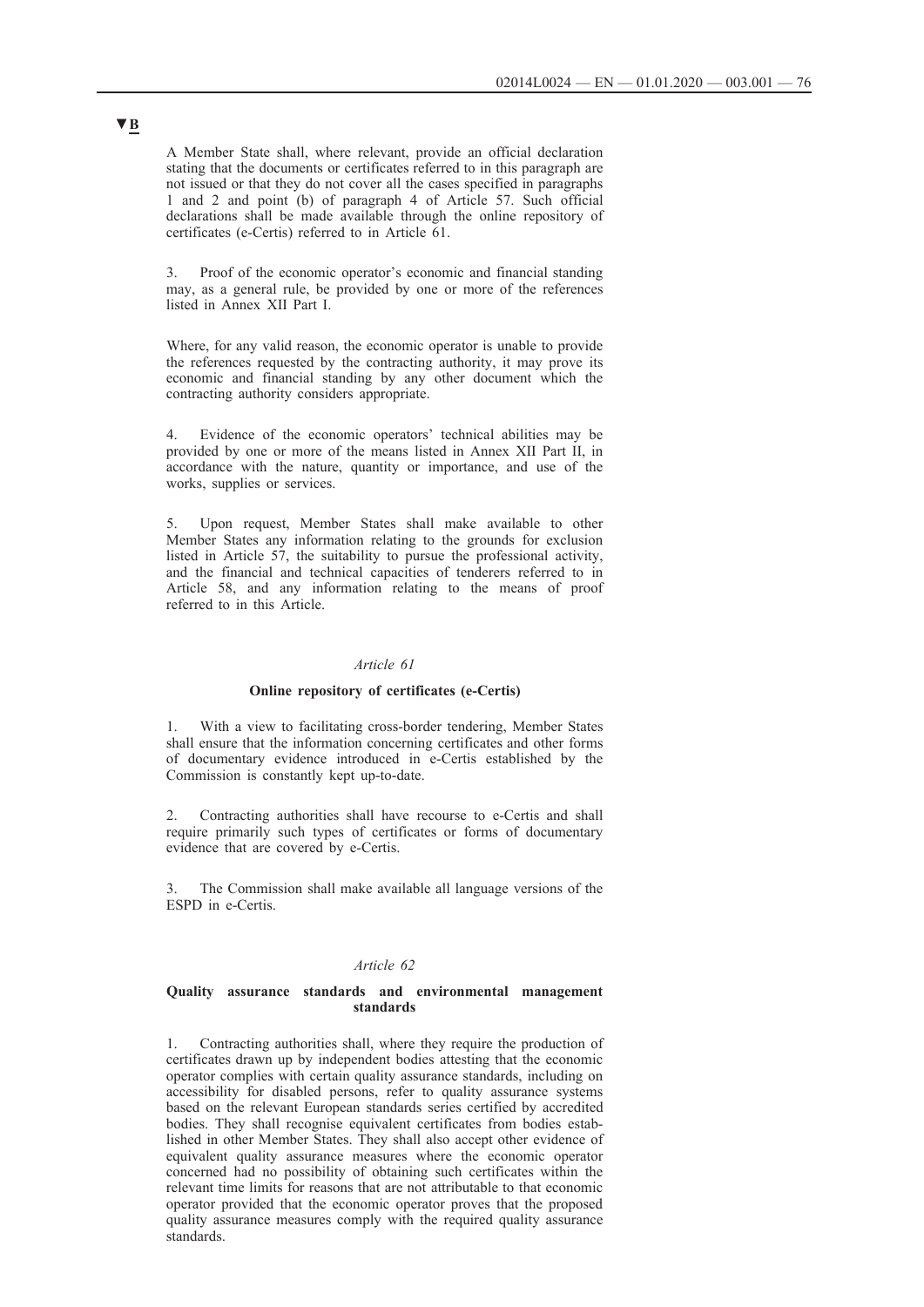2. Where contracting authorities require the production of certificates drawn up by independent bodies attesting that the economic operator complies with certain environmental management systems or standards, they shall refer to the Eco-Management and Audit Scheme (EMAS) of the Union or to other environmental management systems as recognised in accordance with Article 45 of Regulation (EC) No 1221/2009 or other environmental management standards based on the relevant European or international standards by accredited bodies. They shall recognise equivalent certificates from bodies established in other Member States.

Where an economic operator had demonstrably no access to such certificates, or no possibility of obtaining them within the relevant time limits for reasons that are not attributable to that economic operator, the contracting authority shall also accept other evidence of environmental management measures, provided that the economic operator proves that these measures are equivalent to those required under the applicable environmental management system or standard.

Upon request, Member States shall make available to other Member States, in accordance with Article 86, any information relating to the documents produced as evidence of compliance with quality and environmental standards referred to in paragraphs 1 and 2.

### *Article 63*

#### **Reliance on the capacities of other entities**

1. With regard to criteria relating to economic and financial standing as set out pursuant to Article 58(3), and to criteria relating to technical and professional ability as set out pursuant to Article 58(4), an economic operator may, where appropriate and for a particular contract, rely on the capacities of other entities, regardless of the legal nature of the links which it has with them. With regard to criteria relating to the educational and professional qualifications as set out in point (f) of Annex XII Part II, or to the relevant professional experience, economic operators may however only rely on the capacities of other entities where the latter will perform the works or services for which these capacities are required. Where an economic operator wants to rely on the capacities of other entities, it shall prove to the contracting authority that it will have at its disposal the resources necessary, for example, by producing a commitment by those entities to that effect.

The contracting authority shall, in accordance with Articles 59, 60 and 61, verify whether the entities on whose capacity the economic operator intends to rely fulfil the relevant selection criteria and whether there are grounds for exclusion pursuant to Article 57. The contracting authority shall require that the economic operator replaces an entity which does not meet a relevant selection criterion, or in respect of which there are compulsory grounds for exclusion. The contracting authority may require or may be required by the Member State to require that the economic operator substitutes an entity in respect of which there are non-compulsory grounds for exclusion.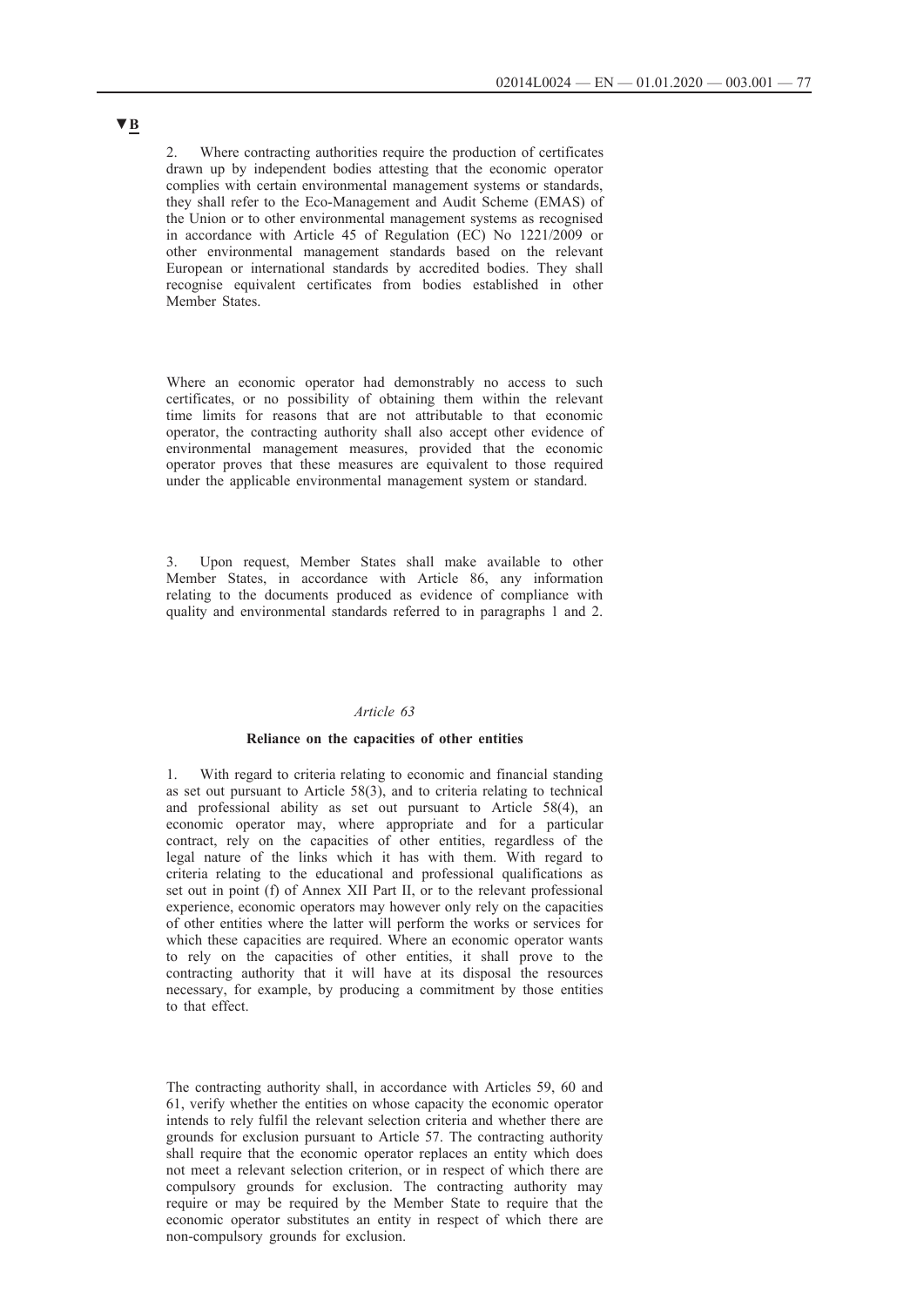Where an economic operator relies on the capacities of other entities with regard to criteria relating to economic and financial standing, the contracting authority may require that the economic operator and those entities be jointly liable for the execution of the contract.

Under the same conditions, a group of economic operators as referred to in Article 19(2) may rely on the capacities of participants in the group or of other entities.

2. In the case of works contracts, service contracts and siting or installation operations in the context of a supply contract, contracting authorities may require that certain critical tasks be performed directly by the tenderer itself or, where the tender is submitted by a group of economic operators as referred to in Article 19(2), by a participant in that group.

#### *Article 64*

### **Official lists of approved economic operators and certification by bodies established under public or private law**

1. Member States may establish or maintain either official lists of approved contractors, suppliers or service providers or provide for a certification by certification bodies complying with European certification standards within the meaning of Annex VII.

They shall inform the Commission and the other Member States of the address of the certification body or the body responsible for the official lists, to which applications shall be sent.

2. Member States shall adapt the conditions for registration on the official lists referred to in paragraph 1 and for the issue of certificates by certification bodies to the provisions of this subsection.

Member States shall also adapt those conditions to Article 63 as regards applications for registration submitted by economic operators belonging to a group and claiming resources made available to them by the other companies in the group. In such cases, those operators shall prove to the authority establishing the official list that they will have those resources at their disposal throughout the period of validity of the certificate attesting to their registration on the official list and that throughout the same period those companies continue to fulfil the qualitative selection requirements encompassed by the official list or certificate on which operators rely for their registration.

3. Economic operators registered on the official lists or having a certificate may, for each contract, submit to the contracting authority a certificate of registration issued by the competent authority or the certificate issued by the competent certification body.

Those certificates shall state the references which enabled those economic operators to be registered on the official list or to obtain certification and the classification given in that list.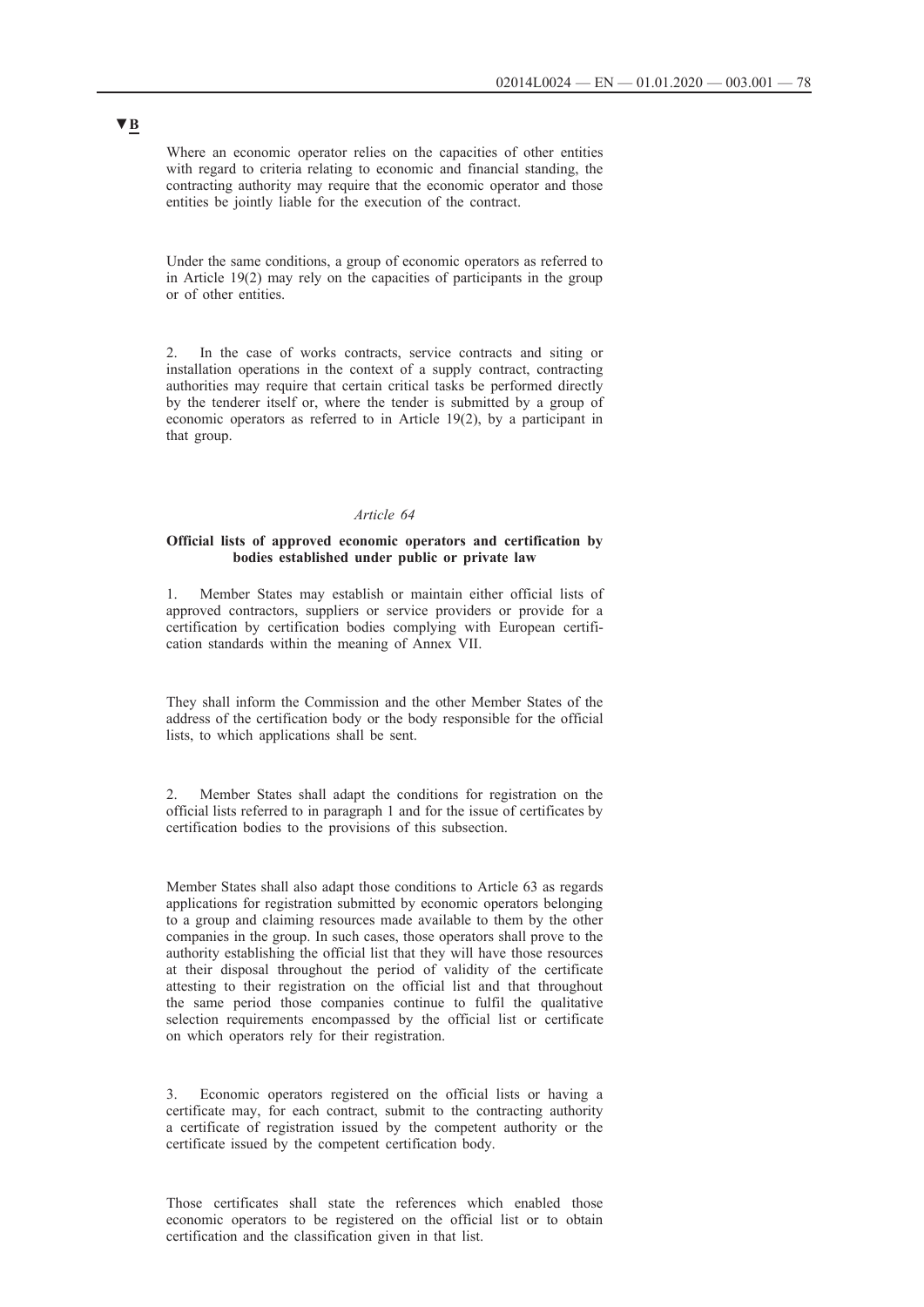4. Certified registration on official lists by the competent bodies or a certificate issued by the certification body shall constitute a presumption of suitability with regard to requirements for qualitative selection encompassed by the official list or certificate.

5. Information that can be deduced from registration on official lists or certification shall not be questioned without justification. With regard to the payment of social security contributions and taxes, an additional certificate may be required of any registered economic operator whenever a contract is to be awarded.

The contracting authorities of other Member States shall apply paragraph 3 and the first subparagraph of this paragraph only in favour of economic operators established in the Member State holding the official list.

6. The requirements of proof for the criteria for qualitative selection encompassed by the official list or certificate shall comply with Article 60 and, where appropriate, Article 62. For any registration of economic operators of other Member States on an official list or for their certification, no further proof or statements shall be required other than those requested of national economic operators.

Economic operators may request at any time their registration on an official list or the issuance of a certificate. They shall be informed within a reasonably short period of time of the decision of the authority drawing up the official list or of the competent certification body.

7. Economic operators from other Member States shall not be obliged to undergo such registration or certification in order to participate in a public contract. The contracting authorities shall recognise equivalent certificates from bodies established in other Member States. They shall also accept other equivalent means of proof.

Upon request, Member States shall make available to other Member States any information relating to the documents produced as evidence that the economic operators fulfil the requirements to be registered on the official list of approved economic operators or as evidence that economic operators from another Member State possess an equivalent certification.

#### Subsection 2

#### Reduction of numbers of candidates, tenders and **s o l u t i o n s**

### *Article 65*

#### **Reduction of the number of otherwise qualified candidates to be invited to participate**

1. In restricted procedures, competitive procedures with negotiation, competitive dialogue procedures and innovation partnerships, contracting authorities may limit the number of candidates meeting the selection criteria that they will invite to tender or to conduct a dialogue, provided the minimum number, in accordance with paragraph 2, of qualified candidates is available.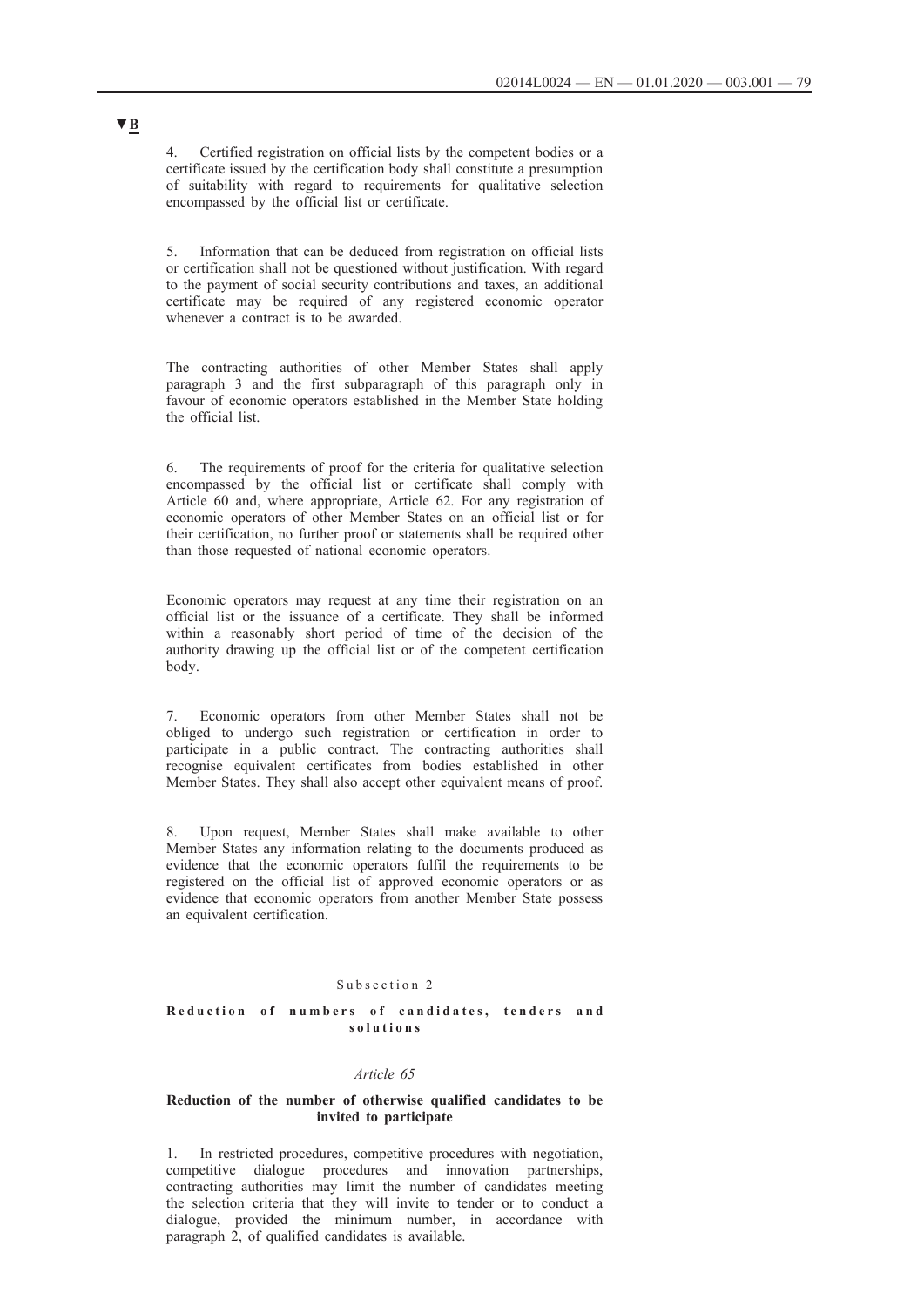2. The contracting authorities shall indicate, in the contract notice or in the invitation to confirm interest, the objective and non-discriminatory criteria or rules they intend to apply, the minimum number of candidates they intend to invite and, where appropriate, the maximum number.

In the restricted procedure the minimum number of candidates shall be five. In the competitive procedure with negotiation, in the competitive dialogue procedure and in the innovation partnership the minimum number of candidates shall be three. In any event the number of candidates invited shall be sufficient to ensure genuine competition.

The contracting authorities shall invite a number of candidates at least equal to the minimum number. However, where the number of candidates meeting the selection criteria and the minimum levels of ability as referred to in Article 58(5) is below the minimum number, the contracting authority may continue the procedure by inviting the candidates with the required capabilities. In the context of the same procedure, the contracting authority shall not include economic operators that did not request to participate, or candidates that do not have the required capabilities.

#### *Article 66*

#### **Reduction of the number of tenders and solutions**

Where contracting authorities exercise the option of reducing the number of tenders to be negotiated as provided for in Article 29(6) or of solutions to be discussed as provided for in Article 30(4), they shall do so by applying the award criteria stated in the procurement documents. In the final stage, the number arrived at shall make for genuine competition in so far as there are enough tenders, solutions or qualified candidates.

#### Subsection 3

### A ward of the contract

#### *Article 67*

#### **Contract award criteria**

1. Without prejudice to national laws, regulations or administrative provisions concerning the price of certain supplies or the remuneration of certain services, contracting authorities shall base the award of public contracts on the most economically advantageous tender.

2. The most economically advantageous tender from the point of view of the contracting authority shall be identified on the basis of the price or cost, using a cost-effectiveness approach, such as lifecycle costing in accordance with Article 68, and may include the best price-quality ratio, which shall be assessed on the basis of criteria, including qualitative, environmental and/or social aspects, linked to the subject-matter of the public contract in question. Such criteria may comprise, for instance: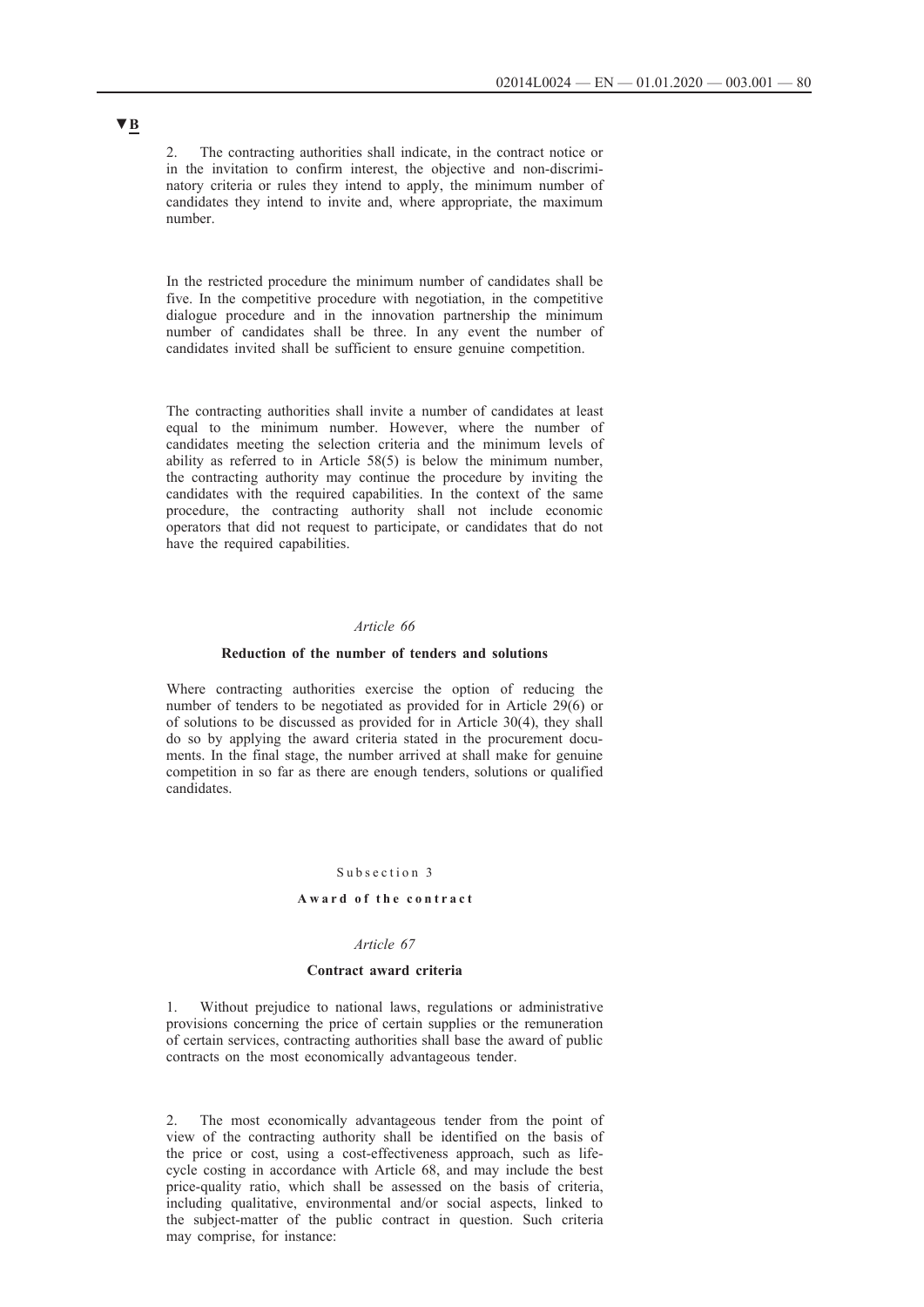- (a) quality, including technical merit, aesthetic and functional characteristics, accessibility, design for all users, social, environmental and innovative characteristics and trading and its conditions;
- (b) organisation, qualification and experience of staff assigned to performing the contract, where the quality of the staff assigned can have a significant impact on the level of performance of the contract; or
- (c) after-sales service and technical assistance, delivery conditions such as delivery date, delivery process and delivery period or period of completion.

The cost element may also take the form of a fixed price or cost on the basis of which economic operators will compete on quality criteria only.

Member States may provide that contracting authorities may not use price only or cost only as the sole award criterion or restrict their use to certain categories of contracting authorities or certain types of contracts.

3. Award criteria shall be considered to be linked to the subjectmatter of the public contract where they relate to the works, supplies or services to be provided under that contract in any respect and at any stage of their life cycle, including factors involved in:

- (a) the specific process of production, provision or trading of those works, supplies or services; or
- (b) a specific process for another stage of their life cycle,

even where such factors do not form part of their material substance.

4. Award criteria shall not have the effect of conferring an unrestricted freedom of choice on the contracting authority. They shall ensure the possibility of effective competition and shall be accompanied by specifications that allow the information provided by the tenderers to be effectively verified in order to assess how well the tenders meet the award criteria. In case of doubt, contracting authorities shall verify effectively the accuracy of the information and proof provided by the tenderers.

5. The contracting authority shall specify, in the procurement documents, the relative weighting which it gives to each of the criteria chosen to determine the most economically advantageous tender, except where this is identified on the basis of price alone.

Those weightings may be expressed by providing for a range with an appropriate maximum spread.

Where weighting is not possible for objective reasons, the contracting authority shall indicate the criteria in decreasing order of importance.

#### *Article 68*

#### **Life-cycle costing**

1. Life-cycle costing shall to the extent relevant cover parts or all of the following costs over the life cycle of a product, service or works: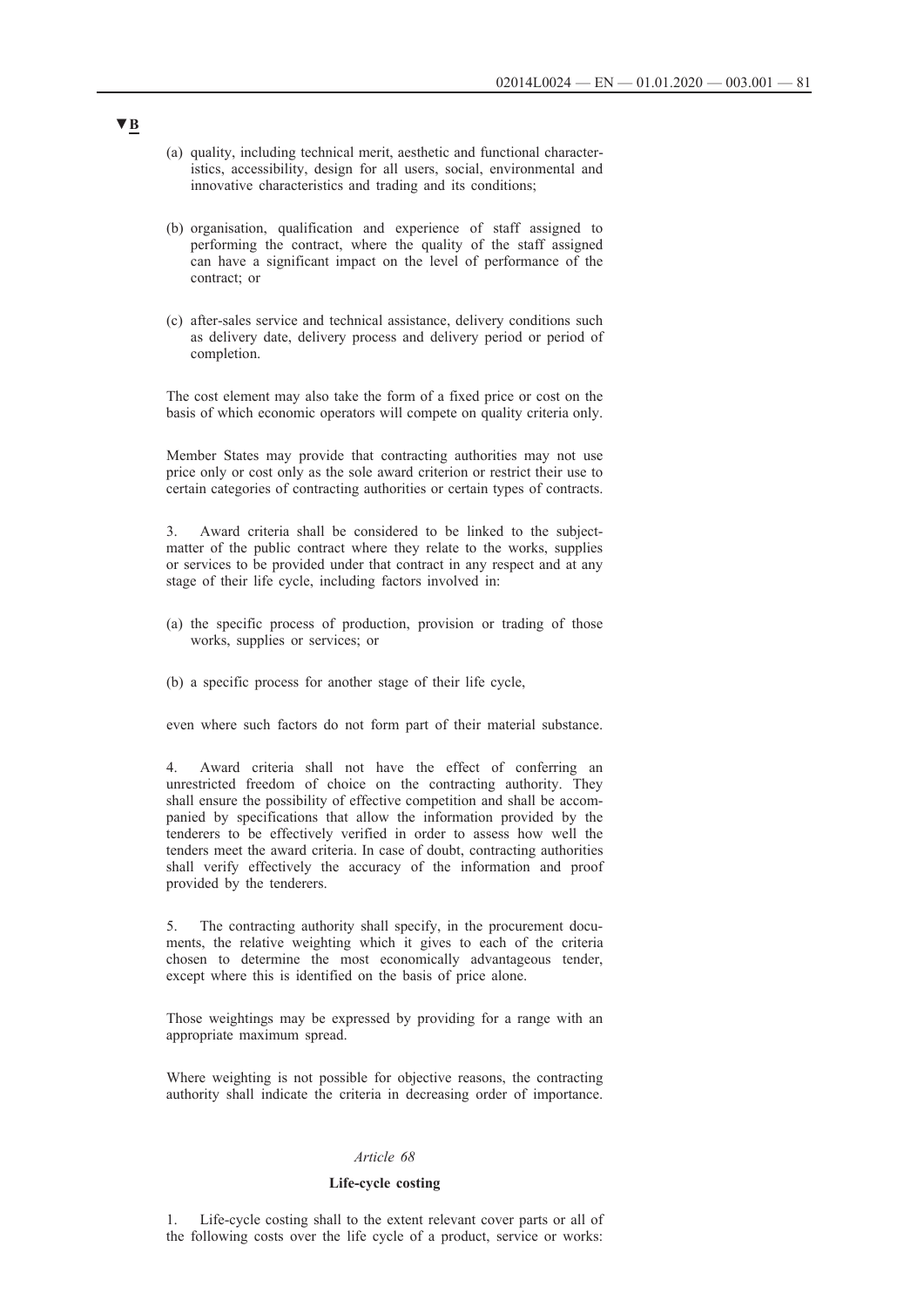(a) costs, borne by the contracting authority or other users, such as:

- (i) costs relating to acquisition,
- (ii) costs of use, such as consumption of energy and other resources,
- (iii) maintenance costs,
- (iv) end of life costs, such as collection and recycling costs.
- (b) costs imputed to environmental externalities linked to the product, service or works during its life cycle, provided their monetary value can be determined and verified; such costs may include the cost of emissions of greenhouse gases and of other pollutant emissions and other climate change mitigation costs.

2. Where contracting authorities assess the costs using a life-cycle costing approach, they shall indicate in the procurement documents the data to be provided by the tenderers and the method which the contracting authority will use to determine the life-cycle costs on the basis of those data.

The method used for the assessment of costs imputed to environmental externalities shall fulfil all of the following conditions:

- (a) it is based on objectively verifiable and non-discriminatory criteria. In particular, where it has not been established for repeated or continuous application, it shall not unduly favour or disadvantage certain economic operators;
- (b) it is accessible to all interested parties;
- (c) the data required can be provided with reasonable effort by normally diligent economic operators, including economic operators from third countries party to the GPA or other international agreements by which the Union is bound.

3. Whenever a common method for the calculation of life-cycle costs has been made mandatory by a legislative act of the Union, that common method shall be applied for the assessment of life-cycle costs.

A list of such legislative acts, and where necessary the delegated acts supplementing them, is set out in Annex XIII. The Commission shall be empowered to adopt delegated acts in accordance with Article 87 concerning the update of that list, when an update of the list is necessary due to the adoption of new legislation making a common method mandatory or the repeal or modification of existing legal acts.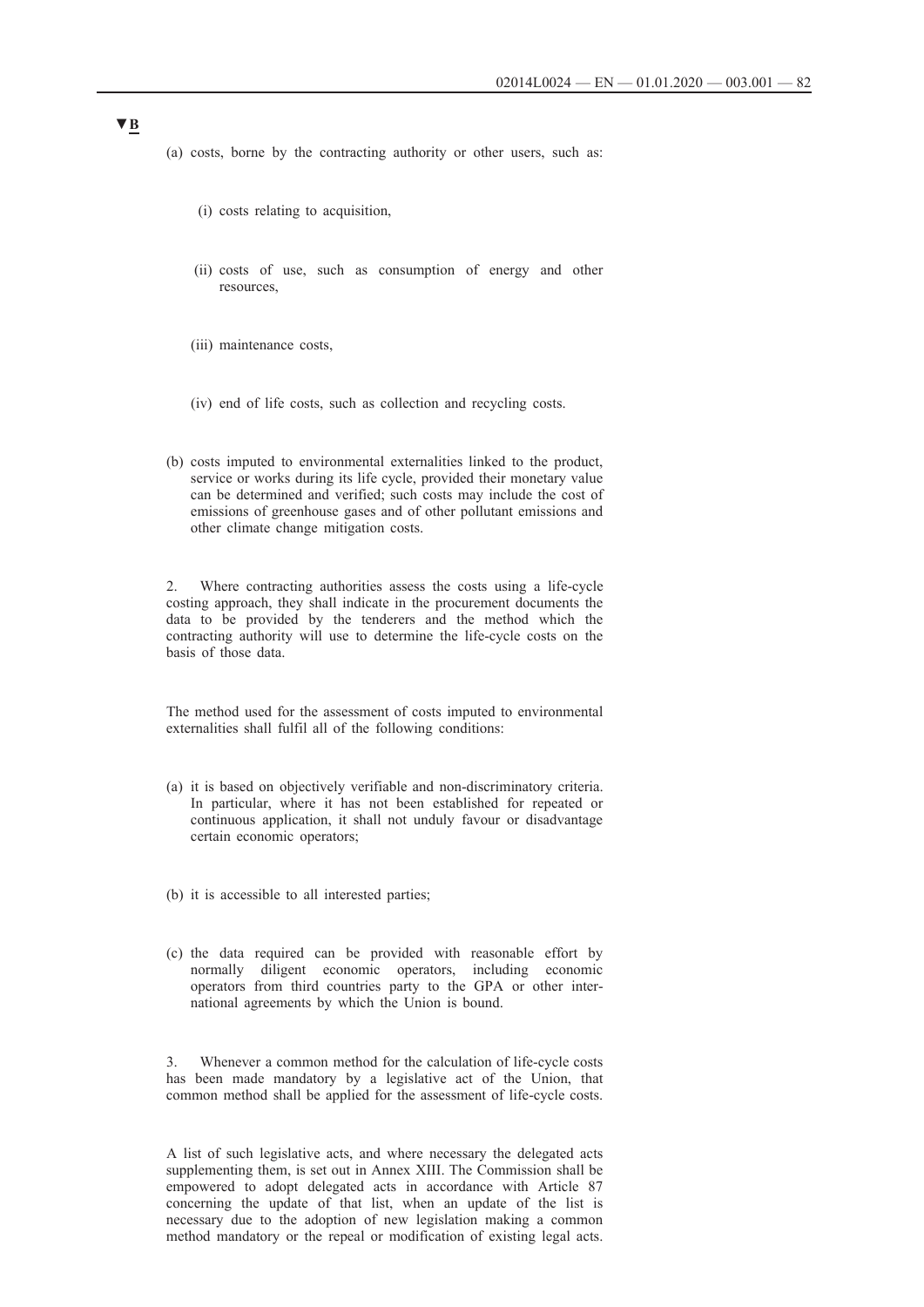#### *Article 69*

### **Abnormally low tenders**

1. Contracting authorities shall require economic operators to explain the price or costs proposed in the tender where tenders appear to be abnormally low in relation to the works, supplies or services.

2. The explanations referred to in paragraph 1 may in particular relate to:

- (a) the economics of the manufacturing process, of the services provided or of the construction method;
- (b) the technical solutions chosen or any exceptionally favourable conditions available to the tenderer for the supply of the products or services or for the execution of the work;
- (c) the originality of the work, supplies or services proposed by the tenderer;
- (d) compliance with obligations referred to in Article 18(2);
- (e) compliance with obligations referred to in Article 71;
- (f) the possibility of the tenderer obtaining State aid.

3. The contracting authority shall assess the information provided by consulting the tenderer. It may only reject the tender where the evidence supplied does not satisfactorily account for the low level of price or costs proposed, taking into account the elements referred to in paragraph 2.

Contracting authorities shall reject the tender, where they have established that the tender is abnormally low because it does not comply with applicable obligations referred to in Article 18(2).

4. Where a contracting authority establishes that a tender is abnormally low because the tenderer has obtained State aid, the tender may be rejected on that ground alone only after consultation with the tenderer where the latter is unable to prove, within a sufficient time limit fixed by the contracting authority, that the aid in question was compatible with the internal market within the meaning of Article 107 TFEU. Where the contracting authority rejects a tender in those circumstances, it shall inform the Commission thereof.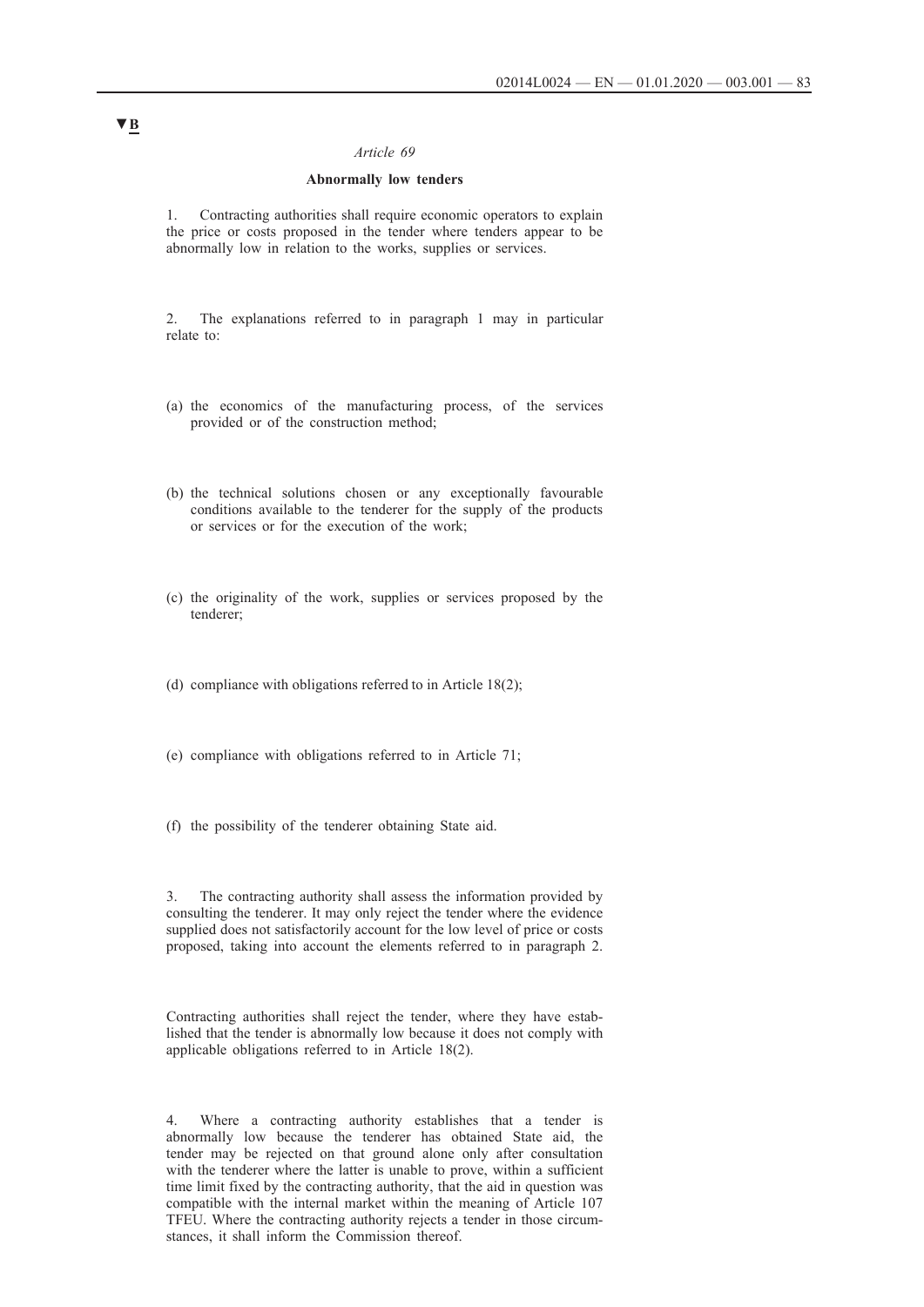Upon request, Member States shall make available to other Member States by means of administrative cooperation any information at its disposal, such as laws, regulations, universally applicable collective agreements or national technical standards, relating to the evidence and documents produced in relation to details listed in paragraph 2.

#### *CHAPTER IV*

#### *Contract performance*

### *Article 70*

#### **Conditions for performance of contracts**

Contracting authorities may lay down special conditions relating to the performance of a contract, provided that they are linked to the subjectmatter of the contract within the meaning of Article 67(3) and indicated in the call for competition or in the procurement documents. Those conditions may include economic, innovation-related, environmental, social or employment-related considerations.

### *Article 71*

#### **Subcontracting**

1. Observance of the obligations referred to in Article 18(2) by subcontractors is ensured through appropriate action by the competent national authorities acting within the scope of their responsibility and remit.

2. In the procurement documents, the contracting authority may ask or may be required by a Member State to ask the tenderer to indicate in its tender any share of the contract it may intend to subcontract to third parties and any proposed subcontractors.

3. Member States may provide that at the request of the subcontractor and where the nature of the contract so allows, the contracting authority shall transfer due payments directly to the subcontractor for services, supplies or works provided to the economic operator to whom the public contract has been awarded (the main contractor). Such measures may include appropriate mechanisms permitting the main contractor to object to undue payments. The arrangements concerning that mode of payment shall be set out in the procurement documents.

4. Paragraphs 1 to 3 shall be without prejudice to the question of the main contractor's liability.

5. In the case of works contracts and in respect of services to be provided at a facility under the direct oversight of the contracting authority, after the award of the contract and at the latest when the performance of the contract commences, the contracting authority shall require the main contractor to indicate to the contracting authority the name, contact details and legal representatives of its subcontractors, involved in such works or services, in so far as known at this point in time. The contracting authority shall require the main contractor to notify the contracting authority of any changes to this information during the course of the contract as well as of the required information for any new subcontractors which it subsequently involves in such works or services.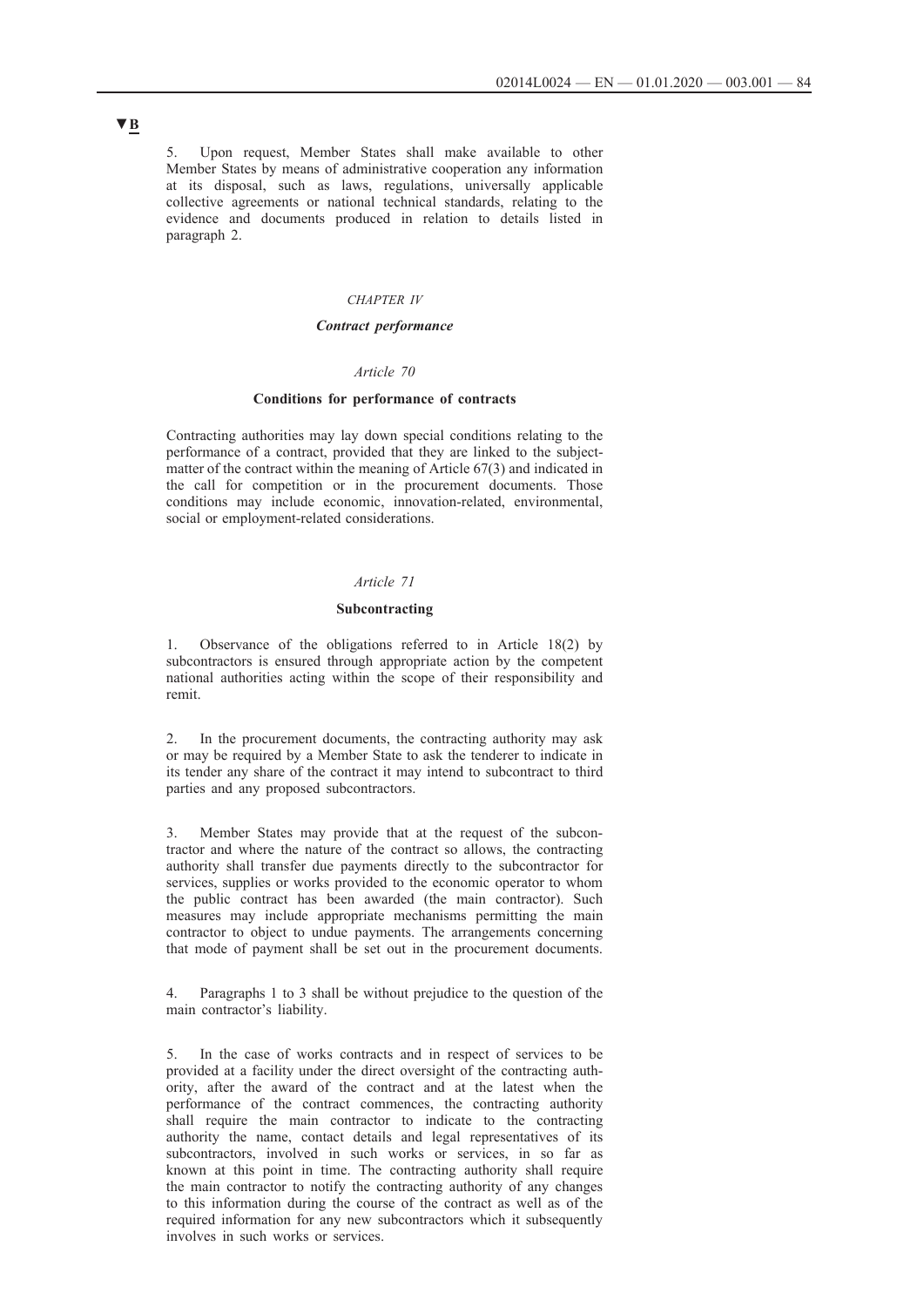Notwithstanding the first subparagraph, Member States may impose the obligation to deliver the required information directly on the main contractor.

Where necessary for the purposes of point (b) of paragraph 6 of this Article, the required information shall be accompanied by the subcontractors' self-declarations as provided for in Article 59. The implementing measures pursuant to paragraph 8 of this Article may provide that subcontractors which are presented after the award of the contract shall provide the certificates and other supporting documents instead of the self-declaration.

The first subparagraph shall not apply to suppliers.

Contracting authorities may extend or may be required by Member States to extend the obligations provided for in the first subparagraph to for instance:

- (a) supply contracts, to services contracts other than those concerning services to be provided at the facilities under the direct oversight of the contracting authority or to suppliers involved in works or services contracts;
- (b) subcontractors of the main contractor's subcontractors or further down the subcontracting chain.

With the aim of avoiding breaches of the obligations referred to in Article 18(2), appropriate measures may be taken, such as:

- (a) Where the national law of a Member State provides for a mechanism of joint liability between subcontractors and the main contractor, the Member State concerned shall ensure that the relevant rules are applied in compliance with the conditions set out in Article 18(2).
- (b) Contracting authorities may, in accordance with Articles 59, 60 and 61, verify or may be required by Member States to verify whether there are grounds for exclusion of subcontractors pursuant to Article 57. In such cases, the contracting authority shall require that the economic operator replaces a subcontractor in respect of which the verification has shown that there are compulsory grounds for exclusion. The contracting authority may require or may be required by a Member State to require that the economic operator replaces a subcontractor in respect of which the verification has shown that there are non-compulsory grounds for exclusion.

7. Member States may provide for more stringent liability rules under national law or to go further under national law on direct payments to subcontractors, for instance by providing for direct payments to subcontractors without it being necessary for them to request such direct payment.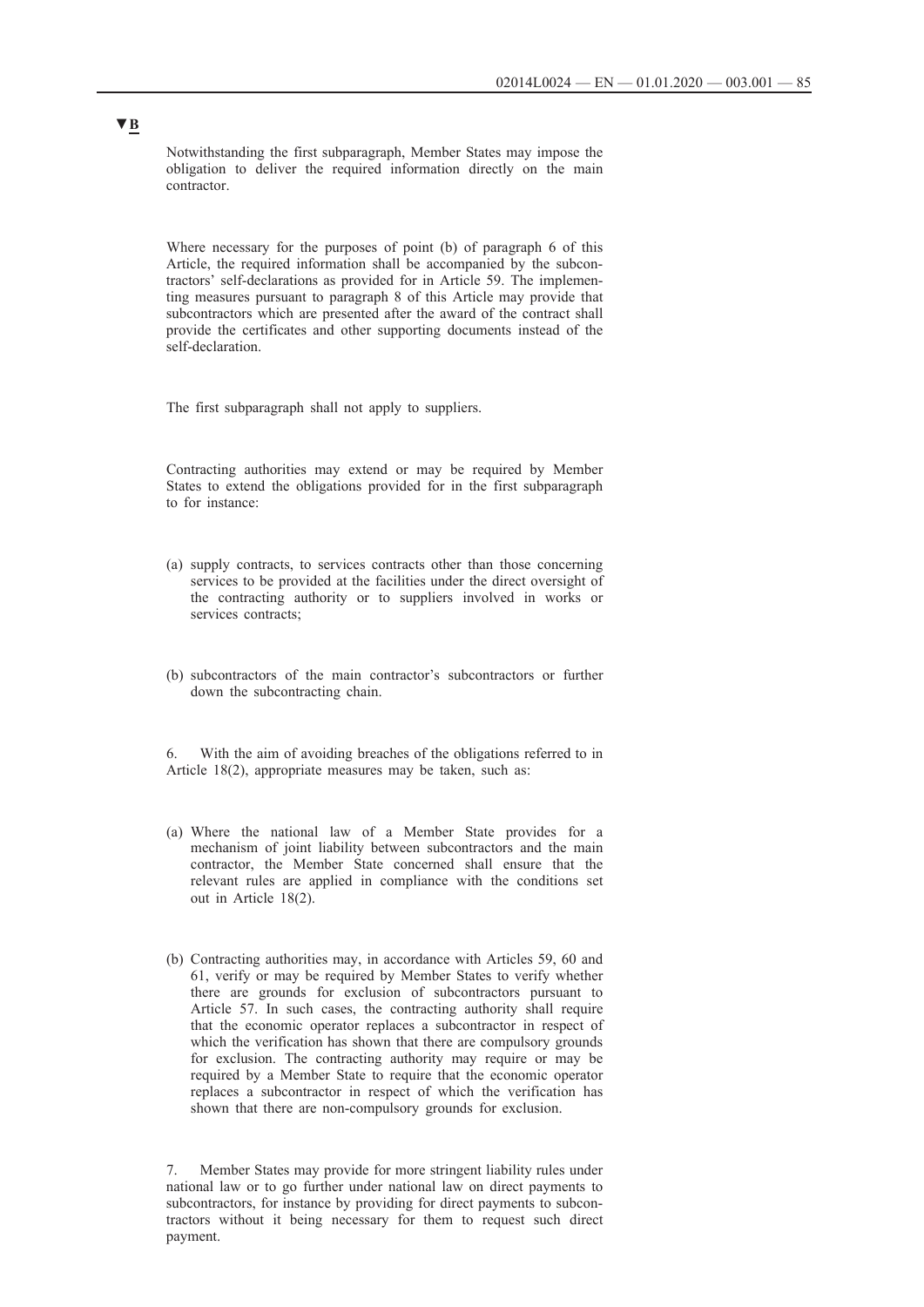8. Member States having chosen to provide for measures pursuant to paragraphs 3, 5 or 6 shall, by law, regulation or administrative provisions and having regard for Union law, specify the implementing conditions for those measures. In so doing, Member States may limit their applicability, for instance in respect of certain types of contracts, certain categories of contacting authorities or economic operators or as of certain amounts.

### *Article 72*

### **Modification of contracts during their term**

1. Contracts and framework agreements may be modified without a new procurement procedure in accordance with this Directive in any of the following cases:

- (a) where the modifications, irrespective of their monetary value, have been provided for in the initial procurement documents in clear, precise and unequivocal review clauses, which may include price revision clauses, or options. Such clauses shall state the scope and nature of possible modifications or options as well as the conditions under which they may be used. They shall not provide for modifications or options that would alter the overall nature of the contract or the framework agreement;
- (b) for additional works, services or supplies by the original contractor that have become necessary and that were not included in the initial procurement where a change of contractor:
	- (i) cannot be made for economic or technical reasons such as requirements of interchangeability or interoperability with existing equipment, services or installations procured under the initial procurement; and
	- (ii) would cause significant inconvenience or substantial duplication of costs for the contracting authority.

However, any increase in price shall not exceed 50 % of the value of the original contract. Where several successive modifications are made, that limitation shall apply to the value of each modification. Such consecutive modifications shall not be aimed at circumventing this Directive;

- (c) where all of the following conditions are fulfilled:
	- (i) the need for modification has been brought about by circumstances which a diligent contracting authority could not foresee;
	- (ii) the modification does not alter the overall nature of the contract;
	- (iii) any increase in price is not higher than 50 % of the value of the original contract or framework agreement. Where several successive modifications are made, that limitation shall apply to the value of each modification. Such consecutive modifications shall not be aimed at circumventing this Directive;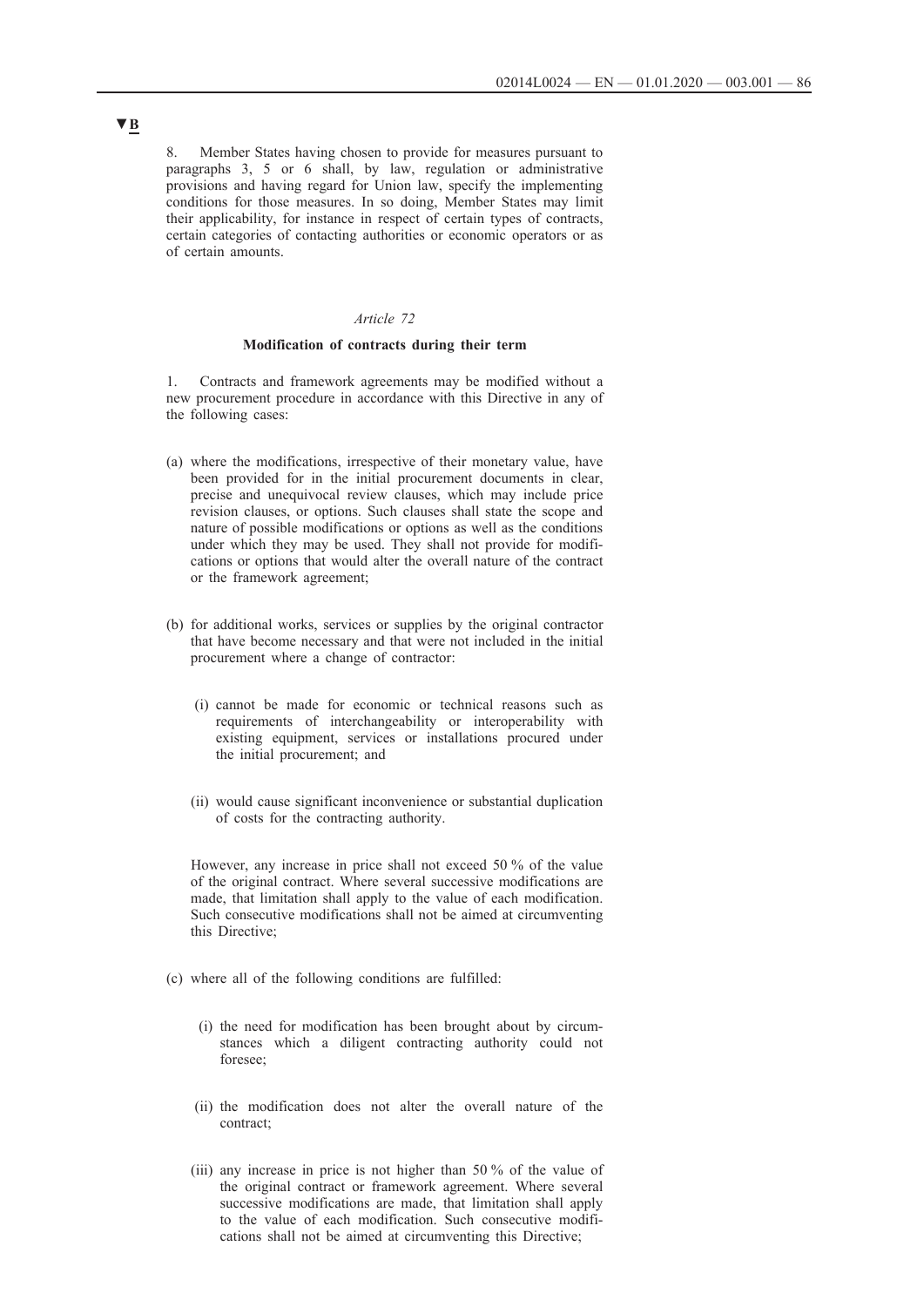- (d) where a new contractor replaces the one to which the contracting authority had initially awarded the contract as a consequence of either:
	- (i) an unequivocal review clause or option in conformity with point (a);
	- (ii) universal or partial succession into the position of the initial contractor, following corporate restructuring, including takeover, merger, acquisition or insolvency, of another economic operator that fulfils the criteria for qualitative selection initially established provided that this does not entail other substantial modifications to the contract and is not aimed at circumventing the application of this Directive; or
	- (iii) in the event that the contracting authority itself assumes the main contractor's obligations towards its subcontractors where this possibility is provided for under national legislation pursuant to Article 71;
- (e) where the modifications, irrespective of their value, are not substantial within the meaning of paragraph 4.

Contracting authorities having modified a contract in the cases set out under points (b) and (c) of this paragraph shall publish a notice to that effect in the *Official Journal of the European Union*. Such notice shall contain the information set out in Annex V part G and shall be published in accordance with Article 51.

Furthermore, and without any need to verify whether the conditions set out under points (a) to (d) of paragraph 4 are met, contracts may equally be modified without a new procurement procedure in accordance with this Directive being necessary where the value of the modification is below both of the following values:

(i) the thresholds set out in Article 4; and

(ii) 10 % of the initial contract value for service and supply contracts and below 15 % of the initial contract value for works contracts.

However, the modification may not alter the overall nature of the contract or framework agreement. Where several successive modifications are made, the value shall be assessed on the basis of the net cumulative value of the successive modifications.

3. For the purpose of the calculation of the price mentioned in paragraph 2 and points (b) and (c) of paragraph 1, the updated price shall be the reference value when the contract includes an indexation clause.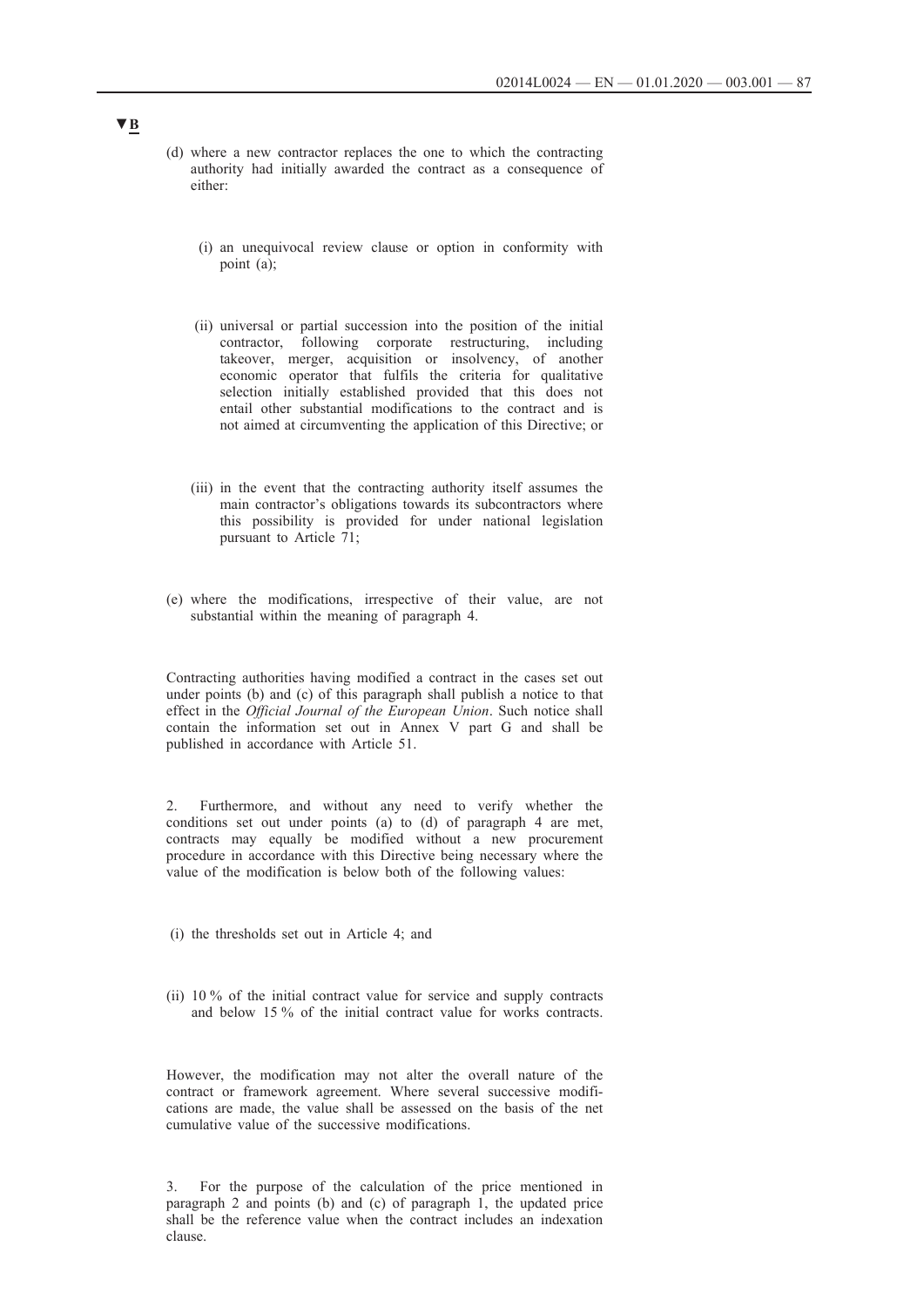4. A modification of a contract or a framework agreement during its term shall be considered to be substantial within the meaning of point (e) of paragraph 1, where it renders the contract or the framework agreement materially different in character from the one initially concluded. In any event, without prejudice to paragraphs 1 and 2, a modification shall be considered to be substantial where one or more of the following conditions is met:

- (a) the modification introduces conditions which, had they been part of the initial procurement procedure, would have allowed for the admission of other candidates than those initially selected or for the acceptance of a tender other than that originally accepted or would have attracted additional participants in the procurement procedure;
- (b) the modification changes the economic balance of the contract or the framework agreement in favour of the contractor in a manner which was not provided for in the initial contract or framework agreement;
- (c) the modification extends the scope of the contract or framework agreement considerably;
- (d) where a new contractor replaces the one to which the contracting authority had initially awarded the contract in other cases than those provided for under point (d) of paragraph 1.

5. A new procurement procedure in accordance with this Directive shall be required for other modifications of the provisions of a public contract or a framework agreement during its term than those provided for under paragraphs 1 and 2.

#### *Article 73*

#### **Termination of contracts**

Member States shall ensure that contracting authorities have the possibility, at least under the following circumstances and under the conditions determined by the applicable national law, to terminate a public contract during its term, where:

- (a) the contract has been subject to a substantial modification, which would have required a new procurement procedure pursuant to Article 72;
- (b) the contractor has, at the time of contract award, been in one of the situations referred to in Article 57(1) and should therefore have been excluded from the procurement procedure;
- (c) the contract should not have been awarded to the contractor in view of a serious infringement of the obligations under the Treaties and this Directive that has been declared by the Court of Justice of the European Union in a procedure pursuant to Article 258 TFEU.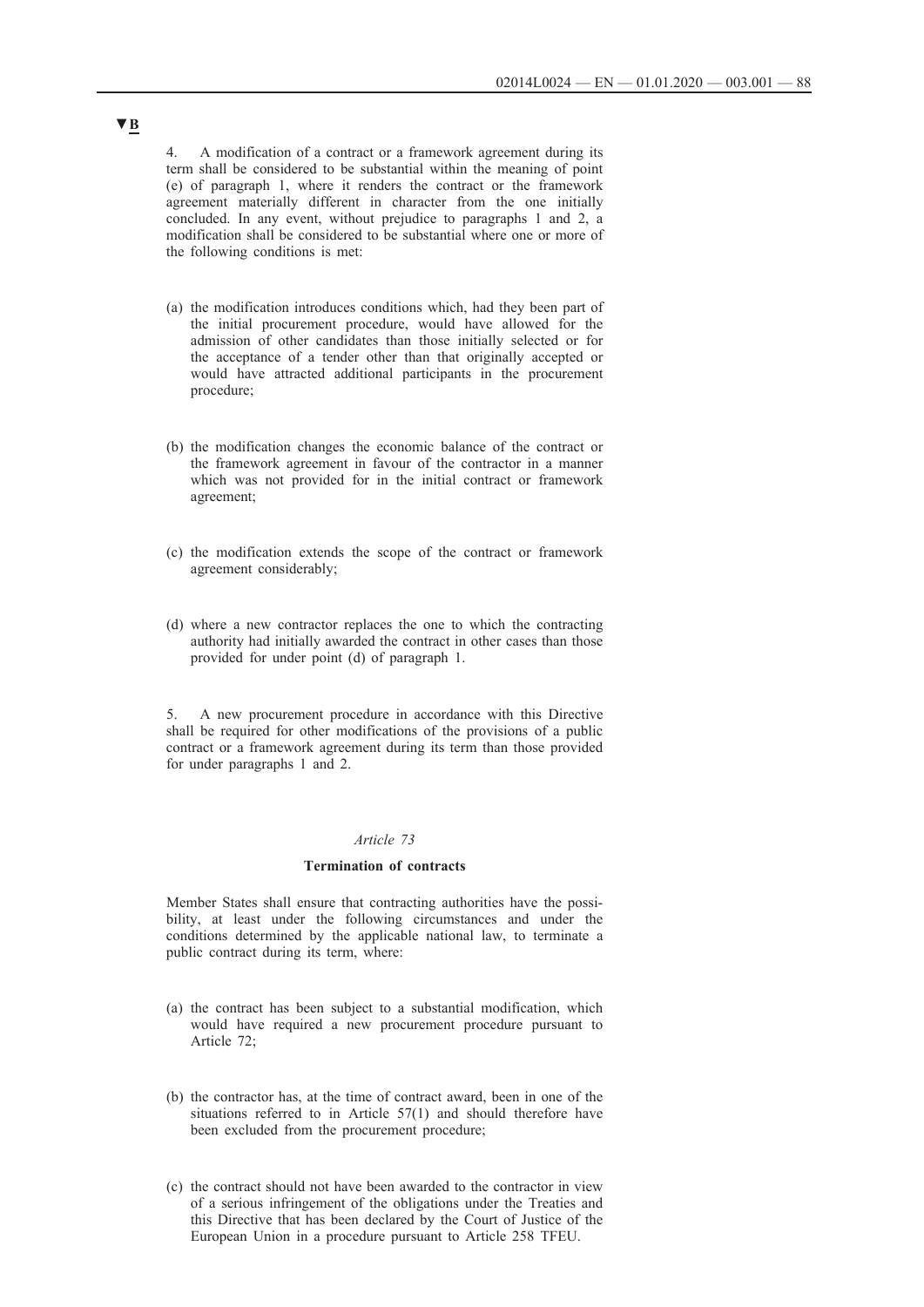#### TITLE III

### **PARTICULAR PROCUREMENT REGIMES**

#### *CHAPTER I*

#### *Social and other specific services*

#### *Article 74*

#### **Award of contracts for social and other specific services**

Public contracts for social and other specific services listed in Annex XIV shall be awarded in accordance with this Chapter, where the value of the contracts is equal to or greater than the threshold indicated in point (d) of Article 4.

#### *Article 75*

### **Publication of notices**

1. Contracting authorities intending to award a public contract for the services referred to in Article 74 shall make known their intention by any of the following means:

- (a) by means of a contract notice, which shall contain the information referred to in Annex V Part H, in accordance with the standard forms referred to in Article 51; or
- (b) by means of a prior information notice, which shall be published continuously and contain the information set out in Annex V Part I. The prior information notice shall refer specifically to the types of services that will be the subject of the contracts to be awarded. It shall indicate that the contracts will be awarded without further publication and invite interested economic operators to express their interest in writing.

The first subparagraph shall, however, not apply where a negotiated procedure without prior publication could have been used in conformity with Article 32 for the award of a public service contract.

2. Contracting authorities that have awarded a public contract for the services referred to in Article 74 shall make known the results of the procurement procedure by means of a contract award notice, which shall contain the information referred to in Annex V Part J, in accordance with the standard forms referred to in Article 51. They may, however, group such notices on a quarterly basis. In that case, they shall send the grouped notices within 30 days of the end of each quarter.

3. The Commission shall establish the standard forms referred to in paragraphs 1 and 2 of this Article by means of implementing acts. Those implementing acts shall be adopted in accordance with the advisory procedure referred to in Article 89(2).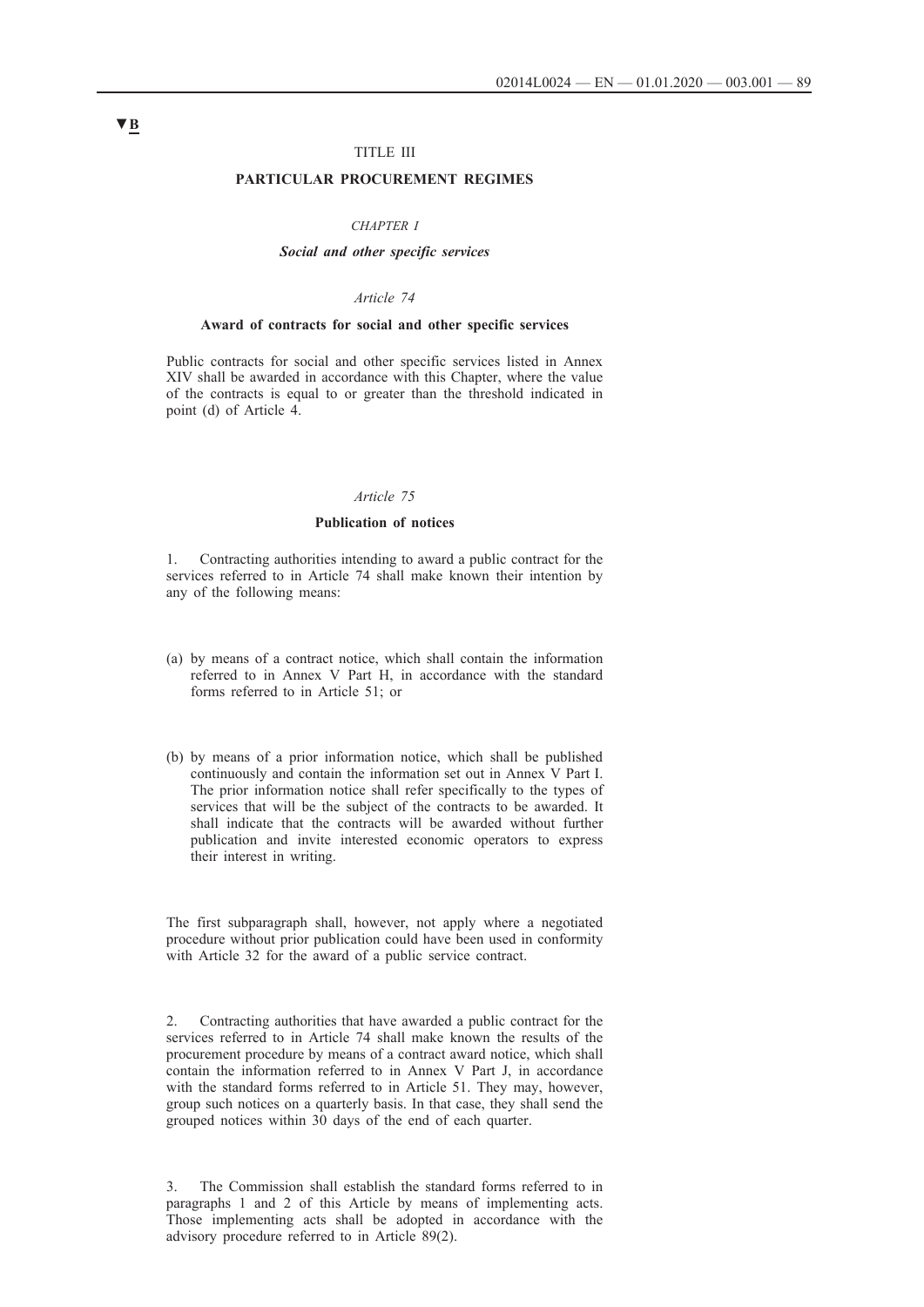4. The notices referred to in this Article shall be published in accordance with Article 51.

### *Article 76*

#### **Principles of awarding contracts**

1. Member States shall put in place national rules for the award of contracts subject to this Chapter in order to ensure contracting authorities comply with the principles of transparency and equal treatment of economic operators. Member States are free to determine the procedural rules applicable as long as such rules allow contracting authorities to take into account the specificities of the services in question.

2. Member States shall ensure that contracting authorities may take into account the need to ensure quality, continuity, accessibility, affordability, availability and comprehensiveness of the services, the specific needs of different categories of users, including disadvantaged and vulnerable groups, the involvement and empowerment of users and innovation. Member States may also provide that the choice of the service provider shall be made on the basis of the tender presenting the best price-quality ratio, taking into account quality and sustainability criteria for social services.

### *Article 77*

#### **Reserved contracts for certain services**

1. Member States may provide that contracting authorities may reserve the right for organisations to participate in procedures for the award of public contracts exclusively for those health, social and cultural services referred to in Article 74, which are covered by CPV codes 75121000-0, 75122000-7, 75123000-4, 79622000-0, 79624000-4, 79625000-1, 80110000-8, 80300000-7, 80420000-4, 80430000-7, 80511000-9, 80520000-5, 80590000-6, from 85000000-9 to 85323000-9, 92500000-6, 92600000-7, 98133000-4, 98133110-8.

2. An organisation referred to in paragraph 1 shall fulfil all of the following conditions:

- (a) its objective is the pursuit of a public service mission linked to the delivery of the services referred to in paragraph 1;
- (b) profits are reinvested with a view to achieving the organisation's objective. Where profits are distributed or redistributed, this should be based on participatory considerations;
- (c) the structures of management or ownership of the organisation performing the contract are based on employee ownership or participatory principles, or require the active participation of employees, users or stakeholders; and
- (d) the organisation has not been awarded a contract for the services concerned by the contracting authority concerned pursuant to this Article within the past three years.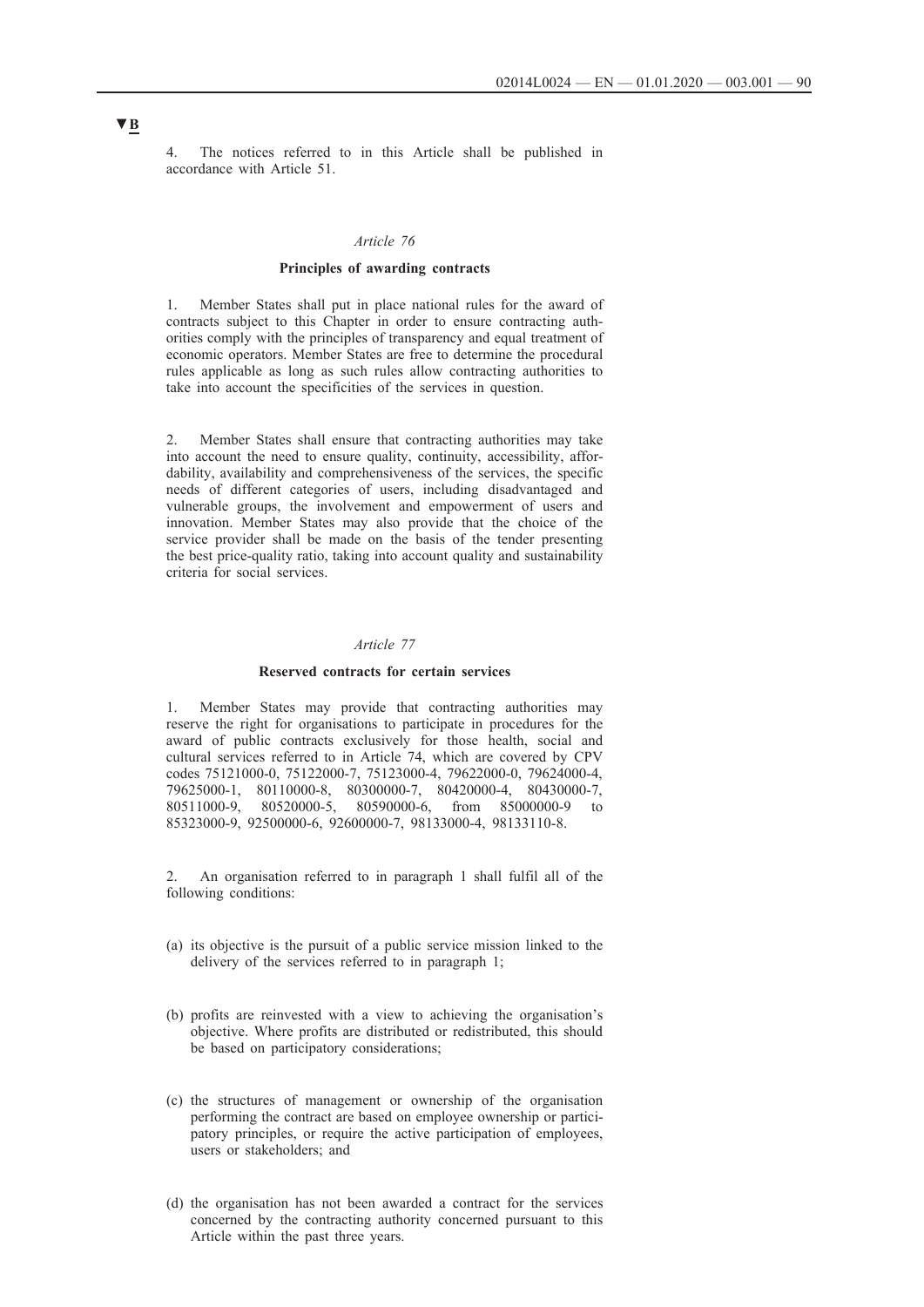3. The maximum duration of the contract shall not be longer than three years.

4. The call for competition shall make reference to this Article.

5. Notwithstanding Article 92, the Commission shall assess the effects of this Article and report to the European Parliament and the Council by 18 April 2019.

### *CHAPTER II*

### *Rules governing design contests*

### *Article 78*

#### **Scope**

This Chapter shall apply to:

- (a) design contests organised as part of a procedure leading to the award of a public service contract;
- (b) design contests with prizes or payments to participants.

In the cases referred to in point (a) of the first paragraph of this Article, the threshold referred to in Article 4 is calculated on the basis of the estimated value net of VAT of the public service contract, including any possible prizes or payments to participants.

In the cases referred to in point (b) of the first paragraph of this Article, the threshold refers to the total amount of the prizes and payments, including the estimated value net of VAT of the public services contract which might subsequently be concluded under Article 32(4) if the contracting authority has announced its intention to award such contract in the contest notice.

### *Article 79*

### **Notices**

1. Contracting authorities that intend to carry out a design contest shall make known their intention by means of a contest notice.

Where they intend to award a subsequent service contract pursuant to Article 32(4), this shall be indicated in the contest notice.

2. Contracting authorities that have held a design contest shall send a notice of the results of the contest in accordance with Article 51 and shall be able to prove the date of dispatch.

Where the release of information on the outcome of the contest would impede law enforcement, would be contrary to the public interest or would prejudice the legitimate commercial interests of a particular enterprise, whether public or private, or might prejudice fair competition between service providers, such information may be withheld from publication.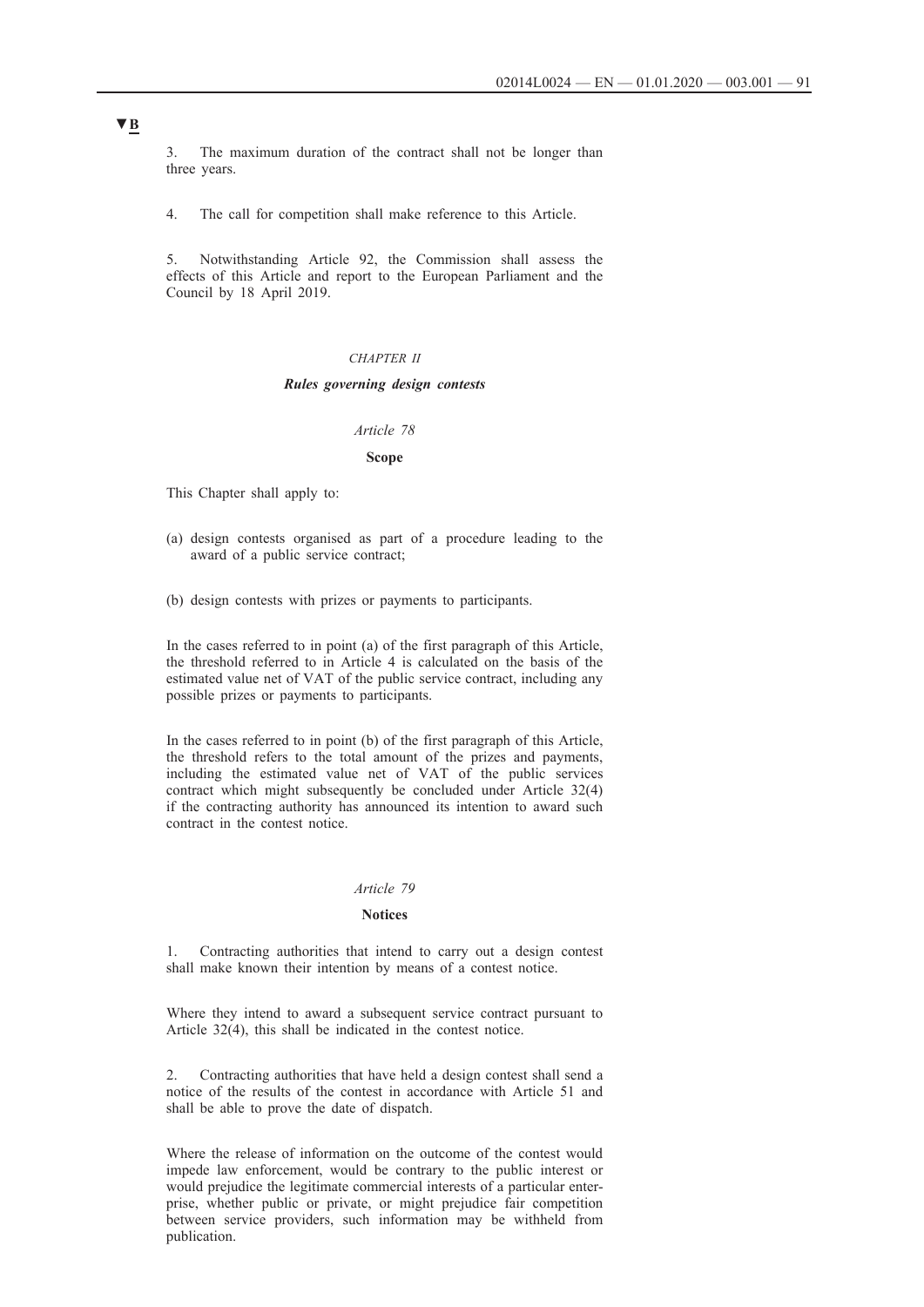3. The notices referred to in paragraphs 1 and 2 of this Article shall be published in accordance with Article 51(2) to (6) and Article 52. They shall include the information set out respectively in Annex V parts E and F in the format of the standard forms.

The Commission shall establish the standard forms by means of implementing acts. Those implementing acts shall be adopted in accordance with the advisory procedure referred to in Article  $89(2)$ .

#### *Article 80*

### **Rules on the organisation of design contests and the selection of participants**

When organising design contests, contracting authorities shall apply procedures which are adapted to the provisions of Title I and this Chapter.

2. The admission of participants to design contests shall not be limited:

- (a) by reference to the territory or part of the territory of a Member State;
- (b) on the grounds that, under the law of the Member State in which the contest is organised, they would be required to be either natural or legal persons.

3. Where design contests are restricted to a limited number of participants, the contracting authorities shall lay down clear and non-discriminatory selection criteria. In any event, the number of candidates invited to participate shall be sufficient to ensure genuine competition.

#### *Article 81*

#### **Composition of the jury**

The jury shall be composed exclusively of natural persons who are independent of participants in the contest. Where a particular professional qualification is required from participants in a contest, at least a third of the members of the jury shall have that qualification or an equivalent qualification.

### *Article 82*

### **Decisions of the jury**

1. The jury shall be autonomous in its decisions or opinions.

2. The jury shall examine the plans and projects submitted by the candidates anonymously and solely on the basis of the criteria indicated in the contest notice.

3. The jury shall record its ranking of projects in a report, signed by its members, made according to the merits of each project, together with its remarks and any points that may need clarification.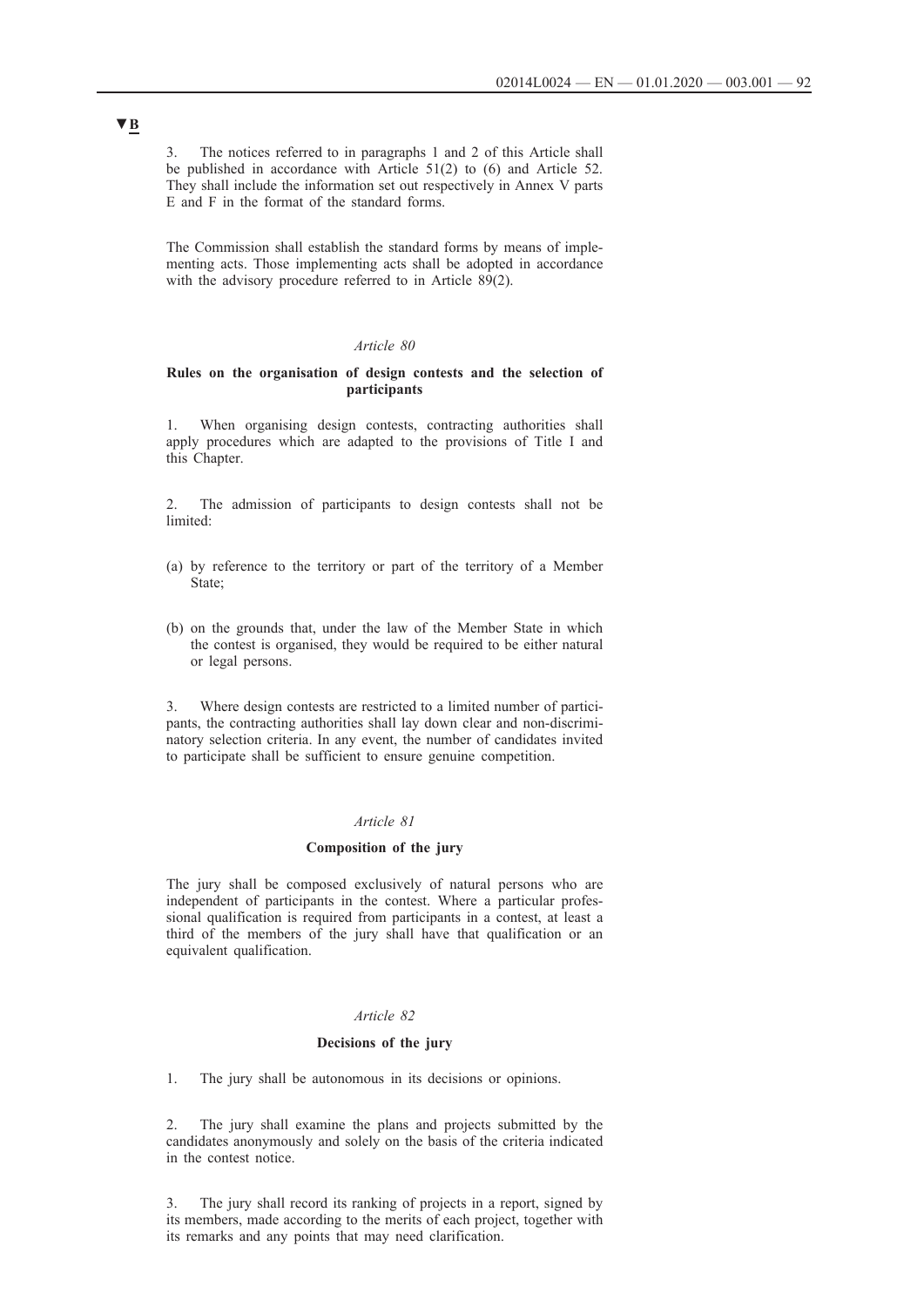4. Anonymity shall be observed until the jury has reached its opinion or decision.

5. Candidates may be invited, if need be, to answer questions that the jury has recorded in the minutes to clarify any aspect of the projects.

6. Complete minutes shall be drawn up of the dialogue between jury members and candidates.

### TITLE IV

### **GOVERNANCE**

### *Article 83*

### **Enforcement**

1. In order to effectively ensure correct and efficient implementation, Member States shall ensure that at least the tasks set out in this Article are performed by one or more authorities, bodies or structures. They shall indicate to the Commission all authorities, bodies or structures competent for those tasks.

2. Member States shall ensure that the application of public procurement rules is monitored.

Where monitoring authorities or structures identify by their own initiative or upon the receipt of information specific violations or systemic problems, they shall be empowered to indicate those problems to national auditing authorities, courts or tribunals or other appropriate authorities or structures, such as the ombudsman, national parliaments or committees thereof.

3. The results of the monitoring activities pursuant to paragraph 2 shall be made available to the public through appropriate means of information. These results shall also be made available to the Commission. For instance, they may be integrated in the monitoring reports referred to in the second subparagraph of this paragraph.

By 18 April 2017 and every three years thereafter Member States shall submit to the Commission a monitoring report covering, where applicable, information on the most frequent sources of wrong application or of legal uncertainty, including possible structural or recurring problems in the application of the rules, on the level of SME participation in public procurement and about prevention, detection and adequate reporting of cases of procurement fraud, corruption, conflict of interest and other serious irregularities.

The Commission may, not more than every three years, request Member States to provide information on the practical implementation of national strategic procurement policies.

For the purposes of this paragraph and paragraph 4 of this Article, 'SME' shall be understood as defined in Commission Recommendation 2003/361/EC (1).

<sup>(1)</sup> Commission Recommendation of 6 May 2003 concerning the definition of micro, small and medium-sized enterprises, (OJ L 124, 20.5.2003, p. 36).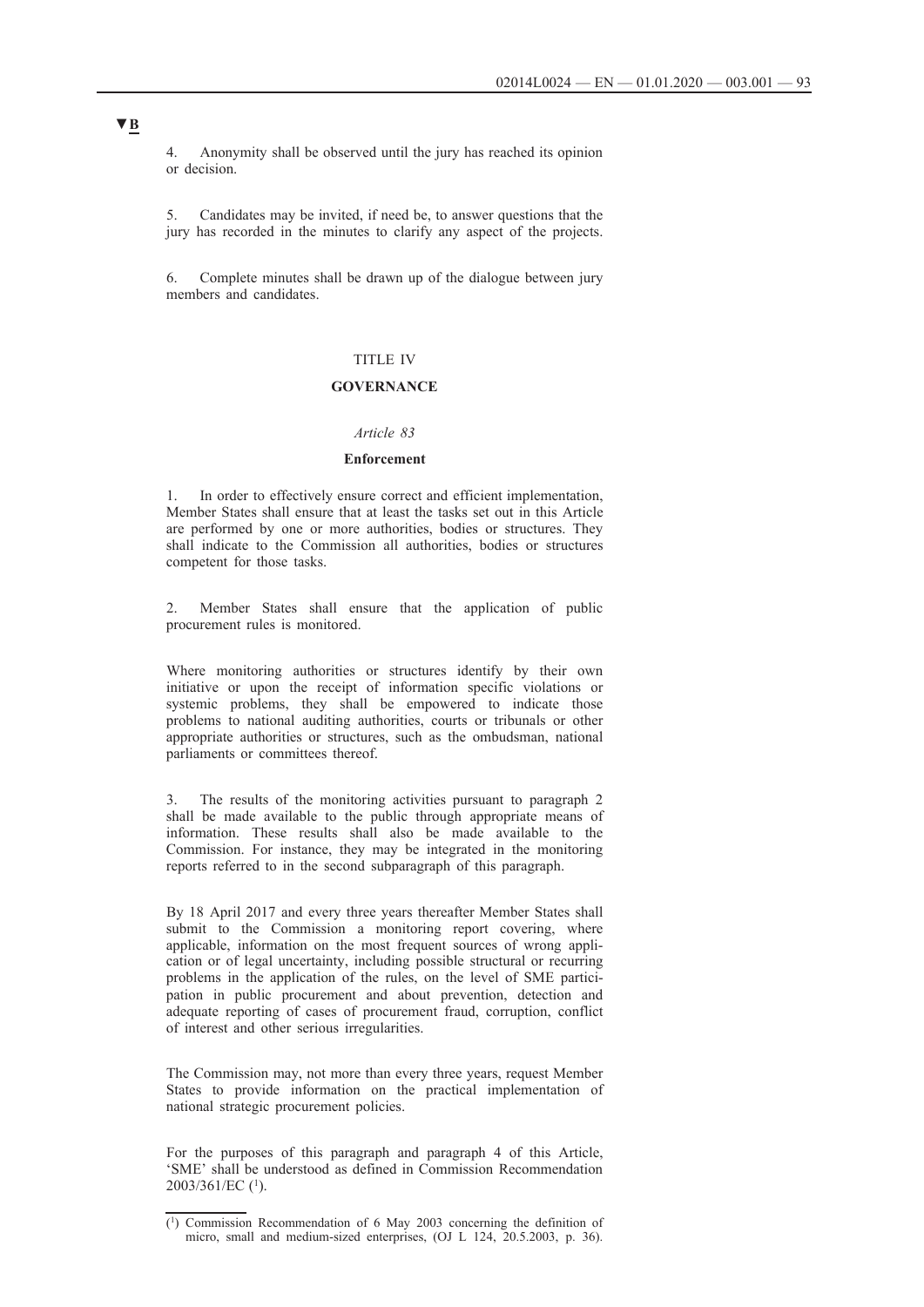On the basis of the data received under this paragraph, the Commission shall regularly issue a report on the implementation and best practices of national procurement policies in the internal market.

- 4. Member States shall ensure that:
- (a) information and guidance on the interpretation and application of the Union public procurement law is available free of charge to assist contracting authorities and economic operators, in particular SMEs, in correctly applying the Union public procurement rules; and
- (b) support is available to contracting authorities with regard to planning and carrying out procurement procedures.

5. Member States shall, without prejudice to the general procedures and working methods established by the Commission for its communications and contacts with Member States, designate a point of reference for cooperation with the Commission as regards the application of public procurement legislation.

6. Contracting authorities shall, at least for the duration of the contract, keep copies of all concluded contracts with a value equal to or greater than:

- (a) 1 000 000 EUR in the case of public supply contracts or public service contracts;
- (b) 10 000 000 EUR in the case of public works contracts.

Contracting authorities shall grant access to those contracts; however, access to specific documents or items of information may be denied to the extent and on the conditions provided for in the applicable Union or national rules on access to documents and data protection.

### *Article 84*

#### **Individual reports on procedures for the award of contracts**

1. For every contract or framework agreement covered by this Directive, and every time a dynamic purchasing system is established, contracting authorities shall draw up a written report which shall include at least the following:

- (a) the name and address of the contracting authority, the subject-matter and value of the contract, framework agreement or dynamic purchasing system;
- (b) where applicable, the results of the qualitative selection and/or reduction of numbers pursuant to Articles 65 and 66, namely: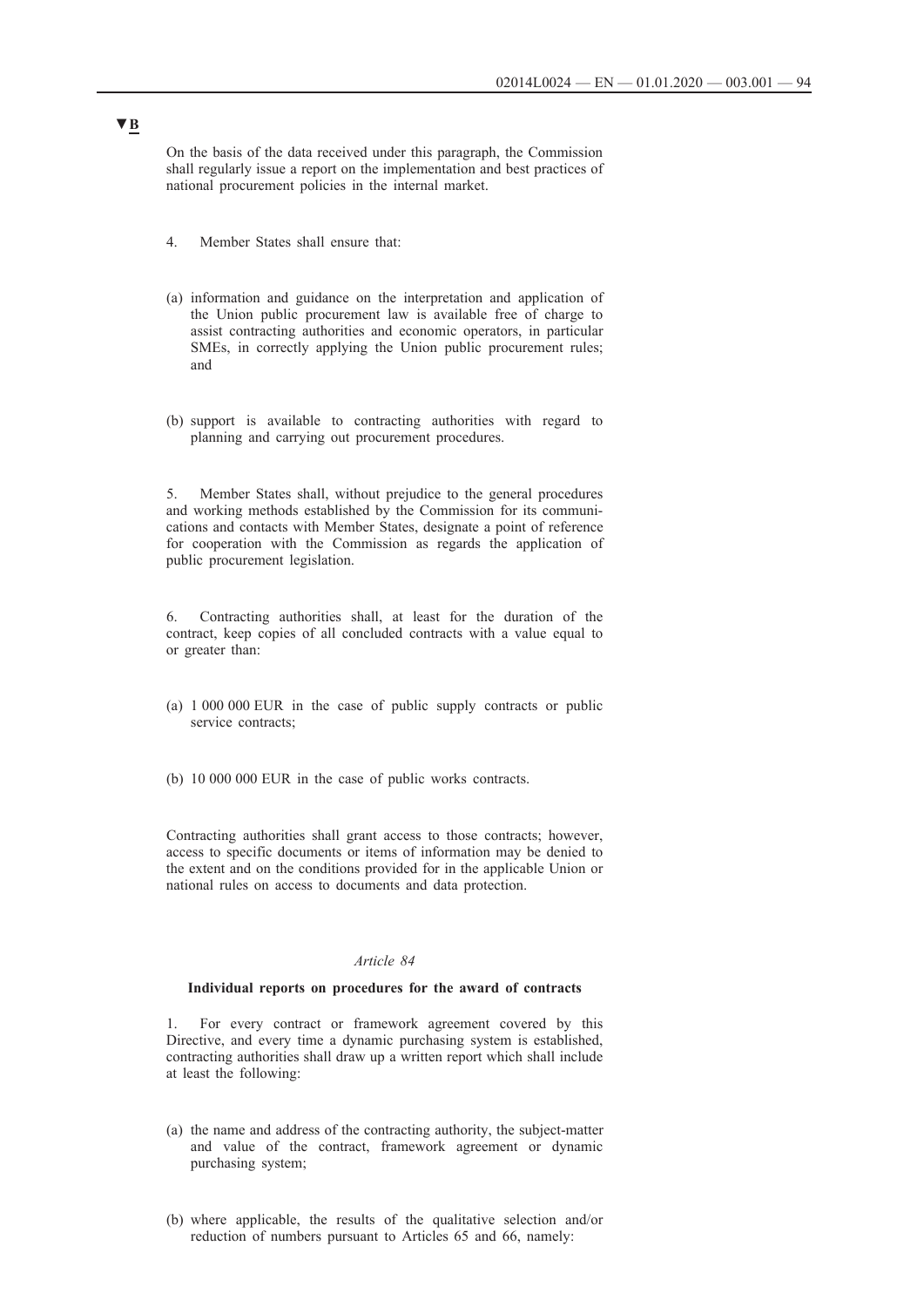- (i) the names of the selected candidates or tenderers and the reasons for their selection;
- (ii) the names of the candidates or tenderers rejected and the reasons for their rejection;
- (c) the reasons for the rejection of tenders found to be abnormally low;
- (d) the name of the successful tenderer and the reasons why its tender was selected and, where known, the share of the contract or framework agreement which the successful tenderer intends to subcontract to third parties; and, where known at this point in time, the names of the main contractor's subcontractors, if any;
- (e) for competitive procedures with negotiations and competitive dialogues, the circumstances as laid down in Article 26 which justify the use of those procedures;
- (f) for negotiated procedures without prior publication, the circumstances referred to in Article 32 which justify the use of this procedure;
- (g) where applicable, the reasons why the contracting authority has decided not to award a contract or framework agreement or to establish a dynamic purchasing system;
- (h) where applicable, the reasons why other means of communication than electronic means have been used for the submission of tenders;
- (i) where applicable, conflicts of interests detected and subsequent measures taken.

This report shall not be required in respect of contracts based on framework agreements where these are concluded in accordance with Article 33(3) or point (a) of Article 33(4).

To the extent that the contract award notice drawn up pursuant to Article 50 or Article 75(2) contains the information required in this paragraph, contracting authorities may refer to that notice.

2. Contracting authorities shall document the progress of all procurement procedures, whether or not those are conducted by electronic means. To that end, they shall ensure that they keep sufficient documentation to justify decisions taken in all stages of the procurement procedure, such as documentation on communications with economic operators and internal deliberations, preparation of the procurement documents, dialogue or negotiation if any, selection and award of the contract. The documentation shall be kept for a period of at least three years from the date of award of the contract.

3. The report, or its main elements, shall be communicated to the Commission or the competent authorities, bodies or structures referred to in Article 83 where they so request.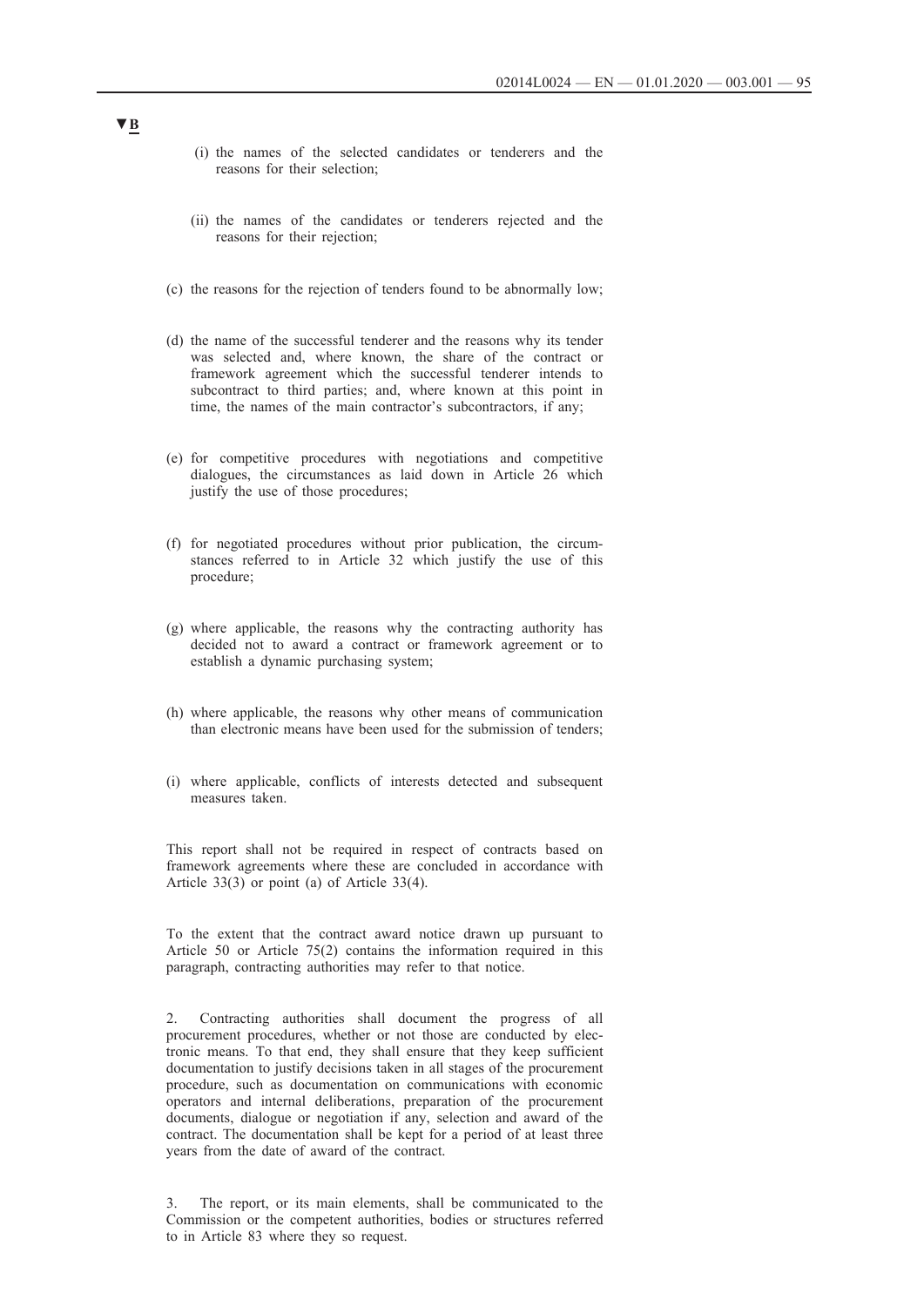#### *Article 85*

### **National reporting and statistical information**

1. The Commission shall review the quality and completeness of data that can be extracted from the notices, referred to in Articles 48, 49, 50, 75 and 79, which are published in accordance with Annex VIII.

Where the quality and completeness of the data referred to in the first subparagraph of this paragraph is not compliant with the obligations stipulated in Article 48(1), Article 49, Article 50(1), Article 75(2) and Article 79(3), the Commission shall request complementary information from the Member State concerned. Within a reasonable time, the Member State concerned shall supply the missing statistical information requested by the Commission.

2. By 18 April 2017 and every three years thereafter, Member States shall forward to the Commission a statistical report for procurement which would have been covered by this Directive if its value had exceeded the relevant threshold laid down in Article 4, indicating an estimation of the aggregated total value of such procurement during the period concerned. That estimation may in particular be based on data available under national publication requirements or on sample-based estimates.

That report may be included in the report referred to in Article 83(3).

3. Member States shall make available to the Commission information on their institutional organisation related to the implementation, monitoring and enforcement of this Directive, as well as on national initiatives taken to provide guidance on or assist in implementation of Union rules on public procurement, or to respond to challenges confronting the implementation of those rules.

That information may be included in the report referred to in Article 83(3).

#### *Article 86*

#### **Administrative cooperation**

1. Member States shall provide mutual assistance to each other, and shall put in place measures for effective cooperation with one another, in order to ensure exchange of information on issues referred to in Articles 42, 43, 44, 57, 59, 60, 62, 64 and 69. They shall ensure the confidentiality of the information which they exchange.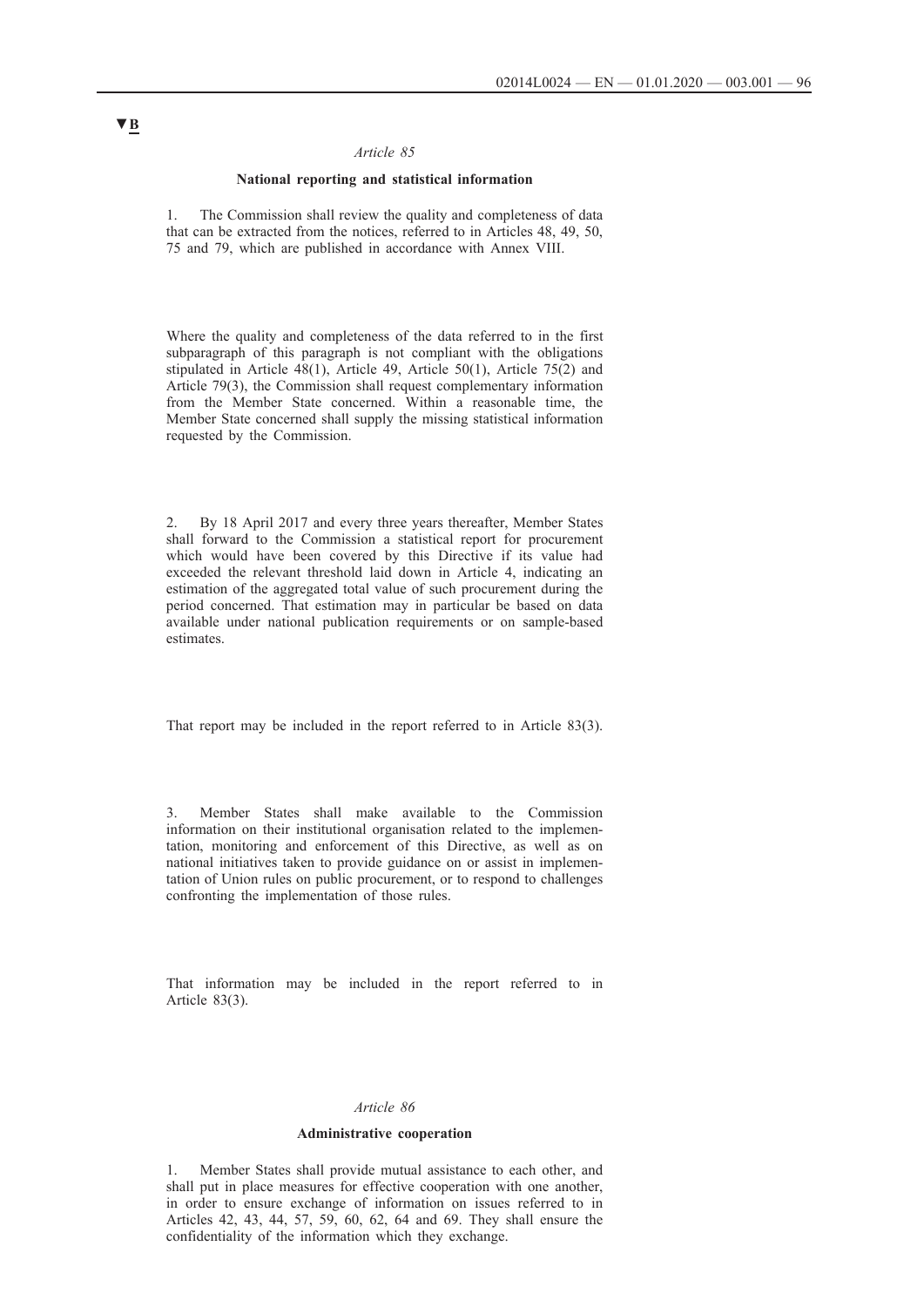2. The competent authorities of all Member States concerned shall exchange information in compliance with personal data protection rules provided for in Directive 95/46/EC of the European Parliament and of the Council (1) and Directive 2002/58/EC of the European Parliament and of the Council  $(2)$ .

3. To test the suitability of using the Internal Market Information System (IMI) established by Regulation (EU) No 1024/2012 for the purpose of exchanging information covered by this Directive, a pilot project shall be launched by 18 April 2015.

### TITLE V

### **DELEGATED POWERS, IMPLEMENTING POWERS AND FINAL PROVISIONS**

### *Article 87*

#### **Exercise of the delegation**

1. The power to adopt delegated acts is conferred on the Commission subject to the conditions laid down in this Article.

2. The power to adopt delegated acts referred to in Articles 6, 22, 23, 56 and 68 shall be conferred on the Commission for an indeterminate period of time from 17 April 2014.

3. The delegation of power referred to in Articles 6, 22, 23, 56 and 68 may be revoked at any time by the European Parliament or by the Council. A decision to revoke shall put an end to the delegation of the power specified in that decision. It shall take effect the day following the publication of the decision in the *Official Journal of the European Union* or at a later date specified therein. It shall not affect the validity of any delegated acts already in force.

4. As soon as it adopts a delegated act, the Commission shall notify it simultaneously to the European Parliament and to the Council.

5. A delegated act adopted pursuant to Articles 6, 22, 23, 56 and 68 shall enter into force only where no objection has been expressed either by the European Parliament or by the Council within a period of two months of notification of the act to the European Parliament and the Council or if, before the expiry of that period, the European Parliament and the Council have both informed the Commission that they will not object. That period shall be extended by two months at the initiative of the European Parliament or of the Council.

<sup>(1)</sup> Directive 95/46/EC of the European Parliament and of the Council of 24 October 1995 on the protection of individuals with regard to the processing of personal data and on the free movement of such data (OJ L 281, 23.11.1995, p. 31).

<sup>(2)</sup> Directive 2002/58/EC of the European Parliament and of the Council of 12 July 2002 concerning the processing of personal data and the protection of privacy in the electronic communications sector (Directive on privacy and electronic communications) (OJ L 201, 31.7.2002, p. 37).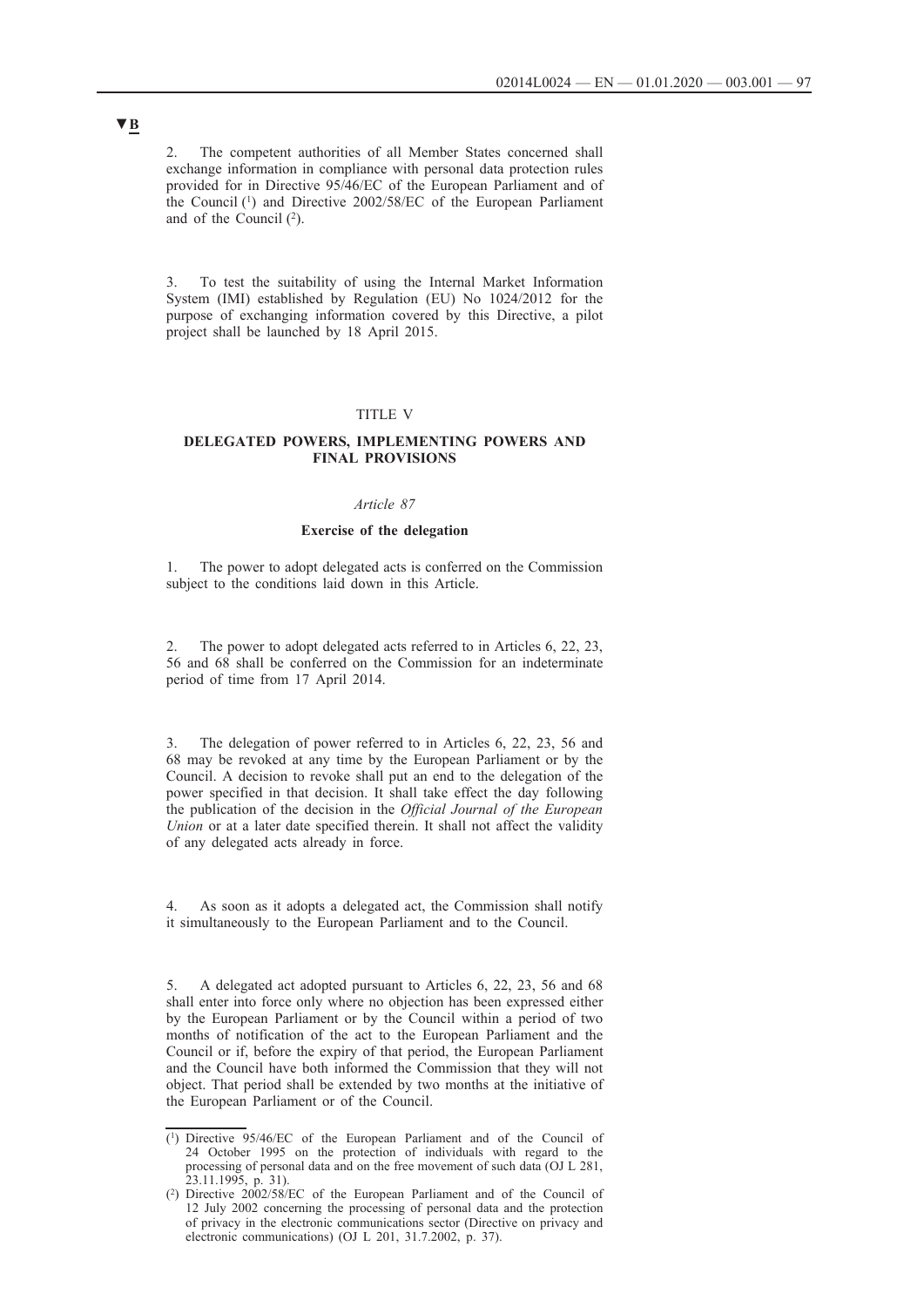#### *Article 88*

### **Urgency procedure**

1. Delegated acts adopted under this Article shall enter into force without delay and shall apply as long as no objection is expressed in accordance with paragraph 2. The notification of a delegated act to the European Parliament and to the Council shall state the reasons for the use of the urgency procedure.

2. Either the European Parliament or the Council may object to a delegated act in accordance with the procedure referred to in Article 87(5). In such a case, the Commission shall repeal the act without delay following the notification of the decision to object by the European Parliament or by the Council.

#### *Article 89*

### **Committee procedure**

1. The Commission shall be assisted by the Advisory Committee on Public Procurement established by Council Decision 71/306/EEC (1). That committee shall be a committee within the meaning of Regulation (EU) No 182/2011.

2. Where reference is made to this paragraph, Article 4 of Regulation (EU) No 182/2011 shall apply.

3. Where reference is made to this paragraph, Article 5 of Regulation (EU) No 182/2011 shall apply.

#### *Article 90*

#### **Transposition and transitional provisions**

1. Member States shall bring into force the laws, regulations and administrative provisions necessary to comply with this Directive by 18 April 2016. They shall forthwith communicate to the Commission the text of those measures.

2. Notwithstanding paragraph 1 of this Article, Member States may postpone the application of Article 22(1) until 18 October 2018, except where use of electronic means is mandatory pursuant to Articles 34, 35 or 36, Article 37(3), Article 51(2) or Article 53.

Notwithstanding paragraph 1 of this Article, Member States may postpone the application of Article 22(1) for central purchasing bodies until 18 April 2017.

Where a Member State chooses to postpone the application of Article 22(1), that Member State shall provide that contracting authorities may choose between the following means of communication for all communication and information exchange:

- (a) electronic means in accordance with Article 22;
- (b) post or other suitable carrier;
- (c) fax;
- (d) a combination of those means.

<sup>(1)</sup> Council Decision 71/306/EEC of 26 July 1971 setting up an Advisory Committee for Public Works Contracts (OJ L 185, 16.8.1971, p. 15).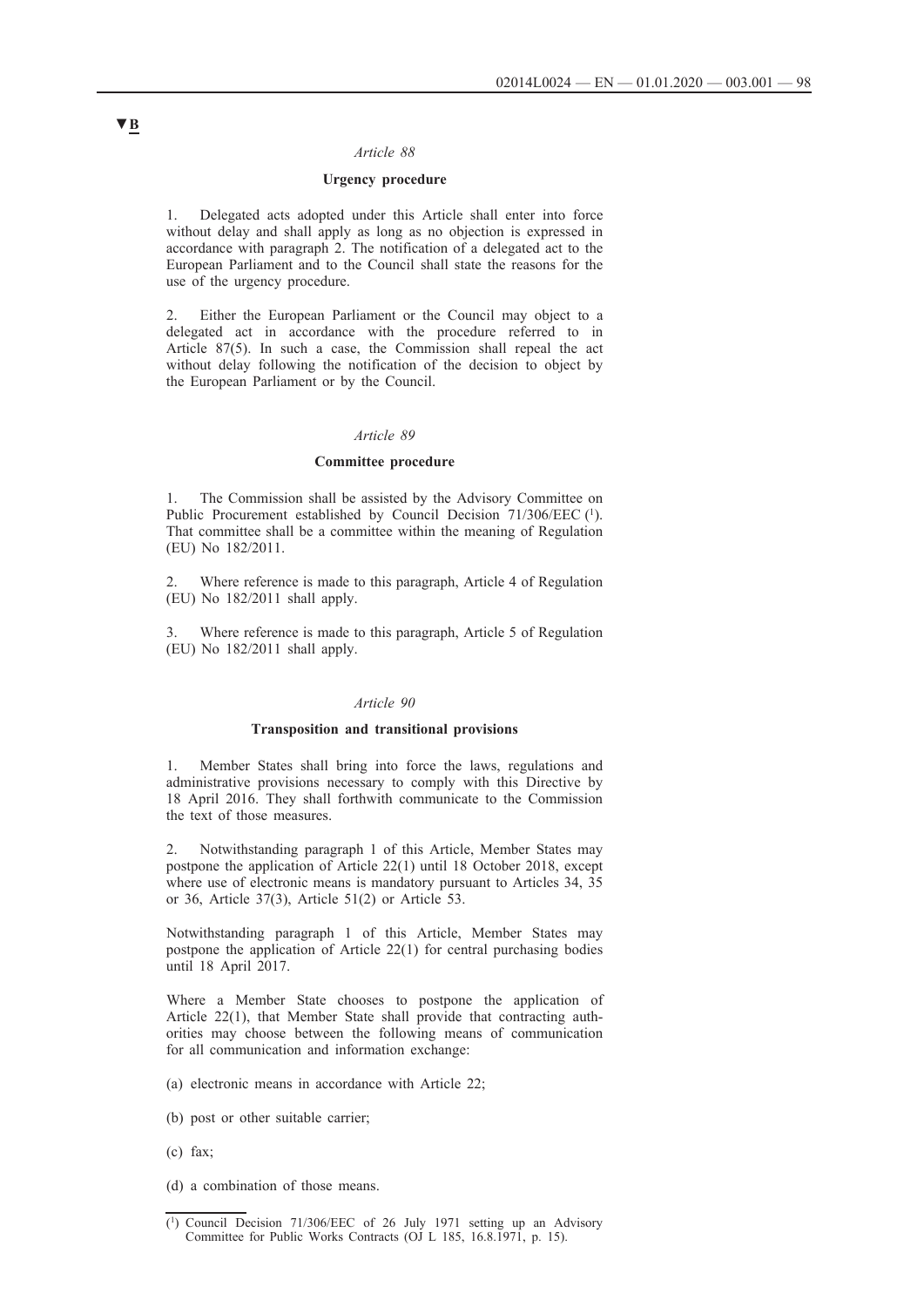3. Notwithstanding paragraph 1 of this Article, Member States may postpone the application of the second subparagraph of Article 59(2) until 18 April 2018.

4. Notwithstanding paragraph 1 of this Article, Member States may postpone the application of the second subparagraph of Article 59(5) until 18 October 2018.

5. Notwithstanding paragraph 1 of this Article, Member States may postpone the application of Article 61(2) until 18 October 2018.

6. When Member States adopt the measures referred to in paragraphs 1 to 5, they shall contain a reference to this Directive or be accompanied by such a reference on the occasion of their official publication. Member States shall determine how such reference is to be made.

7. Member States shall communicate to the Commission the text of the main provisions of national law which they adopt in the field covered by this Directive.

# *Article 91*

#### **Repeals**

Directive 2004/18/EC is repealed with effect from 18 April 2016.

References to the repealed Directive shall be construed as references to this Directive and shall be read in accordance with the correlation table in Annex XV.

#### *Article 92*

#### **Review**

The Commission shall review the economic effects on the internal market, in particular in terms of factors such as the cross-border award of contracts and transaction costs, resulting from the application of the thresholds set in Article 4 and report thereon to the European Parliament and the Council by 18 April 2019.

The Commission shall, where possible and appropriate, consider suggesting an increase of the threshold amounts applicable under the GPA during the next round of negotiations. In the event of any change to the threshold amounts applicable under the GPA, the report shall, where appropriate, be followed by a proposal for a legal act amending the thresholds set out in this Directive.

### *Article 93*

### **Entry into force**

This Directive shall enter into force on the twentieth day following that of its publication in the *Official Journal of the European Union*.

#### *Article 94*

#### **Addressees**

This Directive is addressed to the Member States.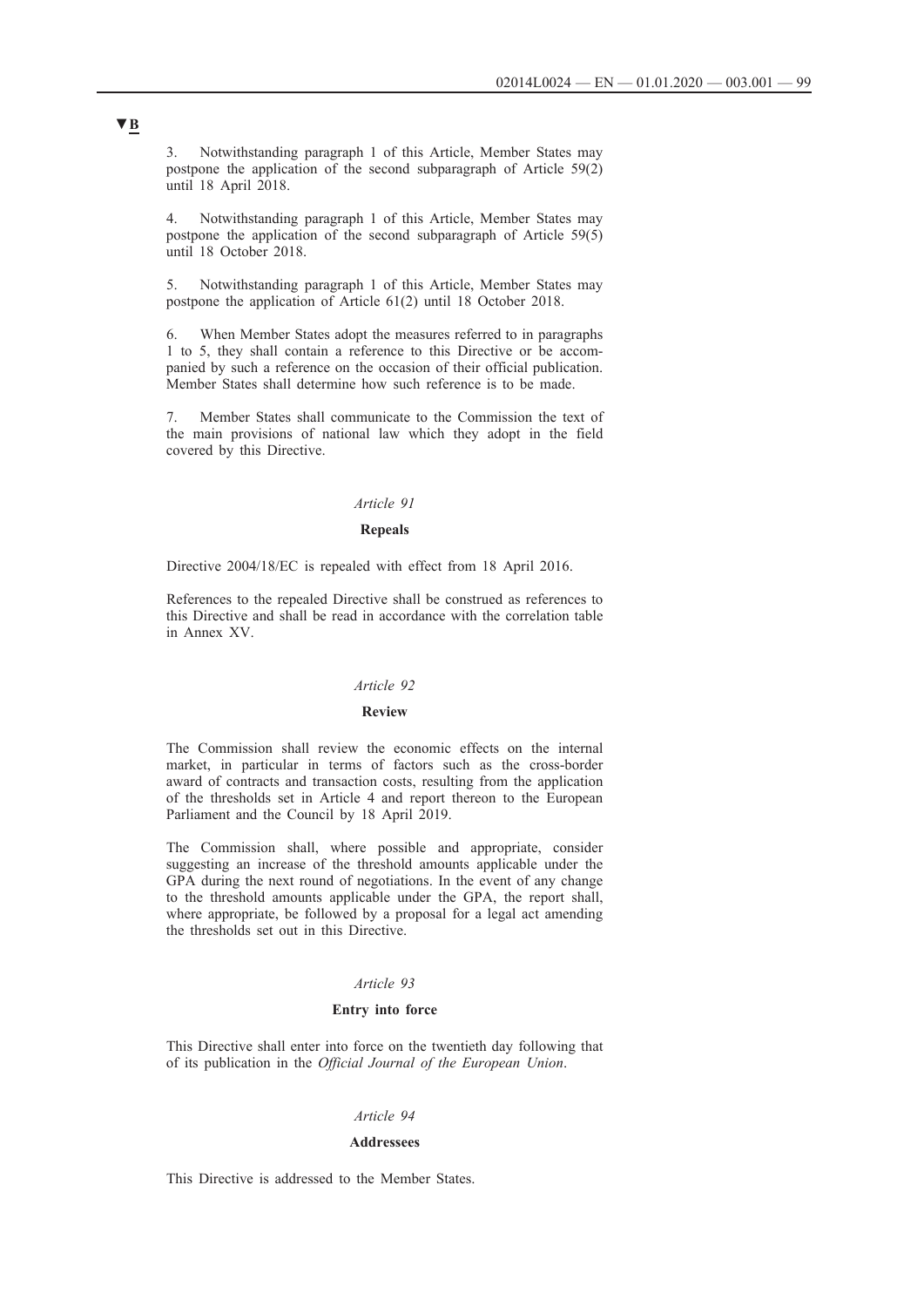#### *ANNEX I*

#### **CENTRAL GOVERNMENT AUTHORITIES**

#### BELGIUM

SPF Budget et Contrôle de la Gestion; FOD Budget en Beheerscontrole;

SPF Technologie de l'Information et de la Communication (Fedict);

SPF Affaires étrangères, Commerce extérieur et Coopération au Développement;

SPF Emploi, Travail et Concertation sociale;

SPF Sécurité Sociale et Institutions publiques de Sécurité Sociale;

SPF Santé publique, Sécurité de la Chaîne alimentaire et Environnement;

SPF Economie, PME, Classes moyennes et Energie;

Service public de programmation Intégration sociale, Lutte contre la pauvreté et Economie sociale;

Service public fédéral de Programmation Développement durable;

Service public fédéral de Programmation Politique scientifique;

2. Régie des Bâtiments; 2. Regie der Gebouwen;

Institut national d'Assurance sociales pour travailleurs indépendants

Institut national d'Assurance Maladie-Invalidité;

Office national des Pensions; Rijksdienst voor Pensioenen;

Caisse auxiliaire d'Assurance Maladie-Invalidité;

Fond des Maladies professionnelles; Fonds voor Beroepsziekten;

1. Services publics fédéraux (Ministries): 1. Federale Overheidsdiensten (Ministries):

SPF Chancellerie du Premier Ministre; FOD Kanselarij van de Eerste Minister;

SPF Personnel et Organisation; FOD Kanselarij Personeel en Organisatie;

FOD Informatie- en Communicatietechnologie (Fedict);

FOD Buitenlandse Zaken, Buitenlandse Handel en Ontwikkelingssamenwerking;

SPF Intérieur; FOD Binnenlandse Zaken;

SPF Finances; FOD Financiën;

SPF Mobilité et Transports; FOD Mobiliteit en Vervoer;

FOD Werkgelegenheid, Arbeid en sociaal overleg

FOD Sociale Zekerheid en Openbare Instellingen van sociale Zekerheid

FOD Volksgezondheid, Veiligheid van de Voedselketen en Leefmilieu;

SPF Justice; FOD Justitie;

FOD Economie, KMO, Middenstand en Energie;

Ministère de la Défense; Ministerie van Landsverdediging;

Programmatorische Overheidsdienst Maatschappelijke Integratie, Armoedsbestrijding en sociale Economie;

Programmatorische federale Overheidsdienst Duurzame Ontwikkeling;

Programmatorische federale Overheidsdienst Wetenschapsbeleid;

Office national de Sécurité sociale; Rijksdienst voor sociale Zekerheid;

Rijksinstituut voor de sociale Verzekeringen der Zelfstandigen;

Rijksinstituut voor Ziekte- en Invaliditeitsverzekering;

Hulpkas voor Ziekte-en Invaliditeitsverzekering;

Office national de l'Emploi; Rijksdienst voor Arbeidsvoorziening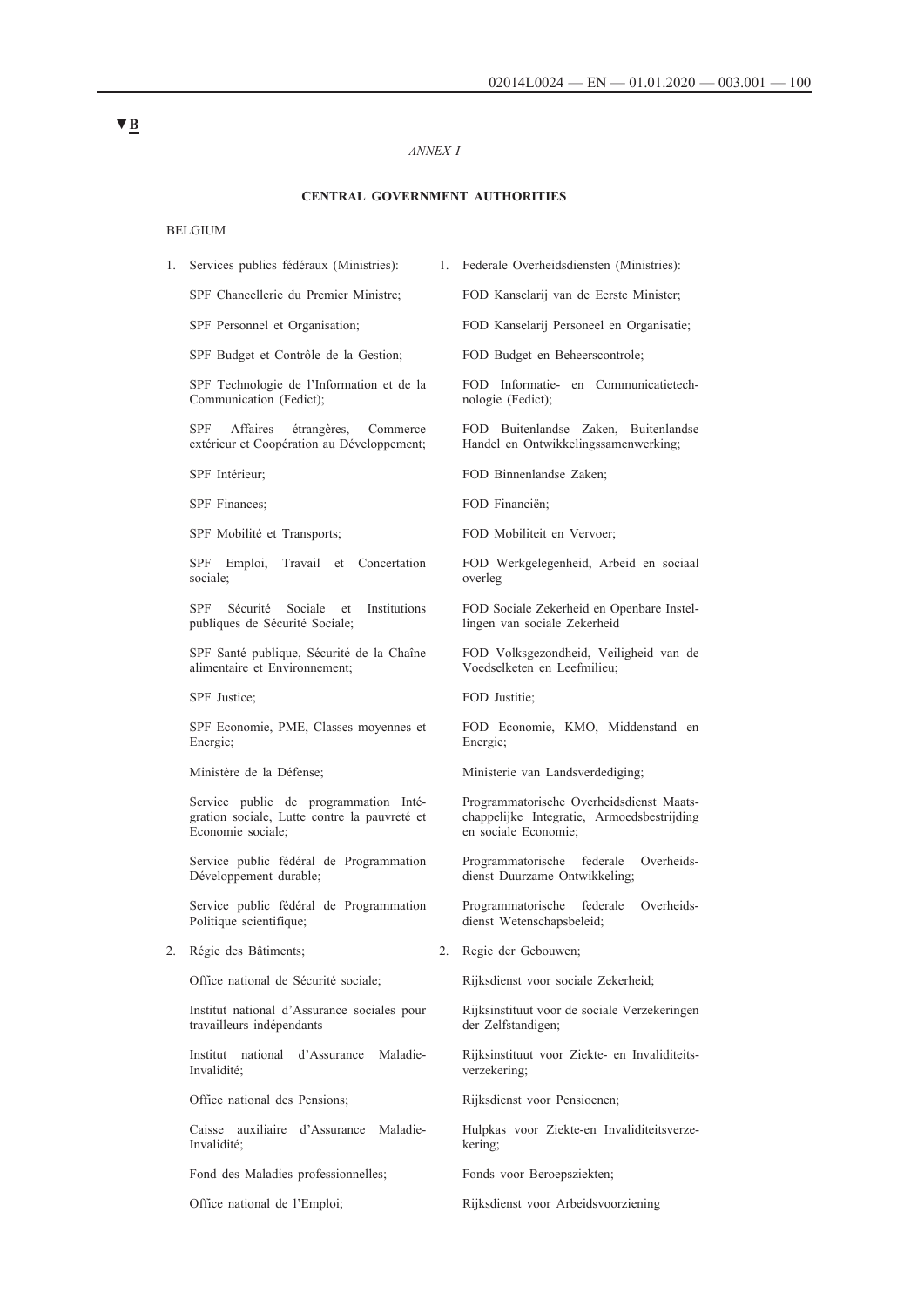### **▼B**

#### BULGARIA

Администрация на Народното събрание

Aдминистрация на Президента

Администрация на Министерския съвет

Конституционен съд

Българска народна банка

Министерство на външните работи

Министерство на вътрешните работи

Министерство на държавната администрация и административната реформа

Министерство на извънредните ситуации

Министерство на земеделието и храните

Министерство на здравеопазването

Министерство на икономиката и енергетиката

Министерство на културата

Министерство на образованието и науката

Министерство на околната среда и водите

Министерство на отбраната

Министерство на правосъдието

Министерство на регионалното развитие и благоустройството

Министерство на транспорта

Министерство на труда и социалната политика

Министерство на финансите

State agencies, state commissions, executive agencies and other state authorities established by law or by Council of Ministers' decree having a function relating to the exercise of executive power:

Агенция за ядрено регулиране

Висшата атестационна комисия

Държавна комисия за енергийно и водно регулиране

Държавна комисия по сигурността на информацията

Комисия за защита на конкуренцията

Комисия за защита на личните данни

Комисия за защита от дискриминация

Комисия за регулиране на съобщенията

Комисия за финансов надзор

Патентно ведомство на Република България

Сметна палата на Република България

Агенция за приватизация

Агенция за следприватизационен контрол

Български институт по метрология

Държавна агенция 'Архиви'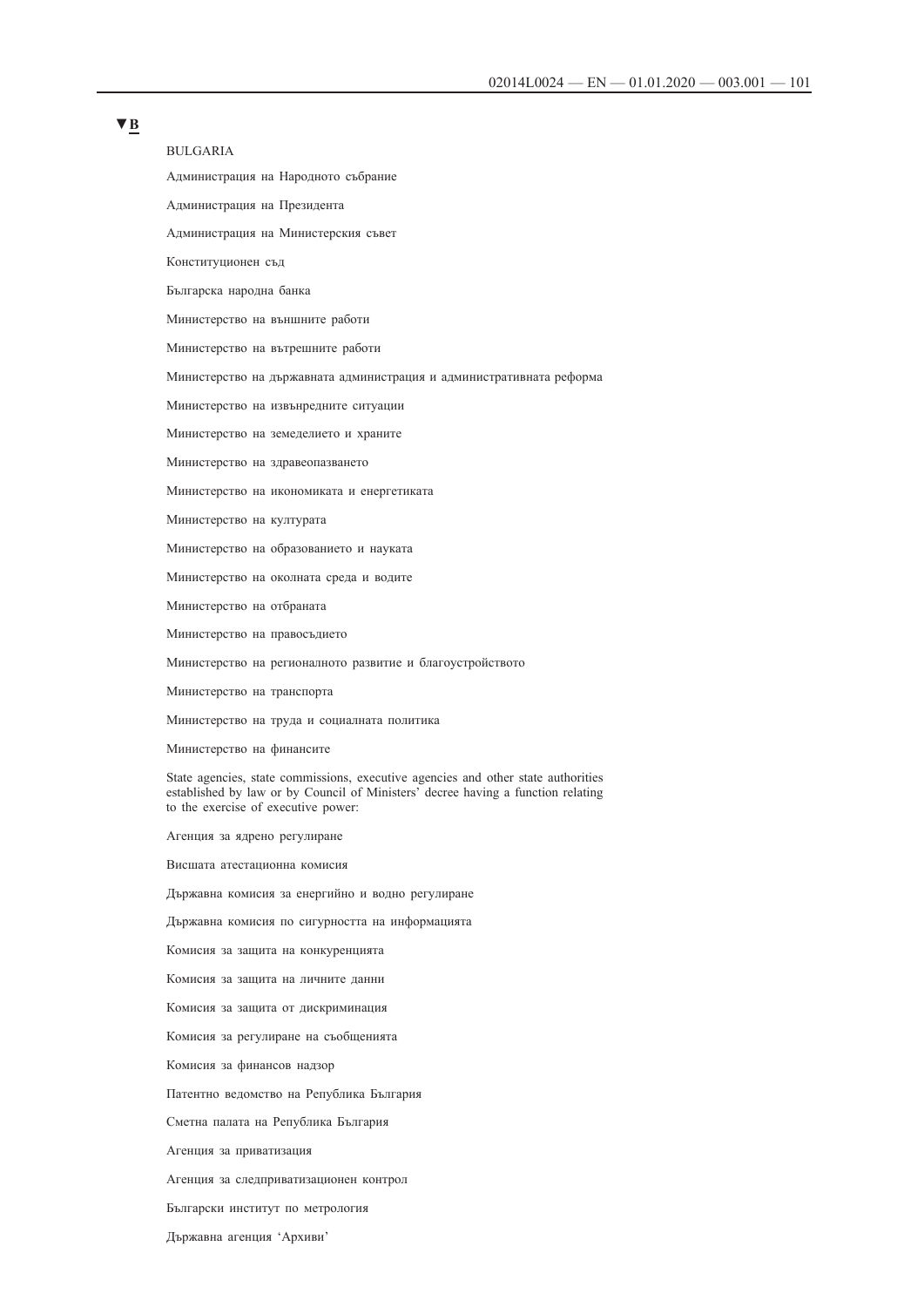Държавна агенция 'Държавен резерв и военновременни запаси' Държавна агенция 'Национална сигурност' Държавна агенция за бежанците Държавна агенция за българите в чужбина Държавна агенция за закрила на детето Държавна агенция за информационни технологии и съобщения Държавна агенция за метрологичен и технически надзор Държавна агенция за младежта и спорта Държавна агенция по горите Държавна агенция по туризма Държавна комисия по стоковите борси и тържища Институт по публична администрация и европейска интеграция Национален статистически институт Национална агенция за оценяване и акредитация Националната агенция за професионално образование и обучение Национална комисия за борба с трафика на хора Агенция 'Митници' Агенция за държавна и финансова инспекция Агенция за държавни вземания Агенция за социално подпомагане Агенция за хората с увреждания Агенция по вписванията Агенция по геодезия, картография и кадастър Агенция по енергийна ефективност Агенция по заетостта Агенция по обществени поръчки Българска агенция за инвестиции Главна дирекция 'Гражданска въздухоплавателна администрация' Дирекция 'Материално-техническо осигуряване и социално обслужване' на Министерство на вътрешните работи Дирекция 'Оперативно издирване' на Министерство на вътрешните работи Дирекция 'Финансово-ресурсно осигуряване' на Министерство на

вътрешните работи

Дирекция за национален строителен контрол

Държавна комисия по хазарта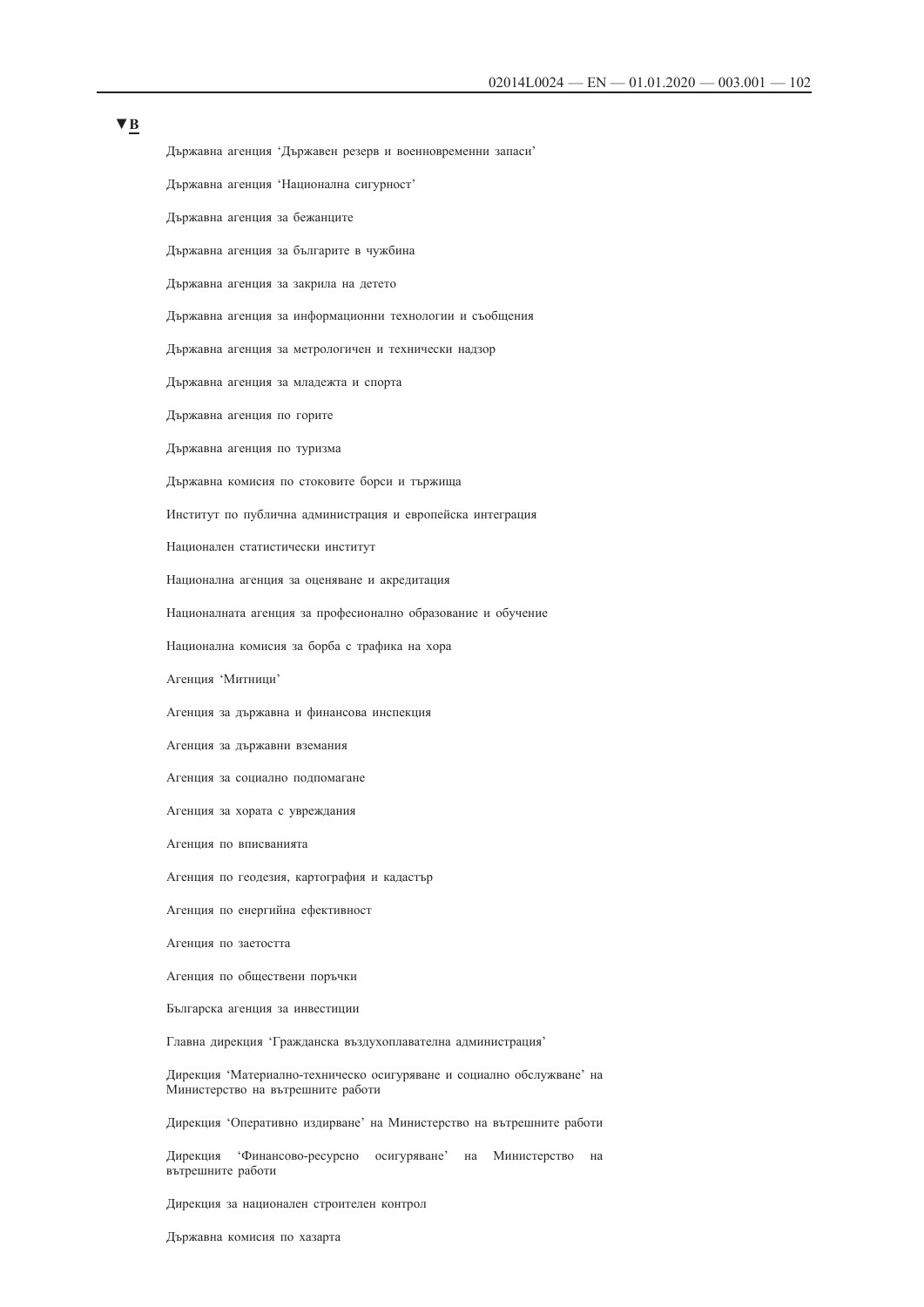Изпълнителна агенция 'Автомобилна администрация' Изпълнителна агенция 'Борба с градушките' Изпълнителна агенция 'Българска служба за акредитация' Изпълнителна агенция 'Военни клубове и информация' Изпълнителна агенция 'Главна инспекция по труда' Изпълнителна агенция 'Държавна собственост на Министерството на отбраната' Изпълнителна агенция 'Железопътна администрация' Изпълнителна агенция 'Изпитвания и контролни измервания на въоръжение, техника и имущества' Изпълнителна агенция 'Морска администрация' Изпълнителна агенция 'Национален филмов център' Изпълнителна агенция 'Пристанищна администрация' Изпълнителна агенция 'Проучване и поддържане на река Дунав' Изпълнителна агенция 'Социални дейности на Министерството на отбраната' Изпълнителна агенция за икономически анализи и прогнози Изпълнителна агенция за насърчаване на малките и средни предприятия Изпълнителна агенция по лекарствата Изпълнителна агенция по лозата и виното Изпълнителна агенция по околна среда Изпълнителна агенция по почвените ресурси Изпълнителна агенция по рибарство и аквакултури Изпълнителна агенция по селекция и репродукция в животновъдството Изпълнителна агенция по сортоизпитване, апробация и семеконтрол Изпълнителна агенция по трансплантация Изпълнителна агенция по хидромелиорации Комисията за защита на потребителите Контролно-техническата инспекция Национален център за информация и документация Национален център по радиобиология и радиационна защита Национална агенция за приходите Национална ветеринарномедицинска служба Национална служба 'Полиция' Национална служба 'Пожарна безопасност и защита на населението' Национална служба за растителна защита Национална служба за съвети в земеделието Национална служба по зърното и фуражите Служба 'Военна информация' Служба 'Военна полиция' Фонд 'Републиканска пътна инфраструктура'

Авиоотряд 28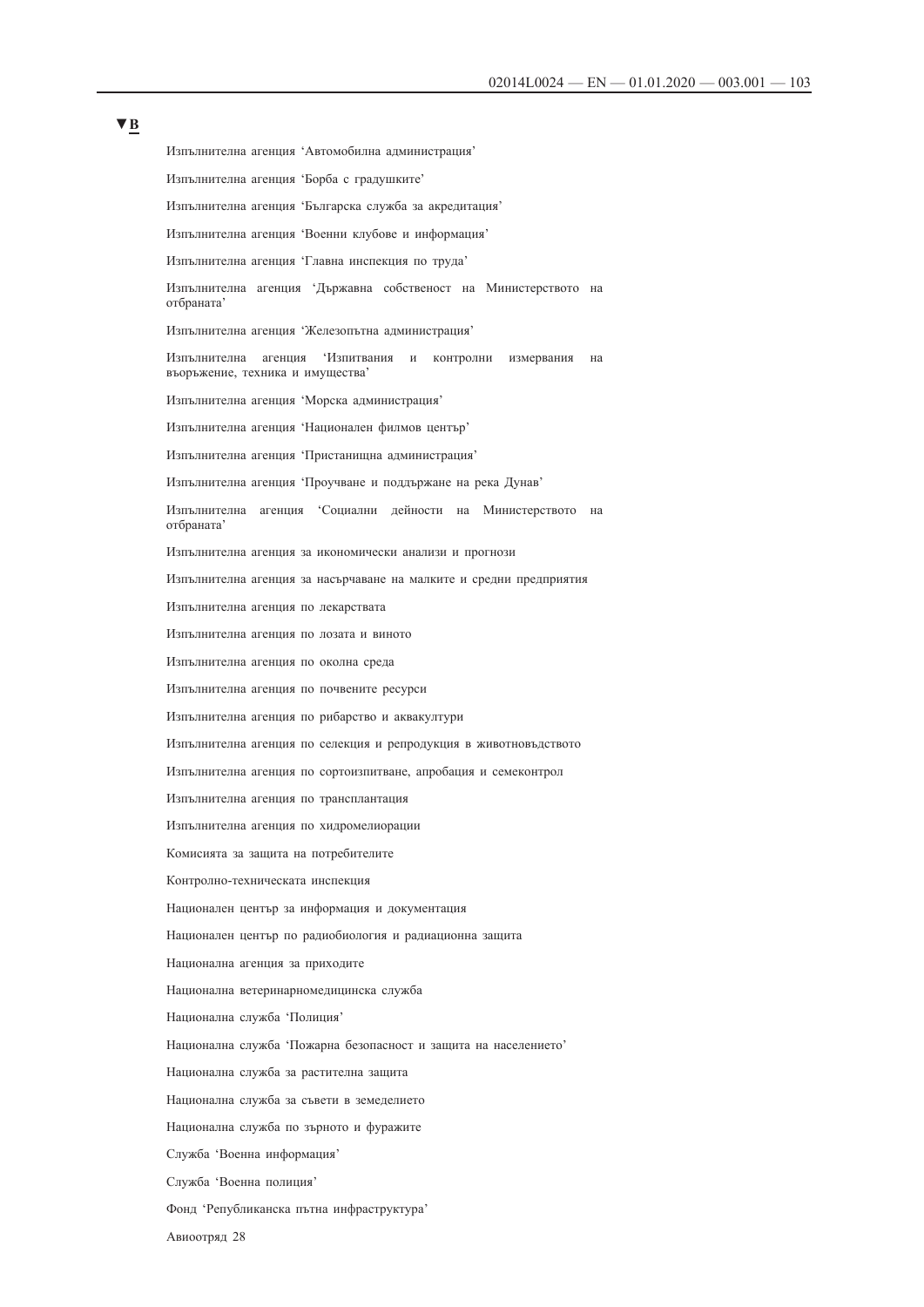### **▼B**

CZECH REPUBLIC

Ministerstvo dopravy Ministerstvo financí Ministerstvo kultury Ministerstvo obrany Ministerstvo pro místní rozvoj Ministerstvo práce a sociálních věcí Ministerstvo průmyslu a obchodu Ministerstvo spravedlnosti Ministerstvo školství, mládeže a tělovýchovy Ministerstvo vnitra Ministerstvo zahraničních věcí Ministerstvo zdravotnictví Ministerstvo zemědělství Ministerstvo životního prostředí Poslanecká sněmovna PČR Senát PČR Kancelář prezidenta Český statistický úřad Český úřad zeměměřičský a katastrální Úřad průmyslového vlastnictví Úřad pro ochranu osobních údajů Bezpečnostní informační služba Národní bezpečnostní úřad Česká akademie věd Vězeňská služba Český báňský úřad Úřad pro ochranu hospodářské soutěže Správa státních hmotných rezerv Státní úřad pro jadernou bezpečnost Česká národní banka Energetický regulační úřad Úřad vlády České republiky Ústavní soud Nejvyšší soud Nejvyšší správní soud Nejvyšší státní zastupitelství Nejvyšší kontrolní úřad Kancelář Veřejného ochránce práv Grantová agentura České republiky Státní úřad inspekce práce Český telekomunikační úřad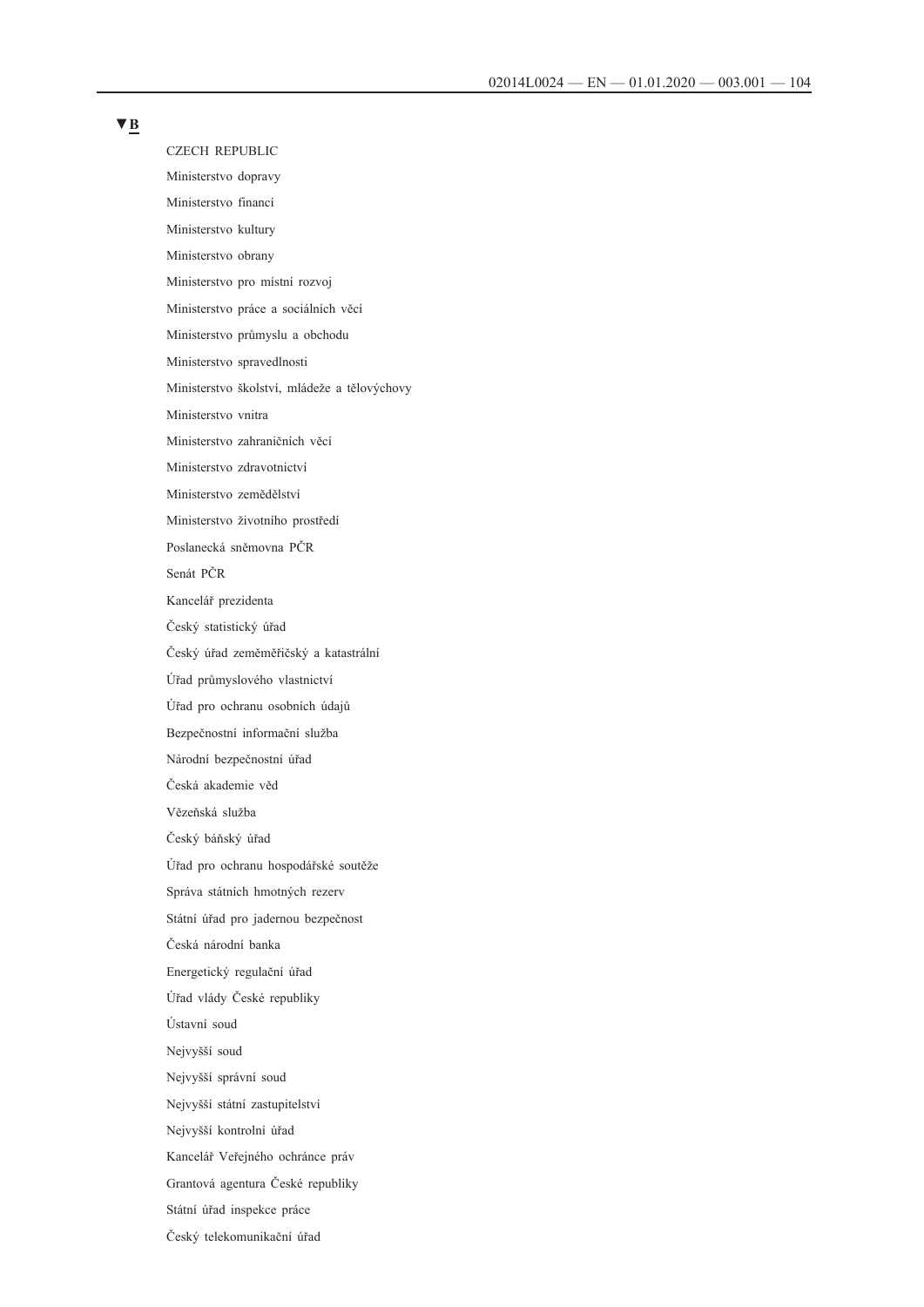### **▼B**

DENMARK

Folketinget Rigsrevisionen

Statsministeriet

Udenrigsministeriet

Beskæftigelsesministeriet

5 styrelser og institutioner (5 agencies and institutions)

Domstolsstyrelsen

Finansministeriet

5 styrelser og institutioner (5 agencies and institutions)

Forsvarsministeriet

5 styrelser og institutioner (5 agencies and institutions)

Ministeriet for Sundhed og Forebyggelse

Adskillige styrelser og institutioner, herunder Statens Serum Institut (Several agencies and institutions, including Statens Serum Institut)

#### Justitsministeriet

Rigspolitichefen, anklagemyndigheden samt 1 direktorat og et antal styrelser (Commissioner of Police, the public prosecutor, 1 directorate and a number of agencies)

Kirkeministeriet

10 stiftsøvrigheder (10 diocesan authorities)

Kulturministeriet — Ministry of Culture

4 styrelser samt et antal statsinstitutioner (4 departments and a number of institutions)

Miljøministeriet

5 styrelser (5 agencies)

Ministeriet for Flygtninge, Invandrere og Integration

1 styrelse (1 agency)

Ministeriet for Fødevarer, Landbrug og Fiskeri

4 direktoraterog institutioner (4 directorates and institutions)

Ministeriet for Videnskab, Teknologi og Udvikling

Adskillige styrelser og institutioner, Forskningscenter Risø og Statens uddannelsesbygninger (Several agencies and institutions, including Risoe National Laboratory and Danish National Research and Education Buildings)

#### Skatteministeriet

1 styrelse og institutioner (1 agency and several institutions)

Velfærdsministeriet

3 styrelser og institutioner (3 agencies and several institutions)

Transportministeriet

7 styrelser og institutioner, herunder Øresundsbrokonsortiet (7 agencies and institutions, including Øresundsbrokonsortiet)

Undervisningsministeriet

3 styrelser, 4 undervisningsinstitutioner og 5 andre institutioner (3 agencies, 4 educational establishments, 5 other institutions)

Økonomi- og Erhvervsministeriet

Adskilligestyrelser og institutioner (Several agencies and institutions)

Klima- og Energiministeriet

3 styrelse og institutioner (3 agencies and institutions)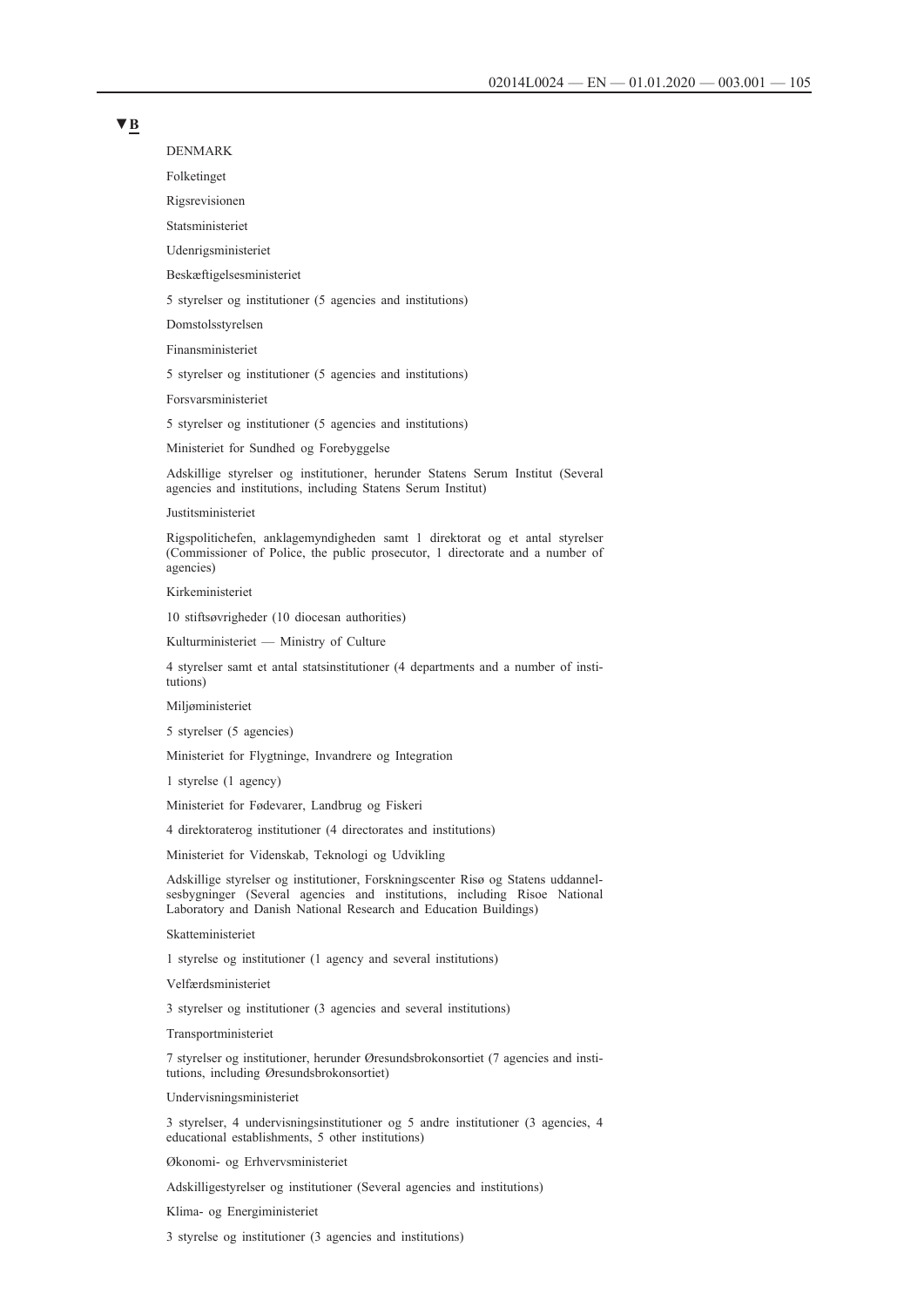# GERMANY Auswärtiges Amt Bundeskanzleramt Bundesministerium für Arbeit und Soziales Bundesministerium für Bildung und Forschung Bundesministerium für Ernährung, Landwirtschaft und Verbraucherschutz Bundesministerium der Finanzen Bundesministerium des Innern (only civil goods) Bundesministerium für Gesundheit Bundesministerium für Familie, Senioren, Frauen und Jugend Bundesministerium der Justiz Bundesministerium für Verkehr, Bau und Stadtentwicklung Bundesministerium für Wirtschaft und Technologie Bundesministerium für wirtschaftliche Zusammenarbeit und Entwicklung Bundesministerium der Verteidigung (no military goods) Bundesministerium für Umwelt, Naturschutz und Reaktorsicherheit ESTONIA Vabariigi Presidendi Kantselei; Eesti Vabariigi Riigikogu; Eesti Vabariigi Riigikohus; Riigikontroll; Õiguskantsler; Riigikantselei; Rahvusarhiiv; Haridus- ja Teadusministeerium; Justiitsministeerium; Kaitseministeerium; Keskkonnaministeerium; Kultuuriministeerium; Majandus- ja Kommunikatsiooniministeerium; Põllumajandusministeerium; Rahandusministeerium; Siseministeerium; Sotsiaalministeerium;

Välisministeerium;

Keeleinspektsioon;

Riigiprokuratuur;

Teabeamet;

Maa-amet;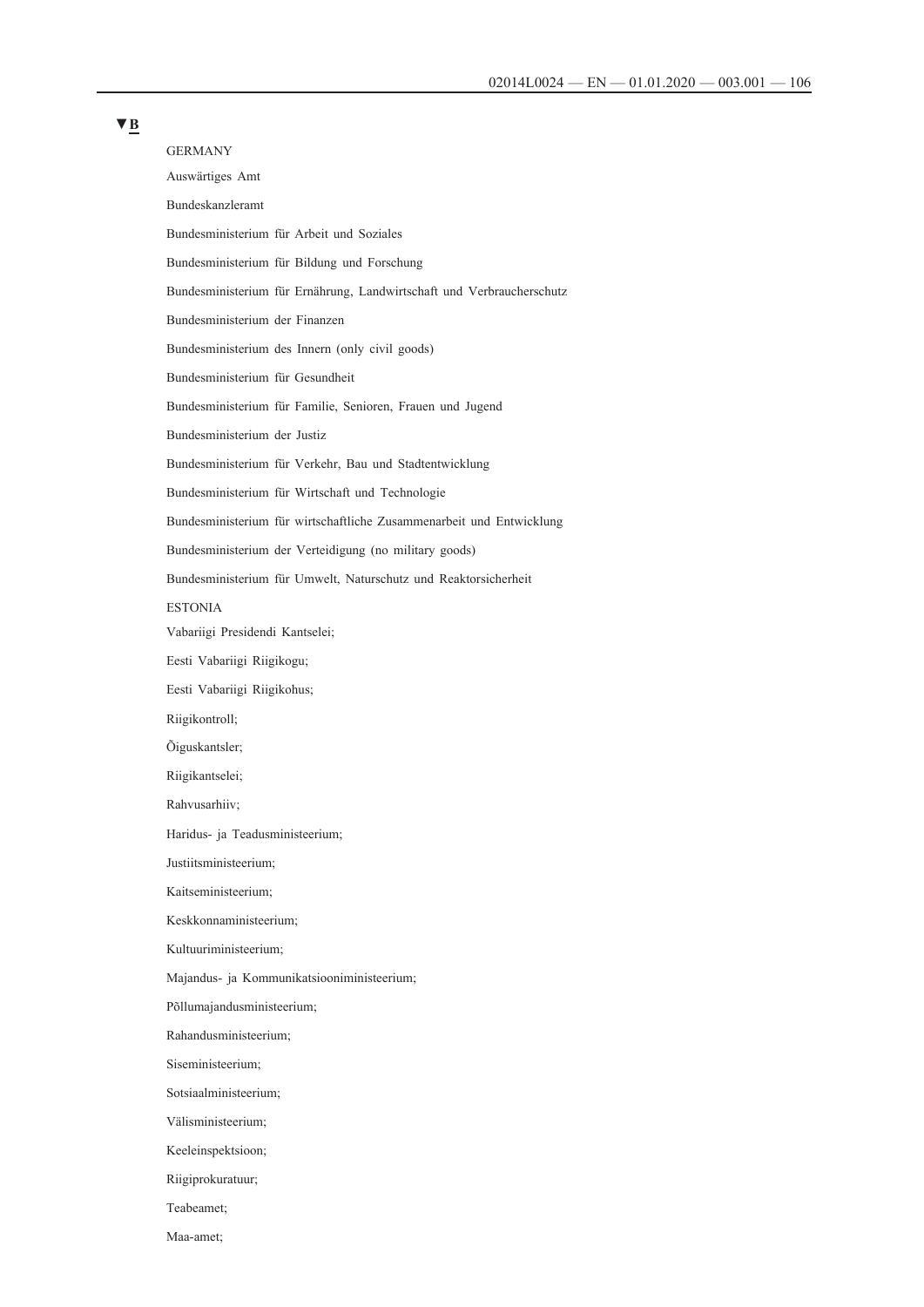Keskkonnainspektsioon; Metsakaitse- ja Metsauuenduskeskus; Muinsuskaitseamet; Patendiamet; Tarbijakaitseamet; Riigihangete Amet; Taimetoodangu Inspektsioon; Põllumajanduse Registrite ja Informatsiooni Amet; Veterinaar- ja Toiduamet Konkurentsiamet; Maksu –ja Tolliamet; Statistikaamet; Kaitsepolitseiamet; Kodakondsus- ja Migratsiooniamet; Piirivalveamet; Politseiamet; Eesti Kohtuekspertiisi Instituut; Keskkriminaalpolitsei; Päästeamet; Andmekaitse Inspektsioon; Ravimiamet; Sotsiaalkindlustusamet; Tööturuamet; Tervishoiuamet; Tervisekaitseinspektsioon; Tööinspektsioon; Lennuamet; Maanteeamet; Veeteede Amet; Julgestuspolitsei; Kaitseressursside Amet; Kaitseväe Logistikakeskus; Tehnilise Järelevalve Amet. IRELAND President's Establishment Houses of the Oireachtas — [Parliament] Department of theTaoiseach — [Prime Minister] Central Statistics Office

Department of Finance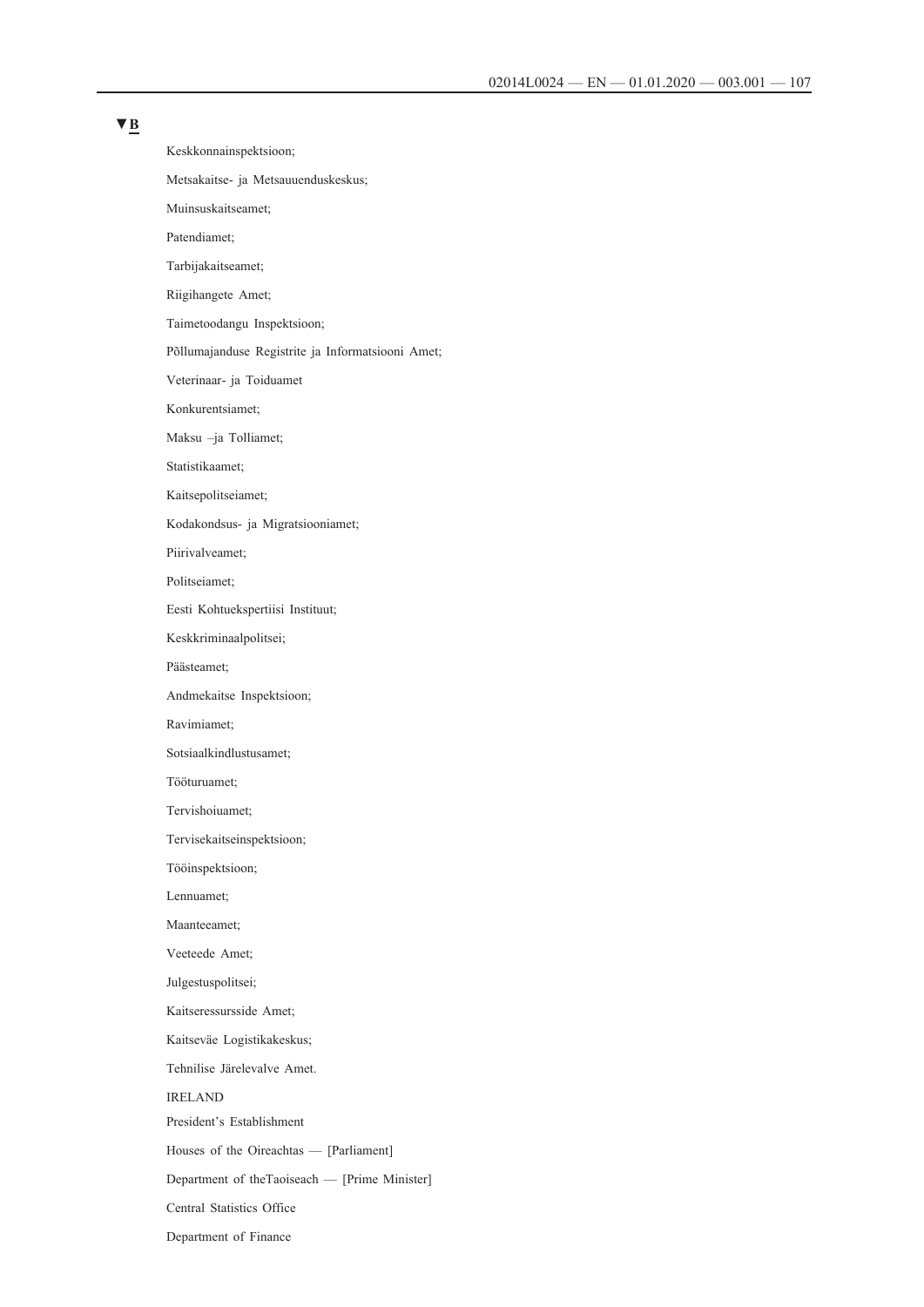Office of the Comptroller and Auditor General Office of the Revenue Commissioners Office of Public Works State Laboratory Office of the Attorney General Office of the Director of Public Prosecutions Valuation Office Office of the Commission for Public Service Appointments Public Appointments Service Office of the Ombudsman Chief State Solicitor's Office Department of Justice, Equality and Law Reform Courts Service Prisons Service Office of the Commissioners of Charitable Donations and Bequests Department of the Environment, Heritage and Local Government Department of Education and Science Department of Communications, Energy and Natural Resources Department of Agriculture, Fisheries and Food Department of Transport Department of Health and Children Department of Enterprise, Trade and Employment Department of Arts, Sports and Tourism Department of Defence Department of Foreign Affairs Department of Social and Family Affairs Department of Community, Rural and Gaeltacht — [Gaelic speaking regions] Affairs Arts Council National Gallery. **GREECE** Υπουργείο Εσωτερικών; Υπουργείο Εξωτερικών; Υπουργείο Οικονομίας και Οικονομικών; Υπουργείο Ανάπτυξης; Υπουργείο Δικαιοσύνης; Υπουργείο Εθνικής Παιδείας και Θρησκευμάτων; Υπουργείο Πολιτισμού; Υπουργείο Υγείας και Κοινωνικής Αλληλεγγύης; Υπουργείο Περιβάλλοντος, Χωροταξίας και Δημοσίων Έργων; Υπουργείο Απασχόλησης και Κοινωνικής Προστασίας;

Υπουργείο Μεταφορών και Επικοινωνιών;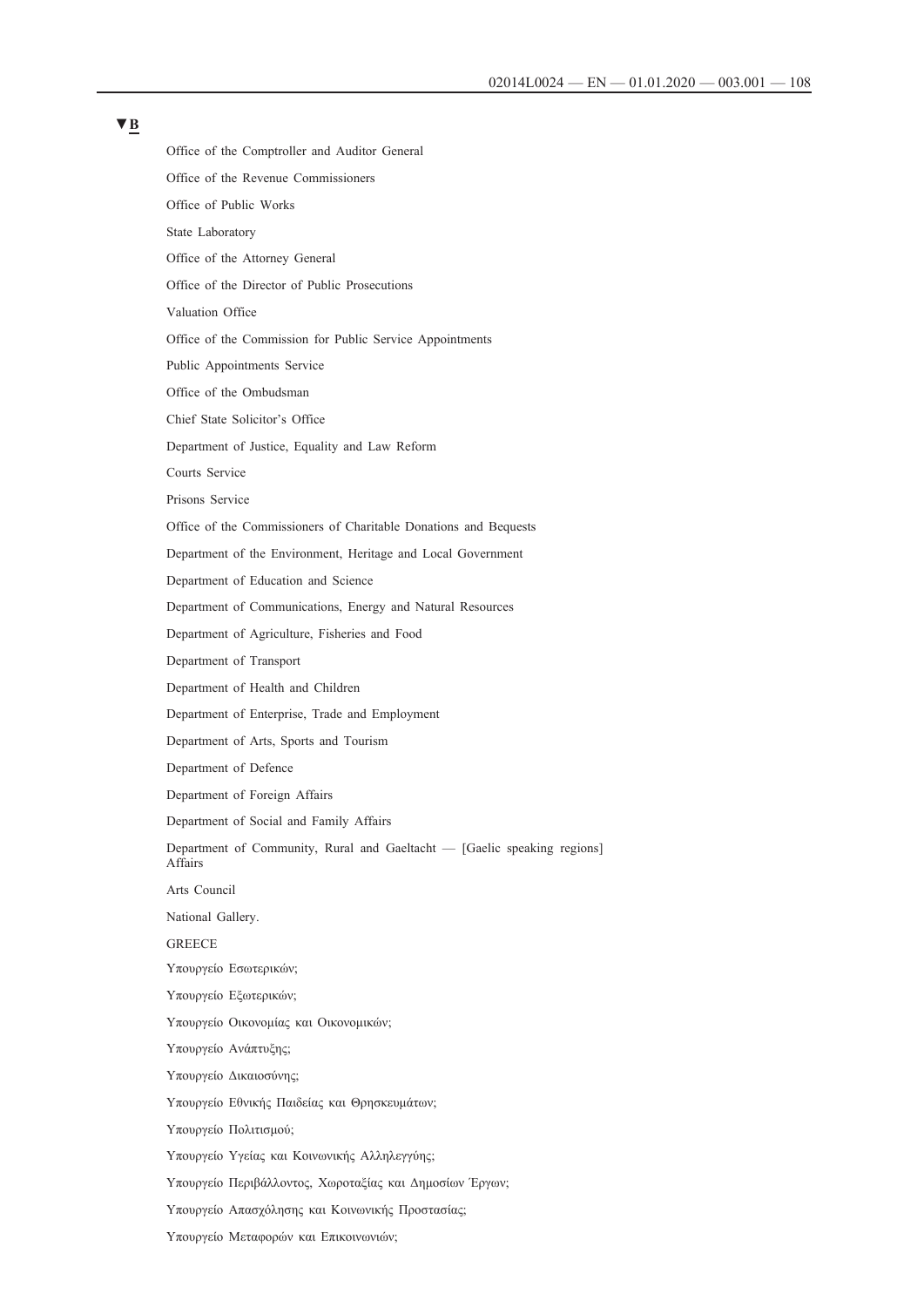Υπουργείο Αγροτικής Ανάπτυξης και Τροφίμων;

Υπουργείο Εμπορικής Ναυτιλίας, Αιγαίου και Νησιωτικής Πολιτικής;

Υπουργείο Μακεδονίας- Θράκης;

Γενική Γραμματεία Επικοινωνίας;

Γενική Γραμματεία Ενημέρωσης;

Γενική Γραμματεία Νέας Γενιάς;

Γενική Γραμματεία Ισότητας;

Γενική Γραμματεία Κοινωνικών Ασφαλίσεων;

Γενική Γραμματεία Απόδημου Ελληνισμού;

Γενική Γραμματεία Βιομηχανίας;

Γενική Γραμματεία Έρευνας και Τεχνολογίας;

Γενική Γραμματεία Αθλητισμού;

Γενική Γραμματεία Δημοσίων Έργων;

Γενική Γραμματεία Εθνικής Στατιστικής Υπηρεσίας Ελλάδος;

Εθνικό Συμβούλιο Κοινωνικής Φροντίδας;

Οργανισμός Εργατικής Κατοικίας;

Εθνικό Τυπογραφείο;

Γενικό Χημείο του Κράτους;

Ταμείο Εθνικής Οδοποιίας;

Εθνικό Καποδιστριακό Πανεπιστήμιο Αθηνών;

Αριστοτέλειο Πανεπιστήμιο Θεσσαλονίκης;

Δημοκρίτειο Πανεπιστήμιο Θράκης;

Πανεπιστήμιο Αιγαίου;

Πανεπιστήμιο Ιωαννίνων;

Πανεπιστήμιο Πατρών;

Πανεπιστήμιο Μακεδονίας;

Πολυτεχνείο Κρήτης;

Σιβιτανίδειος Δημόσια Σχολή Τεχνών και Επαγγελμάτων;

Αιγινήτειο Νοσοκομείο;

Αρεταίειο Νοσοκομείο;

Εθνικό Κέντρο Δημόσιας Διοίκησης;

Οργανισμός Διαχείρισης Δημοσίου Υλικού;

Οργανισμός Γεωργικών Ασφαλίσεων;

Οργανισμός Σχολικών Κτιρίων;

Γενικό Επιτελείο Στρατού;

Γενικό Επιτελείο Ναυτικού;

Γενικό Επιτελείο Αεροπορίας;

Ελληνική Επιτροπή Ατομικής Ενέργειας;

Γενική Γραμματεία Εκπαίδευσης Ενηλίκων;

Υπουργείο Εθνικής Άμυνας;

Γενική Γραμματεία Εμπορίου.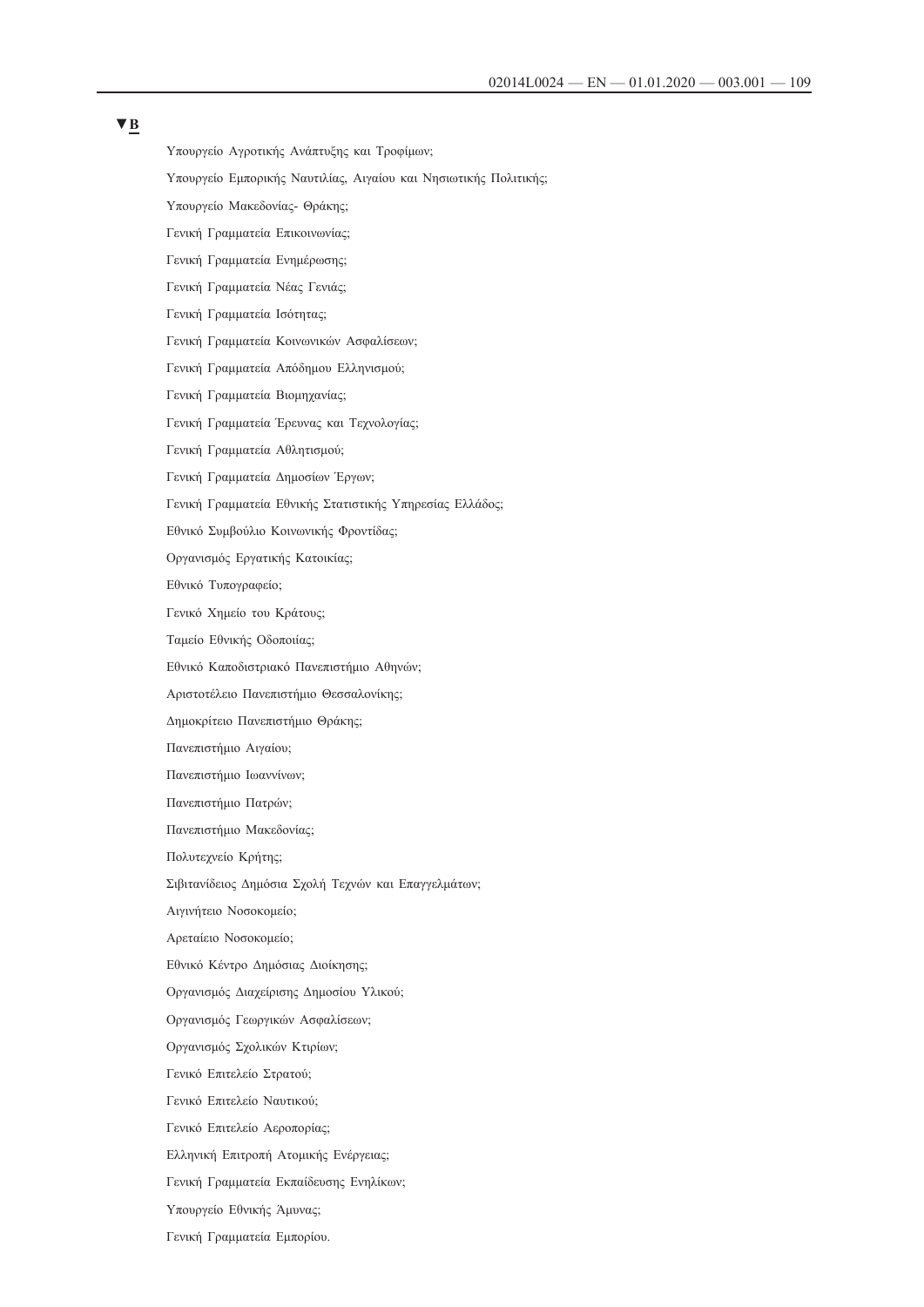### **▼B**

SPAIN Presidencia de Gobierno Ministerio de Asuntos Exteriores y de Cooperación Ministerio de Justicia Ministerio de Defensa Ministerio de Economía y Hacienda Ministerio del Interior Ministerio de Fomento Ministerio de Educación, Política Social y Deportes Ministerio de Industria, Turismo y Comercio Ministerio de Trabajo e Inmigración Ministerio de la Presidencia Ministerio de Administraciones Públicas Ministerio de Cultura Ministerio de Sanidad y Consumo Ministerio de Medio Ambiente y Medio Rural y Marino Ministerio de Vivienda Ministerio de Ciencia e Innovación Ministerio de Igualdad FRANCE 1. Ministries Services du Premier ministre Ministère chargé de la santé, de la jeunesse et des sports Ministère chargé de l'intérieur, de l'outre-mer et des collectivités territoriales Ministère chargé de la justice Ministère chargé de la défense Ministère chargé des affaires étrangères et européennes Ministère chargé de l'éducation nationale Ministère chargé de l'économie, des finances et de l'emploi Secrétariat d'Etat aux transports Secrétariat d'Etat aux entreprises et au commerce extérieur Ministère chargé du travail, des relations sociales et de la solidarité Ministère chargé de la culture et de la communication Ministère chargé du budget, des comptes publics et de la fonction publique Ministère chargé de l'agriculture et de la pêche Ministère chargé de l'enseignement supérieur et de la recherche Ministère chargé de l'écologie, du développement et de l'aménagement durables Secrétariat d'Etat à la fonction publique

Ministère chargé du logement et de la ville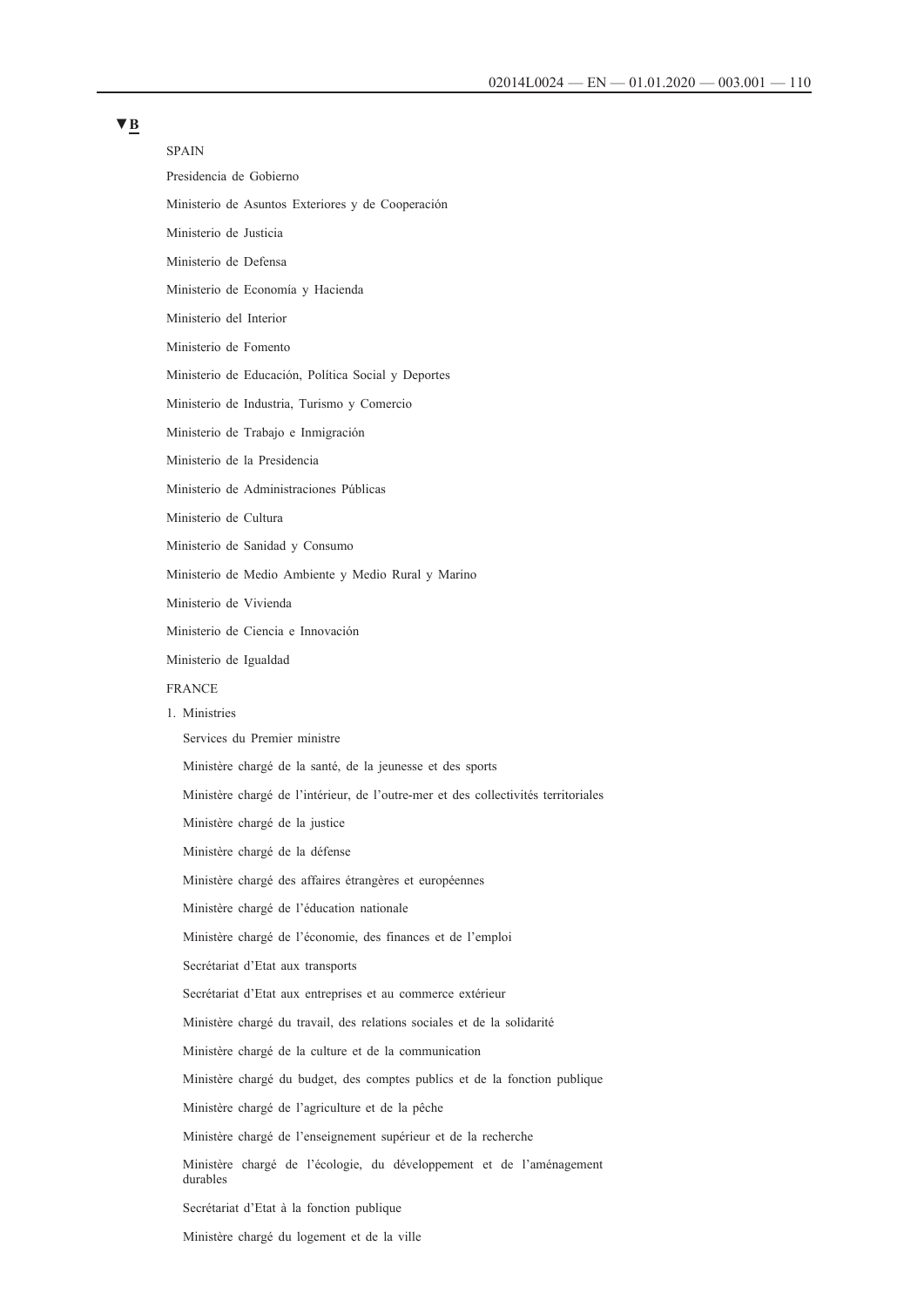Secrétariat d'Etat à la coopération et à la francophonie Secrétariat d'Etat à l'outre-mer Secrétariat d'Etat à la jeunesse, des sports et de la vie associative Secrétariat d'Etat aux anciens combattants Ministère chargé de l'immigration, de l'intégration, de l'identité nationale et du co-développement Secrétariat d'Etat en charge de la prospective et de l'évaluation des politiques publiques Secrétariat d'Etat aux affaires européennes, Secrétariat d'Etat aux affaires étrangères et aux droits de l'homme Secrétariat d'Etat à la consommation et au tourisme Secrétariat d'Etat à la politique de la ville Secrétariat d'Etat à la solidarité Secrétariat d'Etat en charge de l'industrie et de la consommation Secrétariat d'Etat en charge de l'emploi Secrétariat d'Etat en charge du commerce, de l'artisanat, des PME, du tourisme et des services Secrétariat d'Etat en charge de l'écologie Secrétariat d'Etat en charge du développement de la région-capitale Secrétariat d'Etat en charge de l'aménagement du territoire 2. Institutions, independent authorities and jurisdictions Présidence de la République Assemblée Nationale Sénat Conseil constitutionnel Conseil économique et social Conseil supérieur de la magistrature Agence française contre le dopage Autorité de contrôle des assurances et des mutuelles Autorité de contrôle des nuisances sonores aéroportuaires Autorité de régulation des communications électroniques et des postes Autorité de sûreté nucléaire Autorité indépendante des marchés financiers Comité national d'évaluation des établissements publics à caractère scientifique, culturel et professionnel Commission d'accès aux documents administratifs Commission consultative du secret de la défense nationale Commission nationale des comptes de campagne et des financements politiques Commission nationale de contrôle des interceptions de sécurité Commission nationale de déontologie de la sécurité

Commission nationale du débat public

Commission nationale de l'informatique et des libertés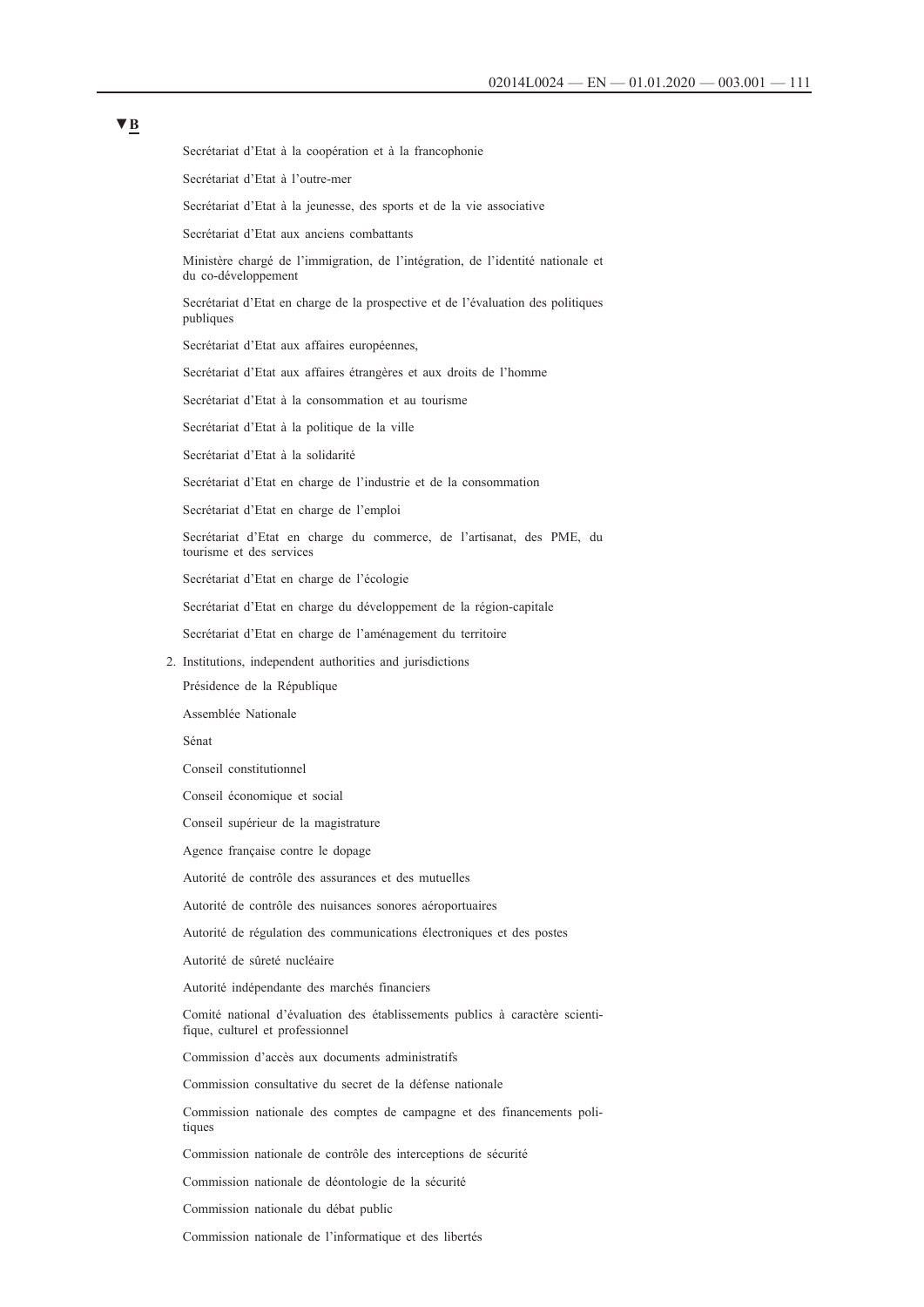Commission des participations et des transferts

Commission de régulation de l'énergie

Commission de la sécurité des consommateurs

Commission des sondages

Commission de la transparence financière de la vie politique

Conseil de la concurrence

Conseil des ventes volontaires de meubles aux enchères publiques

Conseil supérieur de l'audiovisuel

Défenseur des enfants

Haute autorité de lutte contre les discriminations et pour l'égalité

Haute autorité de santé

Médiateur de la République

Cour de justice de la République

Tribunal des Conflits

Conseil d'Etat

Cours administratives d'appel

Tribunaux administratifs

Cour des Comptes

Chambres régionales des Comptes

Cours et tribunaux de l'ordre judiciaire (Cour de Cassation, Cours d'Appel, Tribunaux d'instance et Tribunaux de grande instance)

3. National public establishments

Académie de France à Rome Académie de marine

Académie des sciences d'outre-mer

Académie des technologies

Agence centrale des organismes de sécurité sociale (ACOSS)

Agence de biomédicine

Agence pour l'enseignement du français à l'étranger

Agence française de sécurité sanitaire des aliments

Agence française de sécurité sanitaire de l'environnement et du travail

Agence Nationale pour la cohésion sociale et l'égalité des chances

Agence nationale pour la garantie des droits des mineurs

Agences de l'eau

Agence Nationale de l'Accueil des Etrangers et des migrations

Agence nationale pour l'amélioration des conditions de travail (ANACT

Agence nationale pour l'amélioration de l'habitat (ANAH)

Agence Nationale pour la Cohésion Sociale et l'Egalité des Chances

Agence nationale pour l'indemnisation des français d'outre-mer (ANIFOM)

Assemblée permanente des chambres d'agriculture (APCA)

Bibliothèque publique d'information

Bibliothèque nationale de France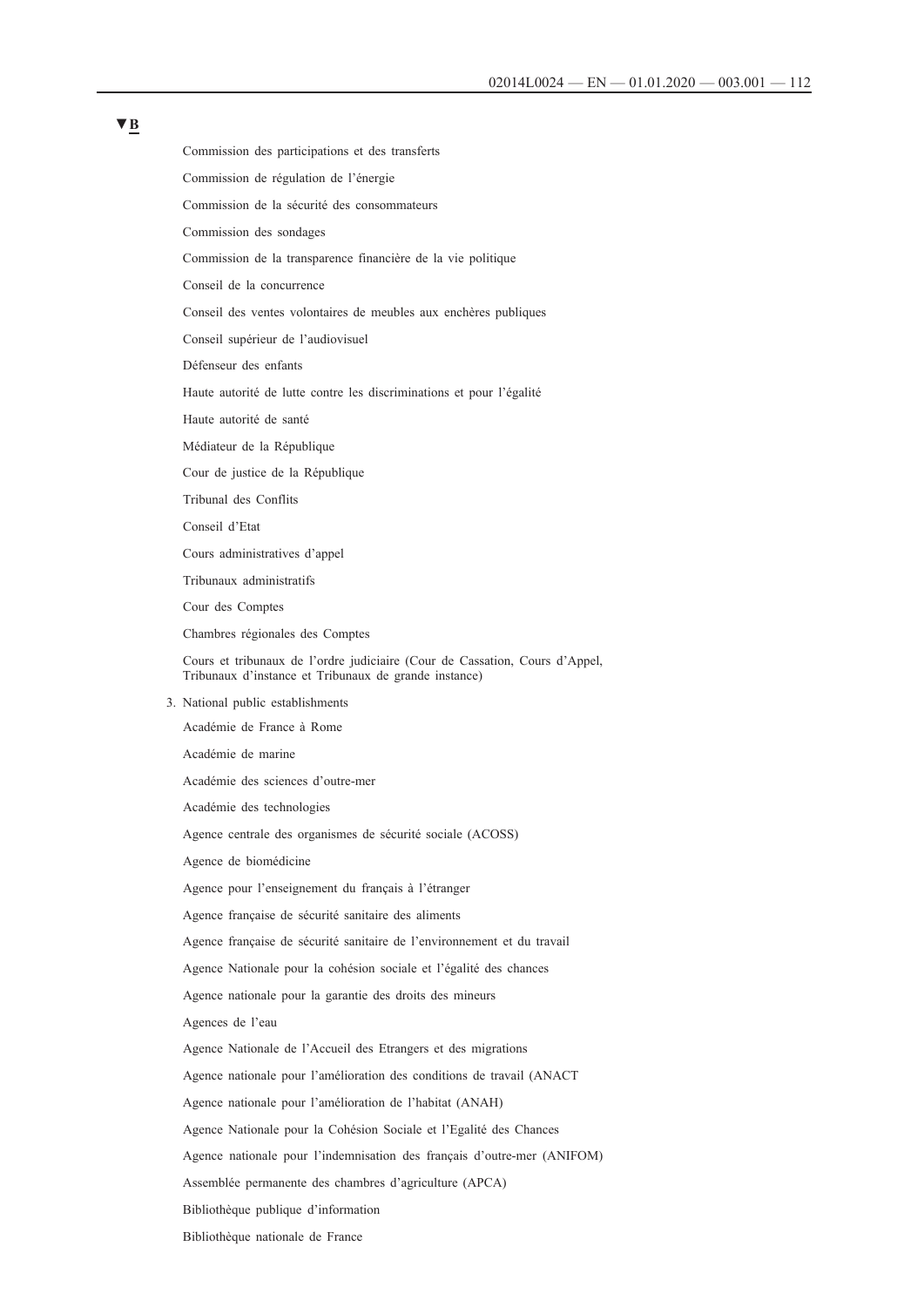Bibliothèque nationale et universitaire de Strasbourg Caisse des Dépôts et Consignations Caisse nationale des autoroutes (CNA) Caisse nationale militaire de sécurité sociale (CNMSS) Caisse de garantie du logement locatif social Casa de Velasquez Centre d'enseignement zootechnique Centre d'études de l'emploi Centre d'études supérieures de la sécurité sociale Centres de formation professionnelle et de promotion agricole Centre hospitalier des Quinze-Vingts Centre international d'études supérieures en sciences agronomiques (Montpellier Sup Agro) Centre des liaisons européennes et internationales de sécurité sociale Centre des Monuments Nationaux Centre national d'art et de culture Georges Pompidou Centre national des arts plastiques Centre national de la cinématographie Centre National d'Etudes et d'expérimentation du machinisme agricole, du génie rural, des eaux et des forêts (CEMAGREF) Centre national du livre Centre national de documentation pédagogique Centre national des œuvres universitaires et scolaires (CNOUS) Centre national professionnel de la propriété forestière Centre National de la Recherche Scientifique (C.N.R.S) Centres d'éducation populaire et de sport (CREPS) Centres régionaux des œuvres universitaires (CROUS) Collège de France Conservatoire de l'espace littoral et des rivages lacustres Conservatoire National des Arts et Métiers Conservatoire national supérieur de musique et de danse de Paris Conservatoire national supérieur de musique et de danse de Lyon Conservatoire national supérieur d'art dramatique Ecole centrale de Lille Ecole centrale de Lyon École centrale des arts et manufactures École française d'archéologie d'Athènes École française d'Extrême-Orient École française de Rome

École des hautes études en sciences sociales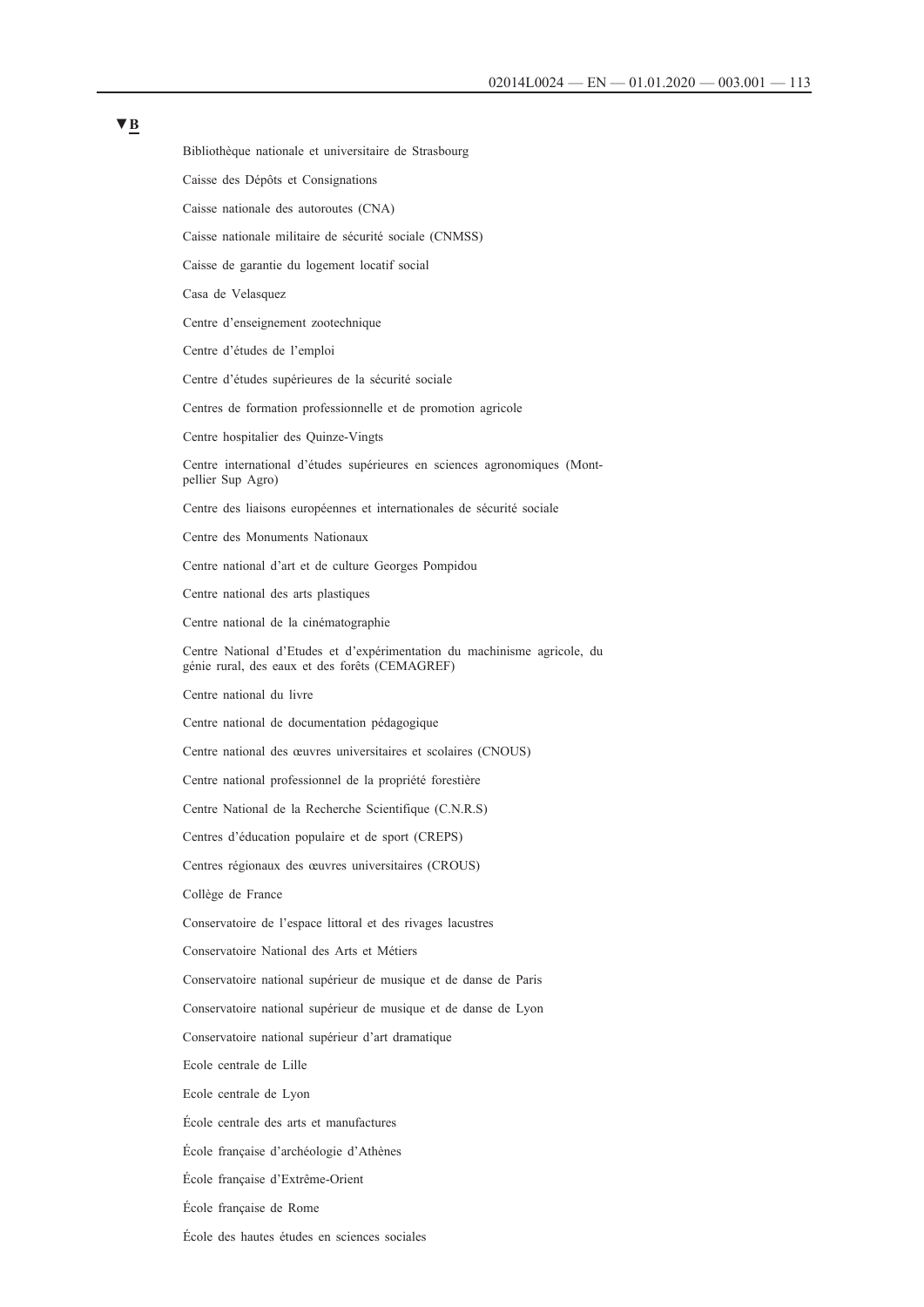| Ecole du Louvre                                                                                     |
|-----------------------------------------------------------------------------------------------------|
| École nationale d'administration                                                                    |
| École nationale de l'aviation civile (ENAC)                                                         |
| Ecole nationale des Chartes                                                                         |
| École nationale d'équitation                                                                        |
| Ecole Nationale du Génie de l'Eau et de l'environnement de Strasbourg                               |
| Écoles nationales d'ingénieurs                                                                      |
| Ecole nationale d'ingénieurs des industries des techniques agricoles et alimen-<br>taires de Nantes |
| Écoles nationales d'ingénieurs des travaux agricoles                                                |
| École nationale de la magistrature                                                                  |
| Ecoles nationales de la marine marchande                                                            |
| École nationale de la santé publique (ENSP)                                                         |
| École nationale de ski et d'alpinisme                                                               |
| École nationale supérieure des arts décoratifs                                                      |
| Ecole nationale supérieure des arts et techniques du théâtre                                        |
| École nationale supérieure des arts et industries textiles Roubaix                                  |
| Écoles nationales supérieures d'arts et métiers                                                     |
| École nationale supérieure des beaux-arts                                                           |
| École nationale supérieure de céramique industrielle                                                |
| École nationale supérieure de l'électronique et de ses applications (ENSEA)                         |
| Ecole nationale supérieure du paysage de Versailles                                                 |
| Ecole Nationale Supérieure des Sciences de l'information et des bibliothé-<br>caires                |
| Ecole nationale supérieure de la sécurité sociale                                                   |
| Écoles nationales vétérinaires                                                                      |
| Ecole nationale de voile                                                                            |
| Écoles normales supérieures                                                                         |
| École polytechnique                                                                                 |
| École technique professionnelle agricole et forestière de Meymac (Corrèze)                          |
| École de sylviculture Crogny (Aube)                                                                 |
| École de viticulture et d'œnologie de la Tour-Blanche (Gironde)                                     |
| École de viticulture — Avize (Marne)                                                                |
| Etablissement national d'enseignement agronomique de Dijon                                          |
| Établissement national des invalides de la marine (ENIM)                                            |
| Etablissement national de bienfaisance Koenigswarter                                                |
| Établissement public du musée et du domaine national de Versailles                                  |
| Fondation Carnegie                                                                                  |
| Fondation Singer-Polignac                                                                           |
| Haras nationaux                                                                                     |
| Hôpital national de Saint-Maurice                                                                   |

Institut des hautes études pour la science et la technologie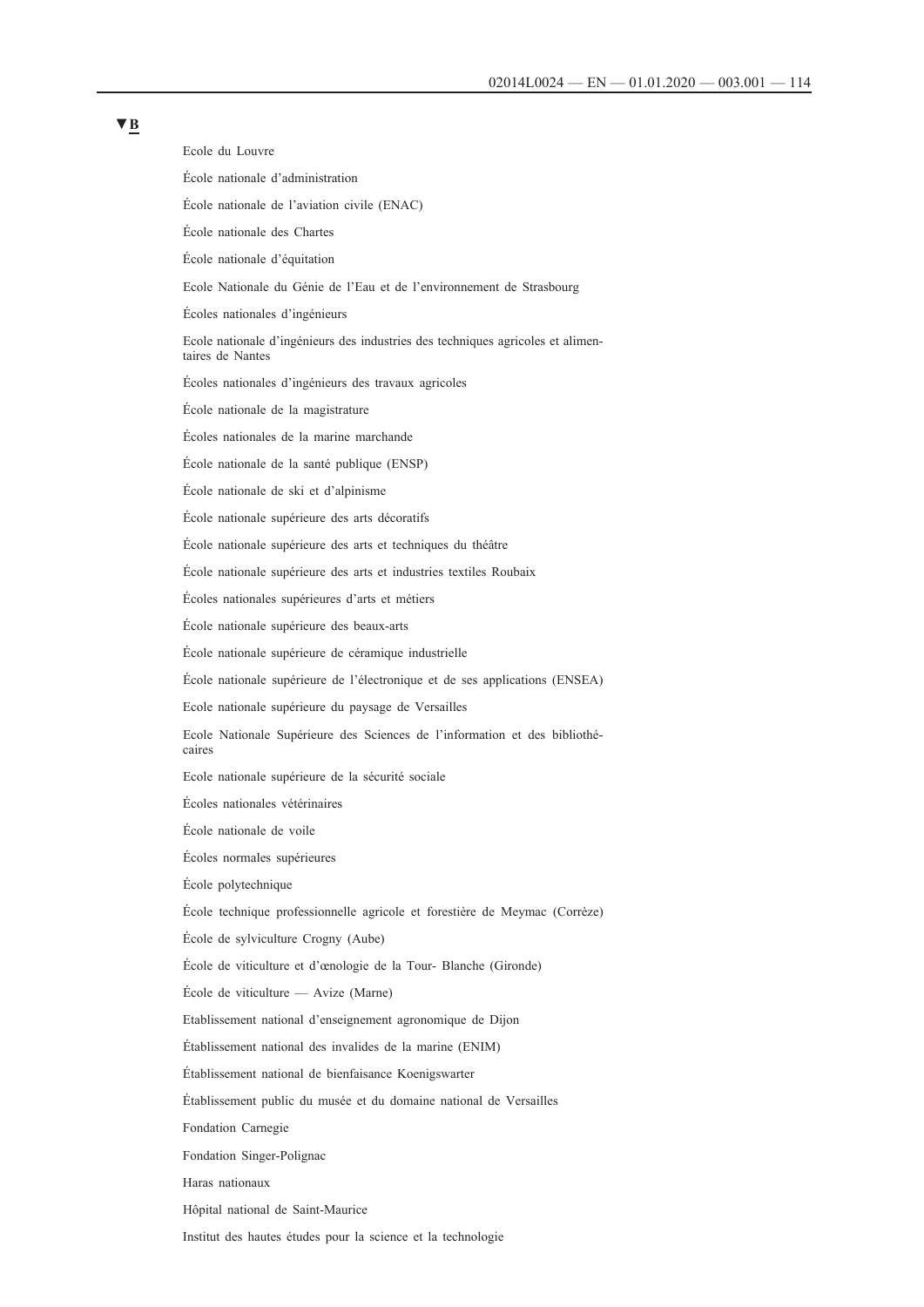Institut français d'archéologie orientale du Caire

Institut géographique national

Institut National de l'origine et de la qualité

Institut national des hautes études de sécurité

Institut de veille sanitaire

Institut National d'enseignement supérieur et de recherche agronomique et agroalimentaire de Rennes

Institut National d'Etudes Démographiques (I.N.E.D)

Institut National d'Horticulture

Institut National de la jeunesse et de l'éducation populaire

Institut national des jeunes aveugles — Paris

Institut national des jeunes sourds — Bordeaux

Institut national des jeunes sourds — Chambéry

Institut national des jeunes sourds — Metz

Institut national des jeunes sourds — Paris

Institut national de physique nucléaire et de physique des particules (I.N.P.N.P.P)

Institut national de la propriété industrielle

Institut National de la Recherche Agronomique (I.N.R.A)

Institut National de la Recherche Pédagogique (I.N.R.P)

Institut National de la Santé et de la Recherche Médicale (I.N.S.E.R.M)

Institut national d'histoire de l'art (I.N.H.A.)

Institut national de recherches archéologiques préventives

Institut National des Sciences de l'Univers

Institut National des Sports et de l'Education Physique

Institut national supérieur de formation et de recherche pour l'éducation des jeunes handicapés et les enseignements inadaptés

Instituts nationaux polytechniques

Instituts nationaux des sciences appliquées

Institut national de recherche en informatique et en automatique (INRIA)

Institut national de recherche sur les transports et leur sécurité (INRETS)

Institut de Recherche pour le Développement

Instituts régionaux d'administration

Institut des Sciences et des Industries du vivant et de l'environnement (Agro Paris Tech)

Institut supérieur de mécanique de Paris

Institut Universitaires de Formation des Maîtres

Musée de l'armée

Musée Gustave-Moreau

Musée national de la marine

Musée national J.-J.-Henner

Musée du Louvre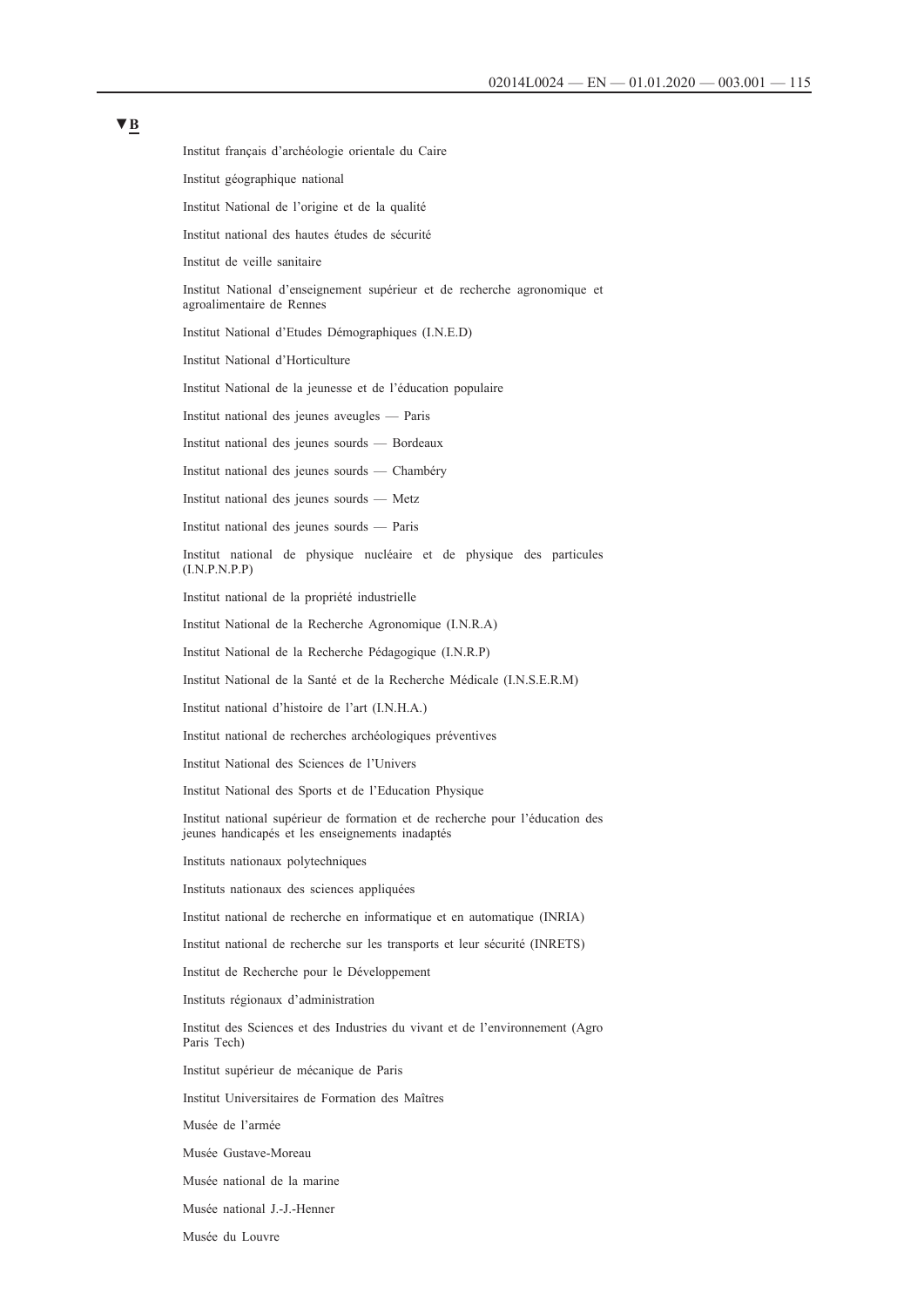Musée du Quai Branly Muséum National d'Histoire Naturelle Musée Auguste-Rodin Observatoire de Paris Office français de protection des réfugiés et apatrides Office National des Anciens Combattants et des Victimes de Guerre (ONAC) Office national de la chasse et de la faune sauvage Office National de l'eau et des milieux aquatiques Office national d'information sur les enseignements et les professions (ONISEP) Office universitaire et culturel français pour l'Algérie Ordre national de la Légion d'honneur Palais de la découverte Parcs nationaux Universités 4. Other national public bodies Union des groupements d'achats publics (UGAP) Agence Nationale pour l'emploi (A.N.P.E) Caisse Nationale des Allocations Familiales (CNAF) Caisse Nationale d'Assurance Maladie des Travailleurs Salariés (CNAMS) Caisse Nationale d'Assurance-Vieillesse des Travailleurs Salariés (CNAVTS) CROATIA Hrvatski sabor Predsjednik Republike Hrvatske Ured predsjednika Republike Hrvatske Ured predsjednika Republike Hrvatske po prestanku obnašanja dužnosti Vlada Republike Hrvatske uredi Vlade Republike Hrvatske Ministarstvo gospodarstva Ministarstvo regionalnog razvoja i fondova Europske unije Ministarstvo financija Ministarstvo obrane Ministarstvo vanjskih i europskih poslova Ministarstvo unutarnjih poslova Ministarstvo pravosuđa Ministarstvo uprave Ministarstvo poduzetništva i obrta Ministarstvo rada i mirovinskog sustava Ministarstvo pomorstva, prometa i infrastrukture

Ministarstvo poljoprivrede

Ministarstvo turizma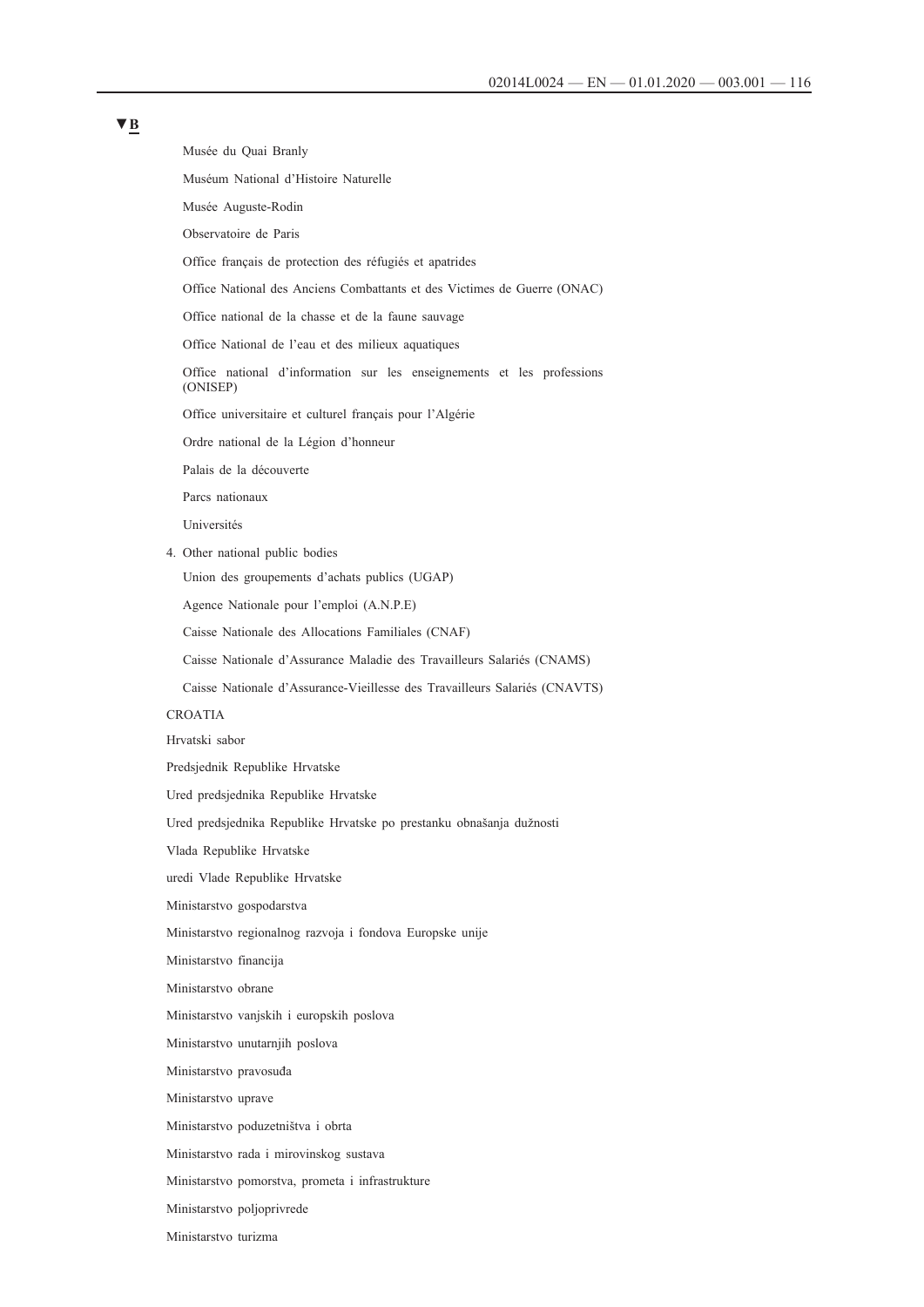Ministarstvo zaštite okoliša i prirode

Ministarstvo graditeljstva i prostornog uređenja

Ministarstvo branitelja

Ministarstvo socijalne politike i mladih

Ministarstvo zdravlja

Ministarstvo znanosti, obrazovanja i sporta

Ministarstvo kulture

državne upravne organizacije

uredi državne uprave u županijama

Ustavni sud Republike Hrvatske

Vrhovni sud Republike Hrvatske

sudovi

Državno sudbeno vijeće

državna odvjetništva

Državnoodvjetničko vijeće

pravobraniteljstva

Državna komisija za kontrolu postupaka javne nabave

Hrvatska narodna banka

državne agencije i uredi

Državni ured za reviziju

#### ITALY

#### Purchasing bodies

Presidenza del Consiglio dei Ministri

Ministero degli Affari Esteri

Ministero dell'Interno

Ministero della Giustizia e Uffici giudiziari (esclusi i giudici di pace)

Ministero della Difesa

Ministero dell'Economia e delle Finanze

Ministero dello Sviluppo Economico

Ministero delle Politiche Agricole, Alimentari e Forestali

Ministero dell'Ambiente, Tutela del Territorio e del Mare

Ministero delle Infrastrutture e dei Trasporti

Ministero del Lavoro, della Salute e delle Politiche Sociali

Ministero dell'Istruzione, Università e Ricerca

Ministero per i Beni e le Attività culturali, comprensivo delle sue articolazioni periferiche

Other national public bodies:

CONSIP (Concessionaria Servizi Informatici Pubblici)

#### **CYPRUS**

Προεδρία και Προεδρικό Μέγαρο

Γραφείο Συντονιστή Εναρμόνισης

Υπουργικό Συμβούλιο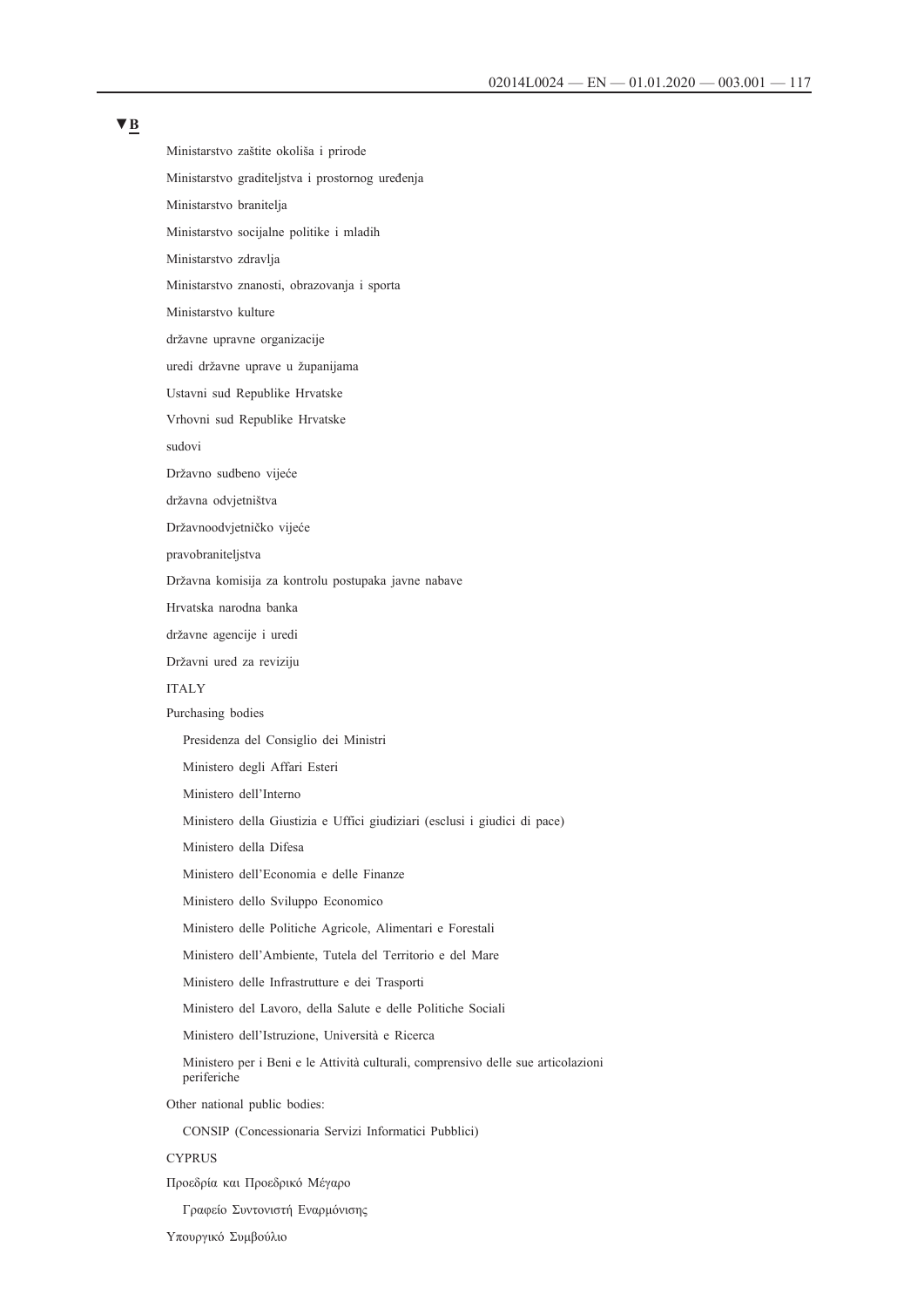Βουλή των Αντιπροσώπων Δικαστική Υπηρεσία Νομική Υπηρεσία της Δημοκρατίας Ελεγκτική Υπηρεσία της Δημοκρατίας Επιτροπή Δημόσιας Υπηρεσίας Επιτροπή Εκπαιδευτικής Υπηρεσίας Γραφείο Επιτρόπου Διοικήσεως Επιτροπή Προστασίας Ανταγωνισμού Υπηρεσία Εσωτερικού Ελέγχου Γραφείο Προγραμματισμού Γενικό Λογιστήριο της Δημοκρατίας Γραφείο Επιτρόπου Προστασίας Δεδομένων Προσωπικού Χαρακτήρα Γραφείο Εφόρου Δημοσίων Ενισχύσεων Αναθεωρητική Αρχή Προσφορών Υπηρεσία Εποπτείας και Ανάπτυξης Συνεργατικών Εταιρειών Αναθεωρητική Αρχή Προσφύγων Υπουργείο Άμυνας Υπουργείο Γεωργίας, Φυσικών Πόρων και Περιβάλλοντος Τμήμα Γεωργίας Κτηνιατρικές Υπηρεσίες Τμήμα Δασών Τμήμα Αναπτύξεως Υδάτων Τμήμα Γεωλογικής Επισκόπησης Μετεωρολογική Υπηρεσία Τμήμα Αναδασμού Υπηρεσία Μεταλλείων Ινστιτούτο Γεωργικών Ερευνών Τμήμα Αλιείας και Θαλάσσιων Ερευνών Υπουργείο Δικαιοσύνης και Δημοσίας Τάξεως Αστυνομία Πυροσβεστική Υπηρεσία Κύπρου Τμήμα Φυλακών Υπουργείο Εμπορίου, Βιομηχανίας και Τουρισμού Τμήμα Εφόρου Εταιρειών και Επίσημου Παραλήπτη Υπουργείο Εργασίας και Κοινωνικών Ασφαλίσεων Τμήμα Εργασίας Τμήμα Κοινωνικών Ασφαλίσεων

Τμήμα Υπηρεσιών Κοινωνικής Ευημερίας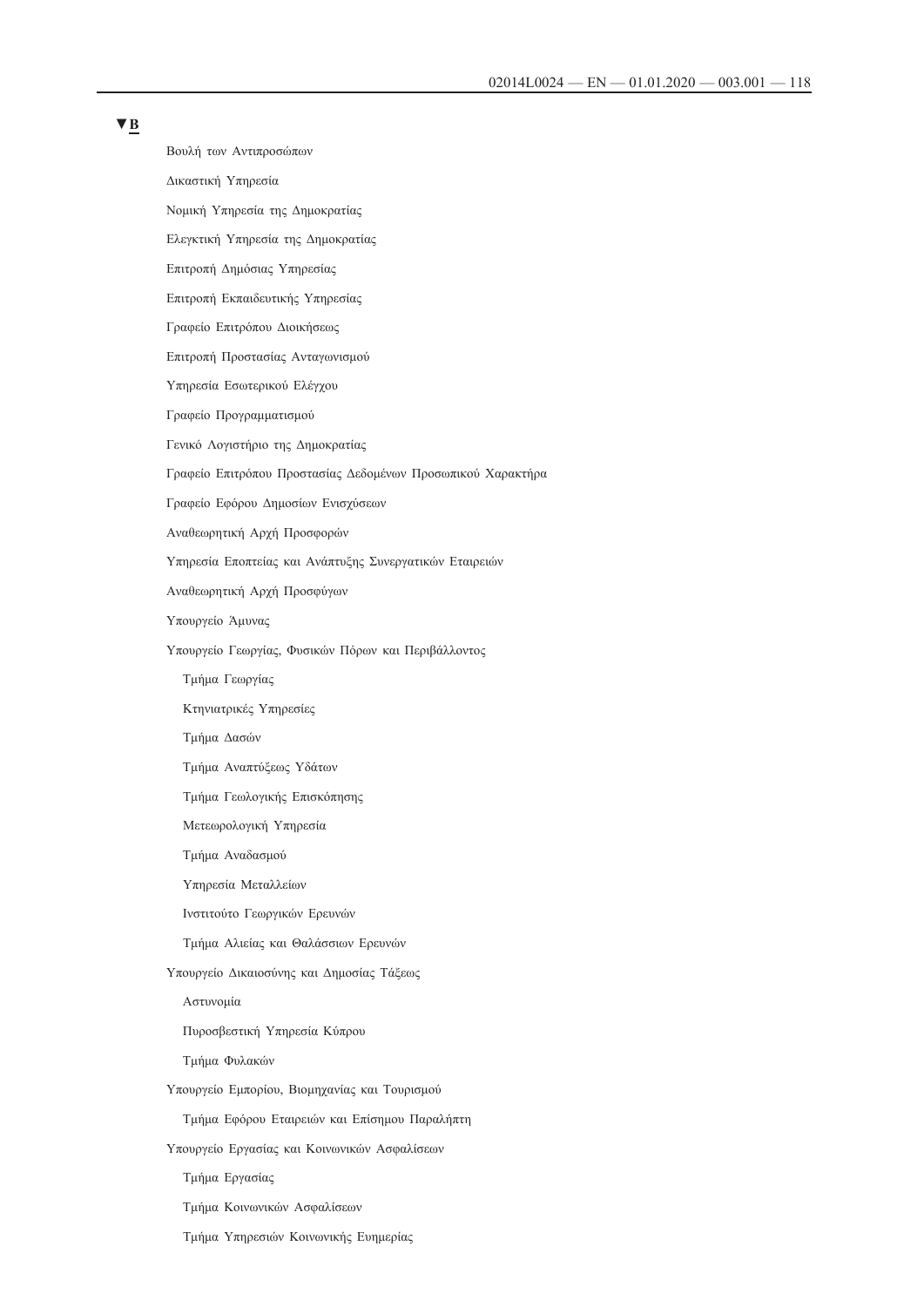Κέντρο Παραγωγικότητας Κύπρου Ανώτερο Ξενοδοχειακό Ινστιτούτο Κύπρου Ανώτερο Τεχνολογικό Ινστιτούτο Τμήμα Επιθεώρησης Εργασίας Τμήμα Εργασιακών Σχέσεων Υπουργείο Εσωτερικών Επαρχιακές Διοικήσεις Τμήμα Πολεοδομίας και Οικήσεως Τμήμα Αρχείου Πληθυσμού και Μεταναστεύσεως Τμήμα Κτηματολογίου και Χωρομετρίας Γραφείο Τύπου και Πληροφοριών Πολιτική Άμυνα Υπηρεσία Μέριμνας και Αποκαταστάσεων Εκτοπισθέντων Υπηρεσία Ασύλου Υπουργείο Εξωτερικών Υπουργείο Οικονομικών Τελωνεία Τμήμα Εσωτερικών Προσόδων Στατιστική Υπηρεσία Τμήμα Κρατικών Αγορών και Προμηθειών Τμήμα Δημόσιας Διοίκησης και Προσωπικού Κυβερνητικό Τυπογραφείο Τμήμα Υπηρεσιών Πληροφορικής Υπουργείο Παιδείας και Πολιτισμού Υπουργείο Συγκοινωνιών και Έργων Τμήμα Δημοσίων Έργων Τμήμα Αρχαιοτήτων Τμήμα Πολιτικής Αεροπορίας Τμήμα Εμπορικής Ναυτιλίας Τμήμα Οδικών Μεταφορών Τμήμα Ηλεκτρομηχανολογικών Υπηρεσιών Τμήμα Ηλεκτρονικών Επικοινωνιών Υπουργείο Υγείας Φαρμακευτικές Υπηρεσίες Γενικό Χημείο Ιατρικές Υπηρεσίες και Υπηρεσίες Δημόσιας Υγείας

Οδοντιατρικές Υπηρεσίες

Υπηρεσίες Ψυχικής Υγείας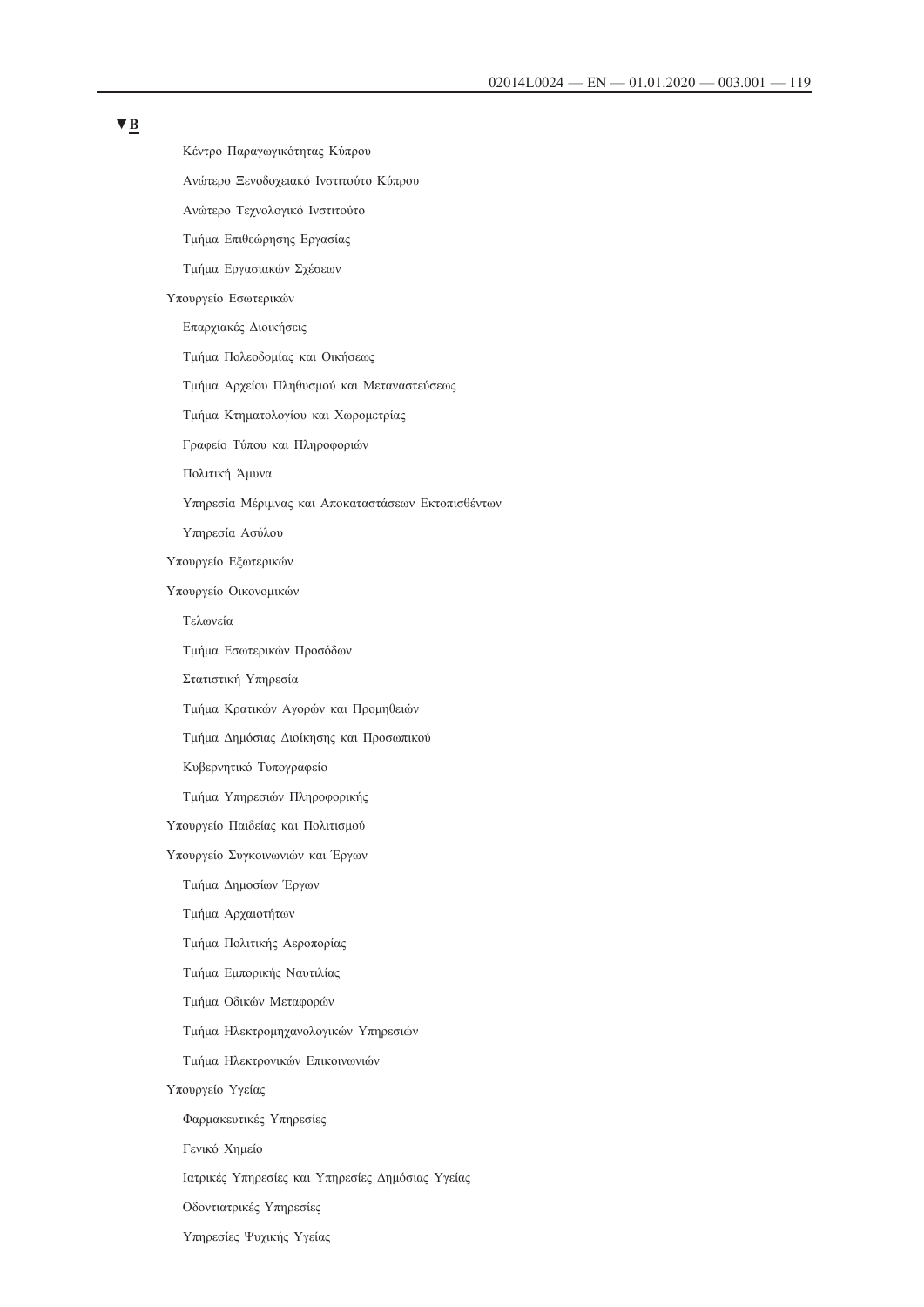#### LATVIA

Aizsardzības ministrija un tās padotībā esošās iestādes

Ārlietu ministrija un tas padotībā esošās iestādes

Bērnu un ģimenes lietu ministrija un tās padotībā esošas iestādes

Ekonomikas ministrija un tās padotībā esošās iestādes

Finanšu ministrija un tās padotībā esošās iestādes

Iekšlietu ministrija un tās padotībā esošās iestādes

Izglītības un zinātnes ministrija un tās padotībā esošās iestādes

Kultūras ministrija un tas padotībā esošās iestādes

Labklājības ministrija un tās padotībā esošās iestādes

Reģionālās attīstības un pašvaldības lietu ministrija un tās padotībā esošās iestādes

Satiksmes ministrija un tās padotībā esošās iestādes

Tieslietu ministrija un tās padotībā esošās iestādes

Veselības ministrija un tās padotībā esošās iestādes

Vides ministrija un tās padotībā esošās iestādes

Zemkopības ministrija un tās padotībā esošās iestādes

Īpašu uzdevumu ministra sekretariāti un to padotībā esošās iestādes

Satversmes aizsardzības birojs

#### Other state institution

Augstākā tiesa

Centrālā vēlēšanu komisija

Finanšu un kapitāla tirgus komisija

Latvijas Banka

Prokuratūra un tās pārraudzībā esošās iestādes

Saeimas kanceleja un tās padotībā esošās iestādes

Satversmes tiesa

Valsts kanceleja un tās padotībā esošās iestādes

Valsts kontrole

Valsts prezidenta kanceleja

Tiesībsarga birojs

Nacionālā radio un televīzijas padome

Citas valsts iestādes, kuras nav ministriju padotībā (Other state institutions not subordinate to ministries)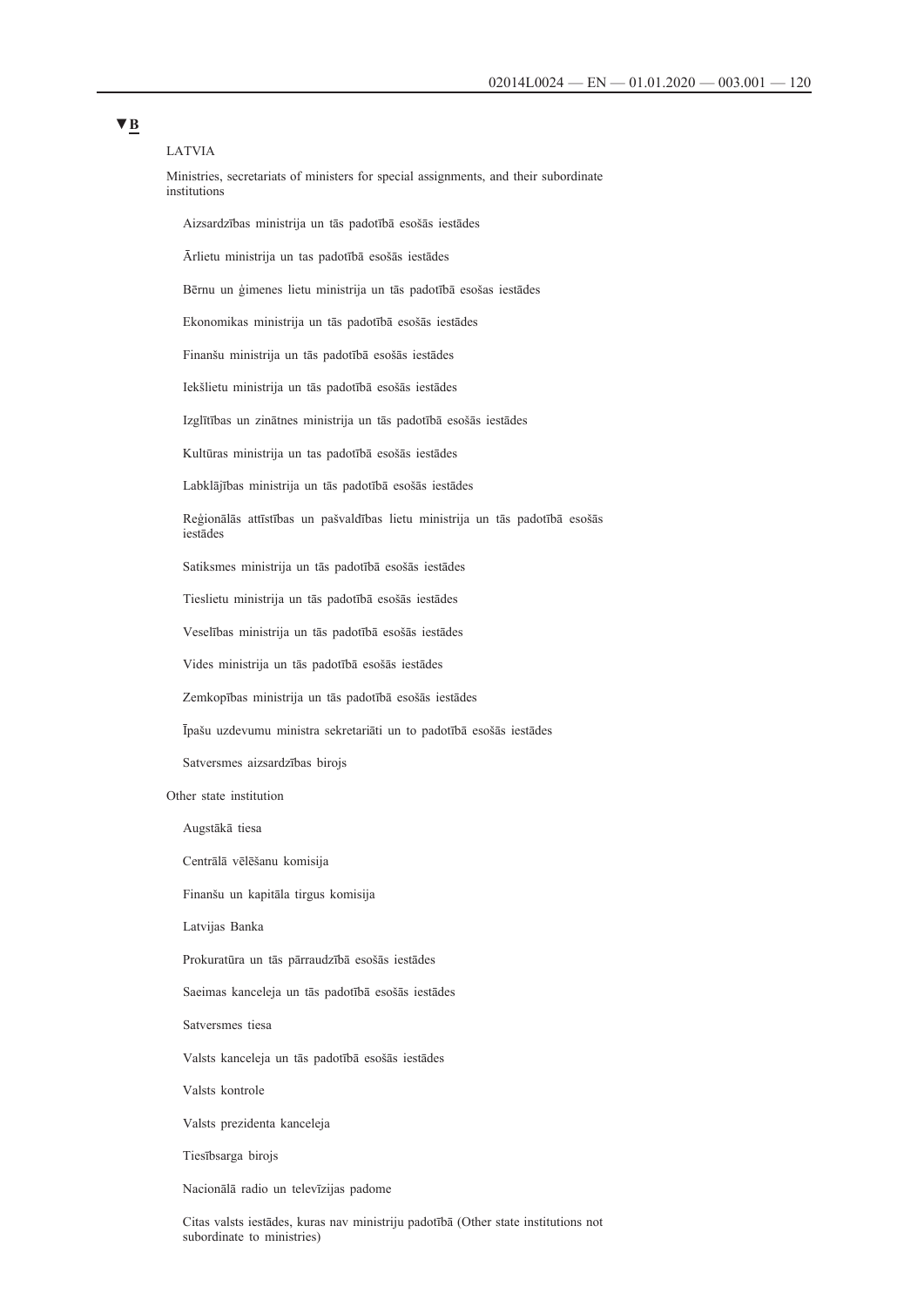### **▼B**

#### LITHUANIA

Prezidentūros kanceliarija

Seimo kanceliarija

Institutions accountable to the Seimas [Parliament]: Lietuvos mokslo taryba;

Seimo kontrolierių įstaiga;

Valstybės kontrolė;

Specialiųjų tyrimų tarnyba;

Valstybės saugumo departamentas;

Konkurencijos taryba;

Lietuvos gyventojų genocido ir rezistencijos tyrimo centras;

Vertybinių popierių komisija;

Ryšių reguliavimo tarnyba;

Nacionalinė sveikatos taryba;

Etninės kultūros globos taryba;

Lygių galimybių kontrolieriaus tarnyba;

Valstybinė kultūros paveldo komisija;

Vaiko teisių apsaugos kontrolieriaus įstaiga;

Valstybinė kainų ir energetikos kontrolės komisija;

Valstybinė lietuvių kalbos komisija;

Vyriausioji rinkimų komisija;

Vyriausioji tarnybinės etikos komisija;

Žurnalistų etikos inspektoriaus tarnyba.

Vyriausybės kanceliarija

Institutions accountable to the Vyriausybė [Government]:

Ginklų fondas;

Informacinės visuomenės plėtros komitetas;

Kūno kultūros ir sporto departamentas;

Lietuvos archyvų departamentas;

Mokestinių ginčų komisija;

Statistikos departamentas;

Tautinių mažumų ir išeivijos departamentas;

Valstybinė tabako ir alkoholio kontrolės tarnyba;

Viešųjų pirkimų tarnyba;

Narkotikų kontrolės departamentas;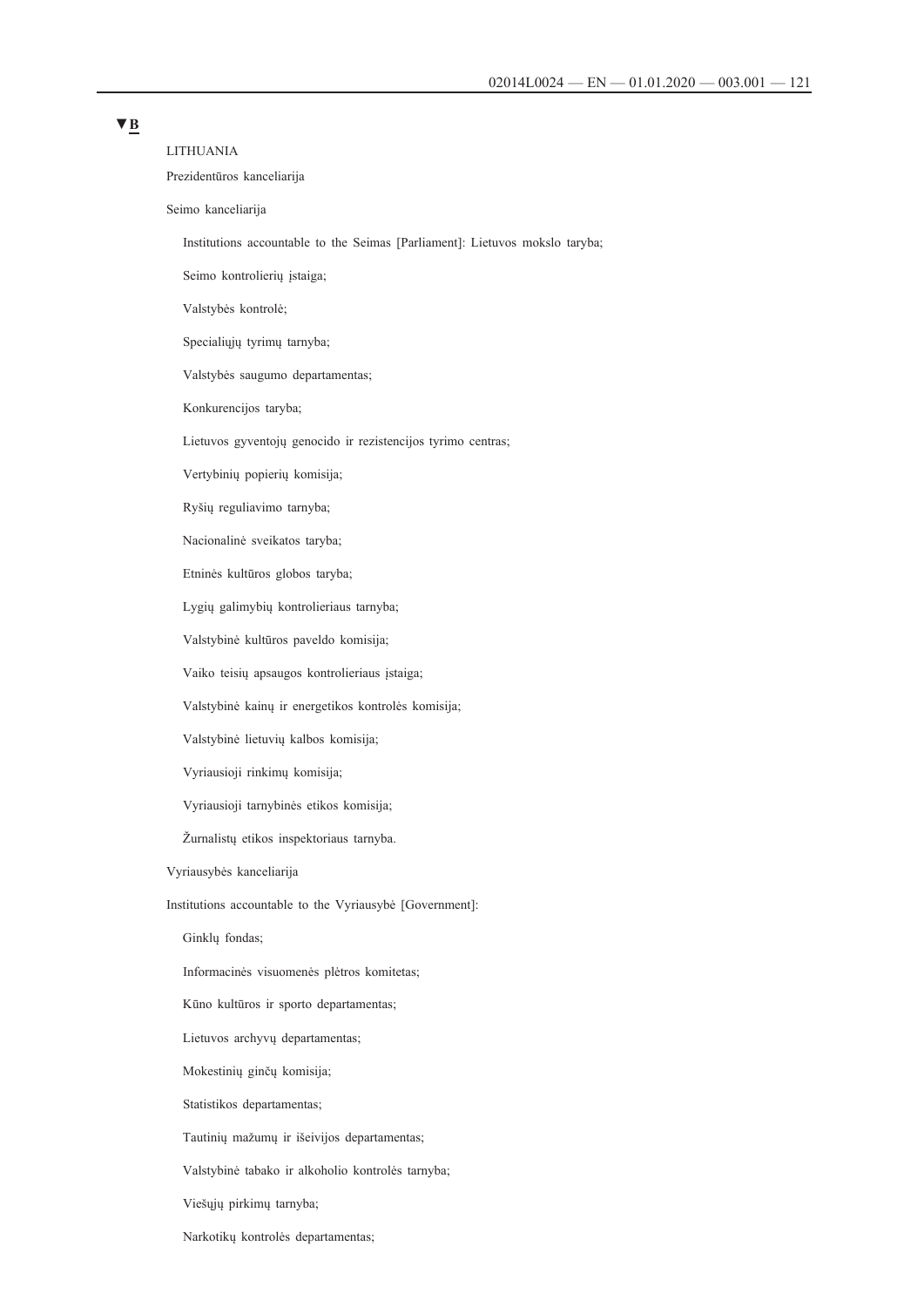Valstybinė atominės energetikos saugos inspekcija; Valstybinė duomenų apsaugos inspekcija; Valstybinė lošimų priežiūros komisija; Valstybinė maisto ir veterinarijos tarnyba; Vyriausioji administracinių ginčų komisija; Draudimo priežiūros komisija; Lietuvos valstybinis mokslo ir studijų fondas; Lietuvių grįžimo į Tėvynę informacijos centras. Konstitucinis Teismas Lietuvos bankas Aplinkos ministerija Institutions under the Aplinkos ministerija [Ministry of Environment]: Generalinė miškų urėdija; Lietuvos geologijos tarnyba; Lietuvos hidrometeorologijos tarnyba; Lietuvos standartizacijos departamentas; Nacionalinis akreditacijos biuras; Valstybinė metrologijos tarnyba; Valstybinė saugomų teritorijų tarnyba; Valstybinė teritorijų planavimo ir statybos inspekcija. Finansų ministerija Institutions under the Finansų ministerija [Ministry of Finance]: Muitinės departamentas; Valstybės dokumentų technologinės apsaugos tarnyba; Valstybinė mokesčių inspekcija; Finansų ministerijos mokymo centras. Krašto apsaugos ministerija Institutions under the Krašto apsaugos ministerija [Ministry of National Defence]: Antrasis operatyvinių tarnybų departamentas; Centralizuota finansų ir turto tarnyba; Karo prievolės administravimo tarnyba; Krašto apsaugos archyvas; Krizių valdymo centras;

Mobilizacijos departamentas;

Ryšių ir informacinių sistemų tarnyba;

Infrastruktūros plėtros departamentas;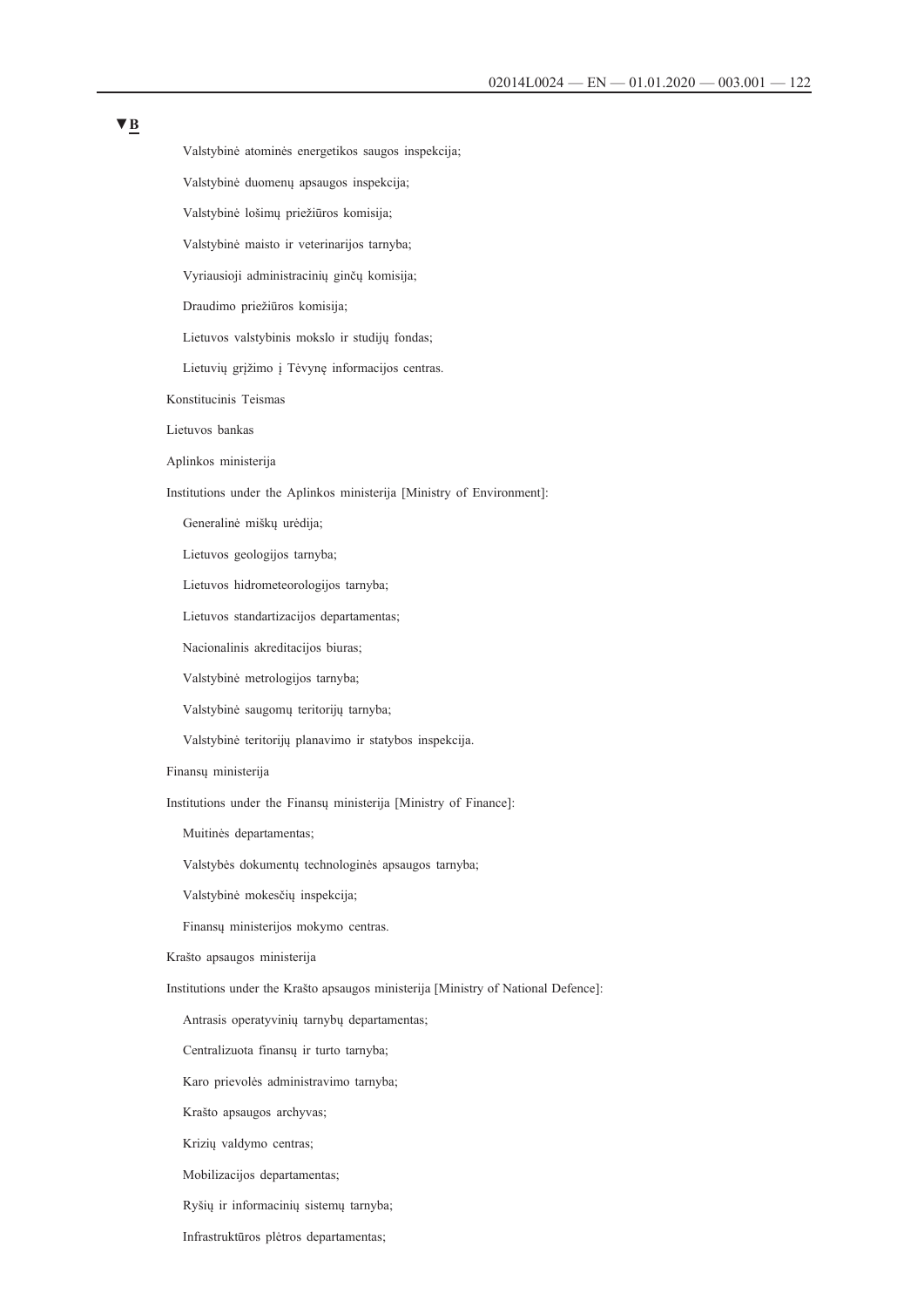Valstybinis pilietinio pasipriešinimo rengimo centras.

Lietuvos kariuomenė

Krašto apsaugos sistemos kariniai vienetai ir tarnybos

Kultūros ministerija

Institutions under the Kultūros ministerija [Ministry of Culture]:

Kultūros paveldo departamentas;

Valstybinė kalbos inspekcija.

Socialinės apsaugos ir darbo ministerija

Institutions under the Socialinės apsaugos ir darbo ministerija [Ministry of Social Security and Labour]:

Garantinio fondo administracija;

Valstybės vaiko teisių apsaugos ir įvaikinimo tarnyba;

Lietuvos darbo birža;

Lietuvos darbo rinkos mokymo tarnyba;

Trišalės tarybos sekretoriatas;

Socialinių paslaugų priežiūros departamentas;

Darbo inspekcija;

Valstybinio socialinio draudimo fondo valdyba;

Neįgalumo ir darbingumo nustatymo tarnyba;

Ginčų komisija;

Techninės pagalbos neįgaliesiems centras;

Neįgaliųjų reikalų departamentas.

Susisiekimo ministerija

Institutions under the Susisiekimo ministerija [Ministry of Transport and Communications]:

Lietuvos automobilių kelių direkcija;

Valstybinė geležinkelio inspekcija;

Valstybinė kelių transporto inspekcija;

Pasienio kontrolės punktų direkcija.

Sveikatos apsaugos ministerija

Institutions under the Sveikatos apsaugos ministerija [Ministry of Health]:

Valstybinė akreditavimo sveikatos priežiūros veiklai tarnyba;

Valstybinė ligonių kasa;

Valstybinė medicininio audito inspekcija;

Valstybinė vaistų kontrolės tarnyba;

Valstybinė teismo psichiatrijos ir narkologijos tarnyba;

Valstybinė visuomenės sveikatos priežiūros tarnyba;

Farmacijos departamentas;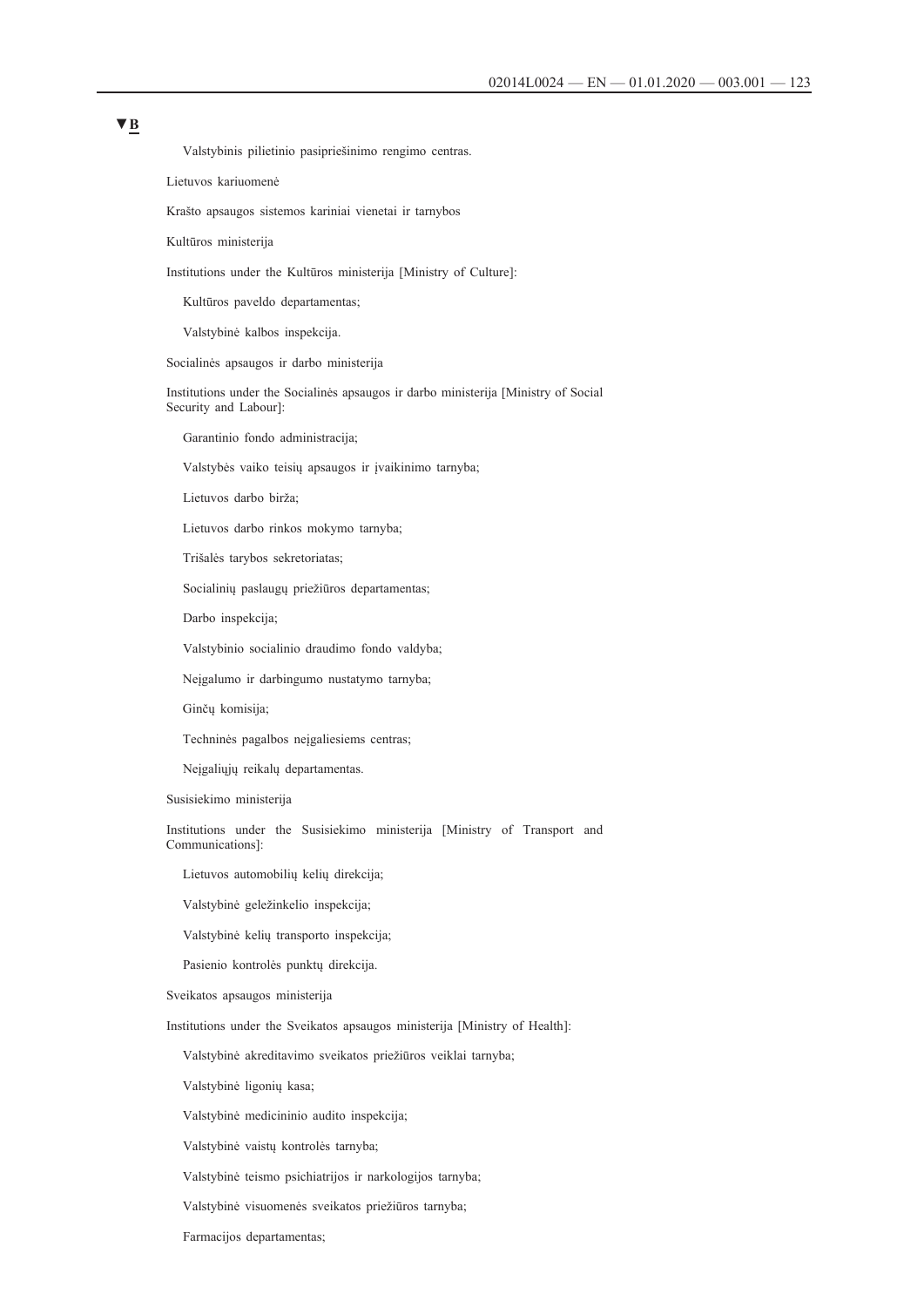Sveikatos apsaugos ministerijos Ekstremalių sveikatai situacijų centras;

Lietuvos bioetikos komitetas;

Radiacinės saugos centras.

Švietimo ir mokslo ministerija

Institutions under the Švietimo ir mokslo ministerija [Ministry of Education and Science]:

Nacionalinis egzaminų centras;

Studijų kokybės vertinimo centras.

Teisingumo ministerija

Institutions under the Teisingumo ministerija [Ministry of Justice]:

Kalėjimų departamentas;

Nacionalinė vartotojų teisių apsaugos taryba;

Europos teisės departamentas.

#### Ūkio ministerija

Institutions under the Ūkio ministerija [Ministry of Economy]:

Įmonių bankroto valdymo departamentas;

Valstybinė energetikos inspekcija;

Valstybinė ne maisto produktų inspekcija;

Valstybinis turizmo departamentas.

Užsienio reikalų ministerija

Diplomatinės atstovybės ir konsulinės įstaigos užsienyje bei atstovybės prie tarptautinių organizacijų

Vidaus reikalų ministerija

Institutions under the Vidaus reikalų ministerija [Ministry of the Interior]:

Asmens dokumentų išrašymo centras;

Finansinių nusikaltimų tyrimo tarnyba;

Gyventojų registro tarnyba;

Policijos departamentas;

Priešgaisrinės apsaugos ir gelbėjimo departamentas;

Turto valdymo ir ūkio departamentas;

Vadovybės apsaugos departamentas;

Valstybės sienos apsaugos tarnyba;

Valstybės tarnybos departamentas;

Informatikos ir ryšių departamentas;

Migracijos departamentas;

Sveikatos priežiūros tarnyba;

Bendrasis pagalbos centras.

Žemės ūkio ministerija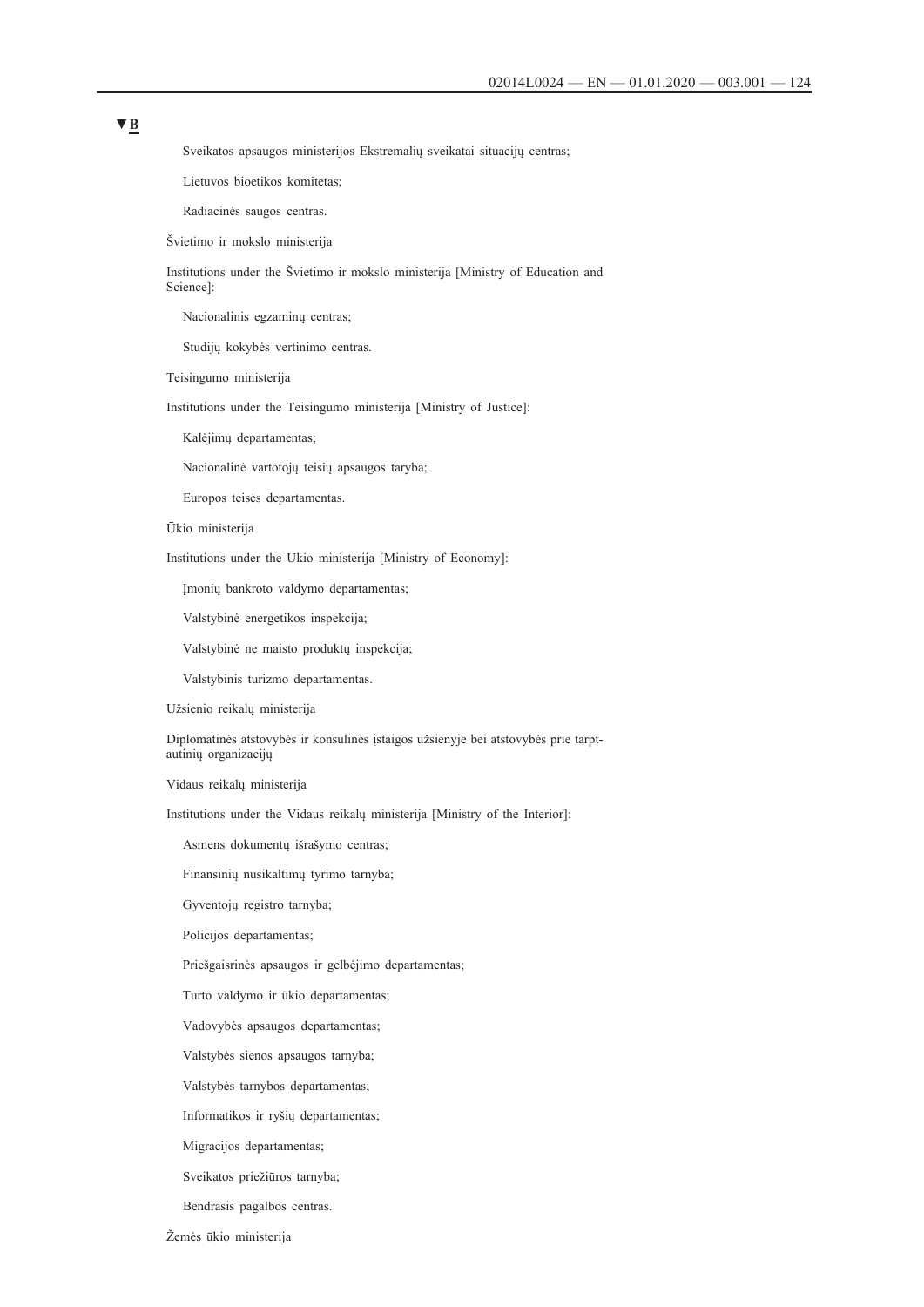Institutions under the Žemės ūkio ministerija [Ministry of Agriculture]:

Nacionalinė mokėjimo agentūra;

Nacionalinė žemės tarnyba;

Valstybinė augalų apsaugos tarnyba;

Valstybinė gyvulių veislininkystės priežiūros tarnyba;

Valstybinė sėklų ir grūdų tarnyba;

Žuvininkystės departamentas

#### Teismai [Courts]:

Lietuvos Aukščiausiasis Teismas;

Lietuvos apeliacinis teismas;

Lietuvos vyriausiasis administracinis teismas;

apygardų teismai;

apygardų administraciniai teismai;

apylinkių teismai;

Nacionalinė teismų administracija

Generalinė prokuratūra

Other Central Public Administration Entities (institucijos [institutions], įstaigos [establishments], tarnybos [agencies])

Aplinkos apsaugos agentūra;

Valstybinė aplinkos apsaugos inspekcija;

Aplinkos projektų valdymo agentūra;

Miško genetinių išteklių, sėklų ir sodmenų tarnyba;

Miško sanitarinės apsaugos tarnyba;

Valstybinė miškotvarkos tarnyba;

Nacionalinis visuomenės sveikatos tyrimų centras;

Lietuvos AIDS centras;

Nacionalinis organų transplantacijos biuras;

Valstybinis patologijos centras;

Valstybinis psichikos sveikatos centras;

Lietuvos sveikatos informacijos centras;

Slaugos darbuotojų tobulinimosi ir specializacijos centras;

Valstybinis aplinkos sveikatos centras;

Respublikinis mitybos centras;

Užkrečiamųjų ligų profilaktikos ir kontrolės centras;

Trakų visuomenės sveikatos priežiūros ir specialistų tobulinimosi centras;

Visuomenės sveikatos ugdymo centras;

Muitinės kriminalinė tarnyba;

Muitinės informacinių sistemų centras;

Muitinės laboratorija;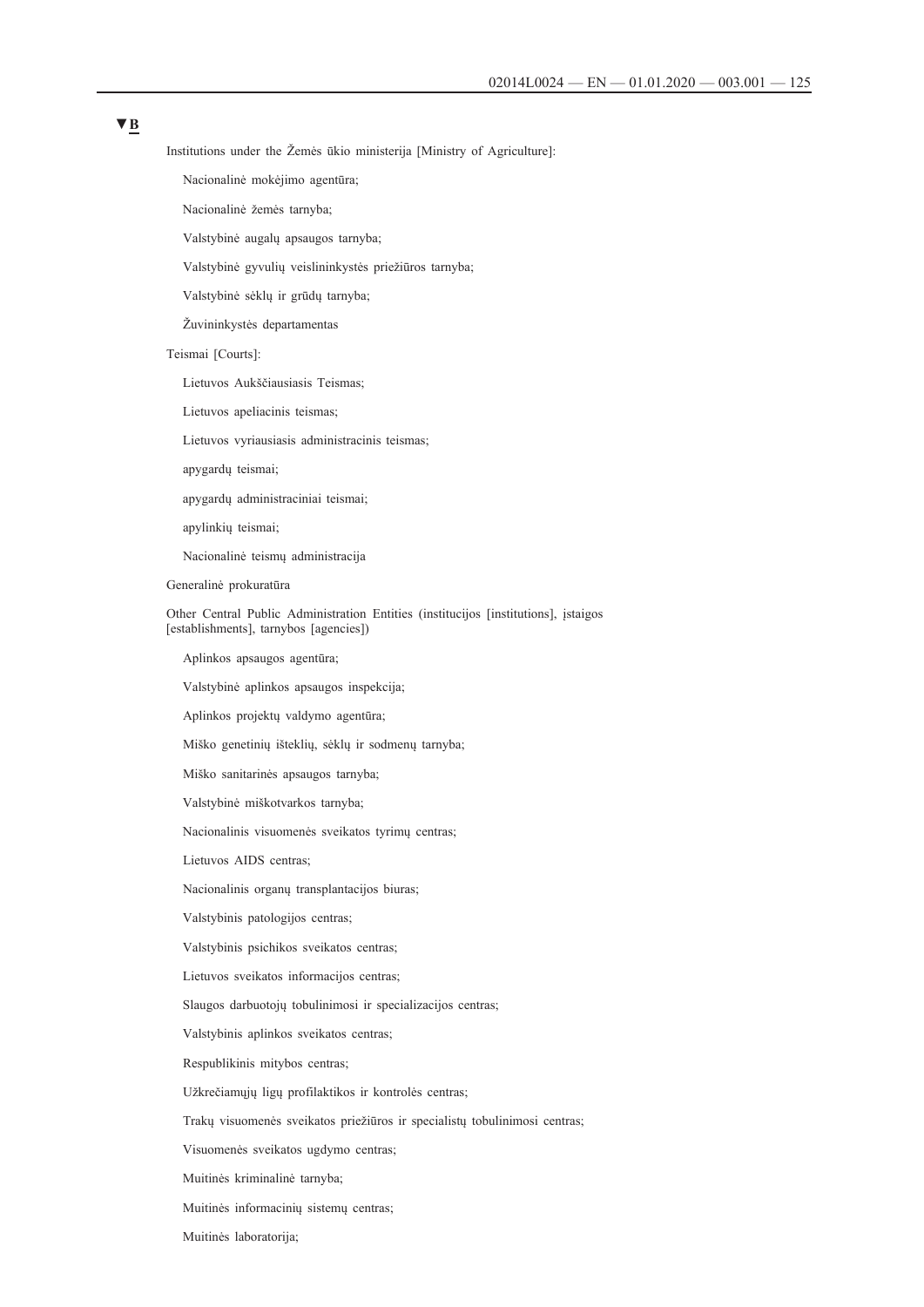| уВ |                                                                         |
|----|-------------------------------------------------------------------------|
|    | Muitinės mokymo centras;                                                |
|    | Valstybinis patentų biuras;                                             |
|    | Lietuvos teismo ekspertizės centras;                                    |
|    | Centrinė hipotekos įstaiga;                                             |
|    | Lietuvos metrologijos inspekcija;                                       |
|    | Civilinės aviacijos administracija;                                     |
|    | Lietuvos saugios laivybos administracija;                               |
|    | Transporto investicijų direkcija;                                       |
|    | Valstybinė vidaus vandenų laivybos inspekcija;                          |
|    | Pabėgėlių priėmimo centras                                              |
|    | LUXEMBOURG                                                              |
|    | Ministère d'Etat                                                        |
|    | Ministère des Affaires Etrangères et de l'Immigration                   |
|    | Ministère de l'Agriculture, de la Viticulture et du Développement Rural |
|    | Ministère des Classes moyennes, du Tourisme et du Logement              |
|    | Ministère de la Culture, de l'Enseignement Supérieur et de la Recherche |
|    | Ministère de l'Economie et du Commerce extérieur                        |
|    | Ministère de l'Education nationale et de la Formation professionnelle   |
|    | Ministère de l'Egalité des chances                                      |
|    | Ministère de l'Environnement                                            |
|    | Ministère de la Famille et de l'Intégration                             |
|    | Ministère des Finances                                                  |
|    | Ministère de la Fonction publique et de la Réforme administrative       |
|    | Ministère de l'Intérieur et de l'Aménagement du territoire              |
|    | Ministère de la Justice                                                 |
|    | Ministère de la Santé                                                   |
|    | Ministère de la Sécurité sociale                                        |
|    | Ministère des Transports                                                |
|    | Ministère du Travail et de l'Emploi                                     |
|    | Ministère des Travaux publics                                           |
|    | <b>HUNGARY</b>                                                          |
|    | Egészségügyi Minisztérium                                               |
|    | Földművelésügyi és Vidékfejlesztési Minisztérium                        |
|    | Gazdasági és Közlekedési Minisztérium                                   |
|    | Honvédelmi Minisztérium                                                 |
|    | Igazságügyi és Rendészeti Minisztérium                                  |
|    | Környezetvédelmi és Vízügyi Minisztérium                                |

# **▼B**

Külügyminisztérium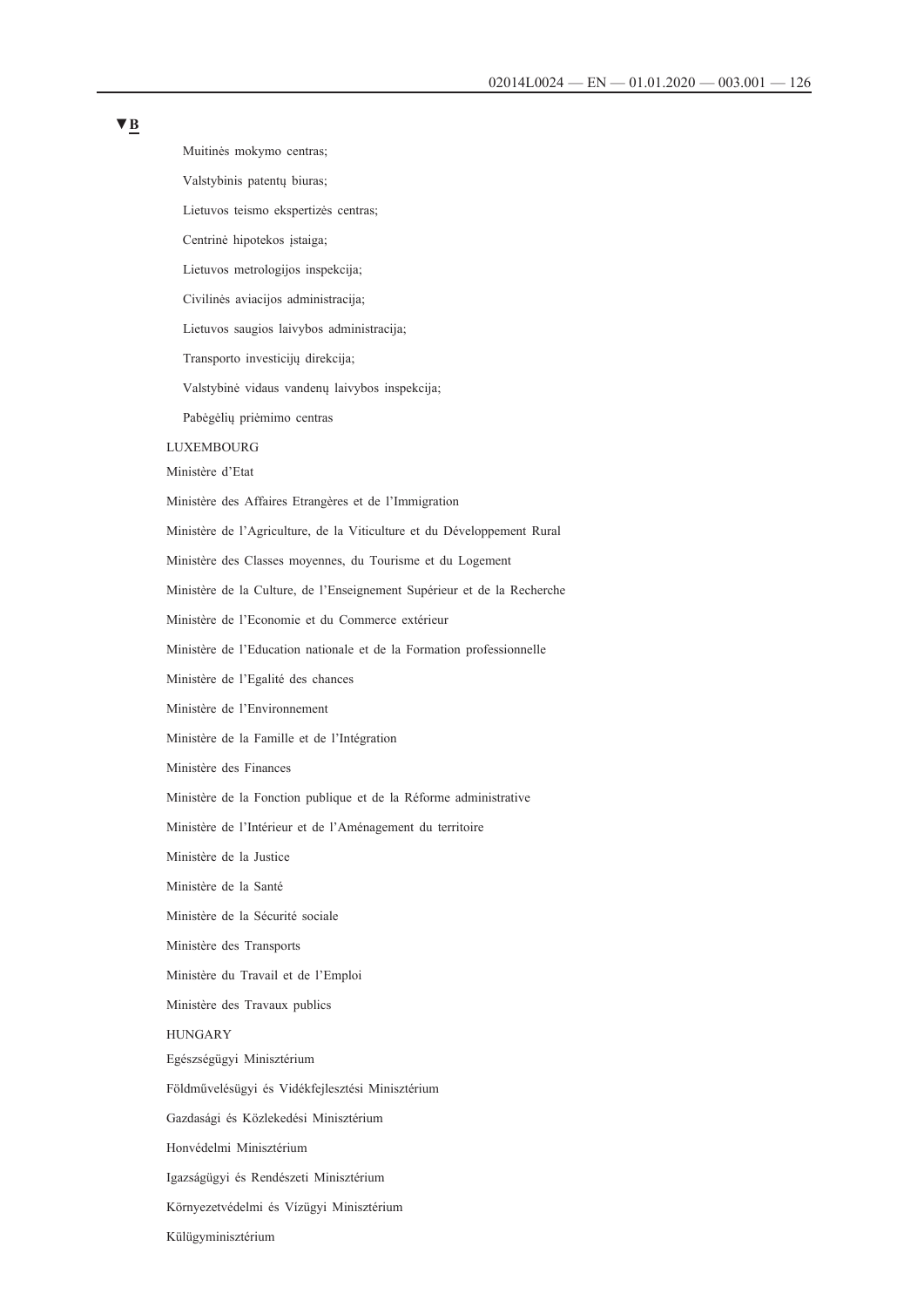Miniszterelnöki Hivatal

Oktatási és Kulturális Minisztérium

Önkormányzati és Területfejlesztési Minisztérium

Pénzügyminisztérium

Szociális és Munkaügyi Minisztérium

Központi Szolgáltatási Főigazgatóság

#### MALTA

Uffiċċju tal-Prim Ministru (Office of the Prime Minister)

Ministeru għall-Familja u Solidarjeta' Soċjali (Ministry for the Family and Social Solidarity)

Ministeru ta' l-Edukazzjoni Zghazagh u Impjieg (Ministry for Education Youth and Employment)

Ministeru tal-Finanzi (Ministry of Finance)

Ministeru tar-Riżorsi u l-Infrastruttura (Ministry for Resources and Infrastructure)

Ministeru tat-Turiżmu u Kultura (Ministry for Tourism and Culture)

Ministeru tal-Ġustizzja u l-Intern (Ministry for Justice and Home Affairs)

Ministeru għall-Affarijiet Rurali u l-Ambjent (Ministry for Rural Affairs and the Environment)

Ministeru għal Għawdex (Ministry for Gozo)

Ministeru tas-Saħħa, l-Anzjani u Kura fil-Kommunita' (Ministry of Health, the Elderly and Community Care)

Ministeru ta' l-Affarijiet Barranin (Ministry of Foreign Affairs)

Ministeru għall-Investimenti, Industrija u Teknologija ta' Informazzjoni (Ministry for Investment, Industry and Information Technology)

Ministeru għall-Kompetittivà u Komunikazzjoni (Ministry for Competitiveness and Communications)

Ministeru għall-Iżvilupp Urban u Toroq (Ministry for Urban Development and Roads)

#### NETHERLANDS

Ministerie van Algemene Zaken

Bestuursdepartement

Bureau van de Wetenschappelijke Raad voor het Regeringsbeleid

Rijksvoorlichtingsdienst

Ministerie van Binnenlandse Zaken en Koninkrijksrelaties

Bestuursdepartement

Centrale Archiefselectiedienst (CAS)

Algemene Inlichtingen- en Veiligheidsdienst (AIVD)

Agentschap Basisadministratie Persoonsgegevens en Reisdocumenten (BPR)

Agentschap Korps Landelijke Politiediensten

Ministerie van Buitenlandse Zaken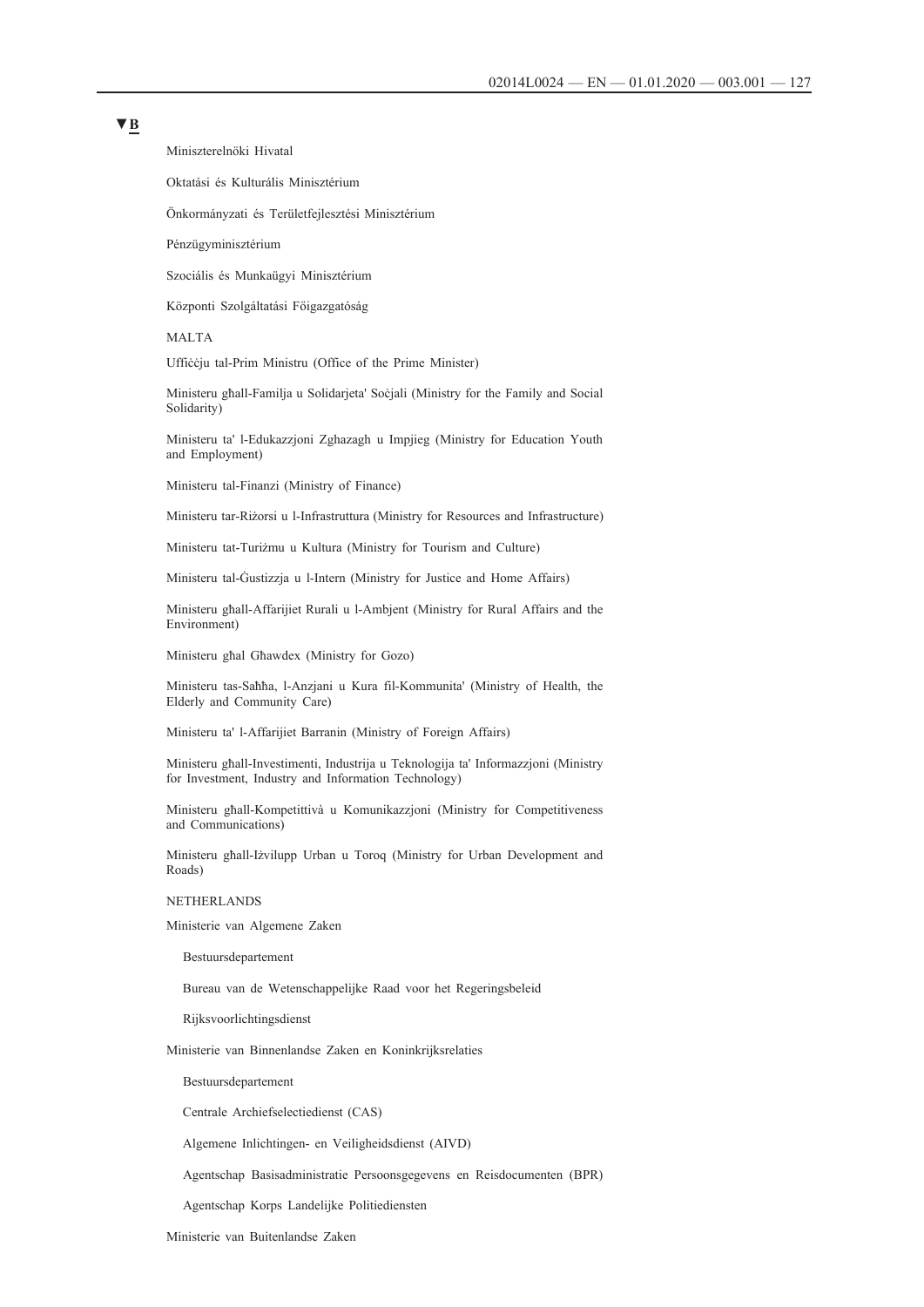Directoraat-generaal Regiobeleid en Consulaire Zaken (DGRC)

Directoraat-generaal Politieke Zaken (DGPZ)

Directoraat-generaal Internationale Samenwerking (DGIS)

Directoraat-generaal Europese Samenwerking (DGES)

Centrum tot Bevordering van de Import uit Ontwikkelingslanden (CBI)

Centrale diensten ressorterend onder S/PlvS (Support services falling under the Secretary-general and Deputy Secretary-general)

Buitenlandse Posten (ieder afzonderlijk)

Ministerie van Defensie — (Ministry of Defence)

Bestuursdepartement

Commando Diensten Centra (CDC)

Defensie Telematica Organisatie (DTO)

Centrale directie van de Defensie Vastgoed Dienst

De afzonderlijke regionale directies van de Defensie Vastgoed Dienst

Defensie Materieel Organisatie (DMO)

Landelijk Bevoorradingsbedrijf van de Defensie Materieel Organisatie

Logistiek Centrum van de Defensie Materieel Organisatie

Marinebedrijf van de Defensie Materieel Organisatie

Defensie Pijpleiding Organisatie (DPO)

Ministerie van Economische Zaken

Bestuursdepartement

Centraal Planbureau (CPB)

SenterNovem

Staatstoezicht op de Mijnen (SodM)

Nederlandse Mededingingsautoriteit (NMa)

Economische Voorlichtingsdienst (EVD)

Agentschap Telecom

Kenniscentrum Professioneel & Innovatief Aanbesteden, Netwerk voor Overheidsopdrachtgevers (PIANOo)

Regiebureau Inkoop Rijksoverheid

Octrooicentrum Nederland

Consumentenautoriteit

Ministerie van Financiën

Bestuursdepartement

Belastingdienst Automatiseringscentrum

Belastingdienst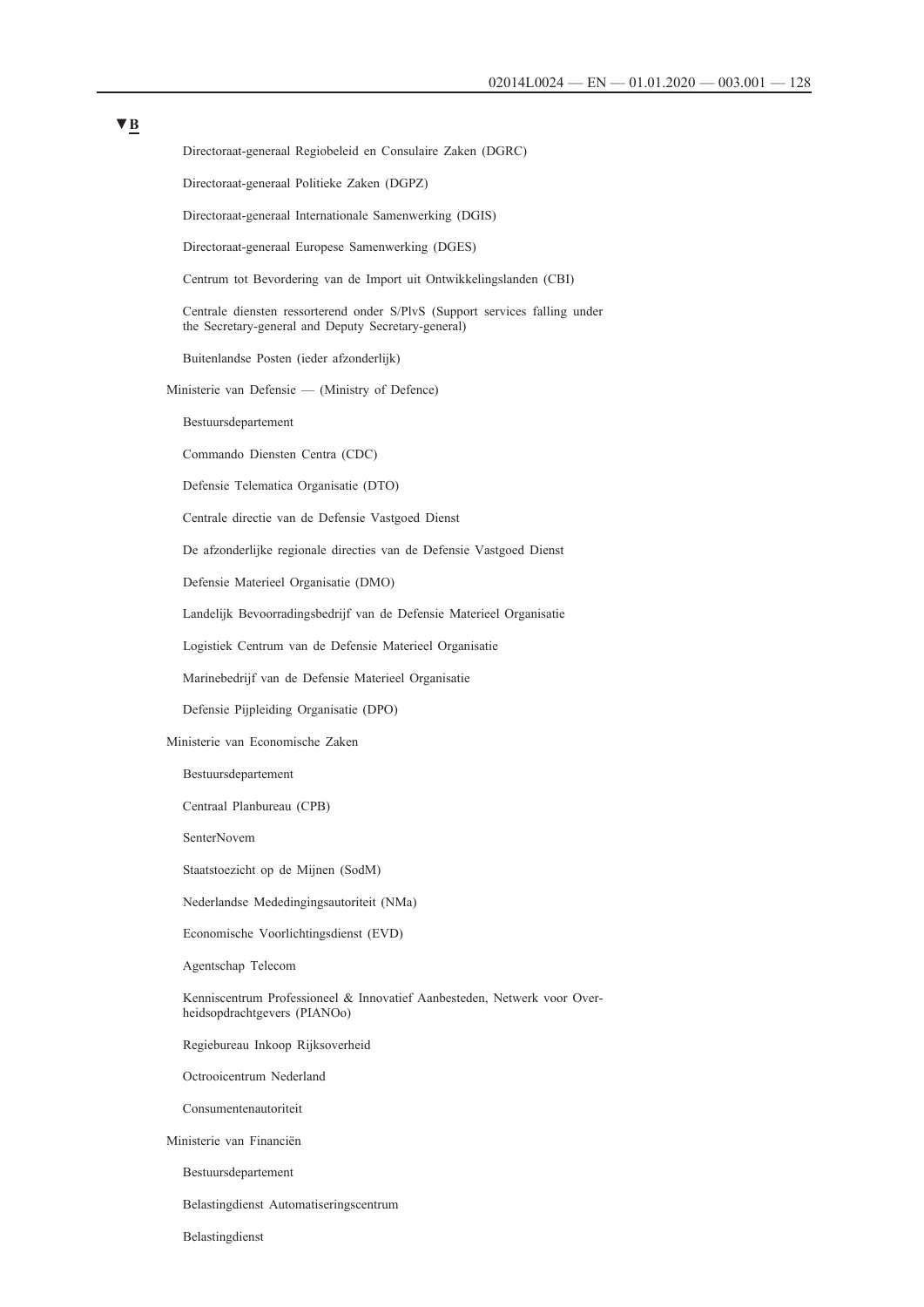de afzonderlijke Directies der Rijksbelastingen (the various Divisions of the Tax and Customs Administration throughout the Netherlands)

Fiscale Inlichtingen- en Opsporingsdienst (incl. Economische Controle dienst (ECD))

Belastingdienst Opleidingen

Dienst der Domeinen

Ministerie van Justitie

Bestuursdepartement

Dienst Justitiële Inrichtingen

Raad voor de Kinderbescherming

Centraal Justitie Incasso Bureau

Openbaar Ministerie

Immigratie en Naturalisatiedienst

Nederlands Forensisch Instituut

Dienst Terugkeer & Vertrek

Ministerie van Landbouw, Natuur en Voedselkwaliteit

Bestuursdepartement

Dienst Regelingen (DR)

Agentschap Plantenziektenkundige Dienst (PD)

Algemene Inspectiedienst (AID)

Dienst Landelijk Gebied (DLG)

Voedsel en Waren Autoriteit (VWA)

Ministerie van Onderwijs, Cultuur en Wetenschappen

Bestuursdepartement

Inspectie van het Onderwijs

Erfgoedinspectie

Centrale Financiën Instellingen

Nationaal Archief

Adviesraad voor Wetenschaps- en Technologiebeleid

Onderwijsraad

Raad voor Cultuur

Ministerie van Sociale Zaken en Werkgelegenheid

Bestuursdepartement

Inspectie Werk en Inkomen

Agentschap SZW

Ministerie van Verkeer en Waterstaat

Bestuursdepartement

Directoraat-Generaal Transport en Luchtvaart

Directoraat-generaal Personenvervoer

Directoraat-generaal Water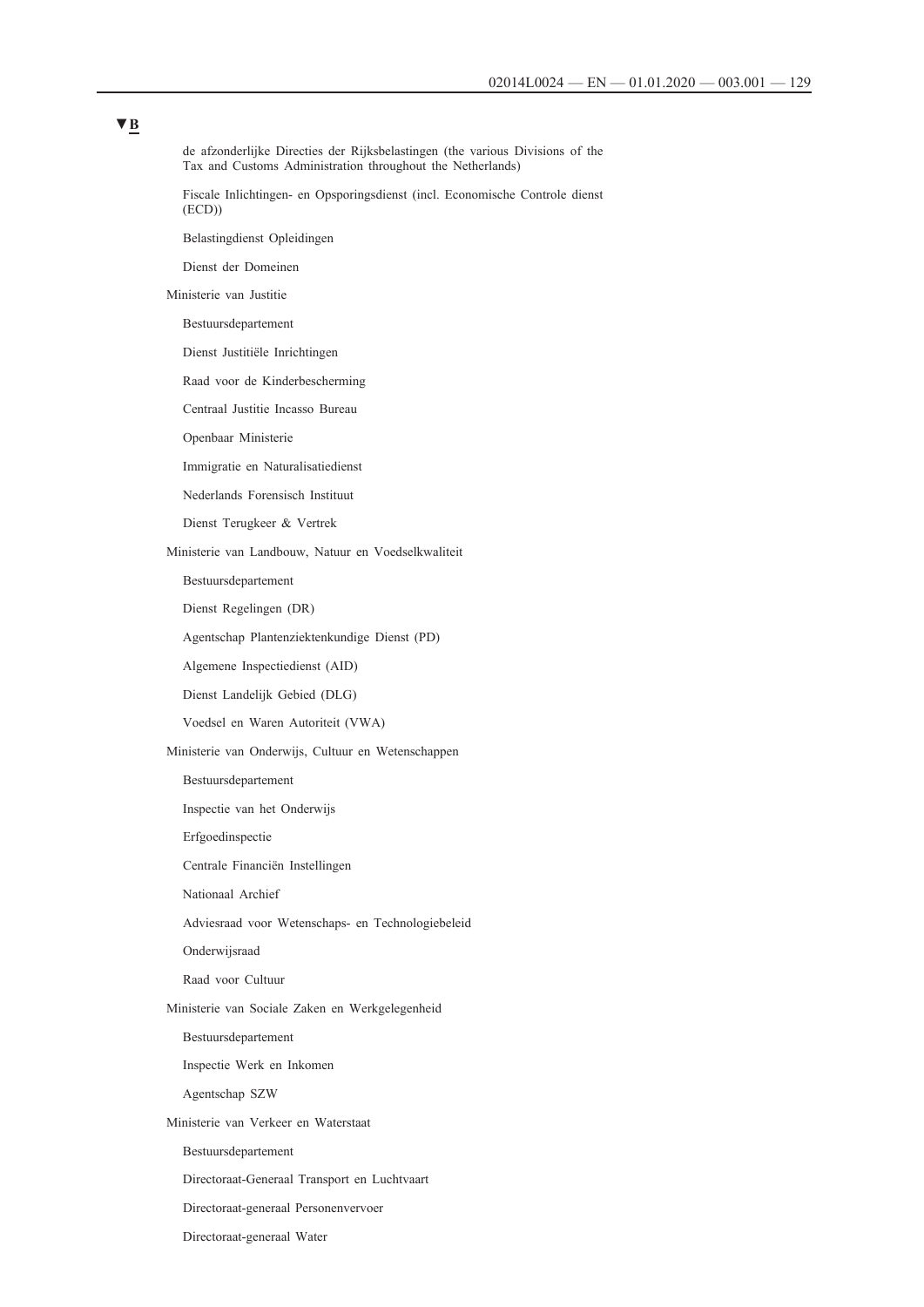Centrale diensten (Central Services)

Shared services Organisatie Verkeer en Watersaat

Koninklijke Nederlandse Meteorologisch Instituut KNMI

Rijkswaterstaat, Bestuur

De afzonderlijke regionale Diensten van Rijkswaterstaat (Each individual regional service of the Directorate-general of Public Works and Water Management)

De afzonderlijke specialistische diensten van Rijkswaterstaat (Each individual specialist service of the Directorate-general of Public Works and Water Management)

Adviesdienst Geo-Informatie en ICT

Adviesdienst Verkeer en Vervoer (AVV)

Bouwdienst

Corporate Dienst

Data ICT Dienst

Dienst Verkeer en Scheepvaart

Dienst Weg- en Waterbouwkunde (DWW)

Rijksinstituut voor Kunst en Zee (RIKZ)

Rijksinstituut voor Integraal Zoetwaterbeheer en Afvalwaterbehandeling (RIZA)

Waterdienst

Inspectie Verkeer en Waterstaat, Hoofddirectie

Port state Control

Directie Toezichtontwikkeling Communicatie en Onderzoek (TCO)

Toezichthouder Beheer Eenheid Lucht

Toezichthouder Beheer Eenheid Water

Toezichthouder Beheer Eenheid Land

Ministerie van Volkshuisvesting, Ruimtelijke Ordening en Milieubeheer

Bestuursdepartement

Directoraat-generaal Wonen, Wijken en Integratie

Directoraat-generaal Ruimte

Directoraat-general Milieubeheer

Rijksgebouwendienst

VROM Inspectie

Ministerie van Volksgezondheid, Welzijn en Sport

Bestuursdepartement

Inspectie Gezondheidsbescherming, Waren en Veterinaire Zaken

Inspectie Gezondheidszorg

Inspectie Jeugdhulpverlening en Jeugdbescherming

Rijksinstituut voor de Volksgezondheid en Milieu (RIVM)

Sociaal en Cultureel Planbureau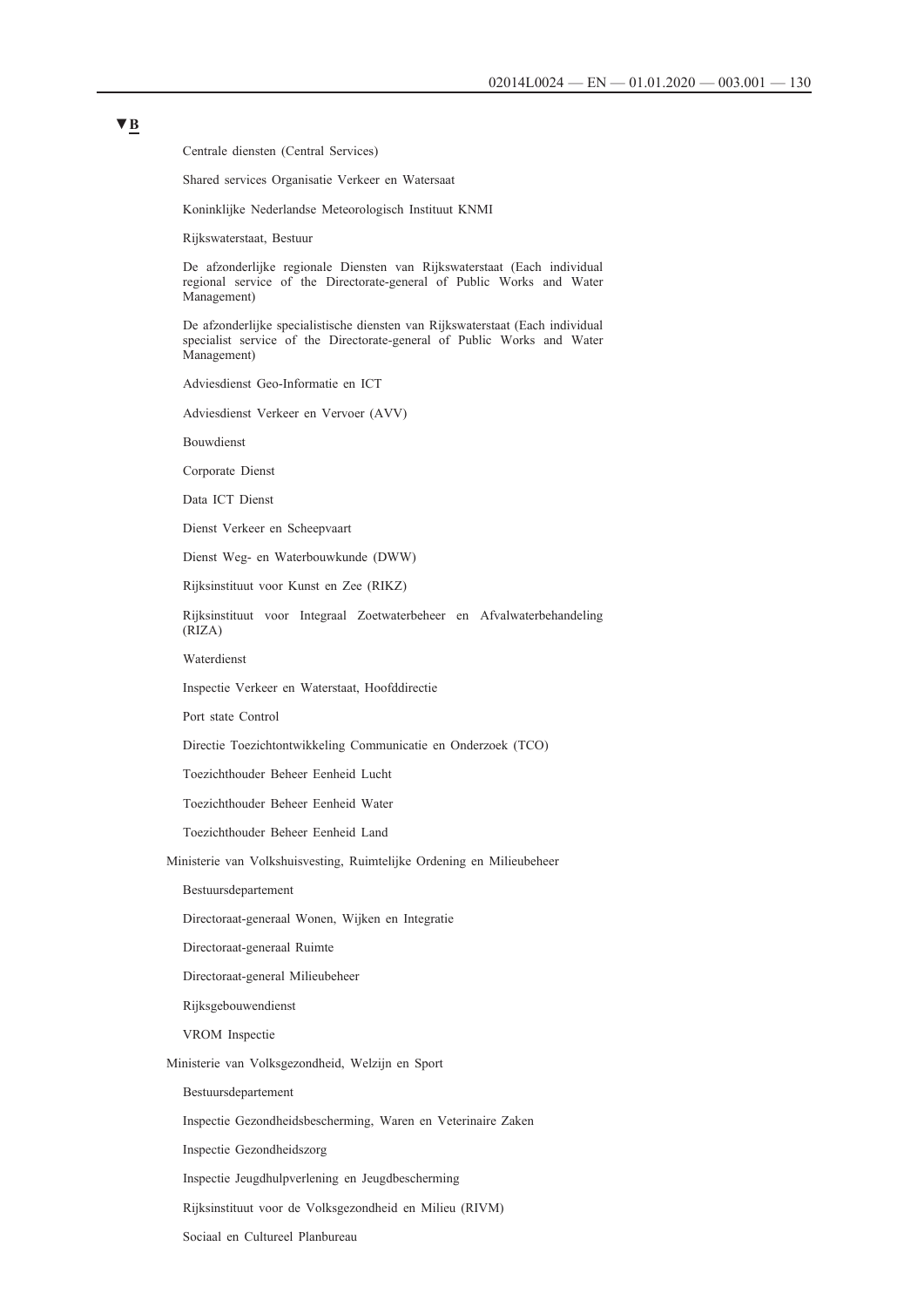Agentschap t.b.v. het College ter Beoordeling van Geneesmiddelen Tweede Kamer der Staten-Generaal Eerste Kamer der Staten-Generaal Raad van State Algemene Rekenkamer Nationale Ombudsman Kanselarij der Nederlandse Orden Kabinet der Koningin Raad voor de rechtspraak en de Rechtbanken AUSTRIA Bundeskanzleramt Bundesministerium für europäische und internationale Angelegenheiten Bundesministerium für Finanzen Bundesministerium für Gesundheit, Familie und Jugend Bundesministerium für Inneres Bundesministerium für Justiz Bundesministerium für Landesverteidigung Bundesministerium für Land- und Forstwirtschaft, Umwelt und Wasserwirtschaft Bundesministerium für Soziales und Konsumentenschutz Bundesministerium für Unterricht, Kunst und Kultur Bundesministerium für Verkehr, Innovation und Technologie Bundesministerium für Wirtschaft und Arbeit Bundesministerium für Wissenschaft und Forschung Österreichische Forschungs- und Prüfzentrum Arsenal Gesellschaft m.b.H Bundesbeschaffung G.m.b.H Bundesrechenzentrum G.m.b.H POLAND Kancelaria Prezydenta RP Kancelaria Sejmu RP Kancelaria Senatu RP Kancelaria Prezesa Rady Ministrów Sąd Najwyższy Naczelny Sąd Administracyjny Wojewódzkie sądy administracyjne Sądy powszechne — rejonowe, okręgowe i apelacyjne Trybunał Konstytucyjny Najwyższa Izba Kontroli Biuro Rzecznika Praw Obywatelskich Biuro Rzecznika Praw Dziecka Biuro Ochrony Rządu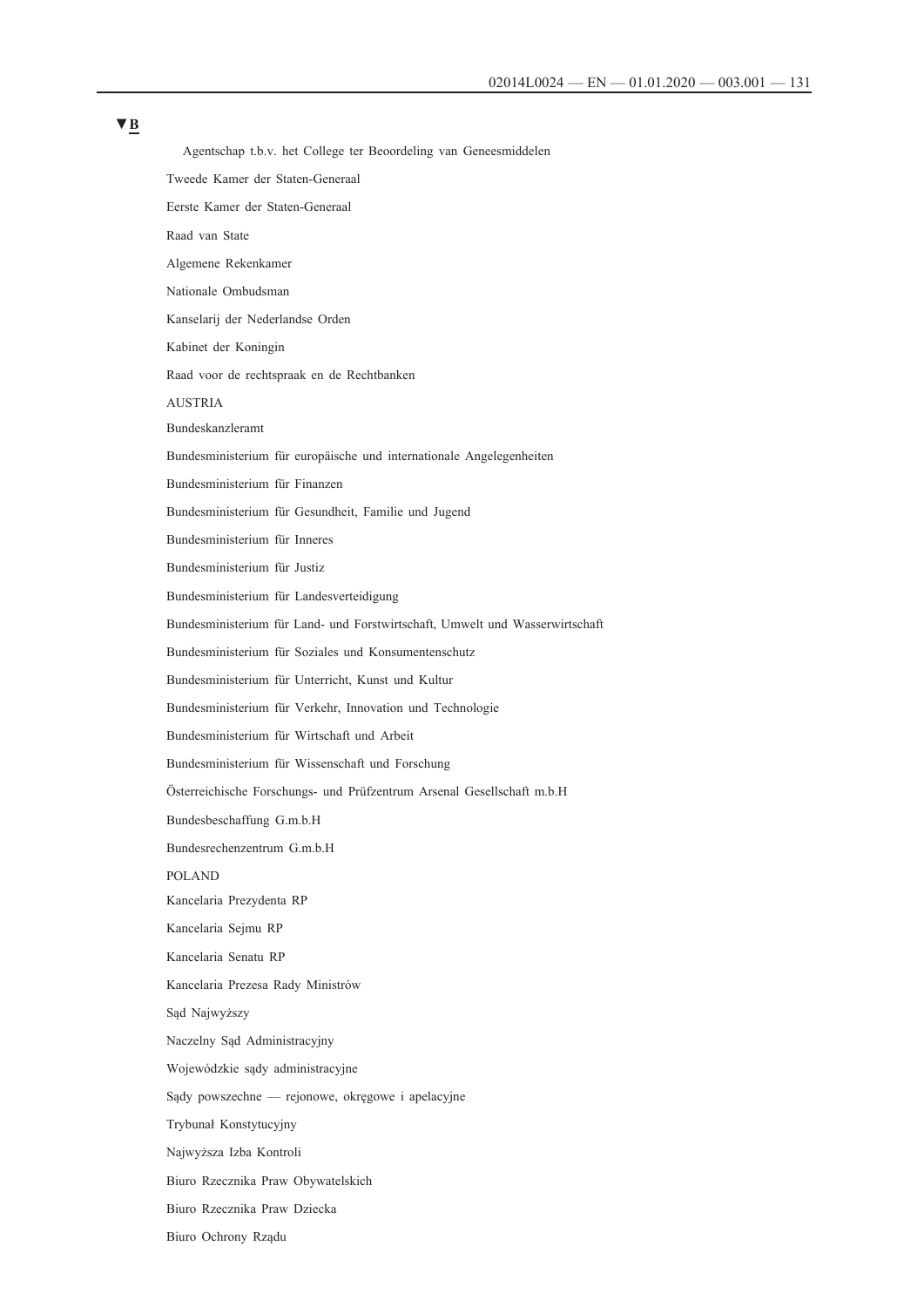### **▼B**

Biuro Bezpieczeństwa Narodowego

- Centralne Biuro Antykorupcyjne
- Ministerstwo Pracy i Polityki Społecznej
- Ministerstwo Finansów
- Ministerstwo Gospodarki
- Ministerstwo Rozwoju Regionalnego
- Ministerstwo Kultury i Dziedzictwa Narodowego
- Ministerstwo Edukacji Narodowej
- Ministerstwo Obrony Narodowej
- Ministerstwo Rolnictwa i Rozwoju Wsi
- Ministerstwo Skarbu Państwa
- Ministerstwo Sprawiedliwości
- Ministerstwo Infrastruktury
- Ministerstwo Nauki i Szkolnictwa Wyższego
- Ministerstwo Środowiska
- Ministerstwo Spraw Wewnętrznych i Administracji
- Ministerstwo Spraw Zagranicznych
- Ministerstwo Zdrowia
- Ministerstwo Sportu i Turystyki
- Urząd Komitetu Integracji Europejskiej
- Urząd Patentowy Rzeczypospolitej Polskiej
- Urząd Regulacji Energetyki
- Urząd do Spraw Kombatantów i Osób Represjonowanych
- Urząd Transportu Kolejowego
- Urząd Dozoru Technicznego
- Urząd Rejestracji Produktów Leczniczych, Wyrobów Medycznych i Produktów Biobójczych
- Urząd do Spraw Repatriacji i Cudzoziemców
- Urząd Zamówień Publicznych
- Urząd Ochrony Konkurencji i Konsumentów
- Urząd Lotnictwa Cywilnego
- Urząd Komunikacji Elektronicznej
- Wyższy Urząd Górniczy
- Główny Urząd Miar
- Główny Urząd Geodezji i Kartografii
- Główny Urząd Nadzoru Budowlanego
- Główny Urząd Statystyczny
- Krajowa Rada Radiofonii i Telewizji
- Generalny Inspektor Ochrony Danych Osobowych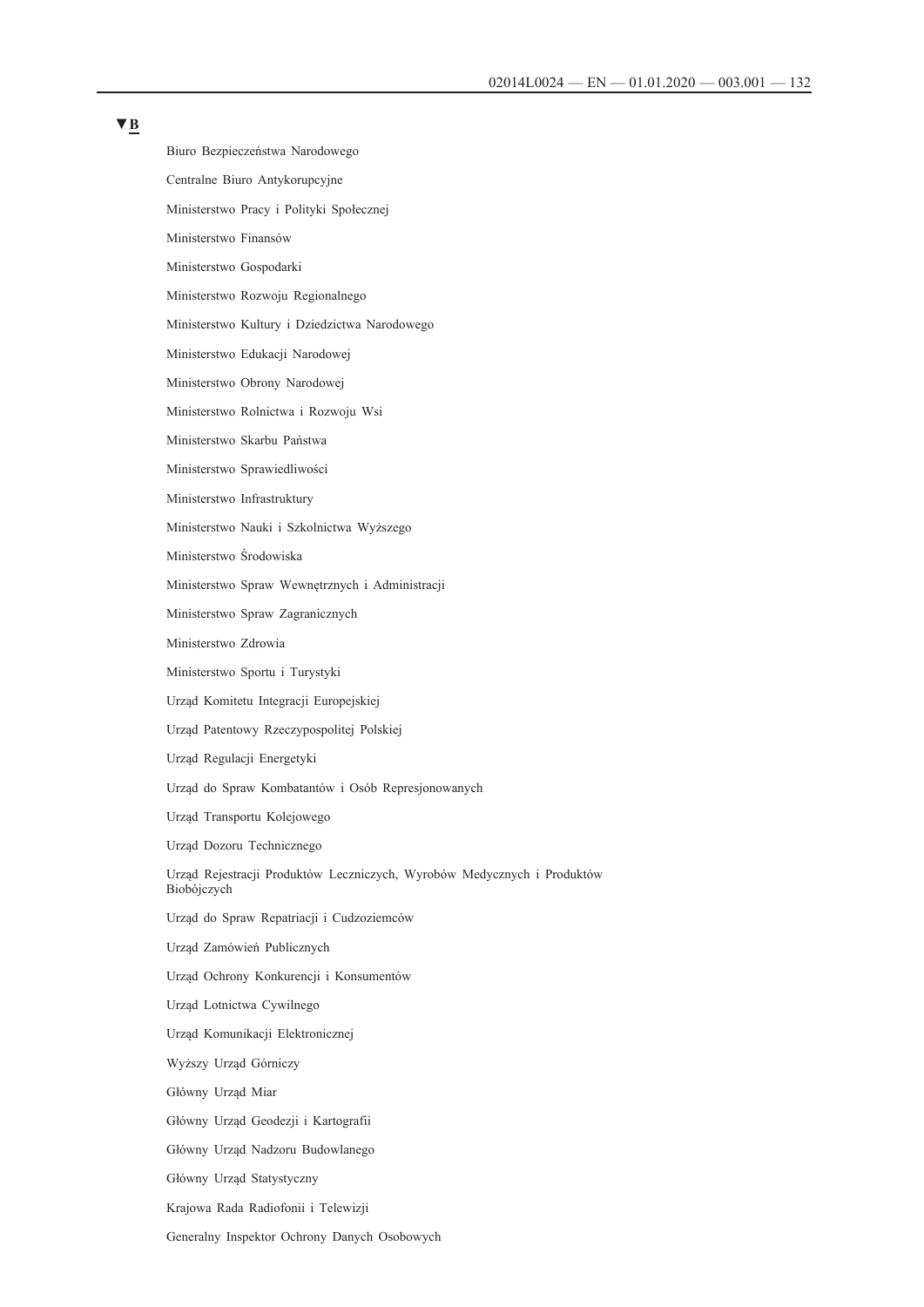Państwowa Komisja Wyborcza Państwowa Inspekcja Pracy Rządowe Centrum Legislacji Narodowy Fundusz Zdrowia Polska Akademia Nauk Polskie Centrum Akredytacji Polskie Centrum Badań i Certyfikacji Polska Organizacja Turystyczna Polski Komitet Normalizacyjny Zakład Ubezpieczeń Społecznych Komisja Nadzoru Finansowego Naczelna Dyrekcja Archiwów Państwowych Kasa Rolniczego Ubezpieczenia Społecznego Generalna Dyrekcja Dróg Krajowych i Autostrad Państwowa Inspekcja Ochrony Roślin i Nasiennictwa Komenda Główna Państwowej Straży Pożarnej Komenda Główna Policji Komenda Główna Straży Granicznej Inspekcja Jakości Handlowej Artykułów Rolno-Spożywczych Główny Inspektorat Ochrony Środowiska Główny Inspektorat Transportu Drogowego Główny Inspektorat Farmaceutyczny Główny Inspektorat Sanitarny Główny Inspektorat Weterynarii Agencja Bezpieczeństwa Wewnętrznego Agencja Wywiadu Agencja Mienia Wojskowego Wojskowa Agencja Mieszkaniowa Agencja Restrukturyzacji i Modernizacji Rolnictwa Agencja Rynku Rolnego Agencja Nieruchomości Rolnych Państwowa Agencja Atomistyki Polska Agencja Żeglugi Powietrznej Polska Agencja Rozwiązywania Problemów Alkoholowych Agencja Rezerw Materiałowych

Narodowy Bank Polski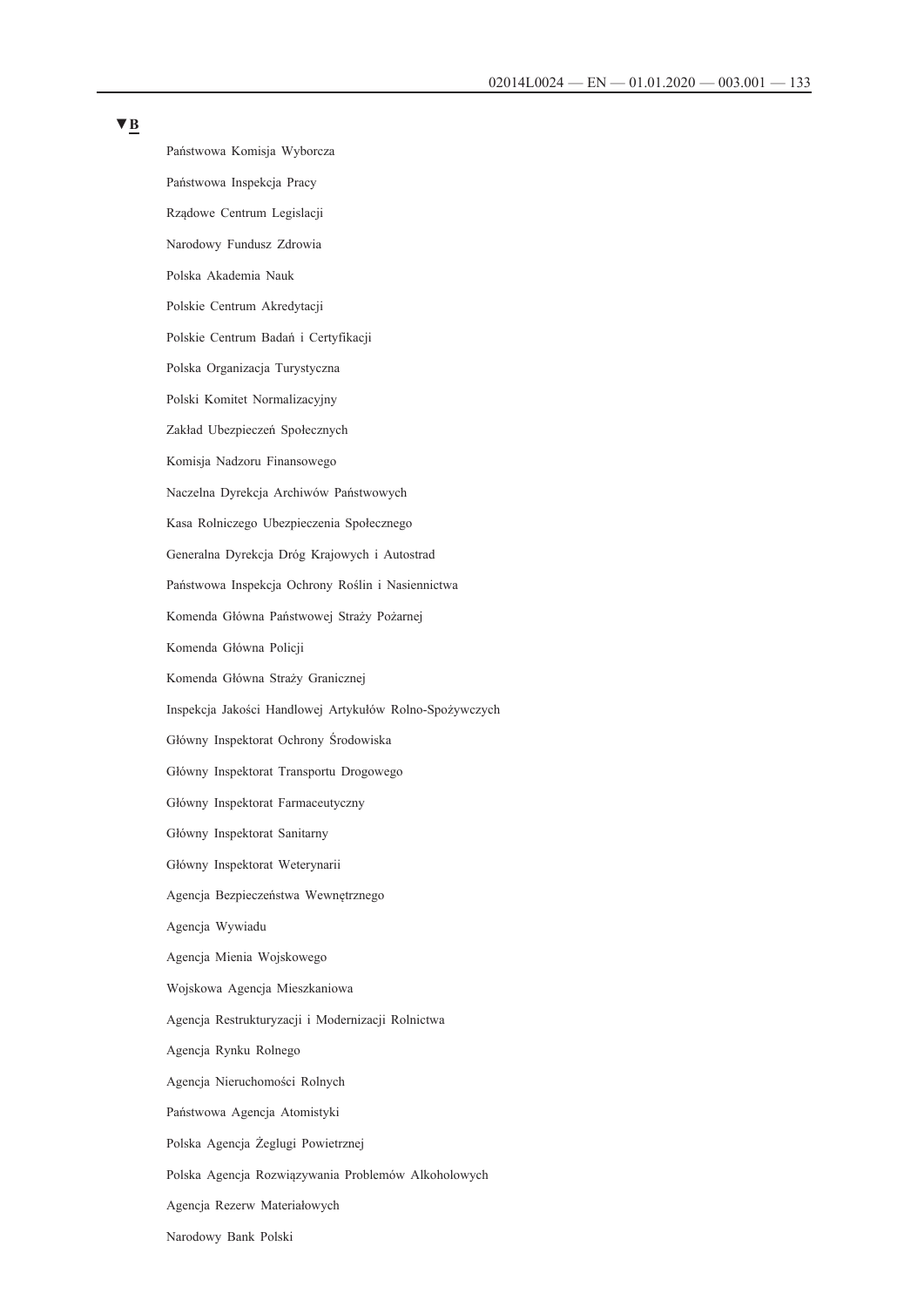Narodowy Fundusz Ochrony Środowiska i Gospodarki Wodnej

Państwowy Fundusz Rehabilitacji Osób Niepełnosprawnych

Instytut Pamięci Narodowej — Komisja Ścigania Zbrodni Przeciwko Narodowi Polskiemu

Rada Ochrony Pamięci Walk i Męczeństwa

Służba Celna Rzeczypospolitej Polskiej

Państwowe Gospodarstwo Leśne 'Lasy Państwowe'

Polska Agencja Rozwoju Przedsiębiorczości

Urzędy wojewódzkie

Samodzielne Publiczne Zakłady Opieki Zdrowotnej, jeśli ich organem założycielskim jest minister, centralny organ administracji rządowej lub wojewoda

#### PORTUGAL

Presidência do Conselho de Ministros

Ministério das Finanças e da Administração Pública

Ministério da Defesa Nacional

Ministério dos Negócios Estrangeiros

Ministério da Administração Interna

Ministério da Justiça

Ministério da Economia e da Inovação

Ministério da Agricultura, Desenvolvimento Rural e Pescas

Ministério da Educação

Ministério da Ciência, Tecnologia e do Ensino Superior

Ministério da Cultura

Ministério da Saúde

Ministério do Trabalho e da Solidariedade Social

Ministério das Obras Públicas, Transportes e Comunicações

Ministério do Ambiente, do Ordenamento do Território e do Desenvolvimento Regional

Presidença da Republica

Tribunal Constitucional

Tribunal de Contas

Provedoria de Justiça

ROMANIA

Administrația Prezidențială

Senatul României

Camera Deputaților

Inalta Curte de Casație și Justiție

Curtea Constituțională

Consiliul Legislativ

Curtea de Conturi

Consiliul Superior al Magistraturii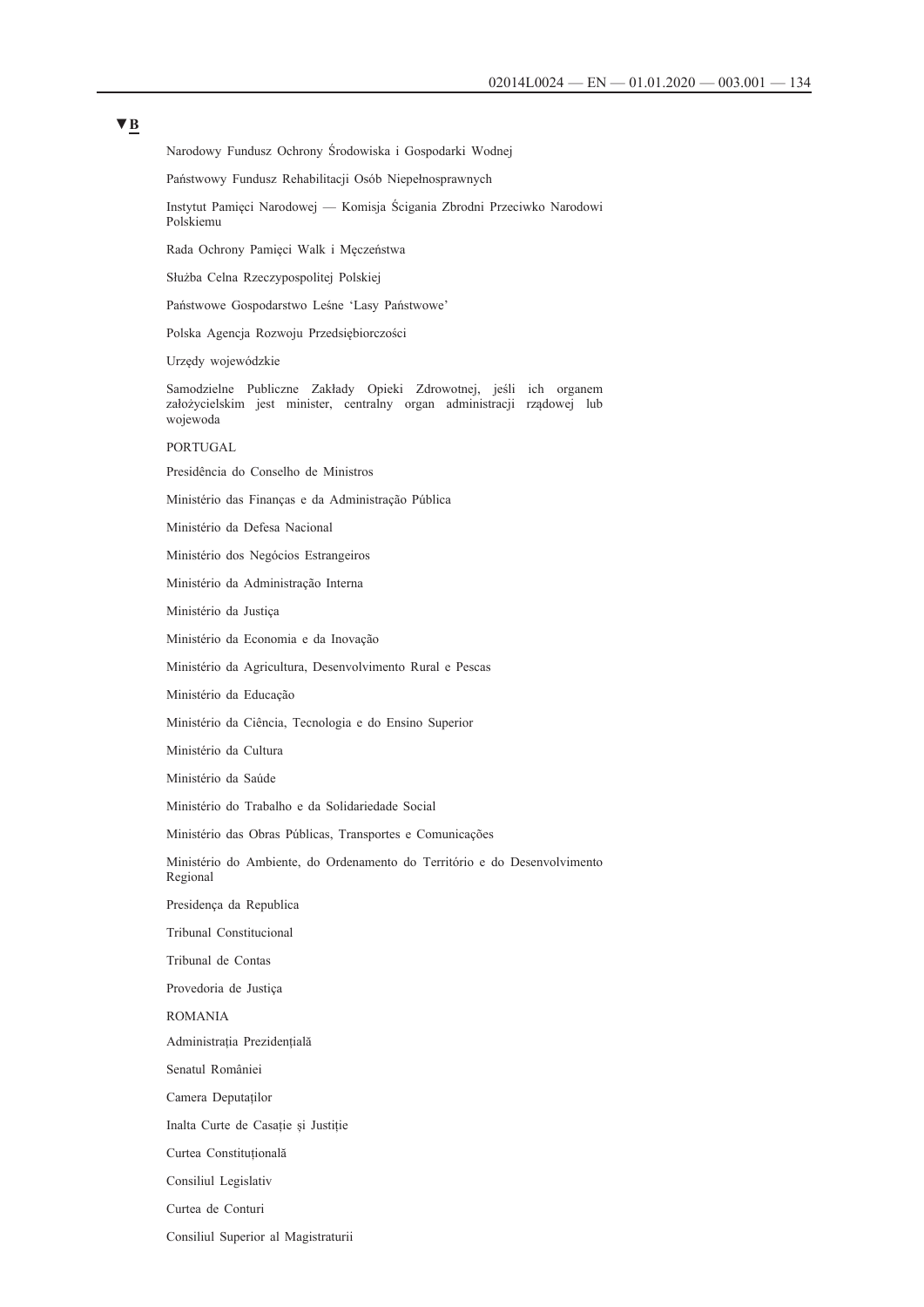Parchetul de pe lângă Inalta Curte de Casație și Justiție Secretariatul General al Guvernului Cancelaria primului ministru Ministerul Afacerilor Externe Ministerul Economiei și Finanțelor Ministerul Justiției Ministerul Apărării Ministerul Internelor și Reformei Administrative Ministerul Muncii, Familiei și Egalității de Șanse Ministerul pentru Intreprinderi Mici și Mijlocii, Comerț, Turism și Profesii Liberale Ministerul Agriculturii și Dezvoltării Rurale Ministerul Transporturilor Ministerul Dezvoltării, Lucrărilor Publice și Locuinței Ministerul Educației Cercetării și Tineretului Ministerul Sănătății Publice Ministerul Culturii și Cultelor Ministerul Comunicațiilor și Tehnologiei Informației Ministerul Mediului și Dezvoltării Durabile Serviciul Român de Informații Serviciul de Informații Externe Serviciul de Protecție și Pază Serviciul de Telecomunicații Speciale Consiliul Național al Audiovizualului Consiliul Concurenței (CC) Direcția Națională Anticorupție Inspectoratul General de Poliție Autoritatea Națională pentru Reglementarea și Monitorizarea Achizițiilor Publice Consiliul Național de Soluționare a Contestațiilor Autoritatea Națională de Reglementare pentru Serviciile Comunitare de Utilități Publice (ANRSC) Autoritatea Națională Sanitară Veterinară și pentru Siguranța Alimentelor Autoritatea Națională pentru Protecția Consumatorilor Autoritatea Navală Română Autoritatea Feroviară Română Autoritatea Rutieră Română Autoritatea Națională pentru Protecția Drepturilor Copilului Autoritatea Națională pentru Persoanele cu Handicap Autoritatea Națională pentru Turism

Autoritatea Națională pentru Restituirea Proprietăților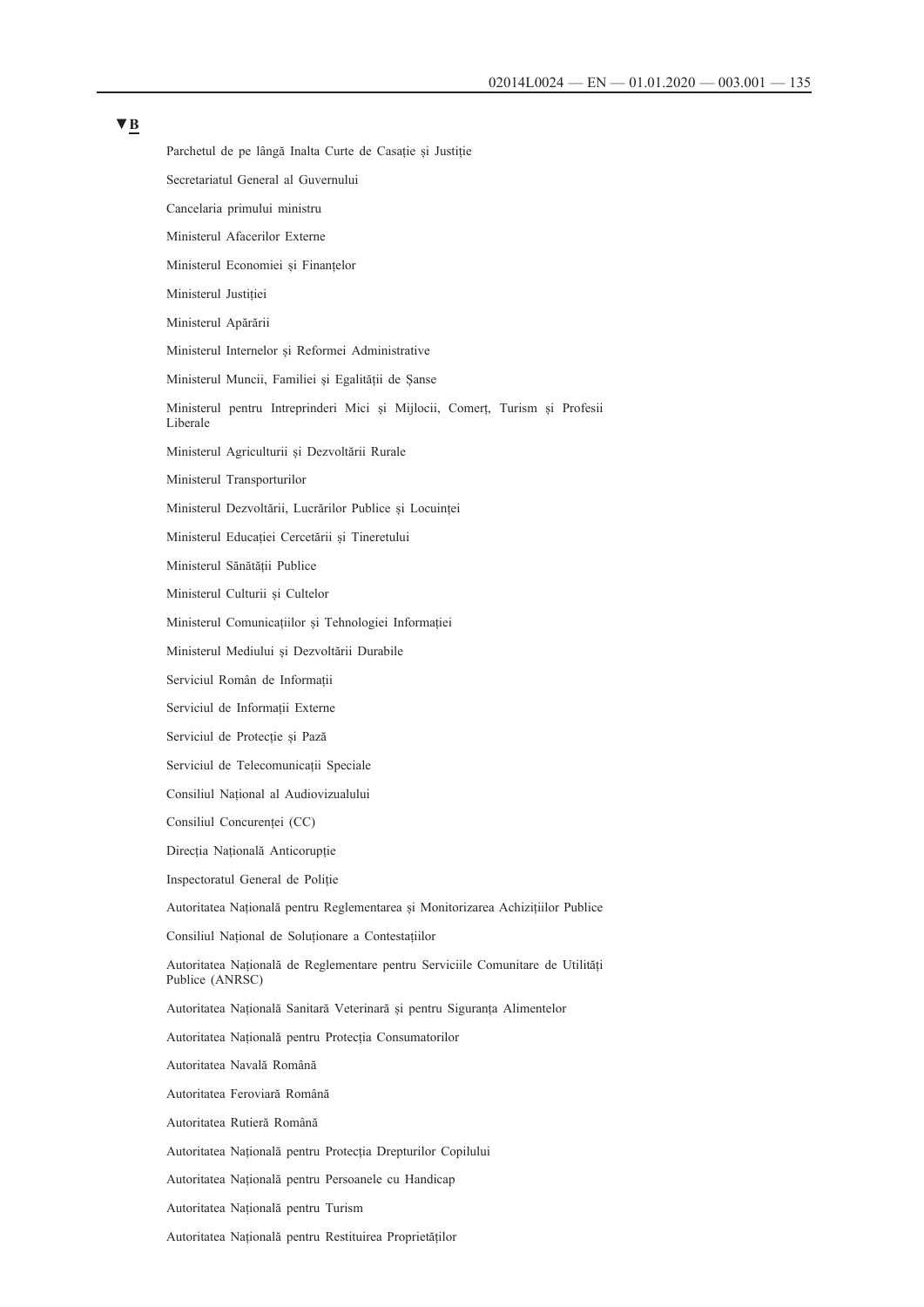Autoritatea Națională pentru Tineret Autoritatea Națională pentru Cercetare Științifică Autoritatea Națională pentru Reglementare în Comunicații și Tehnologia Informației Autoritatea Națională pentru Serviciile Societății Informaționale Autoritatea Electorală Permanente Agenția pentru Strategii Guvernamentale Agenția Națională a Medicamentului Agenția Națională pentru Sport Agenția Națională pentru Ocuparea Forței de Muncă Agenția Națională de Reglementare în Domeniul Energiei Agenția Română pentru Conservarea Energiei Agenția Națională pentru Resurse Minerale Agenția Română pentru Investiții Străine Agenția Națională pentru Întreprinderi Mici și Mijlocii și Cooperație Agenția Națională a Funcționarilor Publici Agenția Națională de Administrare Fiscală Agenția de Compensare pentru Achiziții de Tehnică Specială Agenția Națională Anti-doping Agenția Nucleară Agenția Națională pentru Protecția Familiei Agenția Națională pentru Egalitatea de Șanse între Bărbați și Femei Agenția Națională pentru Protecția Mediului Agenția națională Antidrog SLOVENIA Predsednik Republike Slovenije Državni zbor Republike Slovenije Državni svet Republike Slovenije Varuh človekovih pravic Ustavno sodišče Republike Slovenije Računsko sodišče Republike Slovenije Državna revizijska komisja za revizijo postopkov oddaje javnih naročil Slovenska akademija znanosti in umetnosti Vladne službe Ministrstvo za finance Ministrstvo za notranje zadeve Ministrstvo za zunanje zadeve Ministrstvo za obrambo Ministrstvo za pravosodje Ministrstvo za gospodarstvo Ministrstvo za kmetijstvo, gozdarstvo in prehrano Ministrstvo za promet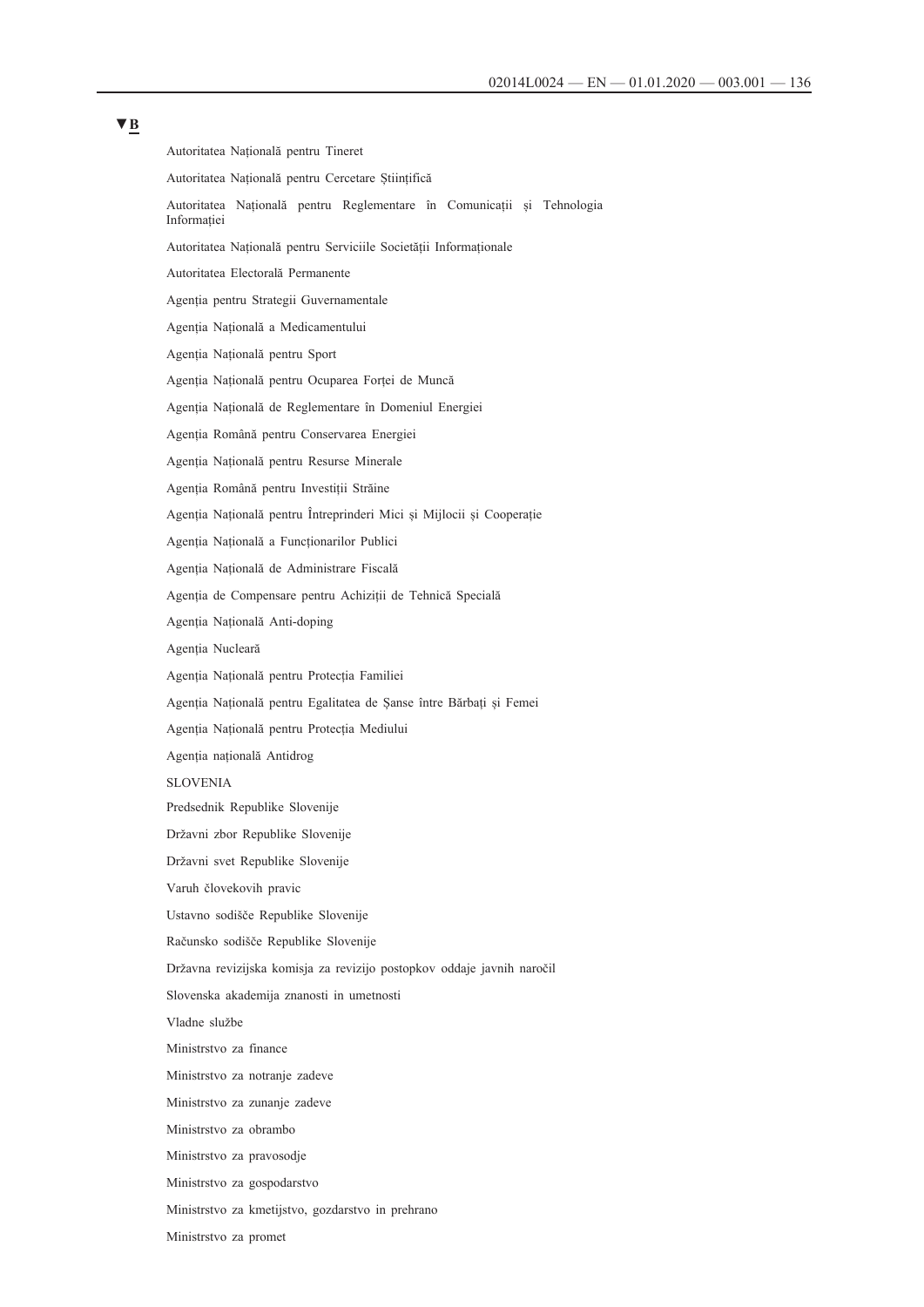Ministrstvo za okolje in prostor Ministrstvo za delo, družino in socialne zadeve Ministrstvo za zdravje Ministrstvo za javno upravo Ministrstvo za šolstvo in šport Ministrstvo za visoko šolstvo, znanost in tehnologijo Ministrstvo za kulturo Vrhovno sodišče Republike Slovenije višja sodišča okrožna sodišča okrajna sodišča Vrhovno državno tožilstvo Republike Slovenije Okrožna državna tožilstva Državno pravobranilstvo Upravno sodišče Republike Slovenije Višje delovno in socialno sodišče delovna sodišča Davčna uprava Republike Slovenije Carinska uprava Republike Slovenije Urad Republike Slovenije za preprečevanje pranja denarja Urad Republike Slovenije za nadzor prirejanja iger na srečo Uprava Republike Slovenije za javna plačila Urad Republike Slovenije za nadzor proračuna Policija Inšpektorat Republike Slovenije za notranje zadeve Generalštab Slovenske vojske Uprava Republike Slovenije za zaščito in reševanje Inšpektorat Republike Slovenije za obrambo Inšpektorat Republike Slovenije za varstvo pred naravnimi in drugimi nesrečami Uprava Republike Slovenije za izvrševanje kazenskih sankcij Urad Republike Slovenije za varstvo konkurence Urad Republike Slovenije za varstvo potrošnikov Tržni inšpektorat Republike Slovenije Urad Republike Slovenije za intelektualno lastnino Inšpektorat Republike Slovenije za elektronske komunikacije, elektronsko podpisovanje in pošto Inšpektorat za energetiko in rudarstvo

Agencija Republike Slovenije za kmetijske trge in razvoj podeželja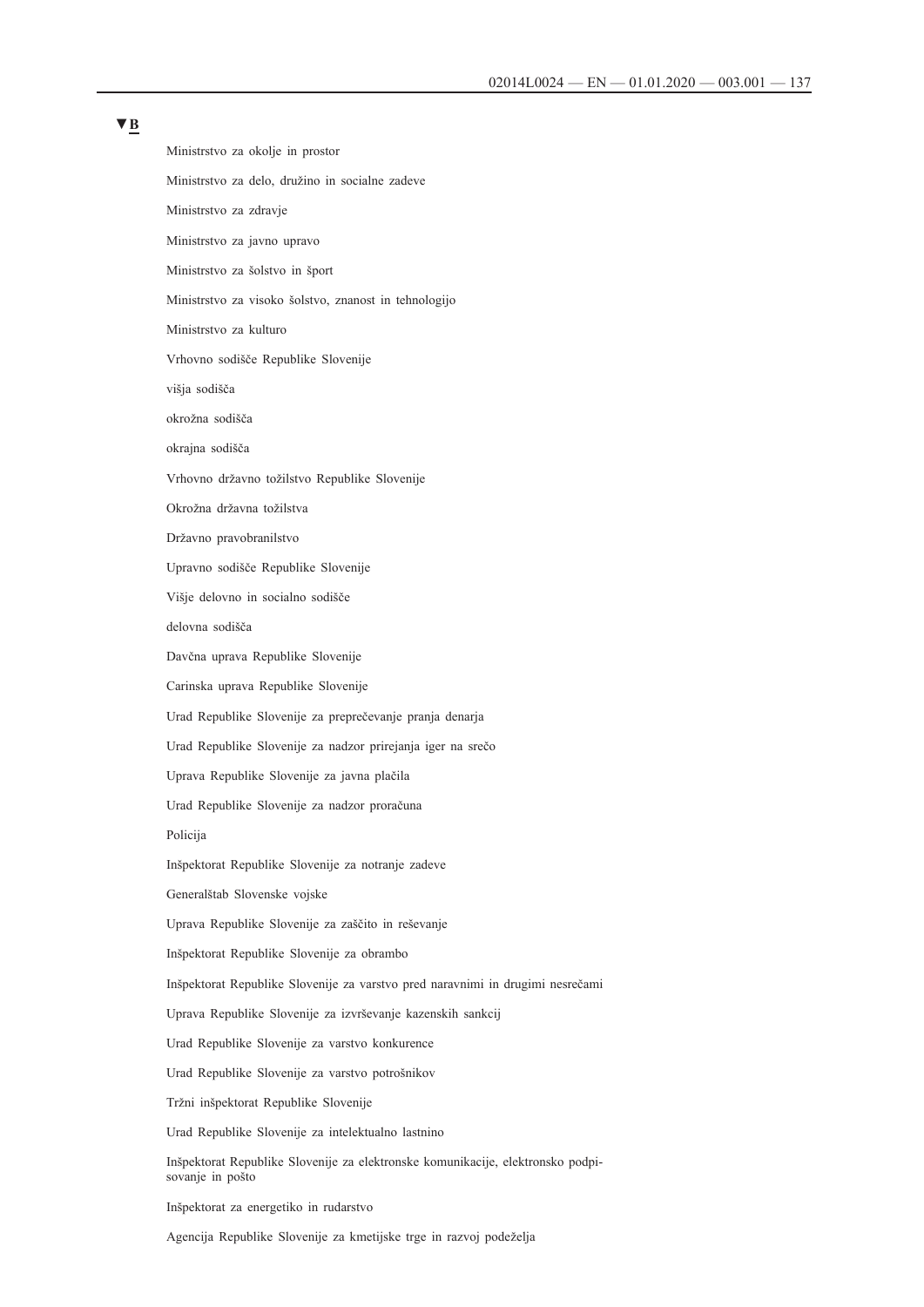Inšpektorat Republike Slovenije za kmetijstvo, gozdarstvo in hrano Fitosanitarna uprava Republike Slovenije Veterinarska uprava Republike Slovenije Uprava Republike Slovenije za pomorstvo Direkcija Republike Slovenije za caste Prometni inšpektorat Republike Slovenije Direkcija za vodenje investicij v javno železniško infrastrukturo Agencija Republike Slovenije za okolje Geodetska uprava Republike Slovenije Uprava Republike Slovenije za jedrsko varstvo Inšpektorat Republike Slovenije za okolje in prostor Inšpektorat Republike Slovenije za delo Zdravstveni inšpektorat Urad Republike Slovenije za kemikalije Uprava Republike Slovenije za varstvo pred sevanji Urad Republike Slovenije za meroslovje Urad za visoko šolstvo Urad Republike Slovenije za mladino Inšpektorat Republike Slovenije za šolstvo in šport Arhiv Republike Slovenije Inšpektorat Republike Slovenije za kulturo in medije Kabinet predsednika Vlade Republike Slovenije Generalni sekretariat Vlade Republike Slovenije Služba vlade za zakonodajo Služba vlade za evropske zadeve Služba vlade za lokalno samoupravo in regionalno politiko Urad vlade za komuniciranje Urad za enake možnosti Urad za verske skupnosti Urad za narodnosti Urad za makroekonomske analize in razvoj Statistični urad Republike Slovenije Slovenska obveščevalno-varnostna agencija Protokol Republike Slovenije Urad za varovanje tajnih podatkov Urad za Slovence v zamejstvu in po svetu Služba Vlade Republike Slovenije za razvoj Informacijski pooblaščenec Državna volilna komisija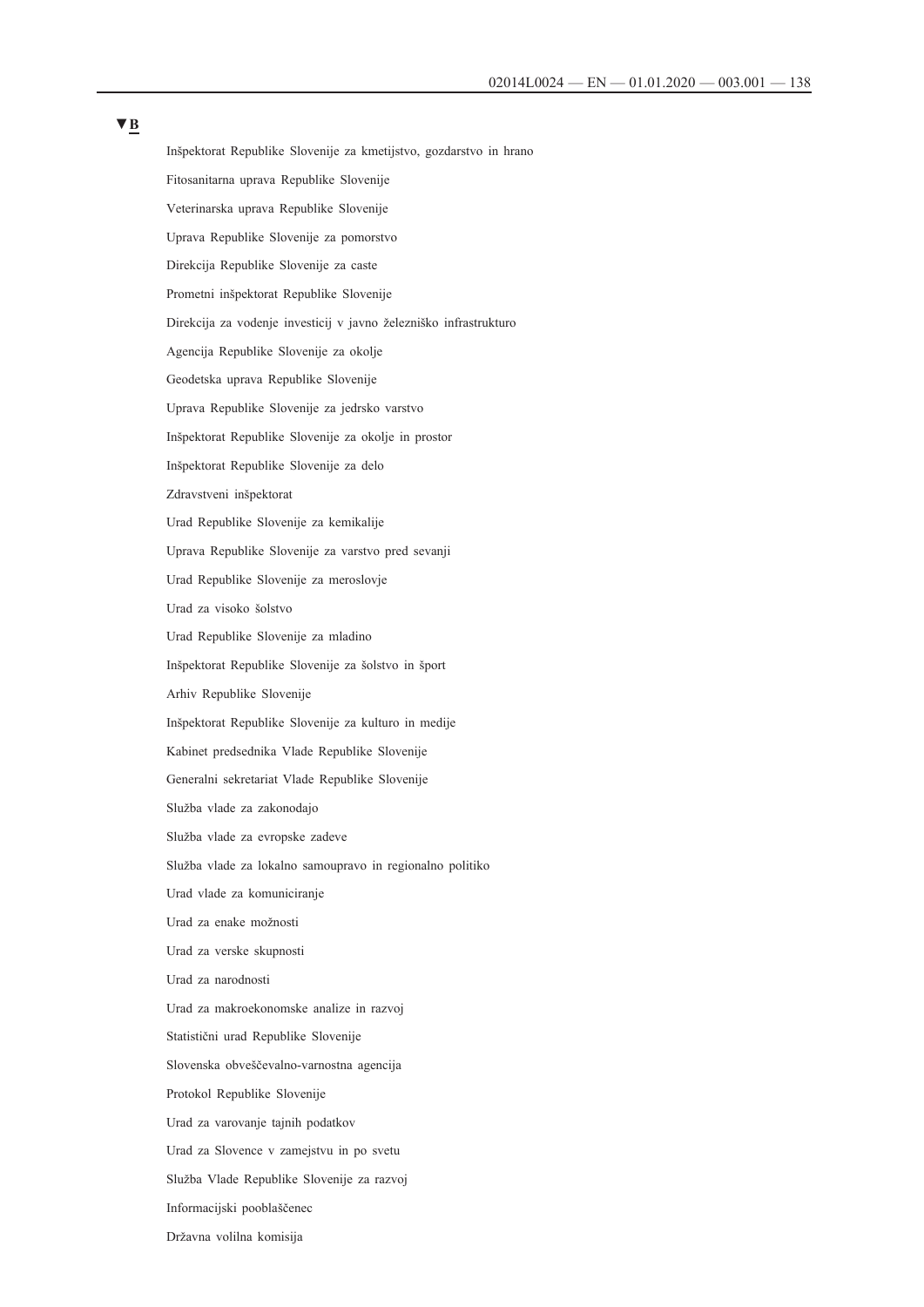# SLOVAKIA Ministries and other central government authorities referred to as in Act No. state administration authorities in wording of later regulations: Kancelária Prezidenta Slovenskej republiky Národná rada Slovenskej republiky Ministerstvo hospodárstva Slovenskej republiky Ministerstvo financií Slovenskej republiky Ministerstvo dopravy, pôšt a telekomunikácií Slovenskej republiky Ministerstvo pôdohospodárstva Slovenskej republiky Ministerstvo vnútra Slovenskej republiky Ministerstvo obrany Slovenskej republiky Ministerstvo spravodlivosti Slovenskej republiky Ministerstvo zahraničných vecí Slovenskej republiky Ministerstvo práce, sociálnych vecí a rodiny Slovenskej republiky Ministerstvo životného prostredia Slovenskej republiky Ministerstvo školstva Slovenskej republiky Ministerstvo kultúry Slovenskej republiky Ministerstvo zdravotníctva Slovenskej republiky Úrad vlády Slovenskej republiky Protimonopolný úrad Slovenskej republiky Štatistický úrad Slovenskej republiky Úrad geodézie, kartografie a katastra Slovenskej republiky Úrad jadrového dozoru Slovenskej republiky Úrad pre verejné obstarávanie Úrad priemyselného vlastníctva Slovenskej republiky Správa štátnych hmotných rezerv Slovenskej republiky Národný bezpečnostný úrad Ústavný súd Slovenskej republiky Najvyšši súd Slovenskej republiky Generálna prokuratura Slovenskej republiky Najvyšši kontrolný úrad Slovenskej republiky Telekomunikačný úrad Slovenskej republiky Úrad priemyselného vlastníctva Slovenskej republiky Úrad pre finančný trh

### **▼B**

575/2001 Coll. on the structure of activities of the Government and central

Ministerstvo výstavby a regionálneho rozvoja Slovenskej republiky

Úrad pre normalizáciu, metrológiu a skúšobníctvo Slovenskej republiky

Úrad na ochranu osobn ý ch udajov

Kancelária verejneho ochranu prav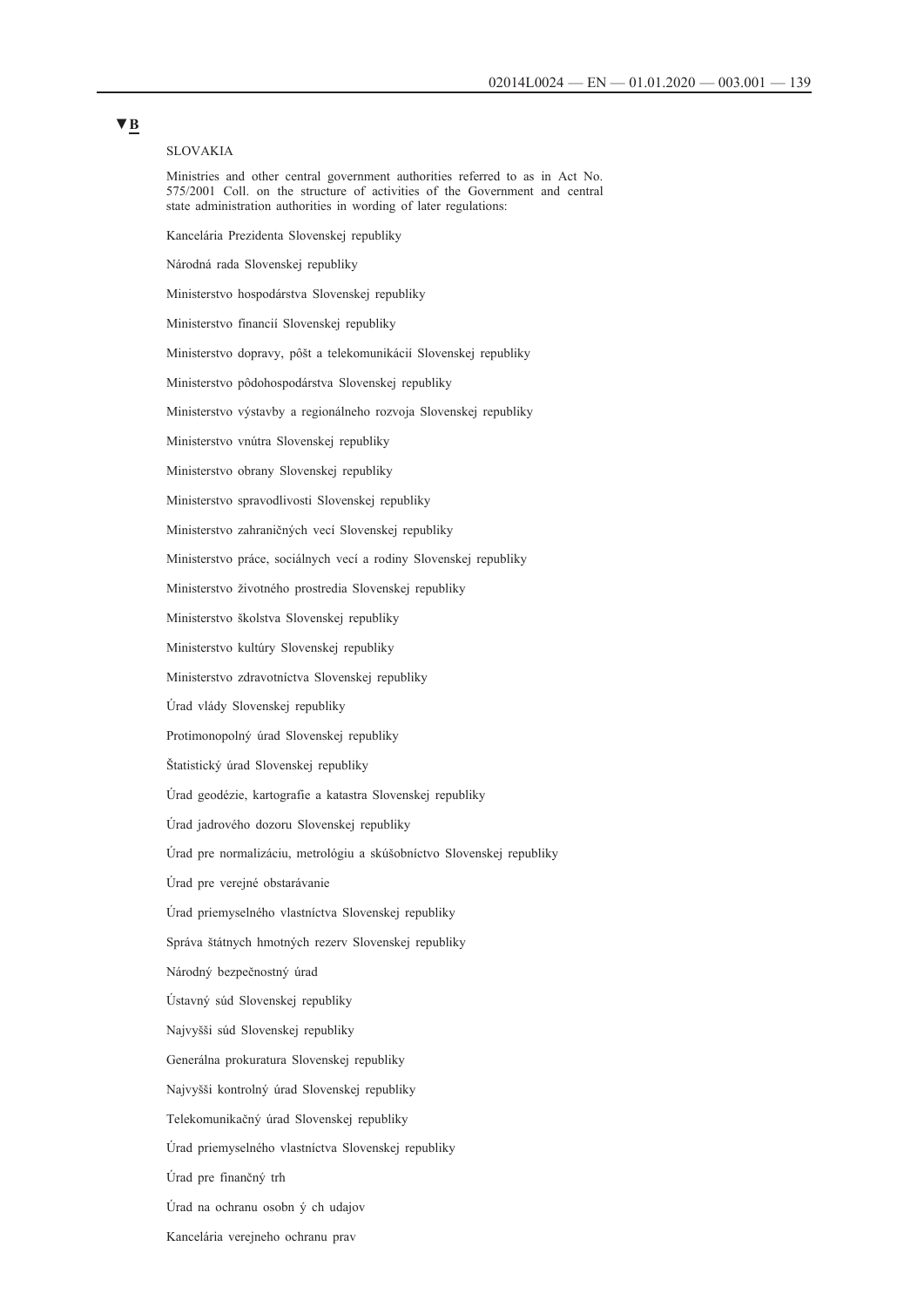# FINLAND

Oikeuskanslerinvirasto — Justitiekanslersämbetet

Liikenne- ja viestintäministeriö — Kommunikationsministeriet

Ajoneuvohallintokeskus AKE — Fordonsförvaltningscentralen AKE

Ilmailuhallinto — Luftfartsförvaltningen

Ilmatieteen laitos — Meteorologiska institutet

Merenkulkulaitos — Sjöfartsverket

Merentutkimuslaitos — Havsforskningsinstitutet

Ratahallintokeskus RHK — Banförvaltningscentralen RHK

Rautatievirasto — Järnvägsverket

Tiehallinto — Vägförvaltningen

Viestintävirasto — Kommunikationsverket

Maa- ja metsätalousministeriö — Jord- och skogsbruksministeriet

Elintarviketurvallisuusvirasto — Livsmedelssäkerhetsverket

Maanmittauslaitos — Lantmäteriverket

Maaseutuvirasto — Landsbygdsverket

Oikeusministeriö — Justitieministeriet

Tietosuojavaltuutetun toimisto — Dataombudsmannens byrå

Tuomioistuimet — Domstolar

Korkein oikeus — Högsta domstolen

Korkein hallinto-oikeus — Högsta förvaltningsdomstolen

Hovioikeudet — Hovrätter

Käräjäoikeudet — Tingsrätter

Hallinto-oikeudet –Förvaltningsdomstolar

Markkinaoikeus — Marknadsdomstolen

Työtuomioistuin — Arbetsdomstolen

Vakuutusoikeus — Försäkringsdomstolen

Kuluttajariitalautakunta — Konsumenttvistenämnden

Vankeinhoitolaitos — Fångvårdsväsendet

HEUNI — Yhdistyneiden Kansakuntien yhteydessä toimiva Euroopan kriminaalipolitiikan instituutti — HEUNI — Europeiska institutet för kriminalpolitik, verksamt i anslutning till Förenta nationerna

Konkurssiasiamiehen toimisto — Konkursombudsmannens byrå

Kuluttajariitalautakunta — Konsumenttvistenämnden

Oikeushallinnon palvelukeskus — Justitieförvaltningens servicecentral

Oikeushallinnon tietotekniikkakeskus — Justitieförvaltningens datateknikcentral

Oikeuspoliittinen tutkimuslaitos (Optula) — Rättspolitiska forskningsinstitutet

Oikeusrekisterikeskus — Rättsregistercentralen

Onnettomuustutkintakeskus — Centralen för undersökning av olyckor

Rikosseuraamusvirasto — Brottspåföljdsverket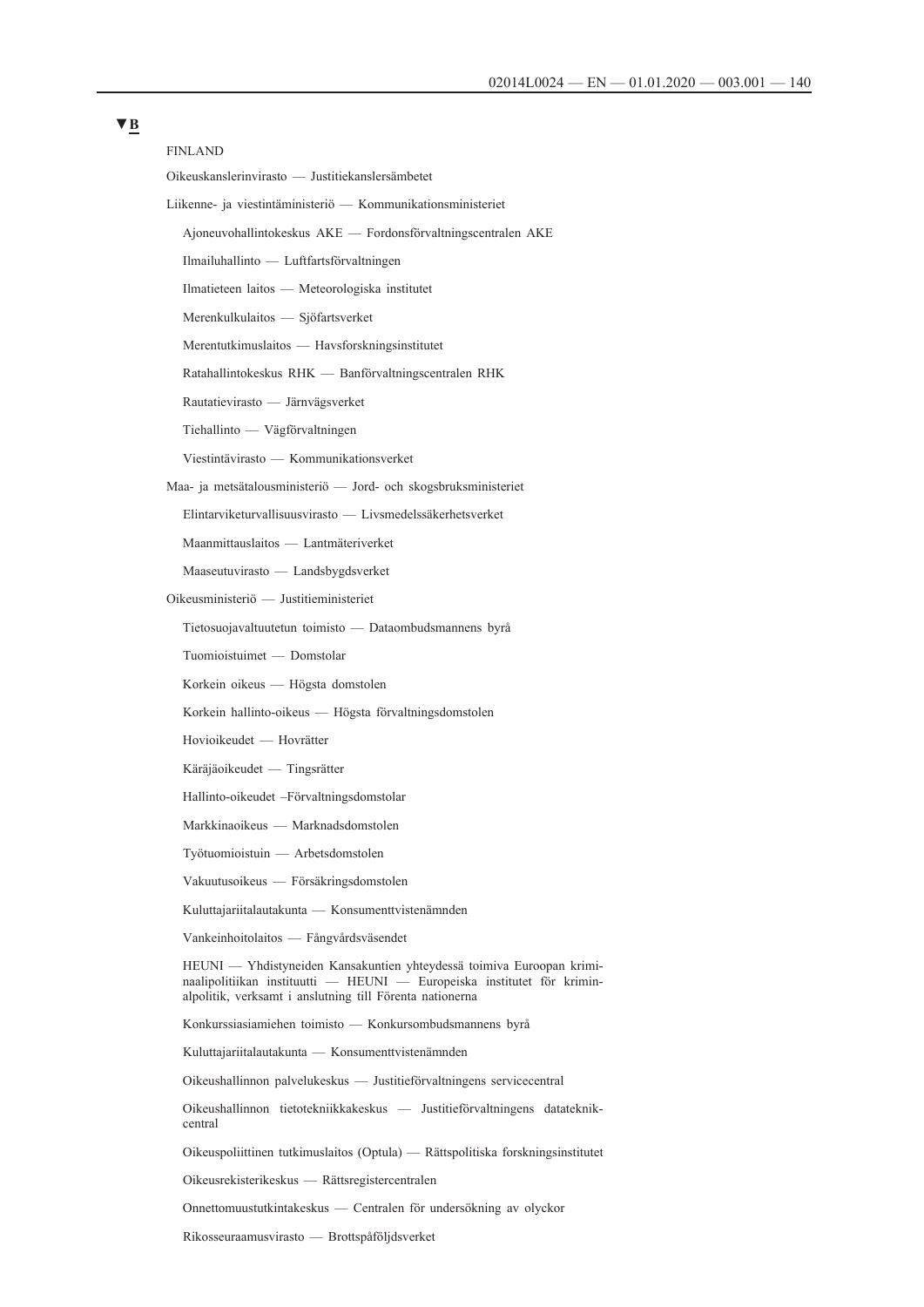Rikosseuraamusalan koulutuskeskus — Brottspåföljdsområdets utbildningscentral

Rikoksentorjuntaneuvosto — Rådet för brottsförebyggande

Saamelaiskäräjät — Sametinget

Valtakunnansyyttäjänvirasto — Riksåklagarämbetet

Vankeinhoitolaitos — Fångvårdsväsendet

Opetusministeriö — Undervisningsministeriet

Opetushallitus — Utbildningsstyrelsen

Valtion elokuvatarkastamo — Statens filmgranskningsbyrå

Puolustusministeriö — Försvarsministeriet

Puolustusvoimat — Försvarsmakten

Sisäasiainministeriö — Inrikesministeriet

Väestörekisterikeskus — Befolkningsregistercentralen

Keskusrikospoliisi — Centralkriminalpolisen

Liikkuva poliisi — Rörliga polisen

Rajavartiolaitos — Gränsbevakningsväsendet

Lääninhallitukset — Länstyrelserna

Suojelupoliisi — Skyddspolisen

Poliisiammattikorkeakoulu — Polisyrkeshögskolan

Poliisin tekniikkakeskus — Polisens teknikcentral

Poliisin tietohallintokeskus — Polisens datacentral

Helsingin kihlakunnan poliisilaitos — Polisinrättningen i Helsingfors

Pelastusopisto — Räddningsverket

Hätäkeskuslaitos — Nödcentralsverket

Maahanmuuttovirasto — Migrationsverket

Sisäasiainhallinnon palvelukeskus — Inrikesförvaltningens servicecentral

Sosiaali- ja terveysministeriö — Social- och hälsovårdsministeriet

Työttömyysturvan muutoksenhakulautakunta — Besvärsnämnden för utkomstskyddsärenden

Sosiaaliturvan muutoksenhakulautakunta — Besvärsnämnden för social trygghet

Lääkelaitos — Läkemedelsverket

Terveydenhuollon oikeusturvakeskus — Rättsskyddscentralen för hälsovården

Säteilyturvakeskus — Strålsäkerhetscentralen

Kansanterveyslaitos — Folkhälsoinstitutet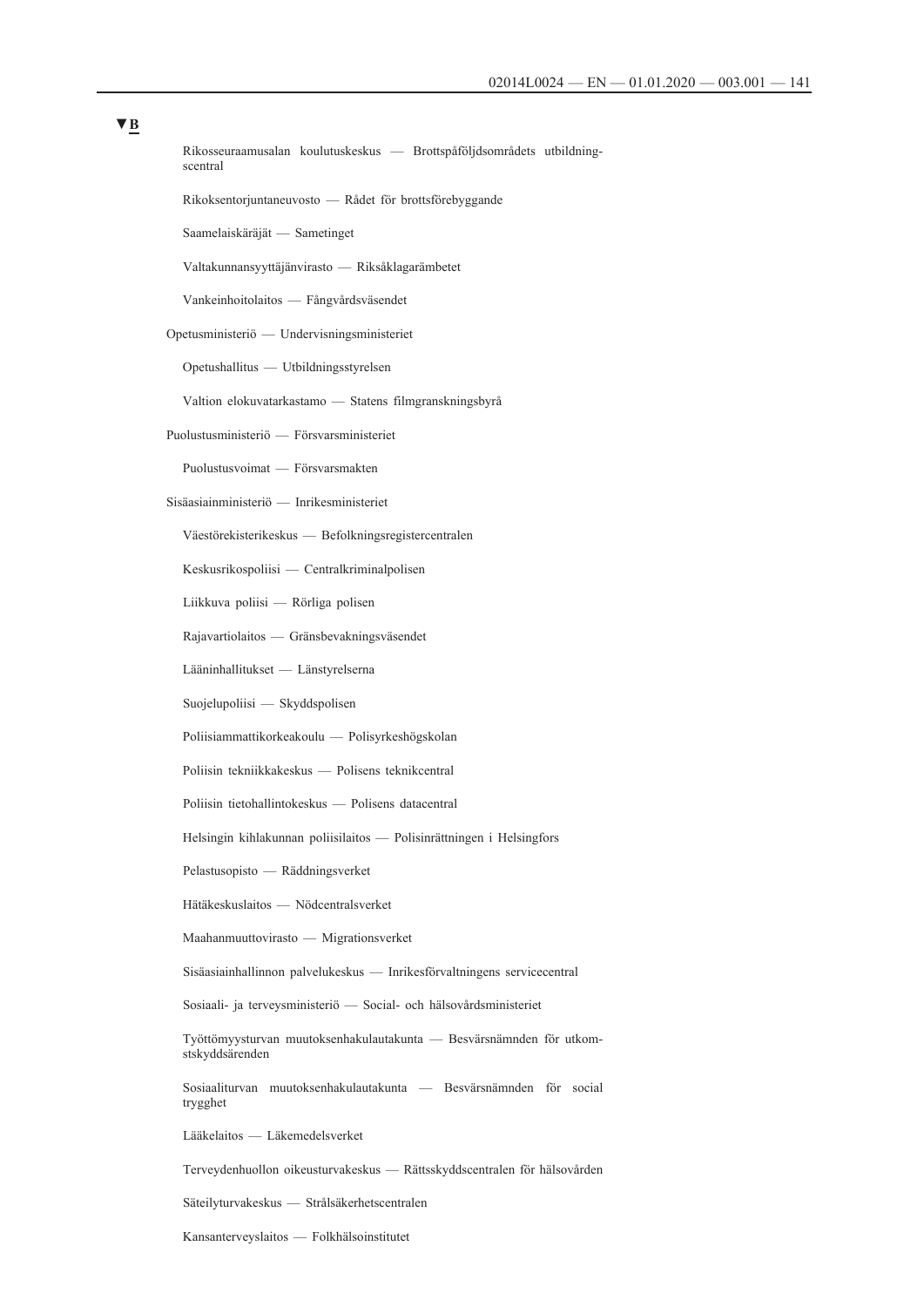Lääkehoidon kehittämiskeskus ROHTO — Utvecklingscentralen för läkemedelsbe-handling

Sosiaali- ja terveydenhuollon tuotevalvontakeskus — Social- och hälsovårdens produkttillsynscentral

Sosiaali- ja terveysalan tutkimus- ja kehittämiskeskus Stakes — Forskningsoch utvecklingscentralen för social- och hälsovården Stakes

Vakuutusvalvontavirasto — Försäkringsinspektionen

Työ- ja elinkeinoministeriö — Arbets- och näringsministeriet

Kuluttajavirasto — Konsumentverket

Kilpailuvirasto — Konkurrensverket

Patentti- ja rekisterihallitus — Patent- och registerstyrelsen

Valtakunnansovittelijain toimisto — Riksförlikningsmännens byrå

Valtion turvapaikanhakijoiden vastaanottokeskukset – Statliga förläggningar för asylsökande

Energiamarkkinavirasto - Energimarknadsverket

Geologian tutkimuskeskus — Geologiska forskningscentralen

Huoltovarmuuskeskus — Försörjningsberedskapscentralen

Kuluttajatutkimuskeskus — Konsumentforskningscentralen

Matkailun edistämiskeskus (MEK) — Centralen för turistfrämjande

Mittatekniikan keskus (MIKES) — Mätteknikcentralen

Tekes — teknologian ja innovaatioiden kehittämiskeskus -Tekes — utvecklingscentralen för teknologi och innovationer

Turvatekniikan keskus (TUKES) — Säkerhetsteknikcentralen

Valtion teknillinen tutkimuskeskus (VTT) — Statens tekniska forskningscentral

Syrjintälautakunta — Nationella diskrimineringsnämnden

Työneuvosto — Arbetsrådet

Vähemmistövaltuutetun toimisto — Minoritetsombudsmannens byrå

Ulkoasiainministeriö — Utrikesministeriet

Valtioneuvoston kanslia — Statsrådets kansli

Valtiovarainministeriö — Finansministeriet

Valtiokonttori — Statskontoret

Verohallinto — Skatteförvaltningen

Tullilaitos — Tullverket

Tilastokeskus — Statistikcentralen

Valtion taloudellinen tutkimuskeskus — Statens ekonomiska forskningscentral

Ympäristöministeriö — Miljöministeriet

Suomen ympäristökeskus — Finlands miljöcentral

Asumisen rahoitus- ja kehityskeskus — Finansierings- och utvecklingscentralen för boendet

Valtiontalouden tarkastusvirasto — Statens revisionsverk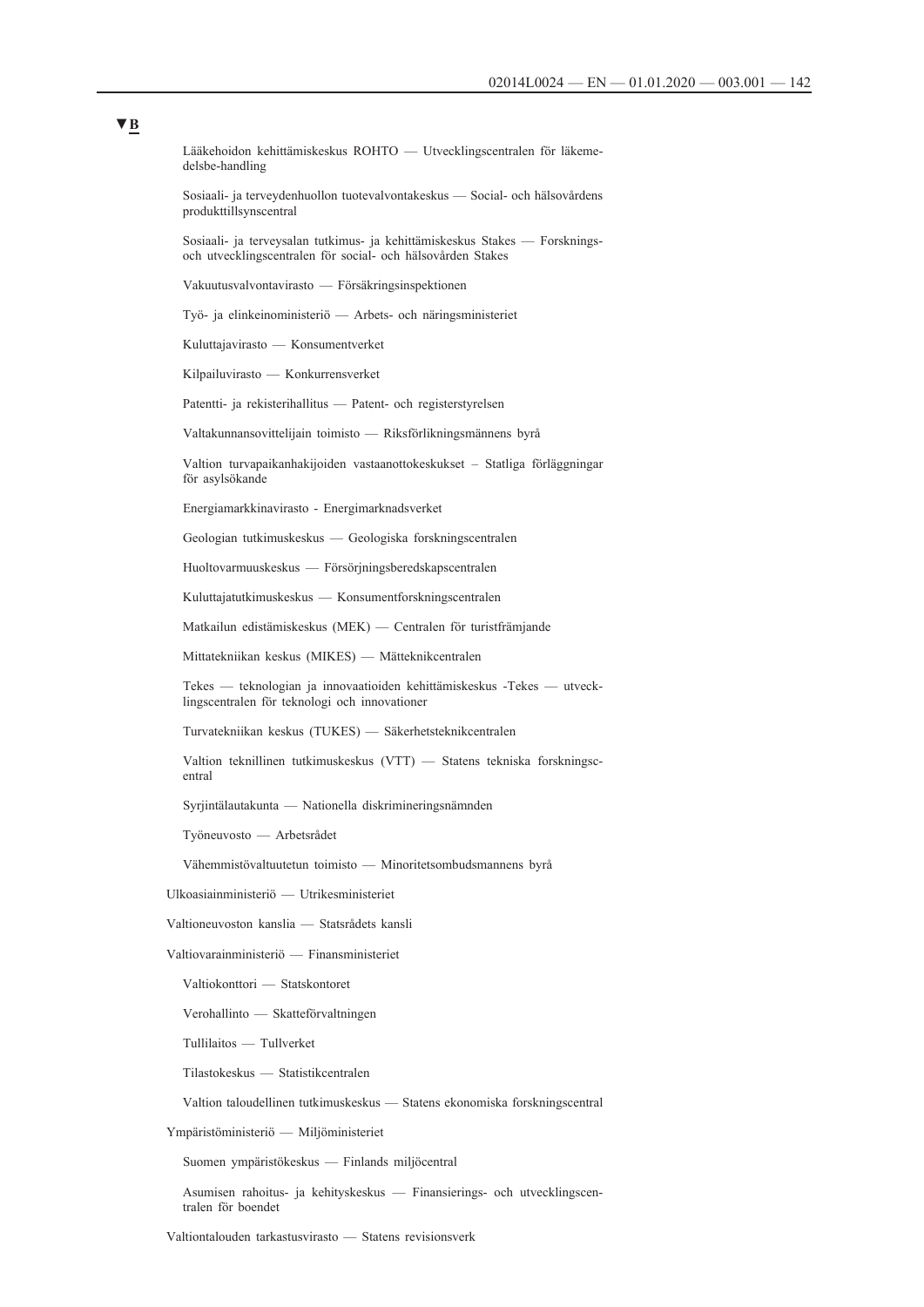SWEDEN A Affärsverket svenska kraftnät Akademien för de fria konsterna Alkohol- och läkemedelssortiments-nämnden Allmänna pensionsfonden Allmänna reklamationsnämnden Ambassader Ansvarsnämnd, statens Arbetsdomstolen Arbetsförmedlingen Arbetsgivarverk, statens Arbetslivsinstitutet Arbetsmiljöverket Arkitekturmuseet Arrendenämnder Arvsfondsdelegationen Arvsfondsdelegationen B Banverket Barnombudsmannen Beredning för utvärdering av medicinsk metodik, statens Bergsstaten Biografbyrå, statens Biografiskt lexikon, svenskt Birgittaskolan Blekinge tekniska högskola Bokföringsnämnden Bolagsverket Bostadsnämnd, statens Bostadskreditnämnd, statens Boverket Brottsförebyggande rådet Brottsoffermyndigheten C

### **▼B**

Centrala studiestödsnämnden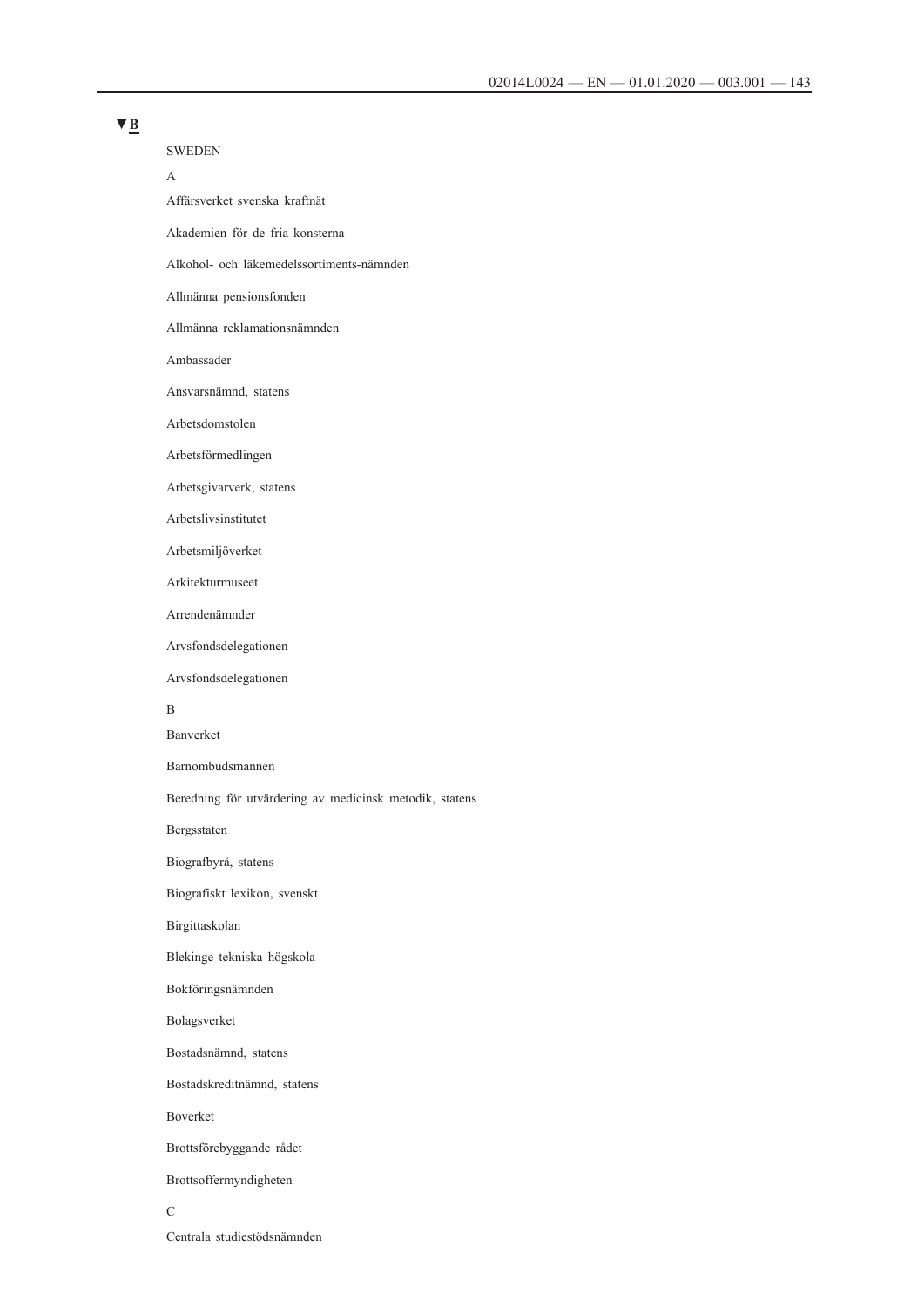## **▼B**

D Danshögskolan

Datainspektionen

Departementen

Domstolsverket

Dramatiska institutet

E

Ekeskolan

Ekobrottsmyndigheten

Ekonomistyrningsverket

Ekonomiska rådet

Elsäkerhetsverket

Energimarknadsinspektionen

Energimyndighet, statens

EU/FoU-rådet

Exportkreditnämnden

Exportråd, Sveriges

F

Fastighetsmäklarnämnden

Fastighetsverk, statens

Fideikommissnämnden

Finansinspektionen

Finanspolitiska rådet

Finsk-svenska gränsälvskommissionen

Fiskeriverket

Flygmedicincentrum

Folkhälsoinstitut, statens

Fonden för fukt- och mögelskador

Forskningsrådet för miljö, areella näringar och samhällsbyggande, Formas

Folke Bernadotte Akademin

Forskarskattenämnden

Forskningsrådet för arbetsliv och socialvetenskap

Fortifikationsverket

Forum för levande historia

Försvarets materielverk

Försvarets radioanstalt

Försvarets underrättelsenämnd

Försvarshistoriska museer, statens

Försvarshögskolan

Försvarsmakten

Försäkringskassan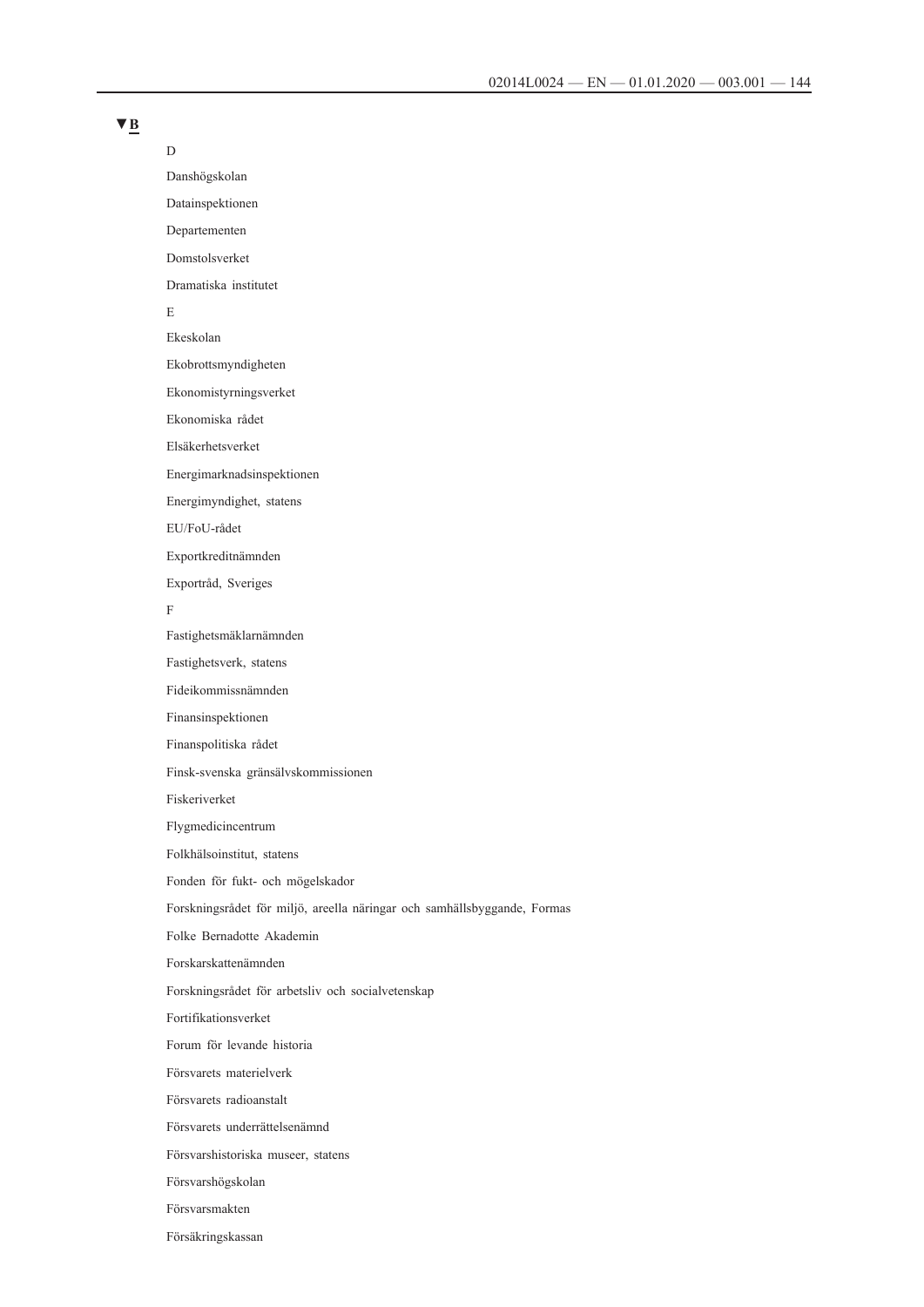| G                                                                                |
|----------------------------------------------------------------------------------|
| Gentekniknämnden                                                                 |
| Geologiska undersökning                                                          |
| Geotekniska institut, statens                                                    |
| Giftinformationscentralen                                                        |
| Glesbygdsverket                                                                  |
| Grafiska institutet och institutet för högre kommunikation- och reklamutbildning |
| Granskningsnämnden för radio och TV                                              |
| Granskningsnämnden för försvarsuppfinningar                                      |
| Gymnastik- och Idrottshögskolan                                                  |
| Göteborgs universitet                                                            |
| H                                                                                |
| Handelsflottans kultur- och fritidsråd                                           |
| Handelsflottans pensionsanstalt                                                  |
| Handelssekreterare                                                               |
| Handelskamrar, auktoriserade                                                     |
| Handikappombudsmannen                                                            |
| Handikappråd, statens                                                            |
| Harpsundsnämnden                                                                 |
| Haverikommission, statens                                                        |
| Historiska museer, statens                                                       |
| Hjälpmedelsinstitutet                                                            |
| Hovrätterna                                                                      |
| Hyresnämnder                                                                     |
| Häktena                                                                          |
| Hälso- och sjukvårdens ansvarsnämnd                                              |
| Högskolan Dalarna                                                                |
| Högskolan i Borås                                                                |
| Högskolan i Gävle                                                                |
| Högskolan i Halmstad                                                             |
| Högskolan i Kalmar                                                               |
| Högskolan i Karlskrona/Ronneby                                                   |
| Högskolan i Kristianstad                                                         |
| Högskolan i Skövde                                                               |
| Högskolan i Trollhättan/Uddevalla                                                |
| Högskolan på Gotland                                                             |
| Högskolans avskiljandenämnd                                                      |
| Högskoleverket                                                                   |
|                                                                                  |

Högsta domstolen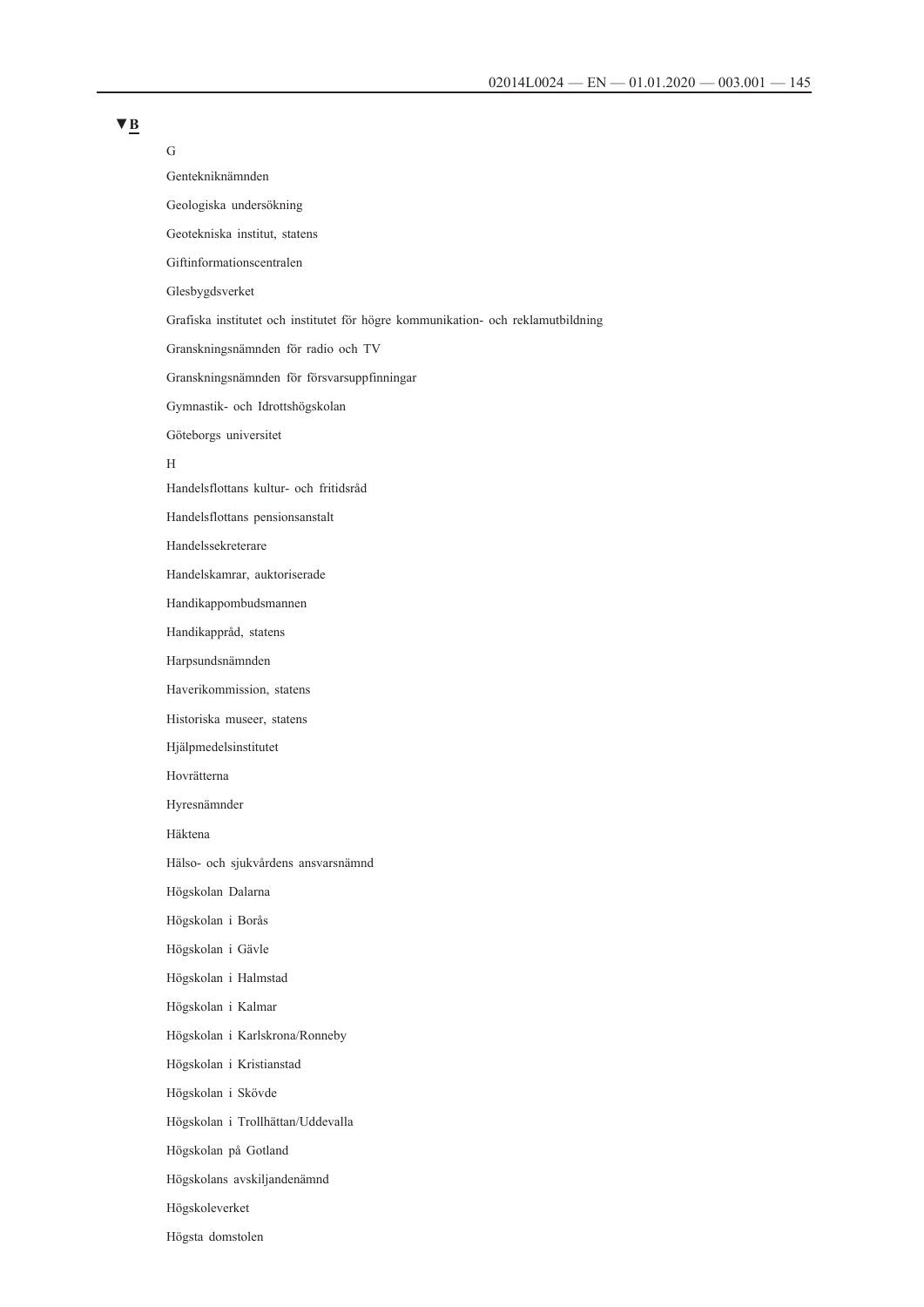I ILO kommittén Inspektionen för arbetslöshetsförsäkringen Inspektionen för strategiska produkter Institut för kommunikationsanalys, statens Institut för psykosocial medicin, statens Institut för särskilt utbildningsstöd, statens Institutet för arbetsmarknadspolitisk utvärdering Institutet för rymdfysik Institutet för tillväxtpolitiska studier Institutionsstyrelse, statens Insättningsgarantinämnden Integrationsverket Internationella programkontoret för utbildningsområdet J Jordbruksverk, statens Justitiekanslern Jämställdhetsombudsmannen Jämställdhetsnämnden Järnvägar, statens Järnvägsstyrelsen K Kammarkollegiet Kammarrätterna Karlstads universitet Karolinska Institutet Kemikalieinspektionen Kommerskollegium Konjunkturinstitutet Konkurrensverket Konstfack Konsthögskolan Konstnärsnämnden Konstråd, statens Konsulat Konsumentverket Krigsvetenskapsakademin Krigsförsäkringsnämnden Kriminaltekniska laboratorium, statens Kriminalvården Krisberedskapsmyndigheten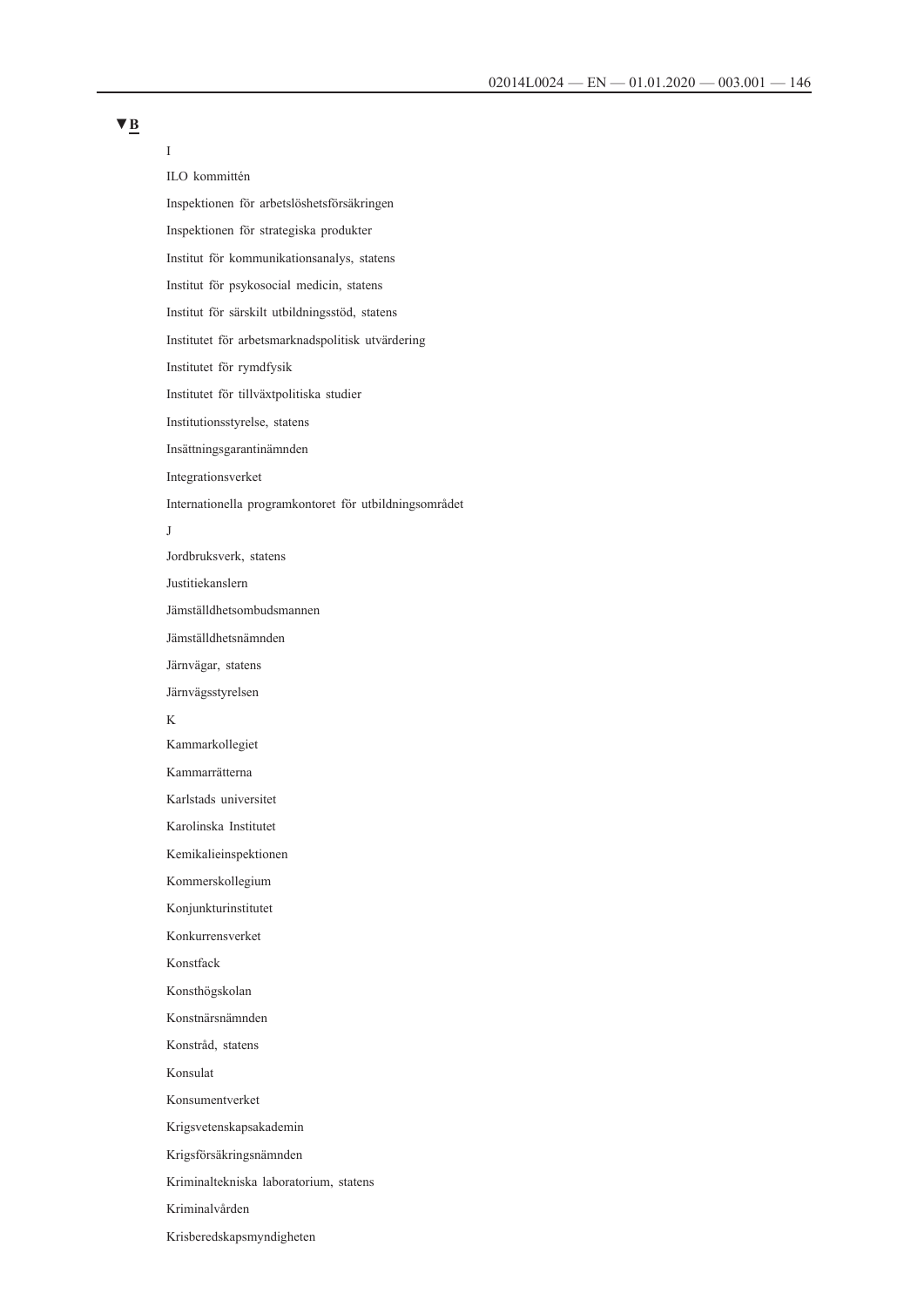| Kristinaskolan                                           |
|----------------------------------------------------------|
| Kronofogdemyndigheten                                    |
| Kulturråd, statens                                       |
| Kungl. Biblioteket                                       |
| Kungl. Konsthögskolan                                    |
| Kungl. Musikhögskolan i Stockholm                        |
| Kungl. Tekniska högskolan                                |
| Kungl. Vitterhets-, historie- och antikvitetsakademien   |
| Kungl Vetenskapsakademin                                 |
| Kustbevakningen                                          |
| Kvalitets- och kompetensråd, statens                     |
| Kärnavfallsfondens styrelse                              |
| L                                                        |
| Lagrådet                                                 |
| Lantbruksuniversitet, Sveriges                           |
| Lantmäteriverket                                         |
| Linköpings universitet                                   |
| Livrustkammaren, Skoklosters slott och Hallwylska museet |
| Livsmedelsverk, statens                                  |
| Livsmedelsekonomiska institutet                          |
| Ljud- och bildarkiv, statens                             |
| Lokala säkerhetsnämnderna vid kärnkraftverk              |
| Lotteriinspektionen                                      |
| Luftfartsverket                                          |
| Luftfartsstyrelsen                                       |
| Luleå tekniska universitet                               |
| Lunds universitet                                        |
| Läkemedelsverket                                         |
| Läkemedelsförmånsnämnden                                 |
| Länsrätterna                                             |
| Länsstyrelserna                                          |
| Lärarhögskolan i Stockholm                               |
| M                                                        |
| Malmö högskola                                           |
| Manillaskolan                                            |
| Maritima muséer, statens                                 |
| Marknadsdomstolen                                        |
| Medlingsinstitutet                                       |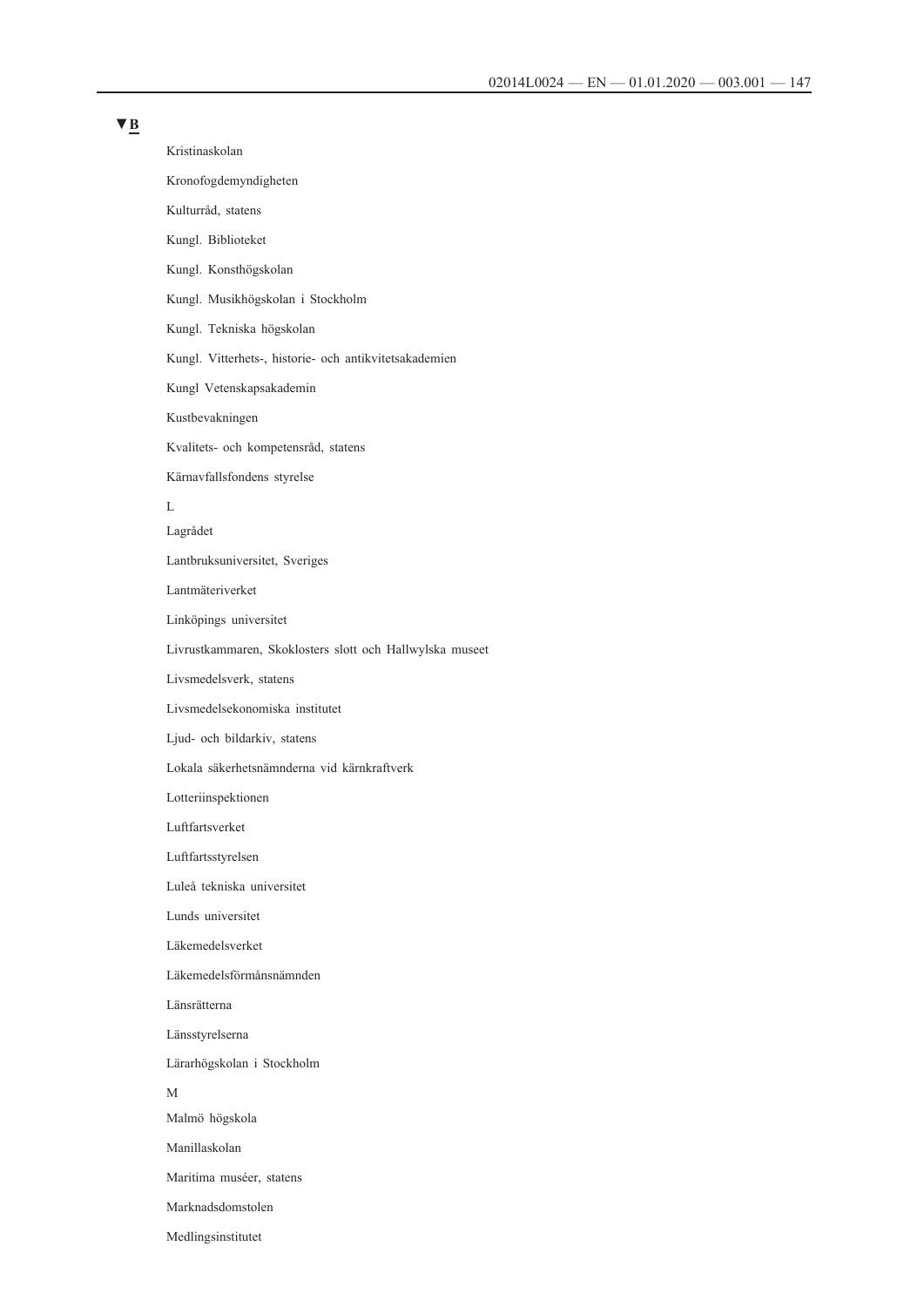Meteorologiska och hydrologiska institut, Sveriges Migrationsverket Militärhögskolor Mittuniversitetet Moderna museet Museer för världskultur, statens Musikaliska Akademien Musiksamlingar, statens Myndigheten för handikappolitisk samordning Myndigheten för internationella adoptionsfrågor Myndigheten för skolutveckling Myndigheten för kvalificerad yrkesutbildning Myndigheten för nätverk och samarbete inom högre utbildning Myndigheten för Sveriges nätuniversitet Myndigheten för utländska investeringar i Sverige Mälardalens högskola N Nationalmuseum Nationellt centrum för flexibelt lärande Naturhistoriska riksmuseet Naturvårdsverket Nordiska Afrikainstitutet Notarienämnden Nämnd för arbetstagares uppfinningar, statens Nämnden för statligt stöd till trossamfund Nämnden för styrelserepresentationsfrågor Nämnden mot diskriminering Nämnden för elektronisk förvaltning Nämnden för RH anpassad utbildning Nämnden för hemslöjdsfrågor O Oljekrisnämnden Ombudsmannen mot diskriminering på grund av sexuell läggning Ombudsmannen mot etnisk diskriminering

Operahögskolan i Stockholm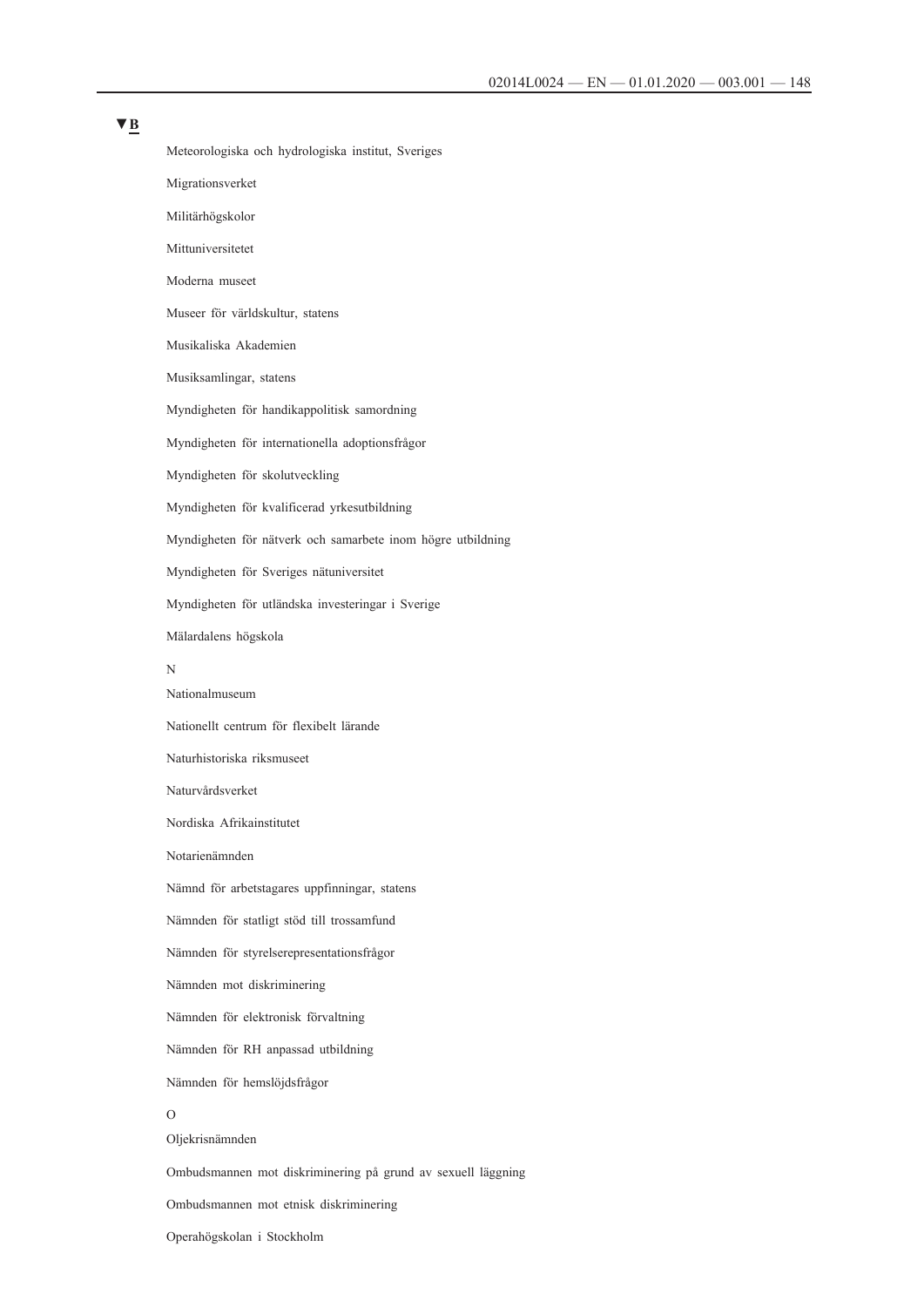P

Patent- och registreringsverket

Patentbesvärsrätten

Pensionsverk, statens

Personregisternämnd statens, SPAR-nämnden

Pliktverk, Totalförsvarets

Polarforskningssekretariatet

Post- och telestyrelsen

Premiepensionsmyndigheten

Presstödsnämnden

R

Radio- och TV–verket

Rederinämnden

Regeringskansliet

Regeringsrätten

Resegarantinämnden

Registernämnden

Revisorsnämnden

Riksantikvarieämbetet

Riksarkivet

Riksbanken

Riksdagsförvaltningen

Riksdagens ombudsmän

Riksdagens revisorer

Riksgäldskontoret

Rikshemvärnsrådet

Rikspolisstyrelsen

Riksrevisionen

Rikstrafiken

Riksutställningar, Stiftelsen

Riksvärderingsnämnden

Rymdstyrelsen

Rådet för Europeiska socialfonden i Sverige

Räddningsverk, statens

Rättshjälpsmyndigheten

Rättshjälpsnämnden

Rättsmedicinalverket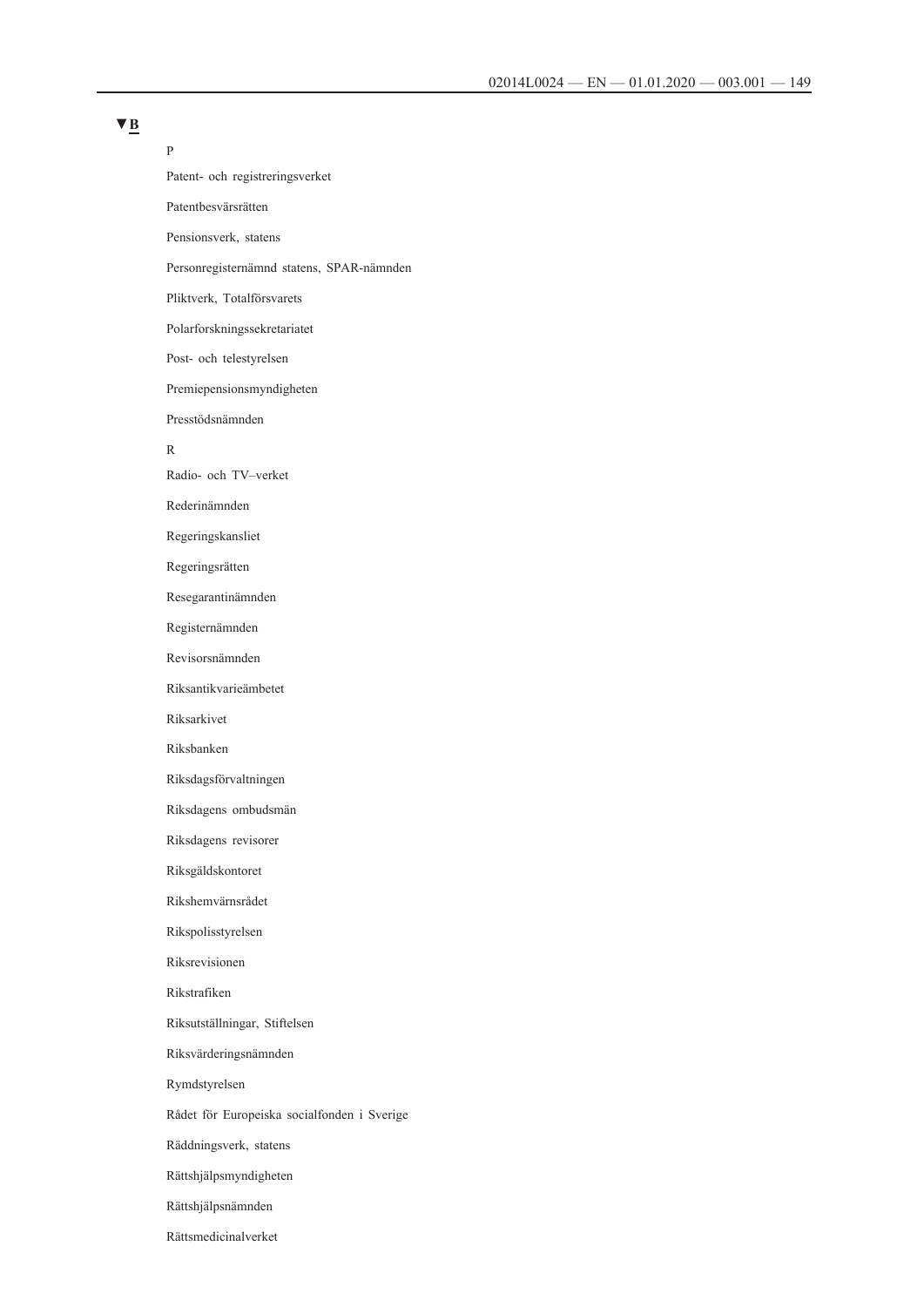| S                                                        |
|----------------------------------------------------------|
| Samarbetsnämnden för statsbidrag till trossamfund        |
| Sameskolstyrelsen och sameskolor                         |
| Sametinget                                               |
| SIS, Standardiseringen i Sverige                         |
| Sjöfartsverket                                           |
| Skatterättsnämnden                                       |
| Skatteverket                                             |
| Skaderegleringsnämnd, statens                            |
| Skiljenämnden i vissa trygghetsfrågor                    |
| Skogsstyrelsen                                           |
| Skogsvårdsstyrelserna                                    |
| Skogs och lantbruksakademien                             |
| Skolverk, statens                                        |
| Skolväsendets överklagandenämnd                          |
| Smittskyddsinstitutet                                    |
| Socialstyrelsen                                          |
| Specialpedagogiska institutet                            |
| Specialskolemyndigheten                                  |
| Språk- och folkminnesinstitutet                          |
| Sprängämnesinspektionen                                  |
| Statistiska centralbyrån                                 |
| Statskontoret                                            |
| Stockholms universitet                                   |
| Stockholms internationella miljöinstitut                 |
| Strålsäkerhetsmyndigheten                                |
| Styrelsen för ackreditering och teknisk kontroll         |
| Styrelsen för internationellt utvecklingssamarbete, SIDA |
| Styrelsen för Samefonden                                 |
| Styrelsen för psykologiskt försvar                       |
| Stängselnämnden                                          |
| Svenska institutet                                       |
| Svenska institutet för europapolitiska studier           |
| Svenska ESF rådet                                        |
| Svenska Unescorådet                                      |
| Svenska FAO kommittén                                    |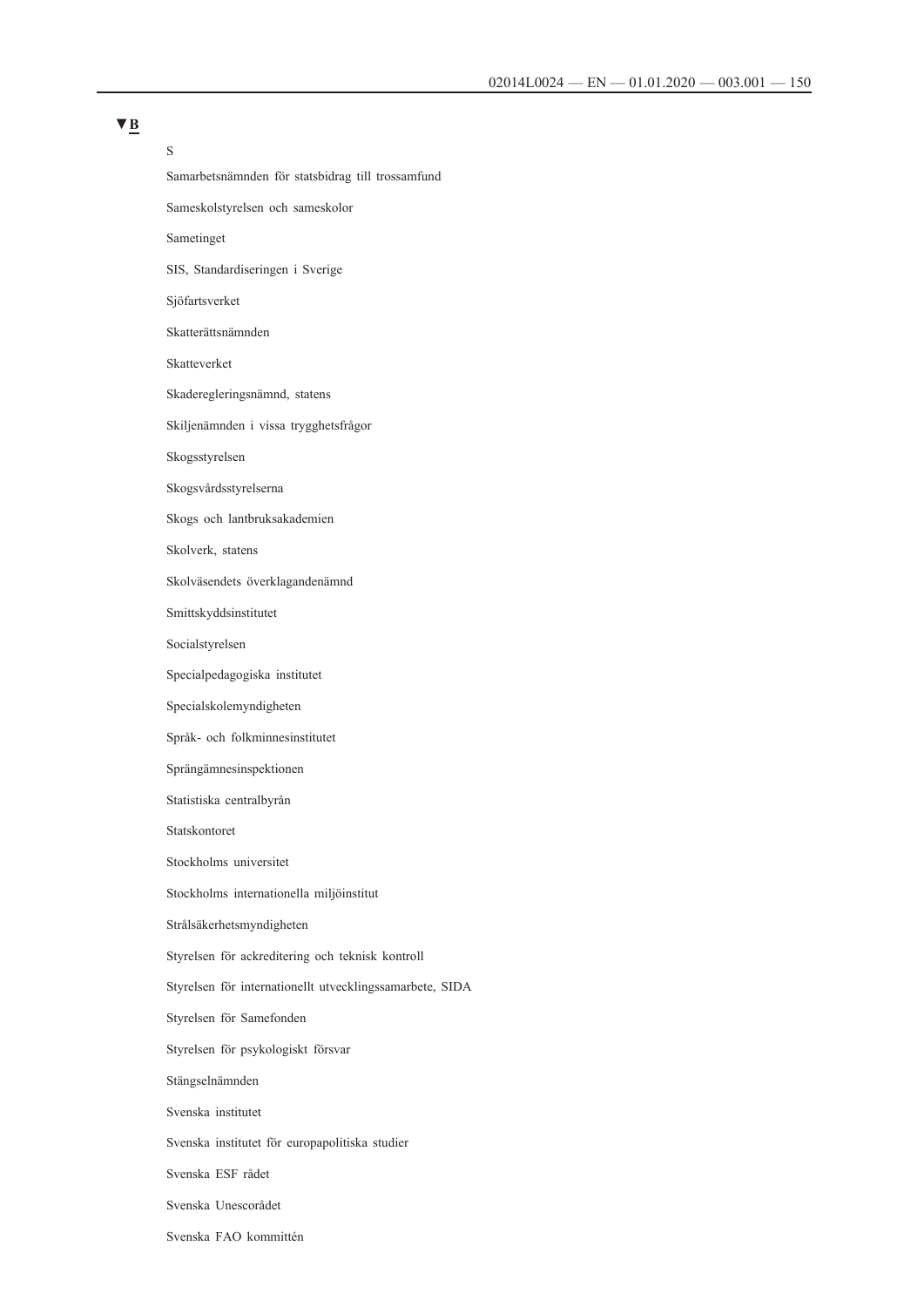Svenska Språknämnden Svenska Skeppshypotekskassan Svenska institutet i Alexandria Sveriges författarfond Säkerhetspolisen Säkerhets- och integritetsskyddsnämnden Södertörns högskola T Taltidningsnämnden Talboks- och punktskriftsbiblioteket Teaterhögskolan i Stockholm Tingsrätterna Tjänstepensions och grupplivnämnd, statens Tjänsteförslagsnämnden för domstolsväsendet Totalförsvarets forskningsinstitut Totalförsvarets pliktverk Tullverket Turistdelegationen U Umeå universitet Ungdomsstyrelsen Uppsala universitet Utlandslönenämnd, statens Utlänningsnämnden Utrikesförvaltningens antagningsnämnd Utrikesnämnden Utsädeskontroll, statens V Valideringsdelegationen Valmyndigheten Vatten- och avloppsnämnd, statens Vattenöverdomstolen Verket för förvaltningsutveckling Verket för högskoleservice Verket för innovationssystem (VINNOVA) Verket för näringslivsutveckling (NUTEK)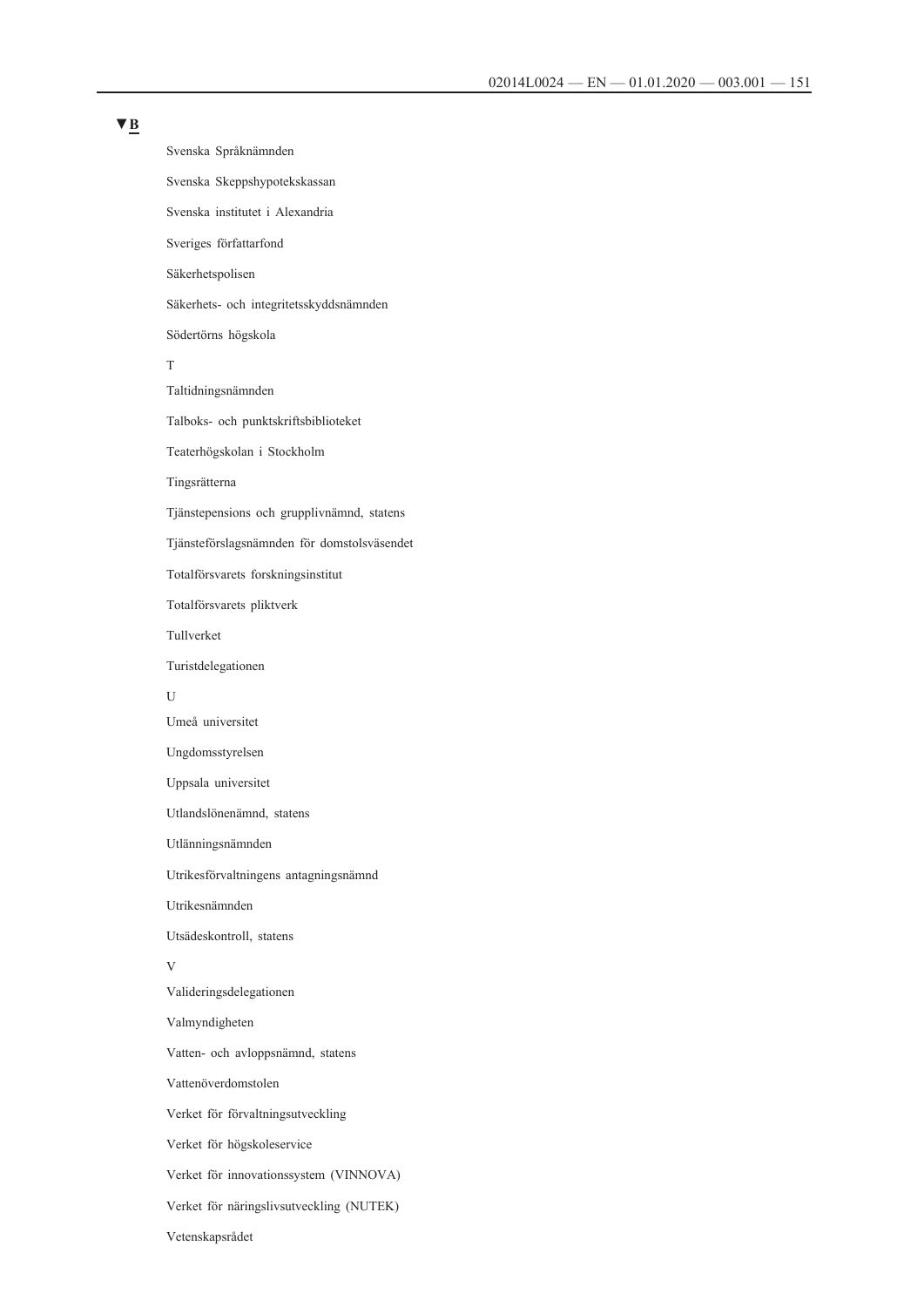Veterinärmedicinska anstalt, statens Veterinära ansvarsnämnden Väg- och transportforskningsinstitut, statens Vägverket Vänerskolan Växjö universitet Växtsortnämnd, statens Å Åklagarmyndigheten Åsbackaskolan Ö Örebro universitet Örlogsmannasällskapet Östervångsskolan Överbefälhavaren Överklagandenämnden för högskolan Överklagandenämnden för nämndemanna-uppdrag Överklagandenämnden för studiestöd Överklagandenämnden för totalförsvaret UNITED KINGDOM Cabinet Office Office of the Parliamentary Counsel Central Office of Information Charity Commission Crown Estate Commissioners (Vote Expenditure Only) Crown Prosecution Service Department for Business, Enterprise and Regulatory Reform Competition Commission Gas and Electricity Consumers' Council Office of Manpower Economics Department for Children, Schools and Families Department of Communities and Local Government Rent Assessment Panels Department for Culture, Media and Sport British Library British Museum Commission for Architecture and the Built Environment

The Gambling Commission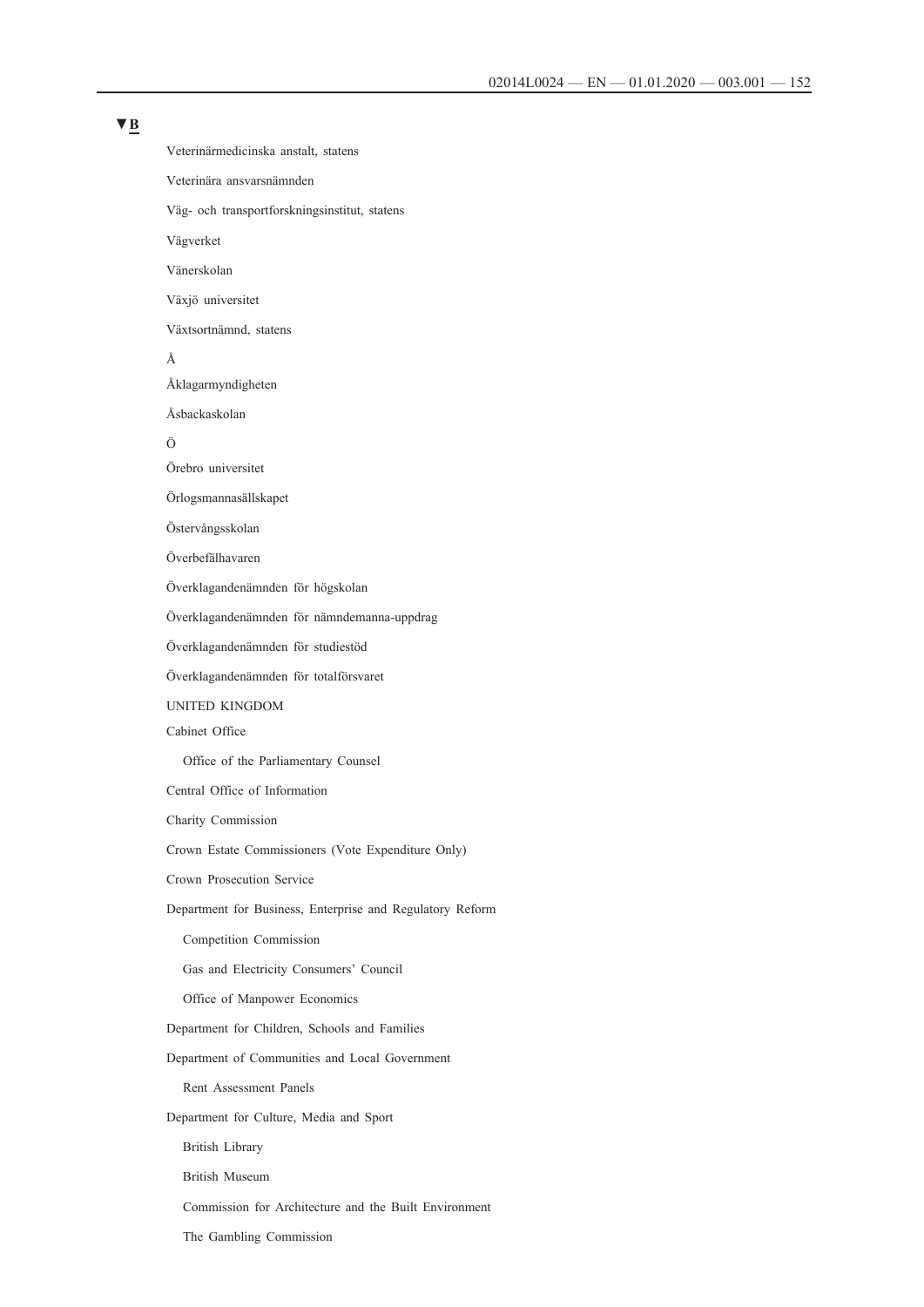Historic Buildings and Monuments Commission for England (English Heritage) Imperial War Museum Museums, Libraries and Archives Council National Gallery National Maritime Museum National Portrait Gallery Natural History Museum Science Museum Tate Gallery Victoria and Albert Museum Wallace Collection Department for Environment, Food and Rural Affairs Agricultural Dwelling House Advisory Committees Agricultural Land Tribunals Agricultural Wages Board and Committees Cattle Breeding Centre Countryside Agency Plant Variety Rights Office Royal Botanic Gardens, Kew

Royal Commission on Environmental Pollution

#### Department of Health

Dental Practice Board

National Health Service Strategic Health Authorities

NHS Trusts

Prescription Pricing Authority

### Department for Innovation, Universities and Skills

Higher Education Funding Council for England

National Weights and Measures Laboratory

Patent Office

Department for International Development

Department of the Procurator General and Treasury Solicitor

Legal Secretariat to the Law Officers

### Department for Transport

Maritime and Coastguard Agency

Department for Work and Pensions

Disability Living Allowance Advisory Board

Independent Tribunal Service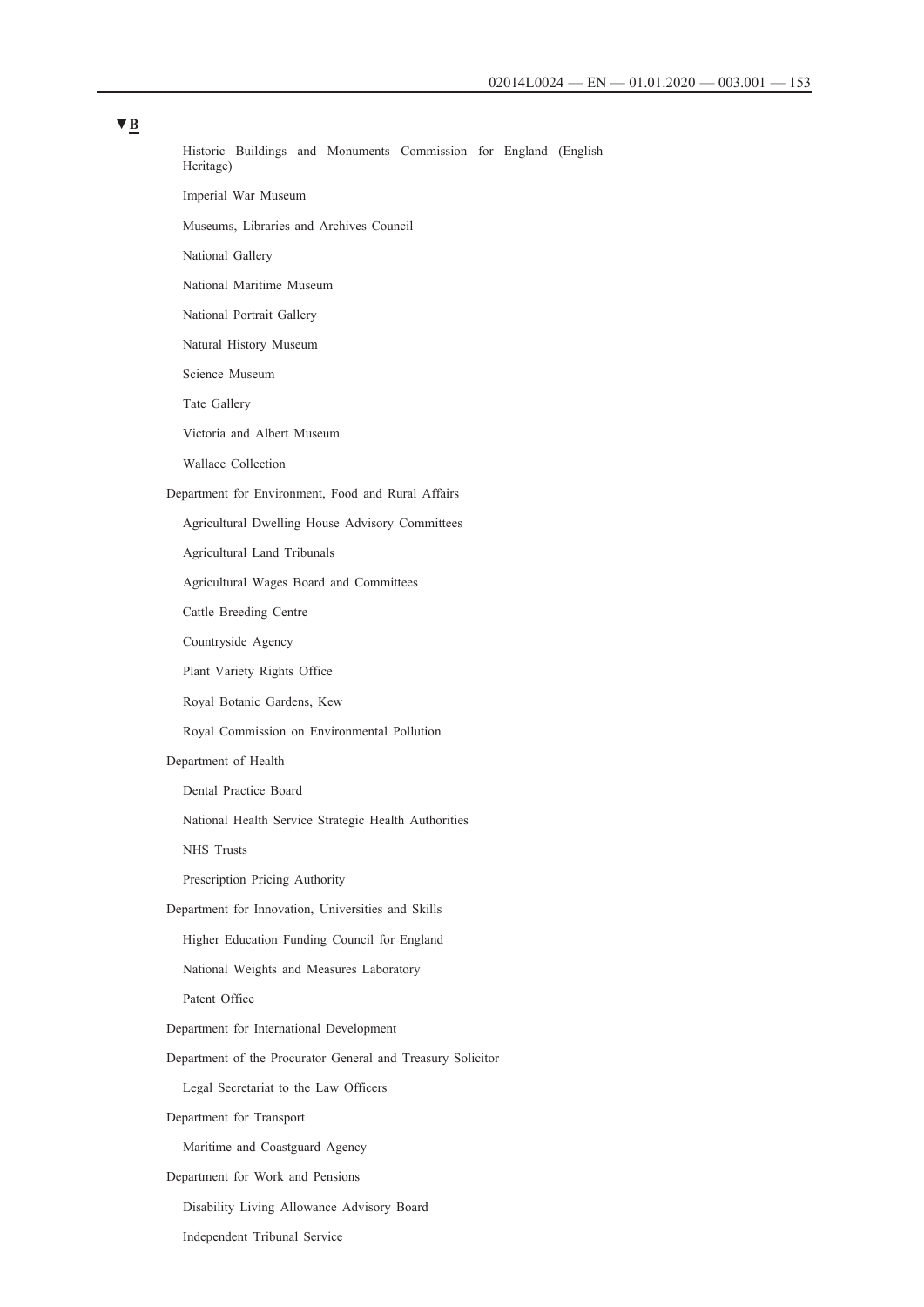Medical Boards and Examining Medical Officers (War Pensions) Occupational Pensions Regulatory Authority Regional Medical Service Social Security Advisory Committee Export Credits Guarantee Department Foreign and Commonwealth Office Wilton Park Conference Centre Government Actuary's Department Government Communications Headquarters Home Office HM Inspectorate of Constabulary House of Commons House of Lords Ministry of Defence Defence Equipment & Support Meteorological Office Ministry of Justice Boundary Commission for England Combined Tax Tribunal Council on Tribunals Court of Appeal — Criminal Employment Appeals Tribunal Employment Tribunals HMCS Regions, Crown, County and Combined Courts (England and Wales) Immigration Appellate Authorities Immigration Adjudicators Immigration Appeals Tribunal Lands Tribunal Law Commission Legal Aid Fund (England and Wales) Office of the Social Security Commissioners Parole Board and Local Review Committees Pensions Appeal Tribunals Public Trust Office Supreme Court Group (England and Wales) Transport Tribunal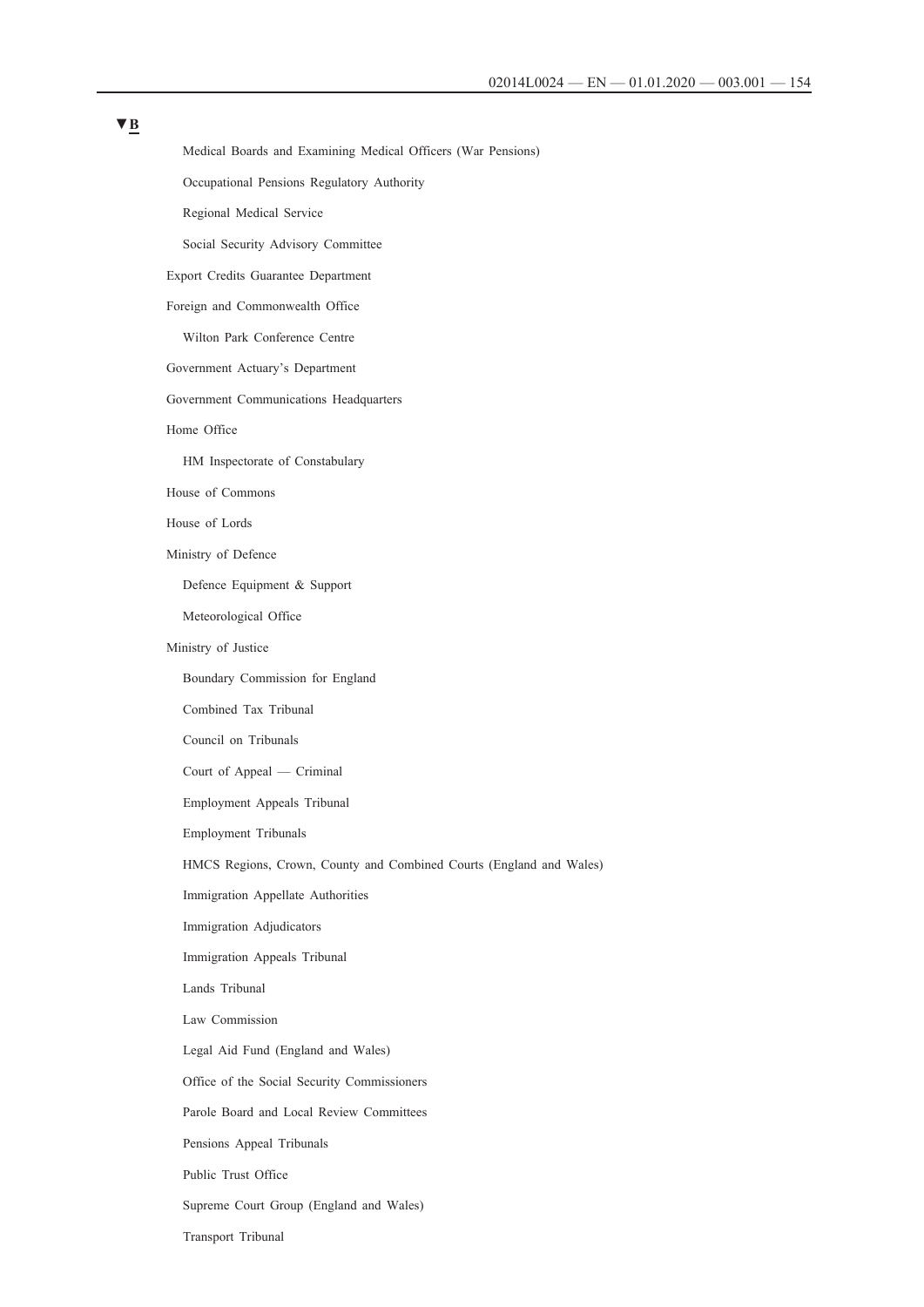The National Archives National Audit Office National Savings and Investments National School of Government Northern Ireland Assembly Commission Northern Ireland Court Service Coroners Courts County Courts Court of Appeal and High Court of Justice in Northern Ireland Crown Court Enforcement of Judgements Office Legal Aid Fund Magistrates' Courts Pensions Appeals Tribunals Northern Ireland, Department for Employment and Learning Northern Ireland, Department for Regional Development Northern Ireland, Department for Social Development Northern Ireland, Department of Agriculture and Rural Development Northern Ireland, Department of Culture, Arts and Leisure Northern Ireland, Department of Education Northern Ireland, Department of Enterprise, Trade and Investment Northern Ireland, Department of the Environment Northern Ireland, Department of Finance and Personnel Northern Ireland, Department of Health, Social Services and Public Safety Northern Ireland, Office of the First Minister and Deputy First Minister Northern Ireland Office Crown Solicitor's Office Department of the Director of Public Prosecutions for Northern Ireland Forensic Science Laboratory of Northern Ireland Office of the Chief Electoral Officer for Northern Ireland Police Service of Northern Ireland Probation Board for Northern Ireland State Pathologist Service Office of Fair Trading Office for National Statistics

**▼B**

National Health Service Central Register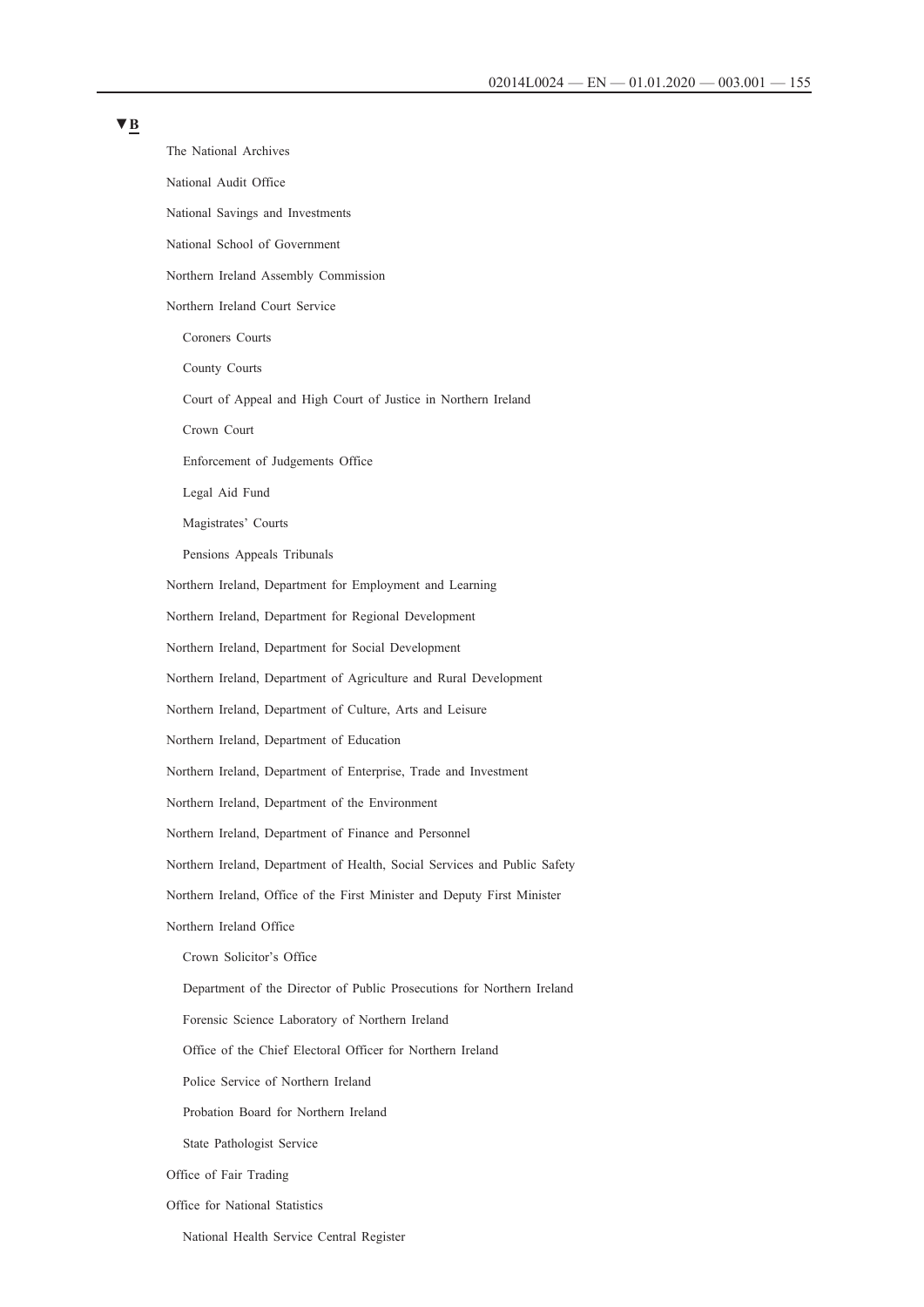Office of the Parliamentary Commissioner for Administration and Health Service Commissioners Paymaster General's Office Postal Business of the Post Office Privy Council Office Public Record Office HM Revenue and Customs The Revenue and Customs Prosecutions Office Royal Hospital, Chelsea Royal Mint Rural Payments Agency Scotland, Auditor-General Scotland, Crown Office and Procurator Fiscal Service Scotland, General Register Office Scotland, Queen's and Lord Treasurer's Remembrancer Scotland, Registers of Scotland The Scotland Office The Scottish Ministers Architecture and Design Scotland Crofters Commission Deer Commission for Scotland Lands Tribunal for Scotland National Galleries of Scotland National Library of Scotland National Museums of Scotland Royal Botanic Garden, Edinburgh Royal Commission on the Ancient and Historical Monuments of Scotland Scottish Further and Higher Education Funding Council Scottish Law Commission Community Health Partnerships Special Health Boards Health Boards The Office of the Accountant of Court High Court of Justiciary

Court of Session

HM Inspectorate of Constabulary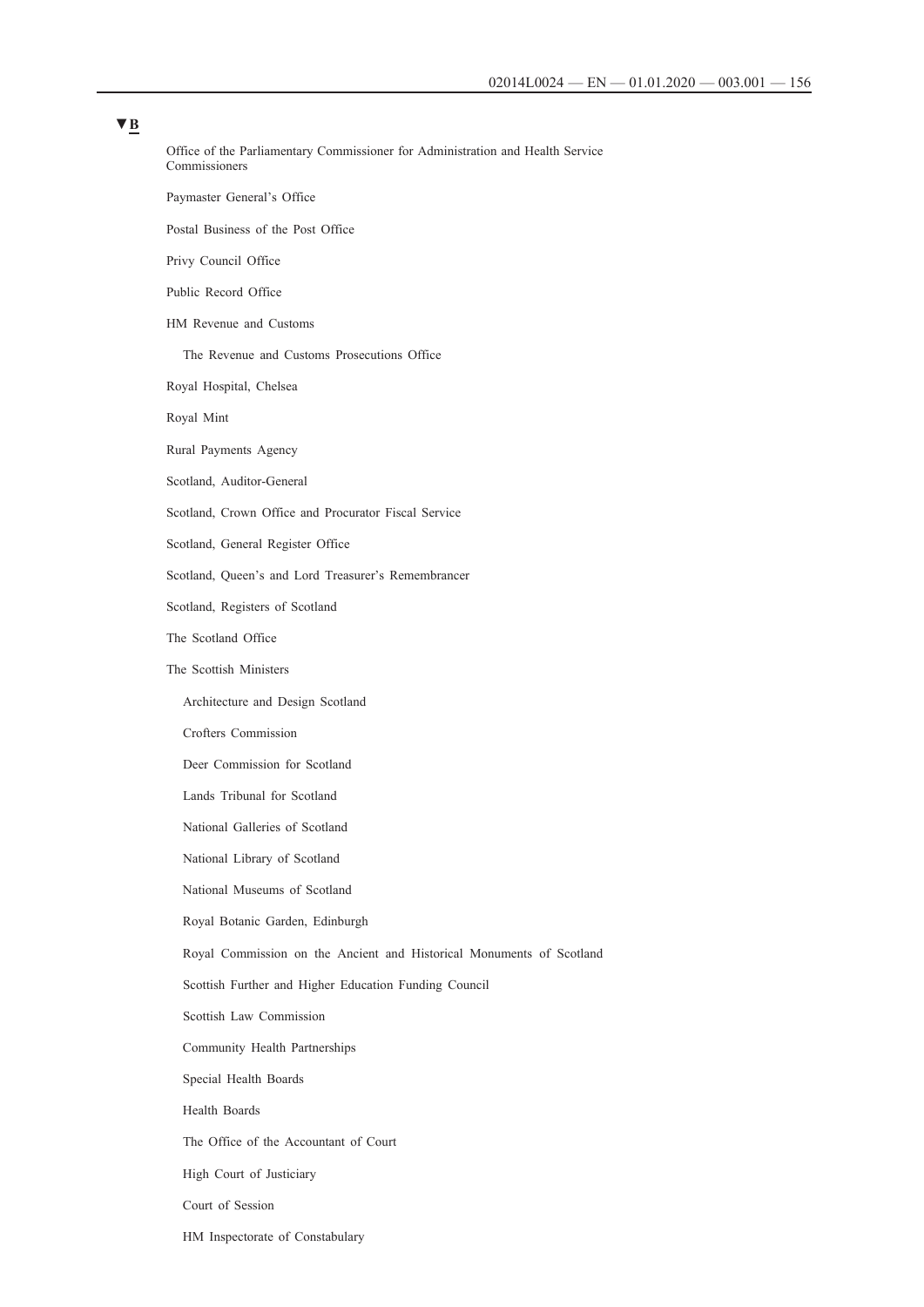Parole Board for Scotland Pensions Appeal Tribunals Scottish Land Court Sheriff Courts Scottish Police Services Authority Office of the Social Security Commissioners The Private Rented Housing Panel and Private Rented Housing Committees Keeper of the Records of Scotland The Scottish Parliamentary Body Corporate HM Treasury Office of Government Commerce United Kingdom Debt Management Office The Wales Office (Office of the Secretary of State for Wales) The Welsh Ministers Higher Education Funding Council for Wales Local Government Boundary Commission for Wales The Royal Commission on the Ancient and Historical Monuments of Wales Valuation Tribunals (Wales) Welsh National Health Service Trusts and Local Health Boards Welsh Rent Assessment Panels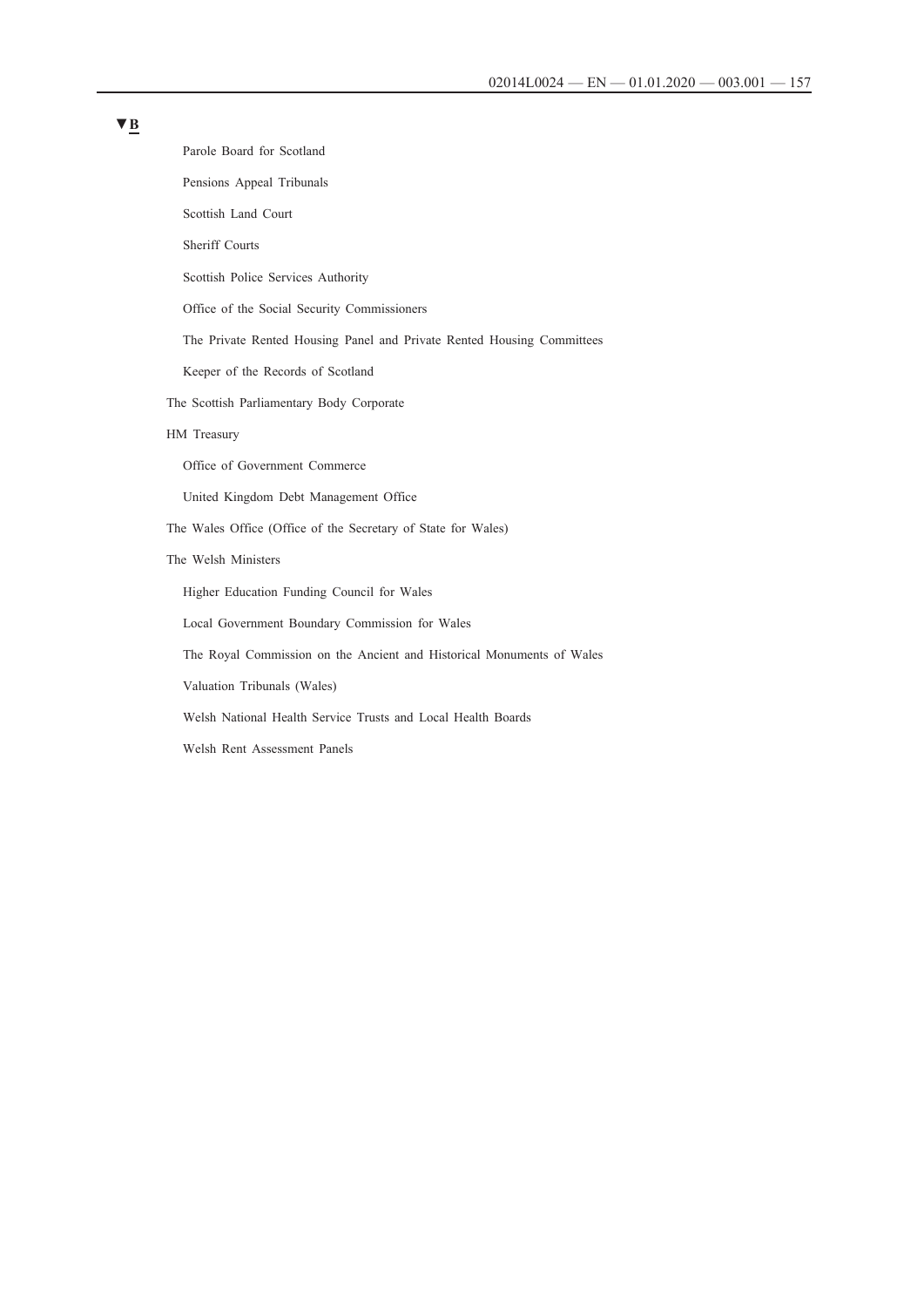### *ANNEX II*

#### **LIST OF THE ACTIVITIES REFERRED TO IN POINT (6)(a) OF ARTICLE 2(1)**

In the event of any difference of interpretation between the CPV and the NACE, the CPV nomenclature will apply.

| NACE Rev. $1(1)$ |       |              |                                                                                                 |                                                                                                                                                                                                                                                                                                                                                                                                                                                                                                |          |
|------------------|-------|--------------|-------------------------------------------------------------------------------------------------|------------------------------------------------------------------------------------------------------------------------------------------------------------------------------------------------------------------------------------------------------------------------------------------------------------------------------------------------------------------------------------------------------------------------------------------------------------------------------------------------|----------|
| <b>SECTION F</b> |       | CONSTRUCTION |                                                                                                 | CPV code                                                                                                                                                                                                                                                                                                                                                                                                                                                                                       |          |
| Division         | Group | Class        | Subject                                                                                         | <b>Notes</b>                                                                                                                                                                                                                                                                                                                                                                                                                                                                                   |          |
| 45               |       |              | Construction                                                                                    | This division includes:<br>construction of new buildings and works,<br>restoring and common repairs.                                                                                                                                                                                                                                                                                                                                                                                           | 45000000 |
|                  | 45.1  |              | Site preparation                                                                                |                                                                                                                                                                                                                                                                                                                                                                                                                                                                                                | 45100000 |
|                  |       | 45.11        | Demolition<br>and<br>wrecking<br>of<br>buildings;<br>earth<br>moving                            | This class includes:<br>- demolition of buildings and other structures,<br>- clearing of building sites,<br>earth moving: excavation, landfill, levelling<br>and grading of construction sites, trench<br>digging, rock removal, blasting, etc.<br>- site preparation for mining:<br>- overburden removal and other development<br>and preparation of mineral properties and<br>sites.<br>This class also includes:<br>- building site drainage.<br>drainage of agricultural or forestry land. | 45110000 |
|                  |       | 45.12        | Test drilling and<br>boring                                                                     | This class includes:<br>test drilling, test boring and core sampling<br>for construction, geophysical, geological or<br>similar purposes.<br>This class excludes:<br>- drilling of production oil or gas wells, see<br>11.20.<br>water well drilling, see 45.25,<br>shaft sinking, see 45.25,<br>oil and gas field exploration, geophysical,<br>geological and seismic surveying, see 74.20.                                                                                                   | 45120000 |
|                  | 45.2  |              | <b>Building</b><br>of<br>complete<br>constructions<br>or<br>parts thereof; civil<br>engineering |                                                                                                                                                                                                                                                                                                                                                                                                                                                                                                | 45200000 |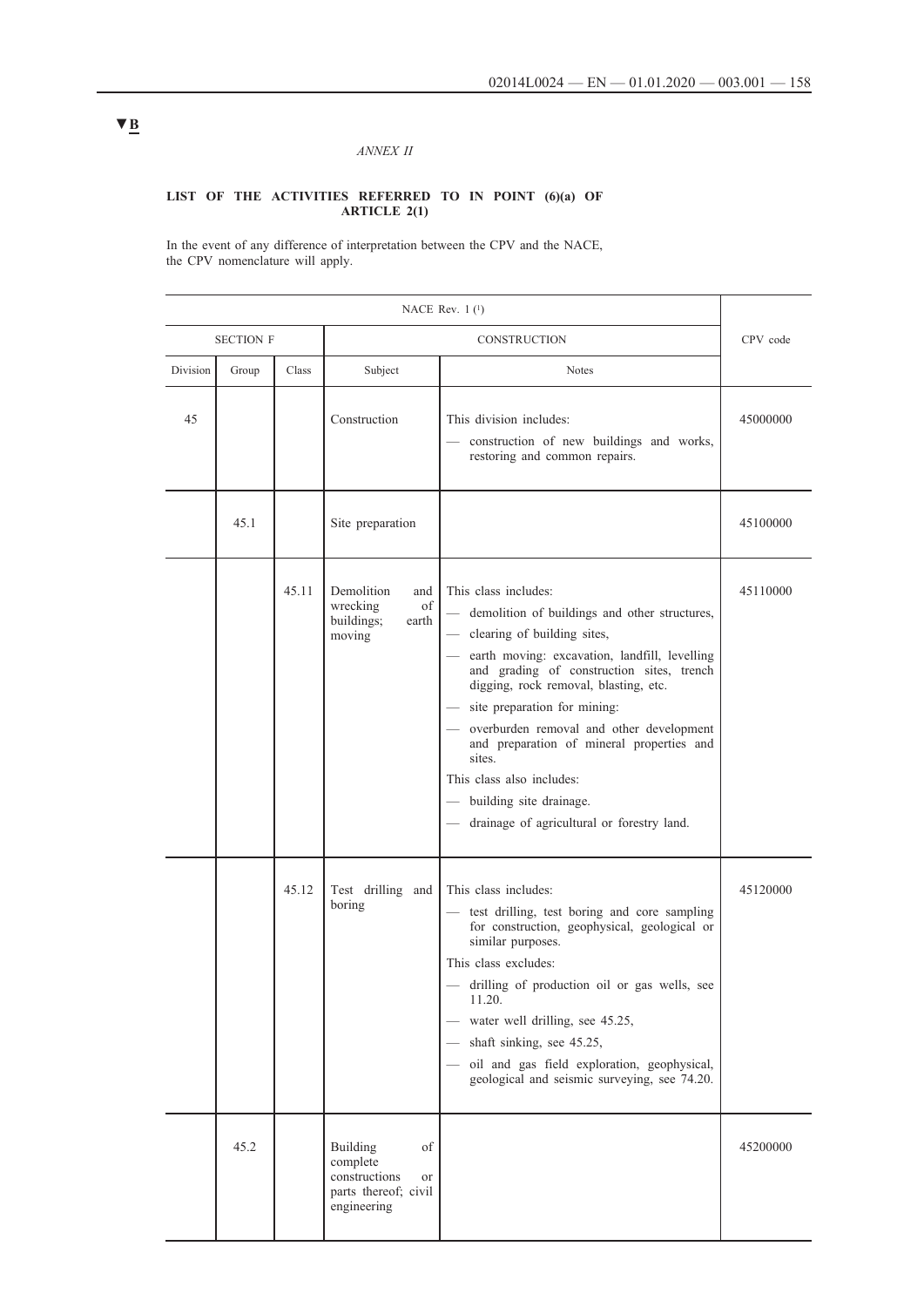|          | NACE Rev. $1(1)$ |       |                                                                             |                                                                                                                                                                                                                                                                                                                                                                                                                                                                                                                                                                                                                                                                                                                                                                                                                                                                                                                                                                                                                                                                                                                 |                                                                                          |
|----------|------------------|-------|-----------------------------------------------------------------------------|-----------------------------------------------------------------------------------------------------------------------------------------------------------------------------------------------------------------------------------------------------------------------------------------------------------------------------------------------------------------------------------------------------------------------------------------------------------------------------------------------------------------------------------------------------------------------------------------------------------------------------------------------------------------------------------------------------------------------------------------------------------------------------------------------------------------------------------------------------------------------------------------------------------------------------------------------------------------------------------------------------------------------------------------------------------------------------------------------------------------|------------------------------------------------------------------------------------------|
|          | <b>SECTION F</b> |       |                                                                             | <b>CONSTRUCTION</b>                                                                                                                                                                                                                                                                                                                                                                                                                                                                                                                                                                                                                                                                                                                                                                                                                                                                                                                                                                                                                                                                                             | CPV code                                                                                 |
| Division | Group            | Class | Subject                                                                     | <b>Notes</b>                                                                                                                                                                                                                                                                                                                                                                                                                                                                                                                                                                                                                                                                                                                                                                                                                                                                                                                                                                                                                                                                                                    |                                                                                          |
|          |                  | 45.21 | General<br>construction<br>of<br>buildings and civil<br>engineering works   | This class includes:<br>construction of all types of buildings<br>construction of civil engineering construc-<br>tions.<br>bridges.<br>including<br>those<br>for elevated<br>highways, viaducts, tunnels and subways,<br>- long-distance pipelines, communication and<br>power lines,<br>urban pipelines, urban communication and<br>power lines,<br>ancillary urban works,<br>assembly and erection of prefabricated<br>constructions on the site.<br>This class excludes:<br>service activities incidental to oil and gas<br>extraction, see 11.20,<br>erection<br>complete<br>prefabricated<br>of<br>$\overline{\phantom{0}}$<br>constructions from self-manufactured parts<br>not of concrete, see divisions 20, 26 and 28,<br>construction work, other than buildings, for<br>stadiums, swimming pools, gymnasiums,<br>tennis courts, golf courses and other sports<br>installations, see 45.23,<br>building installation, see 45.3,<br>- building completion, see 45.4,<br>architectural and engineering activities, see<br>$\frac{1}{2}$<br>74.20,<br>project management for construction, see<br>74.20. | 45210000<br>Except:<br>$-45213316$<br>45220000<br>45231000<br>45232000                   |
|          |                  | 45.22 | Erection of roof<br>covering<br>and<br>frames                               | This class includes:<br>- erection of roofs,<br>- roof covering,<br>waterproofing.                                                                                                                                                                                                                                                                                                                                                                                                                                                                                                                                                                                                                                                                                                                                                                                                                                                                                                                                                                                                                              | 45261000                                                                                 |
|          |                  | 45.23 | Construction<br>of<br>highways, roads,<br>airfields and sport<br>facilities | This class includes:<br>construction of highways, streets, roads,<br>other vehicular and pedestrian ways,<br>- construction of railways,<br>construction of airfield runways,<br>$\overline{\phantom{0}}$<br>construction work, other than buildings, for<br>stadiums, swimming pools, gymnasiums,<br>tennis courts, golf courses and other sports<br>installations.<br>painting of markings on road surfaces and<br>car parks.<br>This class excludes:<br>- preliminary earth moving, see 45.11.                                                                                                                                                                                                                                                                                                                                                                                                                                                                                                                                                                                                               | 45212212 and<br>DA03<br>45230000<br>except:<br>$-45231000$<br>$-45232000$<br>$-45234115$ |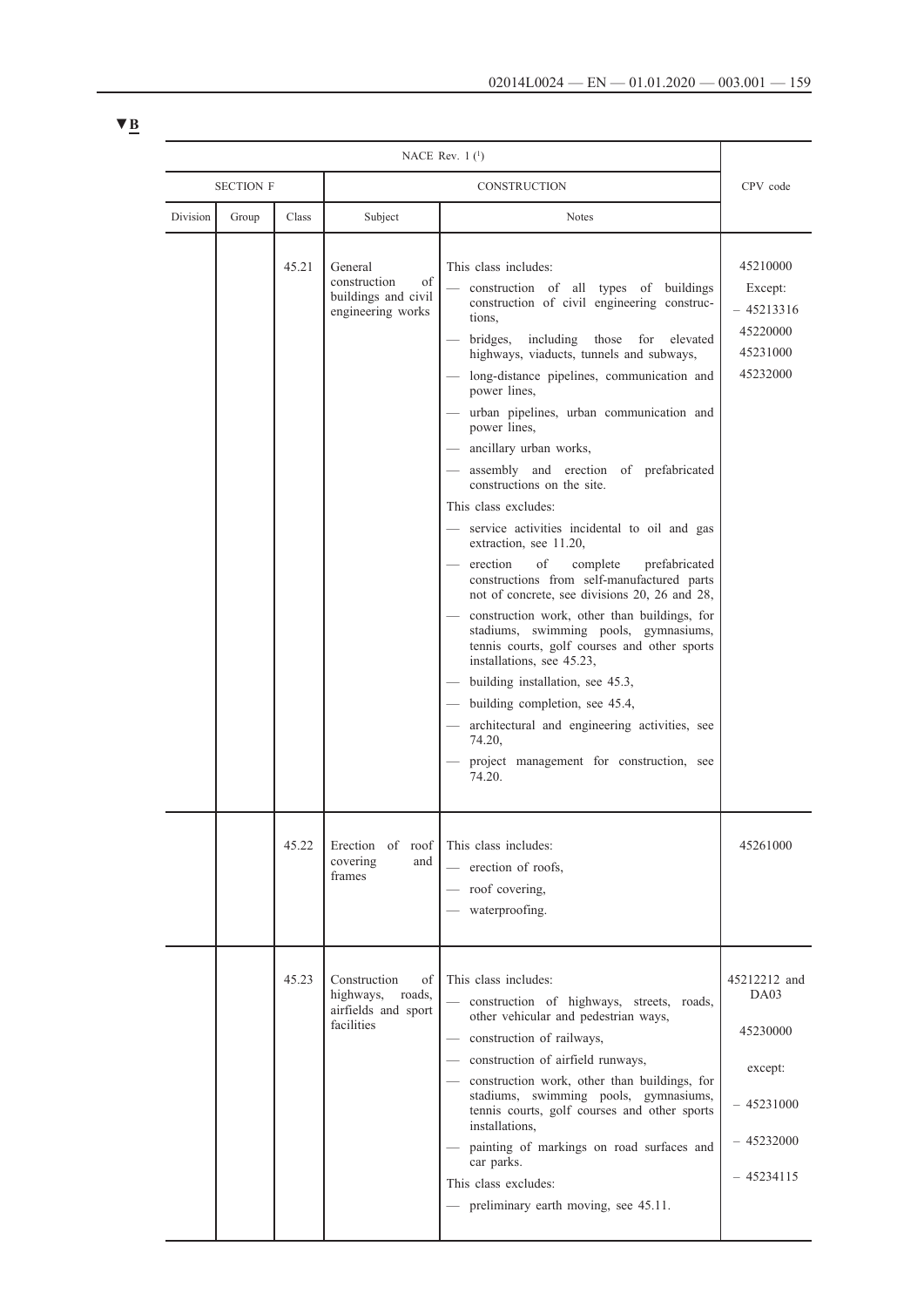|          | NACE Rev. $1(1)$ |       |                                                           |                                                                                                                                                                                                                                                                                                                                                                                                                                                                                                                                                                                                                                                                                                                                               |                      |
|----------|------------------|-------|-----------------------------------------------------------|-----------------------------------------------------------------------------------------------------------------------------------------------------------------------------------------------------------------------------------------------------------------------------------------------------------------------------------------------------------------------------------------------------------------------------------------------------------------------------------------------------------------------------------------------------------------------------------------------------------------------------------------------------------------------------------------------------------------------------------------------|----------------------|
|          | <b>SECTION F</b> |       | <b>CONSTRUCTION</b>                                       |                                                                                                                                                                                                                                                                                                                                                                                                                                                                                                                                                                                                                                                                                                                                               | CPV code             |
| Division | Group            | Class | Subject                                                   | <b>Notes</b>                                                                                                                                                                                                                                                                                                                                                                                                                                                                                                                                                                                                                                                                                                                                  |                      |
|          |                  | 45.24 | Construction<br>of<br>water projects                      | This class includes<br>- construction of:<br>- waterways, harbour and river works, pleasure<br>ports (marinas), locks, etc.,<br>dams and dykes,<br>- dredging,<br>subsurface work.<br>$\overline{\phantom{0}}$                                                                                                                                                                                                                                                                                                                                                                                                                                                                                                                                | 45240000             |
|          |                  | 45.25 | Other construction<br>involving<br>work<br>special trades | This class includes:<br>$\frac{1}{1}$<br>construction activities specialising in one<br>aspect common to different kinds of struc-<br>specialised<br>skill<br>tures,<br>requiring<br><sub>or</sub><br>equipment,<br>construction of foundations, including pile<br>$\frac{1}{2}$<br>driving,<br>- water well drilling and construction, shaft<br>sinking,<br>- erection of non-self-manufactured<br>steel<br>elements,<br>- steel bending,<br>bricklaying and stone setting,<br>scaffolds and work platform erecting and<br>dismantling, including renting of scaffolds<br>and work platforms,<br>erection of chimneys and industrial ovens.<br>This class excludes:<br>- renting of scaffolds without erection and<br>dismantling, see 71.32 | 45250000<br>45262000 |
|          | 45.3             |       | Building<br>instal-<br>lation                             |                                                                                                                                                                                                                                                                                                                                                                                                                                                                                                                                                                                                                                                                                                                                               | 45300000             |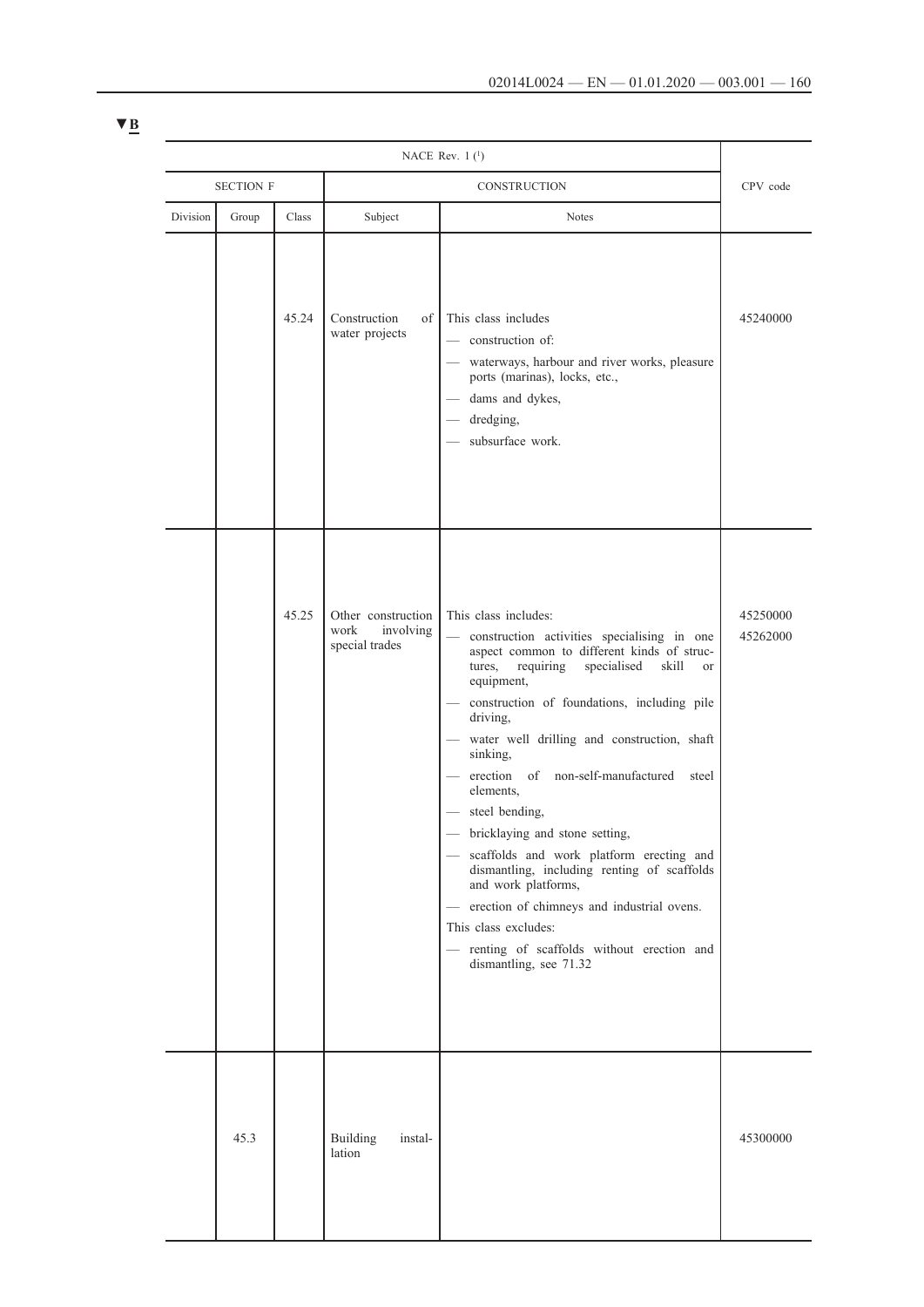| NACE Rev. $1(1)$ |                  |                                                            |                                                                                                                                                                                                                                                                                                                                                                        |                                                                                                                                                                                                                                                                                                                                                                           |                                  |
|------------------|------------------|------------------------------------------------------------|------------------------------------------------------------------------------------------------------------------------------------------------------------------------------------------------------------------------------------------------------------------------------------------------------------------------------------------------------------------------|---------------------------------------------------------------------------------------------------------------------------------------------------------------------------------------------------------------------------------------------------------------------------------------------------------------------------------------------------------------------------|----------------------------------|
|                  | <b>SECTION F</b> |                                                            |                                                                                                                                                                                                                                                                                                                                                                        | <b>CONSTRUCTION</b>                                                                                                                                                                                                                                                                                                                                                       | CPV code                         |
| Division         | Group<br>Class   |                                                            | Subject                                                                                                                                                                                                                                                                                                                                                                | <b>Notes</b>                                                                                                                                                                                                                                                                                                                                                              |                                  |
| 45.31            |                  | Installation<br>οf<br>electrical<br>wiring<br>and fittings | This class includes:<br>installation in buildings or other construction<br>projects of:<br>- electrical wiring and fittings,<br>- telecommunications systems,<br>- electrical heating systems,<br>- residential antennas and aerials,<br>- fire alarms,<br>burglar alarm systems,<br>$\overline{\phantom{0}}$<br>- lifts and escalators,<br>lightning conductors, etc. | 45213316<br>45310000<br>Except:<br>$-45316000$                                                                                                                                                                                                                                                                                                                            |                                  |
|                  |                  | 45.32                                                      | Insulation<br>work<br>activities                                                                                                                                                                                                                                                                                                                                       | This class includes:<br>installation in buildings or other construction<br>projects of thermal, sound or vibration insu-<br>lation.<br>This class excludes:<br>- waterproofing, see 45.22.                                                                                                                                                                                | 45320000                         |
|                  |                  | 45.33                                                      | Plumbing                                                                                                                                                                                                                                                                                                                                                               | This class includes:<br>installation in buildings or other construction<br>projects of:<br>plumbing and sanitary equipment,<br>gas fittings,<br>heating, ventilation, refrigeration or air-<br>conditioning equipment and ducts,<br>sprinkler systems.<br>$\overline{\phantom{0}}$<br>This class excludes:<br>- installation of electrical heating systems, see<br>45.31. | 45330000                         |
|                  |                  | 45.34                                                      | Other<br>building<br>installation                                                                                                                                                                                                                                                                                                                                      | This class includes:<br>installation of illumination and signalling<br>systems for roads, railways, airports and<br>harbours,<br>installation in buildings or other construction<br>projects of fittings and fixtures n.e.c.                                                                                                                                              | 45234115<br>45316000<br>45340000 |
|                  | 45.4             |                                                            | <b>Building</b><br>completion                                                                                                                                                                                                                                                                                                                                          |                                                                                                                                                                                                                                                                                                                                                                           | 45400000                         |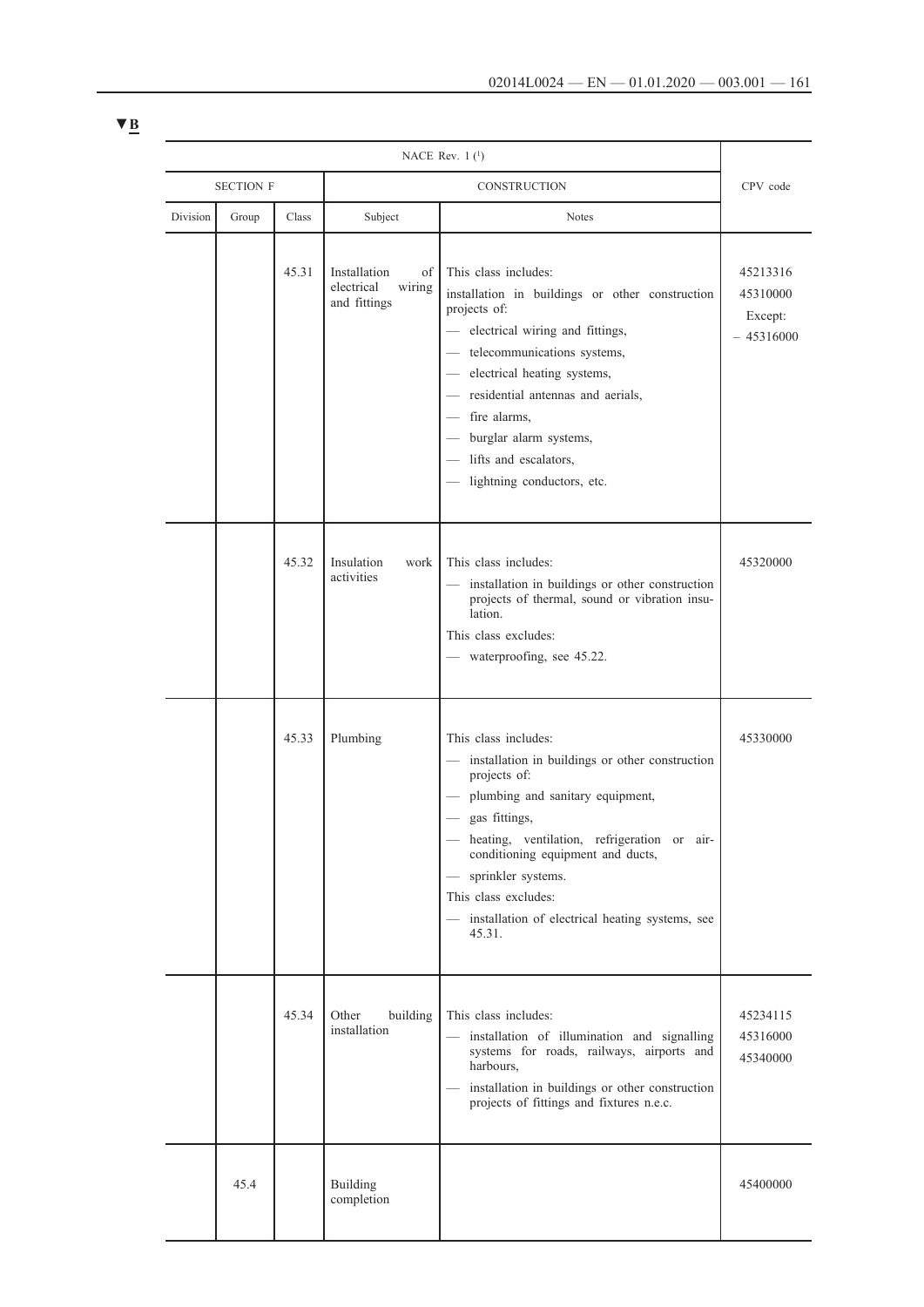|          | NACE Rev. $1(1)$ |       |                                  |                                                                                                                                                                                                                                                                                                                                                                                                           |          |
|----------|------------------|-------|----------------------------------|-----------------------------------------------------------------------------------------------------------------------------------------------------------------------------------------------------------------------------------------------------------------------------------------------------------------------------------------------------------------------------------------------------------|----------|
|          | <b>SECTION F</b> |       |                                  | <b>CONSTRUCTION</b>                                                                                                                                                                                                                                                                                                                                                                                       | CPV code |
| Division | Group            | Class | Subject                          | <b>Notes</b>                                                                                                                                                                                                                                                                                                                                                                                              |          |
|          |                  | 45.41 | Plastering                       | This class includes:<br>application in buildings or other construction<br>projects of interior and exterior plaster or<br>stucco, including related lathing materials.                                                                                                                                                                                                                                    | 45410000 |
|          |                  | 45.42 | Joinery installation             | This class includes:<br>installation of not self-manufactured doors,<br>windows, door and window frames, fitted<br>kitchens, staircases, shop fittings and the<br>like, of wood or other materials,<br>interior completion such as ceilings, wooden<br>wall coverings, movable partitions, etc.<br>This class excludes:<br>laying of parquet and other wood floor<br>coverings, see 45.43.                | 45420000 |
|          |                  | 45.43 | Floor<br>and<br>wall<br>covering | This class includes:<br>laying, tiling, hanging or fitting in buildings<br>$\overline{\phantom{0}}$<br>or other construction projects of:<br>ceramic, concrete or cut stone wall or floor<br>tiles,<br>parquet and other wood floor coverings<br>carpets and linoleum floor coverings,<br>including of rubber or plastic,<br>terrazzo, marble, granite or slate floor or wall<br>coverings,<br>wallpaper. | 45430000 |
|          |                  | 45.44 | Painting<br>and<br>glazing       | This class includes:<br>interior and exterior painting of buildings,<br>painting of civil engineering structures,<br>installation of glass, mirrors, etc.<br>$\qquad \qquad -$<br>This class excludes:<br>- installation of windows, see 45.42,                                                                                                                                                           | 45440000 |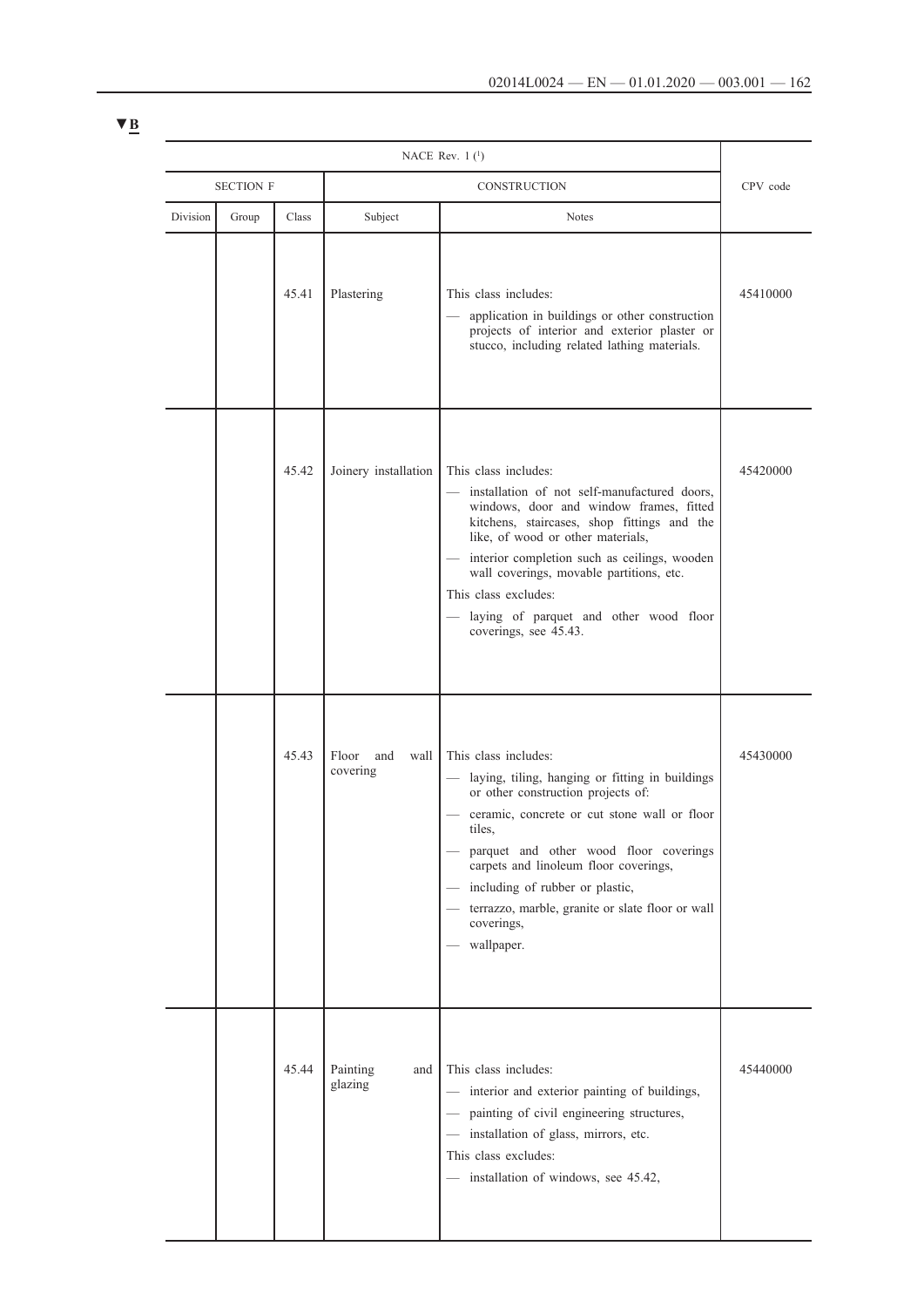| NACE Rev. $1(1)$ |       |              |                                                                                           |                                                                                                                                                                                                                                                                                                                |                                  |
|------------------|-------|--------------|-------------------------------------------------------------------------------------------|----------------------------------------------------------------------------------------------------------------------------------------------------------------------------------------------------------------------------------------------------------------------------------------------------------------|----------------------------------|
| <b>SECTION F</b> |       |              | <b>CONSTRUCTION</b>                                                                       |                                                                                                                                                                                                                                                                                                                | CPV code                         |
| <b>Division</b>  | Group | <b>Class</b> | Subject                                                                                   | <b>Notes</b>                                                                                                                                                                                                                                                                                                   |                                  |
|                  |       | 45.45        | building<br>Other<br>completion                                                           | This class includes:<br>- installation of private swimming pools,<br>steam cleaning, sand blasting and similar<br>activities for building exteriors,<br>other building completion and finishing work<br>n.e.c.<br>This class excludes:<br>interior cleaning of buildings and other struc-<br>tures, see 74.70. | 45212212 and<br>DA04<br>45450000 |
|                  | 45.5  |              | of<br>Renting<br>construction<br>$\alpha$<br>demolition<br>equipment<br>with<br>operator  |                                                                                                                                                                                                                                                                                                                | 45500000                         |
|                  |       | 45.50        | Renting<br>of<br>construction<br><b>or</b><br>demolition<br>equipment<br>with<br>operator | This class excludes:<br>renting of construction<br>demolition<br><b>or</b><br>machinery and equipment without operators,<br>see 71.32.                                                                                                                                                                         | 45500000                         |

(1) Council Regulation (EEC) No 3037/90 of 9 October 1990 on the statistical classification of economic activities in the European Community (OJ L 293, 24.10.1990, p. 1).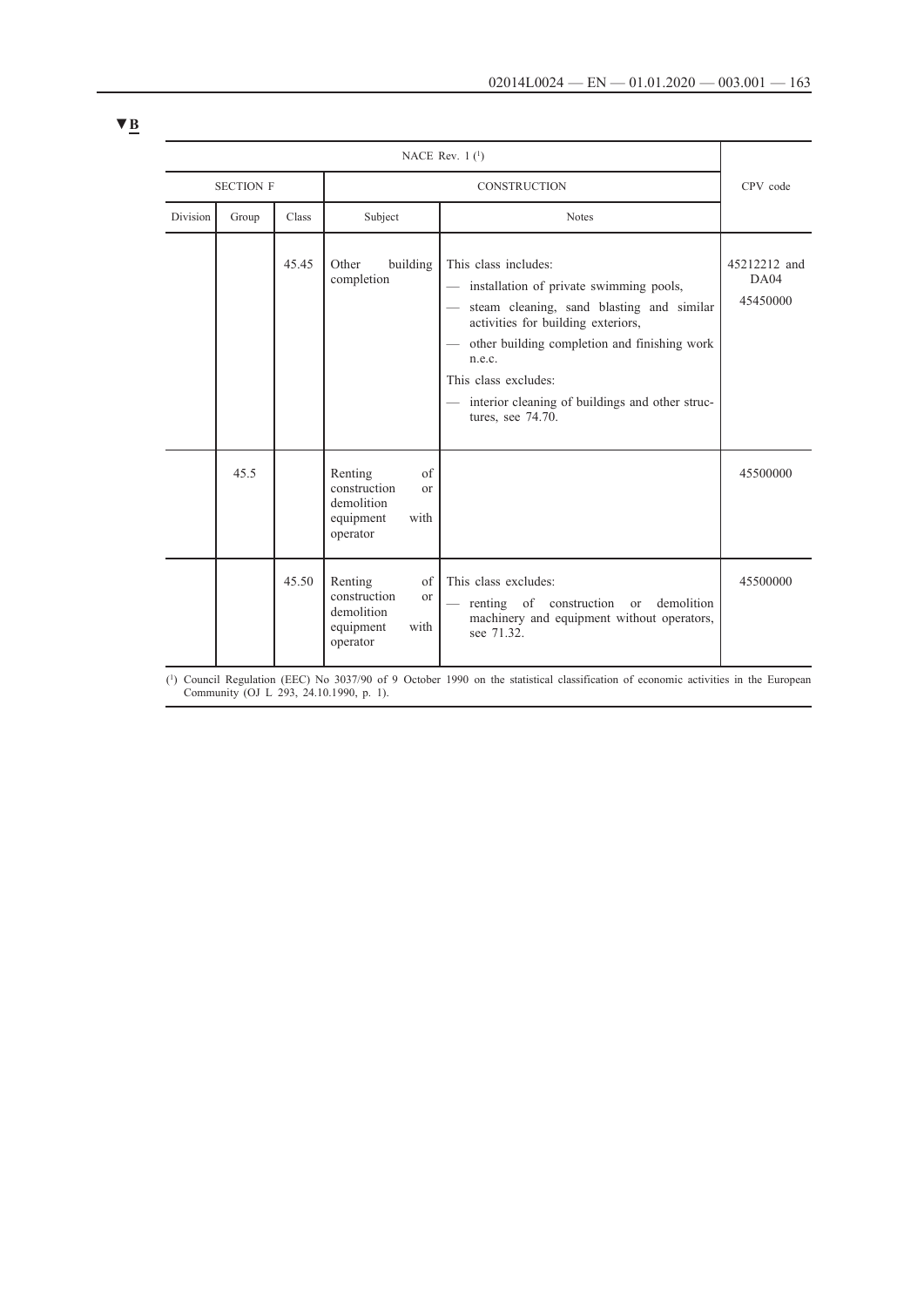### *ANNEX III*

#### **LIST OF PRODUCTS REFERRED TO IN ARTICLE 4(b) WITH REGARD TO CONTRACTS AWARDED BY CONTRACTING AUTHORITIES IN THE FIELD OF DEFENCE**

The only text applicable for the purposes of this Directive is that in Annex 1 point 3 of the GPA on which the following indicative list of products is based:

| Chapter 25:                                                                                                                                                         | Salt, sulphur, earths and stone, plastering materials, lime and cement                                                                                                                                                                                                                                                                                                                                                             |  |  |  |
|---------------------------------------------------------------------------------------------------------------------------------------------------------------------|------------------------------------------------------------------------------------------------------------------------------------------------------------------------------------------------------------------------------------------------------------------------------------------------------------------------------------------------------------------------------------------------------------------------------------|--|--|--|
| Chapter 26:                                                                                                                                                         | Metallic ores, slag and ash                                                                                                                                                                                                                                                                                                                                                                                                        |  |  |  |
| Chapter 27:<br>Mineral fuels, mineral oils and products of their distillation, bituminous<br>substances, mineral waxes<br>except:<br>ex 27.10: special engine fuels |                                                                                                                                                                                                                                                                                                                                                                                                                                    |  |  |  |
| Chapter 28:                                                                                                                                                         | Inorganic chemicals, organic and inorganic compounds of precious metals, of<br>rare-earth metals, of radioactive elements and of isotopes<br>except:<br>ex 28.09: explosives<br>ex 28.13: explosives<br>ex 28.14: tear gas<br>ex 28.28: explosives<br>ex 28.32: explosives<br>ex 28.39: explosives<br>ex 28.50: toxic products<br>ex 28.51: toxic products<br>ex 28.54: explosives                                                 |  |  |  |
| Chapter 29:                                                                                                                                                         | Organic chemicals<br>except:<br>ex 29.03: explosives<br>ex 29.04: explosives<br>ex 29.07: explosives<br>ex 29.08: explosives<br>ex 29.11: explosives<br>$ex$ 29.12: explosives<br>ex 29.13: toxic products<br>ex 29.14: toxic products<br>ex 29.15: toxic products<br>ex 29.21: toxic products<br>ex 29.22: toxic products<br>ex 29.23: toxic products<br>ex 29.26: explosives<br>ex 29.27: toxic products<br>ex 29.29: explosives |  |  |  |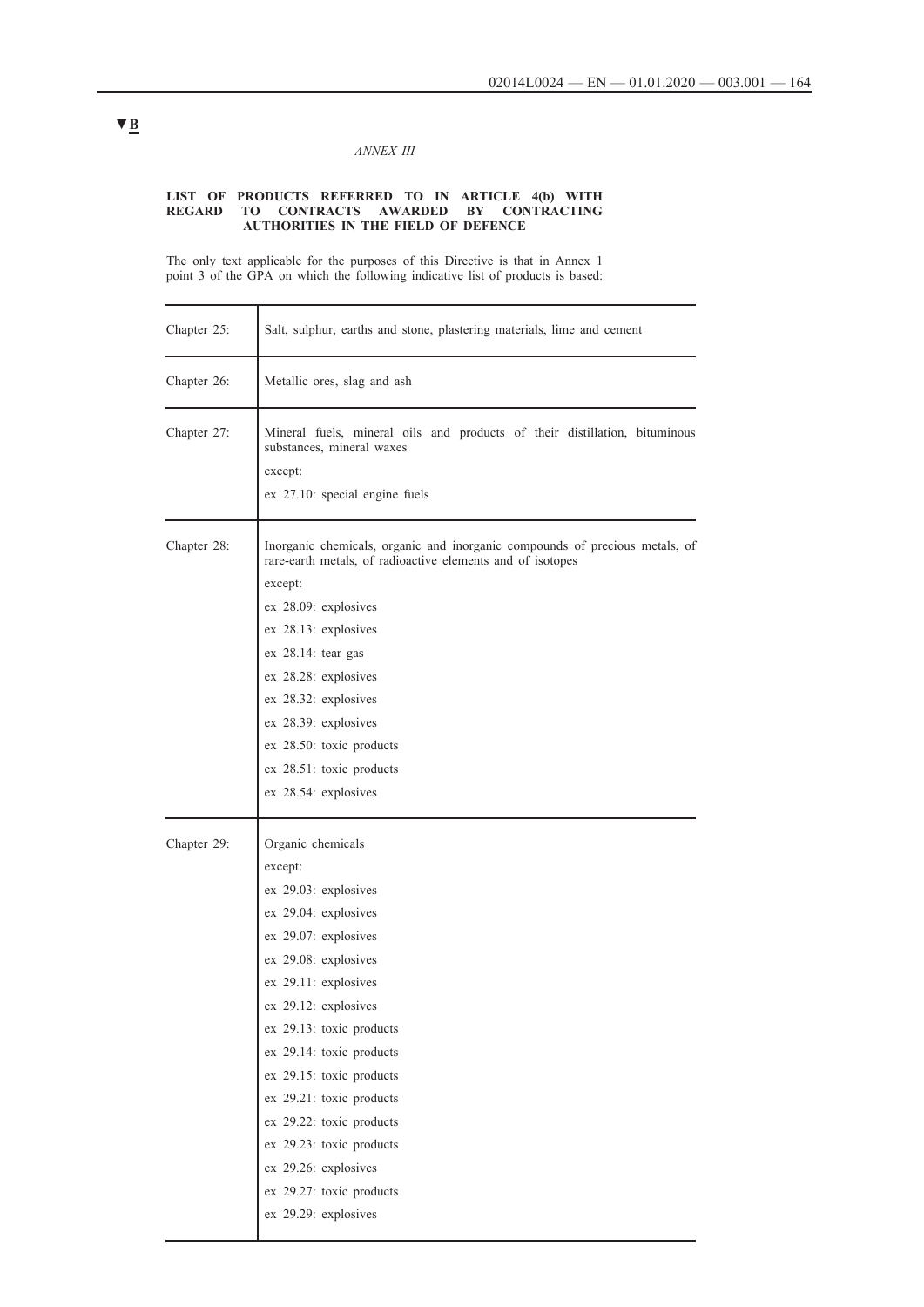| Chapter 30: | Pharmaceutical products                                                                                                                                                                                                               |
|-------------|---------------------------------------------------------------------------------------------------------------------------------------------------------------------------------------------------------------------------------------|
| Chapter 31: | Fertilisers                                                                                                                                                                                                                           |
| Chapter 32: | Tanning and dyeing extracts, tannings and their derivatives, dyes, colours, paints<br>and varnishes, putty, fillers and stoppings, inks                                                                                               |
| Chapter 33: | Essential oils and resinoids, perfumery, cosmetic or toilet preparations                                                                                                                                                              |
| Chapter 34: | Soap, organic surface-active agents, washing preparations, lubricating prepara-<br>tions, artificial waxes, prepared waxes, polishing and scouring preparations,<br>candles and similar articles, modelling pastes and 'dental waxes' |
| Chapter 35: | Albuminoidal substances, glues, enzymes                                                                                                                                                                                               |
| Chapter 37: | Photographic and cinematographic goods                                                                                                                                                                                                |
| Chapter 38: | Miscellaneous chemical products,<br>except:<br>ex 38.19: toxic products                                                                                                                                                               |
| Chapter 39: | Artificial resins and plastic materials, celluloses esters and ethers, articles<br>thereof,<br>except:<br>ex 39.03: explosives                                                                                                        |
| Chapter 40: | Rubber, synthetic rubber, factice, and articles thereof,<br>except:<br>ex 40.11: bullet-proof tyres                                                                                                                                   |
| Chapter 41: | Raw hides and skins (other than fur skins) and leather                                                                                                                                                                                |
| Chapter 42: | Articles of leather, saddlery and harness, travel goods, handbags and similar<br>containers, articles of animal gut (other than silk-worm gut)                                                                                        |
| Chapter 43: | Fur skins and artificial fur, manufactures thereof                                                                                                                                                                                    |
| Chapter 44: | Wood and articles of wood, wood charcoal                                                                                                                                                                                              |
| Chapter 45: | Cork and articles of cork                                                                                                                                                                                                             |
| Chapter 46: | Manufactures of straw of esparto and of other plaiting materials, basketware and<br>wickerwork                                                                                                                                        |
| Chapter 47: | Paper-making material                                                                                                                                                                                                                 |
| Chapter 48: | Paper and paperboard, articles of paper pulp, of paper or of paperboard                                                                                                                                                               |
| Chapter 49: | Printed books, newspapers, pictures and other products of the printing industry,<br>manuscripts, typescripts and plans                                                                                                                |
| Chapter 65: | Headgear and parts thereof                                                                                                                                                                                                            |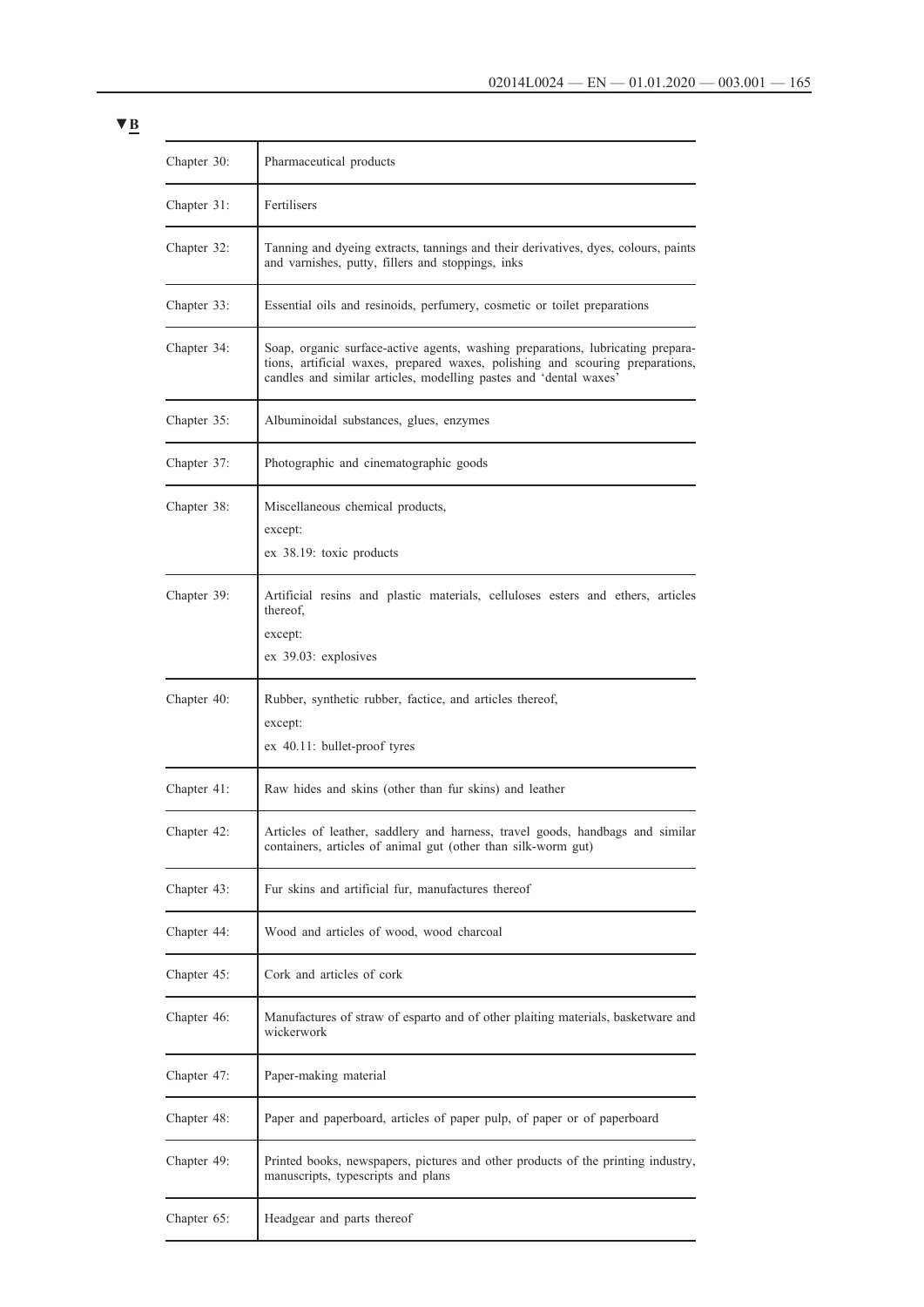| Chapter 66:                                                                                                                                     | Umbrellas, sunshades, walking-sticks, whips, riding-crops and parts thereof                                                                                                                                                                                                        |  |
|-------------------------------------------------------------------------------------------------------------------------------------------------|------------------------------------------------------------------------------------------------------------------------------------------------------------------------------------------------------------------------------------------------------------------------------------|--|
| Chapter 67:                                                                                                                                     | Prepared feathers and down and articles made of feathers or of down, artificial<br>flowers, articles of human hair                                                                                                                                                                 |  |
| Chapter 68:                                                                                                                                     | Articles of stone, of plaster, of cement, of asbestos, of mica and of similar<br>materials                                                                                                                                                                                         |  |
| Chapter 69:                                                                                                                                     | Ceramic products                                                                                                                                                                                                                                                                   |  |
| Chapter 70:                                                                                                                                     | Glass and glassware                                                                                                                                                                                                                                                                |  |
| Pearls, precious and semi-precious stones, precious metals, rolled precious<br>Chapter 71:<br>metals, and articles thereof; imitation jewellery |                                                                                                                                                                                                                                                                                    |  |
| Chapter 73:                                                                                                                                     | Iron and steel and articles thereof                                                                                                                                                                                                                                                |  |
| Chapter 74:                                                                                                                                     | Copper and articles thereof                                                                                                                                                                                                                                                        |  |
| Chapter 75:                                                                                                                                     | Nickel and articles thereof                                                                                                                                                                                                                                                        |  |
| Chapter 76:                                                                                                                                     | Aluminium and articles thereof                                                                                                                                                                                                                                                     |  |
| Chapter 77:                                                                                                                                     | Magnesium and beryllium and articles thereof                                                                                                                                                                                                                                       |  |
| Chapter 78:                                                                                                                                     | Lead and articles thereof                                                                                                                                                                                                                                                          |  |
| Chapter 79:                                                                                                                                     | Zinc and articles thereof                                                                                                                                                                                                                                                          |  |
| Chapter 80:                                                                                                                                     | Tin and articles thereof                                                                                                                                                                                                                                                           |  |
| Chapter 81:                                                                                                                                     | Other base metals employed in metallurgy and articles thereof                                                                                                                                                                                                                      |  |
| Chapter 82:                                                                                                                                     | Tools, implements, cutlery, spoons and forks, of base metal, parts thereof,<br>except:<br>ex 82.05: tools<br>ex 82.07: tools, parts                                                                                                                                                |  |
| Chapter 83:                                                                                                                                     | Miscellaneous articles of base metal                                                                                                                                                                                                                                               |  |
| Chapter 84:                                                                                                                                     | Boilers, machinery and mechanical appliances, parts thereof,<br>except:<br>ex 84.06: engines<br>ex 84.08: other engines<br>ex 84.45: machinery<br>ex 84.53: automatic data-processing machines<br>ex 84.55: parts of machines under heading No 84.53<br>ex 84.59: nuclear reactors |  |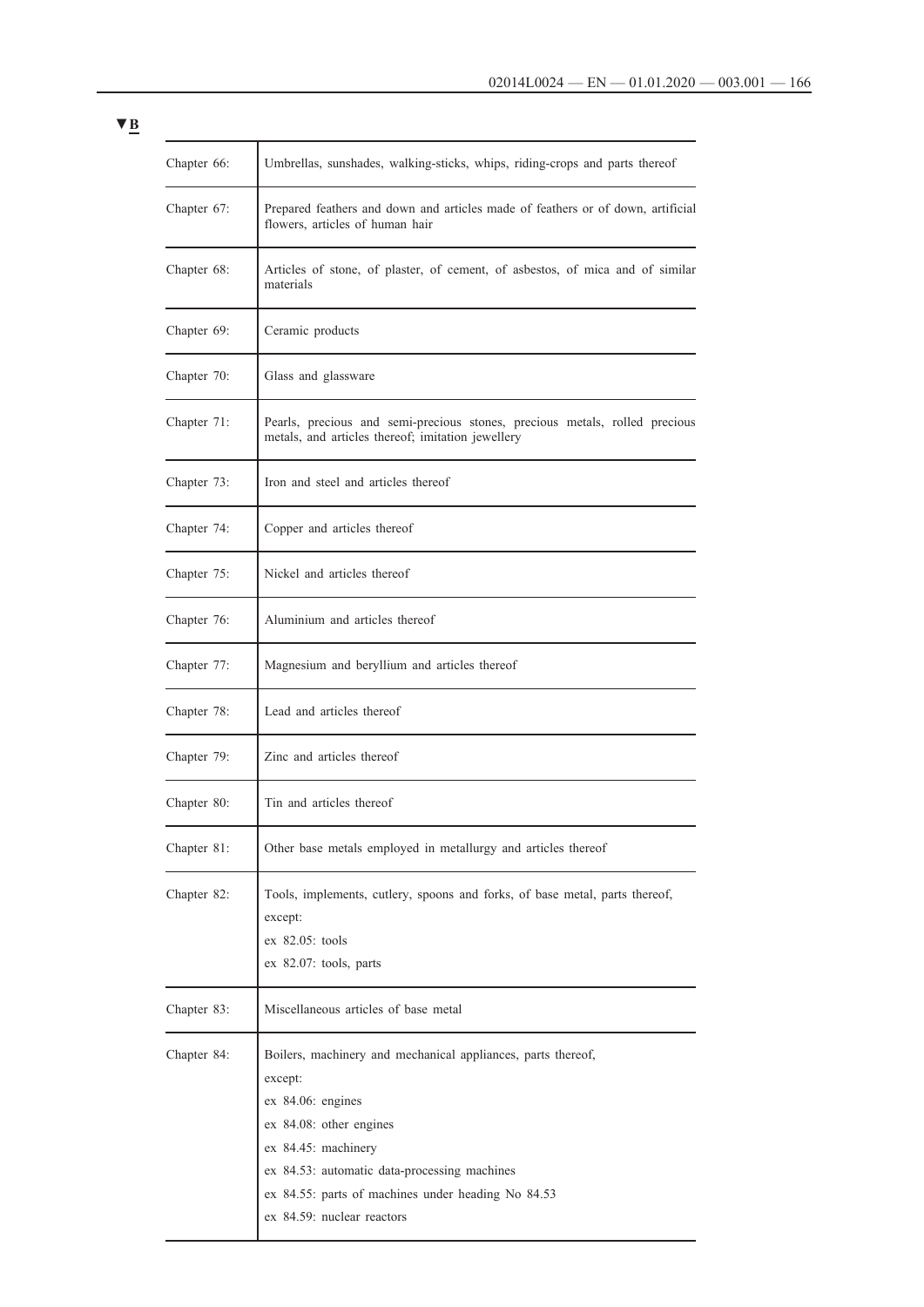| Chapter 85: | Electrical machinery and equipment, parts thereof,                                                                                                                                              |
|-------------|-------------------------------------------------------------------------------------------------------------------------------------------------------------------------------------------------|
|             | except:                                                                                                                                                                                         |
|             | ex 85.13: telecommunication equipment                                                                                                                                                           |
|             | ex 85.15: transmission apparatus                                                                                                                                                                |
| Chapter 86: | Railway and tramway locomotives, rolling-stock and parts thereof, railway and<br>tramway tracks fixtures and fittings, traffic signalling equipment of all kinds<br>(not electrically powered), |
|             | except:                                                                                                                                                                                         |
|             | ex 86.02: armoured locomotives, electric                                                                                                                                                        |
|             | ex 86.03: other armoured locomotives                                                                                                                                                            |
|             | ex 86.05: armoured wagons                                                                                                                                                                       |
|             | ex 86.06: repair wagons                                                                                                                                                                         |
|             | $ex 86.07$ : wagons                                                                                                                                                                             |
| Chapter 87: | Vehicles, other than railway or tramway rolling-stock, and parts thereof,                                                                                                                       |
|             | except:                                                                                                                                                                                         |
|             | ex 87.08: tanks and other armoured vehicles                                                                                                                                                     |
|             | $ex$ 87.01: tractors                                                                                                                                                                            |
|             | ex 87.02: military vehicles                                                                                                                                                                     |
|             | ex 87.03: breakdown lorries                                                                                                                                                                     |
|             | ex 87.09: motorcycles                                                                                                                                                                           |
|             | ex 87.14: trailers                                                                                                                                                                              |
|             |                                                                                                                                                                                                 |
| Chapter 89: | Ships, boats and floating structures,                                                                                                                                                           |
|             | except:                                                                                                                                                                                         |
|             | ex 89.01A: warships                                                                                                                                                                             |
| Chapter 90: | Optical, photographic, cinematographic, measuring, checking, precision, medical                                                                                                                 |
|             | and surgical instruments and apparatus, parts thereof,                                                                                                                                          |
|             | except:                                                                                                                                                                                         |
|             | $ex$ 90.05: binoculars                                                                                                                                                                          |
|             | ex 90.13: miscellaneous instruments, lasers                                                                                                                                                     |
|             | $ex$ 90.14: telemeters                                                                                                                                                                          |
|             | ex 90.28: electrical and electronic measuring instruments                                                                                                                                       |
|             | ex 90.11: microscopes                                                                                                                                                                           |
|             | ex 90.17: medical instruments                                                                                                                                                                   |
|             | ex 90.18: mechano-therapy appliances                                                                                                                                                            |
|             | ex 90.19: orthopaedic appliances                                                                                                                                                                |
|             | ex 90.20: X-ray apparatus                                                                                                                                                                       |
|             |                                                                                                                                                                                                 |
| Chapter 91: | Manufacture of watches and clocks                                                                                                                                                               |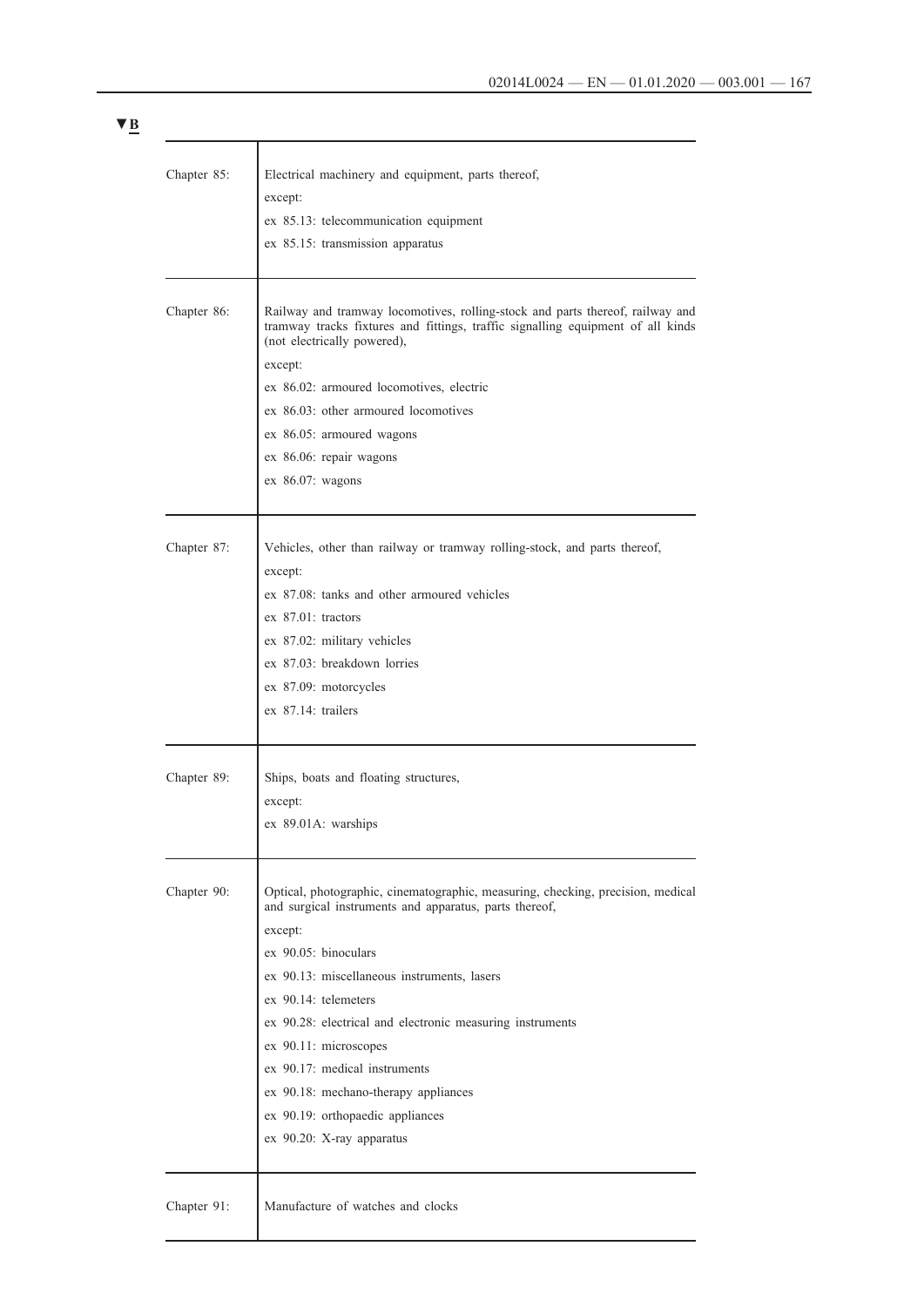| Chapter 92: | Musical instruments, sound recorders or reproducers, television image and<br>sound recorders or reproducers, parts and accessories of such articles |
|-------------|-----------------------------------------------------------------------------------------------------------------------------------------------------|
| Chapter 94: | Furniture and parts thereof, bedding, mattresses, mattress supports, cushions and<br>similar stuffed furnishings.<br>except:                        |
|             | $ex$ 94.01 A: aircraft seats                                                                                                                        |
| Chapter 95: | Articles and manufactures of carving or moulding material                                                                                           |
| Chapter 96: | Brooms, brushes, powder-puffs and sieves                                                                                                            |
| Chapter 98: | Miscellaneous manufactured articles                                                                                                                 |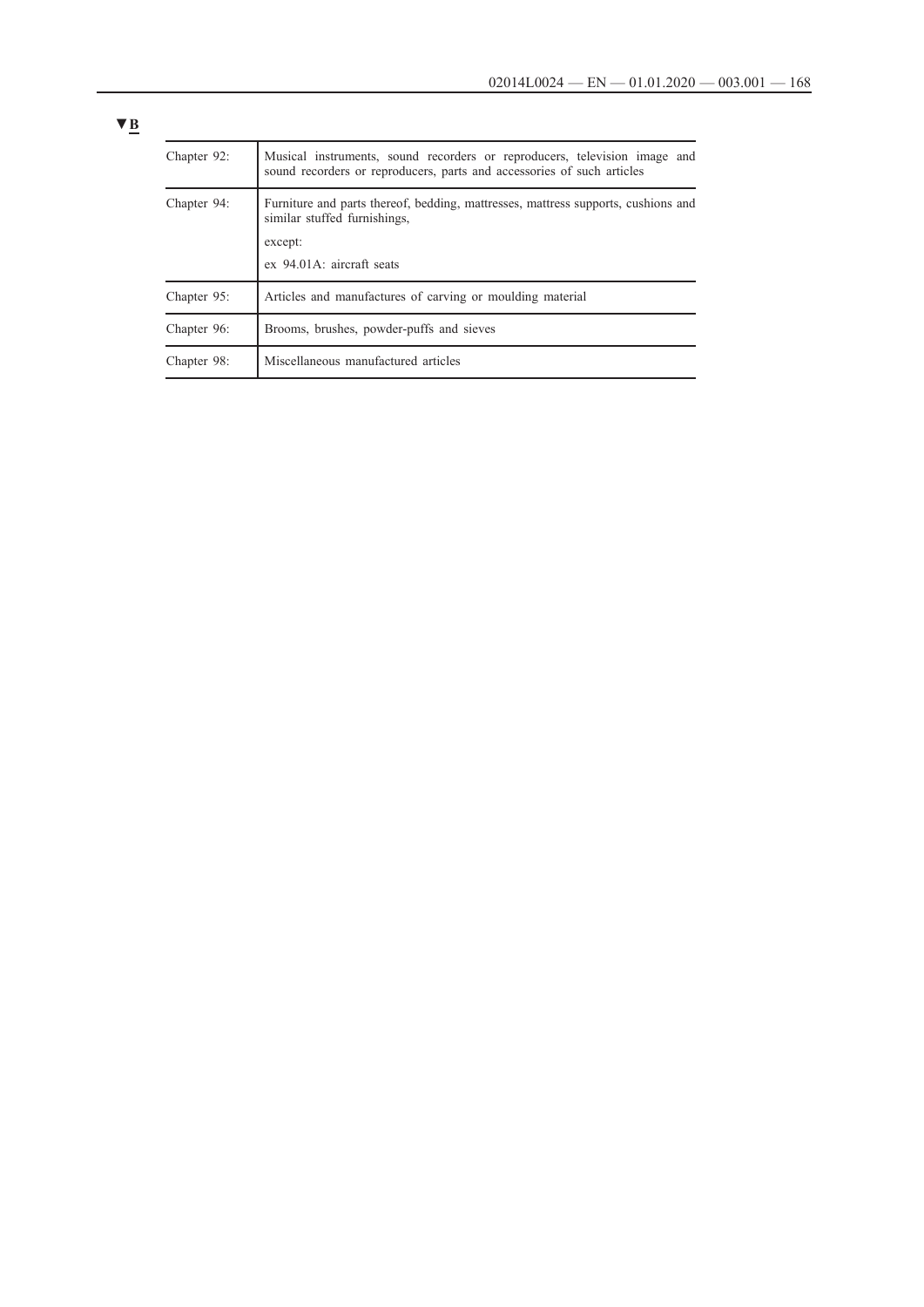#### *ANNEX IV*

#### **REQUIREMENTS RELATING TO TOOLS AND DEVICES FOR THE**  OF TENDERS, REQUESTS FOR **PARTICIPATION AS WELL AS PLANS AND PROJECTS IN DESIGN CONTESTS**

Tools and devices for the electronic receipt of tenders, requests for participation as well as plans and projects in design contests must at least guarantee, through technical means and appropriate procedures, that:

- (a) the exact time and date of the receipt of tenders, requests to participate and the submission of plans and projects can be determined precisely;
- (b) it may be reasonably ensured that, before the time limits laid down, no-one can have access to data transmitted under these requirements;
- (c) only authorised persons may set or change the dates for opening data received;
- (d) during the different stages of the procurement procedure or of the design contest access to all data submitted, or to part thereof, must be possible only for authorised persons;
- (e) only authorised persons must give access to data transmitted and only after the prescribed date;
- (f) data received and opened in accordance with these requirements must remain accessible only to persons authorised to acquaint themselves therewith;
- (g) where the access prohibitions or conditions referred to under points (b), (c), (d), (e) and (f) are infringed or there is an attempt to do so, it may be reasonably ensured that the infringements or attempts are clearly detectable.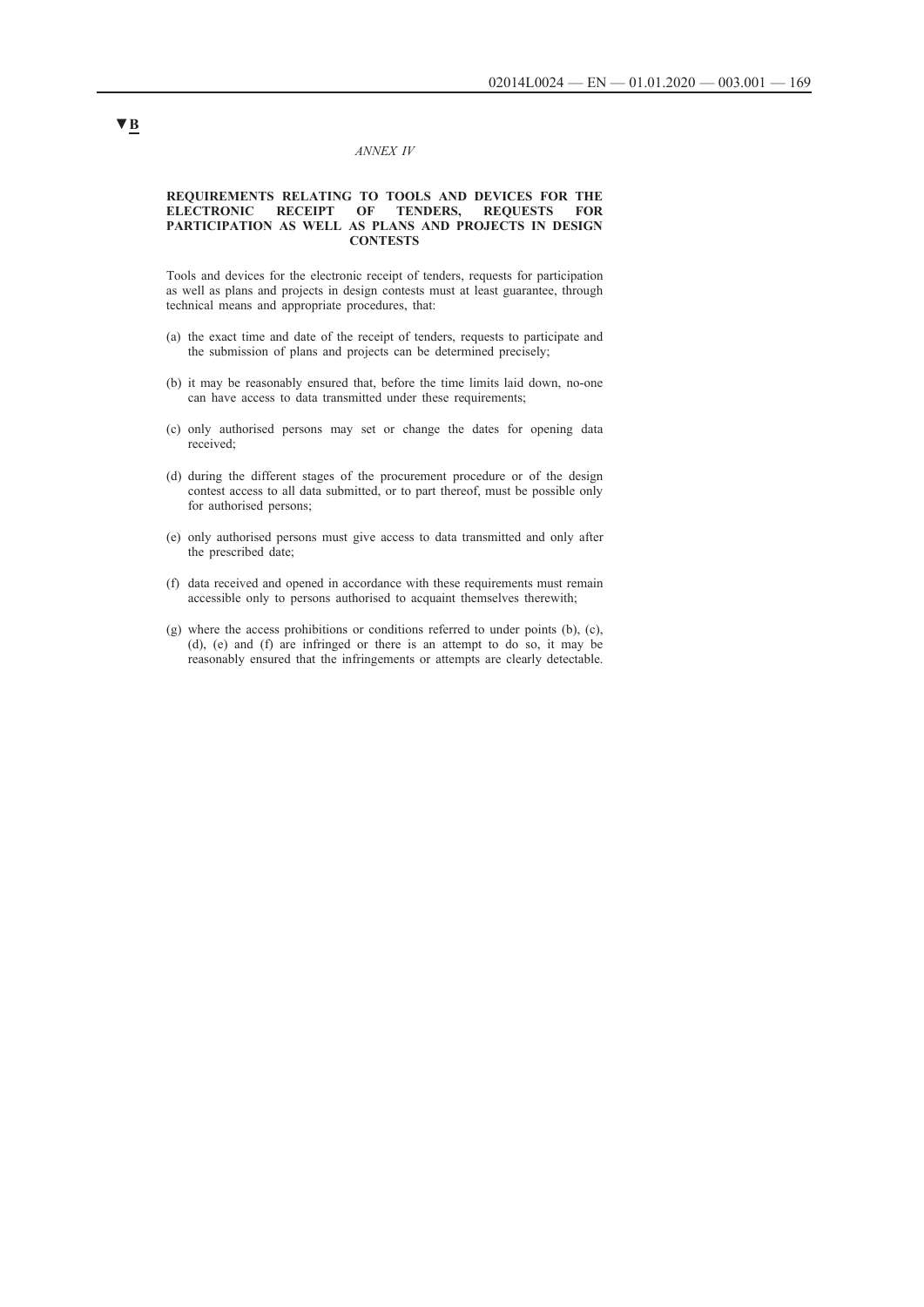#### *ANNEX V*

### **INFORMATION TO BE INCLUDED IN NOTICES**

### PART A

#### **Information to be included in notices of the publication of a prior information notice on a buyer profile**

- 1. Name, identification number (where provided for in national legislation), address including NUTS code, telephone, fax number, email and internet address of the contracting authority and, where different, of the service from which additional information may be obtained.
- 2. Type of contracting authority and main activity exercised.
- 3. Where appropriate, indication that the contracting authority is a centralised purchasing body; or that any other form of joint procurement is or may be involved.
- 4. CPV codes.
- 5. Internet address of the 'buyer profile' (URL).
- 6. Date of dispatch of the notice of the publication of the prior information notice on the buyer profile.

#### PART B

#### **Information to be included in prior information notices**

(as referred to in Article 48)

### I. **Information to be included in all cases**

- 1. Name, identification number (where provided for in national legislation), address including NUTS code, telephone, fax number, email and internet address of the contracting authority and, where different, of the service from which additional information may be obtained.
- 2. Email or internet address at which the procurement documents will be available for unrestricted and full direct access, free of charge.

Where unrestricted and full direct access, free of charge, is not available for the reasons set out in the second and third subparagraph of Article 53(1), an indication of how the procurement documents can be accessed.

- 3. Type of contracting authority and main activity exercised.
- 4. Where appropriate, indication that the contracting authority is a centralised purchasing body or that any other form of joint procurement is or may be involved.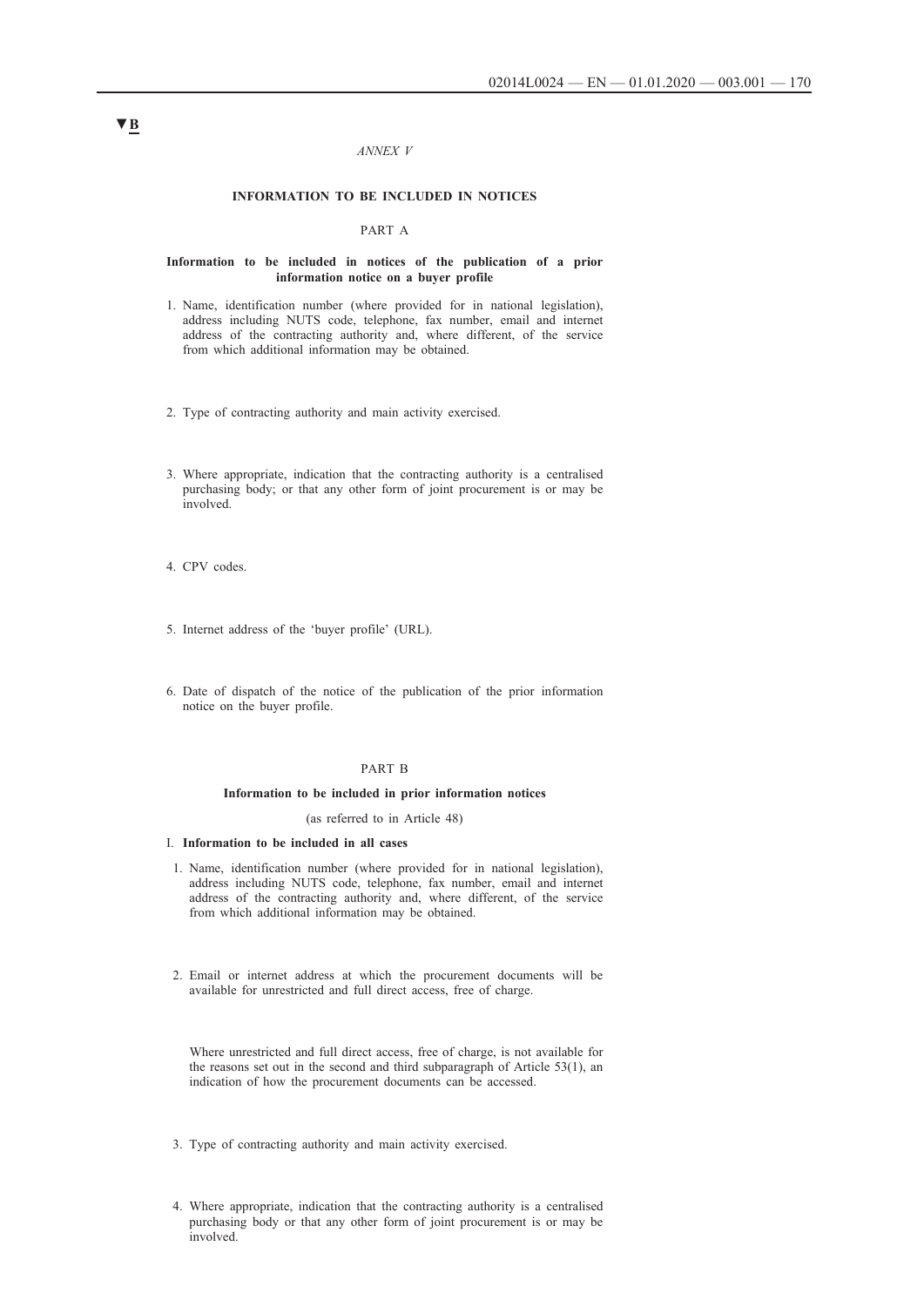- 5. CPV codes; where the contract is divided into lots, this information shall be provided for each lot.
- 6. NUTS code for the main location of works in case of works contracts or NUTS code for the main place of delivery or performance in supply and service contracts; where the contract is divided into lots, this information shall be provided for each lot.
- 7. Brief description of the procurement: nature and extent of works, nature and quantity or value of supplies, nature and extent of services.
- 8. Where this notice is not used as a means of calling for competition, estimated date(s) for publication of a contract notice or contract notices in respect of the contract(s) referred to in this prior information notice.
- 9. Date of dispatch of the notice.
- 10. Any other relevant information.
- 11. Indication whether the contract is covered by the GPA.
- II. **Additional information to be supplied where the notice is used as a means of calling for competition (Article 48(2))**
- 1. A reference to the fact that interested economic operators shall advise the authority of their interest in the contract or contracts.
- 2. Type of award procedure (restricted procedures, whether or not involving a dynamic purchasing system, or competitive procedures with negotiation).
- 3. Where appropriate, indication whether:
	- (a) a framework agreement is involved,
	- (b) a dynamic purchasing system is involved.
- 4. As far as already known, time-frame for delivery or provision of products, works or services and duration of the contract.
- 5. As far as already known, conditions for participation, including:
	- (a) where appropriate, indication whether the public contract is restricted to sheltered workshops, or whether its execution is restricted to the framework of protected job programmes,
	- (b) where appropriate, indication whether the provision of the service is reserved by law, regulation or administrative provision to a particular profession,
	- (c) brief description of selection criteria.
- 6. As far as already known, brief description of criteria to be used for award of the contract.
- 7. As far as already known, estimated total magnitude for contract(s); where the contract is divided into lots, this information shall be provided for each lot.
- 8. Time limits for receipt of expressions of interest.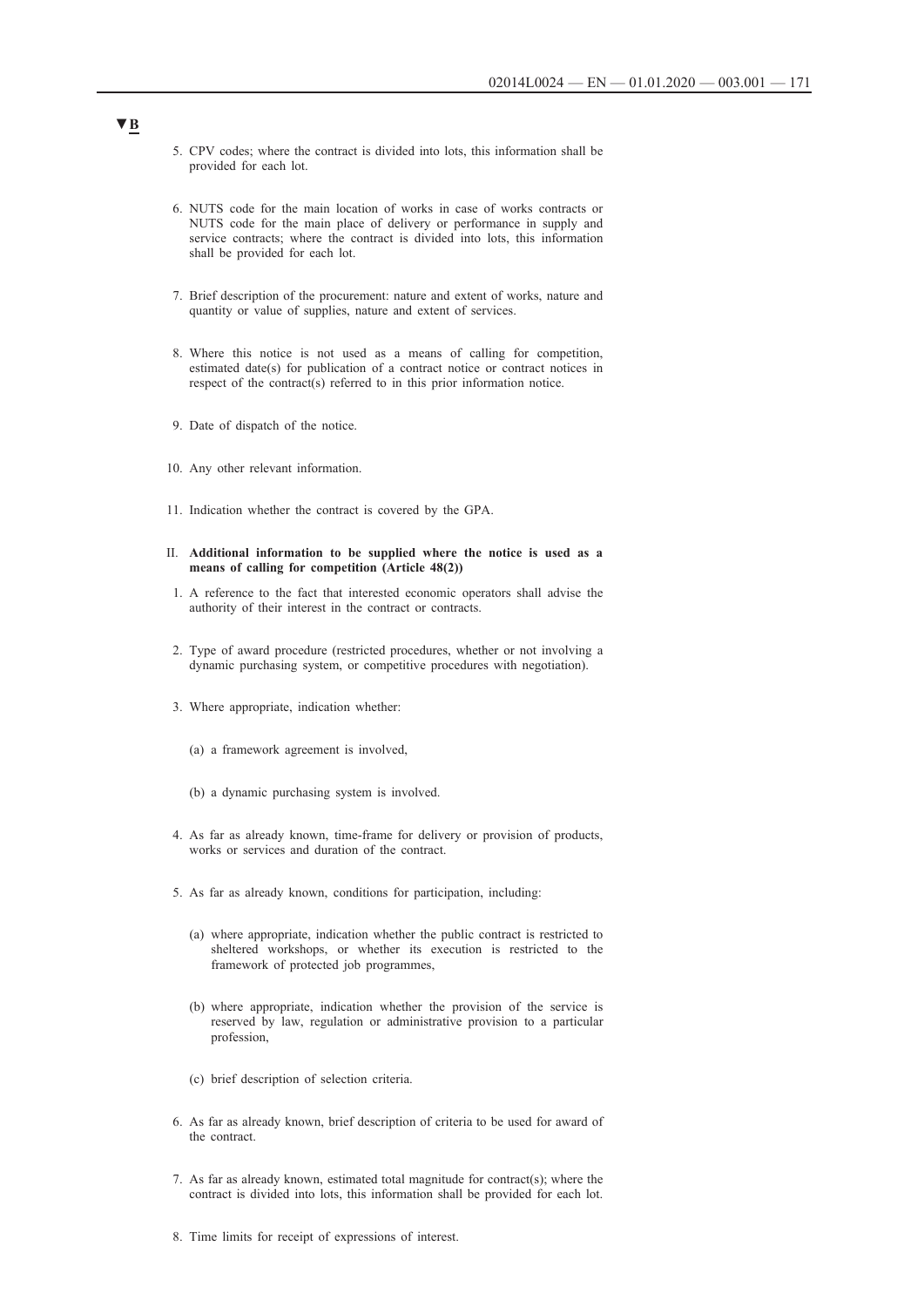- 9. Address where expressions of interest shall be transmitted.
- 10. Language or languages authorised for the presentation of candidatures or tenders.
- 11. Where appropriate, indication whether:
	- (a) electronic submission of tenders or requests to participate will be required/accepted,
	- (b) electronic ordering will be used,
	- (c) electronic invoicing will be used,
	- (d) electronic payment will be accepted.
- 12. Information whether the contract is related to a project and /or programme financed by Union funds.
- 13. Name and address of the body responsible for review and, where appropriate, mediation procedures. Precise information concerning time limits for review procedures, or, if need be, the name, address, telephone number, fax number and e-mail address of the service from which this information may be obtained.

#### PART C

#### **Information to be included in contract notices**

#### (as referred to in Article 49)

- 1. Name, identification number (where provided for in national legislation), address including NUTS code, telephone, fax number, email and internet address of the contracting authority and, where different, of the service from which additional information may be obtained.
- 2. Email or internet address at which the procurement documents will be available for unrestricted and full direct access, free of charge.

Where unrestricted and full direct access, free of charge, is not available for the reasons set out in the second and third subparagraphs of Article 53(1), an indication of how the procurement documents can be accessed.

- 3. Type of contracting authority and main activity exercised.
- 4. Where appropriate, indication that the contracting authority is a central purchasing body or that any other form of joint procurement is involved.
- 5. CPV codes; where the contract is divided into lots, this information shall be provided for each lot.
- 6. NUTS code for the main location of works in case of works contracts or NUTS code for the main place of delivery or performance in supply and service contracts; where the contract is divided into lots, this information shall be provided for each lot.
- 7. Description of the procurement: nature and extent of works, nature and quantity or value of supplies, nature and extent of services. Where the contract is divided into lots, this information shall be provided for each lot. Where appropriate, description of any options.
- 8. Estimated total order of magnitude of contract(s); where the contract is divided into lots, this information shall be provided for each lot.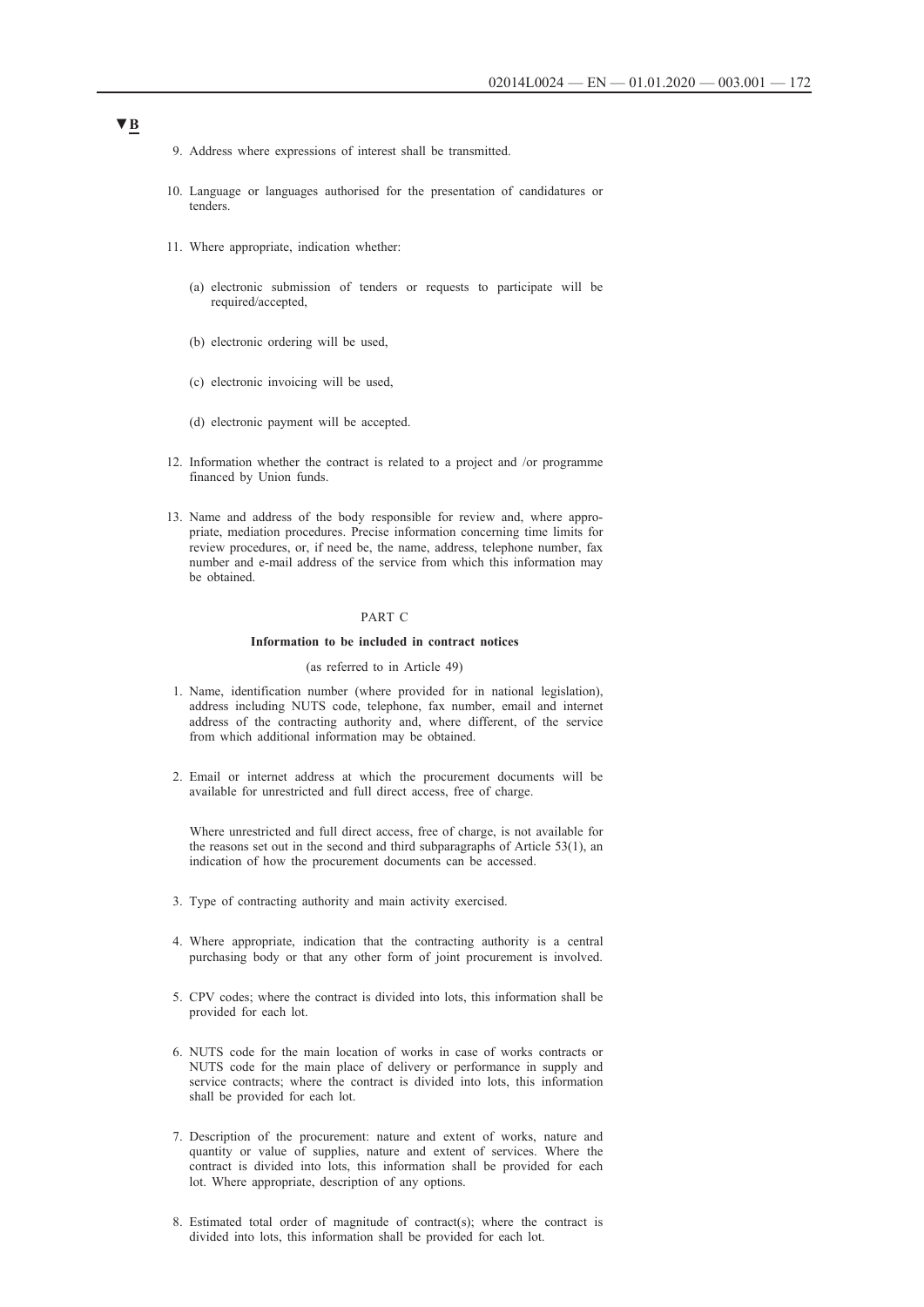- 9. Admission or prohibition of variants.
- 10. Time-frame for delivery or provision of supplies, works or services and, as far as possible, duration of the contract.
	- (a) In the case of a framework agreement, indication of the planned duration of the framework agreement, stating, where appropriate, the reasons for any duration exceeding four years; as far as possible, indication of value or order of magnitude and frequency of contracts to be awarded, number and, where appropriate, proposed maximum number of economic operators to participate.
	- (b) In the case of a dynamic purchasing system, indication of the planned duration of that system; as far as possible, indication of value or order of magnitude and frequency of contracts to be awarded.
- 11. Conditions for participation, including:
	- (a) where appropriate, indication whether the public contract is restricted to sheltered workshops, or whether its execution is restricted to the framework of protected job programmes,
	- (b) where appropriate, indication whether the provision of the service is reserved by law, regulation or administrative provision to a particular profession; reference to the relevant law, regulation or administrative provision,
	- (c) a list and brief description of criteria regarding the personal situation of economic operators that may lead to their exclusion and of selection criteria; minimum level(s) of standards possibly required; indication of required information (self-declarations, documentation).
- 12. Type of award procedure; where appropriate, reasons for use of an accelerated procedure (in open and restricted procedures and competitive procedures with negotiation);
- 13. Where appropriate, indication whether:
	- (a) a framework agreement is involved,
	- (b) a dynamic purchasing system is involved,
	- (c) an electronic auction is involved (in the event of open or restricted procedures or competitive procedures with negotiation).
- 14. Where the contract is to be subdivided into lots, indication of the possibility of tendering for one, for several or for all of the lots; indication of any possible limitation of the number of lots that may be awarded to any one tenderer. Where the contract is not subdivided into lots, indication of the reasons therefor, unless this information is provided in the individual report.
- 15. In the case of a restricted procedure, a competitive procedure with negotiation, a competitive dialogue or an innovation partnership, where recourse is made to the option of reducing the number of candidates to be invited to submit tenders, to negotiate or to engage in dialogue: minimum and, where appropriate, proposed maximum number of candidates and objective criteria to be used to choose the candidates in question.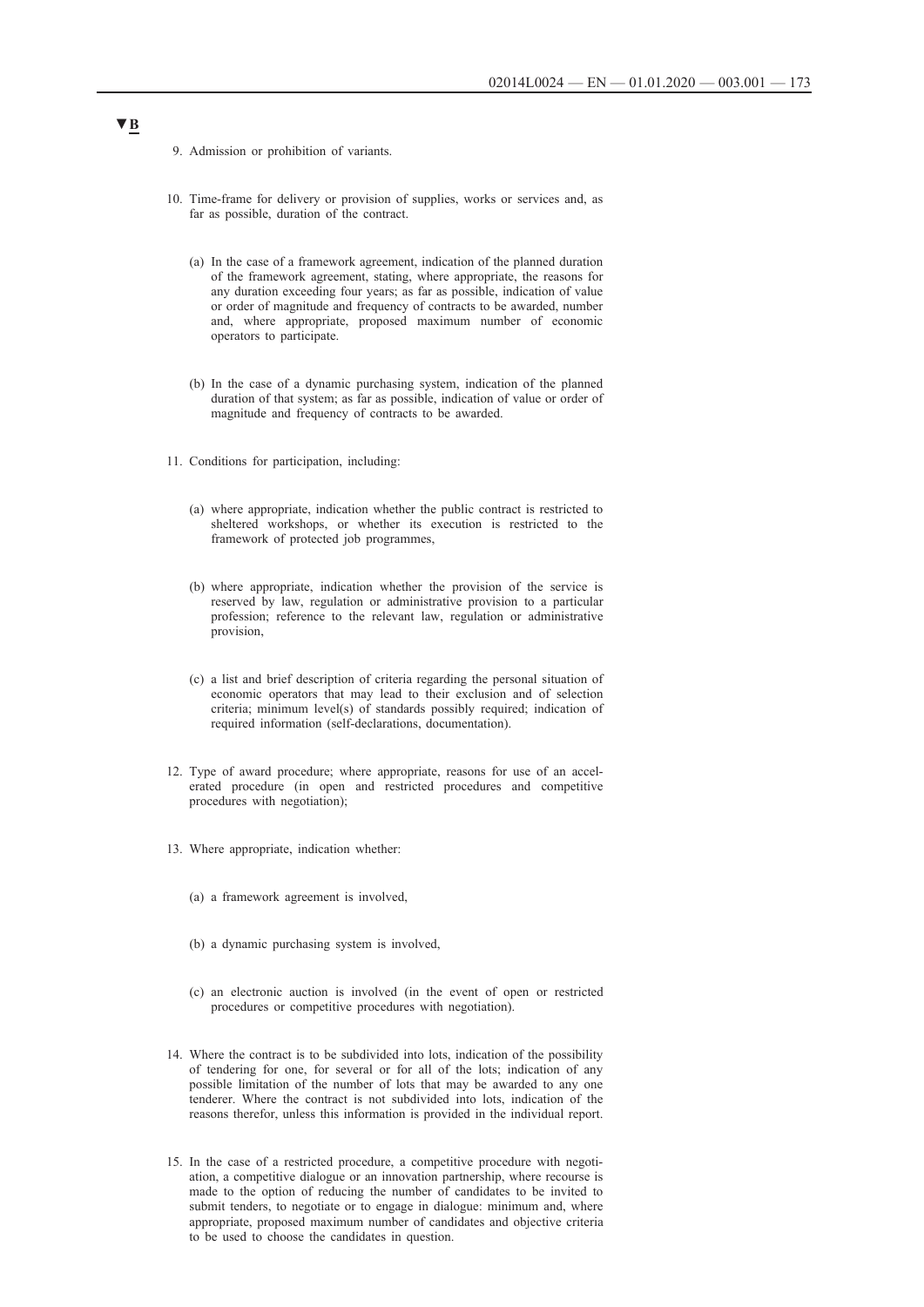- 16. In the case of a competitive procedure with negotiation, a competitive dialogue or an innovation partnership, indication, where appropriate, of recourse to a staged procedure in order gradually to reduce the number of tenders to be negotiated or solutions to be discussed.
- 17. Where appropriate, particular conditions to which performance of the contract is subject.
- 18. Criteria to be used for award of the contract or contracts. Except where the most economically advantageous offer is identified on the basis of price alone, criteria representing the most economically advantageous tender as well as their weighting shall be indicated where they do not appear in the specifications or, in the event of a competitive dialogue, in the descriptive document.
- 19. Time limit for receipt of tenders (open procedures) or requests to participate (restricted procedures, competitive procedures with negotiation, dynamic purchasing systems, competitive dialogues, innovation partnerships).
- 20. Address to which tenders or requests to participate shall be transmitted.
- 21. In the case of open procedures:
	- (a) time frame during which the tenderer must maintain its tender,
	- (b) date, time and place for the opening of tenders,
	- (c) persons authorised to be present at such opening.
- 22. Language or languages in which tenders or requests to participate must be drawn up.
- 23. Where appropriate, indication whether:
	- (a) electronic submission of tenders or requests to participate will be accepted,
	- (b) electronic ordering will be used,
	- (c) electronic invoicing will be accepted,
	- (d) electronic payment will be used.
- 24. Information whether the contract is related to a project and/or programme financed by Union funds.
- 25. Name and address of the body responsible for review and, where appropriate, mediation procedures. Precise information concerning deadlines for review procedures, or if need be, the name, address, telephone number, fax number and email address of the service from which this information may be obtained.
- 26. Date(s) and reference(s) of previous publications in the *Official Journal of the European Union* relevant to the contract(s) advertised in this notice.
- 27. In the case of recurrent procurement, estimated timing for further notices to be published.
- 28. Date of dispatch of the notice.
- 29. Indication whether the contract is covered by the GPA.
- 30. Any other relevant information.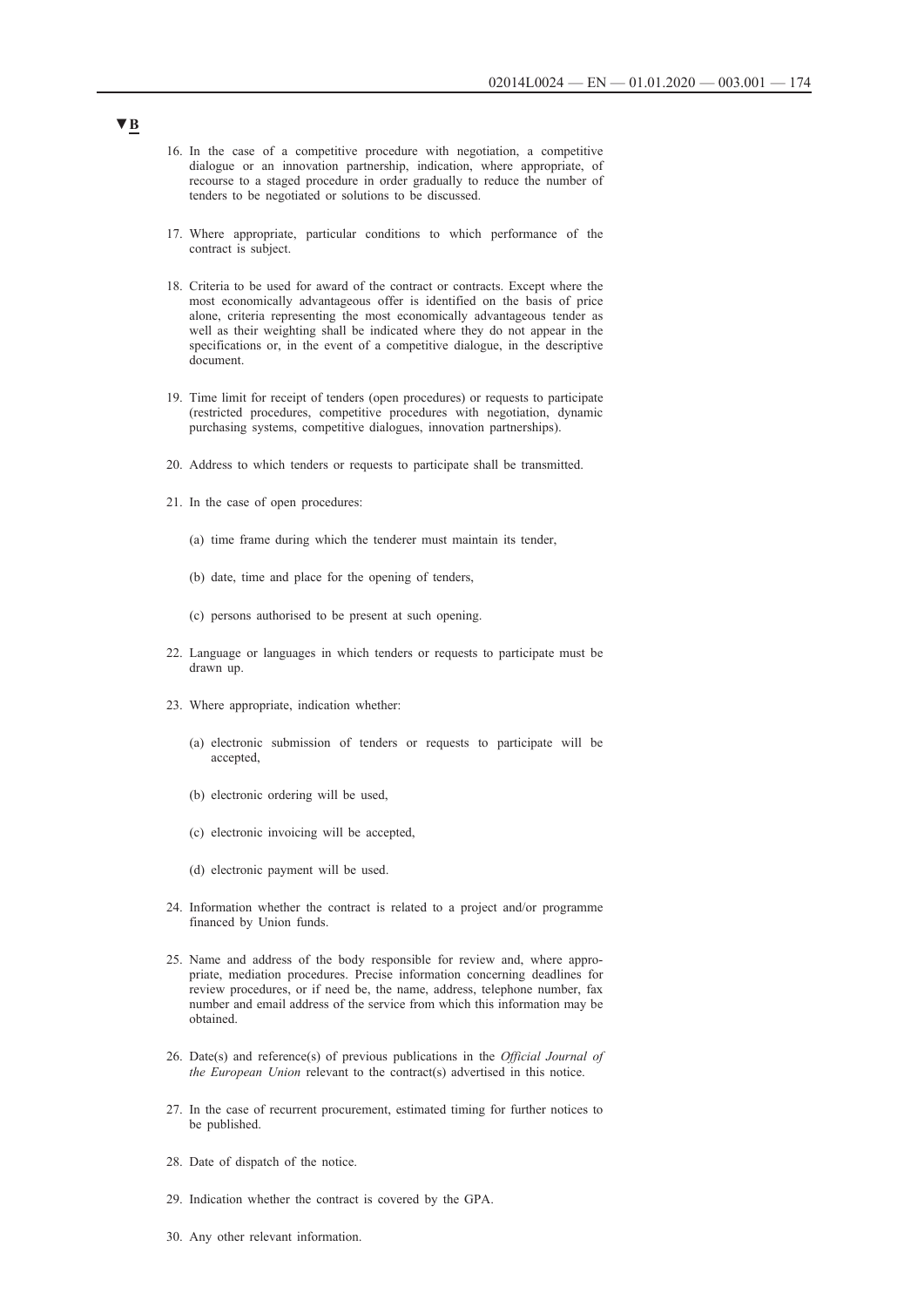### PART D

### **Information to be included in contract award notices**

### (as referred to in Article 50)

- 1. Name, identification number (where provided for in national legislation), address including NUTS code, telephone, fax number, email and internet address of the contracting authority and, where different, of the service from which additional information may be obtained.
- 2. Type of contracting authority and main activity exercised.
- 3. Where appropriate, indication whether the contracting authority is a central purchasing body or that any other form of joint procurement is involved.
- 4. CPV codes.
- 5. NUTS code for the main location of works in case of works contracts or NUTS code for the main place of delivery or performance in supply and service contracts.
- 6. Description of the procurement: nature and extent of works, nature and quantity or value of supplies, nature and extent of services. Where the contract is divided into lots, this information shall be provided for each lot. Where appropriate, description of any options.
- 7. Type of award procedure; in the case of negotiated procedure without prior publication, justification.
- 8. Where appropriate, indication whether:
	- (a) a framework agreement was involved,
	- (b) a dynamic purchasing system was involved.
- 9. Criteria referred to in Article 67 which were used for award of the contract or contracts. Where appropriate, indication whether the holding of an electronic auction was involved (in the event of open or restricted procedures or competitive procedures with negotiation).
- 10. Date of the conclusion of the contract(s) or of the framework agreement(s) following the decision to award or conclude it/them.
- 11. Number of tenders received with respect of each award, including:
	- (a) number of tenders received from economic operators which are small and medium enterprises,
	- (b) number of tenders received from another Member State or from a third country,
	- (c) number of tenders received electronically.
- 12. For each award, name, address including NUTS code, telephone, fax number, email address and internet address of the successful tenderer(s) including
	- (a) information whether the successful tenderer is small and medium enterprise,
	- (b) information whether the contract was awarded to a group of economic operators (joint venture, consortium or other).
- 13. Value of the successful tender (tenders) or the highest tender and lowest tender taken into consideration for the contract award or awards.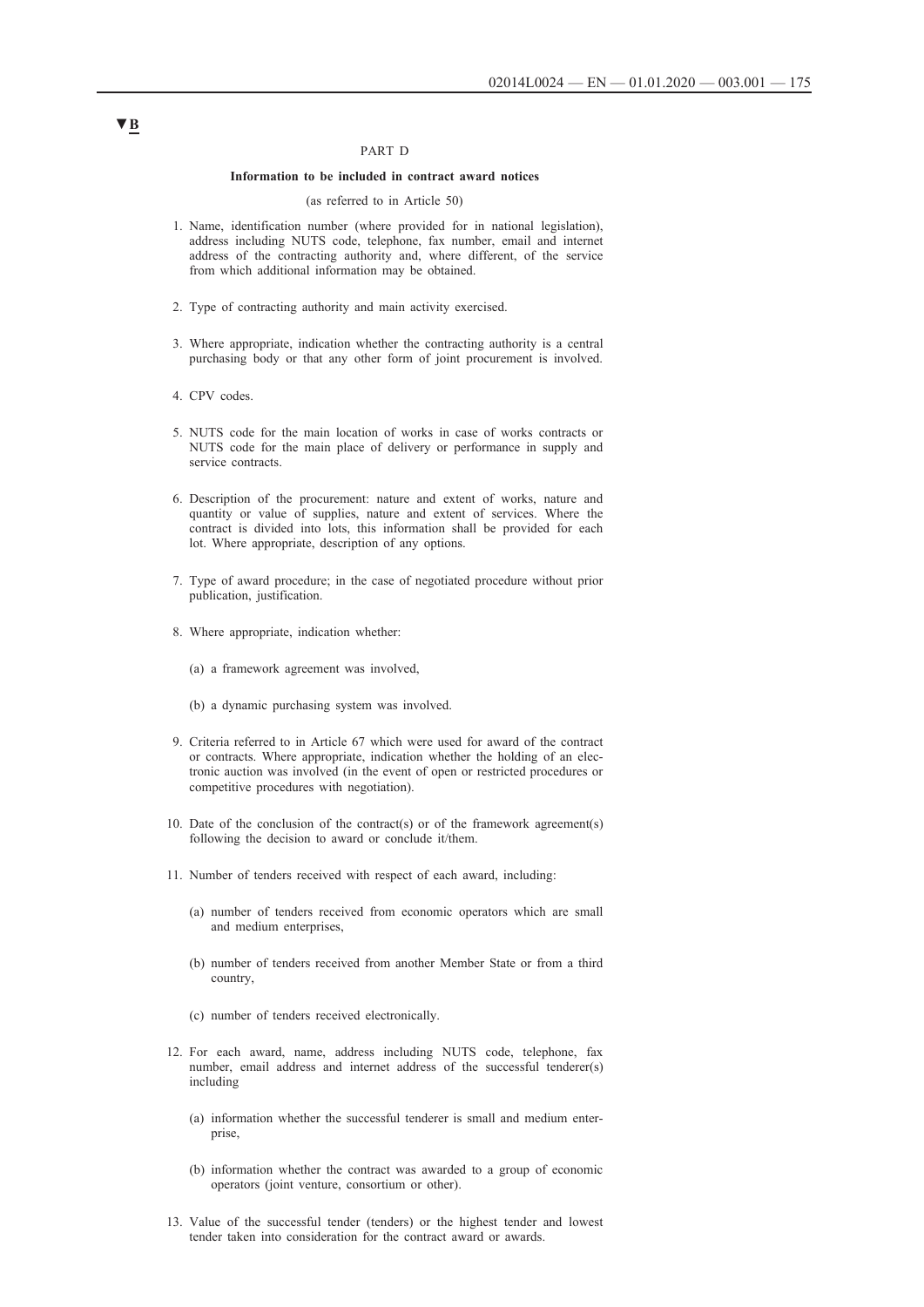- 14. Where appropriate, for each award, value and proportion of contract likely to be subcontracted to third parties.
- 15. Information whether the contract is related to a project and /or programme financed by Union funds.
- 16. Name and address of the body responsible for review and, where appropriate, mediation procedures. Precise information concerning the deadline for review procedures, or if need be, the name, address, telephone number, fax number and email address of the service from which this information may be obtained.
- 17. Date(s) and reference(s) of previous publications in the *Official Journal of the European Union* relevant to the contract(s) advertised in this notice.
- 18. Date of dispatch of the notice.
- 19. Any other relevant information.

#### PART E

#### **Information to be included in design contest notices**

### (as referred to in Article 79(1))

- 1. Name, identification number (where provided for in national legislation), address including NUTS code, telephone, fax number, email and internet address of the contracting authority and, where different, of the service from which additional information may be obtained.
- 2. Email or internet address at which the procurement documents will be available for unrestricted and full direct access, free of charge.

Where unrestricted and full direct access, free of charge, is not available for the reasons set out in the second and third subparagraphs of Article 53(1), an indication of how the procurement documents can be accessed.

- 3. Type of contracting authority and main activity exercised.
- 4. Where appropriate, indication whether the contracting authority is a central purchasing body or that any other form of joint procurement is involved.
- 5. CPV codes; where the contract is divided into lots, this information shall be provided for each lot.
- 6. Description of the principal characteristics of the project.
- 7. Number and value of any prizes.
- 8. Type of design contest (open or restricted).
- 9. In the event of an open design contest, time limit for the submission of projects.
- 10. In the event of a restricted design contest:
	- (a) number of participants contemplated,
	- (b) names of the participants already selected, if any,
	- (c) criteria for the selection of participants,
	- (d) time limit for requests to participate.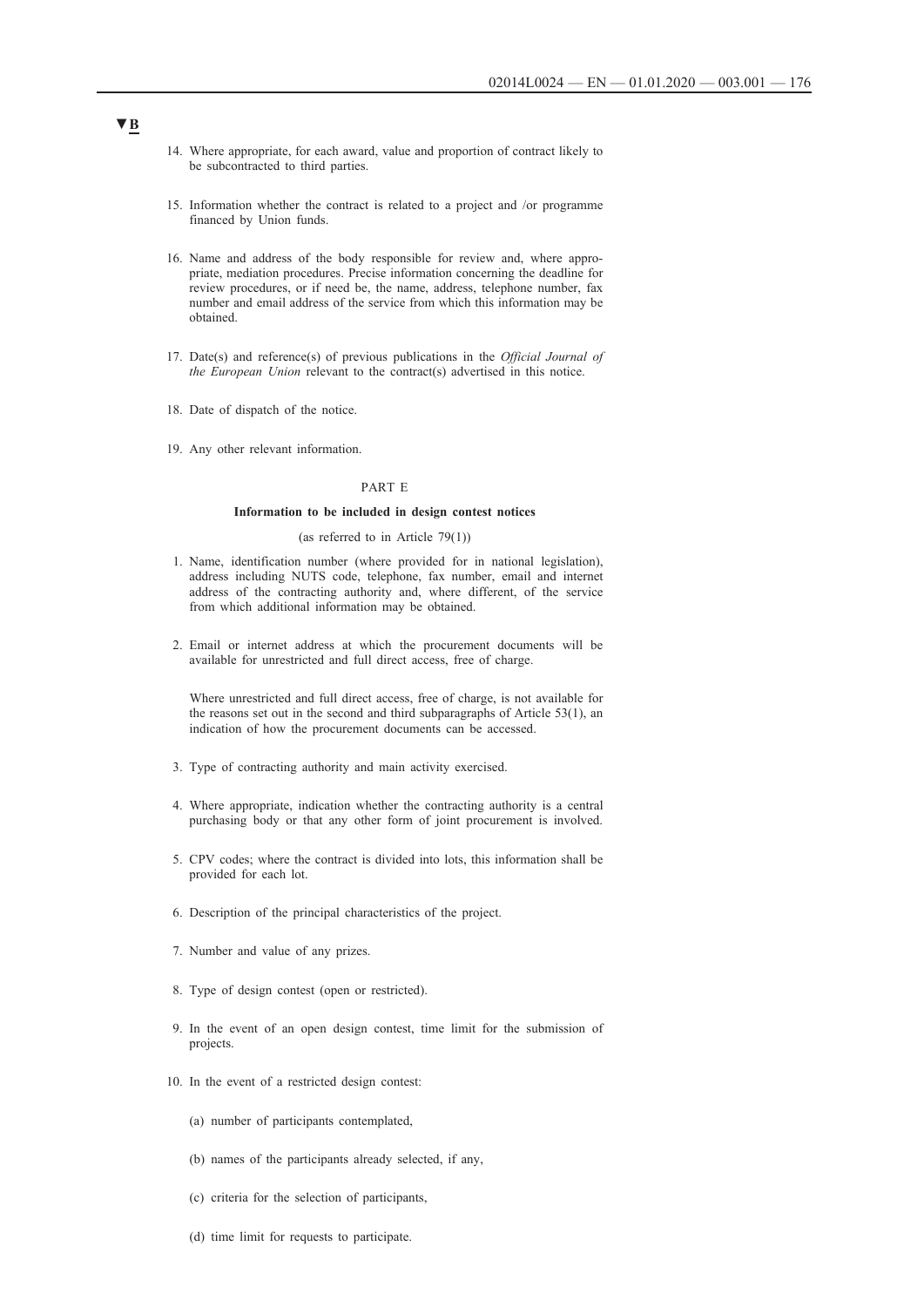- 11. Where appropriate, indication that the participation is restricted to a specified profession.
- 12. Criteria to be applied in the evaluation of the projects.
- 13. Indication whether the jury's decision is binding on the contracting authority.
- 14. Payments to be made to all participants, if any.
- 15. Indication whether any contracts following the design contest will or will not be awarded to the winner or winners of the design contest.
- 16. Date of dispatch of the notice.
- 17. Any other relevant information.

#### PART F

#### **Information to be included in notices of the results of a contest**

### (as referred to in Article 79(2))

- 1. Name, identification number (where provided for in national legislation), address including NUTS code, telephone, fax number, email and internet address of the contracting authority and, where different, of the service from which additional information may be obtained.
- 2. Type of contracting authority and main activity exercised.
- 3. Where appropriate, indication whether the contracting authority is a central purchasing body or that any other form of joint procurement is involved.
- 4. CPV codes.
- 5. Description of the principal characteristics of the project.
- 6. Value of the prizes.
- 7. Type of design contest (open or restricted).
- 8. Criteria which were applied in the evaluation of the projects.
- 9. Date of the jury decision.
- 10. Number of participants.
	- (a) Number of participants who are SMEs.
	- (b) Number of participants from abroad.
- 11. Name, address including NUTS code, telephone, fax number, email address and internet address of the winner(s) of the contest and indication whether the winner(s) are small and medium enterprises.
- 12. Information whether the design contest is related to a project or programme financed by Union funds.
- 13. Date(s) and reference(s) of previous publications in the *Official Journal of the European Union* relevant to the project(s) concerned by this notice.
- 14. Date of dispatch of the notice.
- 15. Any other relevant information.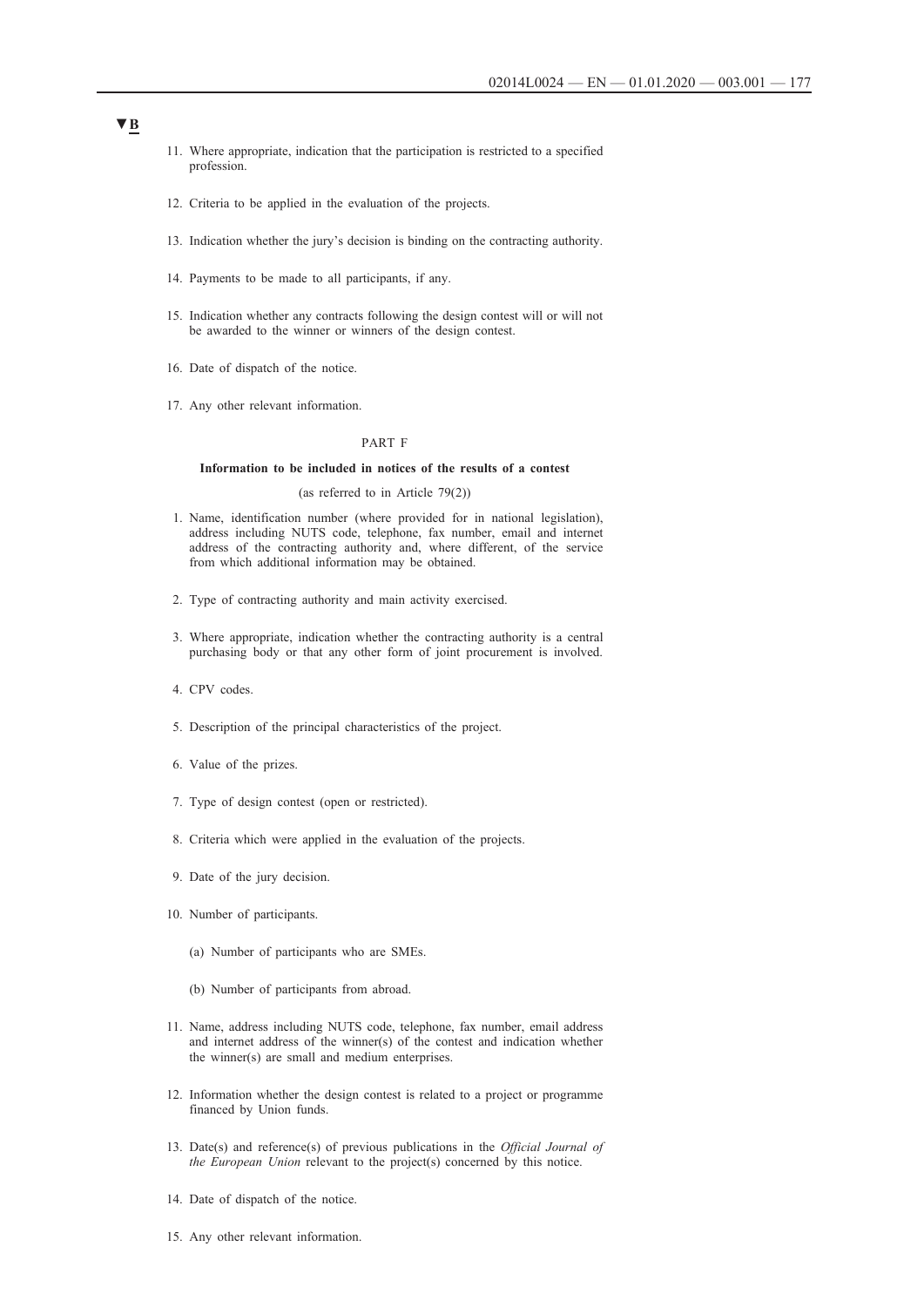#### PART G

#### **Information to be included in notices of modifications of a contract during its term**

#### (as referred to in Article 72(1))

- 1. Name, identification number (where provided for in national legislation), address including NUTS code, telephone, fax number, email and internet address of the contracting authority and, where different, of the service from which additional information may be obtained.
- 2. CPV codes.
- 3. NUTS code for the main location of works in case of works contracts or NUTS code for the main place of delivery or performance in supply and service contracts:
- 4. Description of the procurement before and after the modification: nature and extent of the works, nature and quantity or value of supplies, nature and extent of services.
- 5. Where applicable, increase in price caused by the modification.
- 6. Description of the circumstances which have rendered necessary the modification.
- 7. Date of contract award decision.
- 8. Where applicable, the name, address including NUTS code, telephone, fax number, email address and internet address of the new economic operator or operators.
- 9. Information whether the contract is related to a project and /or programme financed by Union funds.
- 10. Name and address of the oversight body and the body responsible for review and, where appropriate, mediation procedures. Precise information concerning the deadline for review procedures, or if need be, the name, address, telephone number, fax number and email address of the service from which this information may be obtained.
- 11. Date(s) and reference(s) of previous publications in the *Official Journal of the European Union* relevant to the contract(s) concerned by this notice.
- 12. Date of dispatch of the notice.
- 13. Any other relevant information.

#### PART H

#### **Information to be included in contract notices concerning contracts for social and other specific services**

#### (as referred to in Article 75(1))

- 1. Name, identification number (where provided for in national legislation), address including NUTS code, email and internet address of the contracting authority.
- 2. NUTS code for the main location of works in the case of works or NUTS code for the main place of delivery or performance in the case of supplies and services.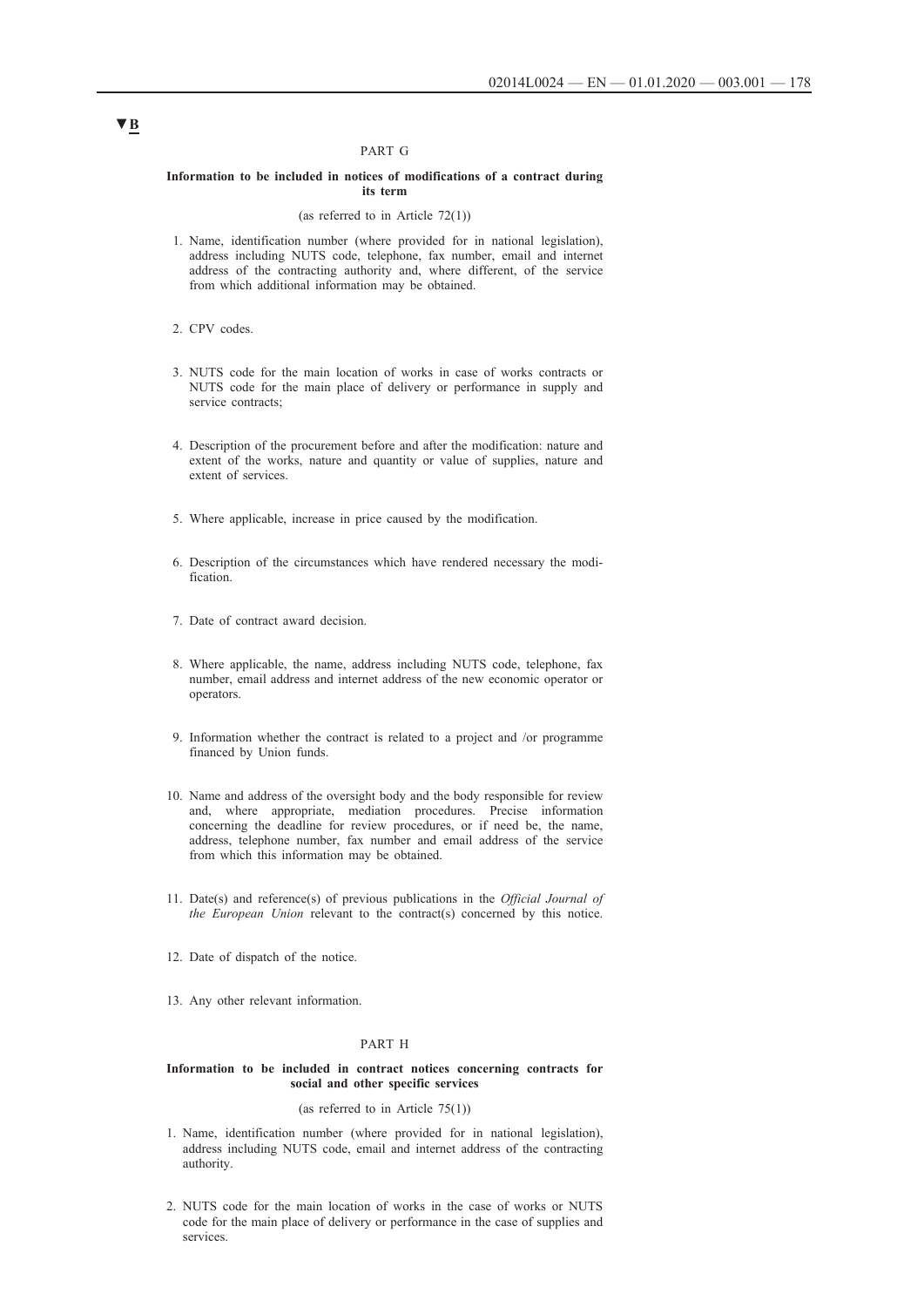- 3. Brief description of the contract in question including CPV codes.
- 4. Conditions for participation, including
	- where appropriate, indication whether the contract is restricted to sheltered workshops, or whether its execution is restricted to the framework of protected job programmes,
	- where appropriate, indication whether the execution of the service is reserved by law, regulation or administrative provision to a particular profession.
- 5. Time limit(s) for contacting the contracting authority in view of participation.
- 6. Brief description of the main features of the award procedure to be applied.

#### PART I

#### **Information to be included in prior information notices for social and other specific services**

#### (as referred to in Article 75(1))

- 1. Name, identification number (where provided for in national legislation), address including NUTS code, email and internet address of the contracting authority.
- 2. Brief description of the contract in question including the estimated total value of the contract and CPV codes.
- 3. As far as already known:
	- (a) NUTS code for the main location of works in case of works or NUTS code for the main place of delivery or performance in case of supplies and services
	- (b) time-frame for delivery or provision of supplies, works or services and duration of the contract.
	- (c) conditions for participation, including:
		- where appropriate, indication whether the public contract is restricted to sheltered workshops, or whether its execution is restricted to the framework of protected job programmes,
		- where appropriate, indication whether the execution of the service is reserved by law, regulation or administrative provision to a particular profession,
	- (d) brief description of the main features of the award procedure to be applied.
- 4. A reference to the fact that interested economic operators shall advise the contracting authority of their interest in the contract or contracts and time limits for receipt of expressions of interest and address to which expressions of interest shall be transmitted.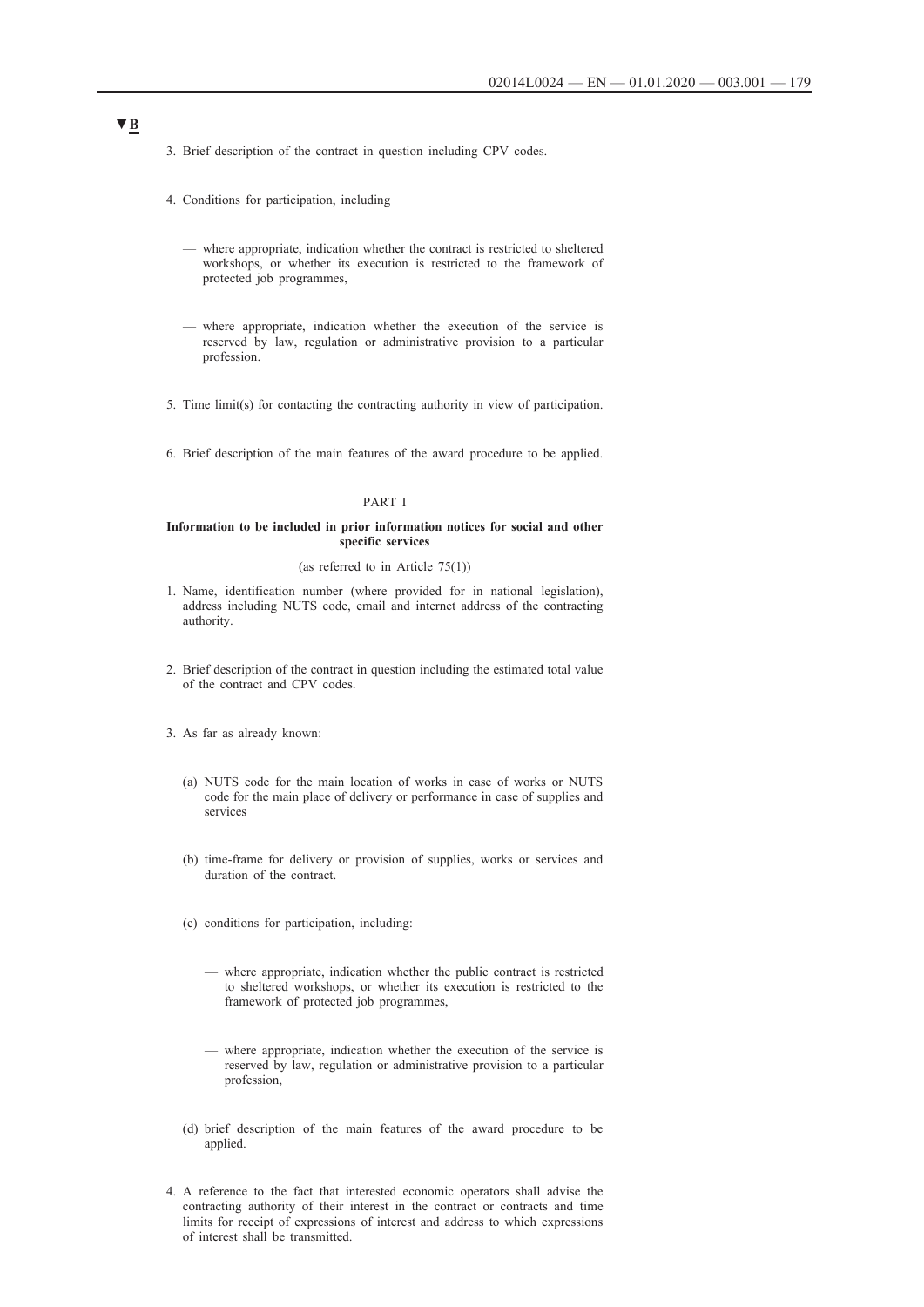#### PART J

#### **Information to be included in contract award notices concerning contracts for social and other specific services**

(as referred to in Article 75(2))

- 1. Name, identification number (where provided for in national legislation), address including NUTS code, email and internet address of the contracting authority.
- 2. Brief description of the contract in question including CPV codes.
- 3. NUTS code for the main location of works in case of works or NUTS code for the main place of delivery or performance in case of supplies and services.
- 4. Number of tenders received.
- 5. Price or range of prices (maximum/minimum) paid.
- 6. For each award, name, address including NUTS code, email address and internet address of the successful economic operator or operators.
- 7. Any other relevant information.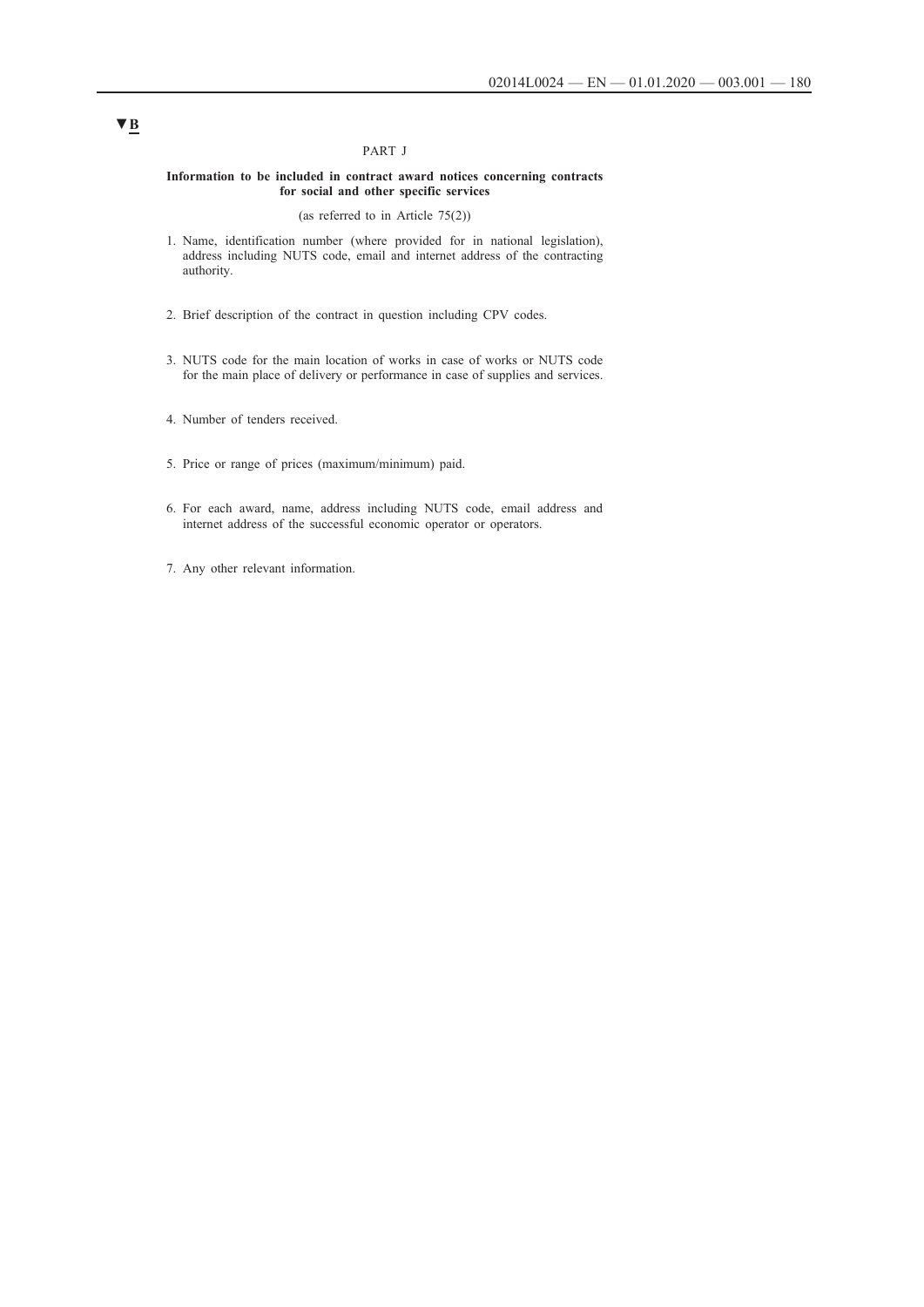#### *ANNEX VI*

#### **INFORMATION TO BE INCLUDED IN THE PROCUREMENT DOCUMENTS RELATING TO ELECTRONIC AUCTIONS**

#### (Article 35(4))

Where contracting authorities have decided to hold an electronic auction, the procurement documents shall include at least the following details:

- (a) the features, the values for which will be the subject of electronic auction, provided that such features are quantifiable and can be expressed in figures or percentages;
- (b) any limits on the values which may be submitted, as they result from the specifications relating to the subject of the contract;
- (c) the information which will be made available to tenderers in the course of the electronic auction and, where appropriate, when it will be made available to them;
- (d) the relevant information concerning the electronic auction process;
- (e) the conditions under which the tenderers will be able to bid and, in particular, the minimum differences which will, where appropriate, be required when bidding;
- (f) the relevant information concerning the electronic equipment used and the arrangements and technical specifications for connection.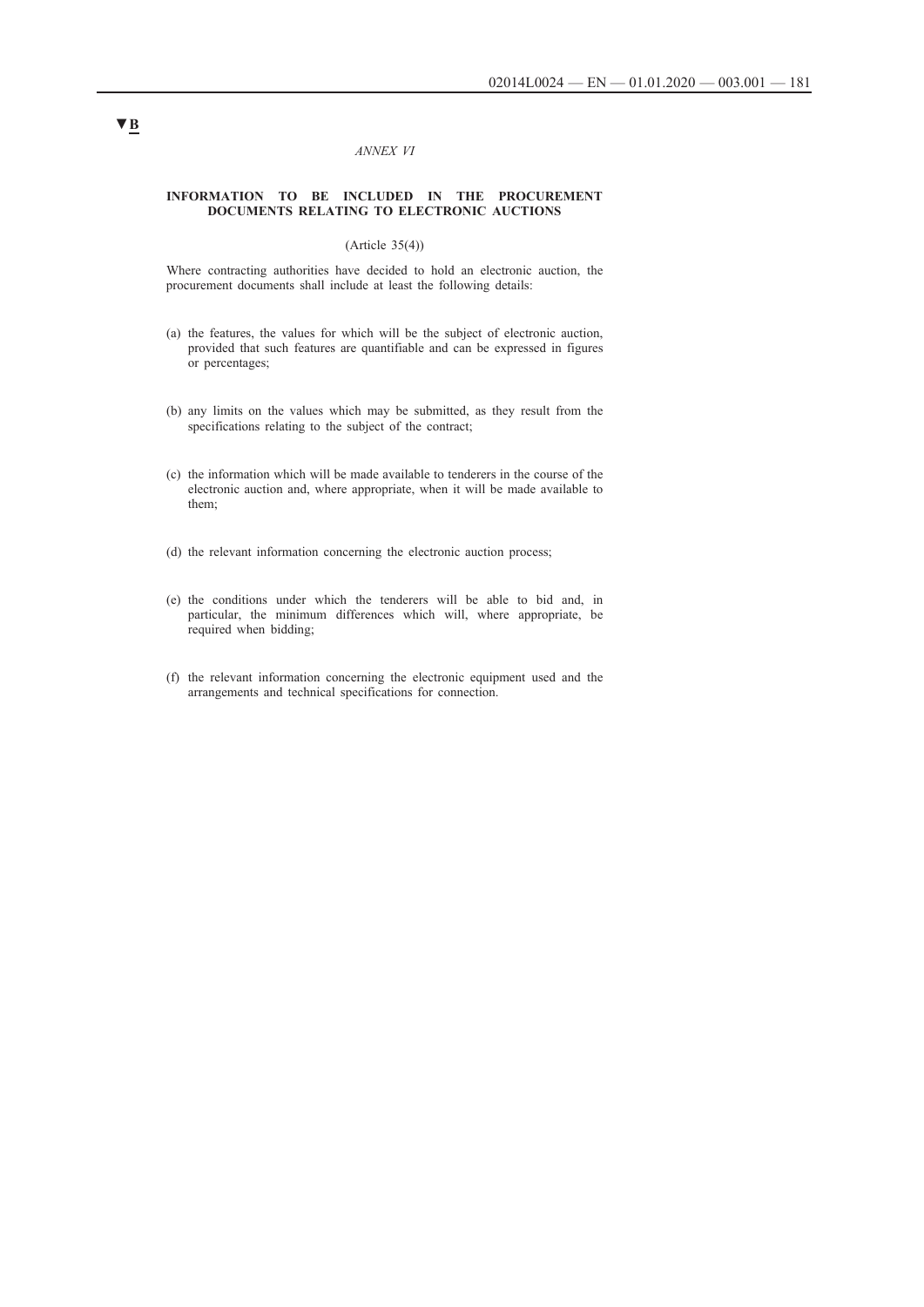#### *ANNEX VII*

#### **DEFINITION OF CERTAIN TECHNICAL SPECIFICATIONS**

For the purposes of this Directive:

- (1) 'technical specification' means one of the following:
	- (a) in the case of public works contracts the totality of the technical prescriptions contained in particular in the procurement documents, defining the characteristics required of a material, product or supply, so that it fulfils the use for which it is intended by the contracting authority; those characteristics include levels of environmental and climate performance, design for all requirements (including accessibility for disabled persons) and conformity assessment, performance, safety or dimensions, including the procedures concerning quality assurance, terminology, symbols, testing and test methods, packaging, marking and labelling, user instructions and production processes and methods at any stage of the life cycle of the works; those characteristics also include rules relating to design and costing, the test, inspection and acceptance conditions for works and methods or techniques of construction and all other technical conditions which the contracting authority is in a position to prescribe, under general or specific regulations, in relation to the finished works and to the materials or parts which they involve;
	- (b) in the case of public supply or service contracts a specification in a document defining the required characteristics of a product or a service, such as quality levels, environmental and climate performance levels, design for all requirements (including accessibility for disabled persons) and conformity assessment, performance, use of the product, safety or dimensions, including requirements relevant to the product as regards the name under which the product is sold, terminology, symbols, testing and test methods, packaging, marking and labelling, user instructions, production processes and methods at any stage of the life cycle of the supply or service and conformity assessment procedures;
- (2) 'standard' means a technical specification, adopted by a recognised standardisation body, for repeated or continuous application, with which compliance is not compulsory, and which is one of the following:
	- (a) 'international standard' means a standard adopted by an international standardisation organisation and made available to the general public,
	- (b) 'European standard' means a standard adopted by a European standardisation organisation and made available to the general public,
	- (c) 'national standard' means a standard adopted by a national standardisation organisation and made available to the general public;
- (3) 'European Technical Assessment' means the documented assessment of the performance of a construction product, in relation to its essential characteristics, in accordance with the respective European Assessment Document, as defined in point 12 of Article 2 of Regulation (EU) No 305/2011 of the European Parliament and of the Council  $(1)$ ;
- (4) 'common technical specification' means a technical specification in the field of ICT laid down in accordance with Articles 13 and 14 of Regulation (EU) 1025/2012;
- (5) 'technical reference' means any deliverable produced by European standardisation bodies, other than European standards, according to procedures adapted to the development of market needs.

<sup>(1)</sup> Regulation (EU) No 305/2011 of the European Parliament and of the Council of 9 March 2011 laying down harmonised conditions for the marketing of construction products and repealing Council Directive 89/106/EEC (OJ L 88, 4.4.2011, p. 5).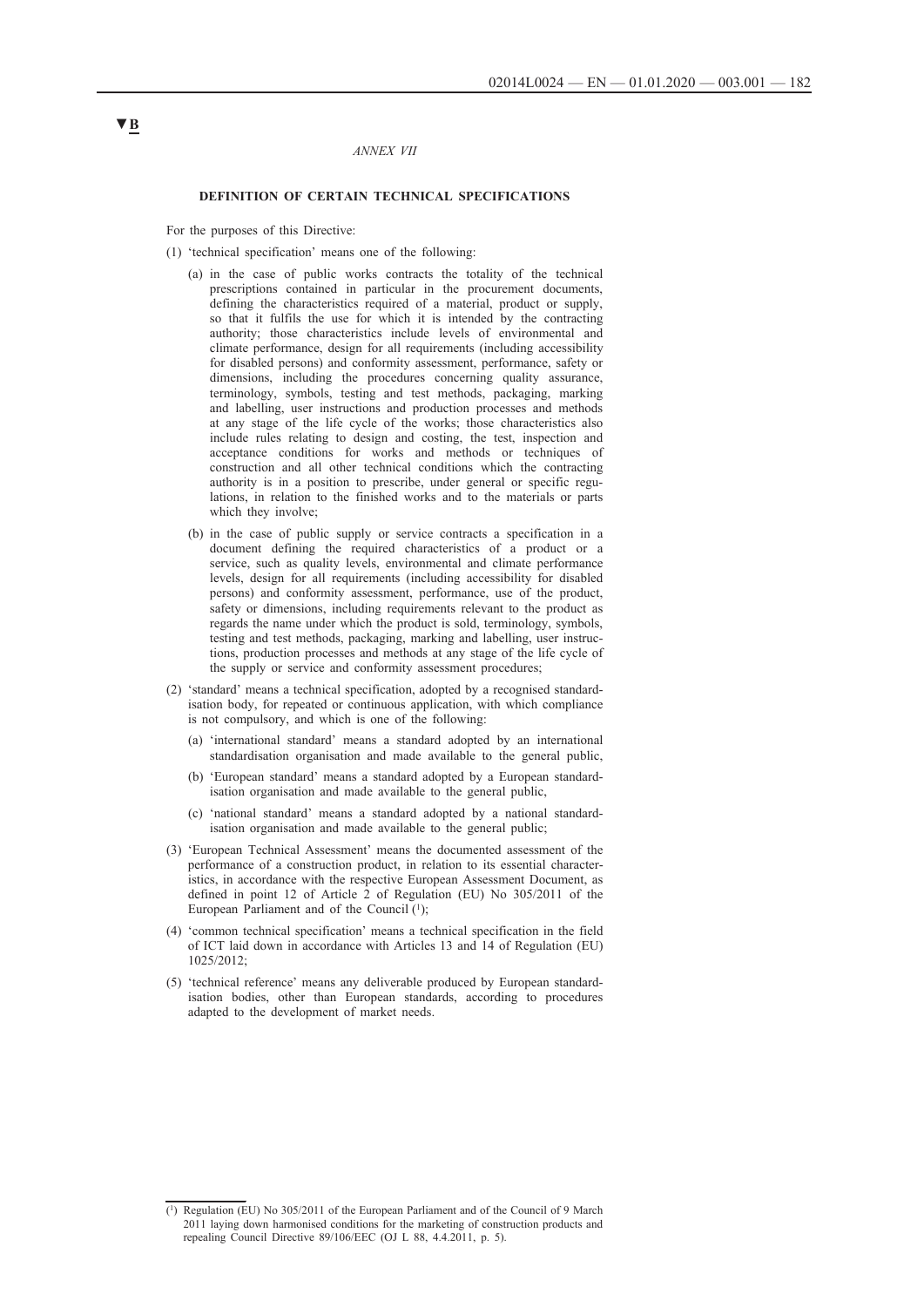#### *ANNEX VIII*

#### **FEATURES CONCERNING PUBLICATION**

#### 1. **Publication of notices**

The notices referred to in Articles 48, 49, 50, 75 and 79 shall be sent by the contracting authorities to the Publications Office of the European Union and published in accordance with the following rules:

Notices referred to in Articles 48, 49, 50, 75 and 79 shall be published by the Publications Office of the European Union or by the contracting authorities in the event of a prior information notice published on a buyer profile in accordance with Article 48(1).

In addition, contracting authorities may publish this information on the Internet on a 'buyer profile' as referred to in point 2(b).

The Publications Office of the European Union shall give the contracting authority the confirmation referred to in Article 51(5), second subparagraph.

#### 2. **Publication of complementary or additional information**

- (a) Except where otherwise provided for in the second and third subparagraphs of Article 53(1), contracting authorities shall publish the procurement documents in their entirety on the Internet.
- (b) The buyer profile may include prior information notices as referred to in Article 48(1), information on ongoing invitations to tender, scheduled purchases, contracts concluded, procedures cancelled and any useful general information, such as a contact point, a telephone and a fax number, a postal address and an e-mail address. The buyer profile may also include prior information notices used as a means of calling for competition, which are published at national level pursuant to Article 52.

#### 3. **Format and procedures for sending notices electronically**

The format and procedure for sending notices electronically as established by the Commission are made accessible at the Internet address 'http://simap.europa.eu'.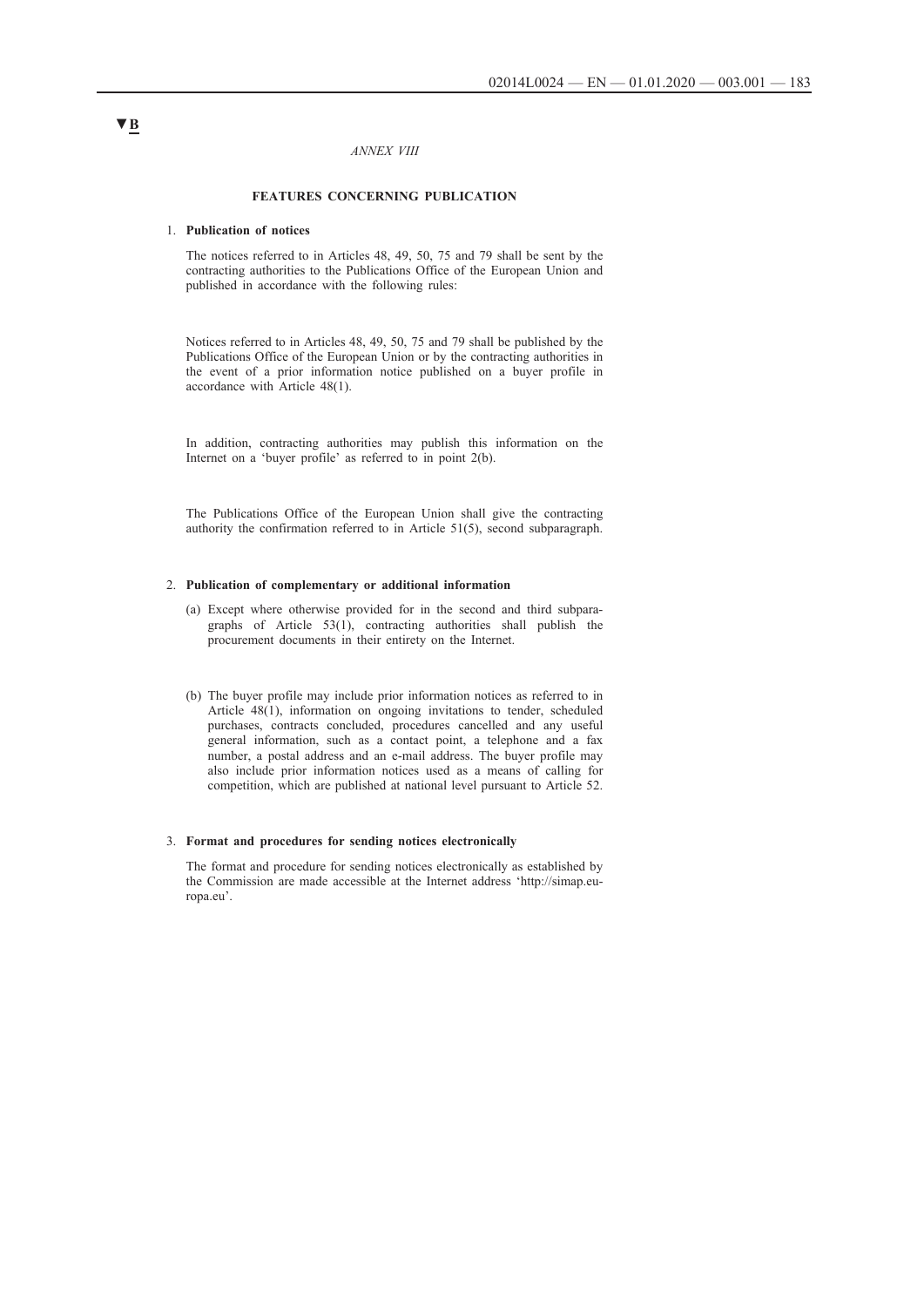#### *ANNEX IX*

#### **CONTENTS OF THE INVITATIONS TO SUBMIT A TENDER, TO PARTICIPATE IN THE DIALOGUE OR TO CONFIRM INTEREST PROVIDED FOR UNDER ARTICLE 54**

- 1. The invitation to submit a tender or to participate in the dialogue provided for under Article 54 must contain at least:
	- (a) a reference to the call for competition published;
	- (b) the deadline for the receipt of the tenders, the address to which the tenders must be sent and the language or languages in which the tenders must be drawn up;
	- (c) in the case of competitive dialogue the date and the address set for the start of consultation and the language or languages used;
	- (d) a reference to any possible adjoining documents to be submitted, either in support of verifiable declarations by the tenderer in accordance with Articles 59 and 60 and, where appropriate, Article 62 or to supplement the information referred to in those Articles, and under the conditions laid down in Articles 59, 60 and 62;
	- (e) the relative weighting of criteria for the award of the contract or, where appropriate, the descending order of importance for such criteria, where they are not given in the contract notice, in the invitation to confirm interest, in the technical specifications or the descriptive document.

However, in the case of contracts awarded through a competitive dialogue or an innovation partnership, the information referred to in point (b) shall not appear in the invitation to participate in the dialogue or to negotiate but it shall appear in the invitation to submit a tender.

2. When a call for competition is made by means of a prior information notice, contracting authorities shall subsequently invite all candidates to confirm their interest on the basis of detailed information on the contract concerned before beginning the selection of tenderers or participants in negotiations.

That invitation shall include at least the following information:

- (a) nature and quantity, including all options concerning complementary contracts and, where possible, the estimated time available for exercising these options for renewable contracts, the nature and quantity and, where possible, the estimated publication dates of future notices of competition for works, supplies or services to be put out to tender;
- (b) type of procedure: restricted procedure or competitive procedure with negotiation;
- (c) where appropriate, the date on which the delivery of supplies or the execution of works or services is to commence or terminate;
- (d) where electronic access cannot be offered, the address and closing date for the submission of requests for procurement documents and the language or languages in which they are to be drawn up;
- (e) the address of the contracting authority which is to award the contract;
- (f) economic and technical conditions, financial guarantees and information required from economic operators;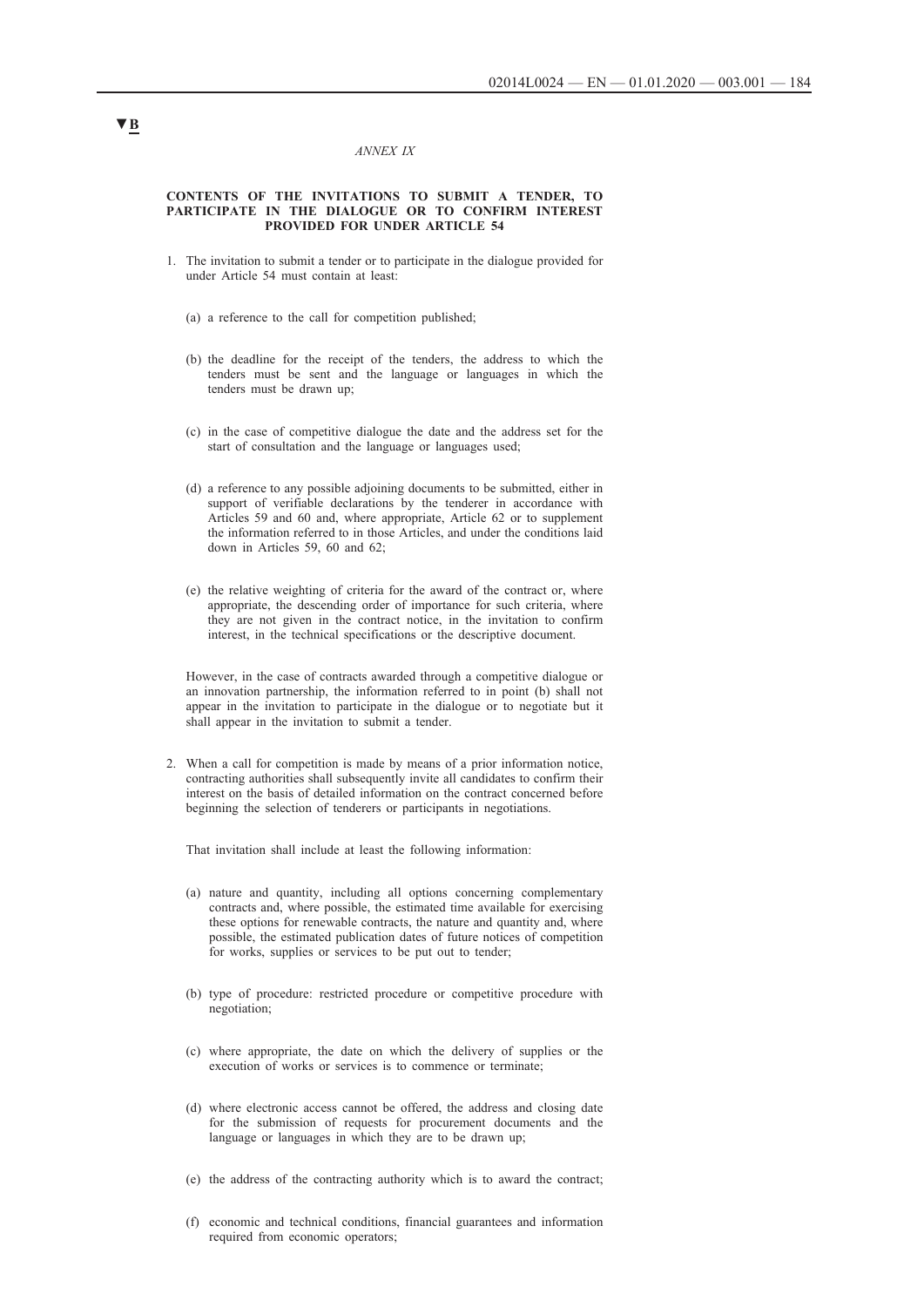- (g) the form of the contract which is the subject of the invitation to tender: purchase, lease, hire or hire-purchase, or any combination of these; and
- (h) the contract award criteria and their weighting or, where appropriate, the order of importance of such criteria, where this information is not given in the prior information notice or the technical specifications or in the invitation to tender or to negotiate.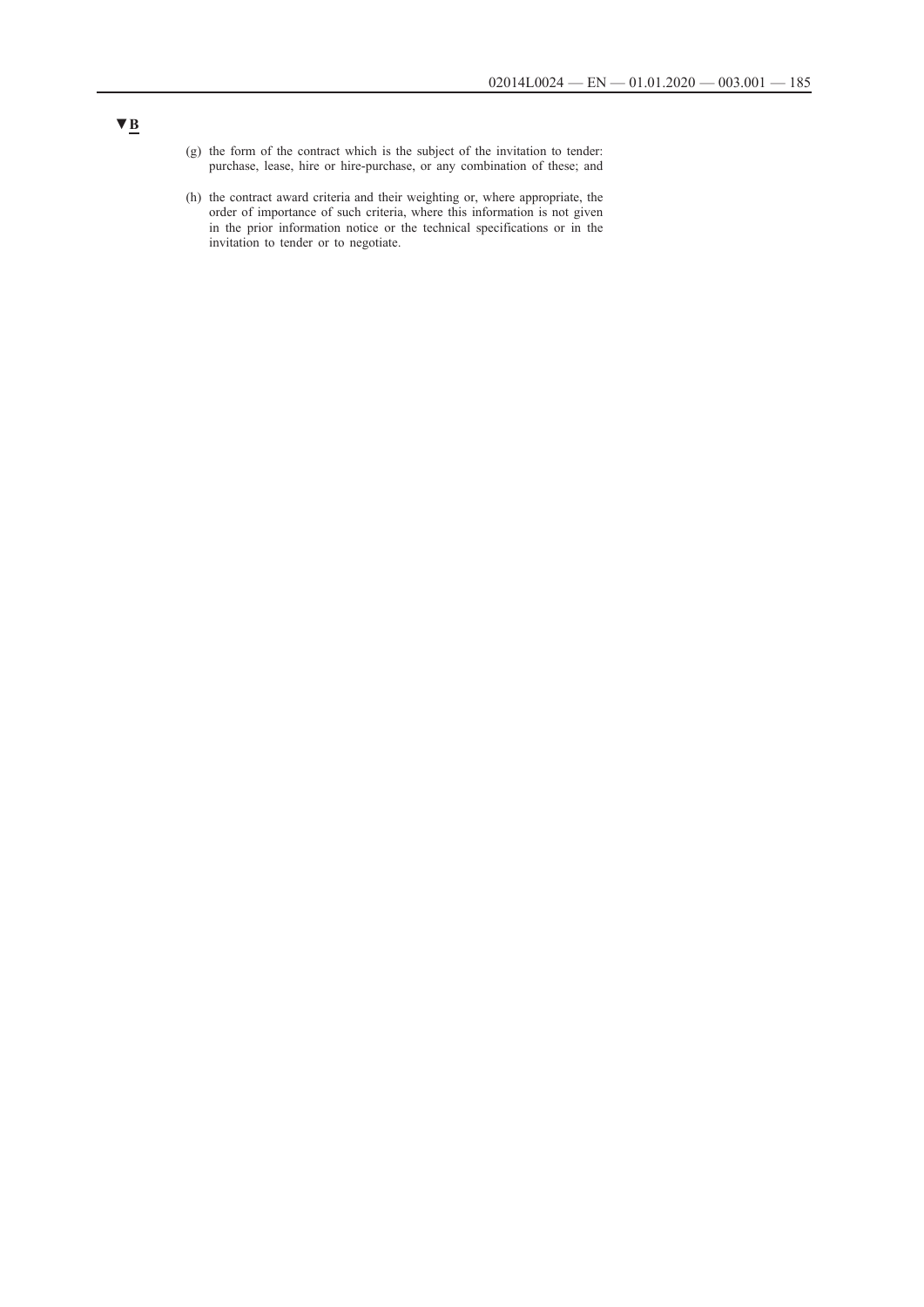#### *ANNEX X*

#### **LIST OF INTERNATIONAL SOCIAL AND ENVIRONMENTAL CONVENTIONS REFERRED TO IN ARTICLE 18(2)**

- ILO Convention 87 on Freedom of Association and the Protection of the Right to Organise;
- ILO Convention 98 on the Right to Organise and Collective Bargaining;
- ILO Convention 29 on Forced Labour;
- ILO Convention 105 on the Abolition of Forced Labour;
- ILO Convention 138 on Minimum Age;
- ILO Convention 111 on Discrimination (Employment and Occupation);
- ILO Convention 100 on Equal Remuneration;
- ILO Convention 182 on Worst Forms of Child Labour;
- Vienna Convention for the protection of the Ozone Layer and its Montreal Protocol on substances that deplete the Ozone Layer;
- Basel Convention on the Control of Transboundary Movements of Hazardous Wastes and their Disposal (Basel Convention);
- Stockholm Convention on Persistent Organic Pollutants (Stockholm POPs Convention);
- Convention on the Prior Informed Consent Procedure for Certain Hazardous Chemicals and Pesticides in International Trade (UNEP/FAO) (The PIC Convention) Rotterdam, 10 September 1998, and its 3 regional Protocols.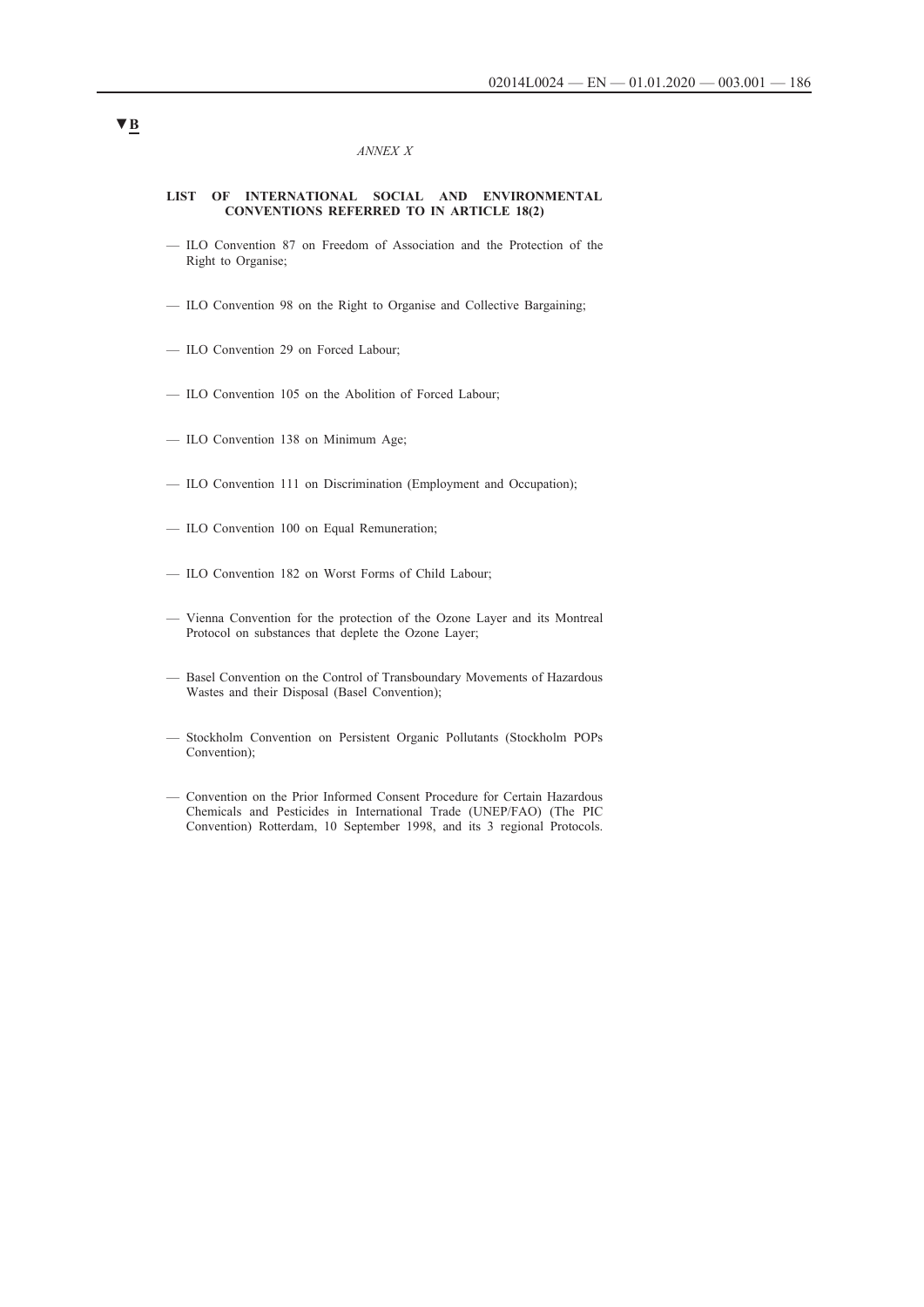#### *ANNEX XI*

#### **REGISTERS** (1)

The relevant professional and trade registers and corresponding declarations and certificates for each Member State are:

- in Belgium the 'Registre du Commerce'/'Handelsregister', and, in the case of service contracts, the 'Ordres professionels/Beroepsorden';
- in Bulgaria, the 'Търговски регистър';
- in the Czech Republic, the 'obchodní rejstřík';
- in Denmark, the 'Erhvervsstyrelsen';
- in Germany, the 'Handelsregister', the 'Handwerksrolle', and, in the case of service contracts, the 'Vereinsregister', the 'Partnerschaftsregister' and the 'Mitgliedsverzeichnisse der Berufskammern der Länder';
- in Estonia, the 'Registrite ja Infosüsteemide Keskus';
- in Ireland, the economic operator may be requested to provide a certificate from the Registrar of Companies or the Registrar of Friendly Societies or, where he is not so certified, a certificate stating that the person concerned has declared on oath that he is engaged in the profession in question in the country in which he is established, in a specific place under a given business name;
- $-$  in Greece, the 'Μητρώο Εργοληπτικών Επιχειρήσεων  $-$  MEEΠ' of the Ministry for Environment, Town and Country Planning and Public Works (Υ.ΠΕ.ΧΩ.Δ.Ε) in respect of works contracts; the 'Βιοτεχνικό ή Εμπορικό ή Βιομηχανικό Επιμελητήριο' and the 'Μητρώο Κατασκευαστών Αμυντικού Υλικού' in the case of supplies contracts; in the case of service contracts, the service provider may be asked to provide a declaration on the exercise of the profession concerned made on oath before a notary; in the cases provided for by existing national legislation, for the provision of research services as referred to in Annex I, the professional register 'Μητρώο Μελετητών' and the 'Μητρώο Γραφείων Μελετών';
- in Spain, the 'Registro Oficial de Licitadores y Empresas Clasificadas del Estado' in respect of works and services contracts, and, in the case of supplies contracts, the 'Registro Mercantil' or, in the case of non-registered individuals, a certificate stating that the person concerned has declared on oath that he is engaged in the profession in question;
- in France, the 'Registre du commerce et des sociétés' and the 'Répertoire des métiers'<sup>.</sup>
- in Croatia, the 'Sudski registar' and the 'Obrtni registrar' or, in the case of some activities, a certificate stating that the person concerned is authorised to be engaged in the commercial activity or profession in question;
- in Italy, the 'Registro della Camera di commercio, industria, agricoltura e artigianato'; in the case of supplies and services contracts also the 'Registro delle commissioni provinciali per l'artigianato' or, in addition to the already mentioned registers, the 'Consiglio nazionale degli ordini professionali' in respect of services contracts; in respect of works or services contracts, the 'Albo nazionale dei gestori ambientali' in addition to the already mentioned registers;

<sup>(1)</sup> For the purposes of Article 58(2), 'professional or trade registers' means those listed in this Annex and, where changes have been made at national level, the registers which have replaced them.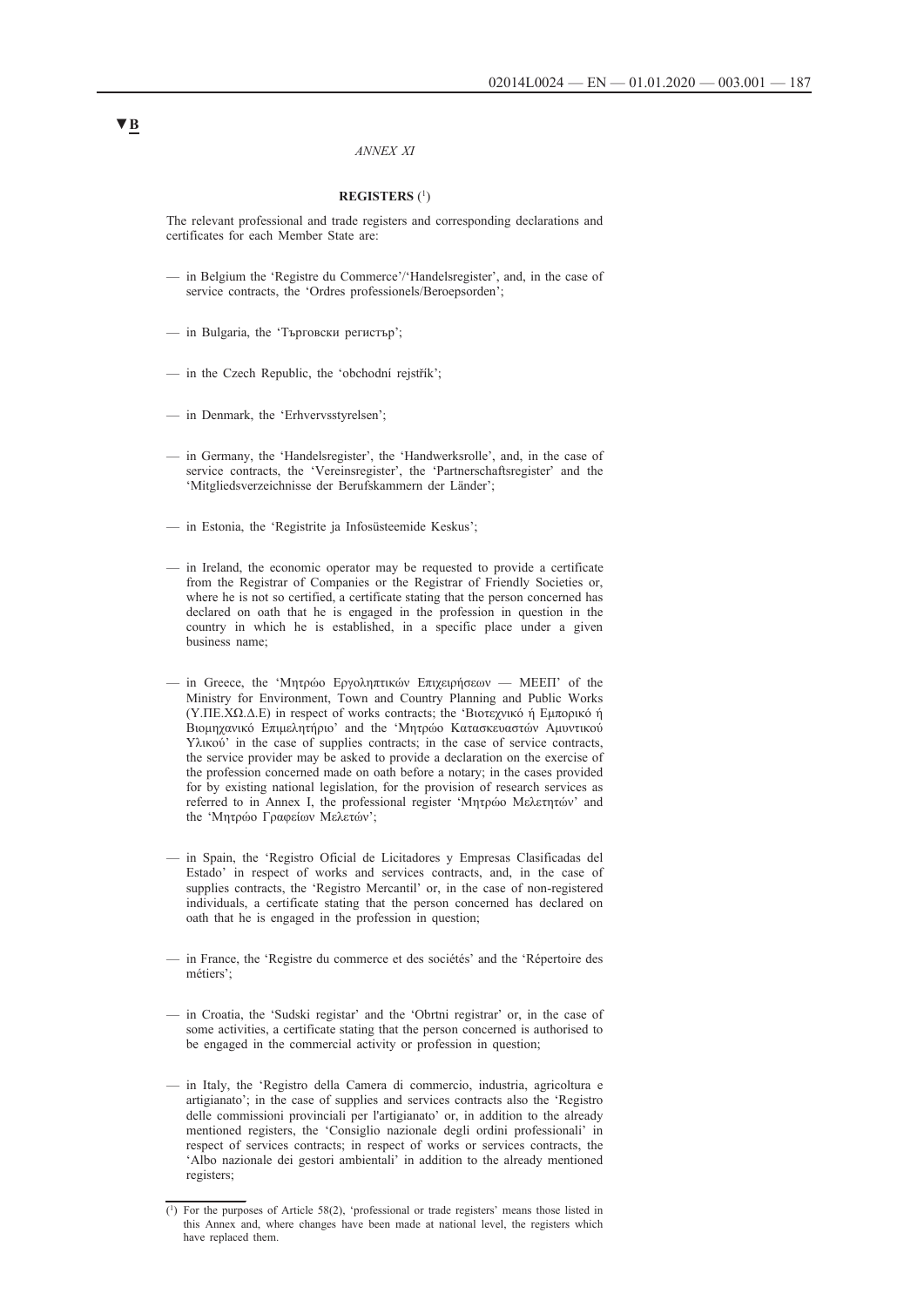- in Cyprus, the contractor may be requested to provide a certificate from the 'Council for the Registration and Audit of Civil Engineering and Building Contractors (Συμβούλιο Εγγραφής και Ελέγχου Εργοληπτών Οικοδομικών και Τεχνικών Έργων)' in accordance with the Registration and Audit of Civil Engineering and Building Contractors Law in respect of works contracts; in the case of supplies and services contracts the supplier or service provider may be requested to provide a certificate from the 'Registrar of Companies and Official Receiver' (Έφορος Εταιρειών και Επίσημος Παραλήπτης) or, where this is not the case, a certificate stating that the person concerned has declared on oath that he is engaged in the profession in question in the country in which he is established, in a specific place and under a given business name;
- in Latvia, the 'Uzņēmumu reģistrs';
- in Lithuania, the 'Juridinių asmenų registras';
- in Luxembourg, the 'Registre aux firmes' and the 'Rôle de la Chambre des métiers';
- in Hungary, the 'Cégnyilvántartás', the 'egyéni vállalkozók jegyzői nyilvántartása' and, in the case of service contracts, some 'szakmai kamarák nyilvántartása' or, in the case of some activities, a certificate stating that the person concerned is authorised to be engaged in the commercial activity or profession in question;
- in Malta, the economic operator obtains his 'numru ta' registrazzjoni tat-Taxxa tal-Valur Miżjud (VAT) u n-numru tal-licenzja ta' kummerc', and, in the case of a partnership or company, the relevant registration number as issued by the Malta Financial Services Authority;
- in the Netherlands, the 'Handelsregister';
- in Austria, the 'Firmenbuch', the 'Gewerberegister', the 'Mitgliederverzeichnisse der Landeskammern';
- in Poland, the 'Krajowy Rejestr Sądowy';
- in Portugal, the 'Instituto da Construção e do Imobiliário' (INCI) in respect of works contracts; the 'Registro Nacional das Pessoas Colectivas' in the case of supplies and services contracts;
- in Romania, the 'Registrul Comerțului';
- in Slovenia, the 'sodni register' and the 'obrtni register';
- in Slovakia, the 'Obchodný register';
- in Finland, the 'Kaupparekisteri'/'Handelsregistret';
- in Sweden, the 'aktiebolags-, handels- eller föreningsregistren';
- in the United Kingdom, the economic operator may be requested to provide a certificate from the Registrar of Companies stating that he is certified as incorporated or registered or, where he is not so certified, a certificate stating that the person concerned has declared on oath that he is engaged in the profession in a specific place under a given business name.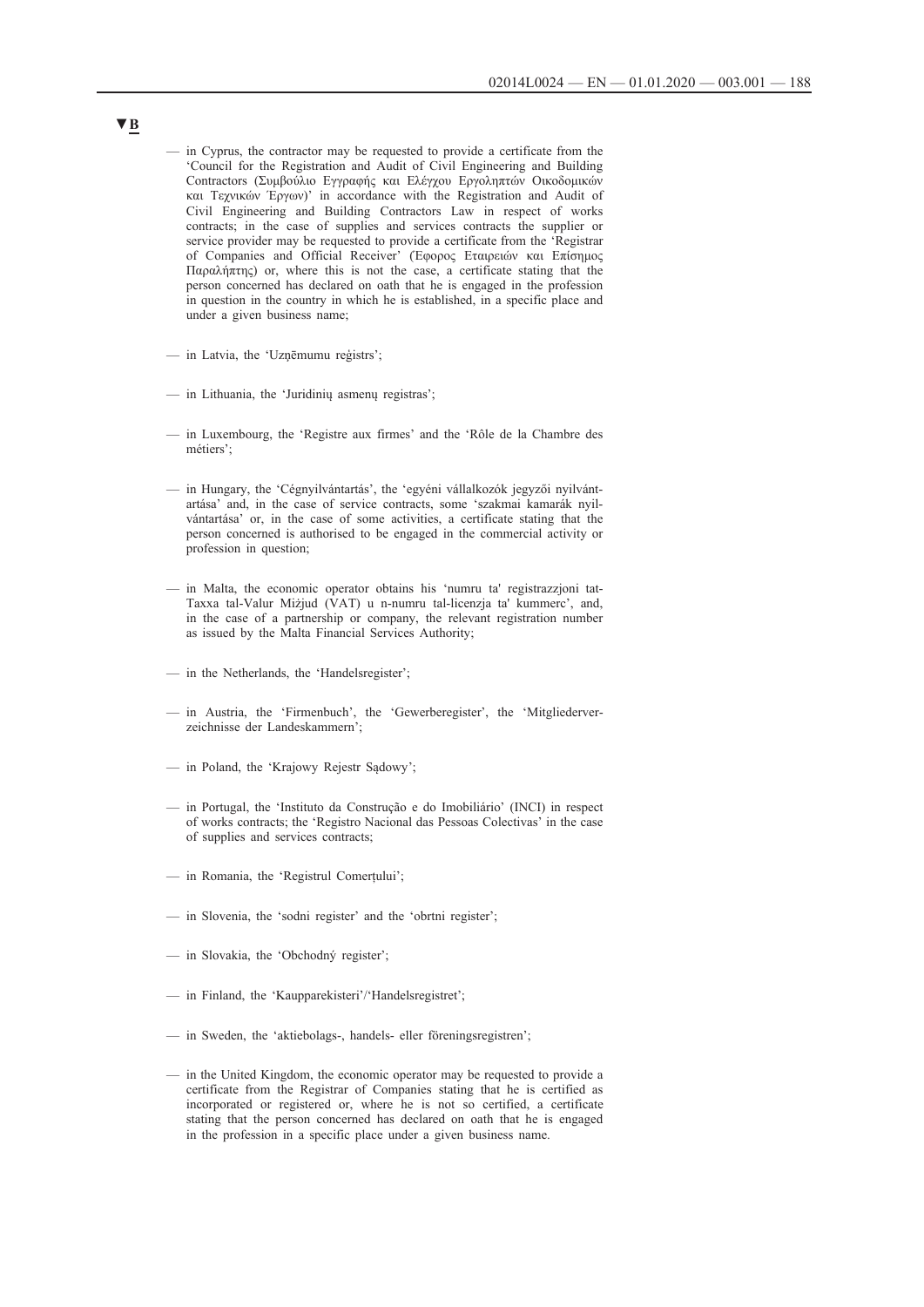#### *ANNEX XII*

#### **MEANS OF PROOF OF SELECTION CRITERIA**

#### **Part I: Economic and financial standing**

Proof of the economic operator's economic and financial standing may, as a general rule, be furnished by one or more of the following references:

- (a) appropriate statements from banks or, where appropriate, evidence of relevant professional risk indemnity insurance;
- (b) the presentation of financial statements or extracts from the financial statements, where publication of financial statements is required under the law of the country in which the economic operator is established;
- (c) a statement of the undertaking's overall turnover and, where appropriate, of turnover in the area covered by the contract for a maximum of the last three financial years available, depending on the date on which the undertaking was set up or the economic operator started trading, as far as the information on these turnovers is available.

#### **Part II: Technical ability**

Means providing evidence of the economic operators' technical abilities, as referred to in Article 58:

- (a) the following lists:
	- (i) a list of the works carried out over at the most the past five years, accompanied by certificates of satisfactory execution and outcome for the most important works; where necessary in order to ensure an adequate level of competition, contracting authorities may indicate that evidence of relevant works carried out more than five years before will be taken into account;
	- (ii) a list of the principal deliveries effected or the main services provided over at the most the past three years, with the sums, dates and recipients, whether public or private, involved. Where necessary in order to ensure an adequate level of competition, contracting authorities may indicate that evidence of relevant supplies or services delivered or performed more than three years before will be taken into account;
- (b) an indication of the technicians or technical bodies involved, whether or not belonging directly to the economic operator's undertaking, especially those responsible for quality control and, in the case of public works contracts, those upon whom the contractor can call in order to carry out the work;
- (c) a description of the technical facilities and measures used by the economic operator for ensuring quality and the undertaking's study and research facilities;
- (d) an indication of the supply chain management and tracking systems that the economic operator will be able to apply when performing the contract;
- (e) where the products or services to be supplied are complex or, exceptionally, are required for a special purpose, a check carried out by the contracting authorities or on their behalf by a competent official body of the country in which the supplier or service provider is established, subject to that body's agreement, on the production capacities of the supplier or the technical capacity of the service provider and, where necessary, on the means of study and research which are available to it and the quality control measures it will operate;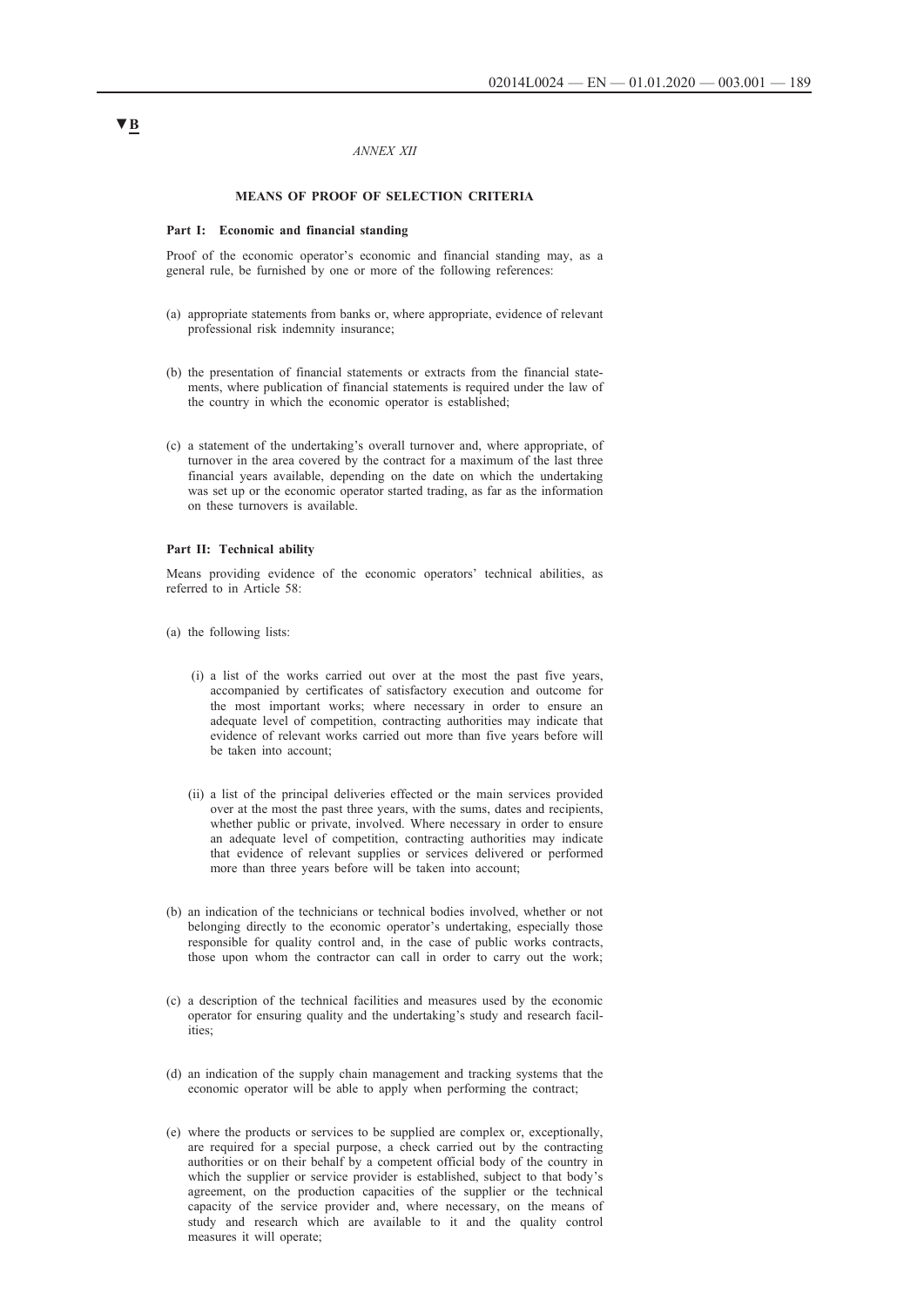- (f) the educational and professional qualifications of the service provider or contractor or those of the undertaking's managerial staff, provided that they are not evaluated as an award criterion;
- (g) an indication of the environmental management measures that the economic operator will be able to apply when performing the contract;
- (h) a statement of the average annual manpower of the service provider or contractor and the number of managerial staff for the last three years;
- (i) a statement of the tools, plant or technical equipment available to the service provider or contractor for carrying out the contract;
- (j) an indication of the proportion of the contract which the economic operator intends possibly to subcontract;
- (k) with regard to the products to be supplied:
	- (i) samples, descriptions or photographs, the authenticity of which must be certified where the contracting authority so requests;
	- (ii) certificates drawn up by official quality control institutes or agencies of recognised competence attesting the conformity of products clearly identified by references to technical specifications or standards.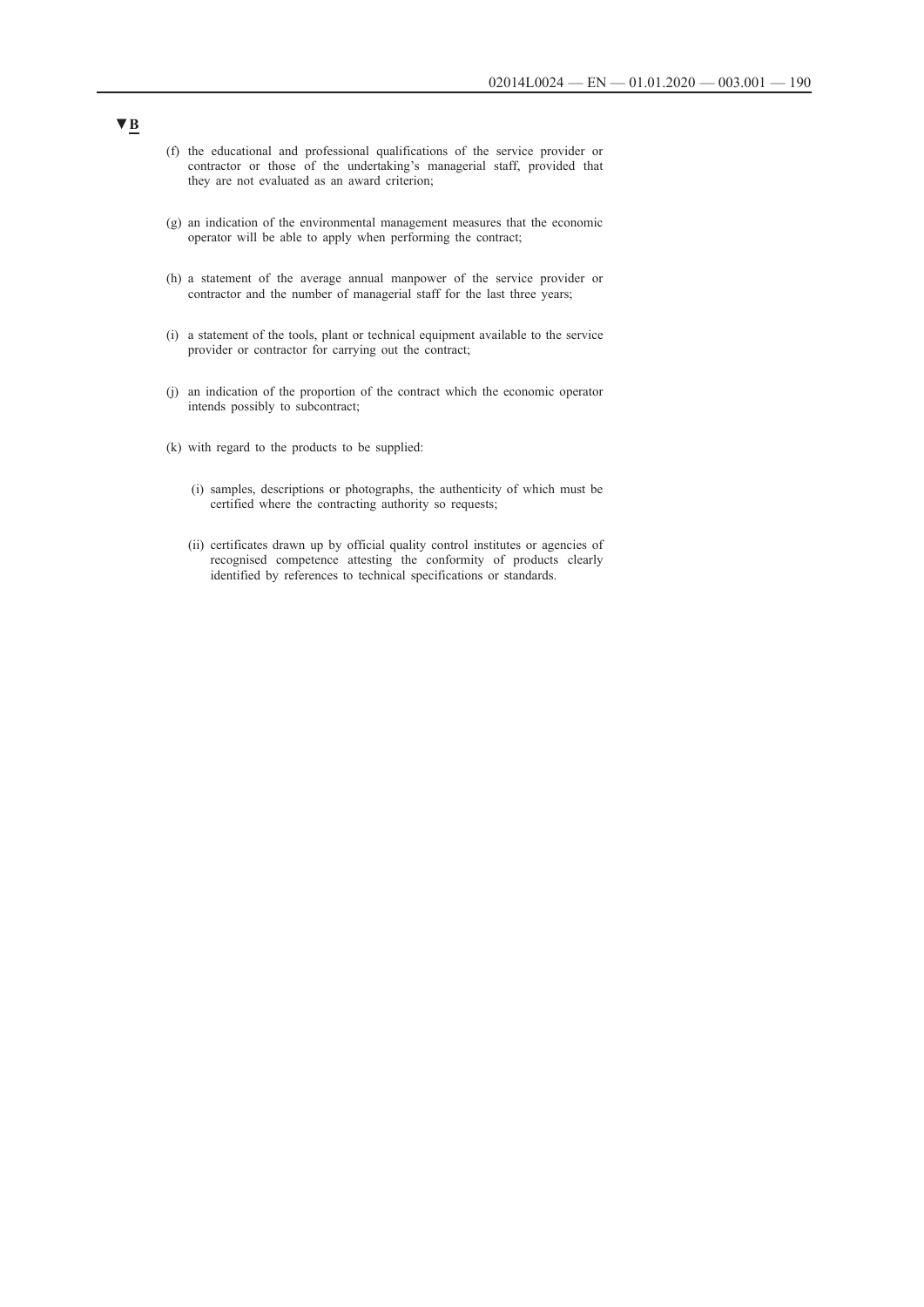### *ANNEX XIII*

## **LIST OF UNION LEGAL ACTS REFERRED TO IN ARTICLE 68(3)**

Directive 2009/33/EC of the European Parliament and of the Council.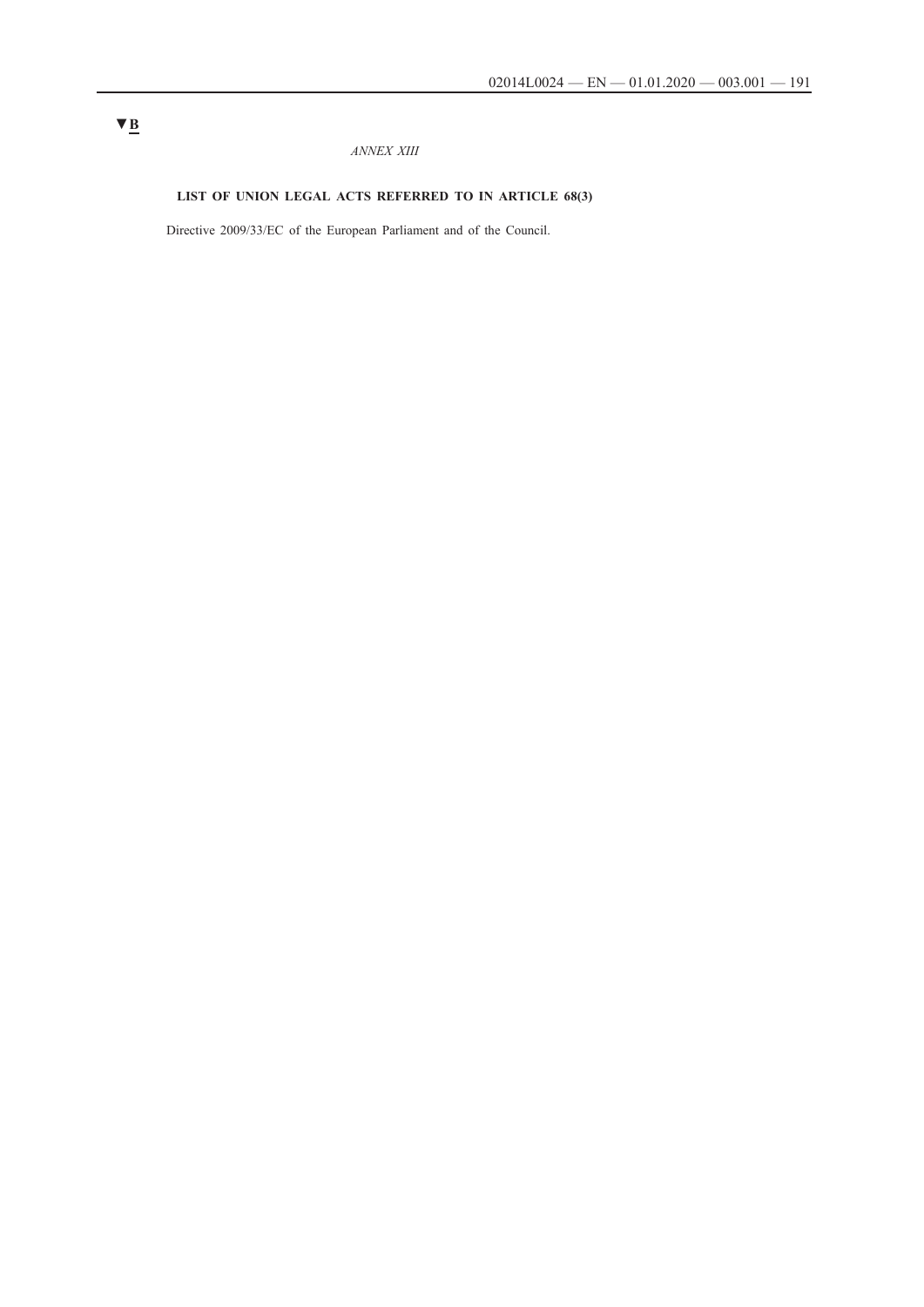## *ANNEX XIV*

# **SERVICES REFERRED TO IN ARTICLE 74**

| CPV Code                                                                                                                                                                                                                                                                                                                                                                                                                                                                                                                                                                                                                                                                                                   | Description                                                                                                                                                                                       |
|------------------------------------------------------------------------------------------------------------------------------------------------------------------------------------------------------------------------------------------------------------------------------------------------------------------------------------------------------------------------------------------------------------------------------------------------------------------------------------------------------------------------------------------------------------------------------------------------------------------------------------------------------------------------------------------------------------|---------------------------------------------------------------------------------------------------------------------------------------------------------------------------------------------------|
| $75200000-8;$<br>75231200-6;<br>75231240-8;<br>$79611000-0;$<br>79622000-0 [Supply services of domestic help personnel];<br>79624000-4 [Supply services of nursing personnel] and<br>79625000-1 [Supply services of medical personnel] from<br>85000000-9 to 85323000-9; 98133100-5, 98133000-4;<br>98200000-5; 98500000-8 [Private households with employed<br>persons] and 98513000-2 to 98514000-9 [Manpower services<br>for households, Agency staff services for households, Clerical<br>staff services for households, Temporary staff for households,<br>Home-help services and Domestic services]                                                                                                  | Health, social and related services                                                                                                                                                               |
| 85321000-5 and 85322000-2, 75000000-6 [Administration,<br>defence and social security services], 75121000-0, 75122000-<br>7, 75124000-1; from 79995000-5 to 79995200-7; from<br>80000000-4 Education and training services to 80660000-8;<br>from 92000000-1 to 92700000-879950000-8 [Exhibition, fair<br>and congress organisation services], 79951000-5 [Seminar<br>organisation<br>services],<br>79952000-2<br>Event<br>services].<br>79952100-3 [Cultural event organisation services], 79953000-<br>9 [Festival organisation services], 79954000-6 [Party organis-<br>ation services], 79955000-3 [Fashion shows organisation<br>services], 79956000-0 [Fair and exhibition organisation<br>services] | Administrative social, educational, healthcare and<br>cultural services                                                                                                                           |
| 75300000-9                                                                                                                                                                                                                                                                                                                                                                                                                                                                                                                                                                                                                                                                                                 | Compulsory social security services (1)                                                                                                                                                           |
| 75311000-9,<br>75313000-3,<br>75310000-2,<br>75312000-6,<br>75314000-0,<br>75330000-8,<br>75313100-4,<br>75320000-5,<br>75340000-1                                                                                                                                                                                                                                                                                                                                                                                                                                                                                                                                                                         | Benefit services                                                                                                                                                                                  |
| 98000000-3;<br>98120000-0; 98132000-7; 98133110-8<br>and<br>98130000-3                                                                                                                                                                                                                                                                                                                                                                                                                                                                                                                                                                                                                                     | Other community, social and personal services<br>including<br>services furnished by trade<br>unions.<br>political organisations, youth associations and other<br>membership organisation services |
| 98131000-0                                                                                                                                                                                                                                                                                                                                                                                                                                                                                                                                                                                                                                                                                                 | Religious services                                                                                                                                                                                |
| 55100000-1 to 55410000-7; 55521000-8 to 55521200-0<br>[55521000-8 Catering services for private households,<br>55521100-9 Meals-on-wheels services, 55521200-0 Meal<br>delivery service]55520000-1 Catering services, 55522000-5<br>Catering services for transport enterprises, 55523000-2<br>Catering services for other enterprises or other institutions,<br>55524000-9 School catering services55510000-8 Canteen<br>services, 55511000-5 Canteen and other restricted-clientele<br>cafeteria services, 55512000-2 Canteen management services,<br>55523100-3 School-meal services                                                                                                                    | Hotel and restaurant services                                                                                                                                                                     |
| 79100000-5 to 79140000-7; 75231100-5;                                                                                                                                                                                                                                                                                                                                                                                                                                                                                                                                                                                                                                                                      | Legal services, to the extent not excluded pursuant to<br>point (d) of Article 10                                                                                                                 |
| 75100000-7<br>$75120000-3$ ;<br>75123000-4;<br>75125000-8<br>to<br>to75131000-3                                                                                                                                                                                                                                                                                                                                                                                                                                                                                                                                                                                                                            | Other administrative services and government services                                                                                                                                             |
| 75200000-8 to 75231000-4                                                                                                                                                                                                                                                                                                                                                                                                                                                                                                                                                                                                                                                                                   | Provision of services to the community                                                                                                                                                            |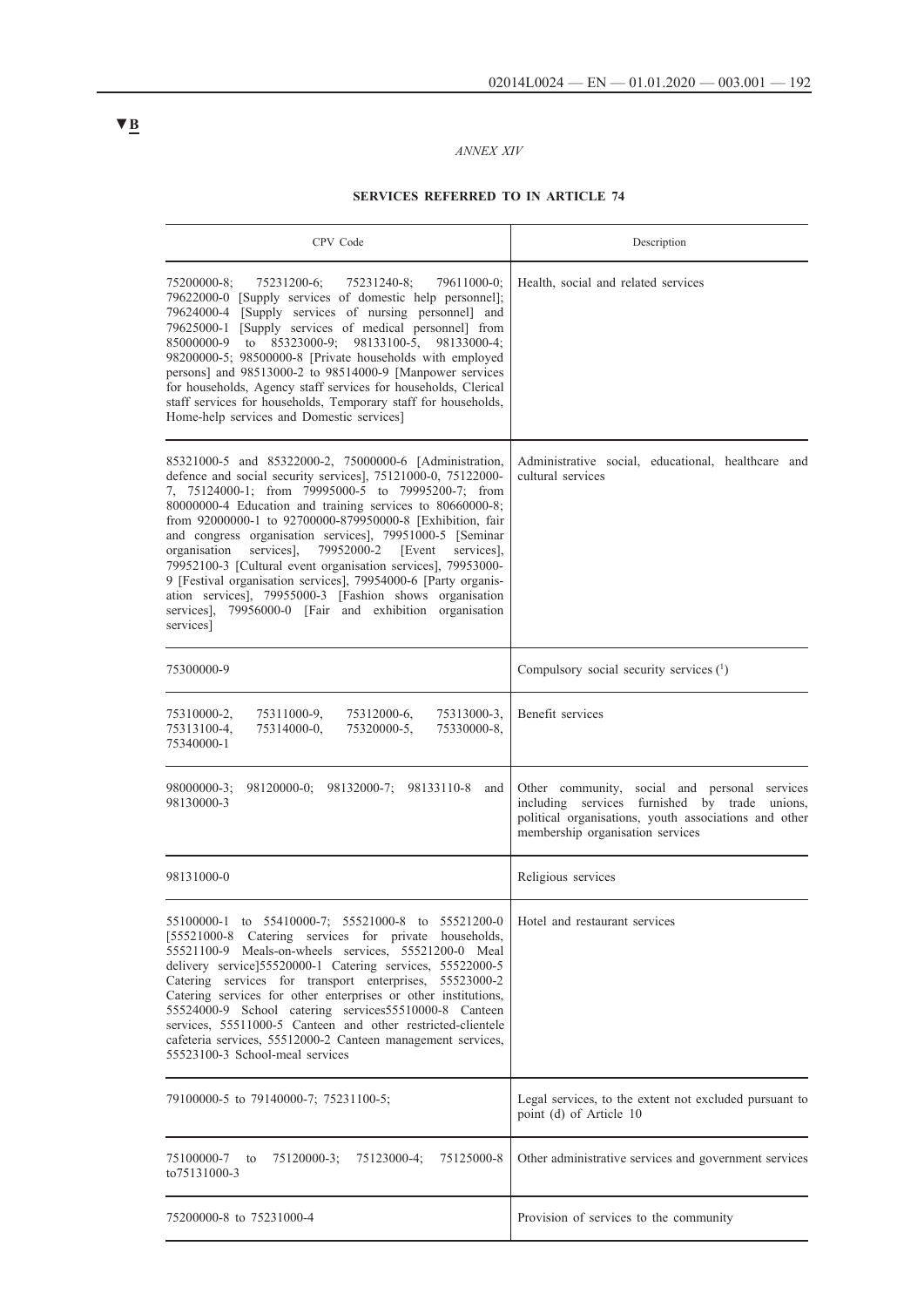| CPV Code                                                                                                                                                                                                                                                                                                                                                                                                                                                                                        | Description                                                                                                                       |
|-------------------------------------------------------------------------------------------------------------------------------------------------------------------------------------------------------------------------------------------------------------------------------------------------------------------------------------------------------------------------------------------------------------------------------------------------------------------------------------------------|-----------------------------------------------------------------------------------------------------------------------------------|
| 75231210-9 to 75231230-5; 75240000-0<br>$\frac{1075252000-7}{100}$<br>794300000-7; 98113100-9                                                                                                                                                                                                                                                                                                                                                                                                   | Prison related services, public security and rescue<br>services to the extent not excluded pursuant to point<br>(h) of Article 10 |
| 79700000-1 to 79721000-4 [Investigation and security<br>services, Security services, Alarm-monitoring services, Guard<br>services, Surveillance services, Tracing system services,<br>Absconder-tracing services, Patrol services, Identification<br>badge release services, Investigation services and Detective<br>79722000-1[Graphology<br>services]<br>services].<br>agency<br>79723000-8 [Waste analysis services]                                                                         | Investigation and security services                                                                                               |
| 98900000-2 [Services provided by extra-territorial organis-<br>ations and bodies] and 98910000-5 [Services specific to inter-<br>national organisations and bodies]                                                                                                                                                                                                                                                                                                                             | International services                                                                                                            |
| 64000000-6 [Postal and telecommunications services],<br>64100000-7 [Post and courier services], 64110000-0 [Postal<br>services], 64111000-7 [Postal services related to newspapers<br>and periodicals], 64112000-4 [Postal services related to<br>letters], 64113000-1 [Postal services related to parcels],<br>64114000-8 [Post office counter services], 64115000-5<br>[Mailbox rental], 64116000-2 [Post-restante]<br>services].<br>64122000-7 [Internal office mail and messenger services] | Postal services                                                                                                                   |
| 71550000-8<br>50116510-9<br>[Tyre-remoulding]<br>services.<br>[Blacksmith services]                                                                                                                                                                                                                                                                                                                                                                                                             | Miscellaneous services                                                                                                            |

(1) These services are not covered by the present Directive where they are organised as non-economic services of general interest. Member States are free to organise the provision of compulsory social services or of other services as services of general interest or as non-economic services of general interest.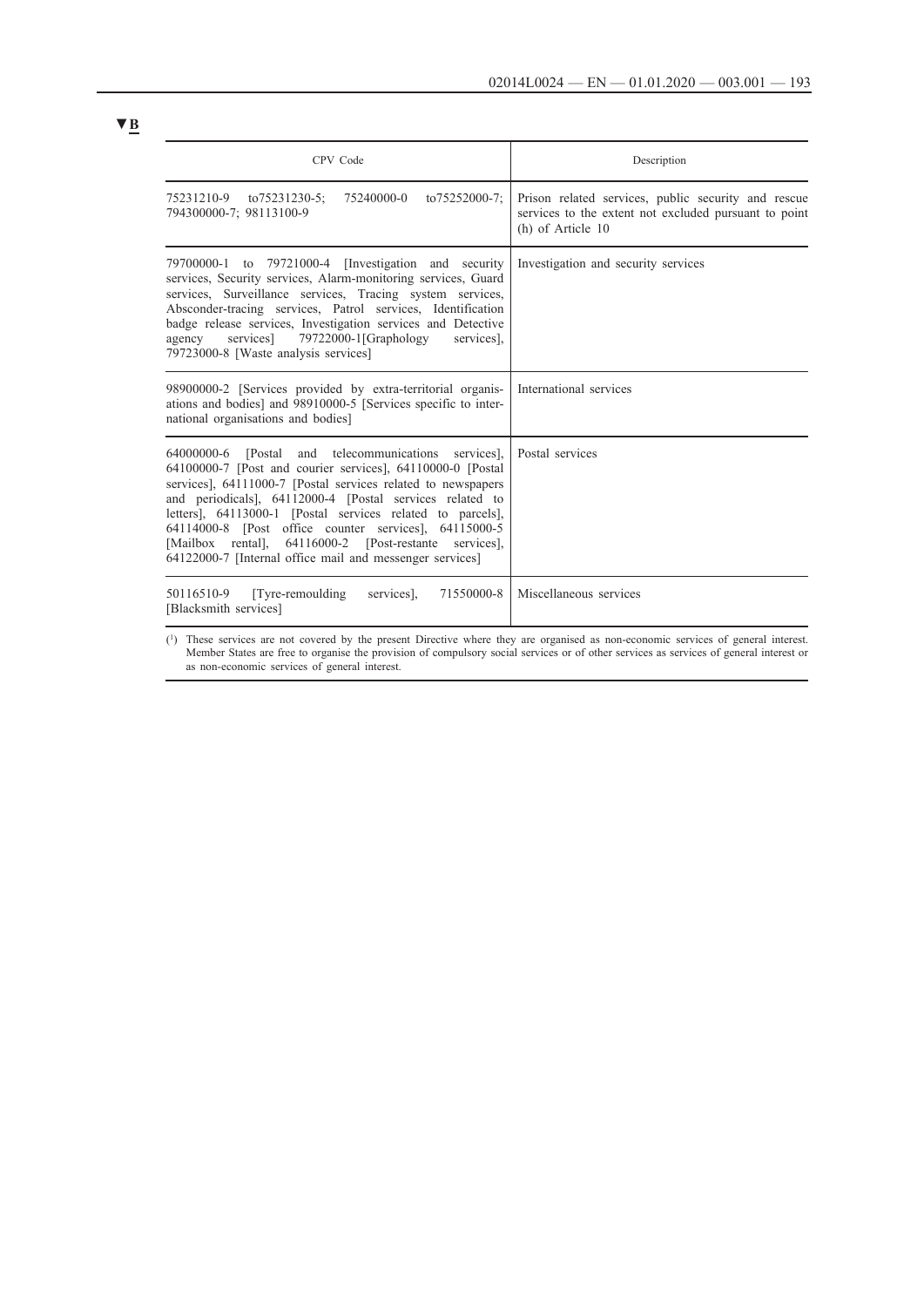## *ANNEX XV*

## **CORRELATION TABLE**

| This Directive                | Directive 2004/18/EC                                   |
|-------------------------------|--------------------------------------------------------|
| Art. 1, par. 1, 2, 4, 5 and 6 |                                                        |
| Art. 1, par. 3                | Art. 10                                                |
| Art. 2, par 1, point (1)      | Art. 1, par. 9, 1st subparagraph                       |
| Art. 2, par 1, point (2)      | Art. 7, point (a)                                      |
| Art. 2, par 1, point (3)      |                                                        |
| Art. 2, par 1, point (4) (a)  | Art. 1, par. 9, 2nd subparagraph,<br>point (a)         |
| Art. 2, par 1, point (4) (b)  | Art. 1, par. 9, 2nd subparagraph,<br>point (b)         |
| Art. 2, par 1, point (4) (c)  | Art. 1, par. 9, 2nd subparagraph,<br>point (c)         |
| Art. 2, par 1, point (5)      | Art. 1, par. 2, point (a)                              |
| Art. 2, par 1, point (6)      | Art. 1, par. 2, point (b), 1st sentence                |
| Art. 2 par 1, point (7)       | 2nd<br>Art.<br>1, par. 2, point<br>$(b)$ ,<br>sentence |
| Art. 2, par 1, point (8)      | Art. 1, par. 2, point (c)                              |
| Art. 2, par 1, point (9)      | Art. 1, par. 2, point $(d)$                            |
| Art. 2, par 1, point (10)     | Art. 1, par. 8, 2nd subparagraph                       |
| Art. 2, par 1, point (11)     | Art. 1, par. 8, 3rd subparagraph                       |
| Art. 2, par 1, point (12)     | Art. 1, par. 8, 3rd subparagraph                       |
| Art. 2, par 1, point (13)     | Art. 23, par. 1                                        |
| Art. 2, par 1, point (14)     | Art. 1, par. 10                                        |
| Art. 2, par 1, point (15)     |                                                        |
| Art. 2, par 1, point (16)     | Art. 1, par. 10                                        |
| Art. 2, par 1, point (17)     |                                                        |
| Art. 2, par 1, point (18)     | Art. 1, par. 12                                        |
| Art. 2, par 1, point (19)     | Art. 1, par. 13                                        |
| Art. 2, par 1, point (20)     |                                                        |
| Art. 2, par 1, point (21)     | Art. 1, par. 11, point (e)                             |
| Art. 2, par 1, point (22)     |                                                        |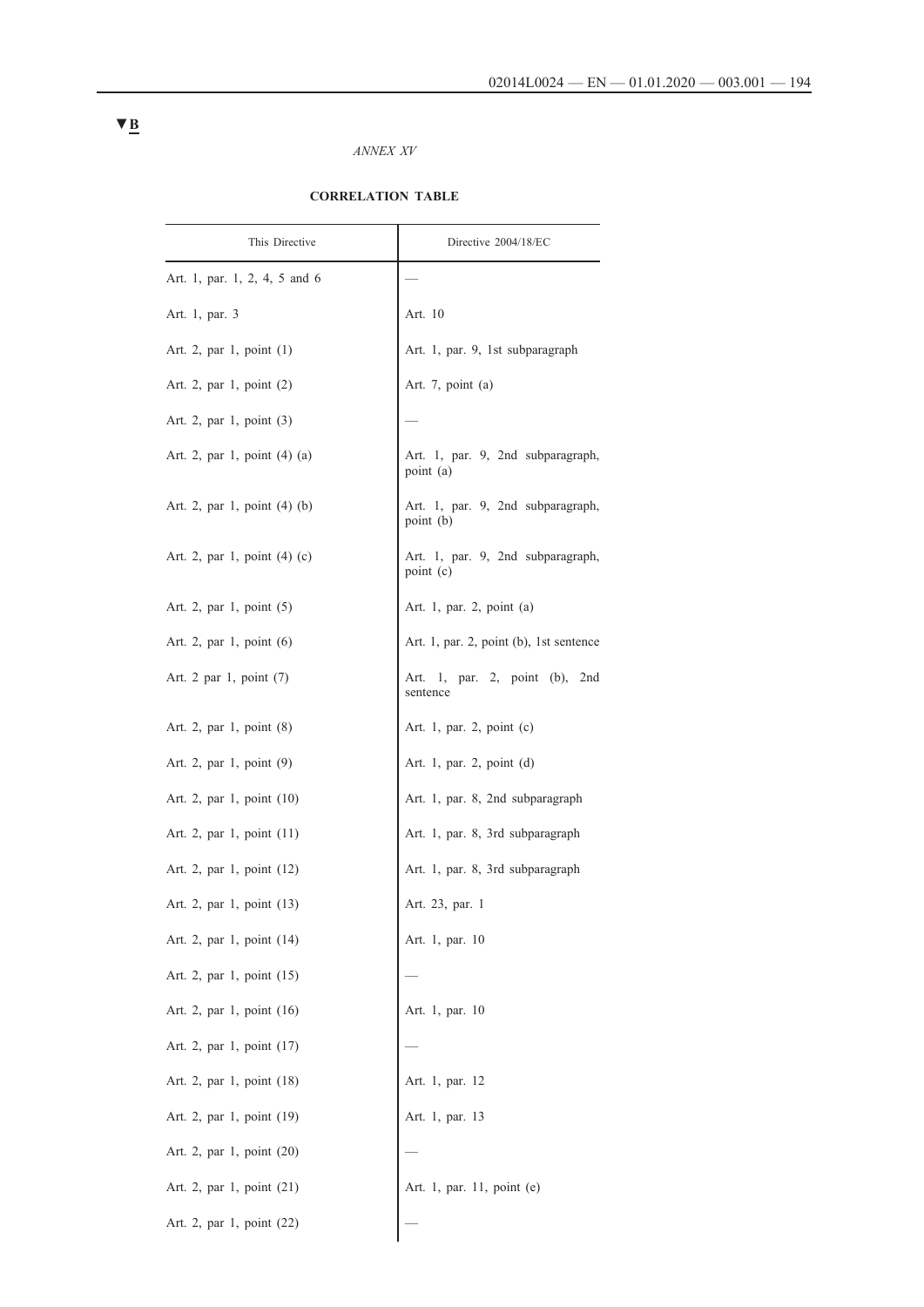| This Directive                   | Directive 2004/18/EC                                                                               |
|----------------------------------|----------------------------------------------------------------------------------------------------|
| Art. 2, par 1, point (23)        |                                                                                                    |
| Art. 2, par 1, point (24)        |                                                                                                    |
| Art. 2, par 2                    |                                                                                                    |
| Art. 3, par. 1                   |                                                                                                    |
| Art. 3, par. 2, 1st subparagraph |                                                                                                    |
| Art. 3, par. 2, 2nd subparagraph | Art. 22; Art. 1, par. 2, point (d)                                                                 |
| Art. 3, par. 3                   |                                                                                                    |
| Art. 3, par. 4                   |                                                                                                    |
| Art. 3, par. 5                   |                                                                                                    |
| Art. 3, par. 6                   |                                                                                                    |
| Art. 4                           | Art. 7, 67                                                                                         |
| Art. 5, par. 1                   | Art. 9, par. 1                                                                                     |
| Art. 5, par. 2                   |                                                                                                    |
| Art. 5, par. 3                   | Art. 9, par. 3, Art. 9 par. 7, 2nd<br>subparagraph,                                                |
| Art. 5, par. 4                   | Art. 9, par. 2                                                                                     |
| Art. 5, par. 5                   | Art. 9, par. 9                                                                                     |
| Art. 5, par. 6                   |                                                                                                    |
| Art. 5, par. 7                   | Art. 9, par. 4                                                                                     |
| Art. 5, par. 8                   | Art. 9, par. 5, point (a), 1st subpara-<br>graph                                                   |
| Art. 5, par. 9                   | Art. 9, par. 5, point $(b)$ , 1st and 2nd<br>subparagraph                                          |
| Art. 5, par 10                   | Art. 9, par. 5, point (a), 3rd sub-<br>paragraph<br>Art. 9, par. 5, point (b), 3rd<br>subparagraph |
| Art. 5, par. 11                  | Art. 9, par. 7                                                                                     |
| Art. 5, par. 12                  | Art. 9, par. 6                                                                                     |
| Art. 5, par. 13                  | Art. 9, par. 8, point (a)                                                                          |
| Art. 5, par. 14                  | Art. 9, par. 8, point (b)                                                                          |
| Art. 6, par. 1 to 6              | Art. 78, Art. 79, par. 2, point (a)                                                                |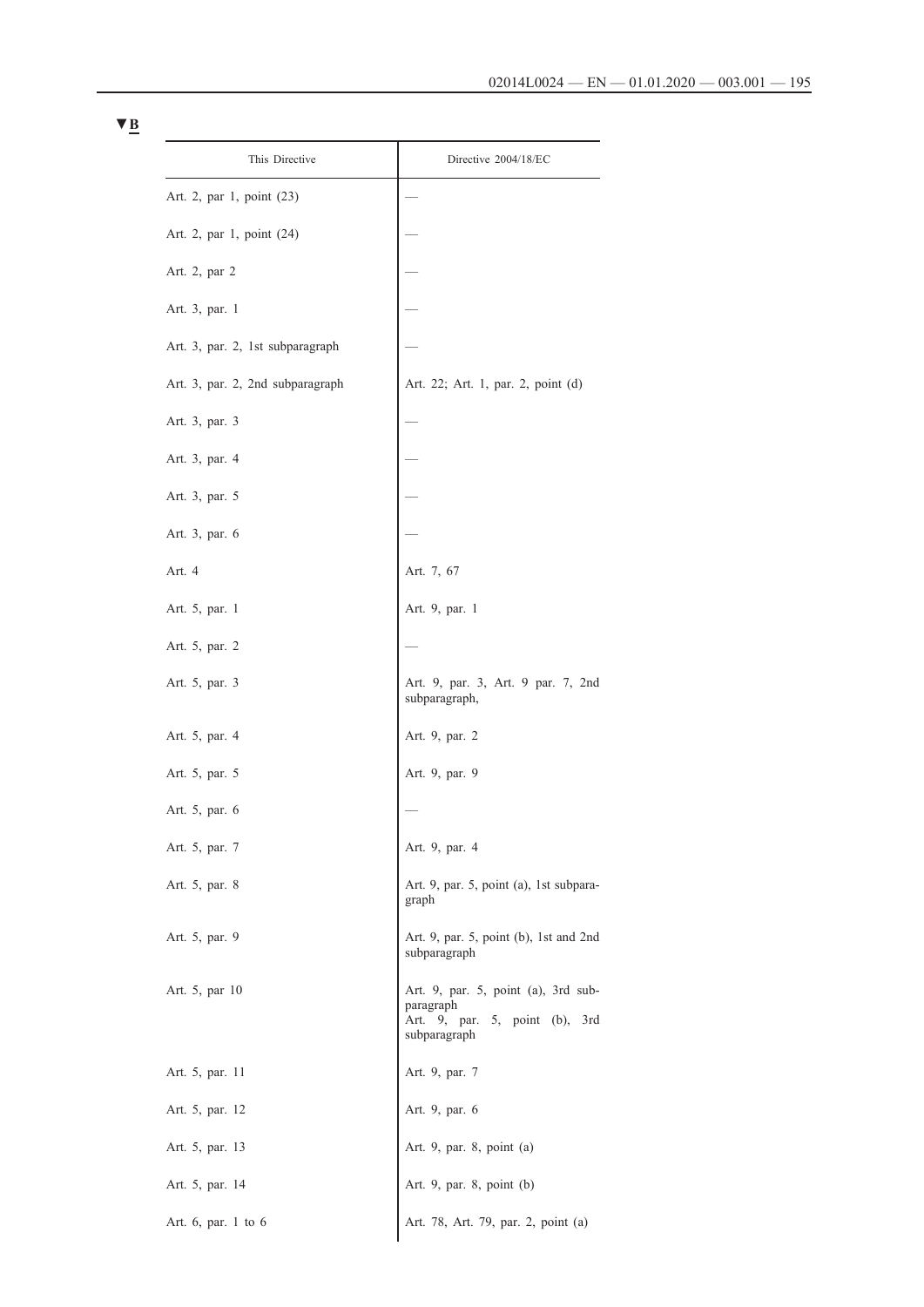| This Directive           | Directive 2004/18/EC                                     |
|--------------------------|----------------------------------------------------------|
| Art. 6, par. 7           | Art. $79(2)(d)$                                          |
| Art. 7                   | Art. 12, Art. 68 (a)                                     |
| Art. 8, 1st subparagraph | Art. 13, Art 68 (b)                                      |
| Art. 8, 2nd subparagraph | Art. 1, par. 15                                          |
| Art. 9                   | Art. 15, Art. 68 (b)                                     |
| Art. $10$ , point $(a)$  | Art. $16$ , point $(a)$                                  |
| Art. $10$ , point $(b)$  | Art. $16$ , point $(b)$                                  |
| Art. 10, point $(c)$     | Art. $16$ , point $(c)$                                  |
| Art. 10, point (d)       |                                                          |
| Art. $10$ , point (e)    | Art. $16$ , point $(d)$                                  |
| Art. 10, point $(f)$     |                                                          |
| Art. $10$ , point $(g)$  | Art. 16, point (e)                                       |
| Art. $10$ , point $(h)$  |                                                          |
| Art. 10, point (i)       |                                                          |
| Art. $10$ , point $(j)$  |                                                          |
| Art. 11                  | Art. 18                                                  |
| Art. 12                  |                                                          |
| Art. 13, 1st subpar      | Art. 8, 1st subpar                                       |
| Art. 13, 2nd subpar      | Art. 8, 2nd subpar                                       |
| Art. 14                  | Art. 16, point (f)                                       |
| Art. 15, par $1 + 2$     | Art. 10, Art 14, Art 68 (b)                              |
| Art. 15, par. 3          | Art. 14, Art 68 (b)                                      |
| Art. 16                  |                                                          |
| Art. 17, par. 1          | Art. 10, 2nd subpar.; Art. 12 of<br>Directive 2009/81/EC |
| Art. 17, par. 2          |                                                          |
| Art. 18, par. 1          | Art. 2                                                   |
| Art. 18, par. 2          |                                                          |
| Art. 19, par. 1          | Art. 4, par. 1                                           |
| Art. 19, par. 2 - 3      | Art. 4, par. 2                                           |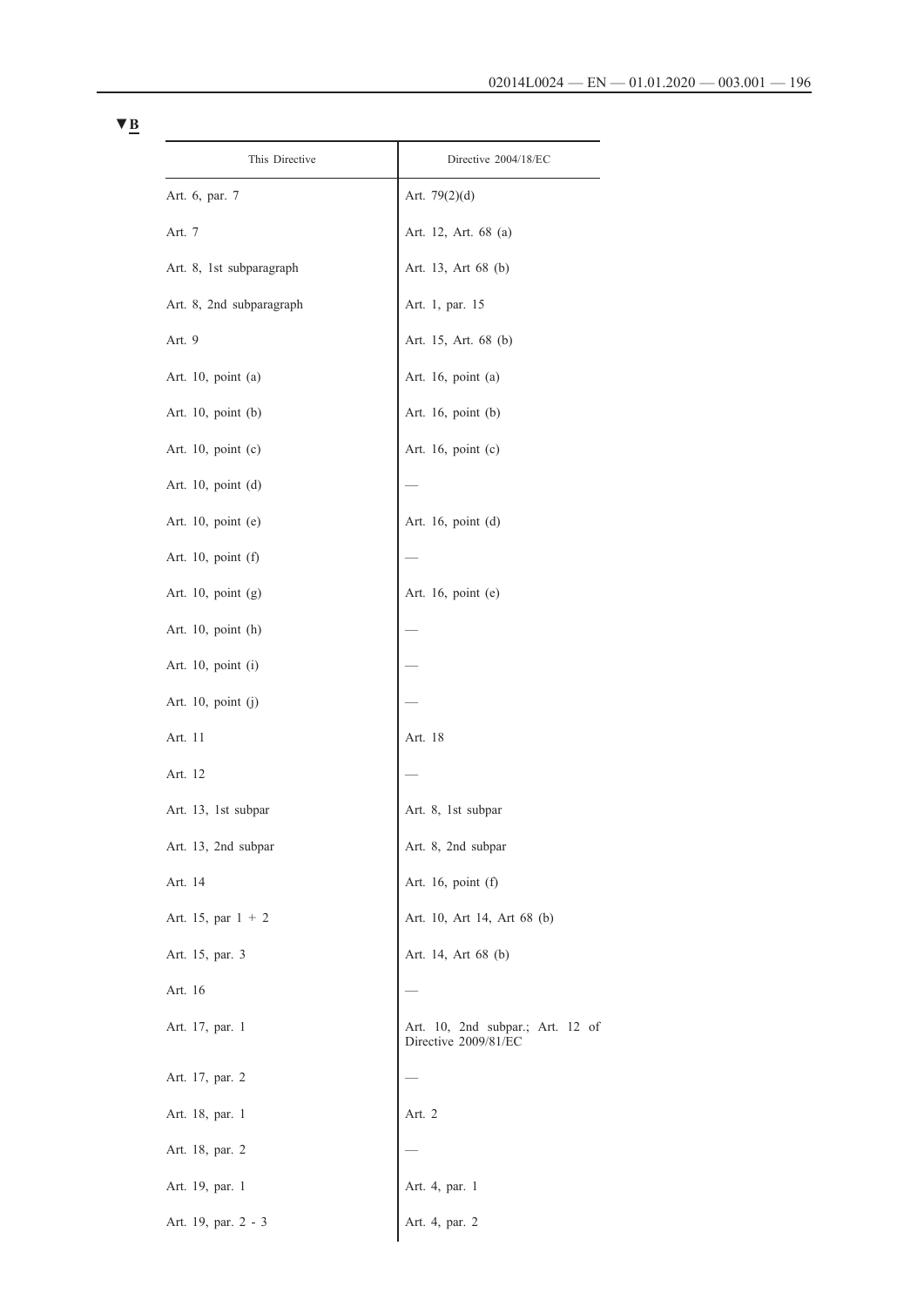| This Directive                        | Directive 2004/18/EC                         |
|---------------------------------------|----------------------------------------------|
| Art. 20, par. 1                       | Art. 19                                      |
| Art. 20, par. 2                       | Art. 19, 2nd subpar.                         |
| Art. 21, par. 1                       | Art. 6                                       |
| Art. 21, par. 2                       |                                              |
| Art. 22, par. 1                       | Art. 42, par. 1, 2 and 4; Art. 71,<br>par. 1 |
| Art. 22, par. 2                       |                                              |
| Art. 22, par. 3                       | Art. 42, par. 3, Art. 71 par. 2              |
| Art. 22, par. 4                       |                                              |
| Art. 22, par. 5                       |                                              |
| Art. 22, par. 6                       | Art. 42, par. 5 and 6, Art. 71 par. 3        |
| Art. 22, par. 7, 1st subpar.          | Art. 79, par. 2, point (g)                   |
| Art. 22 par. 7, 2nd $+$ 3rd subpar.   |                                              |
| Art. 23, par. 1                       | Art. 1, par. 14, 1st subpar                  |
| Art. 23, par. 2                       | Art. 79, par. 2 points (e) and $(f)$         |
| Art. 24                               |                                              |
| Art. 25                               | Art. 5                                       |
| Art. 26, par 1                        | Art. 28, 1st subpar                          |
| Art. 26, par 2                        | Art. 28, 2nd subpar                          |
| Art. 26, par 3                        |                                              |
| Art. 26, par 4                        | Art. 28, 2nd subpar, Art 30, par 1           |
| Art. 26, par 5, 1st subpar            | Art. 35, par 2                               |
| Art. 26, par 5, 2nd subpar            |                                              |
| Art. 26, par 6                        | Art. 28, 2nd subpar                          |
| Art. 27, par. 1, 1st subpar           | Art. 1 par. 11 point (a)                     |
| Art. 27, par $1$ , 2nd $+$ 3rd subpar | Art. 38 par 2                                |
| Art. 27, par. 2                       | Art. 38, par. 4                              |
| Art. 27, par. 3                       |                                              |
| Art. 27, par. 4                       |                                              |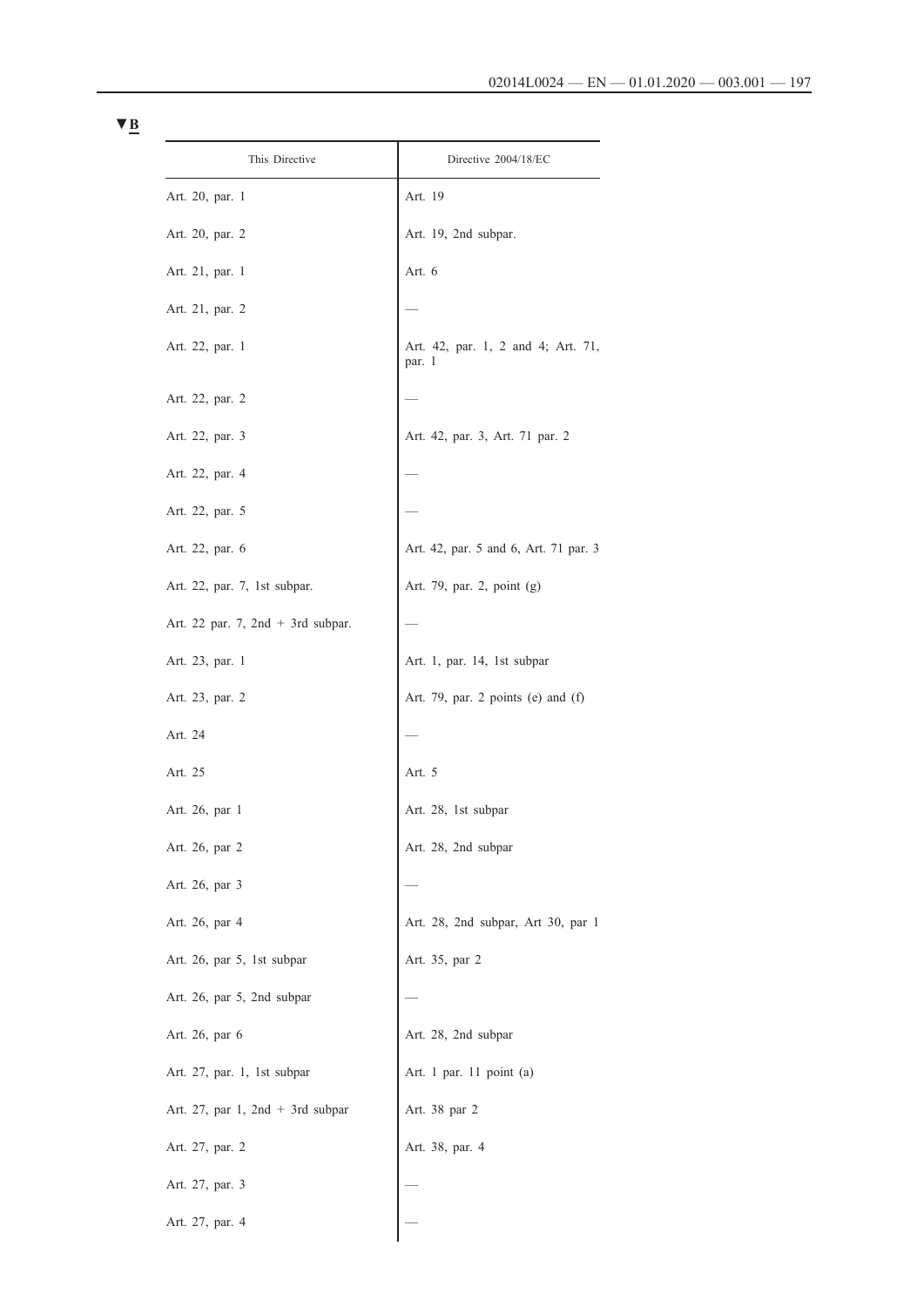| This Directive                  | Directive 2004/18/EC                                                      |
|---------------------------------|---------------------------------------------------------------------------|
| Art. 28, par. 1                 | Art. 38, par. 3, point (a), Art. 1 par.<br>11 point (b)                   |
| Art. 28, par. 2                 | Art 1, par 11(b), Art. 38, par. 3(b),<br>Art 44, par 3, 1st sentence      |
| Art. 28, par. 3                 | Art. 38, par. 4                                                           |
| Art. 28, par. 4                 |                                                                           |
| Art. 28, par. 5                 |                                                                           |
| Art. 28, par. 6                 | Art. 38, par. 8                                                           |
| Art. 29, par. 1, 1st subpar     | Art. 1 par. 11 point (d)                                                  |
| Art. 29, par. 1, 2nd-3rd subpar |                                                                           |
| Art. 29, par. 1, 4th subpar     | Art. 38, par 3 (a) + (b)                                                  |
| Art. 29, par. 2                 | Art. 1 par. 11 point (d), Art 44, par<br>3, 1st sentence                  |
| Art. 29, par. 3                 | Art. 30, par. 2                                                           |
| Art. 29, par. 4                 |                                                                           |
| Art. 29, par. 5                 | Art. 30, par. 3                                                           |
| Art. 29, par. 6                 | Art. 30, par. 4                                                           |
| Art. 29, par. 7                 | Art. 30, par. 2                                                           |
| Art30, par. 1                   | Art. 1 par. 11 point (c), Art. 38, par.<br>3, Art 44, par 3, 1st sentence |
| Art. 30, par. 2                 | Art. 29, par. 2, par. 7                                                   |
| Art. 30, par. 3                 | Art. 29, par. 3                                                           |
| Art. 30, par. 4                 | Art. 29, par. 4                                                           |
| Art. 30, par. 5                 | Art. 29, par. 5                                                           |
| Art. 30, par. 6                 | Art. 29, par. 6                                                           |
| Art. 30, par. 7                 | Art. 29, par. 7                                                           |
| Art. 30 par. 8                  | Art. 29, par. 8                                                           |
| Art. 31                         |                                                                           |
| Art. 32, par. 1                 | Art. 31, 1st sentence                                                     |
| Art. 32, par. 2, point (a)      | Art. 31, point (1) (a)<br>Art. 31, point (1) (b)                          |
| Art. 32, par. 2, point (b)      |                                                                           |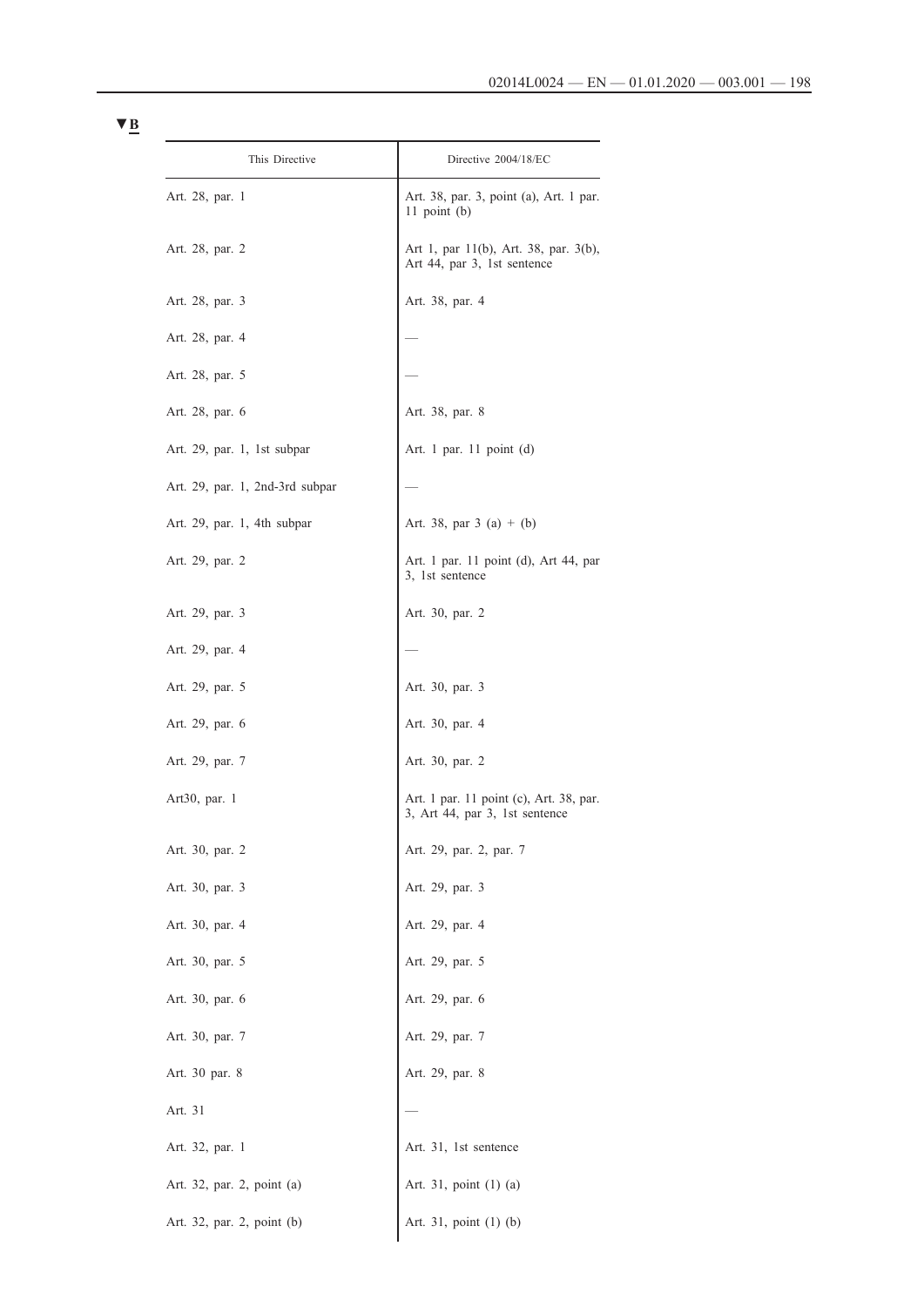| This Directive                      | Directive 2004/18/EC                                                  |
|-------------------------------------|-----------------------------------------------------------------------|
| Art. 32, par. 2, point (c)          | Art. 31, point $(1)$ (c)                                              |
| Art. 32, par. 3, point (a)          | Art. 31, point (2) (a)                                                |
| Art. 32, par. 3, point (b)          | Art. 31, point $(2)$ (b)                                              |
| Art. 32, par. 3, point (c)          | Art. 31, point $(2)$ $(c)$                                            |
| Art. 32, par. 3, point (d)          | Art. 31, point (2) (d)                                                |
| Art. 32, par. 4                     | Art. 31, point (3)                                                    |
| Art. 32, par. 5                     | Art. 31, point (4) (b)                                                |
| Art. 33, par. 1                     | Art. 32, par. 1, Art. 1, par. 5, Art<br>$32$ , par 2 1st + 4th subpar |
| Art. 33, par. 2                     | Art. 32, par. 2, $2nd + 3rd$ subpar                                   |
| Art. 33, par. 3                     | Art. 32, par. 3                                                       |
| Art. 33, par. 4                     | Art. 32, par. 4                                                       |
| Art. 33, par. 5                     | Art. 32, par. 4                                                       |
| Art. 34, par. 1                     | Art. 33, par. 1; Art. 1, par. 6                                       |
| Art. 34, par. 2                     | Art. 33, par. 2                                                       |
| Art. 34, par. 3                     | Art. 33, par. 2 in fine                                               |
| Art. 34, par. 4                     | Art. 33, par. 3                                                       |
| Art. 34, par. 5                     | Art. 33, par. 4                                                       |
| Art. 34, par. 6                     | Art. 33, par. 6                                                       |
| Art. 34, par. 7                     |                                                                       |
| Art. 34, par. 8                     |                                                                       |
| Art. 34, par. 9                     | Art. 33, par. 7, 3rd subparagraph                                     |
| Art. 35, par. 1, 1st subpar         | Art. 54, par. 1                                                       |
| Art. 35, par. 1, $2nd + 3rd$ subpar | Art. 1, par. 7                                                        |
| Art. 35, par. 2                     | Art. 54, par. 2, 1st + 2nd subpar                                     |
| Art. 35, par. 3                     | Art. 54, par. 2, 3rd subparagraph                                     |
| Art. 35, par. 4                     | Art. 54, par. 3                                                       |
| Art. 35, par. 5                     | Art. 54, par. 4                                                       |
| Art. 35, par. 6                     | Art. 54, par. 5                                                       |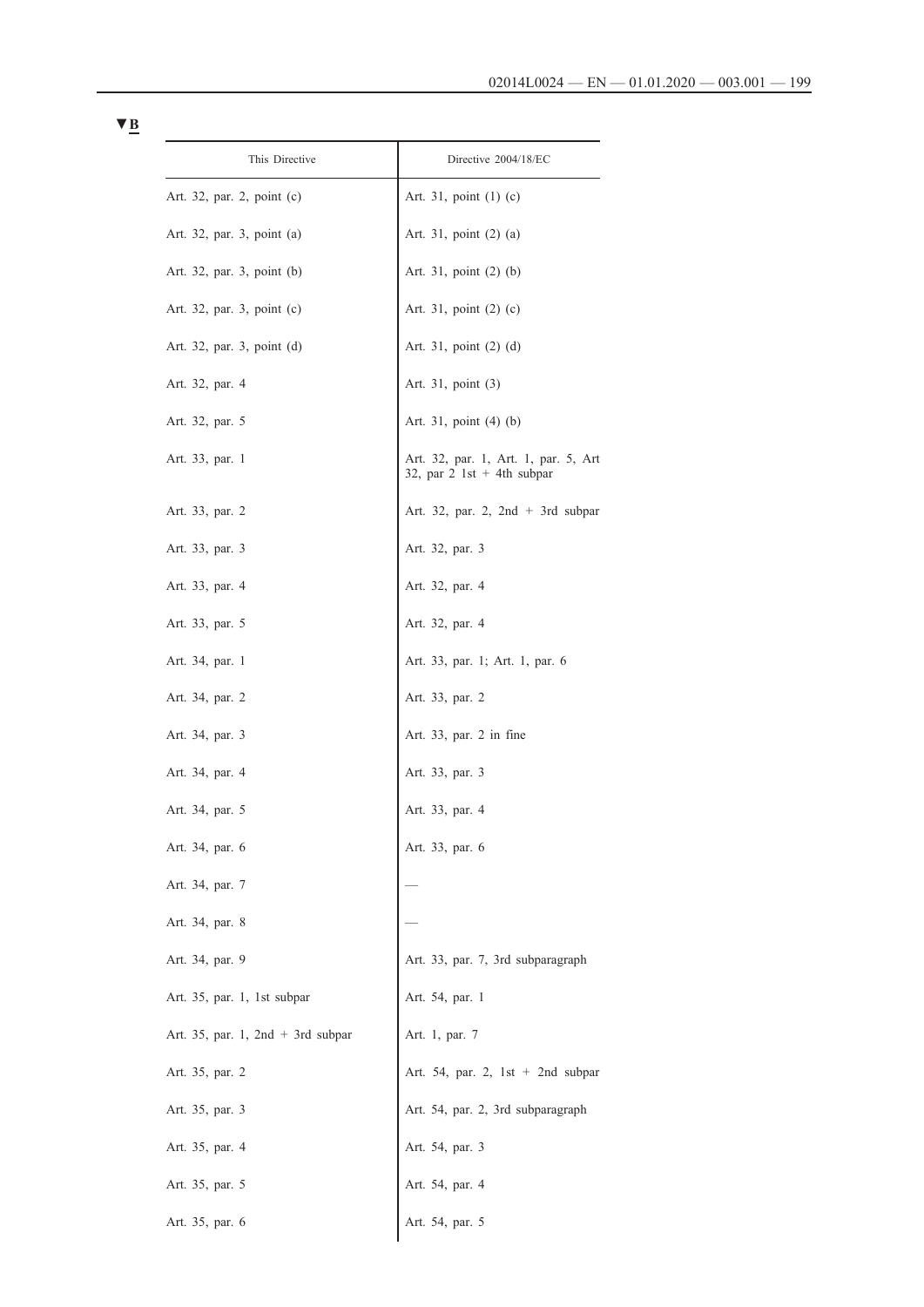| This Directive  | Directive 2004/18/EC                                                                   |
|-----------------|----------------------------------------------------------------------------------------|
| Art. 35, par. 7 | Art. 54, par. 6                                                                        |
| Art. 35, par. 8 | Art. 54, par. 7                                                                        |
| Art. 35, par. 9 | Art. 54, par. 8, 1st subparagraph                                                      |
| Art. 36         |                                                                                        |
| Art. 37, par. 1 | Art. 11, par. 1                                                                        |
| Art. 37, par. 2 | Art. 11, par. 2                                                                        |
| Art. 37, par. 3 |                                                                                        |
| Art. 37, par. 4 | Art. 11, par. 2                                                                        |
| Art. 38         |                                                                                        |
| Art. 39         |                                                                                        |
| Art. 40         | Recital (8)                                                                            |
| Art. 41         |                                                                                        |
| Art. 42, par. 1 | Art. 23, par. 1                                                                        |
| Art. 42, par. 2 | Art. 23, par. 2                                                                        |
| Art. 42, par. 3 | Art. 23, par. 3                                                                        |
| Art. 42, par. 4 | Art. 23, par. 8                                                                        |
| Art. 42, par. 5 | Art. 23, par. 4, 1st subpar                                                            |
| Art. 42, par. 6 | Art. 23, par. 5, 1st $+$ 2nd subpar                                                    |
| Art. 43, par. 1 | Art. 23, par. 6                                                                        |
| Art. 43, par. 2 | Art. 23, par. 6, 1st indent                                                            |
| Art. 44, par. 1 | Art. 23, par. 4, 2nd subpar; par 5,<br>$2nd + 3rd$ subpar; par 6, 2nd<br>subpar; par 7 |
| Art. 44, par. 2 | Art. 23, par. 4, 1st subpar; par 5,<br>1st subpar; par 6, 1st subpar                   |
| Art. 44, par. 3 |                                                                                        |
| Art. 45, par. 1 | Art. 24, par. 1 and 2                                                                  |
| Art. 45, par. 2 | Art. 24, par. 3                                                                        |
| Art. 45, par. 3 | Art. 24, par. 4                                                                        |
| Art. 46         |                                                                                        |
| Art. 47, par. 1 | Art. 38, par. 1                                                                        |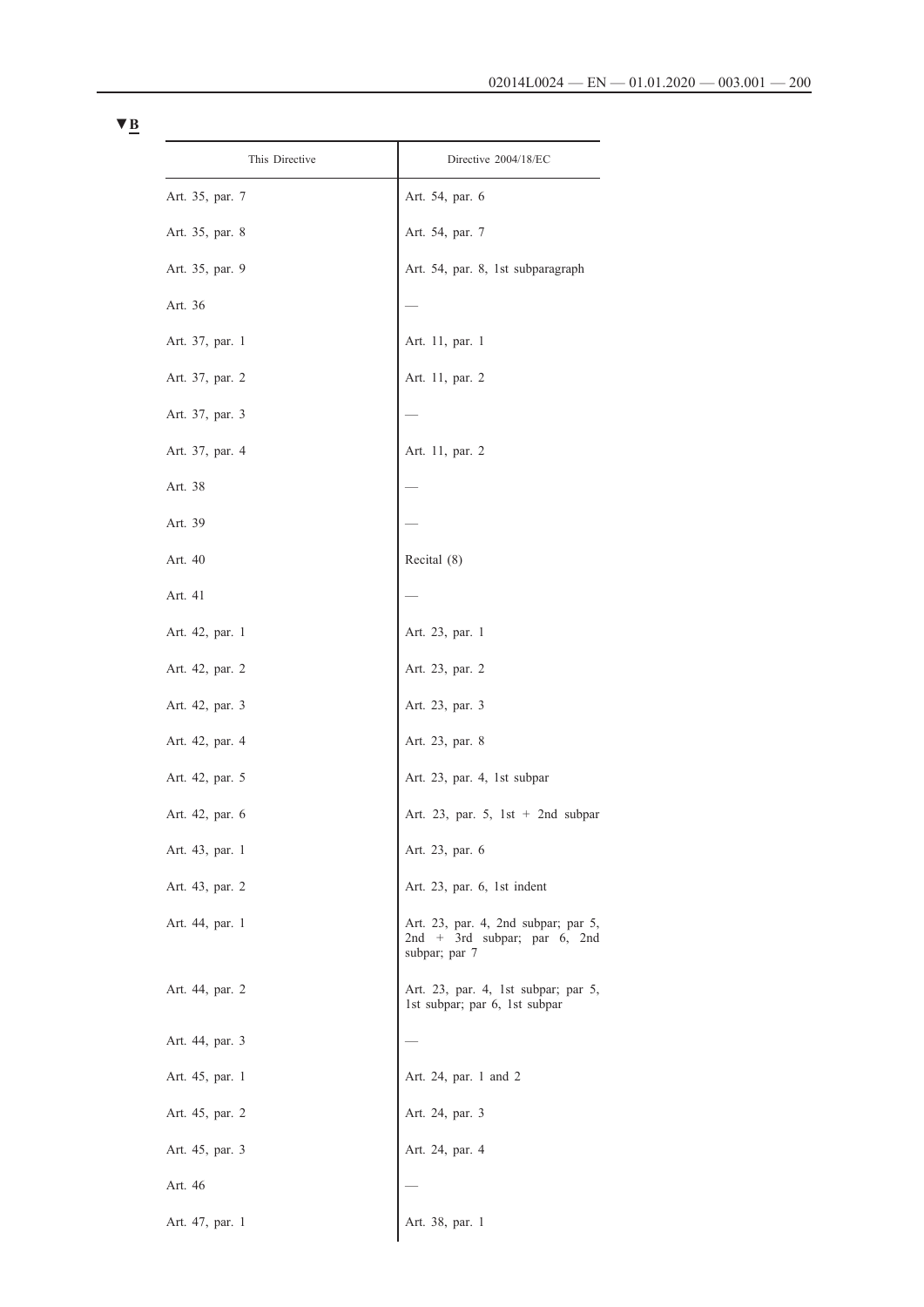| This Directive               | Directive 2004/18/EC                                |
|------------------------------|-----------------------------------------------------|
| Art. 47, par. 2              | Art. 38, par. 7                                     |
| Art. 47, par. 3              | Art. 38, par. 7                                     |
| Art. 48, par. 1              | Art. 35, par. 1, Art. 36, par. 1                    |
| Art. 48, par. 2              |                                                     |
| Art. 49                      | Art. 35, par. 2; Art. 36, par. 1                    |
| Art. 50, par 1-3             | Art. 35, par. 4, 1st-3rd subpar, Art.<br>36, par. 1 |
| Art. 50, par 4               | Art. 35, par. 4, 5th subpar                         |
| Art. 51, par. 1              | Art. 36, par. 1, Art. 79, par. 1, point<br>(a)      |
| Art. 51, par. 2              | Art. 36, par. 2                                     |
| Art. 51, par. 2              | Art. 36, par. 3 and par. 4, 2nd<br>subpar.          |
| Art. 51, par. 3              | Art. 36, par. 4, 1st subpar                         |
| Art. 51, par. 4              |                                                     |
| Art. 51, par. 5, 1st subpar  | Art. 36, par. 7                                     |
| Art. 51, par. 5, 2nd subpar  | Art. 36, par. 8                                     |
| Art. 51, par. 6              | Art. 37                                             |
| Art. 52, par. 1              | Art. 36, par. 5, 1st subpar.                        |
| Art. 52, par. 2 and 3        | Art. 36, par. 5, 2nd & 3rd subpar.                  |
| Art. 53, par 1               | Art. 38, par. 6                                     |
| Art. 53, par 2               | Art. 39, par. 2                                     |
| Art. 54, par 1               | Art. 40, par. 1                                     |
| Art. 54, par 2               | Art. 40, par. 2                                     |
| Art. 55, par. 1              | Art. 41, par. 1                                     |
| Art. 55, par. 2              | Art. 41, par. 2                                     |
| Art. 55, par. 3              | Art. 41, par. 3                                     |
| Art. 56, par. 1, 1st subpar. | Art. 44, par 1                                      |
| Art. 56, par. 1, 2nd subpar. |                                                     |
| Art. 56, par. 2              |                                                     |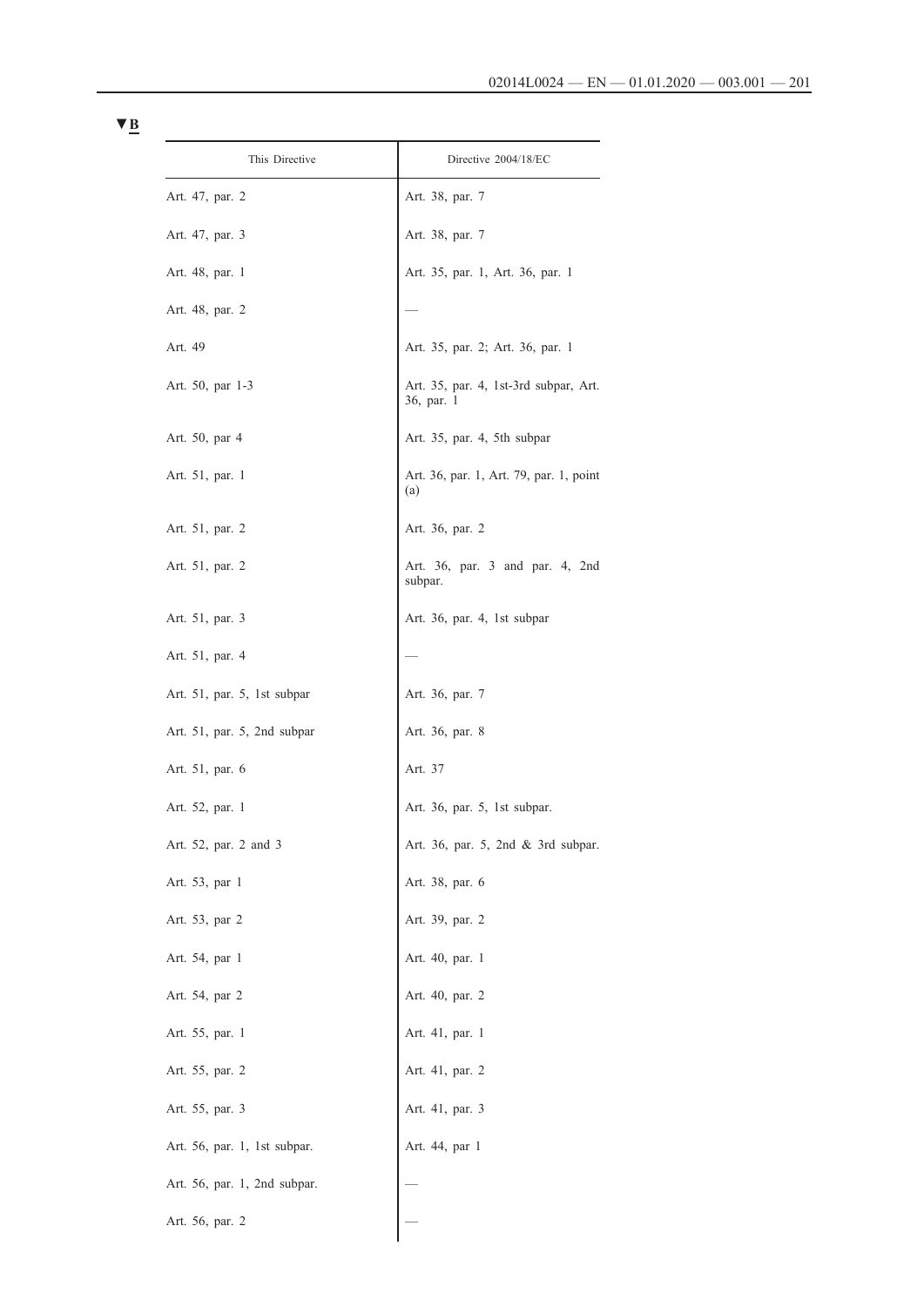| This Directive                    | Directive 2004/18/EC                                     |
|-----------------------------------|----------------------------------------------------------|
| Art. 56, par. 3                   |                                                          |
| Art. 56, par. 4                   |                                                          |
| Art. 57, par. 1,                  | Art. 45, par. 1                                          |
| Art. 57, par. 2                   | Art. 45, par. 2 (e), (f)                                 |
| Art. 57, par. 3                   | Art. 45, par. 1, 2nd subpar                              |
| Art. 57 par. 4                    | Art. 45, par. 2                                          |
| Art. 57, par. 5                   |                                                          |
| Art. 57, par. 6                   |                                                          |
| Art. 57, par. 7                   | Art. 45, par. 1, 2nd subpar., and<br>par. 2, 2nd subpar. |
| Art. 58, par. 1                   | Art. 44, par. 1; par 2, 1st + 2nd<br>subpar              |
| Art. 58, par. 2                   | Art. 46                                                  |
| Art. 58, par. 3                   | Art. 47                                                  |
| Art. 58, par. 4                   | Art. 48                                                  |
| Art. 58, par. 5                   | Art. 44, par. 2                                          |
| Art. 59                           |                                                          |
| Art. 60, par. 1                   | Art. 47, par. 4 to 5, Art. 48, par. 6                    |
| Art. 60, par. 2                   | Art. 45, par. 3                                          |
| Art. 60, par. 3 and 4             | Art. 47, par 1 + 5, Art. 48, par 2                       |
| Art. 60, par. 5                   |                                                          |
| Art. 61                           |                                                          |
| Art. 62, par. 1                   | Art. 49                                                  |
| Art. 62, par. 2                   | Art. 50                                                  |
| Art. 62, par. 3                   |                                                          |
| Art. 63, par. 1                   | Art. 47, par. 2, 3; Art. 48, par. 3,4                    |
| Art. 63, par. 2                   |                                                          |
| Art. 64, par. 1                   | Art. 52, par. 1, Art. 52 par. 7                          |
| Art. 64, par. 2, 1st subparagraph | Art. 52, par. 1, 2nd subparagraph                        |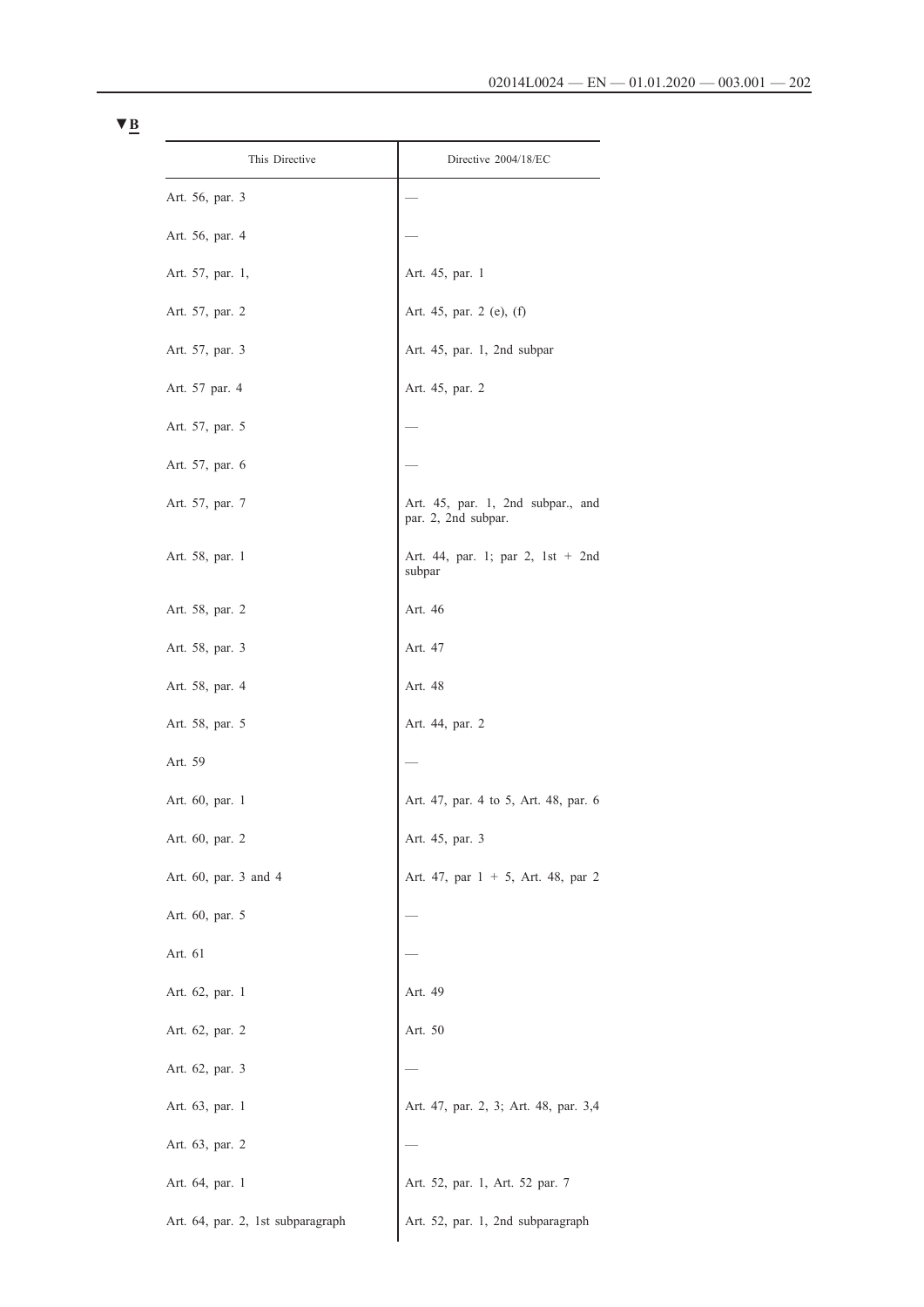| This Directive                    | Directive 2004/18/EC              |
|-----------------------------------|-----------------------------------|
| Art. 64, par. 2, 2nd subparagraph | Art. 52, par. 1, 3rd subparagraph |
| Art. 64, par. 3                   | Art. 52, par. 2                   |
| Art. 64, par. 4                   | Art. 52, par. 3                   |
| Art. 64, par. 5, 1st subparagraph | Art. 52, par. 4, 1st subparagraph |
| Art. 64, par. 5, 2nd subparagraph | Art. 52, par. 4, 2nd subparagraph |
| Art. 64, par. 6, 1st subparagraph | Art. 52, par. 5, 1st subparagraph |
| Art. 64, par. 6, 2nd subparagraph | Art. 52, par. 6                   |
| Art. 64, par. 7                   | Art. 52, par. 5, 2nd subparagraph |
| Art. 64, par. 8                   |                                   |
| Art. 65                           | Art. 44, par. 3                   |
| Art. 66                           | Art. 44, par 4                    |
| Art. 67, par. 1                   | Art. 53, par 1                    |
| Art. 67, par. 2                   | Art. 53, par 1                    |
| Art. 67, par. 3                   |                                   |
| Art. 67, par. 4                   | Recital 1; Recital 46, 3rd par.   |
| Art. 67, par. 5                   | Art. 53, par. 2                   |
| Art. 68                           |                                   |
| Art. 69, par. 1                   | Art. 55, par. 1                   |
| Art. 69, par. 2, point (a)        | Art. 55, par 1, subpar 2 (a)      |
| Art. 69, par. 2, point (b)        | Art. 55, par 1, subpar 2 (b)      |
| Art. 69, par. 2, point (c)        | Art. 55, par 1, subpar 2 (c)      |
| Art. 69, par. 2, point (d)        | Art. 55, par 1, subpar 2 (d)      |
| Art. 69, par. 2, point (e)        |                                   |
| Art. 69, par. 2, point (f)        | Art. 55, par 1, subpar 2 (e)      |
| Art. 69, par. 3, 1st subparagraph | Art. 55, par. 2                   |
| Art. 69, par. 3, 2nd subparagraph |                                   |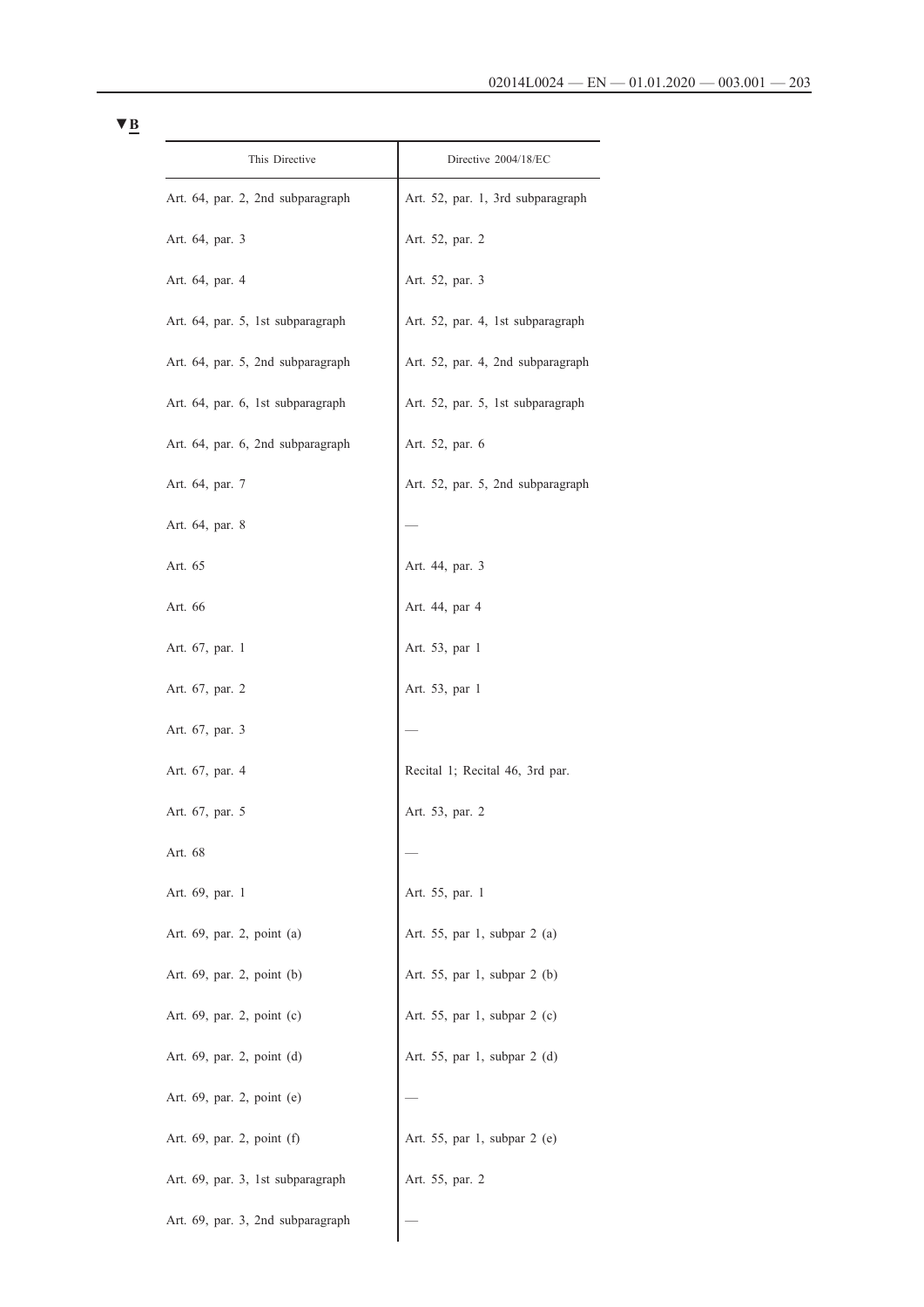| This Directive       | Directive 2004/18/EC                          |
|----------------------|-----------------------------------------------|
| Art. 69, par. 4      | Art. 55, par. 3                               |
| Art. 69, par. 5      |                                               |
| Art. 70              | Art. 26                                       |
| Art. 71, par. 1      |                                               |
| Art. 71, par. 2      | Art. 25, 1st subparagraph                     |
| Art. 71, par. 3      |                                               |
| Art. 71, par. 4      | Art. 25, 2nd subparagraph                     |
| Art. 71, par. 5 to 8 |                                               |
| Art. 72              |                                               |
| Art. 73              |                                               |
| Art. 74              |                                               |
| Art. 75              |                                               |
| Art. 76              |                                               |
| Art. 77              |                                               |
| Art. 78              | Art. 67, par 2                                |
| Art. 79, par. 1 - 2  | Art. 69, par 1 - 2                            |
| Art. 79, par. 3      | Art. 70, par 1; Art. 79, par. 1, point<br>(a) |
| Art. 80, par. 1      |                                               |
| Art. 80, par. 2      | Art. 66, par 2                                |
| Art. 80, par. 3      | Art. 72                                       |
| Art. 81              | Art. 73                                       |
| Art. 82              | Art. 74                                       |
| Art. 83, par. 1      | Art. 81, 1st subparagraph                     |
| Art. 83, par. 2 to 6 |                                               |
| Art. 84              | Art. 43                                       |
| Art. 85              |                                               |
| Art. 86              |                                               |
| Art. 87              | Art. 77, par. 3 and 4                         |
| Art. 88              | Art. 77, par. 5                               |
| Art. 89, par $1 + 2$ | Art. 77, par. 1, 2                            |
| Art. 89, par 3       |                                               |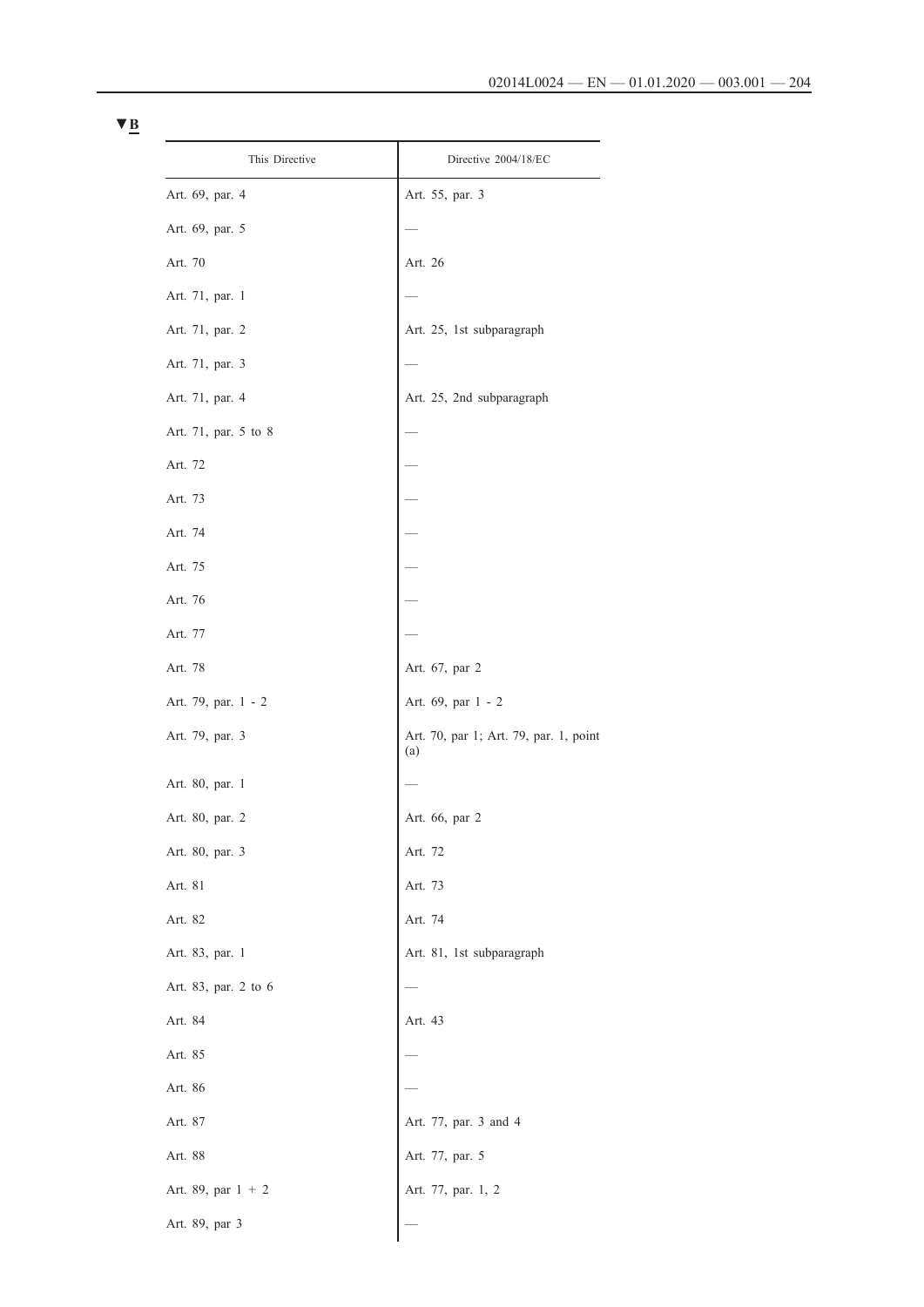| This Directive             | Directive 2004/18/EC                  |
|----------------------------|---------------------------------------|
| Art. 90, par 1             | Art. 80, par 1, 1st subpar            |
| Art. 90, par $2 - 5$       |                                       |
| Art. 90, par 6             | Art 80, par 1, 2nd subpar             |
| Art. 91                    | Art. 82                               |
| Art. 92                    |                                       |
| Art. 93                    | Art. 83                               |
| Art. 94                    | Art. 84                               |
| Annex I                    | Annex IV                              |
| Annex II                   | Annex I                               |
| Annex III                  | Annex V                               |
|                            | Annex III                             |
| Annex IV, $(a)$ — $(f)$    | Annex $X(b) - (h)$                    |
| Annex IV, (g)              |                                       |
| Annex $V - Part A$         | Annex $VII - A$                       |
| Annex $V$ — Part $B$ — I.  | Annex $VII - A$                       |
| Annex $V$ — Part $B$ — II. |                                       |
| Annex V - Part C           | Annex $VII - A$                       |
| Annex $V - Part D$         | Annex $VII - A$                       |
| Annex V - Part E           | Annex $VII - D$                       |
| Annex $V - Part F$         | Annex $VII - D$                       |
| Annex $V - Part G$         |                                       |
| Annex $V - Part H$         |                                       |
| Annex V - Part I           |                                       |
| Annex $V - Part J$         |                                       |
| Annex VI                   | Art. 54, par. 3, points $(a)$ - $(f)$ |
| Annex VII                  | Annex VI                              |
| Annex VIII                 | Annex VIII                            |
| Annex IX, 1.               | Article 40, par. 5                    |
| Annex IX, 2.               |                                       |
| Annex X                    |                                       |
|                            |                                       |